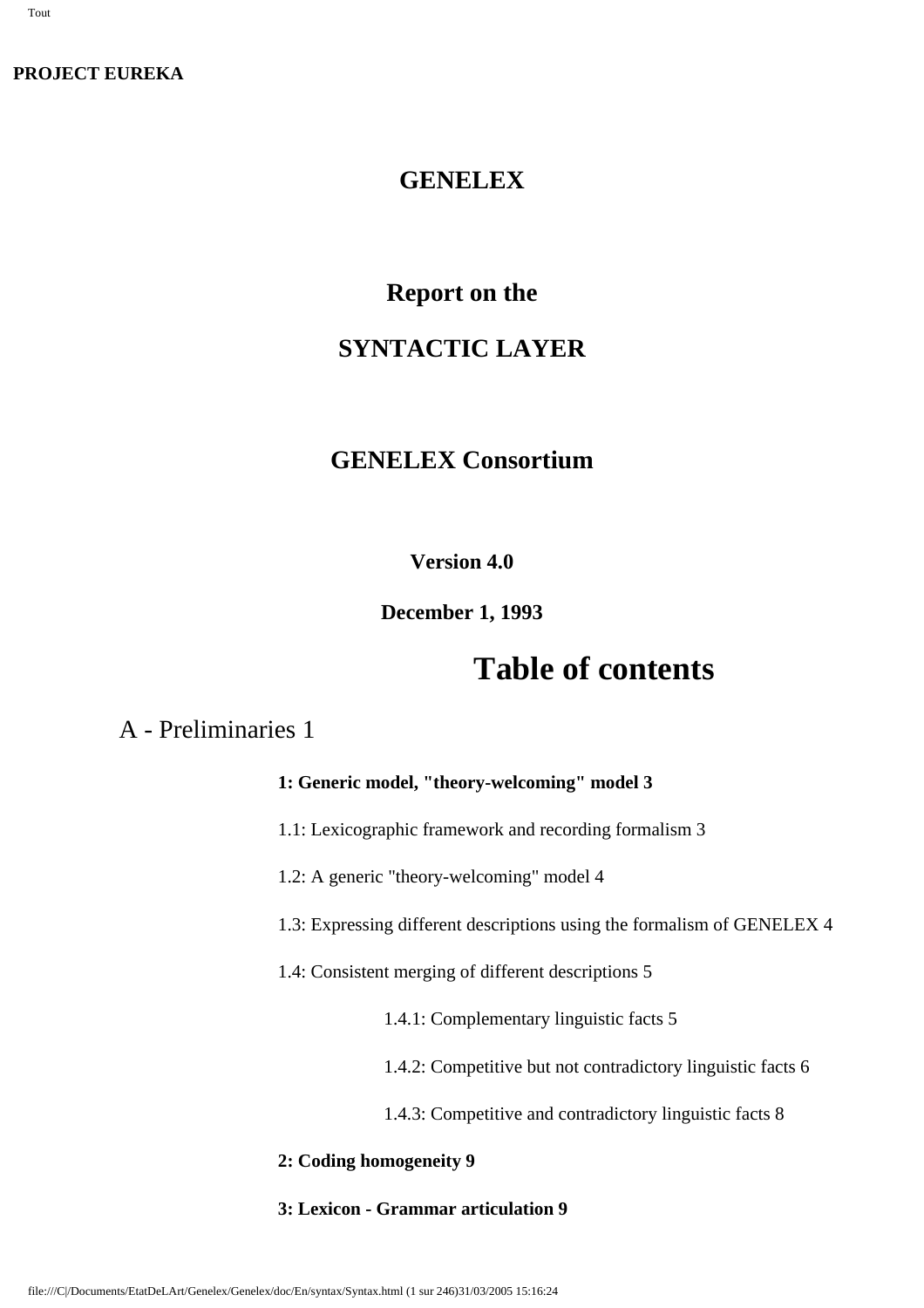3.1.1: Theoretical approach and formalism 10

3.1.2: Minimum compatibility required by the GENELEX model 12

3.2: Cross-references between the lexicon and the grammar 12

### **4: Syntax autonomy 14**

### B - Analysis of simple syntactic units 15

### **I: Articulation with the Morphological Layer 16**

**II: Syntactic Units (Usyns) 17**

**1: General definition 17**

**2: Atomist viewpoint 18**

**3: Syntactist viewpoint 19**

**4: Criteria for splitting Usyns 20**

### **III: Descriptions 22**

**IV: Constructions 23**

### **V: Self 24**

**1: General definition 24**

**2: Self intervening in the construction of the entry 24**

**3: Self called by an element external to the construction of the entry 26**

### **VI: Positions 27**

### **1: General approach and justification 27**

- 1.1: Example of verb complementation 27
- 1.2: Emergence of the notion of Position 27
- 1.3: Case of left determination 29

### **2: Application to other categories 30**

2.1: Nouns 30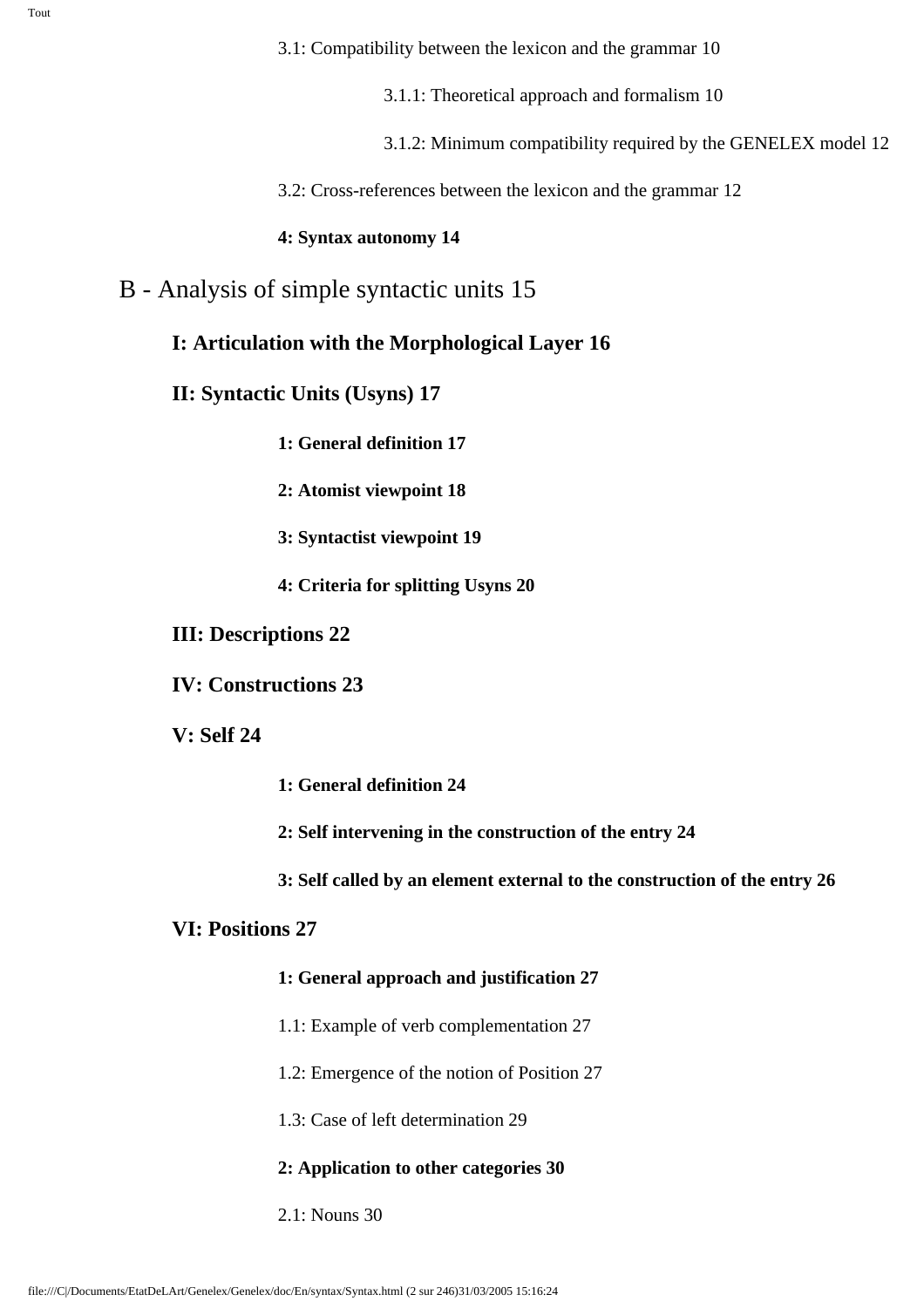- 2.2: Adjectives 31
- 2.3: Prepositions 32
- 2.4: Determiners 32
- 2.5: Adverbs 32

#### **3: Definition of the Position 33**

- 3.1: Formal definition 33
- 3.2: Positions and Distributions 34

3.2.1: Position Occupants 35

3.2.2: Sharing of Positions 35

- 3.3: Position and Functions 36
- 3.4: Positions and Thematic Roles 37

#### **4: Positions and Constructions 38**

4.1: Optionality 38

4.1.1: Simple options 38

- 4.1.2: Distant or interdependent options 38
- 4.2: Actualization of Positions 41
	- 4.2.1: Linguistic phenomena 41
	- 4.2.2: Indicator of repeatability on Positions 43
- 4.3: Linearity 44
	- 4.3.1: Canonical linearity 44
	- 4.3.2: Linearity and transformations 45
	- 4.3.3: Linearity and option 45
- 4.4: Surface phenomena 45
- 4.5: Interdependency of Positions 46
- 4.6: Realizations of inter-conditioned Positions 47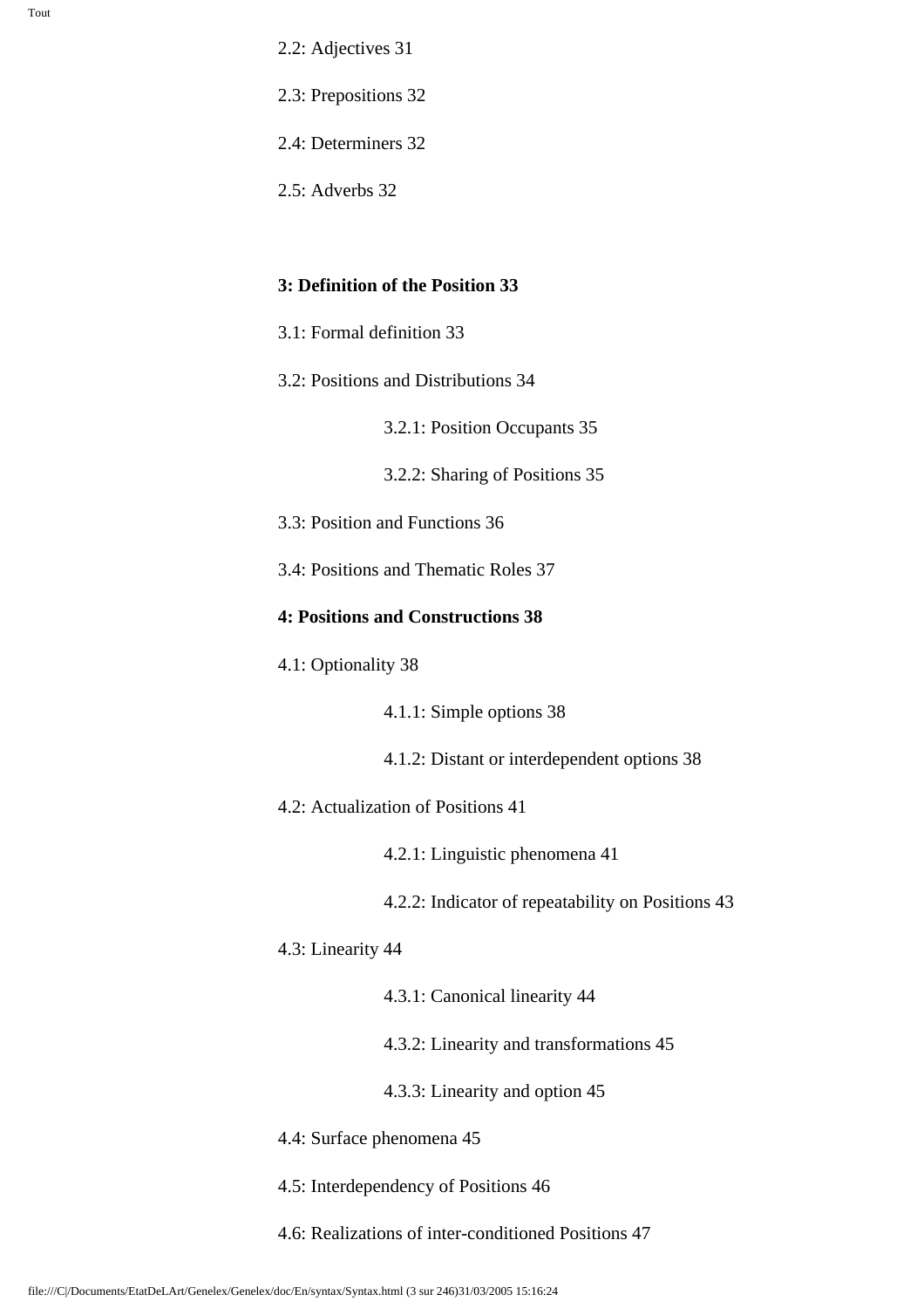#### **VII: Phrases 49**

- **1: General definition 49**
- **2: Syntagmatic Label 49**
- **3: Feature Constraints 50**
- **4: Structure constraints 50**
- 4.1: Syntactic sub-categorization feature 50
	- 4.2: Tree-structured rewriting 51

4.2.1: Description 51

4.2.2: Examples of use 51

4.3: Partial rewriting of Phrases 55

#### **VIII: Features 56**

#### **1: Types, sub-types and values of features 56**

1.1: Lexical features 56

1.1.1: Introducers (Prep, Conj, ProRel, ProIntrog and Introd) 56

- 1.1.2: Lex 57
- 1.1.3: Cooccurrence of lexical features 58

1.1.4: Particular case of Agglutinates 58

- 1.2: Morphological features 59
- 1.3: Morpho-syntactic features 59
	- 1.3.1: SsCatMorph 60
	- 1.3.2: Aux 61

1.3.3: Pronominal 61

#### 1.3.4: Accord 62

1.4: Syntactic features 62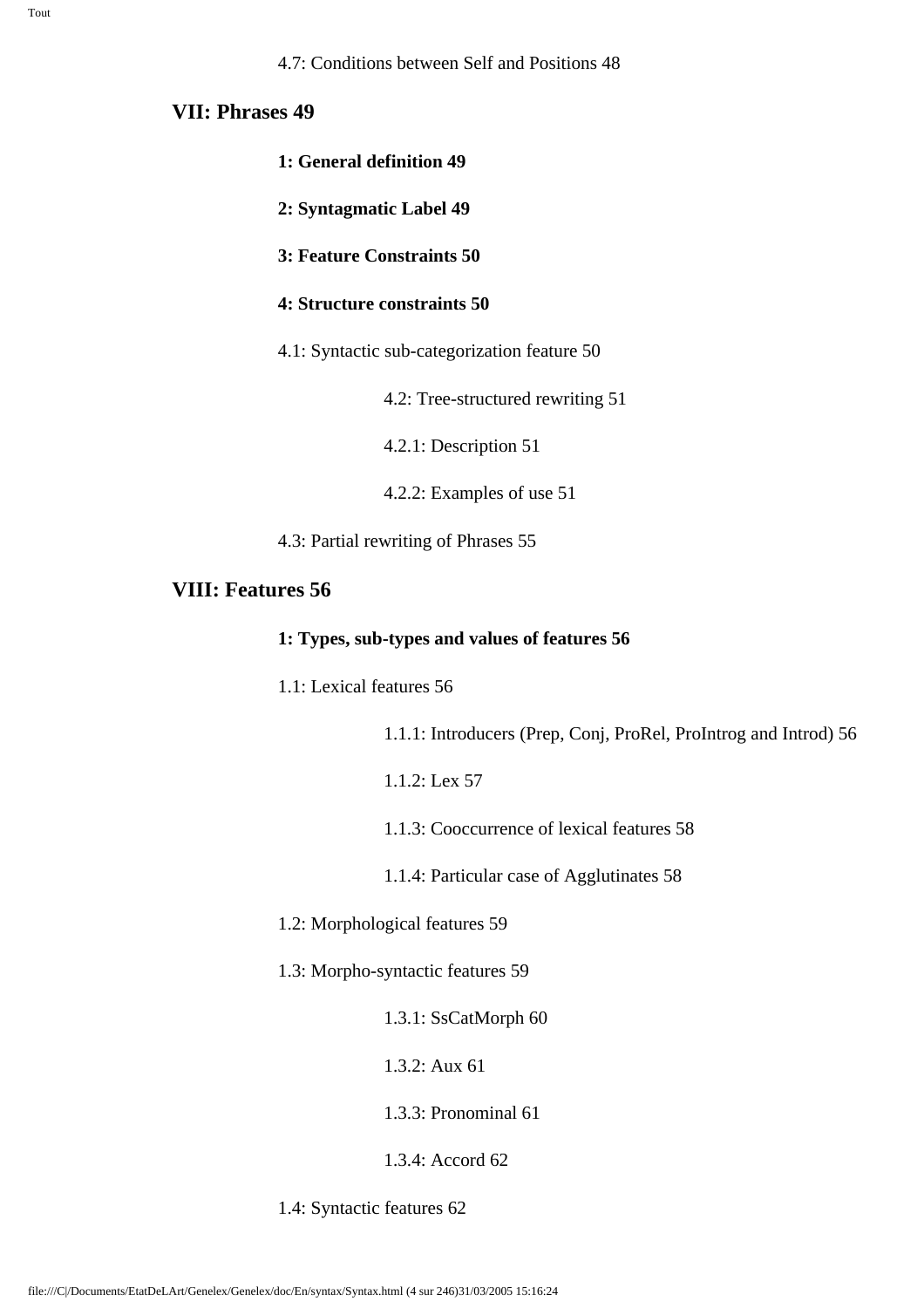Tout

1.4.1: SsCatSynt 63

1.4.2: Tournure 63

1.4.3: Neg 64

1.4.4: Passif 64

1.5: Syntactico-semantic features 64

1.5.1: Coref 64

1.6: Semantic features 68

1.6.1: Aspect of the verb 68

1.6.2: Denotative Conditions (Bin features) 68

1.6.3: Semantic class (Libre features) 69

#### **2: Constraints of integrity on Features 70**

2.1: General rules for using Features 70

2.2: Subtypes of Features authorized depending on the syntagmatic label 71

2.3: Values of Sub-category Features authorized depending on the syntagmatic label 75

2.4: Possible conjunctions of Features 78

### **IX: Transformations 79**

#### **1: Transformations between Usyns 80**

1.1: Transformations between Usyns drawn from the same Um 80

1.2: Transformations between Usyns drawn from different Ums 80

1.3: Calculation: Transformation Mode 81

#### **2: Transformations between Descriptions 82**

2.1: Use and use context 82

2.1.1: Example of passivation 83

2.1.2: Example of noun clause restructuring 84

2.2: Inheritance of positions: observations 85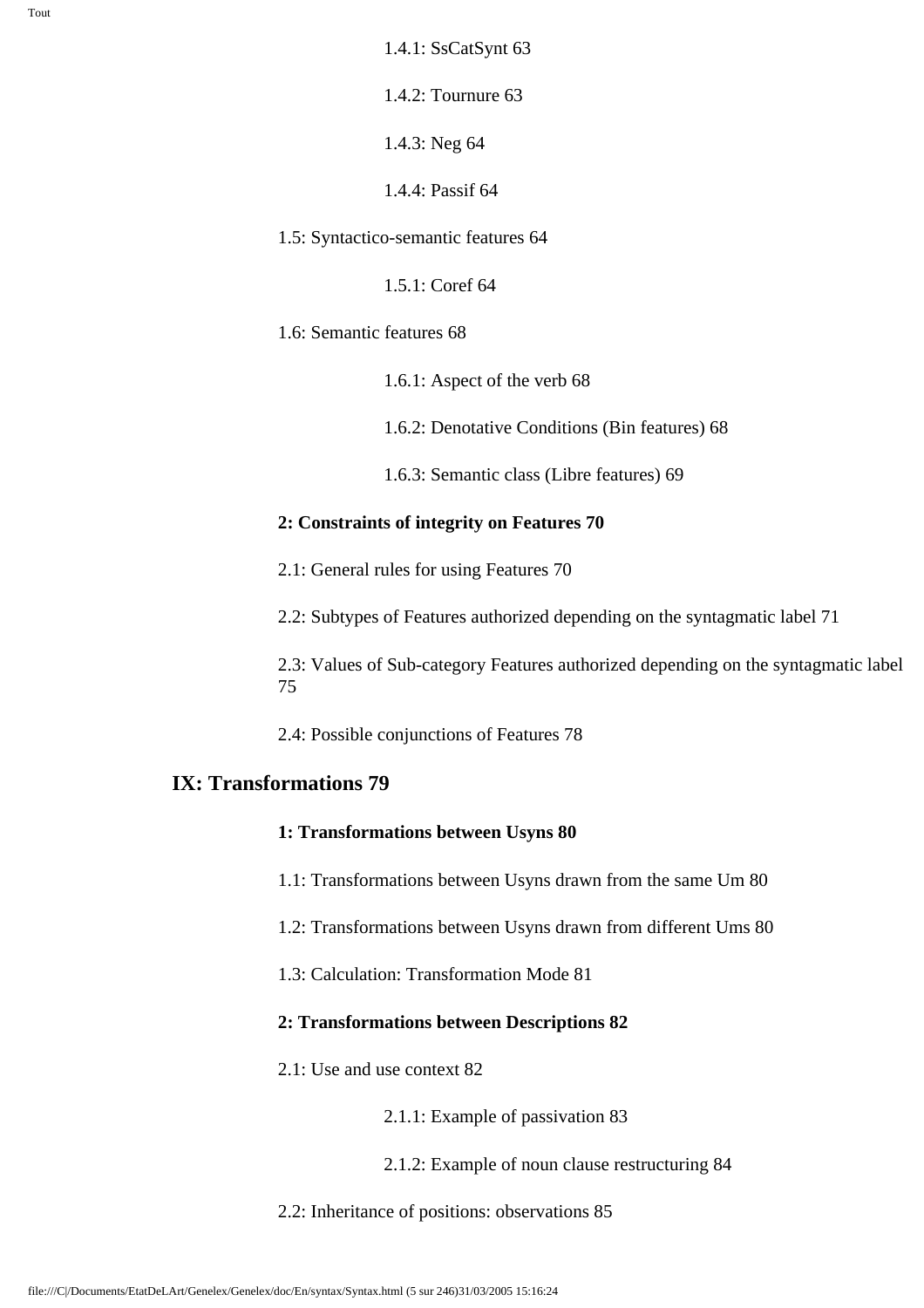2.3.1: Explicitation of the process 86

2.3.2: Exemplification of the process 87

#### **3: Transformations between Phrases occupying the same position 88**

### C - Analysis of compound syntactic units 89

### **I. Introduction 90**

- **1. Recording of compounds 90**
- **2. Electronic dictionaries, editorial dictionaries 90**
- **3. Coverage of compounds in GENELEX 91**

#### **II: Characteristics of syntactic compounds 93**

- **1: Well-constructed phrases 93**
- 1.1: Lexicalization 93
- 1.2: Inflection and agreement 94
- 1.3: Realization alternatives 94
- 1.4: Deletion 95
- 1.5: Modification 96
- 1.6: Displacement 96
- 1.7: Transformations 97
- 1.8: Coordination 98

#### **2: Fossilization 98**

- 2.1: Total or partial fossilization 98
- 2.2: Interdependent constituents 99

#### **3: Inside and outside of the compound 99**

- 3.1: Inclusion in a terminal category 99
- 3.2. Distinction between the inside and the outside of a compound 101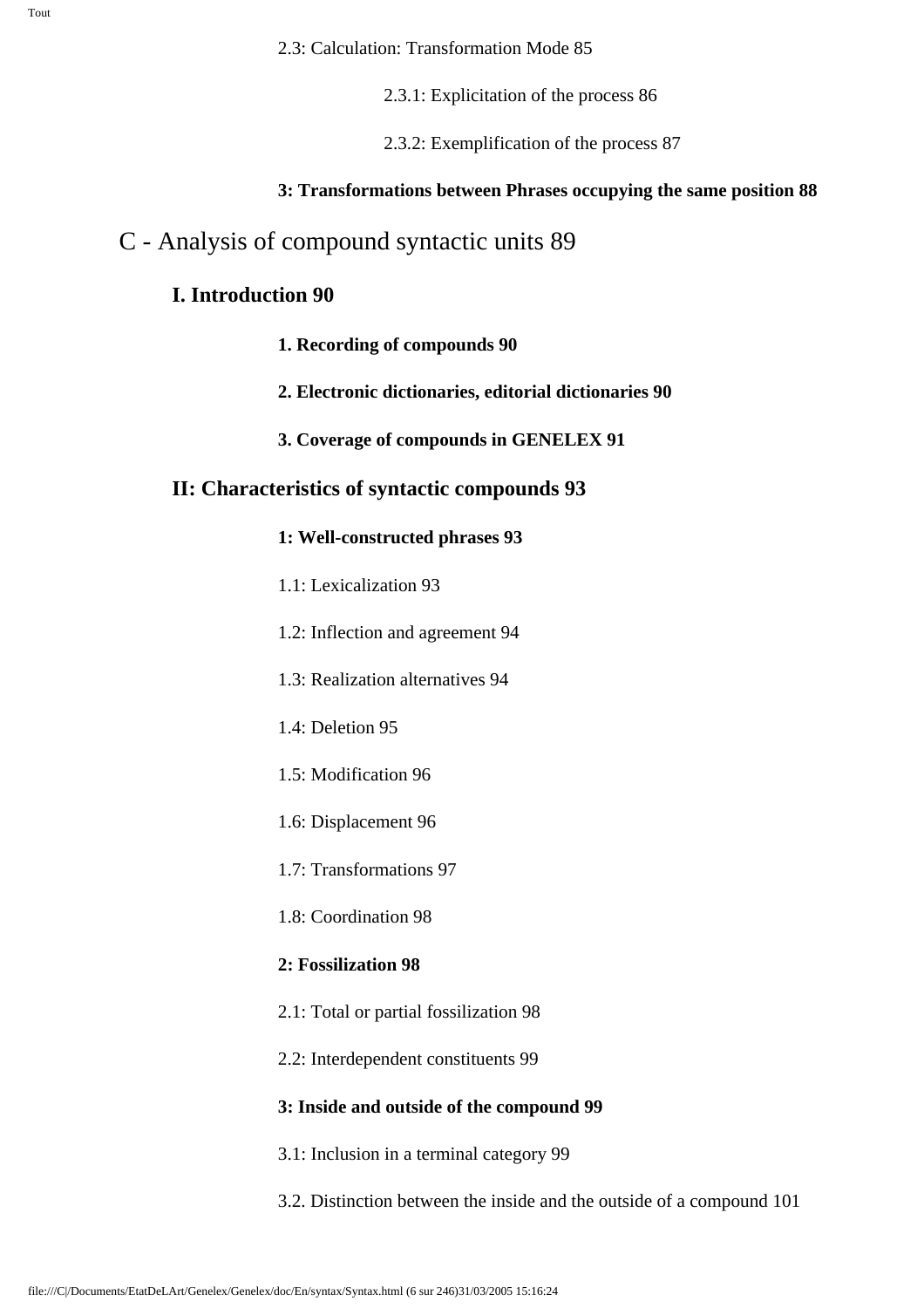#### **4. Inheritance of the syntactic properties of components 102**

4.1. Inheritance of constructions 102

4.2. Inheritance of the characteristics specific to the compound 104

#### **5. Support verbs 104**

#### **III.Principles of formal representation 105**

- 1. Representation axes 105
- 2. Atomist viewpoint vs. syntactist viewpoint 106

### **IV. Lists of components 107**

- 1. Type and choice of components 107
- 2.2. Alternatives of components 108
- 3. Reference to components 109

### **V. Composition Mode (MdC) 110**

- 1. Interest 110
- 2. Inhibition, inheritance and filtering 110
	- 2.1. Inhibition, inheritance and filtering of Positions 110
	- 2.2. Self filtering 110
	- 2.3. Example 111
- 3. Calls of components for lexicalization 111
	- 3.1. Notion of call 111
	- 3.2. Head of the syntactic compound 112
	- 3.3. Lexicalization 113

3.4. Compatibility between the categories of the calling phrase and those of the called component 113

3.5. Unification 113

#### **VI. Internal structure of compound 115**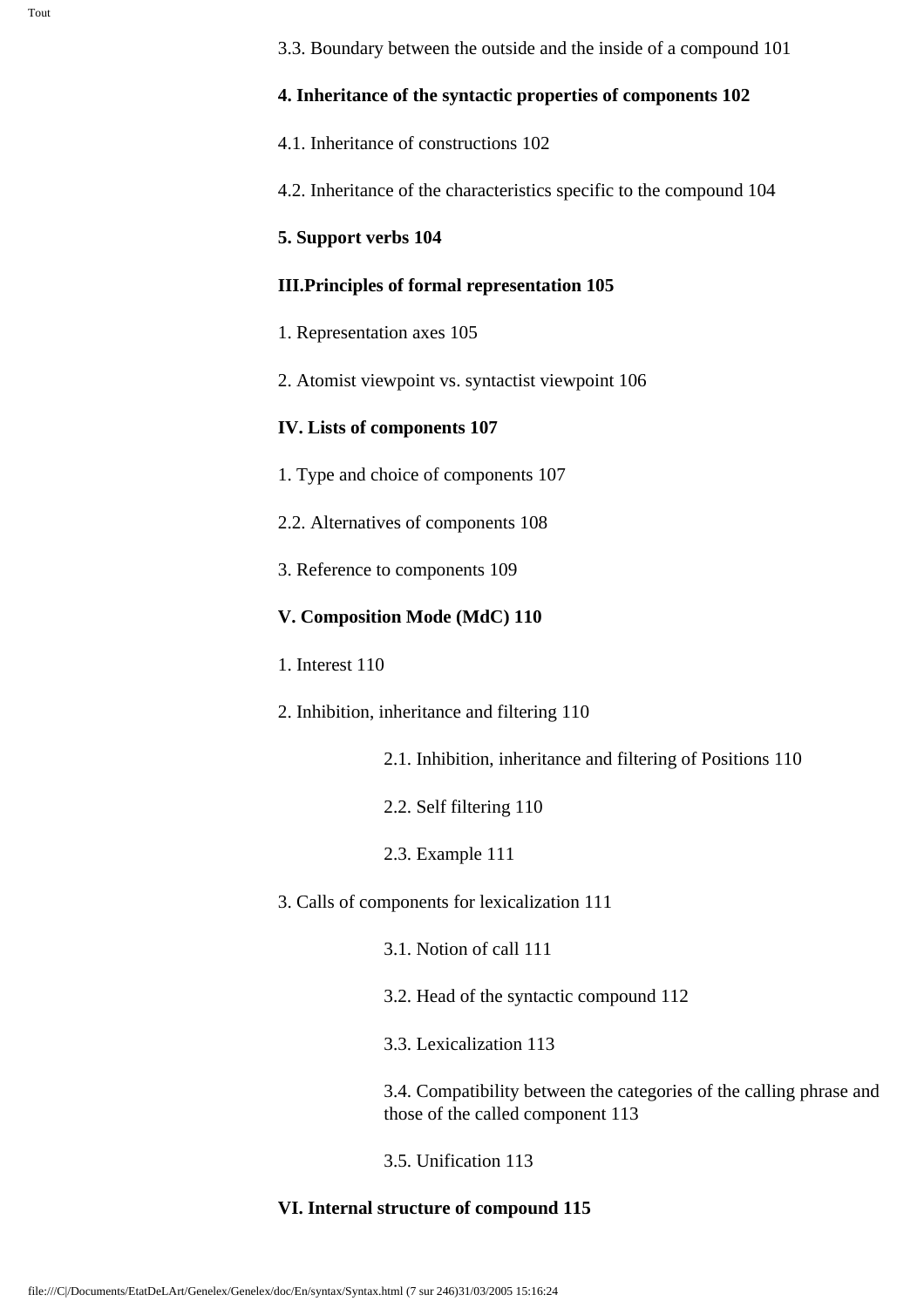- 1. Choosing the category 115
- 2. Structure Phrases (Syntagme\_NT\_S) 115
- 3. Insertions 117
- 4. Interdependency 117
- 5. Restricting features 118
	- 5.1. Lexical features 118
	- 5.2. Morphological features 119
	- 5.3. Accord and Coref features 119
	- 5.4. Semantic features 120
- 6. Conditions 120
- 7. Transformations 121

#### **VII. Construction 122**

- D Annex to compound Syntactic Units 124
- E Bibliography 153
- F User's Manual 156
	- **1: Usyn 157**
	- 1.1: General 157
	- 1.2: Simple Usyn 157
	- 1.3: Compound Usyn 157
	- **2: Descriptions 157**
	- **3: Self 158**
	- 3.1: Simple Self 158

3.1.1: Self intervening in the Construction (IntervConst) 159

3.1.2: Self called by an element external to its Construction (ComportAppele) 160

3.2: Compound Self 160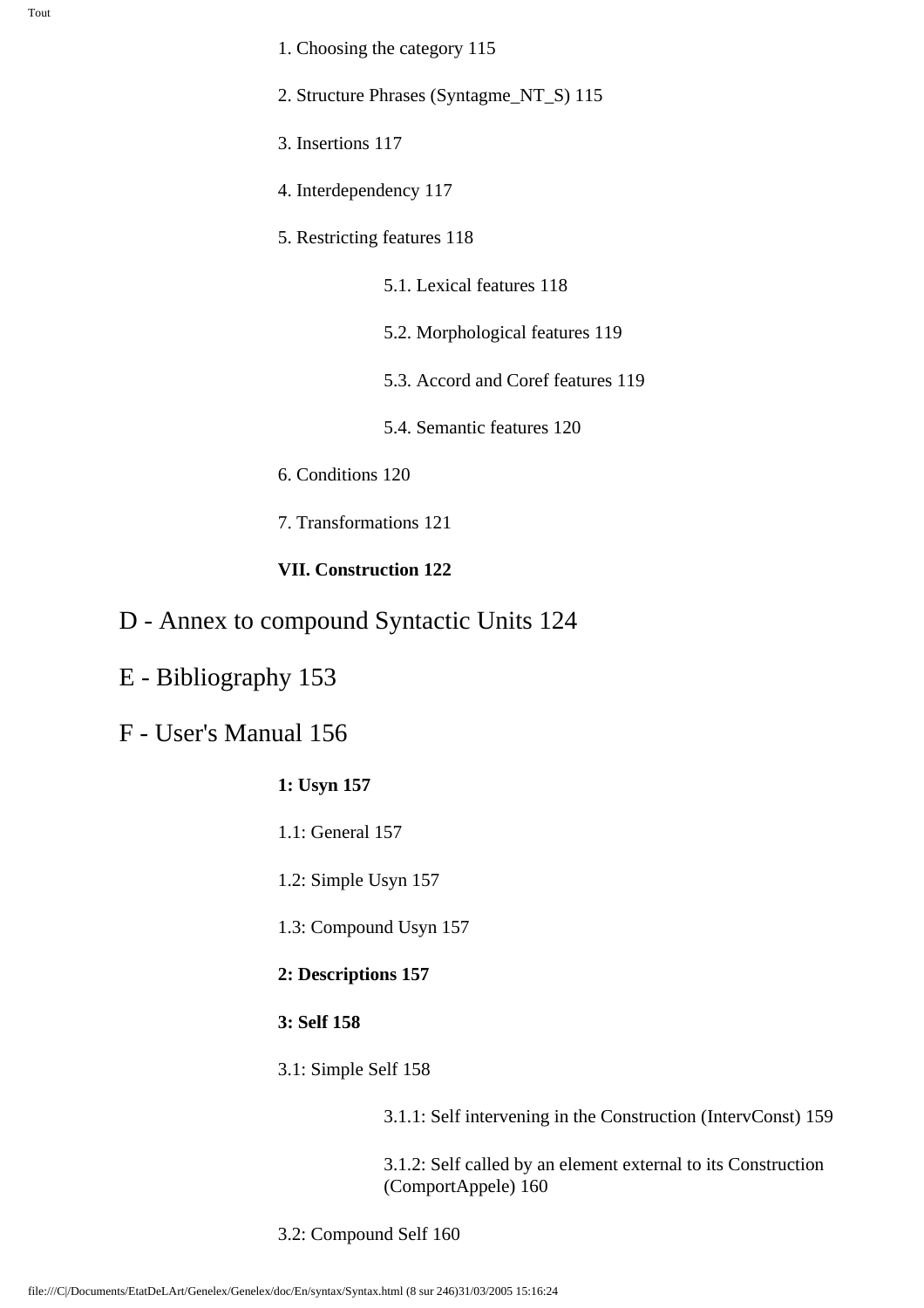#### **4: Constructions 161**

| 4.1: General definition 161 |  |
|-----------------------------|--|
|-----------------------------|--|

4.2: Construction Skeletons 163

**5: Positions 163**

**6: Insertions 163**

#### **7: Conditions 164**

7.1: General properties 164

7.2: Conditions on the option of Positions 165

7.3: Conditions on the realizations of Position 165

**8: Phrases 166**

#### **9: Features 167**

9.1: Lexical Features 168

9.1.1: Family of Lex features 168

9.1.2: Family of the Reflex Features 169

- 9.2: Morphological features 171
- 9.3: Morpho-syntactic features 172
- 9.4: Syntactic Features 174

9.5.: Syntactic-semantic Features 175

9.6: Semantic Features 175

#### **10: Transformations 176**

10.1: TransfUsyn and TransfDescription 176

10.2: TransfUsyn 177

10.3: TransfDescription 177

10.4: TransfPosition 178

10.5: TransfSyntagme 178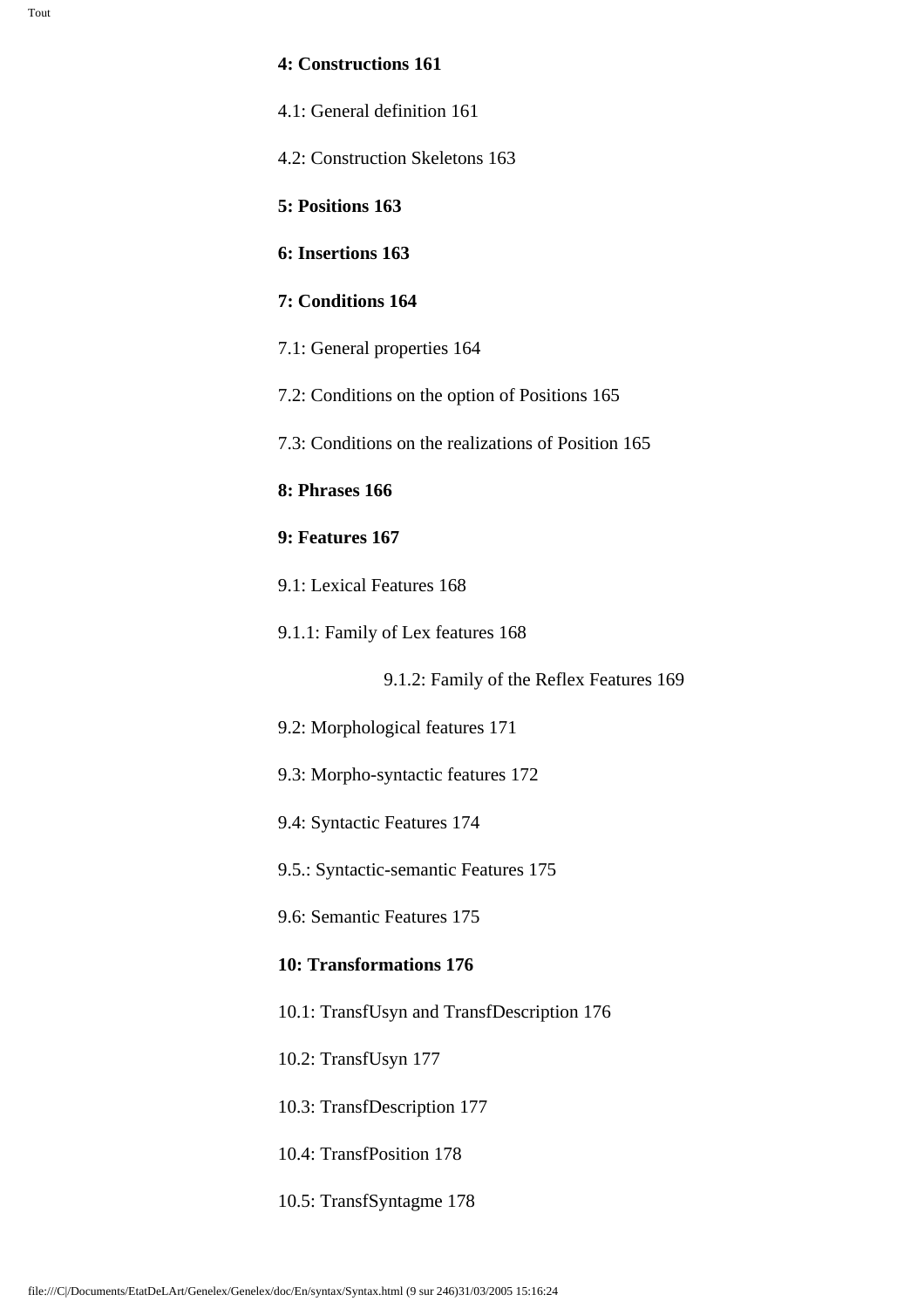#### **11: Modifs 178**

- 11.1: ModifDescription 179
- 11.2: ModifConstruction 179
- 11.3: ModifPosition 179
- 11.4: ModifSyntagme 180
- 11.5: ModifIntervConst 180
- **12: R\_Compose and Composition 181**
- **13: Composition Mode 182**
- 13.1: MdC 182
- 13.2: HeritePosition 182
- 13.3: FiltreSelf 183
- **14: Structure (Syntagme\_NT\_S) 183**
- **15: Appellation, commentaire, exemple 184**
- G Entity-Relation diagrams 185

### H - SGML DTD 196

#### **I : Introduction - Translation of the conceptual model 197**

### **II: DTD GENELEX commented 198**

- **1: DTD genelex.dtd 198**
- **2: DTD syntaxe.dtd 200**
- **3 : Entities morpho.ent 221**
- **4 : Entities syntaxe.ent 222**
- **5 : Entities custom.ent 223**
- **6 : Constraints syntaxe.ctr 224**

### **III : Examples of tagged data 230**

# **A - Preliminaries**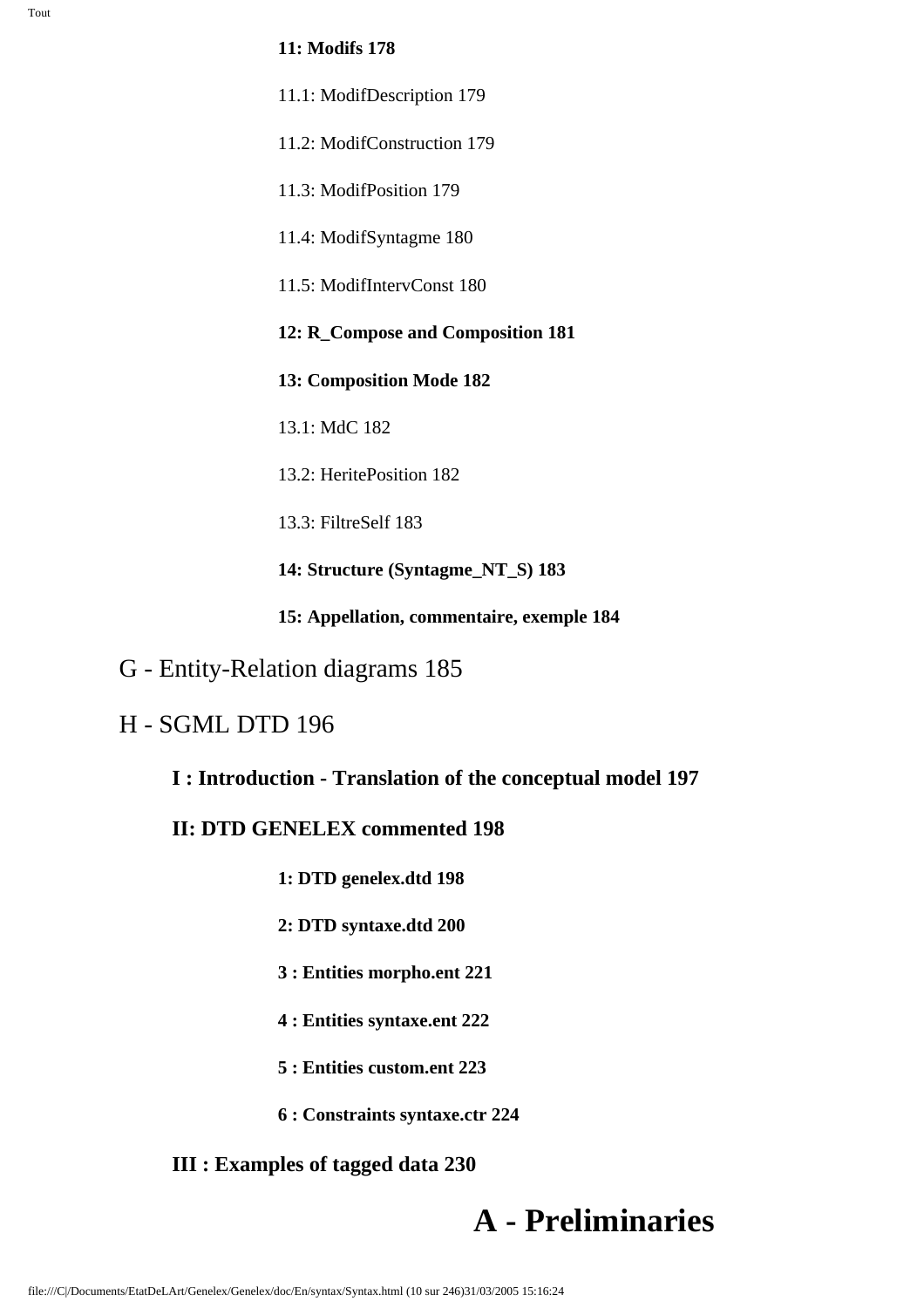This report presents the work realized by all partners of the consortium GENELEX France for the definition of a model describing the syntactic part of an electronic dictionary.

It follows after the presentation document on morphology written by the same consortium, and called "MORPHOLOGICAL LAYER Version 3.0". The general introduction and preliminaries of that first report are still valid for this document. The notions and conceptual choices explained in the morphological layer report are not specified again here, but they are sometimes referred to.

# **1: Generic model, "theory-welcoming" model**

# 1.1: Lexicographic framework and recording formalism

When constructing a lexicon, one task is clearly identified, that of the lexicographer who records the relevant information for each entry of the lexicon.

For each entry, the lexicographer systematically carries out a certain number of tests, applying a heuristics, records the characteristics drawn from the criteria given by a linguistic theory, takes decisions on the acceptability of the patterns found, and translates the relevant information into a descriptive formalism. It goes without saying that this work cannot be carried out without having previously defined:

- on the one hand, the linguistic theory that defines notions, criteria grids determining the description of what can be observed, among them:

- the definition of the lexical unit,

- the identification, structuring and boundaries of the phrase,

- the attachment of the prepositional phrase,

- the decision taken on the notions of inner complement and modifier, that can be considered as notions to be differentiated or not. If the decision taken is to distinguish them, then defining criteria have to be specified;

- on the other hand, a recording formalism, i.e. a formal language for coding information, that determines the way information will be represented (definition of formal objects to be handled, descriptive vocabulary, rules to handle and operate on formal objects, constraints of integrity and consistency).

For "paper dictionaries", editorial manuals (usually confidential in nature) fulfil both functions and, by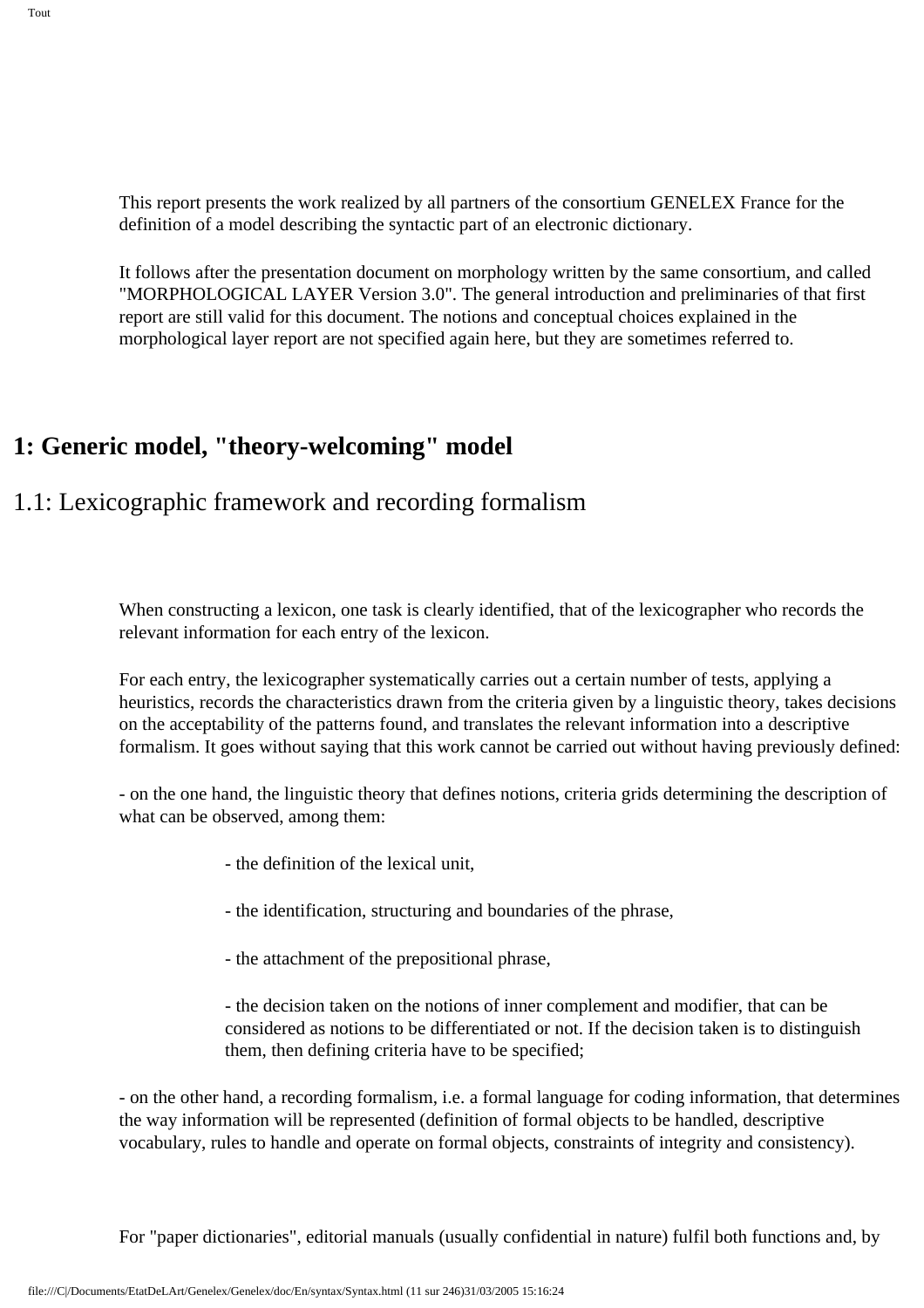means of instructions, give the sequence order and the content of tests to be carried out, as well as the coding modes while respecting the selected theoretical frame (which gives the definition of notions).

Coding formalism is limited to the requirements of the following rule: traditional lexicography only resorts to formalism in order to structure texts (issue printing) and to fulfil a person's needs of reading. The situation is different for machine readable dictionaries: a human reader will easily deal with implicit references that he can easily clear up thanks to his knowledge of the world or his more or less conscious knowledge of language, and structure of lexical fields. Machine readable dictionaries can only contain explicit information recorded in a non-ambiguous formalism. In the case of an application-driven dictionary, the application determines the descriptive formalism, whereas the reference school determines the selected linguistic criteria.

Irrespective of the type of dictionary concerned, it follows that three skills (separate, yet which may be drawn simultaneously) are always required: that of the linguist, that of the "formalizer" and that of the lexicographer. A dictionary, either paper or electronic, will be the product of these three skills.

### 1.2: A generic "theory-welcoming" model

The purpose of GENELEX is to represent the various existing descriptions, taking into account their dependency on a given theoretical model, the degree of detail desired and the discriminating criteria selected by the lexicographer, irrespective of his school. This will have consequences on:

- the morphological level,
- the syntactic behavior of lexical units,
- the semantic level,
- the interaction among the above-mentioned levels.

This various descriptions will appear, either in several dictionaries, or in a single dictionary obtained in merging the others.

Actually, it is important to distinguish between a "theory-welcoming" descriptive formalism and a dictionary that uses formalism with reference to a given theory. The claim to genericity in dictionaries can only apply to descriptive formalism, considered as a bridge among different linguistic theories.

The GENELEX model is such a descriptive formalism; as such, and only as such, can it claim genericity.

A descriptive formalism can only be generic if it permits to record linguistic facts drawn from different theories.

# 1.3: Expressing different descriptions using the formalism of GENELEX

Let us consider different source dictionaries, as different in nature as in function such as DNT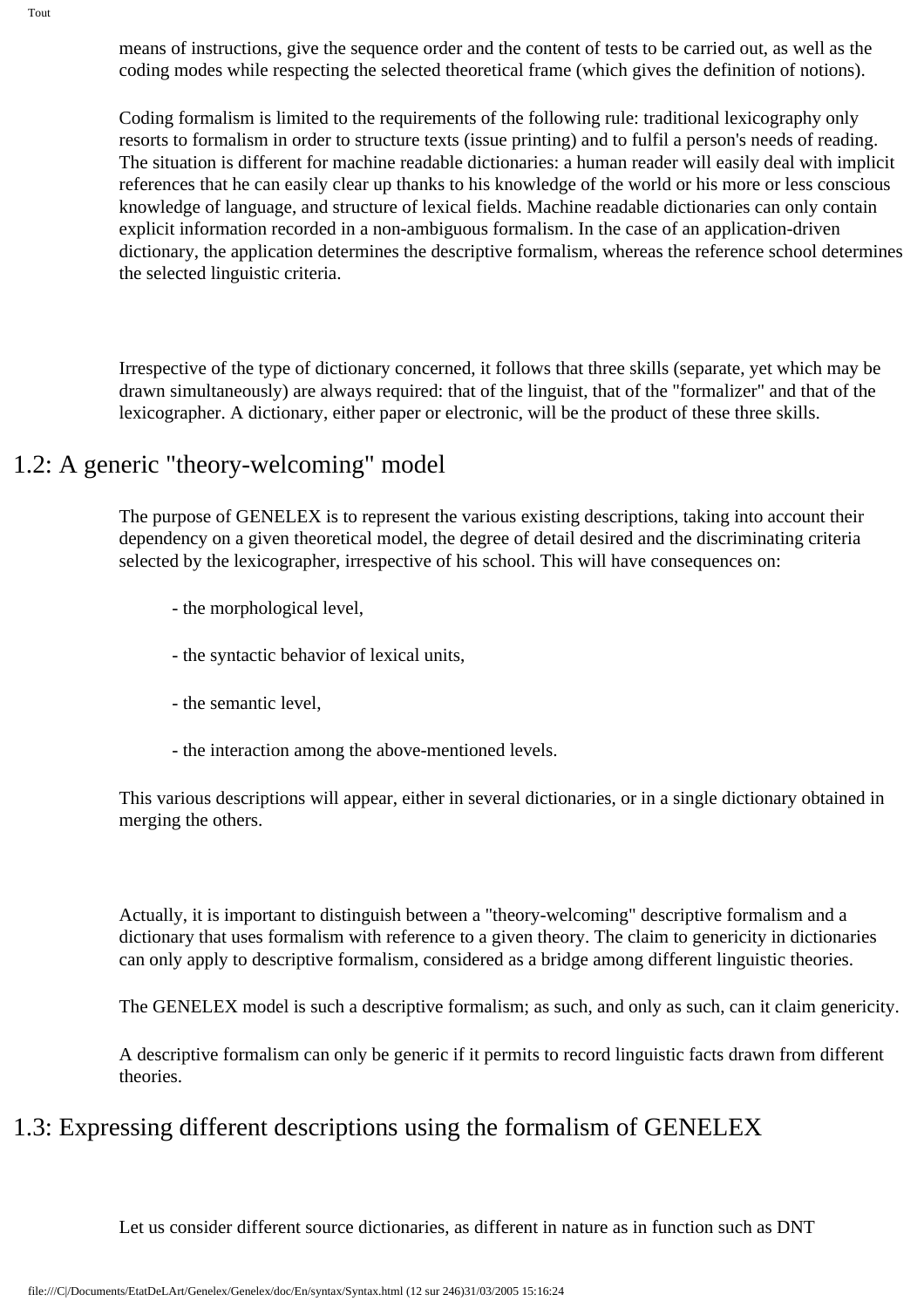(Dictionnaire de Notre Temps - Hachette) and a Ladl table. We want to translate the data contained in each dictionary into the formalism of GENELEX.

To facilitate the reading of the following examples, we will first give a brief description of the formalism adopted in GENELEX. At the level of the syntactic layer, the entry is the Syntactic Unit (referred to as **Usyn**). A Usyn represents one of the syntactic behaviors of the described word. It contains a "base description" (referred to as **db**). This db gathers the "base construction" (referred to as **cb**) and the specificities of the entry in this particular construction (borne by **Self**). A construction is a list of **Positions** that can be instantiated by **Phrases**. We can consider that the unit itself (described by Self) is or is not part of the construction, which is expressed by the indication or not of the insertion point of Self in the construction. For convenience purposes, the different positions are differentiated in the examples by an order number (P0, P1, P2, etc.), except for the position that realizes itself as Self.

#### **DNT format (Dictionnaire Hachette de Notre Temps)**

*aimer* V. tr. dir.

(to love)

We deduce from the transitive label that the entry *aimer* has the following syntactic description:

#### **GENELEX format**

*aimer*

db : SELF cb SELF : IntervConst : V cb : P0 SELF (P1) P0 : SN P1 : SN

#### **Ladl format**

*aimer* T7

We deduce from the entry criteria of table 7 that the entry *aimer* has the following syntactic description:

#### **GENELEX format**

*aimer*

```
db : SELF cb
SELF : IntervConst : V
cb : PO SELF (P1)
```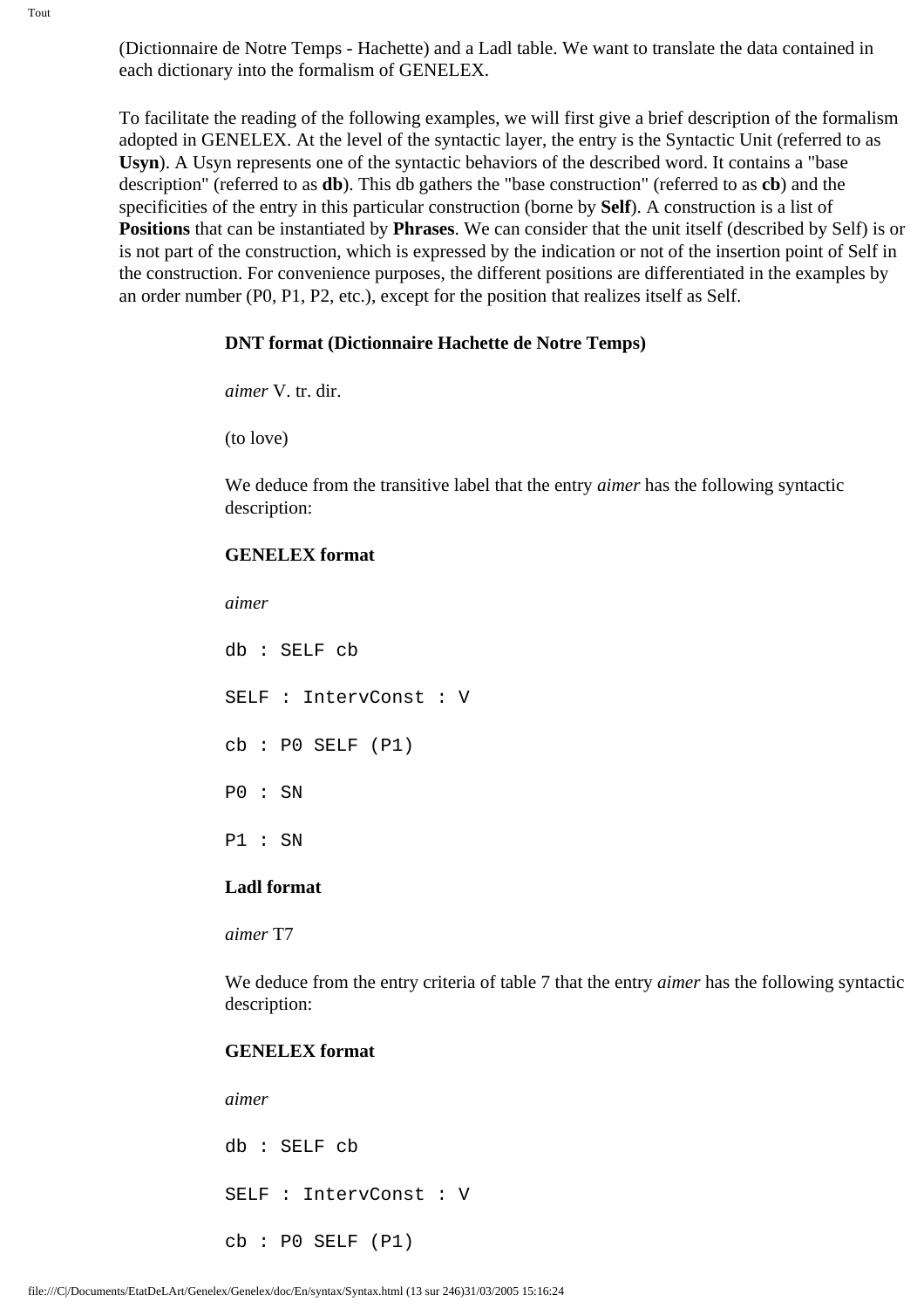P0 : SN P1 : SN P[SsCatSynt:COMPLETIVE] [Mode:SUBJONCTIF]

# 1.4: Consistent merging of different descriptions

We must distinguish different cases calling for different solutions.

### 1.4.1: Complementary linguistic facts

The data recorded in the dictionaries concerned are different but complementary. Merging them would suffice to integrate them.

#### **DNT format (Dictionnaire Hachette de Notre Temps)**

*aimer* V. tr. dir.

#### **Ladl format**

*aimer* T7

#### **GENELEX format**

*aimer*

db : SELF cb SELF : IntervConst : V cb : P0 SELF (P1) P0 : SN P1 : SN P[SsCatSynt:COMPLETIVE] [Mode:SUBJONCTIF]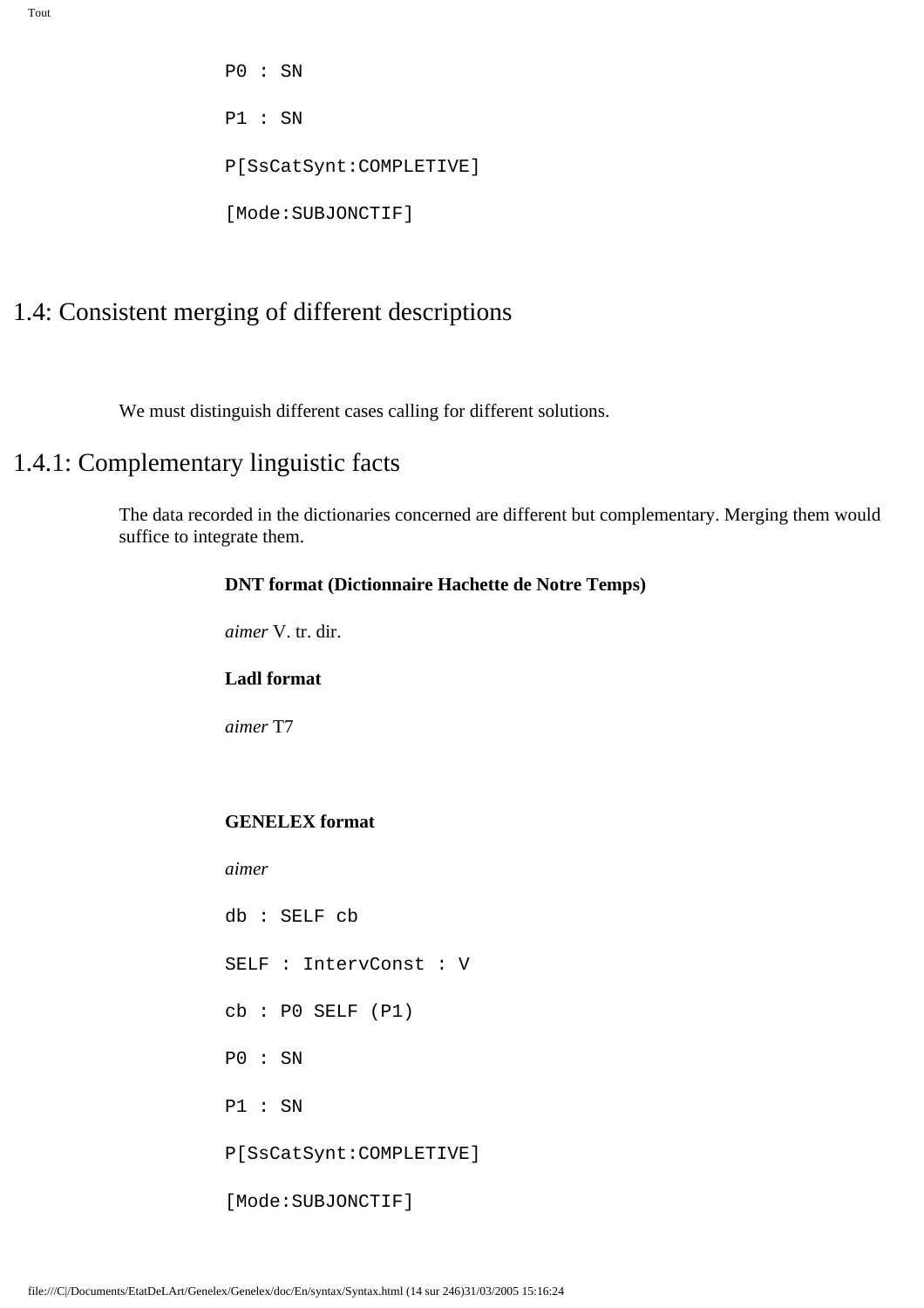A first dictionary indicates that a verb is transitive or intransitive, and another dictionary specifies which constructions are governed by this verb. In that case, the information given by the first dictionary can be complemented by the information provided by the second dictionary without any conflict. Therefore:



# 1.4.2: Competitive but not contradictory linguistic facts

Dictionaries treat similar facts in different terms. The different terminologies express theoretical divisions depending on the way linguistic objects are considered, and the types of definitions allowed, rather than on the identification of the objects themselves.

These differences can actually be resolved if we succeed in:

a) defining a metalanguage to describe all phenomena, i.e. finding a system of equivalency between notions.



b) identifying granular facts constituting notions, irrespective of their original gathering, i. e. finding a system of equivalency between the elements forming notions.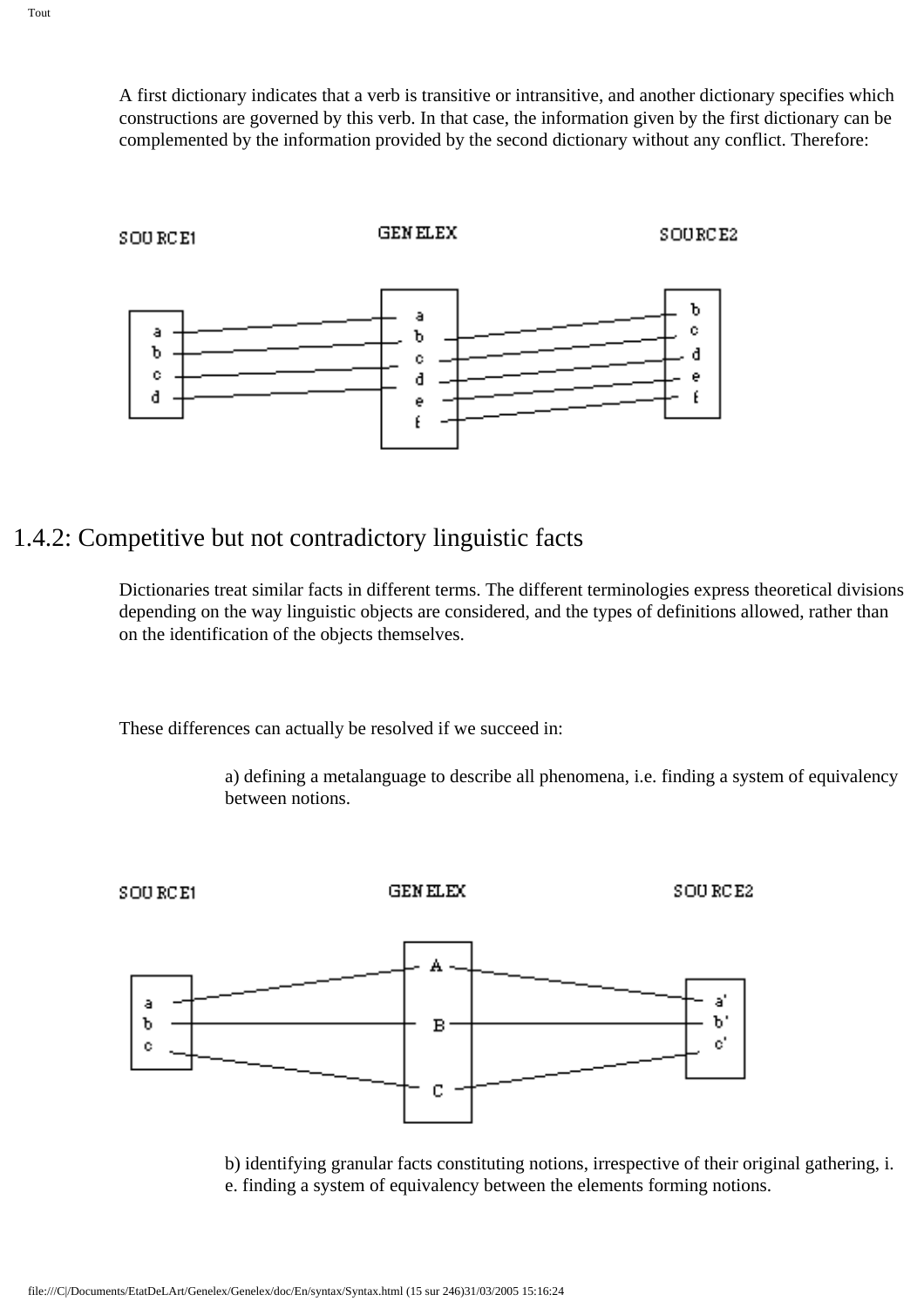

All available data are processed in order to extract the "elementary pieces of information" (constituent granular facts) that are first laid down flat, then expressed into the generic format.

#### **Ladl format**

*aimer*

Table 7 : aimer ˆ Vinf

Table 32h : qqun aimer qqun

Table 12, etc...

sujet Nhum +

sujet V1 W  $+$ 

Compl compl $\check{Z}$ tive pc z +

Compl inf V0  $W +$ 

Compl Pronom ppv le +

Compl le fait que P +

Compl Nhum +

Compl N-hum +

#### **IBM format**

*aimer*

### (VERB IF TRAN (INFV TR) (COPLOBJ (A P)) AUXA

(QUEOBJ SUBJ) INFA INFD)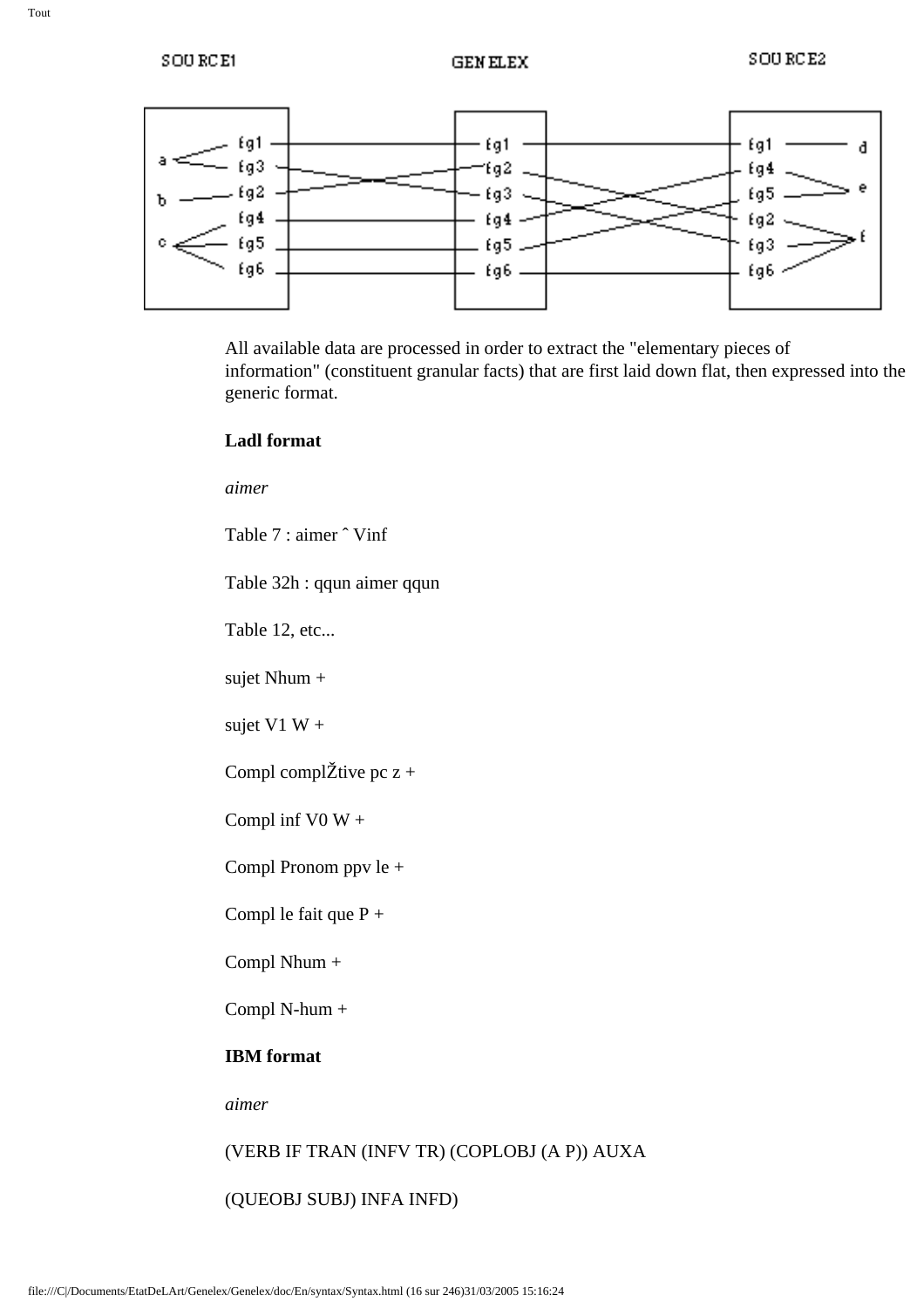#### **GENELEX format**

*aimer* db : SELF cb SELF : IntervConst : V[Aux:AVOIR]  $cb : P0$  SELF  $(P1)$ P0 : SN PRO[Lex:quelqu'un] P1 : SN P[Introd:le fait que] [SsCatSynt:COMPLETIVE] P[Mode:INFINITIF] P[Prep:ˆ][Mode:INFINITIF] P[SsCatSynt:COMPLETIVE] [Mode:SUBJONCTIF] PRO[Lex:le] PRO[Lex:quelqu'un] PRO[Lex:quelque chose]

### 1.4.3: Competitive and contradictory linguistic facts

In some cases, and if there is no global solution, theoretical conflicts cannot be solved, and the linguistic data drawn from a theory are clearly in conflict with others. Except if coding inconsistencies are tolerated (what would then be the reliability of a dictionary?), it is clear that contradictory facts cannot co-exist in a same dictionary.

Thus, for a neutral verb,

*Ex : Jean casse la branche* (Jean broke the branch)

*la branche casse* (the branch broke)

it will be impossible to declare at the same time that *la branche casse* corresponds both to the base description and to a transformed description of the same Usyn "casser".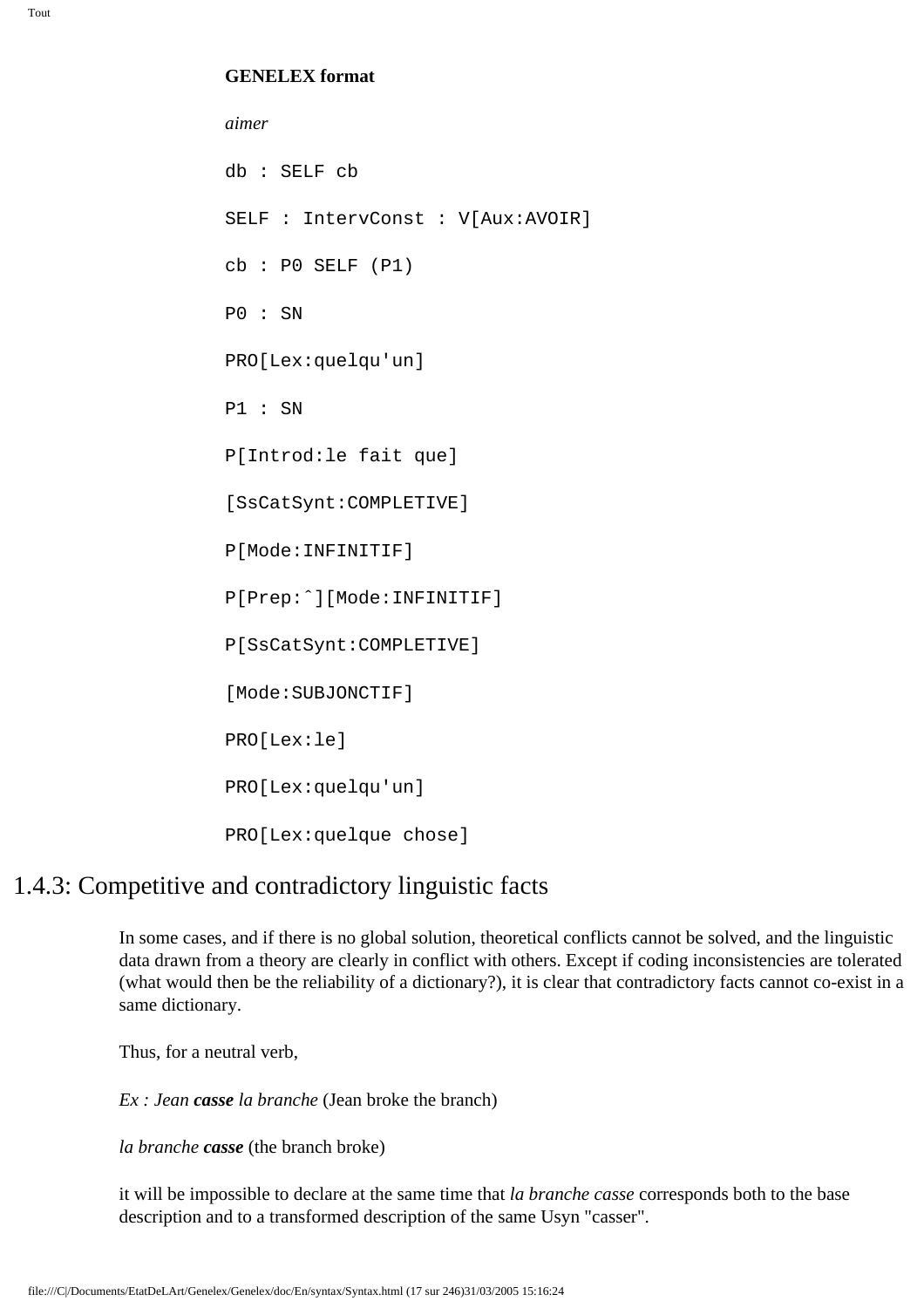*Ex : (1) Jean casse la branche*

*->(2) la branche casse*

(1) is one of the possible actualizations of the base description (db) of "casser".

Its transformed may be an actualization (2) of its transformed description (dt):

If we consider that we have two distinct syntactic behaviors at hand:

*(1) Jean casse la branche*

is one of the possible actualizations of a db of "casser".

*la branche casse*

is one of the possible actualizations of another db of "casser".

Similarly, for a verb of movement, we cannot record in a same dictionary that such-and-such adjunct of position is both an inner complement and a modifier.

*Ex : A Paris, Jean a marchŽ de la place Vend™me jusqu'ˆ la DŽfense*

(In Paris, Jean walked from Place Vend™me to La DŽfense)

Depending on the theoretical option selected, adjuncts of position are treated differently:

- exclusively as inner complements
- exclusively as modifiers
- depending on verbs

-either as inner complements (for instance, verbs of movement)

-or as modifiers (other verbs).

It will be impossible to merge these dictionaries, except if we give priority to a certain viewpoint over the others. In that case, to guarantee genericity, the selected theoretical option will be the one that induces the least loss of information and permits, by calculation, to extract an application-driven dictionary in another theory. Even then, in all cases, one still has to prove that such a theory exists.

# **2: Coding homogeneity**

The objectives of consistency, thus (re)usability, can only be met if the choices concerning the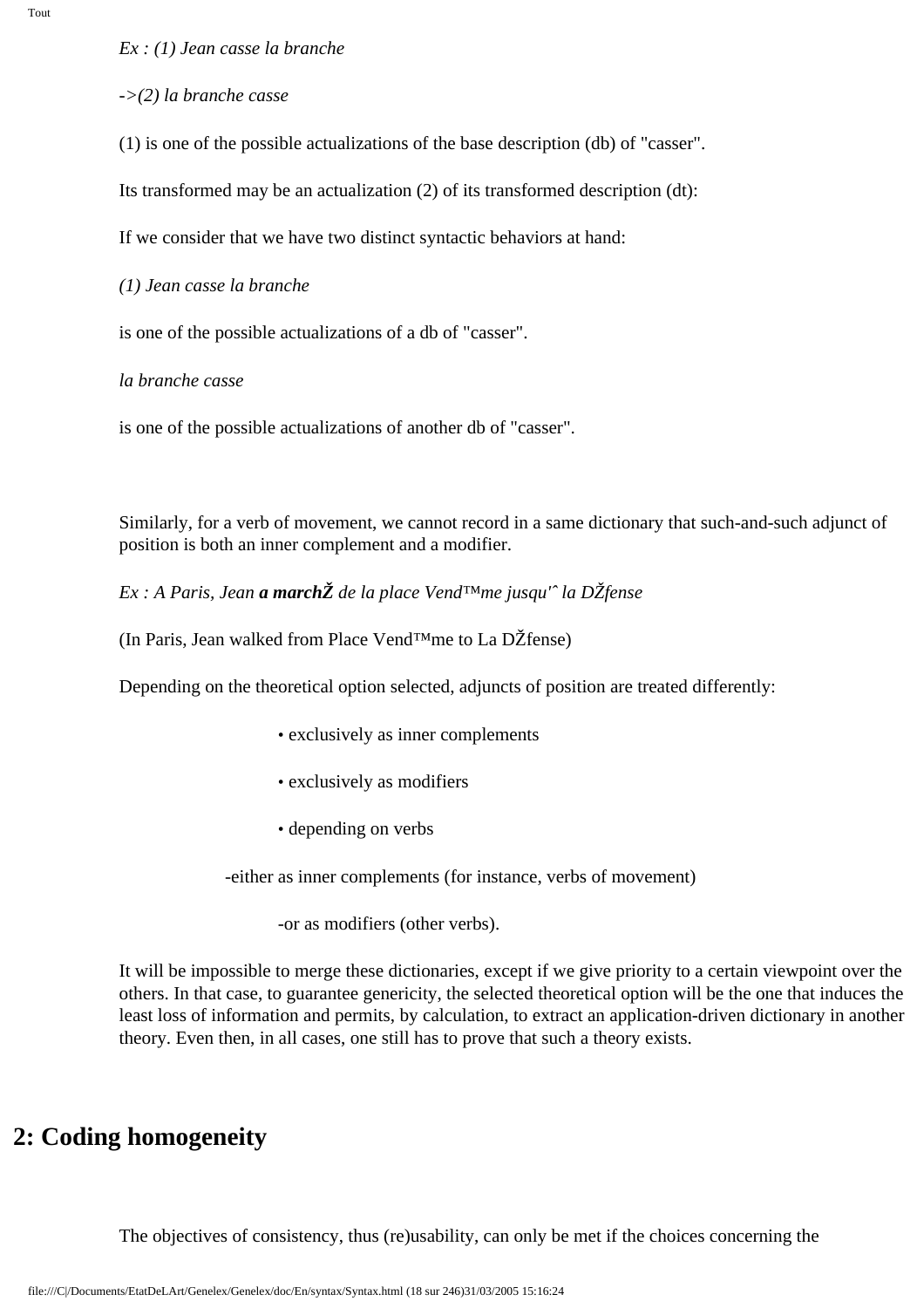descriptions of linguistic phenomena are specified: these choices are not only theoretical, but they also concern the mode for coding into the formalism proposed by GENELEX. As an example, one can quote the necessity to globally -and not on a case-to-case basis - specify the coding levels of the structuring of phrases described by lists of positions, or transformations (between Usyns, descriptions, phrases occupying positions).

Besides, the lexicographic strategy will have to specify the criteria necessary to determine the data that need to be coded in the lexicon.

It is also vital to apply a single strategy, in order to guarantee consistency between the different layers (morphological, syntactic and semantic).

What clearly emerges from the preceding is that one step cannot be ignored before initiating any lexicographic task when implementing the GENELEX model: the definition of a coding strategy.

# **3: Lexicon - Grammar articulation**

The lexicon and the grammar are the two guardians of the descriptive knowledge of language. Both entities are expected to be complementary in an exhaustive description (and usable in automatic processing, in our case). This is not without consequences on the global approach required for modelling the lexicon.

The option selected in GENELEX is to code any necessary information in a format as "neutral" as possible, irrespective of the applications planned. In other words, GENELEX, a lexical information storage base, makes it possible to extract dictionaries corresponding to the above-mentioned choices and to pursue the objective to be able to represent as much information as possible.

Let us remind the traditional situation: both a lexicon and a grammar are available.

### 3.1: Compatibility between the lexicon and the grammar

### 3.1.1: Theoretical approach and formalism

Let us consider a theoretical viewpoint determining splitting into linguistic units (constructions, attachment of phrases, delimitation of the boundaries of phrases, etc.). This viewpoint determines the linguistic description done by the grammar as much as the syntactic information contained in the lexicon.

Here are the two cases when a lexicon and a grammar are available:

1. the lexicon and the grammar have been built according to the same theoretical approach

2. the lexicon and the grammar have been built according to different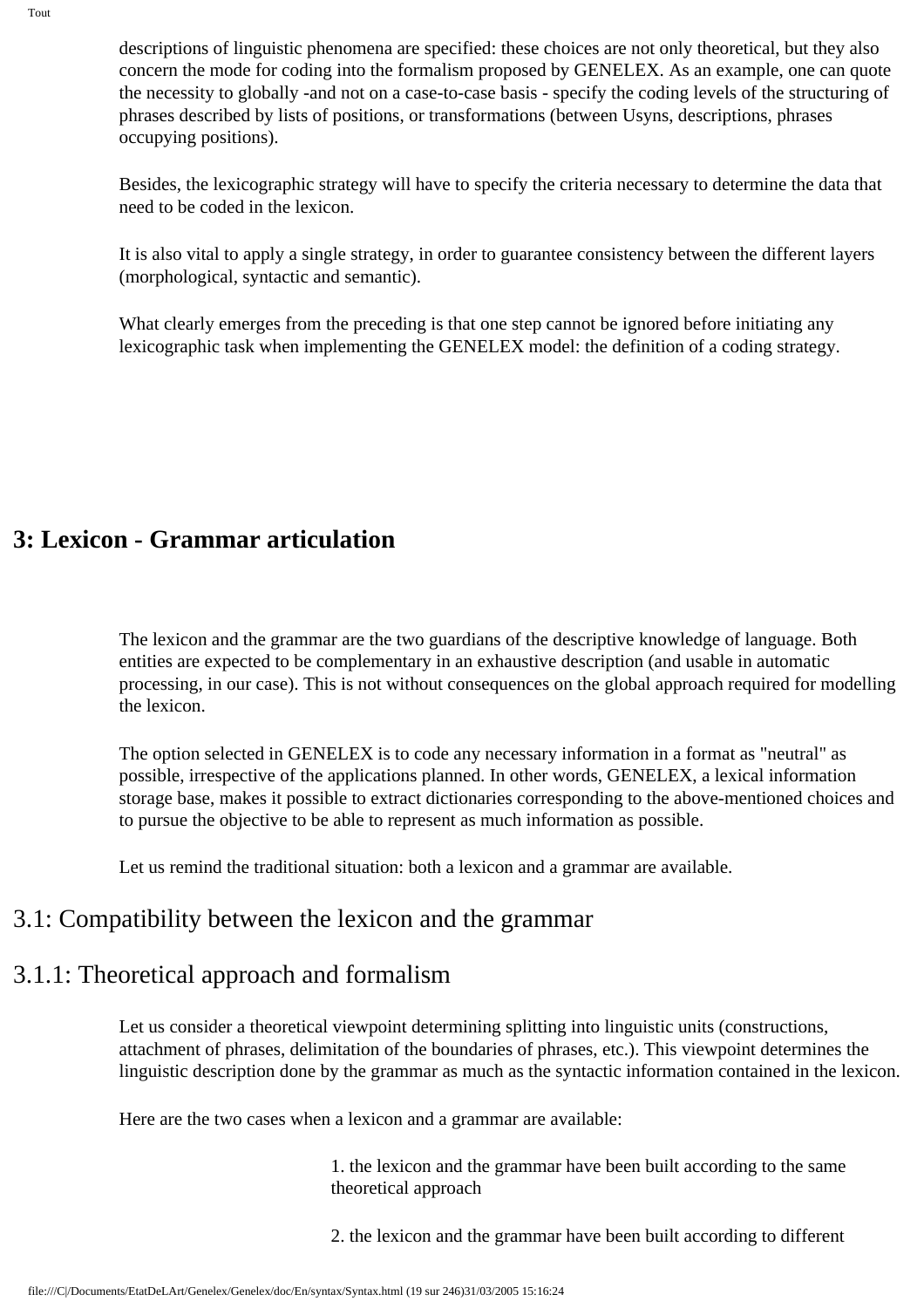theories, which means that some linguistic phenomena are described differently, or identified in one and not in the other.

Irrespective of the theoretical choices supposed to guide the coding of information, both the description of the lexicon and that of the grammar presuppose choosing a formalism of description, with its own units, its vocabulary and its way of structuring information, and of course powerful enough to convey the selected theory.

Once again, when both a lexicon and a grammar are available, there are two cases:

1. the grammar and the lexicon are coded according to the same formalism.

2. the grammar and the lexicon are coded according to two different formalisms.

Compatibility between the lexicon and the grammar can also be considered under both angles, as indicated in the following table.

|                                        | <i><b>IDENTICAL</b></i><br><b>FORMALISMS</b>                                                                                                                                                                                                         | <b>DIFFERENT</b><br><b>FORMALISMS</b>                                                                                                                                                                                                                                                 |
|----------------------------------------|------------------------------------------------------------------------------------------------------------------------------------------------------------------------------------------------------------------------------------------------------|---------------------------------------------------------------------------------------------------------------------------------------------------------------------------------------------------------------------------------------------------------------------------------------|
|                                        | <b>CASE No. 1</b>                                                                                                                                                                                                                                    | <b>CASE No. 2</b>                                                                                                                                                                                                                                                                     |
| <b>IDENTICAL</b><br><b>THEORETICAL</b> | <b>Optimum situation:</b>                                                                                                                                                                                                                            | <b>Favorable situation:</b>                                                                                                                                                                                                                                                           |
| <b>APPROACHES</b>                      | "Communication" between<br>the lexicon and the<br>grammar is immediate.<br>There is only one concern:<br>the same degree of<br>description is desirable.<br>Note: a lexicon with a too<br>high degree of description<br>will only be underexploited. | "Communication" between<br>the lexicon and the<br>grammar is possible,<br>provided they are<br>converted into a single<br>formalism.<br>This translation is always<br>possible because sharing<br>the linguistic approach<br>guarantees the presence of<br>the same linguistic units. |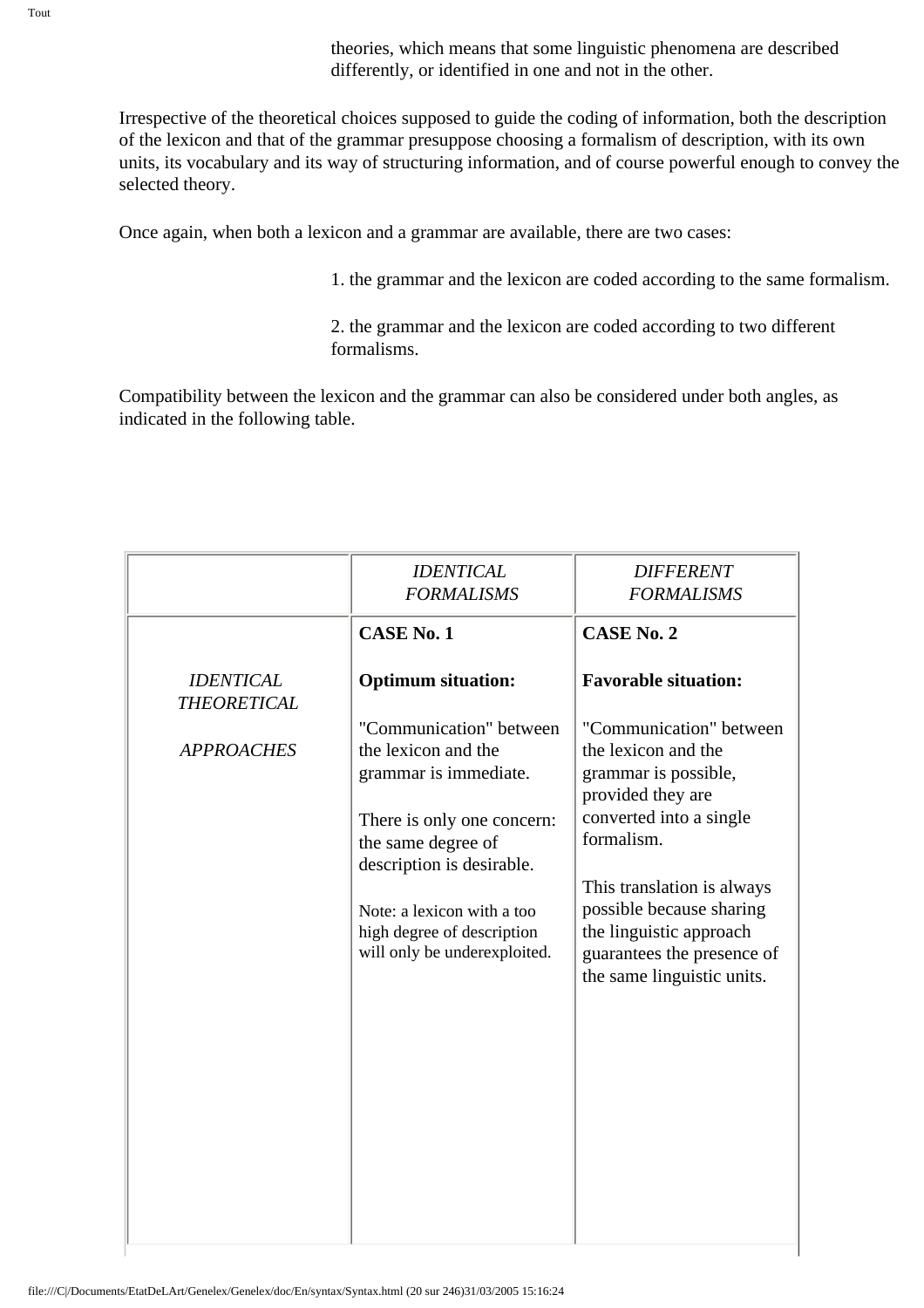| <b>DIFFERENT</b><br><b>THEORETICAL</b><br><b>APPROACHES</b> |
|-------------------------------------------------------------|

In that case also, the choice made in GENELEX tends to the most welcoming "neutrality " to be ever elaborated. The formalism adopted has to be converted into the application formalism.

**Note:** considering these problems, certain theories have therefore decided to adopt not only the same theoretical approach but also the same formalism to describe the lexicon and the grammar. The syntactic data associated with the lexicon have then a fine granularity that can even describe the possible combinations of lexical units with one another, as in lexical functional grammars (LFGs).

# 3.1.2: Minimum compatibility required by the GENELEX model

To ensure minimum compatibility between the lexicon and the grammars implemented to use it, GENELEX requires, for the coding of syntactic information in French, to use phrases which, we hope, will be unanimously accepted in the scientific community. These phrases will be identified by labels; a list of labels (SN SP, SADV,...) that can be extended, is proposed by the model of the syntactic layer. Actually this list gathers the labels most commonly used to designate the syntagmatic structures obtained when actualizing complementation patterns of units and often called "major".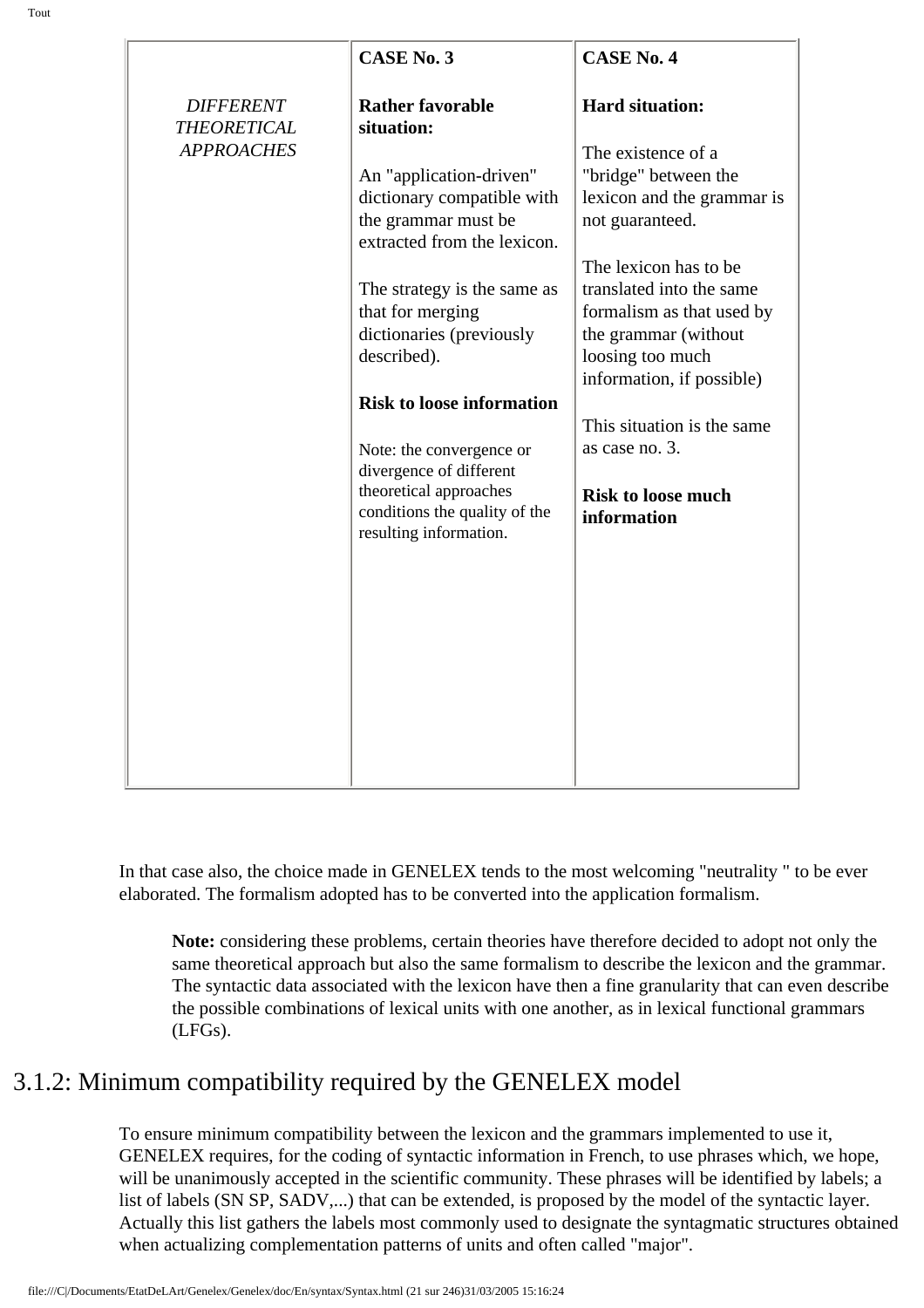Tout

This (minimum) list of syntagmatic labels must minimally guarantee a theoretical "bridge", on the one hand between different theories implemented in the GENELEX model, on the other hand with different grammars. One can say that it is a hard core upon which one can base any theory used as a basis for defining the criteria necessary to code a dictionary using the GENELEX model or to construct a grammar that will use the information drawn from such a dictionary.

The theoretical constraint induced by this list is offset by the possibility to refine the description of phrases ad libitum:

- thanks to the combination of restricting features that may be:
	- lexical
	- morphological
	- morpho-syntactic
	- syntactic
	- syntactic-semantic or semantic,
- thanks to the eventual expression of constraints for rewriting phrases,

- thanks to the freedom of linear or hierarchic structuring of phrases between one another.

It is thus possible to express, down to the smallest detail, the characteristics of realizations allowed for the linguistic elements used in the description of the described unit.

This set of tools available allows descriptions with varying depth, depending on:

- 1. the theoretical choice,
- 2. the intended degree of description,
- 3. the progression of works,

hence different modes of customization of the model by users.

Besides, users may enrich the proposed list with additional more detailed syntagmatic labels. The only drawback is that they will lose in genericity.

# 3.2: Cross-references between the lexicon and the grammar

A lexicon that describes the syntagmatic behaviors of lexical entries is a complement to the general syntactic information contained in a grammar.

These objects are of necessity complementary to reach a satisfactory description of language and they function as communicating vessels:

- the richer and the more detailed the grammar, the poorer and more concise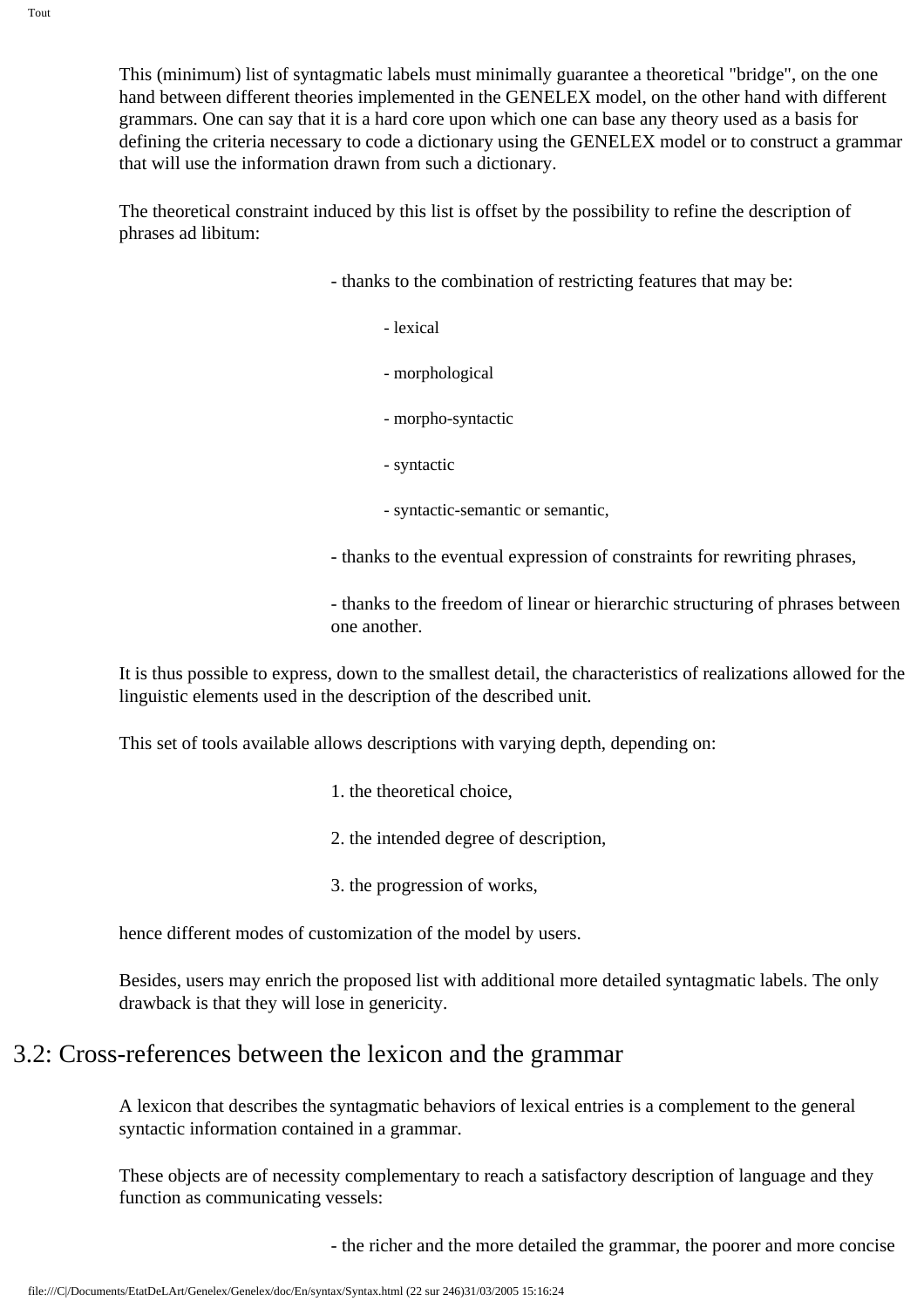the lexicon may be.

- the richer the lexicon, the more reduced the grammar.

The current trend is to grant an increasing role to the lexicon in the syntax description, and besides, the "lexicalist" attitude, to an extreme degree, consists in coding all syntactic data in the lexicon and let the grammar only dictate the rules of allowed combinations. For information purposes, we will indicate the tree adjoining grammars (TAGs) and categorial grammars.

Therefore this complementarity lexicon-grammar implies that some data are recorded either in the lexicon, or in the grammar, as one wishes.

In the model of the syntactic layer of GENELEX, we want to code in the lexicon the syntactic information specific to an entry that could not be sufficiently predicted by its belonging to a morphological category and sub-category. There is no indication on the required level of precision.

The principle is the following: we want the finest pieces of information to be recorded, even if they are likely to be "deleted" when they are extracted to build up a dictionary for an application requiring less precise lexical information.

In particular, the grammar is implicitly in charge of describing a certain number of linguistic phenomena:

- inflection and agreement phenomena
- tense agreement

- the disruption in linearity likely to induce a gap between the canonical order recorded in the dictionary and certain surface realizations

This disruption can be connected to:

- the style,
- the emphatic or extraposition structures,
- the interrogative or negative structures,
- the permutations induced by heavy NP phenomena,
- the insertion of modifiers,
- the co-ordination phenomena,

...

...

Implicit cross-references from the lexicon described in the model of GENELEX to the grammar do not presuppose the way the grammar will convey these phenomena. From that viewpoint, one can say that the grammar is transparent.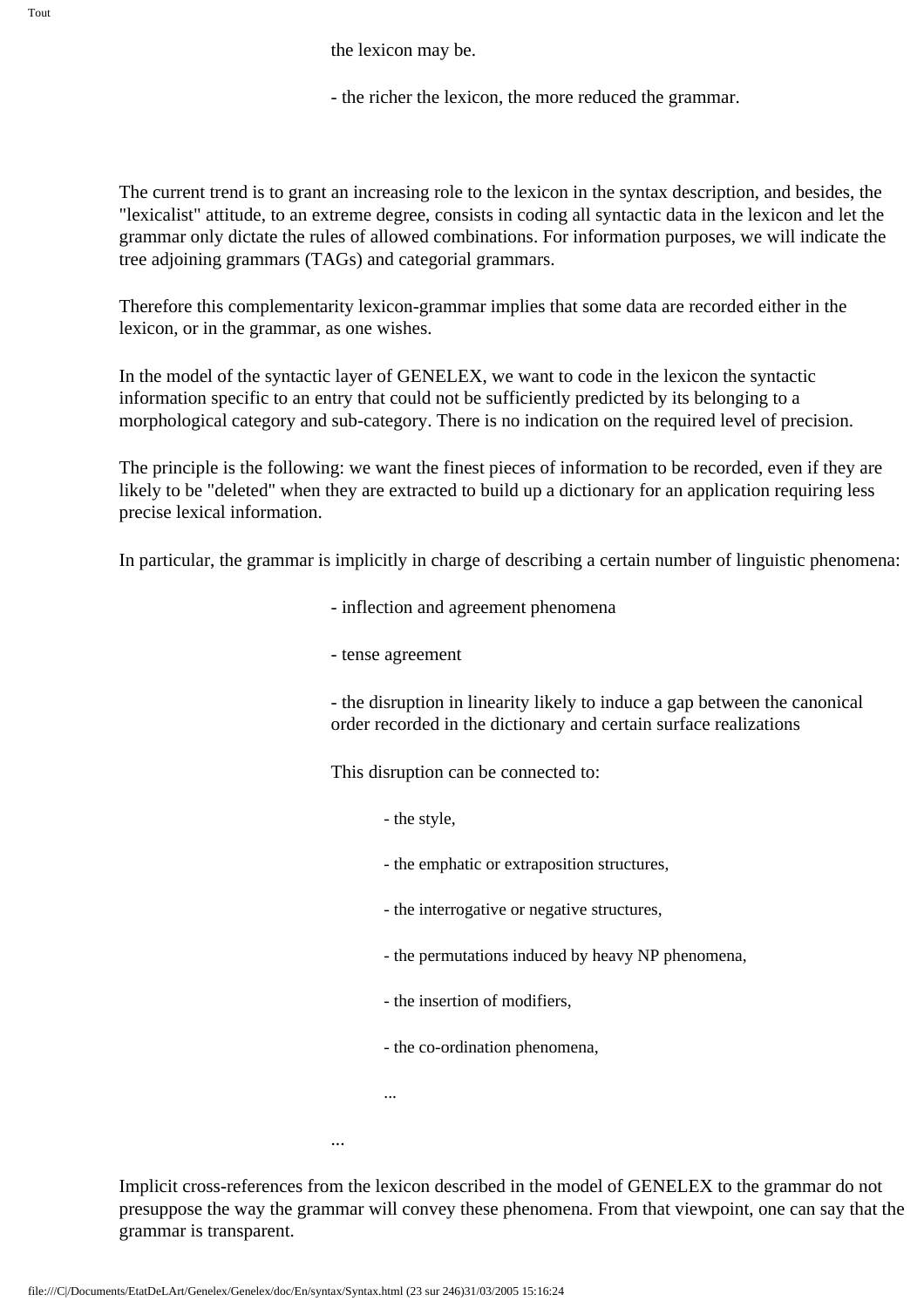# **4: Syntax autonomy**

The model of the syntactic layer of GENELEX makes it possible to take into account right from the syntactic phase elements of semantics that have consequences on the syntactic level and allow to highlight different syntactic behaviors. In consequence, these semantic data lead to the splitting of syntactic units that syntax alone could not justify without implicitly referring to semantics: thus the identification of two verbs *voler* is not only based upon the identification of two formal structures.

It is therefore to be noted that the introduction of semantic information right from the syntactic phase allows to identify different constructions associated with different meanings, hence it allows to disambiguate without requiring finer information from the semantic level. Actually the semantics we have chosen to be able to make **explicitly** appear is most often used **implicitly** in the existing syntactic descriptions. It is restricted to thematic roles and denotative conditions.

Those who prefer a syntax completely independent from semantics are obviously free not to use this type of information.

# **B - Analysis of simple syntactic units**

# **I: Articulation with the Morphological Layer**

The morphological layer of the model describes lexical units from a morphological viewpoint. For each morphological unit (**Um**), one has to record information concerning - among other description elements the written form and spelling variants of a same lexical unit, its form of inflection, its grammatical category, etc. Therefore the morphological layer allows to gather on a single morphological unit the pieces of information shared by lexical units on this level, irrespective of differing syntactic or semantic behaviors that could be associated with them.

To be complete, the description of lexical units requires the representation of other types of information concerning the particular syntactic behavior of the entry. The objective is to record as accurately as necessary the specific characteristics that distinguish it from the general behavior associated with its grammatical category recorded in the morphological layer. For instance, we know that verbs have one subject and 0 to n complements. We will have to specify the number of complements and their nature (refer to the rules of sub-categorization in HPSGs). The syntactic layer of GENELEX is dedicated to the recording of this type of information.

If a morphological unit (Um) has one and only one syntactic category at the level of the morphological layer (grammatical category), it may have **one** or **several** "syntactic behaviors".

*Ex : L'homme arrive ˆ Paris.* verb of movement

(The man arrived in Paris)

*L'homme arrive ˆ comprendre.* modal verb

(The man succeeded in understanding)

*L'homme vole une pomme.* transitive verb

(The man stole an apple)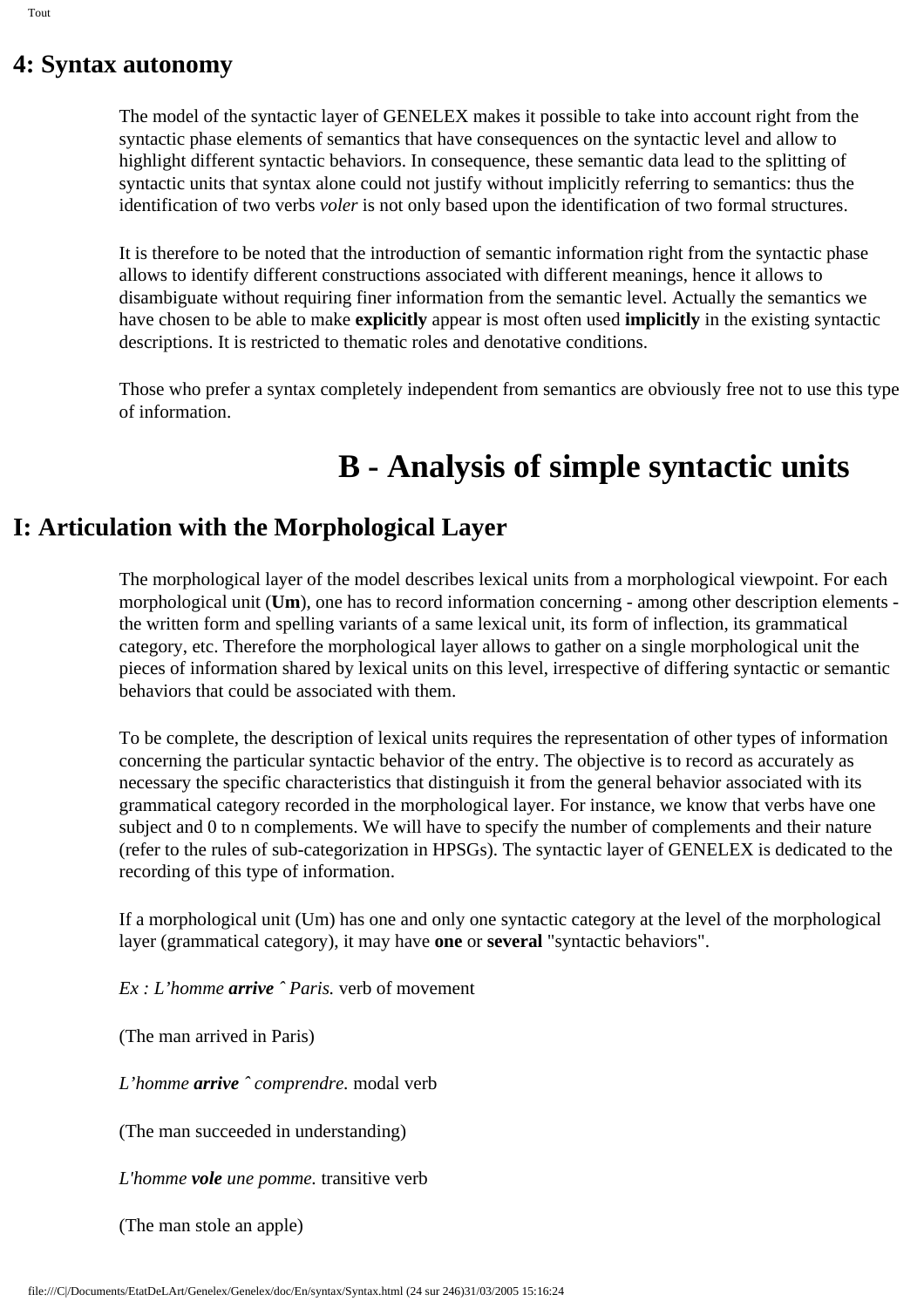*L'oiseau vole rapidement.* intransitive verb

(The bird flew quickly)

Syntactic units (**Usyn**) are used to describe these syntactic behaviors (attested, insofar as possible), that are also usually called turns of phrase or uses, whatever the category of the entry.

The model presented concerns simple words and compound lexical units. Besides, the formalization of simple words obviously applies to the representation of the external syntax of compound words.

### **II: Syntactic Units (Usyns)**

### **1: General definition**

Syntactic units are access points to the syntactic layer.

They can be simple or compound. In this part, we will only consider simple syntactic units, since compound units will be dealt with in part C of this document.

A syntactic unit (**Usyn**) describes one - and only one - syntactic behavior of a morphological unit (**Um**).

Each morphological unit is therefore in relation with at least one syntactic unit. If a Um has several "syntactic behaviors", then it is in relation with several Usyns. In the Entity-Relation model, this point is expressed by cardinalities. Therefore it is not possible to draw up a finite list of syntactic units. Actually they directly depend on the Ums instantiated in the dictionary.

A simple Usyn corresponds to one and only one Um.

If the entry belongs to a major category, then the Usyn gives a minimum description of its complementation pattern (complementation of the Verb, the Noun, the Adjective, the Adverb). The Usyn of an entry may be considered as an abstraction on the phrase whose entry is the head. What we mean here is that at a "meta" level, the Usyn contains all the pieces of information that permit to describe its behavior in a surface actualization.

The syntactic unit permits to represent the syntactic behavior of lexical units according to two very different viewpoints:

• the "**atomist**" viewpoint, focused on the properties of the lexical unit irrespective of the grammar chosen, is intended to describe the elements that directly depend on the described unit. This information concerns deep syntax, since surface syntax must be dealt with by grammars;

• the "**syntactist**" viewpoint, encountered in "lexicalist" approaches aiming at recording all or part of the grammar in the lexicon (categorial grammars, TAGs, etc.) by the combination of phrases, allows, at the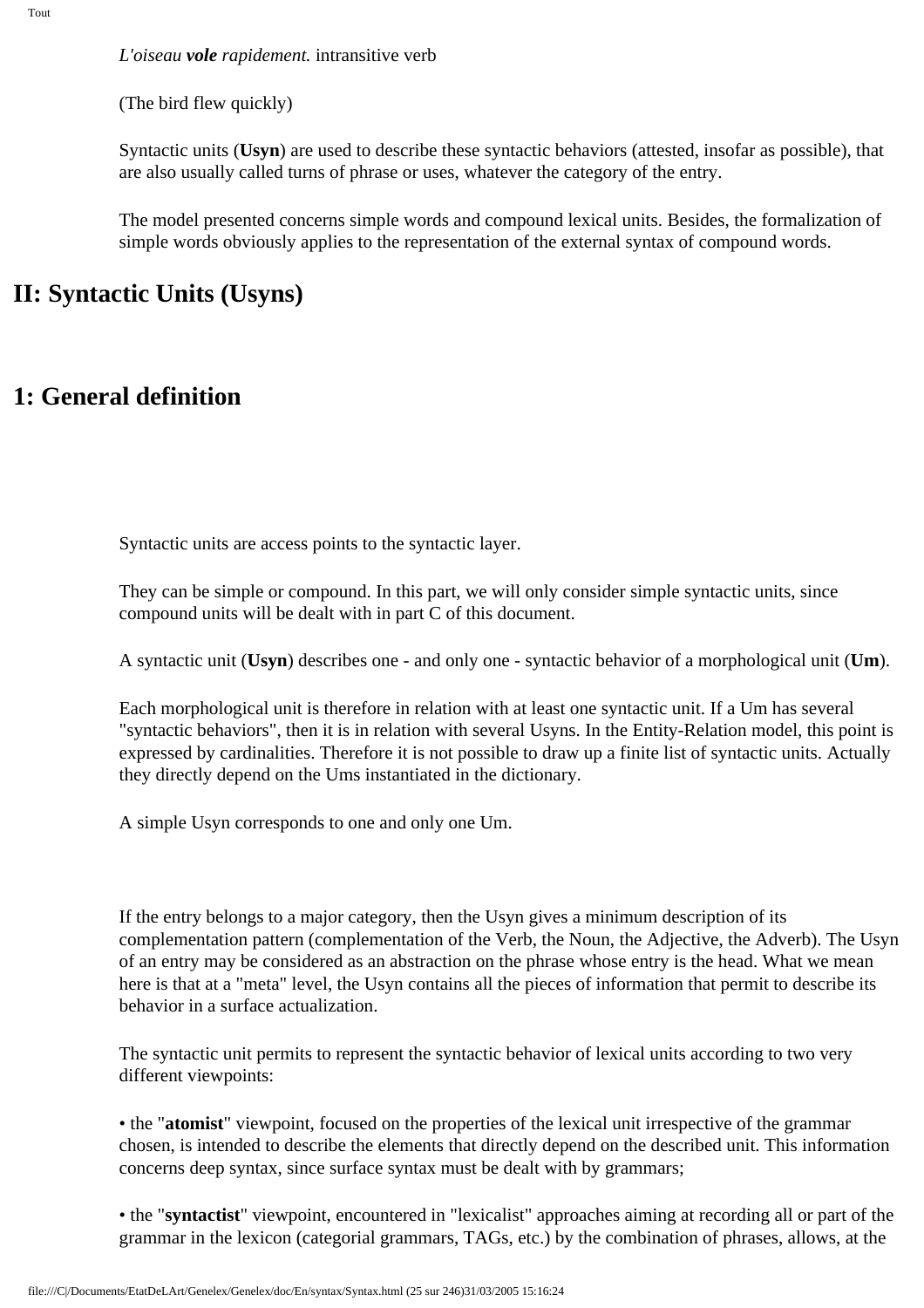level of the described Usyn, reference to the syntactic structures in which it fits. The lexicographer will have to define his strategy concerning the grammar, to ensure homogeneous and consistent coding of the lexicon.

In a concern for homogeneity and to ensure consistency checks on the lexicographic base, it is recommended to avoid having both interpretations of the model in a same dictionary.

### **2: Atomist viewpoint**

The atomist viewpoint gives priority to the saturation of the described unit: it is assumed that the unit emits saturation calls, i.e. it bears a certain number of "holes", **the positions to be saturated**, and that it expresses restrictions on possible occupants without indicating anything on the surface syntagmatic realizations, since the organization of phrases is left to the grammar.

Positions are therefore pieces of information emitted by the unit towards the outside. Positions will be occupied (actualized) by the realizations of the called Usyns. The called behavior is the minor functioning of the units that remain free to behave as callers (being called, they may also emit calls themselves). If the calling unit imposes restrictions on the units it calls, these restrictions are recorded when the realizations of its positions are described: in the formalism, position occupants are phrases that can be restricted by features. In the atomist viewpoint, phrases as described by the formalism are labels allowing to name allowed Usyn actualizations, they are not re-written, unlike in the syntactist viewpoint.

*Ex : un petit groupe de personnes* (a small group of persons)

cb : P0 (P1) (P2) P0 : DET P1 : SADJ P2 : SP[Prep:de][Nombre:PLURIEL] [SsCatSynt:DET\_VIDE]

This example shows how the basic construction of a syntactic unit describes a major functioning, that of the unit as a caller. Major behaviors of entries will be the only behaviors described by a construction in this interpretation of the model. We also note that the entry insertion point, SELF, is not indicated: the cb is not interpreted as a phrase description, but as the sum of information emitted by the unit described.

In the atomist vision of the model, in the construction one does not go beyond the level of the phrase whose head would be the entry. The relations between a syntactic unit and the other syntactic units, in a frame that goes beyond the units it "governs" as a caller may be specified in Self using a set of subcategorizations, feature descriptions and details on its possible functions. Thus, if we want to specify the possible uses of adjectives as subject or object predicative, right- or left-positioned attributive, we will have to indicate the following functions:

EPITHETE\_GAUCHE, EPITHETE\_DROIT, ATTRIBUT\_SUJET, ATTRIBUT\_OBJET.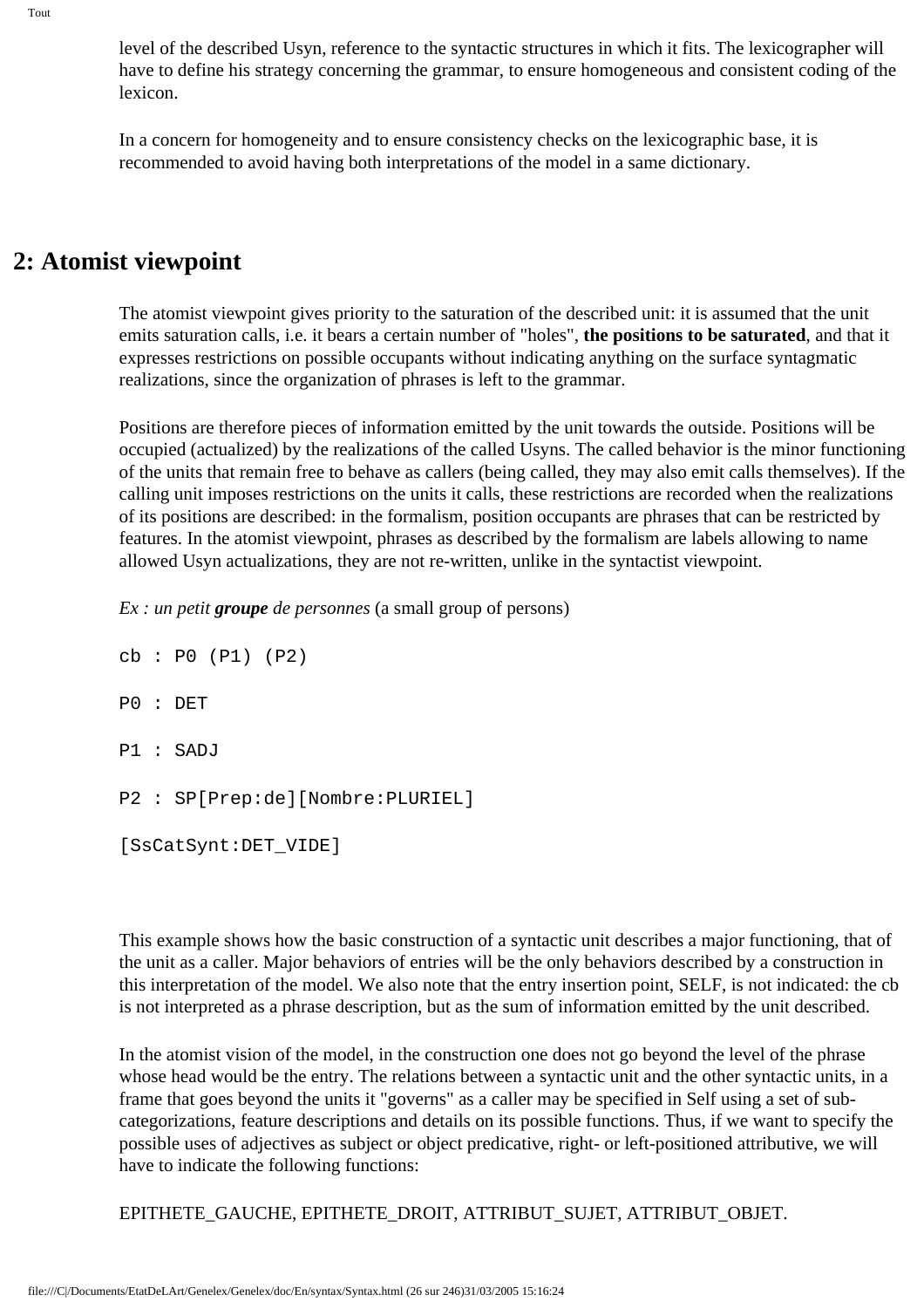In the examples given in this document, the line  $[cb : P0 SELF (P1)...]$  is used to show synthetically the information likely to be borne by the construction and relating to its actualization: option, constraints on the surface organization. The insertion point of Self will therefore systematically be indicated. However, this information will never be relevant for the atomist vision of the model; we have adopted this convention here in a concern for presentation homogeneity.

# **3: Syntactist viewpoint**

The syntactist viewpoint gives priority to the inscription of the unit in a context of occurrence; the position occupied by Self (the unit described) appears in the base construction; this construction is the expression of the syntactic structure in which the described unit fits. The syntactic unit is thus presented as fitting in a syntactic tree. This tree represents a more or less extended syntactic context, depending on the specifications and constraints to be expressed.

Usyns do not exclusively describe major behaviors: Self may be in a position whose function is "TETE" (head) (major behavior) or not (minor behavior). For an entry belonging to a minor category, the Usyn describes a context of occurrence.

In the syntactist vision of the model, it is thus possible, to describe a context of occurrence, to go beyond the frame of the phrase whose entry is the head (SN for N, SADJ for ADJ, P or SV for V).

Therefore, if we want to specify the possible uses of adjectives as subject or object predicative or right- or left-positioned attributive, it will be possible to extend the description frame to the SN, even to the sentence, which will allow to express constraints on the subject from a predicative adjective:

*Ex: Il est intZressant de remarquer cela.* (It is interesting to note that)

The description of a phrase through rewriting is expressed by a list of positions, one of these positions may have the "TETE" function. Positions describing the rewriting of a phrase can themselves be occupied by a rewritten phrase (recursivity) so as to introduce a tree structure.

*Ex : un petit groupe de personnes (*a small group of persons)

*le groupe des personnes qui...* (the group of persons who...)

cb : P0 P1\* SELF (P2) P0 : DET P1 : SADJ P2 : **SP** SP : P0 P1 P0 : PREP[Lex:de] P1 : **SN** SN : P0 P1\* P2 P3\* P0 : DET[SsCatMorph:DEFINI]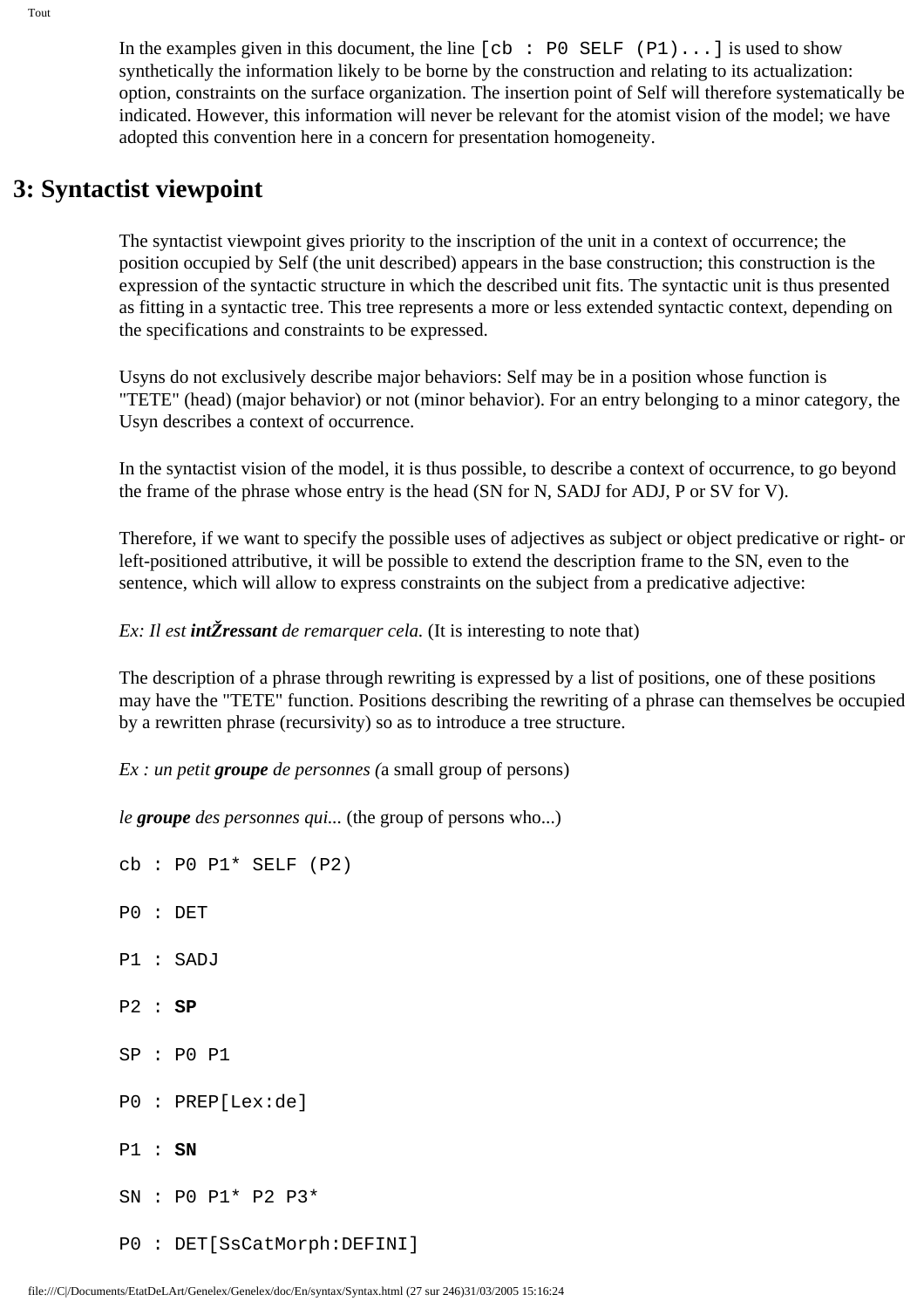```
DET[SsCatMorph:DEMONSTRATIF]
DET[SsCatSynt:DET_VIDE]
P1 : SADJ
P2 : NOM[Nombre:PLURIEL]
P3 : SADJ
SP
P[SsCatSynt:RELATIVE]
```
# **4: Criteria for splitting Usyns**

The formal criterion retained for splitting syntactic units is the fact that a syntactic unit has one and only one base description.

Linguistic and lexicographic criteria leading to the elaboration of syntactic descriptions are under the lexicographer's responsibility. However we will give here certain recommendations to make good use of the model.

We have first to adopt a description that will permit to obtain a correct coverage of the syntactic behaviors while trying to avoid redundancy or too powerful gatherings at best. The following examples are a good illustration of this point:

*Ex : (1) Pierre arrive ˆ partir* (Pierre succeeded in leaving)

- *(2) a. Pierre arrive ˆ Paris* (Pierre arrived in Paris)
- *(2) b. Pierre arrive* (Pierre arrived)

*(3) a. tarte aux abricots / ˆ la banane* (apricot/banana tart)

*(3) b. tarte* (tart)

• avoid redundancy at best (which is the sign of a rather unsatisfactory modelling, since what belongs to a same concept has not been correctly gathered) that induces the creation of a multiplicity of useless syntactic units.

Ex : we have chosen to gather:

- (2) a. and (2) b, for *arriver* verb of movement

- (3) a. and (3) b, for *tarte* and *tarte ˆ...*

• avoid the opposite case, since a too powerful model does not allow to manage efficiently the restrictions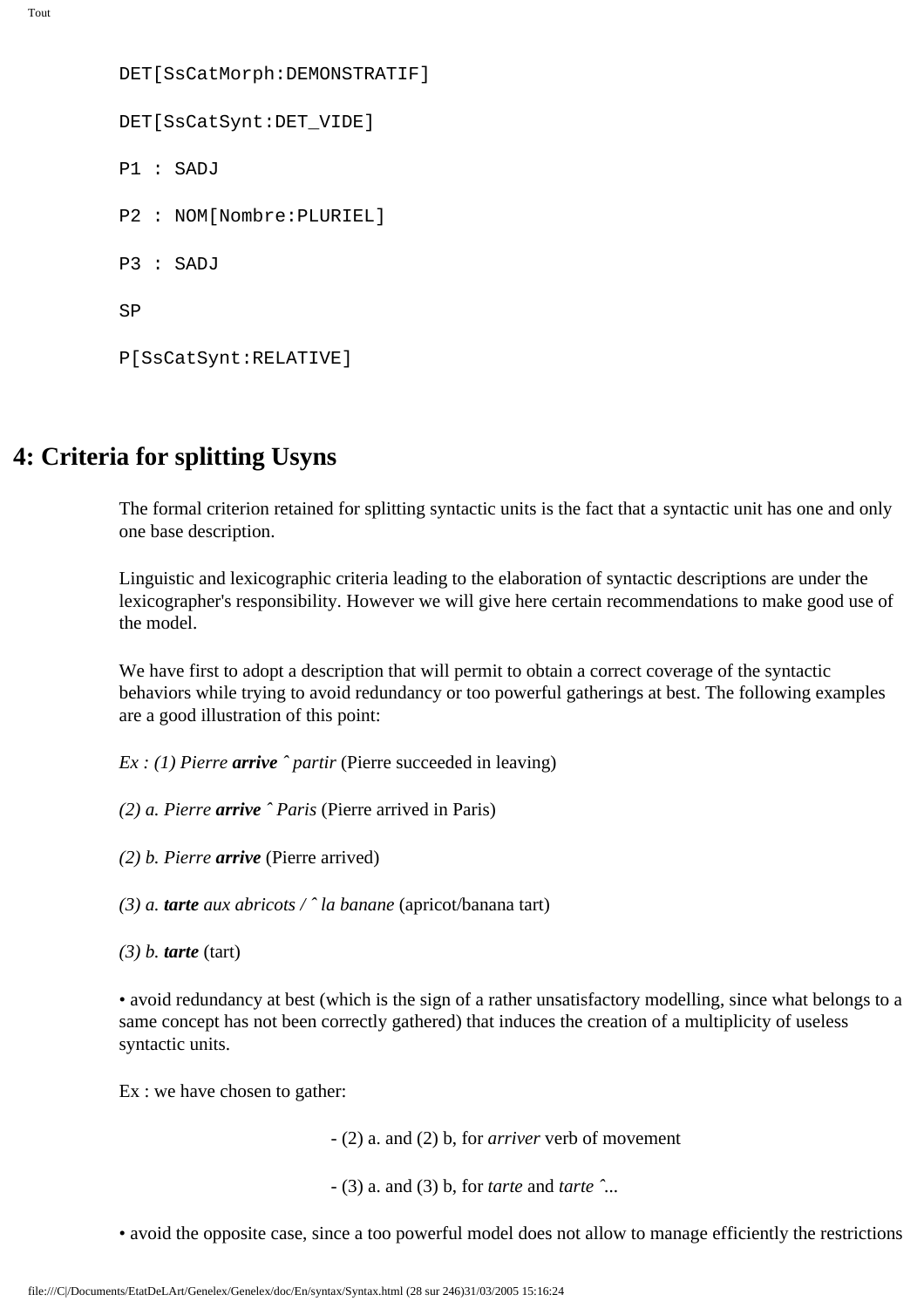on the realizations specific to a unit.

Ex : we have chosen to dissociate the two *arriver ˆ* :

- use of a modal verb, e.g. (1)

- use of the verb of movement , e.g. (2).

To shematize, the purpose is thus to determine which type of representation of the syntactic information will have to be retained to avoid both shortcomings of a description such as "this verb may be complemented" and a description that would lead to an inventory as exhaustive as possible of encountered constructions (even simply conceivable), since certain local observations can be formulated by syntactic rules. To the extreme degree, we could actually think of associating a unit with a specific construction (construction having here the meaning of "sentence") found in a corpus, for instance. The description of this construction could be in itself a construction that could not be connected with a described syntactic behavior. This construction would then imply the creation of a distinct Usyn.

### **III: Descriptions**

A Usyn is defined by a **Base description** and 0 to n **Transformed descriptions**.

A Description is defined by Self and a Construction.

It is also possible to share the constructions independently from the constraints on Self: for instance, some verbs share the same Construction, whereas they differ in the auxiliary and/or the preverbal particle:

*Ex : partir* (to leave, to go away)

*s'en aller* (to leave, to go away)

A description is not intrinsically basic or transformed, but it fulfils this role for a given Usyn. A same description may also play the role of a base description for a Usyn and that of a transformed description for another.

# **IV: Constructions**

A **Construction** describes the syntactic context called and/or restricted by the described entry. In other words and for verbs, a construction describes what is usually called a "complementation pattern".

A construction is defined by a canonically ordered list of positions, their option, interdependency and surface organization (described in section VI-4). It can also bear a non-terminal syntagmatic label and restricting features.

To take up again our distinction between both interpretations of the model:

• in the **atomist** viewpoint, the construction is only the structure gathering the descriptors of complementation patterns. As such, it is not considered as a phrase and is not associated with any syntagmatic label. Besides, the construction will only describe major behaviors.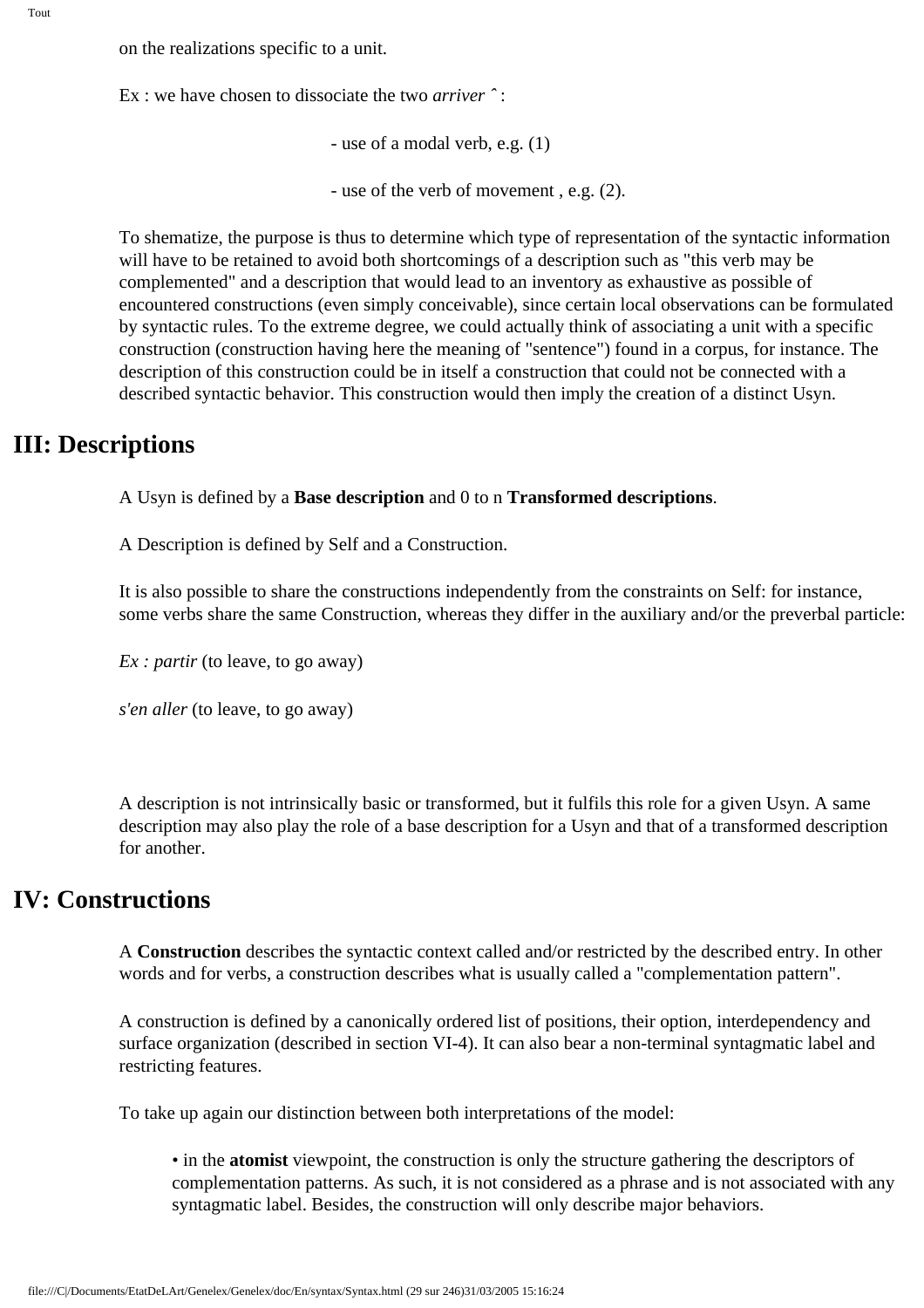• In the **syntactist** viewpoint, a construction implicitely describes a phrase; hence a syntagmatic label can be associated with it. Depending on the case, the described context may be at the level of the sentence, the noun or prepositional phrase, etc. Besides, since the construction describes a context of occurrence, it does not exclusively describe a major behavior: it can also give information on minor behaviors of units described as major (e.g. adjectives) or on behaviors of minor units.

### **V: Self**

### **1: General definition**

The element **Self** allows to describe the properties of the entry for a Usyn

- inside its construction
- outside its construction.

For compound units, Self also allows to describe the internal structure of the compound unit.

# **2: Self intervening in the construction of the entry**

Given a syntactic construction, Self allows to express all the characteristics of the entry for this construction, as a caller or as a called unit:

**• category of the entry:** it may be different from its morphological category (grammatical category of the Um), which allows to indicate a difference between a morphological category and a functional category (category indicated by the syntagmatic label of the Usyn). It is thus possible to describe the adjectival behavior of the name "abricot", for instance.

*Ex : abricot* (apricot)

Self : IntervConst : ADJ

**• conjugation auxiliary** if it is a verb

*Ex : tomber* (to fall)

Self : IntervConst : V[Aux:ETRE]

#### **• morphological restrictions:**

*Ex : lustres*

Self : IntervConst : N[Nombre:PLURIEL]

**• preverbal particle** for uses of "true pronominal verbs"

*Ex : s'en aller (to go away)*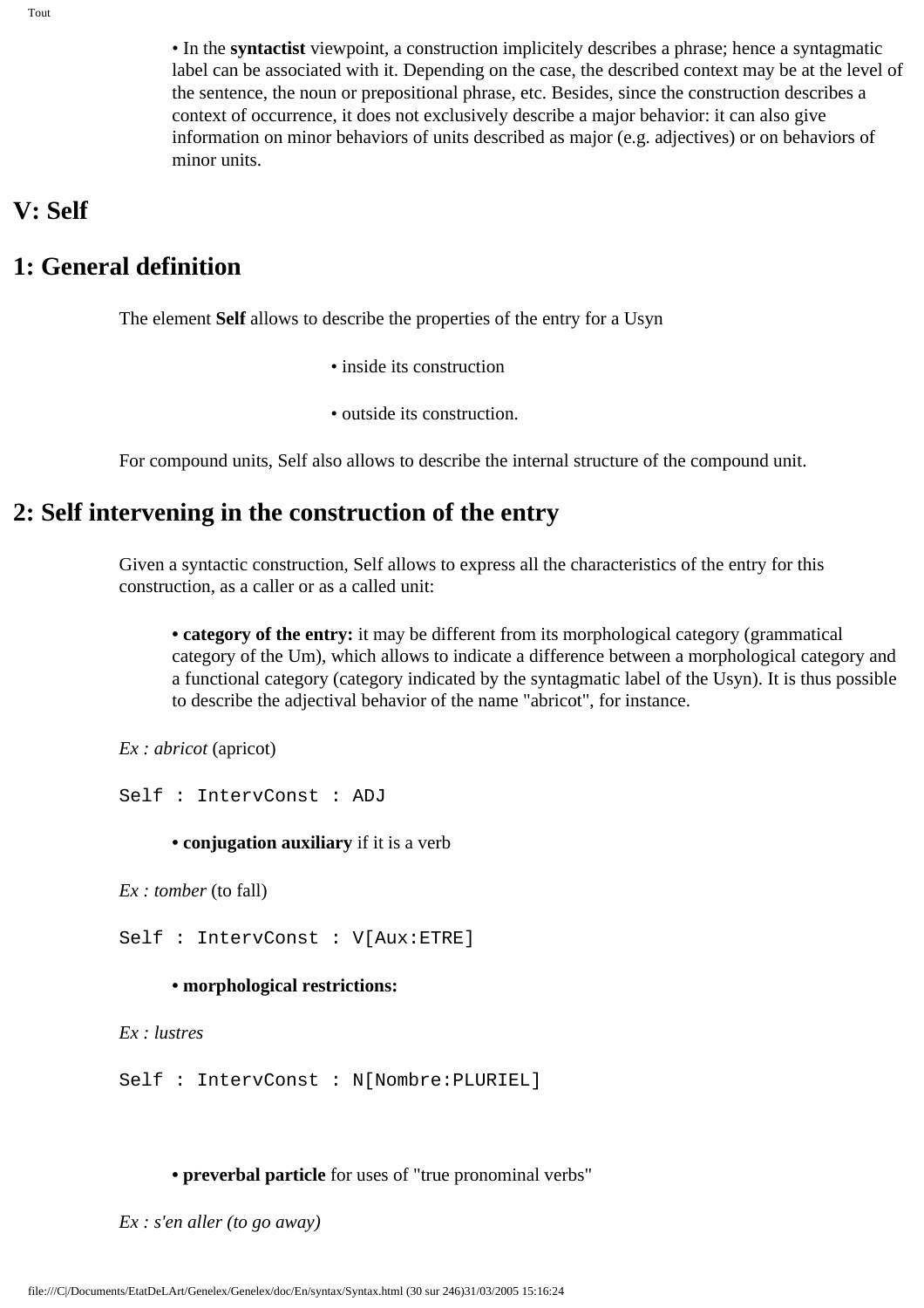These pairs (category - restricting features) correspond formally to phrases as defined in the formalism of the model. Consequently, the characteristics of Self as Intervening in the Construction will be expressed by a list of terminal phrases borne by an element called **IntervConst**. It is thus possible to gather in a single description uses of verbs having the same construction for a varying Self. Here are some examples:

*Ex : Nous (sommes / avons) convenus d'un rendez-vous*

(We have agreed upon a meeting)

```
(ETRE or AVOIR auxiliary)
```
Self : IntervConst : V[Aux:ETRE]

V[Aux:AVOIR]

*Ex : (se) moquer (to laugh at)* 

Self : IntervConst : V[Pronominal:SE]

V

**• function and thematic roles:** they have a meaning in the syntactist vision where constructions fall into the category of phrases in which Self functions:

> • either exclusively as a head when it is a caller (behavior of "major" category)

• or as a *N-*level rewrite element receiving a function when it is called (behavior of "minor" category), which does not exclude the description of the phrase of which it is the head.

#### *Ex : Il est intŽressant de remarquer cela*

(It is interesting to note that)

cb : P0 P1 P2

- P0 : PRO[Lex:il][SsCatMorph:IMPERSONNEL]
- P1 : V[SsCatSynt:COPULE]

#### P2[Fonction:ATTRIBUT\_SUJET]:**SADJ**

SADJ : (P0) SELF P1

Self : IntervConst[Fonction:TETE]:ADJ

P0 : SADV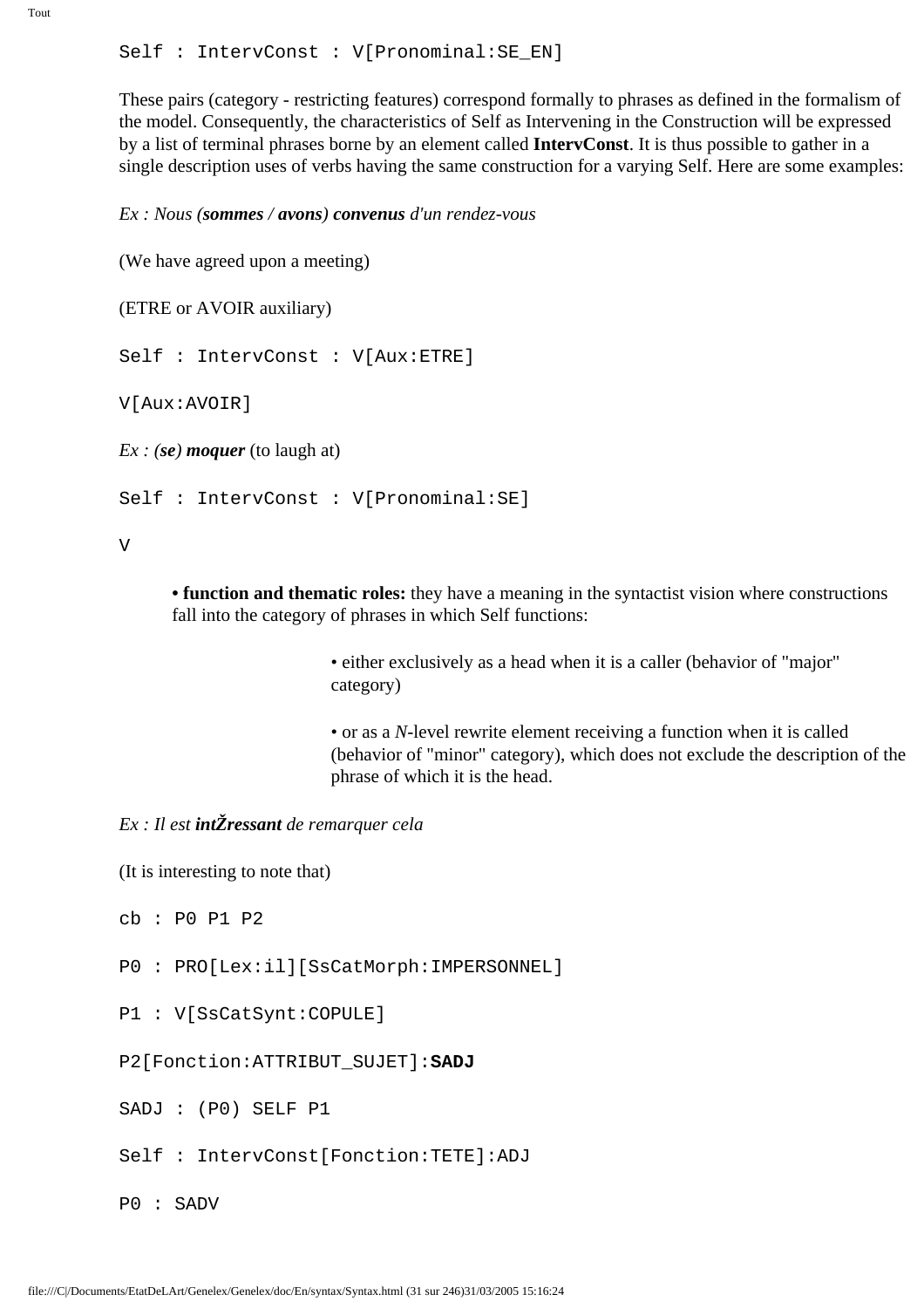P1 : SP[Prep:de]

# **3: Self called by an element external to the construction of the entry**

Besides, it is possible to indicate the behavior(s) of Self as called by an element which is not described in the construction.

In the **atomist** viewpoint, where only caller behaviors are described (by a construction), it is also possible to specify that such-and-such construction described by an adjective refers to its use as attributive or predicative. These behaviors as called units are described in a list of **ComportAppele**, i.e. elements equivalent to phrases, made of a pair (category - restricting features) to which a function and one or several thematic roles may add, if necessary.

In the **syntactist** viewpoint, on the contrary, all behaviors as called units can be entirely described by the construction. However one reserves the right to describe them differently, namely when the heaviness of a construction to be implemented does not seem justified. It will be possible to describe behaviors of Self as attributive or predicative by means of ComportAppele, if one does not want to give further details on these contexts.

### **VI: Positions**

# **1: General approach and justification**

### 1.1: Example of verb complementation

To present the elements that have governed the elaboration of the notion of **Position**, we will use the category best described in current syntax studies: the verb. It is to be noted that verb complementation patterns are described in very different terms, depending on the theory applied. Let us take as examples:

> - subject, direct object, indirect object, predicative, etc.: traditional grammars, functionalism and LFGs

- N0 (noun paradigm), N1, Prep N2: distributionalism and transformational grammar

- A0 (actant), A1, A2: Tesni•re

- Arg0 (argument), Arg1, Arg2: predicative logic, Montague

- thematic role: generative grammar, Jackendoff and Fillmore

### 1.2: Emergence of the notion of Position

We call position a meta-notion that subsumes all of these, an abstraction that can be formalized through the restructuring of the elementary information irrespective of the way it is organized in the original notion.

> For a verb, a position is a paradigm that gathers the various syntactic realizations of subject or verb complement and is part of the maximal definition of verb valence. (GENELEX June 91)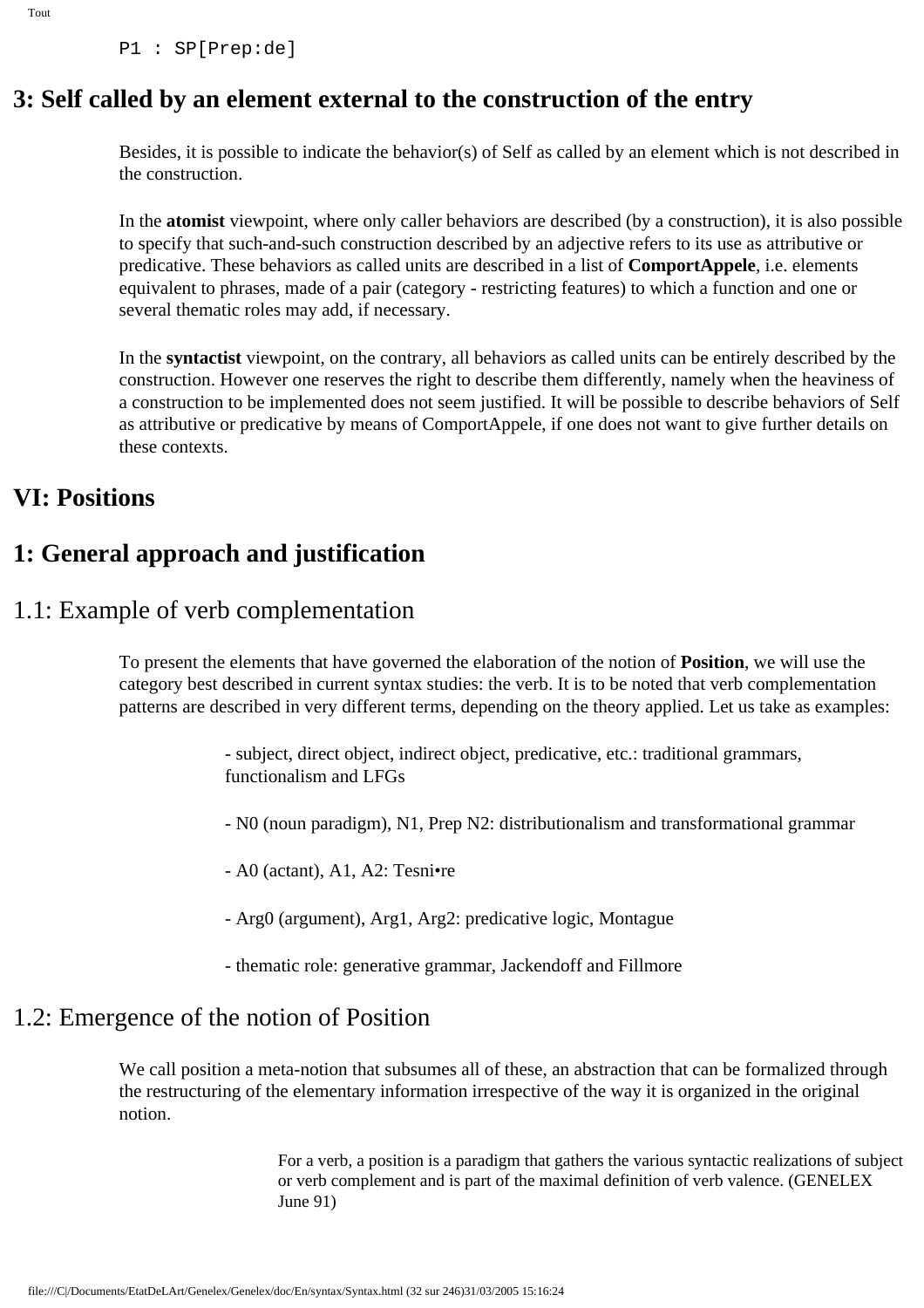J.-C. Milner [1989] explicitely introduces the notion of position in a more complex system that also includes spots and places.

There is not a complete overlap between our definition of position and the notion introduced by Milner: we maintain the distinction between position and position occupants. Like him, we think that:

> "The categorial belonging of a term X and the categorial label of the position Y occupied by X [are] independent by right" [Milner, 89, p.370].

Therefore we consider it justified to assign different labels to both types of "categories", whereas in Milner's theory, positions bear the label of their typical syntactic realization. Treating them as homonyms would only create confusion between nature and function.

In the GENELEX format, positions are defined (among others) by the set of phrases (syntagmatic labels and/or rewritten phrases) that can instantiate them: it is not necessary to mark out a "leader" (necessary to label a position in Milner's theory) in this set of phrases.

Actually, it is not always easy to extract a "leader" from all syntactic paradigms. It is commonly acknowledged that the Noun Phrase (SN) is the typical realization of a position with a subject function, though various phrases occupying a position with a subject function exist:

SN

P[SsCatSynt:COMPLETIVE]

P[Mode:INFINITIF]

...

*Ex : Cette dŽcision regarde Marie.* 

(This decision concerns Marie)

*Qu'il prenne cette dŽcision regarde Marie.*

(The fact that he takes this decision concerns Marie)

*Prendre cette dŽcision regarde Marie.*

(Taking this decision concerns Marie)

*...*

On the contrary, it is sometimes impossible (or arbitrary) to be so positive on a position with an object function.

Let us mention speech verbs in which noun clauses, infinitive clauses and noun phrases or verb phrases are in the same paradigm.

*Ex : Jean pense que Marie est partie*

(Jean thinks that Marie has gone)

Tout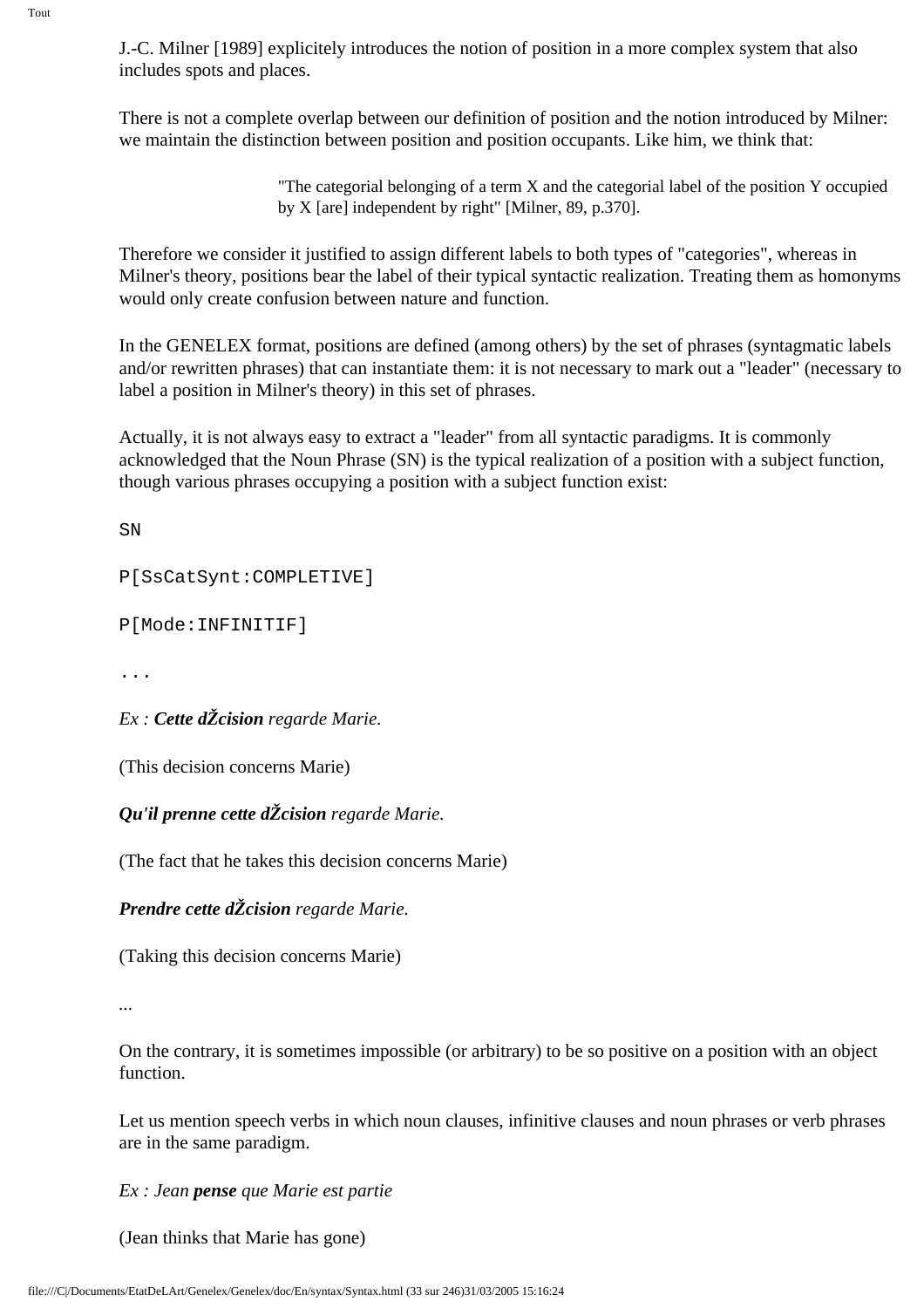*Jean pense ˆ Žcrire*

(Jean is thinking of writing) *Jean pense Žcrire ˆ Marie* (Jean is thinking of writing to Marie) *Jean pense au dŽpart de Marie* (Jean is thinking about Marie's departure) *Jean dit que Marie est partie* (Jean says that Marie has gone) *Jean dit partir avec Marie* (Jean says he would leave with Marie) *Jean dit de partir ˆ Marie* (Jean tells Marie to leave) *Jean dit des choses ˆ Marie* (Jean tells things to Marie)

*Jean recommande d'•tre sage ˆ Marie*

(Jean advises Marie to be good)

*Jean recommande la sagesse ˆ Marie*

(Jean advises Marie to be good)

# 1.3: Case of left determination

This left determination refers for instance to the different determiners for nouns and to a position with a "subject" function for verbs. This position with a determiner or subject function can be put in the dependency of the described unit, the noun or the verb. As already seen, the subject may have several realizations in French.

However certain verbs exclude one or several of these realizations.

*Ex : Pierre opine de la t•te* (Pierre is nodding assent)

P0 : SN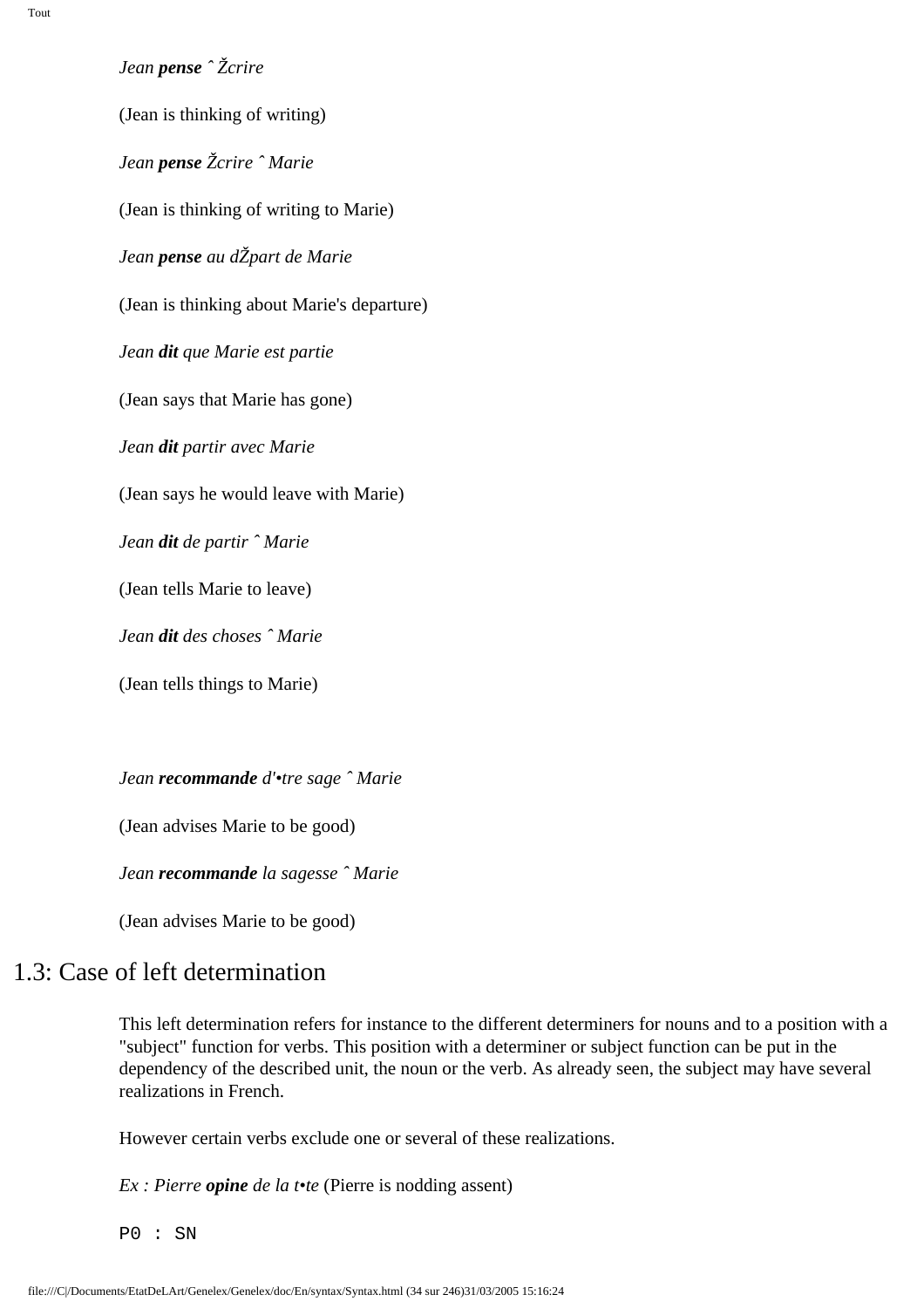```
PRO[Lex:il][SsCatMorph:PERSONNEL_FORT]
```
Certain verbs restrict one or several of these realizations.

*Ex : Il pleut* (It is raining)

(meteorological verb)

*Il semble qu'il neige* (It seems to be snowing)

(verb used as an utterance modalizer)

P0 : PRO[Lex:il][SsCatMorph:IMPERSONNEL]

*Ex : Les fourmis grouillent dans le jardin* 

(The garden is swarming with ants )

(one of the uses of a symmetrical verb, the other being *le jardin grouille de fourmis*)

P0 : SN[Nombre:PLURIEL]

Having the subject depend on the verb allows to express these exclusions or restrictions on the subject. It is the way to give account for lexical selection phenomena.

For the same reasons, we have other determiners depend on the determined.

For instance, certain nouns require a definite determiner.

*Ex : la plupart* (most (of))

*le palŽolithique* (the Paleolithic)

### **2: Application to other categories**

Considering the complementation pattern or the description of a context in terms of positions allows to extend the principle to any other categories.

Note: the line [cb: P0 P1 ...] is used to show synthetically the information likely to be borne by the construction and concerning its actualization: option, constraints on the surface organization. The systematic presence of Self, adopted in a concern for presentation homogeneity, is not relevant for the atomist vision of the model.

# 2.1: Nouns

It is possible to use describe nouns in this way. In litterature, the problem of noun complementation is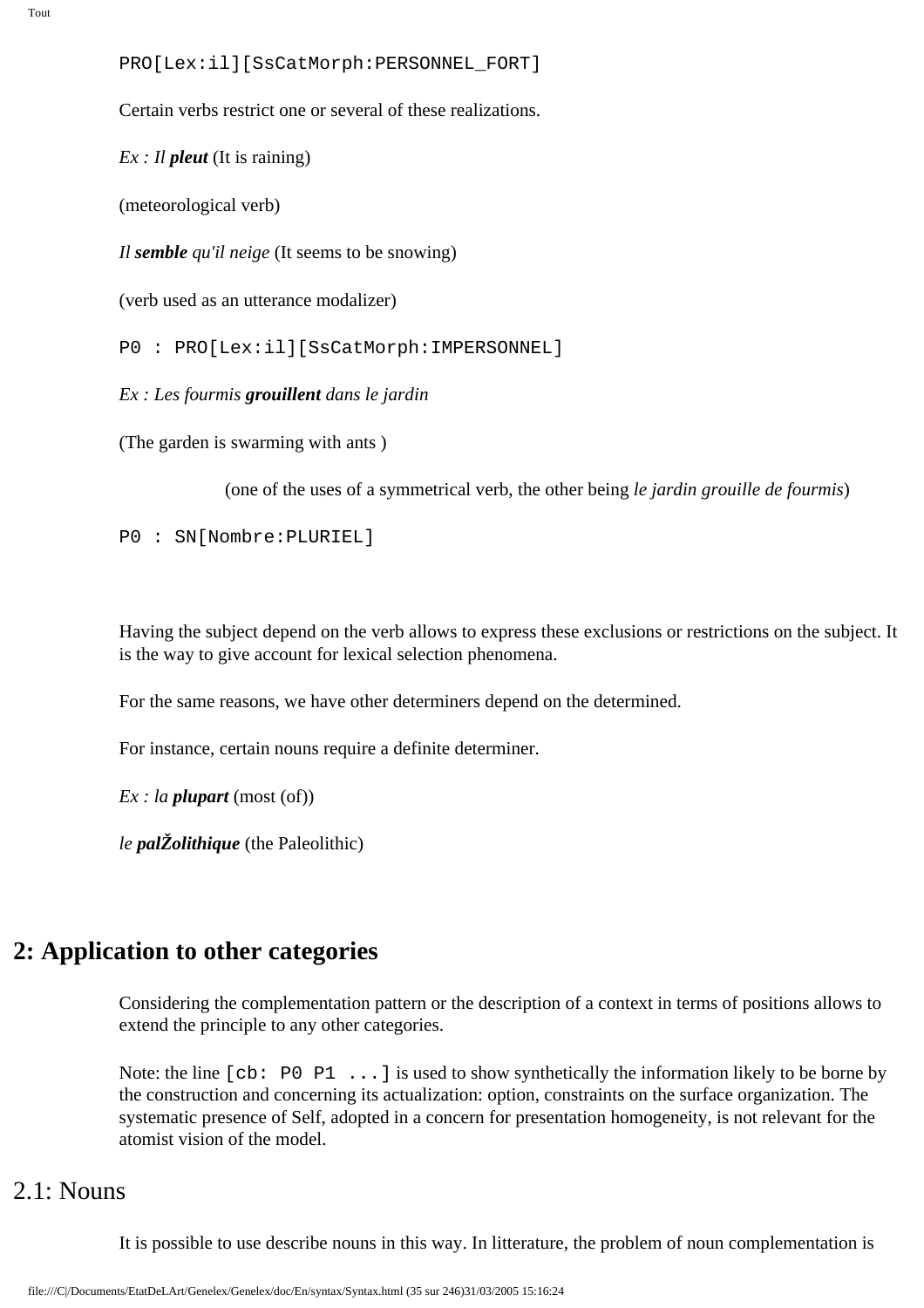Tout

most often restricted to the study of deverbal nominalizations. The positions observed then are very similar to the position of the verb:

*Ex : la terrible destruction de la ville par les ennemis*

(the dreadful destruction of the town by the enemies

```
cb : P0 (P1) SELF (P2) (P3))
P0 : DET
P1 : SADJ
P2[Fonction:GENITIF] : SP[Prep:de]
P3[RoleTh:AGENT] : SP[Prep:par]
```
But this type of description also applies to the other nouns. It is, for instance, possible to characterize quantifier nouns:

*Ex : un petit sac de clous* (a small bag of nails)

*un sac de farine* (a bag of wheat)

cb : P0 (P1) SELF (P2)

- P0 : DET
- P1 : SADJ
- P2 : SP[Prep:de]

Certain noun determiners constrain a definite determiner.

*Ex : la plupart du temps* (most of the time)

cb : P0 SELF P1

P0 : DET[SsCatMorph:DEFINI]

```
P1 : SP[Prep:de]
```
Others constrain a plural complement.

*Ex : une Žnorme meute de loups* (A huge pack of wolves)

cb : P0 (P1) SELF (P2)

- P0 : DET
- P1 : SADJ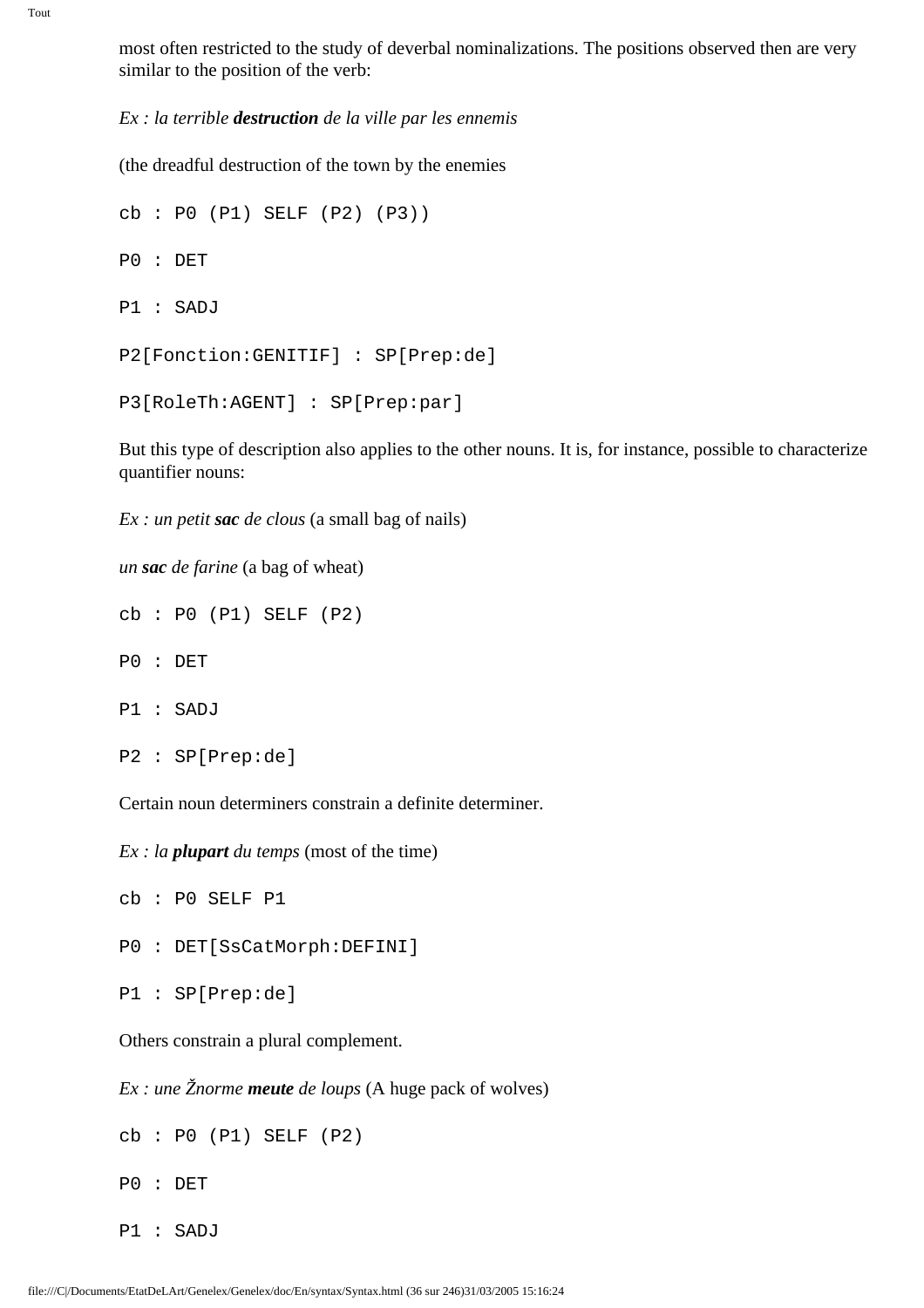P2 : SP[Prep:de][Nombre:PLURIEL]

Position realizations permit to sub-categorize nouns at various degrees of detail.

# 2.2: Adjectives

The same system can be applied to adjectives. All adjectives that govern a complement will be separated from the others.

*Ex : tr•s capricieux* (very wayward)

cb : P0 SELF

P0 : SADV

*tout ˆ fait apte au travail* (quite capable of working)

```
cb : (P0) SELF (P1)
P0 : SADV
P1 : SP[Prep:ˆ]
```
Restrictions on phrases occupying a position (see paragraph on this point below) allow even more detailed subcategorizations.

*Ex : content de venir* (glad to come)

*content de ses rŽsultats* (happy with his/her results)

cb : (P0) SELF (P1)

P0 : SADV

P1 : P[Prep:de][Mode:INFINITIF]

SP[Prep:de]

*difficiles ˆ satisfaire (*difficult to satisfy)

cb : (P0) SELF (P1)

P0 : SADV

P1 : P[Prep:ˆ][Mode:INFINITIF]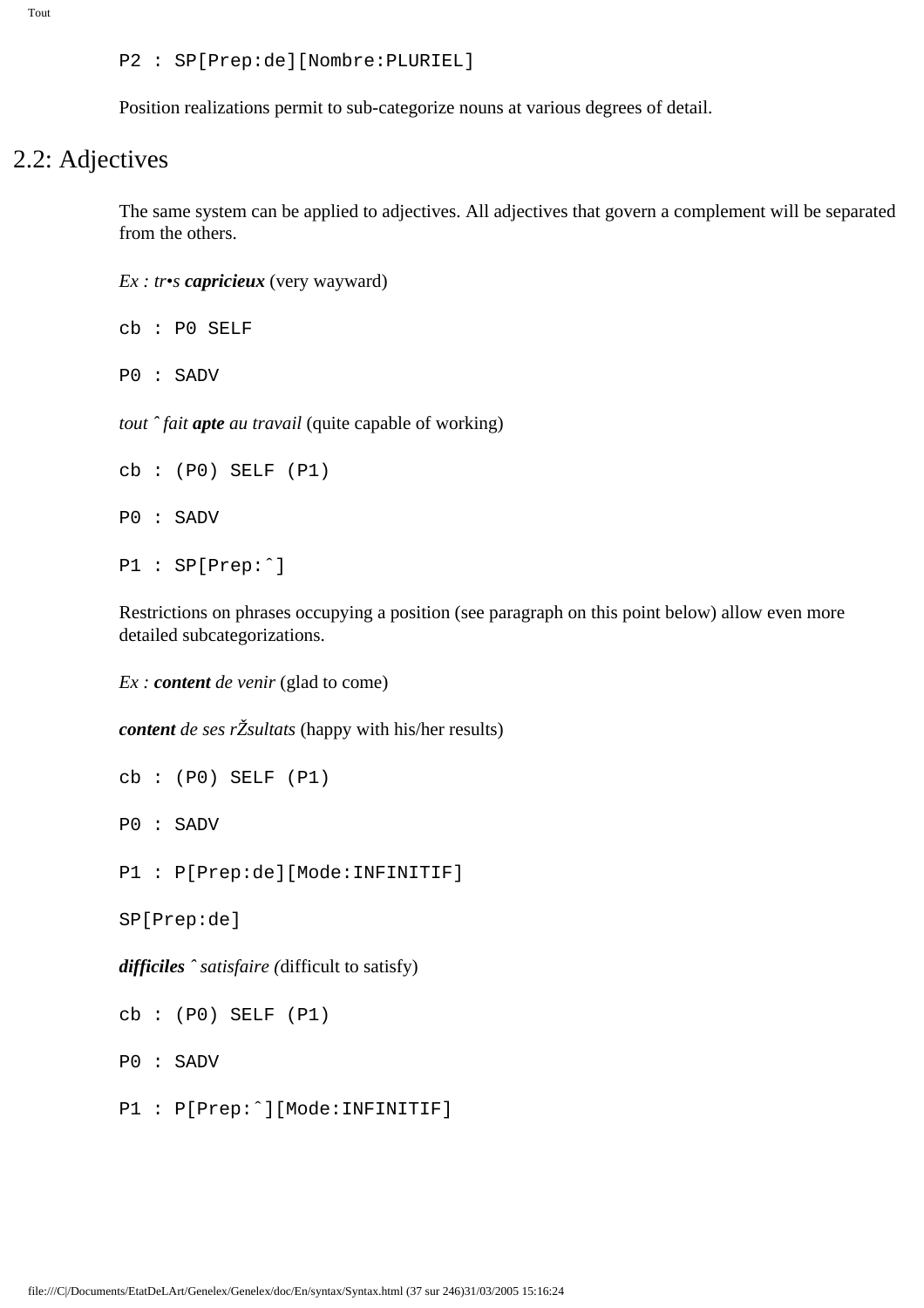# 2.3: Prepositions

Prepositions can also be defined using this model.

*Ex : ˆ Paris* (in Paris) *ˆ ma m•re* (to my mother) *ˆ boutons* (with buttons) *ˆ faire des b•tises* (to play the fool) cb : SELF P0 P0 : SN P[Mode:INFINITIF]

### 2.4: Determiners

The construction given here represents a context of occurrence of a minor category in the syntactist vision of the model.

*Ex : certaines petites b•tises qui sont pardonnables*

(some little silly things that can be forgiven)

cb : SELF P0\* P1 P2\* P0 : SADJ P1 : N P2 : SADJ P[SsCatSynt:RELATIVE]

In this example, it is to be noted that the entry is not the head of the phrase in which it fits, because it is a minor category. The same applies to conjunctions.

# 2.5: Adverbs

SP

The scope of the adverb can be expressed by positions by different syntactic units.

Adverb emphasizing an adjective:

*Ex : tr•s grand* (very tall)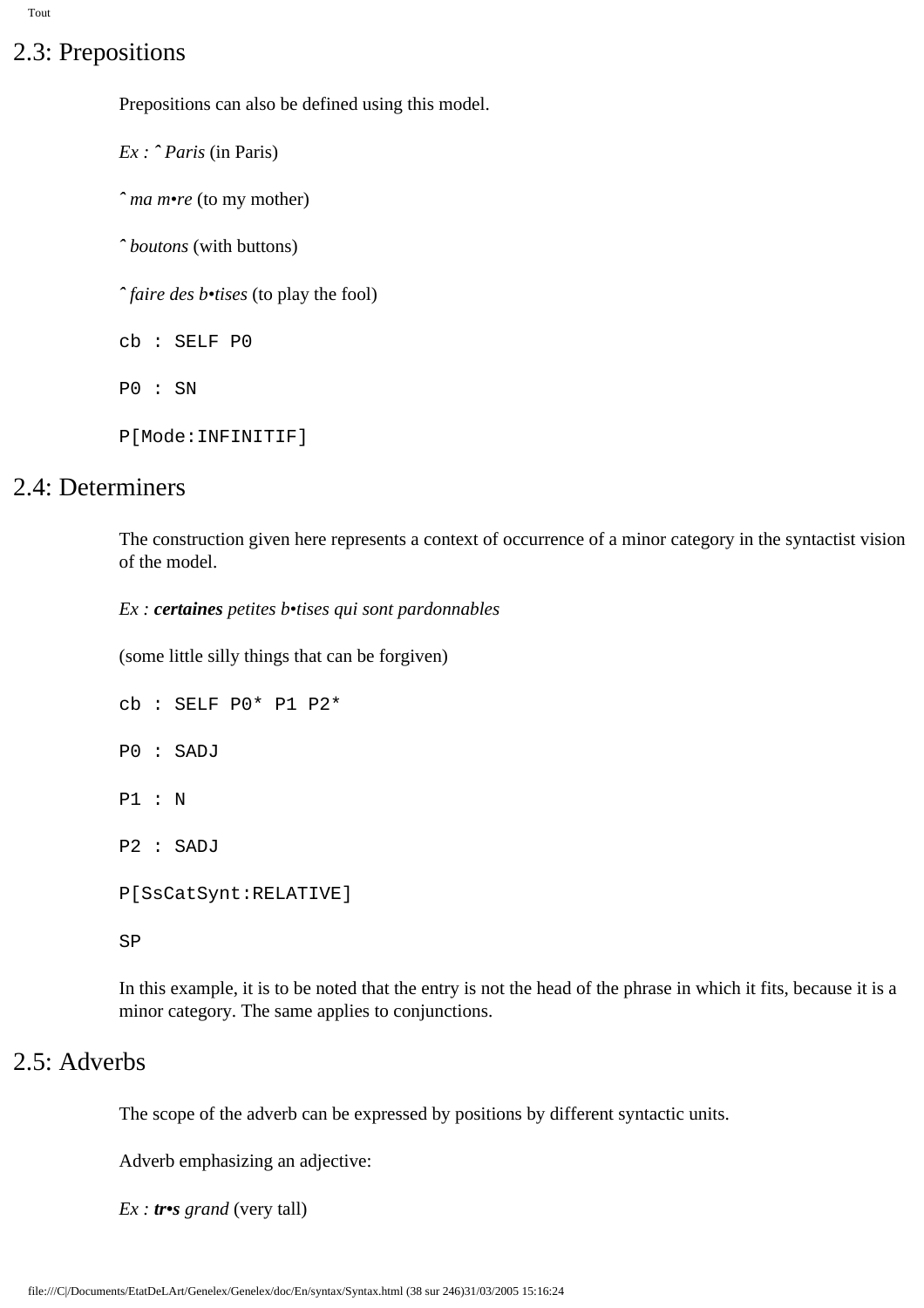cb : SELF P0

P0 : SADJ

Adverb emphasizing an adverb:

*Ex : tr•s poliment* (very politely) cb : SELF P0

P0 : SADV

# **3: Definition of the Position**

Let us remind that on the base of positions, a same lexical unit may have one or several syntactic behaviors that give rise to one or several Usyns.

*Ex :* 1. *L'homme vole une pomme* (transitive)

(The man stole an apple)

cb : P0 SELF (P1)

2. *L'oiseau vole.* (intransitive)

(The bird flies)

cb : P0 SELF

*Ex :* 1. *Il arrive ˆ Paris*

(He arrived in Paris)

cb : P0 SELF (P1)

P1 : SP[SsCatSynt:LIEU]

P1 is defined by a prepositional phrase introduced by a sub-set of prepositions belonging to a group of "prepositions of place". (Besides, it is optional).

2. *Il arrive ˆ partir* (modal)

(He managed to leave)

cb : P0 SELF P1

P1 : SP[Prep:ˆ]

P[Prep:ˆ][Mode:INFINITIVE]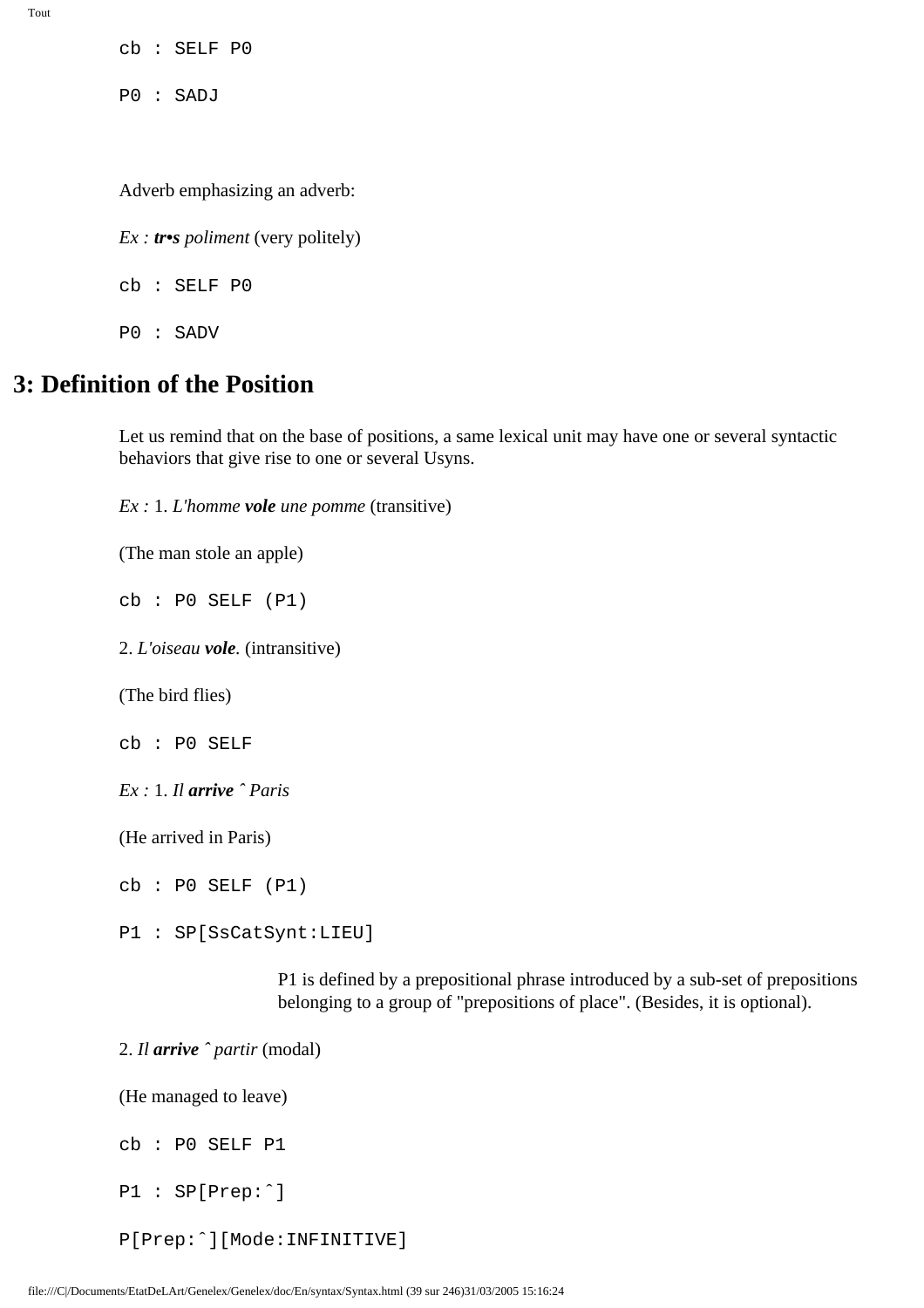P1 is defined by a prepositional phrase introduced by the preposition *ˆ*. (Besides, it is mandatory).

# 3.1: Formal definition

On the operation level, the position is an element entering into the definition of a construction.

A Position is defined by a set of three elements: distribution ; function ; thematic roles.

Positions are noted P, P being the abbreviation of Position. To differentiate them easily, they are noted Pi, i being an integer ranging from 0 to n, that indicates the rank of the position according to the others in the canonical order established for a construction.

This notation is only used in the text of option, interdependency and constructions. The other elements of the model that manipulate positions will identify them only by the rank i.

A **Distribution** on a position is the set of Phrases that can instantiate this position. Distribution is therefore to be understood in the linguistic meaning of substitution paradigm.

A position has 0 or one **Function**, 0, one or several Thematic Roles (referred to as **RoleTh**).

#### **• Documentation of Distribution**

As distribution plays an essential role in the definition of the position, it will always be documented. If we want to indicate the presence of an "empty position", i.e. a position not realized in surface, we use the value "e" (empty element) of the Phrase. The category "e" allows to record traces for adherents to generative grammar and to consider them as "phantom" phrases (used in particular to represent the subjects of infinitive clauses bearing constraints of coreference) with which one can associate the necessary restrictions.

#### **• Documentation of Function**

A function may not be documented for several reasons:

- no particular designation in use on the functional level

*Ex : Un mammif•re qui allaite ses petits*

(a mammal that suckles its young)

*Un fumeur qui ne supporte pas la fumŽe*

(a smoker who cannot bear smoke)

if we want to distinguish appositive relative clauses from restrictive relative clauses

- lack of information due to intentional or unintentional incompleteness.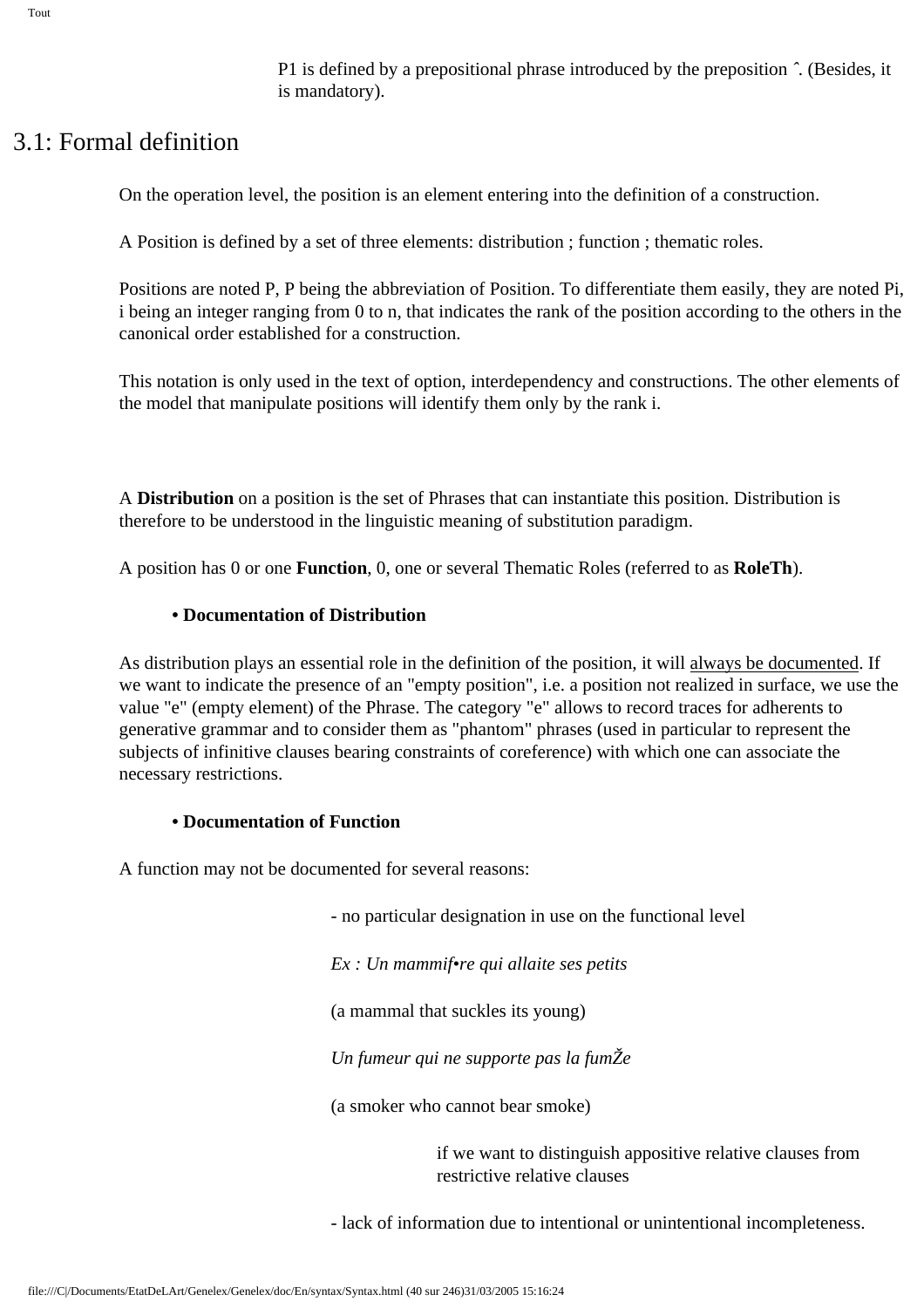#### **• Documentation on the Thematic Role**

A thematic role may not be documented for several reasons:

- no particular designation in use
- autonomous syntax
- intentional or unintentional incompleteness

**Note**: as the values provided for by the model may seem insufficient to the user, both as regards function and thematic role, the user may add his own values.

### 3.2: Positions and Distributions

### 3.2.1: Position Occupants

The list of phrases that can occupy a position is the distribution on this position.

In the **atomist** viewpoint, phrases are not rewritten, except when the conjugated set of syntagmatic labels and restricting features would be insufficient to express all the constraints.

In the **syntactist** viewpoint, phrases are either rewritten or not, depending on needs.

Besides, transformation links between phrases occupying a same position (called TransfSyntagme) may exist.

# 3.2.2: Sharing of Positions

Positions may be shared by different entries, whatever their rank in a construction.

It could be possible to propose, in a lexicographic station, a pre-defined list of positions that could be extended ad libitum.

Thus, based on the works relating to Ladl, we could propose lists of the following type for the different positions of a verb:

```
Realizations of P[SUJET] :
```
e (position not realized in surface)

**SN** 

PRO

P[Mode:INFINITIF]

P[SsCatSynt:COMPLETIVE][Mode:SUBJONCTIVE]

etc.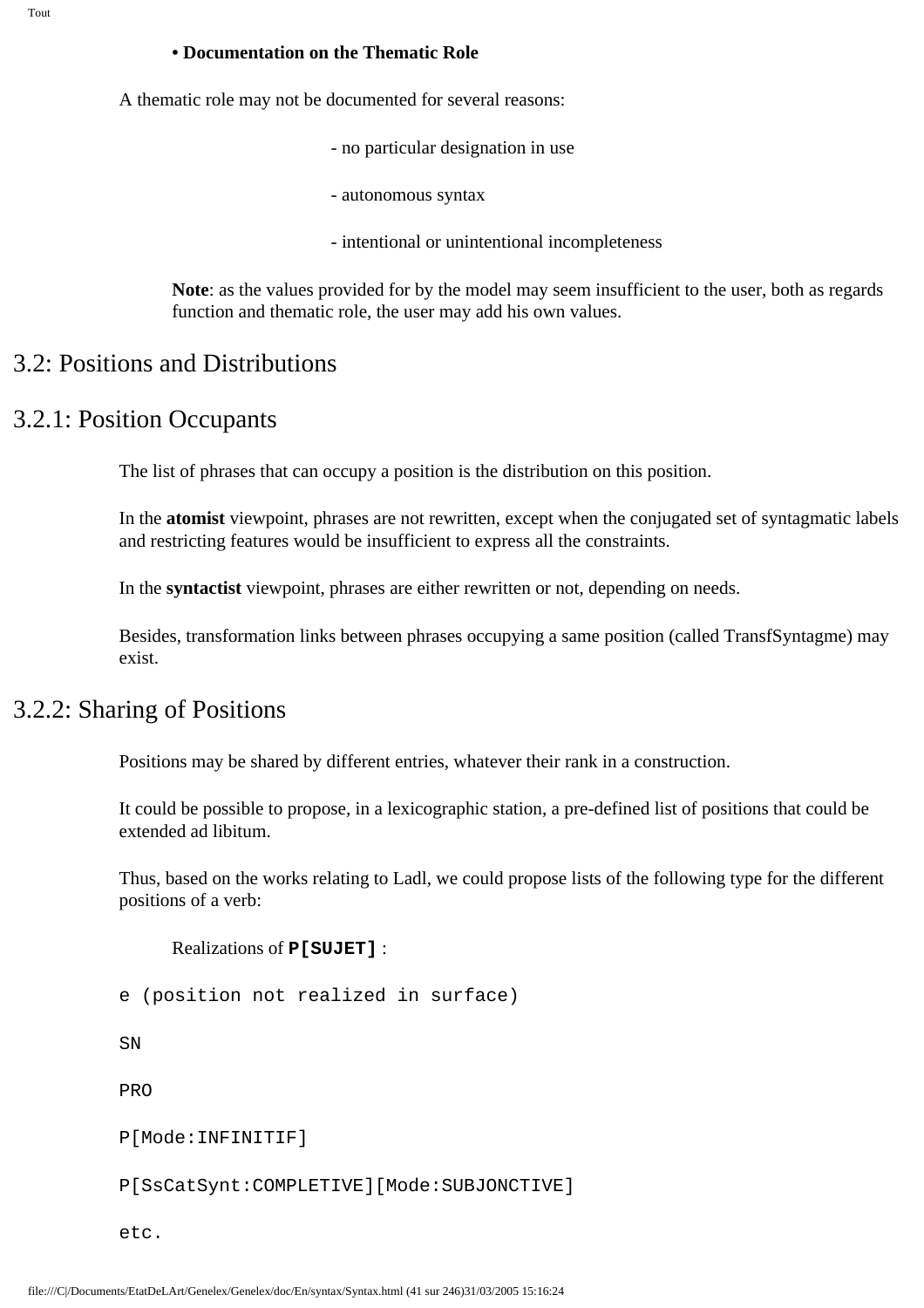```
Realizations of P[OBJET] :
SN
PRO
PRO[SsCatMorph:PERSONNEL_FAIBLE]
SP
SADJ
SADV
P[Mode:INFINITIF]
P[Prep:ˆ][Mode:INFINITIF]
P[Prep:de][Mode:INFINITIF]
P[SsCatSynt:COMPLETIVE][Mode:INDICATIF]
P[SsCatSynt:COMPLETIVE][Mode:SUBJONCTIF]
P[Prep:ˆ][SsCatSynt:COMPLETIVE]
P[Prep:de][SsCatSynt:COMPLETIVE]
```
etc.

## 3.3: Position and Functions

A function may be associated with any position: a function is a defining property of the position.

Constructions can therefore be differentiated by the functions associated with their positions.

*Ex : Jean aime Marie* (Jean loves Marie)

P[Tournure:INTERROGATIVE]

P0 SELF P1

P0[Fonction:SUJET]

P1[Fonction:OBJET\_DIRECT]

Functions associated with positions are defined according to the head that can be: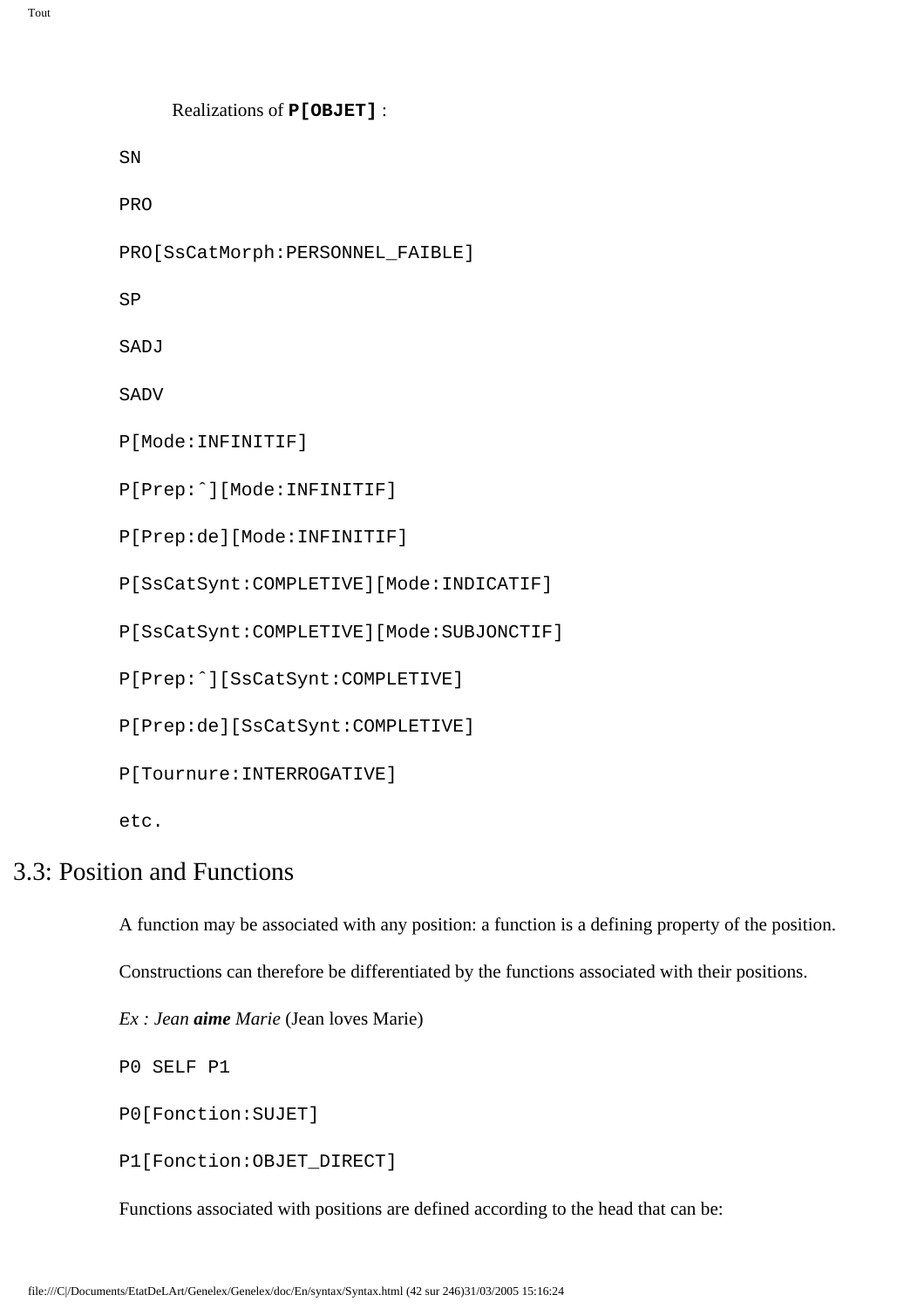• the calling unit, i.e. Self having a function of TETE (head), if the construction describes the major behavior of this unit;

• a Position of the same level with a TETE function if the construction describes the minor behavior of a unit.

It is to be noted that the function is defined for one position, and the nature of the phrases occupying this position is not always determining: actually a noun phrase and a prepositional phrase may co-exist in a same position. It is the case of verbs whose main verb complement is a position with a "place" function:

*Ex : Jean fouille ses poches* cf. [Boons Guillet Lecl•re, 1976]

*Jean fouille dans ses poches* (Jean is going through his pockets)

GENELEX proposes a basic list of functions; users can modify or extend it.

# 3.4: Positions and Thematic Roles

The usefulness to use thematic roles to describe positions will be proved by reducing it to the absurd.

*Ex : (1) Jacques tra"ne la valise.* cf. [G.B•s, 1991]

(Jacques is pulling/dragging the suitcase)

*(2) Jacques tra"ne.* (Jacques is lounging about)

*(3) La conversation tra"ne.* (The conversation is dragging on)

#### Case number 1:

We use the notion of paradigm in which different phrases may alternate.

We use option as a technical means to gather surface structures.

Consequently, for the verb tra"ner, we have the following structure: P0 SELF (P1). We do not give account of the fact that the transitive use selects the interpretation "tirer" (to pull) whereas the intransitive use selects the meanings "fl‰ner" (to hang about, to lounge about) and "s'Žterniser" (to take ages).

The dictionary does not remove the ambiguities it could remove right from the syntactic level: a syntactic parser using this dictionary would not be capable to select the meaning "tirer" (to pull) from sentence (1). Constructions (2) and (3) remain ambiguous, and disambiguation takes places at the semantic level (selection of the "correct" semantic unit among those associated with the single syntactic unit).

#### Case number 2:

For a syntax operating in connection with semantics, one has to have at hand the necessary means to distinguish the transitive form of "tra"ner" from its intransitive form, i.e. give option a linguistic status and not a technical status.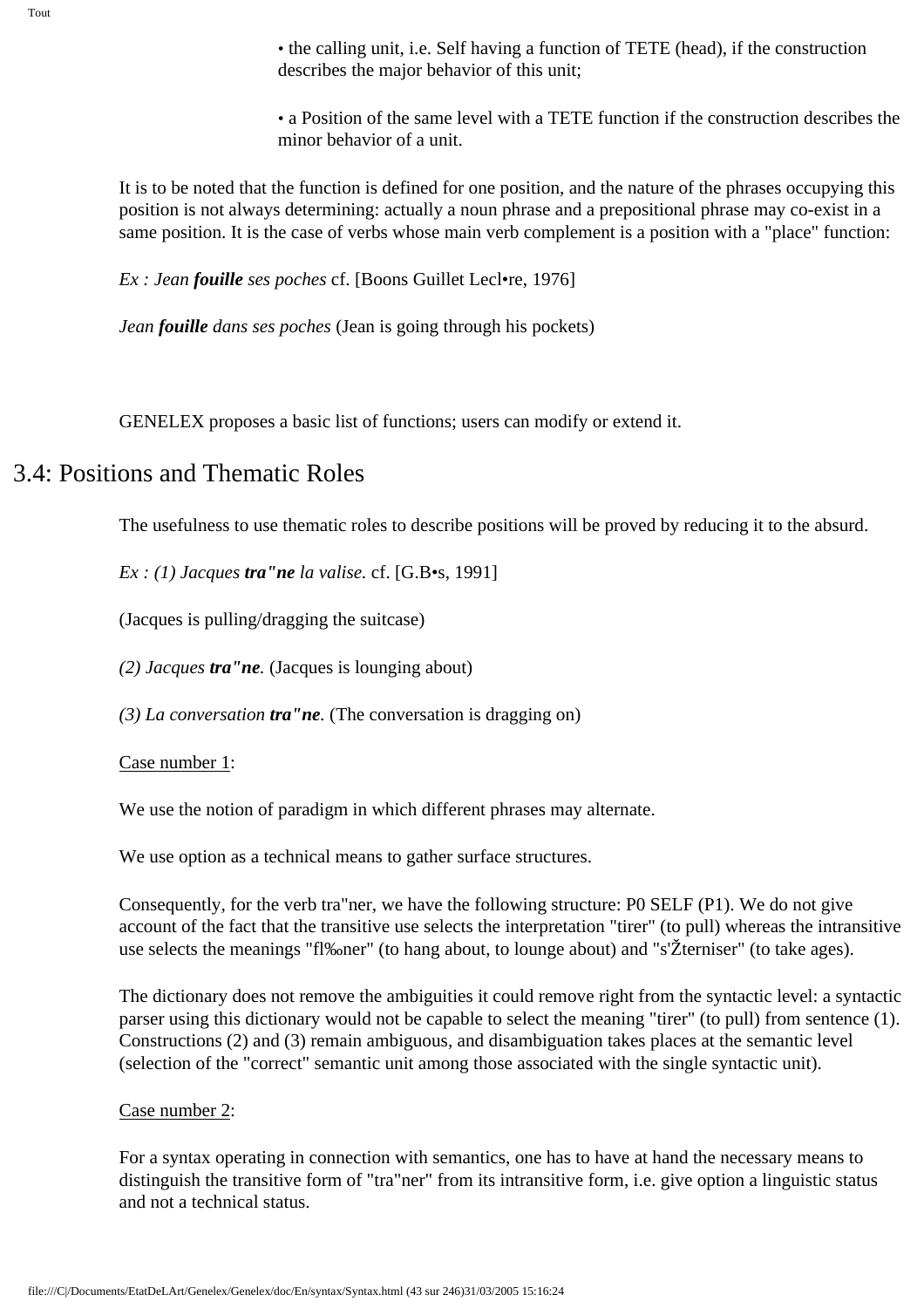In fact, functions alone are not sufficient to justify the separation in P0  $\mathbb{P}1$  for (1), P0 for (2) and (3). Thematic roles implicitely allow this distinction:

(1) cb : P0 SELF P1 P0[RoleTh:AGENT] P1[RoleTh:THEME]  $(2)$ and $(3)$  cb : P0 SELF P0[RoleTh:THEME]

Note: interpretations (2) and (3) will be differentiated in the semantic layer.

GENELEX allows those who want to make this distribution to explicit what is implicit by specifying the thematic roles on positions right from the syntactic phase.

# **4: Positions and Constructions**

Let us remind that a Construction is defined by an ordered list ranking from 1 to n positions, their option, and their interdependency.

Besides, one may wish to express the insertion point of SELF in the construction (or the phrase in which SELF occurs). To do so, the attribute *insereself* that takes the value *i* is used. It means that SELF is inserted before the position *Pi*. If SELF comes after all the positions of the construction, the value of *i* will be the value of the last position  $+1$ . If one does not want to record the insertion point, the attribute will not be documented.

# 4.1: Optionality

# 4.1.1: Simple options

The actualization of positions can be obligatory or optional; **option** is expressed in brackets.

*Ex : Jean s'adresse ˆ ses invitŽs* (Jean is speaking to his guests)

cb : P0 SELF P1 **=>** P1 obligatory

*Il mange du pain* (He is eating bread)

*Il mange* (He is eating)

cb : P0 SELF (P1) **=>** P1 optional

When several positions are optional, then we obtain a set of possible surface realizations when combining them.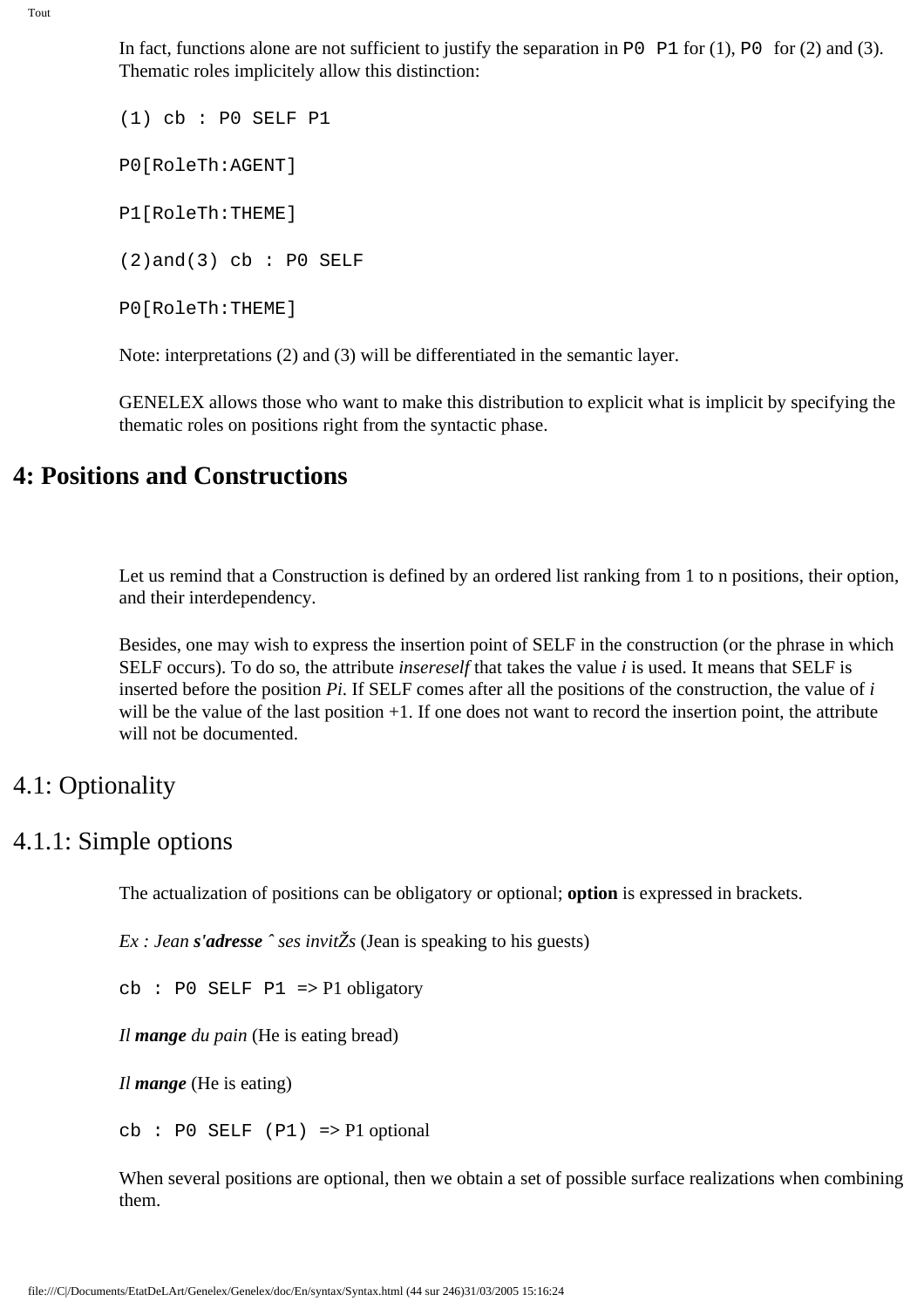*Ex : Pierre parle de sa soirŽe ˆ Marie*

(Pierre is telling Marie about his party)

*Pierre parle de sa soirŽe*

(Pierre is talking about his party)

*Pierre parle ˆ Marie*

(Pierre is talking to Marie)

#### *Pierre parle*

(Pierre is talking)

P0 (P1) (P2) -> P0 P1 P2  $->$   $PO$   $P1$  $->$  PO P2  $->$  P $0$ 

### 4.1.2: Distant or interdependent options

The fact that a position is effectively realized in surface (or not) may have consequences on the realization of other positions :

- their realization becomes forbidden
- their realization becomes obligatory

These phenomena will be expressed by conditions on options. Optionalities make it possible to express constraints on the mutual option of positions.

*Ex : Jean attire Marie ˆ lui* (Jean caught hold of Marie)

*Jean attire Marie* (Jean appeals to Marie)

*Jean attire* (Jean is attractive)

*\*Jean attire ˆ lui* 

P0 (P1) (P2)

Cond : Si !P1 Alors !P2

As conditions are oriented, one has to express as many conditions as necessary.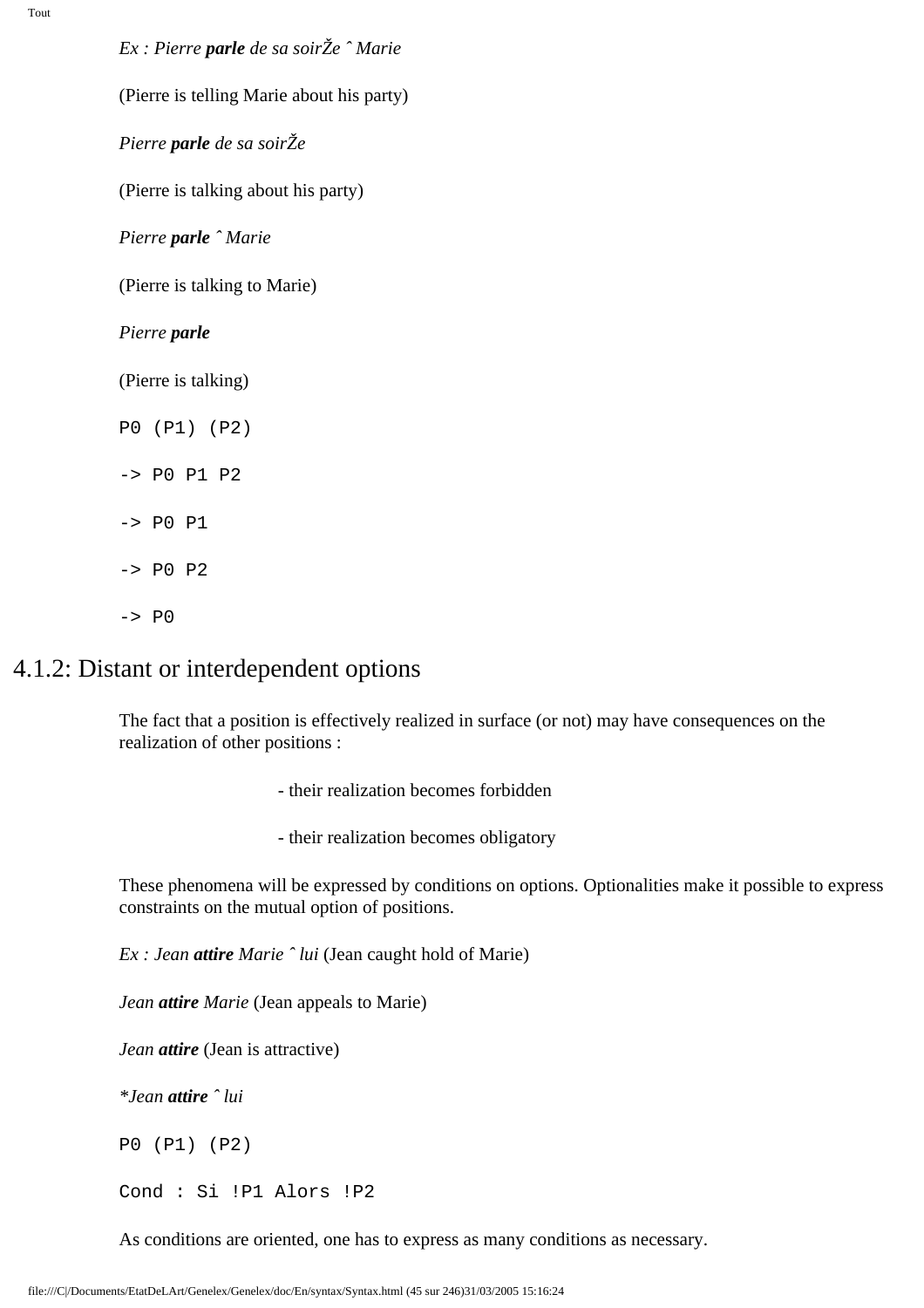*Ex : Cela ajoute des souffrances ˆ sa peine*  (This adds suffering to his/her pain) *Cela ajoute des souffrances* (This adds suffering) *Cela ajoute ˆ sa peine* (This adds to his/her pain) *\*Cela ajoute* **(**This adds) P0 (P1) (P2) Cond : Si !P1 Alors P2 Cond : Si !P2 Alors P1

It will then be possible to give account of phenomena such as :

#### • **Positions excluding one another:**

Positions cannot be realized at the same time, the occurrence of the one requires the absence of the other and vice versa:

*Ex : Jean dit de Marie qu'elle est belle* cf. [M. Gross 75 ]

(Jean says that Marie is beautiful)

*Jean dit ˆ Paul que Marie est belle*

(Jean tells Paul that Marie is beautiful)

*\* Jean dit ˆ Paul de Marie qu'elle est belle*

(Jean tells Paul that Marie is beautiful)

*\*? Jean lui dit de Marie qu'elle est belle*

cb : P0 SELF (P1) (P2) P3

P0 : SN

P1 : SP[Prep:ˆ]

P2 : SP[Prep:de]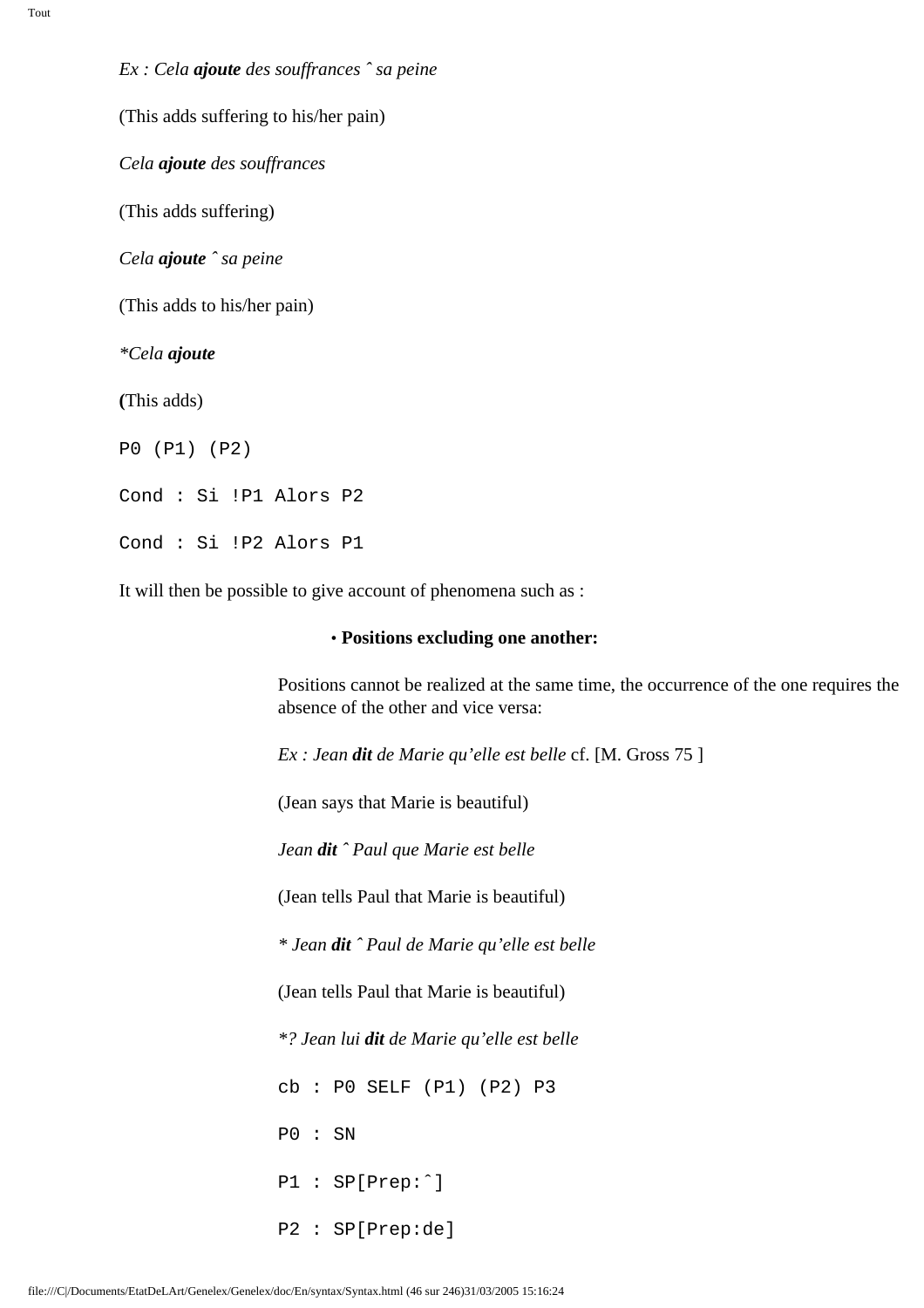P3 : P[SsCatSynt:COMPLETIVE] Cond : Si P1 Alors !P2 Cond : Si P2 Alors !P1

(It is a case in which the lexicographer has gathered all arguments in a same cb and where the maximum structure is never completely realized. P1 and P2 cannot be present simultaneously.)

#### **• Positions being both optional**:

Positions can only be realized or deleted together, the absence of the one requires the absence of the other:

(P1) (P2) Cond : Si !P1 Alors !P2 Cond : Si !P2 Alors !P1

#### **• Any other** more or less complex **constraint**:

In particular, the expressive power of such conditions is valid whatever the number of optional Positions (especially when more than two are optional).

*Ex : Il a ŽtŽ rŽpondu oui ˆ Luc par le service du personnel*

(Luc was answered yes by the personnel department)

*Il a ŽtŽ rŽpondu oui ˆ Luc* 

(Luc was answered yes)

*Il a ŽtŽ rŽpondu oui par le service du personnel*

(The personnel department answered yes)

*Il a ŽtŽ rŽpondu oui* 

(Yes was answered)

#### *Il a ŽtŽ rŽpondu ˆ Luc*

(Luc was answered)

db: Self cb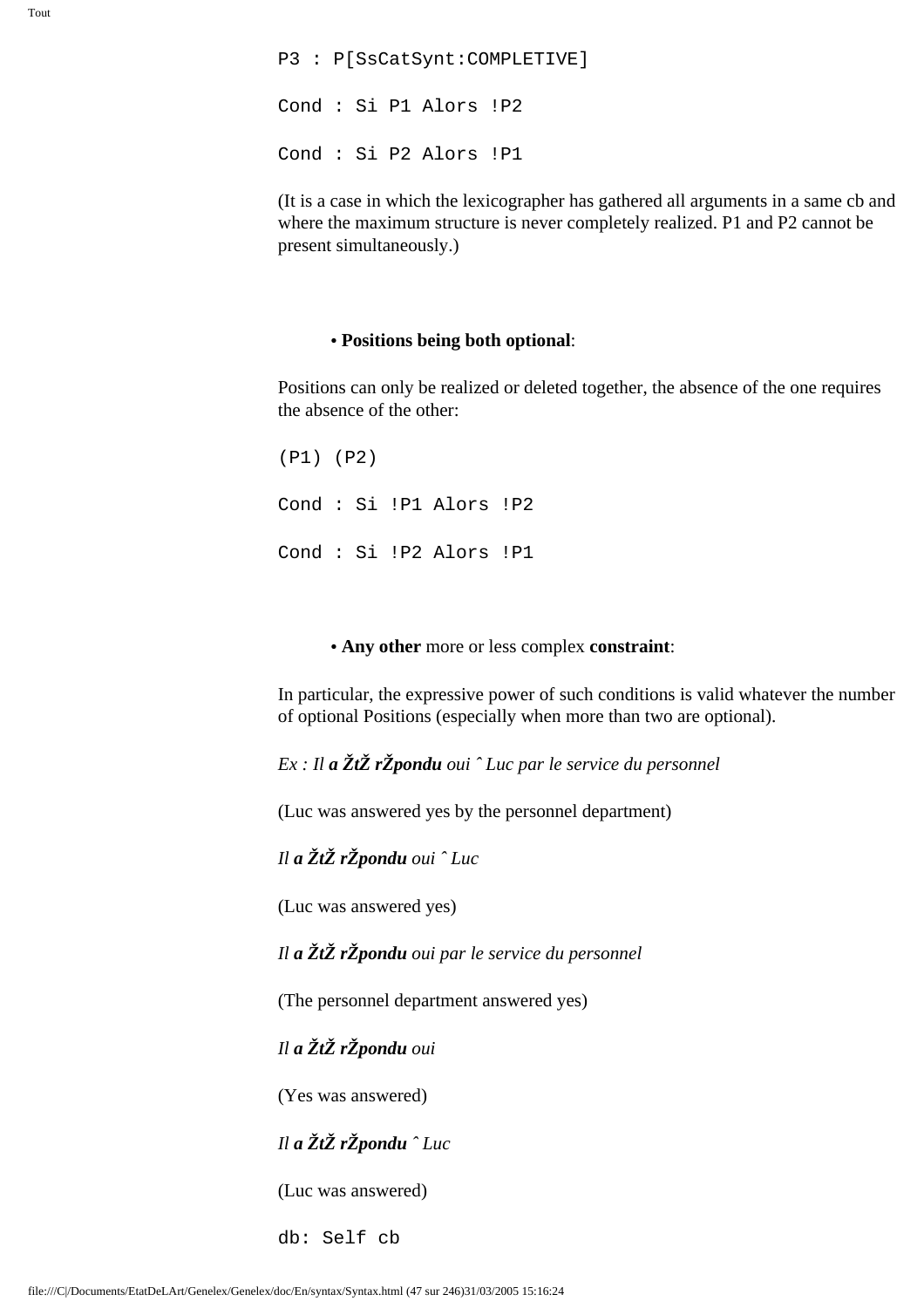Self : V[Aux:ETRE][Temps:COMPOSE] cb : P0 SELF P1 (P2) (P3) P0 : PRO[Lex:il] [SsCatMorph:IMPERSONNEL] P1 : SN P P2 : SP[Prep:ˆ] P3 : SP[Prep:par] Cond : Si !P1 Alors (P2 et !P3) Cond : Si !P2 Alors P1 Or in extension: P0 SELF P1 P2 P3 P0 SELF P1 P2 P0 SELF P1 P3 P0 SELF P1 P0 SELF P2

# 4.2: Actualization of Positions

### 4.2.1: Linguistic phenomena

As previously seen, a position (formally defined by a substitution paradigm, i.e. the set of phrases that can occupy it), may or may not be realized in surface, in other words it may or may not be actualized.

As regards the actualization of positions in surface, different linguistic phenomena that are usually distinguished require comments:

1. adjunction of modifiers

*Ex : La porte gauche du palier que j'ai ouverte.*

(The left door of the landing that I have opened)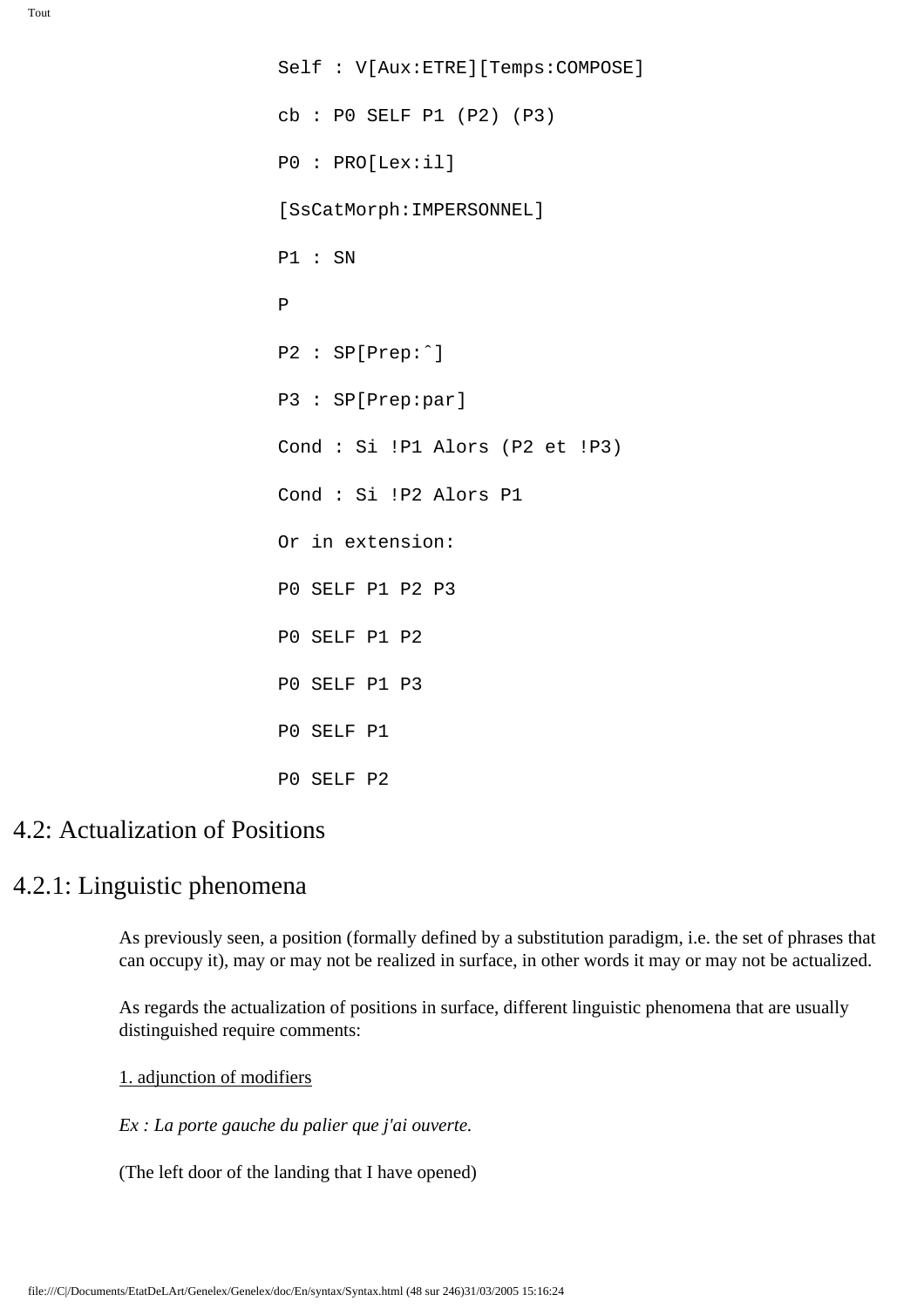#### 2. coordination

*Ex : La porte gauche et qui s'ouvre mal* 

(the left door that does not open well)

*La porte que j'ai ouverte et refermŽe*

(the door that I have opened and closed)

3. apposition

*Ex : La porte, ce seuil de la maison*

(the door, this home doorway)

#### **• Atomist viewpoint**

The 3 linguistic phenomena are distinct surface phenomena that require different analyses and treatments in terms of grammar.

They are not the responsibility of the lexicon that only records the positions called by the lexical entry; the grammar manages their simple or multiple actualization and gives the adequate representation.

At the level of the lexicon, we consider that any position may have no, a simple or a multiple realization, i.e. it can be instantiated by the Phrases entering into its distribution, whatever its function. These Phrases range from 0 to N if the Position is optional, from 1 to N if the Position is obligatory.

### **• Syntactist viewpoint**

The three phenomena cover very different linguistic facts.

### 1. adjunction of modifiers

It is considered as a property of the function associated with the position, since modifiers can intrinsically be repeated N times.

On the contrary, the subject function has the property not to be repeatable.

### 2. coordination

It is considered as a meta-operation (see HPSG) on phrases. This operation potentially applies to all the phrases of a same distribution (position) according to very complex grammar rules.

It is not the responsibility of the lexicon, except for indicating obligatory coordinations

*Ex : A ses risques et pŽrils* (at one's own risks)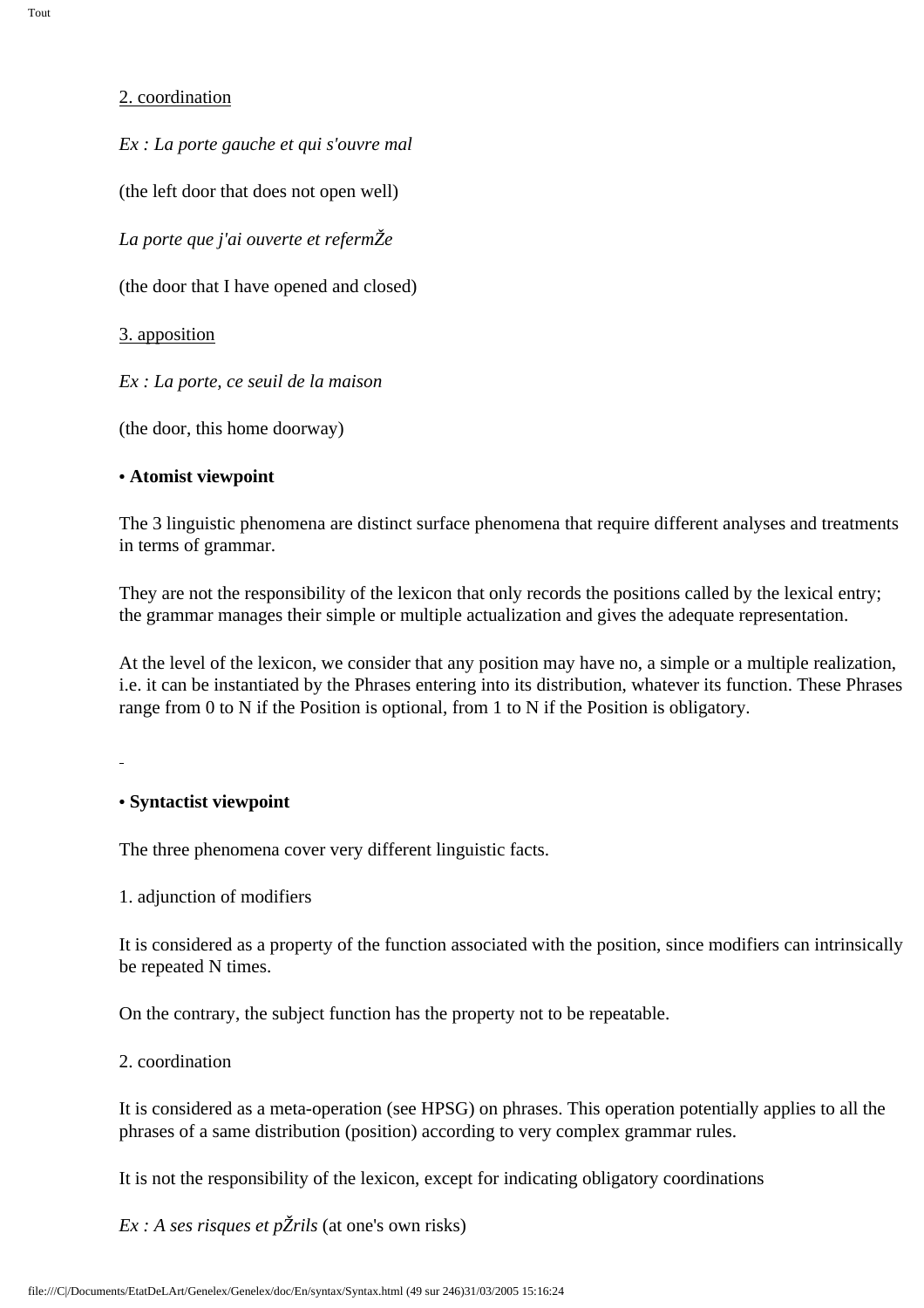and for giving the representation corresponding to the theoretical frame

Ex : SN -> SN CONJ[SsCatMorph:COORDINATION] SN

#### 3. apposition

It is considered as a stylistic element external to positions, their occupants and managed by the grammar in the best case.

It is to be noted that these linguistic phenomena (in particular, the adjunction of modifiers) are interpreted very differently, depending on the atomist or syntactist viewpoint one has on the lexicon.

Consequently, the indicator of repeatability borne by positions will be interpreted differently, depending on the theoretical model selected.

# 4.2.2: Indicator of repeatability on Positions

The possible number of surface realizations is expressed by an indicator of repeatability borne by the position. This indicator (*repetable*) takes the values OUI/NON (the latter particularly applies to compound words, and positions saturated by a component).

These are local properties of positions (as opposed to distant options).

#### **• Atomist viewpoint**

Unless otherwise specified, any position can be actualized n times, optional positions can be actualized 0 to n times: in all cases, the attribute *repetable* is implicitely set on OUI.

We do not want to prevent ourselves from the possibility to suppress this property enabling multiple actualization, if necessary. In those cases only, we will use the value NON.

#### **• Syntactist viewpoint**

Unless otherwise specified, positions cannot be repeated and can only be actualized by a single occupant, optional positions are actualized by an occupant or not: in both cases, *repetable* = NON.

To indicate that a position can be repeated, we use the value OUI.

However and fortunately in both cases, these values will permit to give account of the same linguistic phenomena, i.e. they will give account of the surface cooccurrence of an SADJ, SP, P[SsCatSynt: RELATIVE] for instance.

#### *Ex : La porte gauche du palier que j'ai ouverte*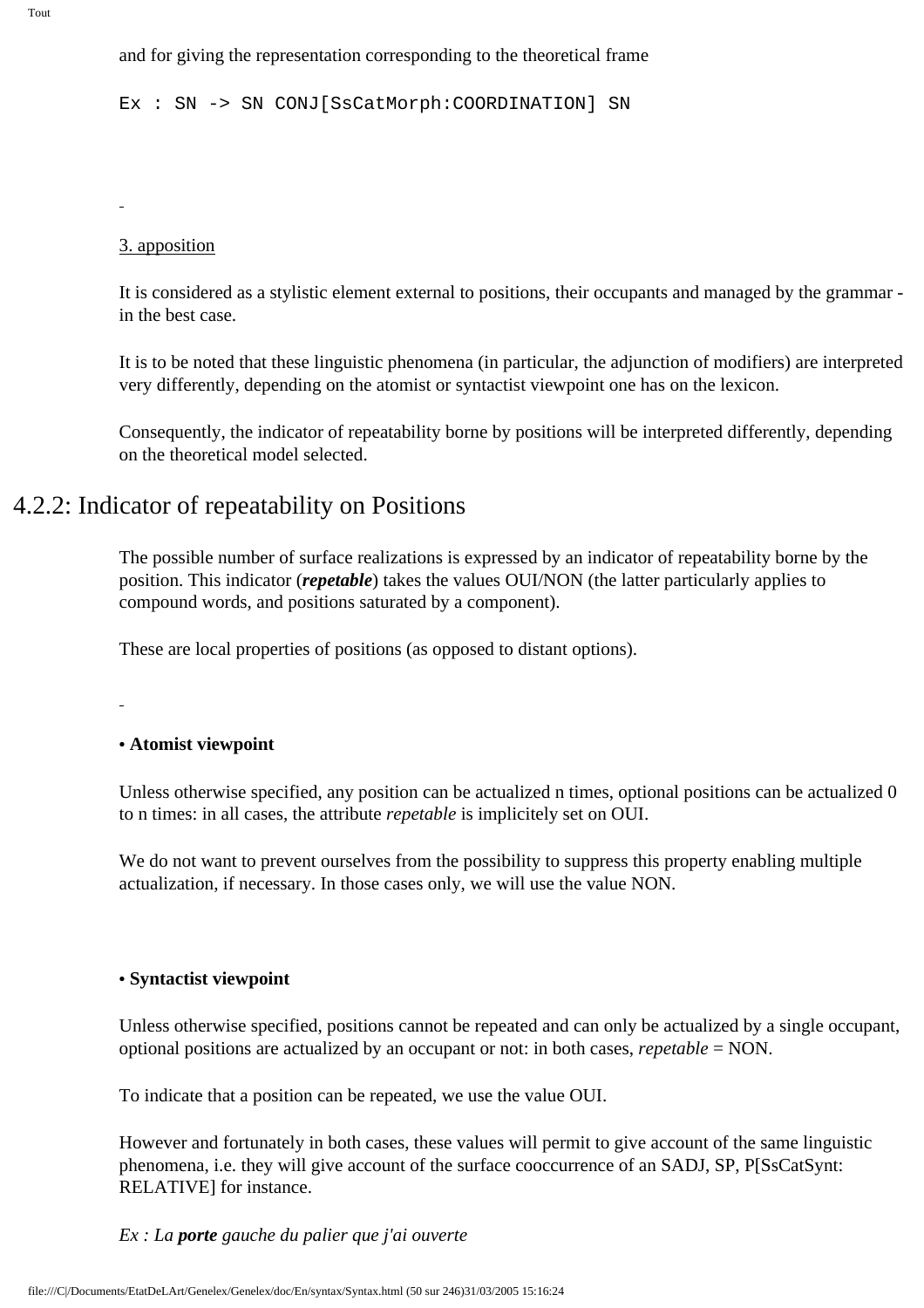(the left door of the landing that I have opened)

(P0) P1\* SELF P2\* P2 : SADJ SP[Prep:de] P[SsCatSynt:RELATIVE]

Only interpretation changes: in the atomist viewpoint, the occupant is repeated, in the syntactist viewpoint the position is repeated.

### 4.3: Linearity

A canonical linearity is conventionally established: the "rank" of apparition of a position in a construction (noted with a number in the examples) does not necessarily correspond to a specific place in the surface linear order. This rank is (partially) arbitrarily given in the canonical linear order, and it designates the recording order in a construction. The term "position" cannot be understood in the strict meaning of place (distinction established by Milner [1989]), since the constraint on surface linearity has been dismissed.

### 4.3.1: Canonical linearity

We want to refer to positions as defined in the maximal structure [Fradin & Marandin, 1979], even if this maximal structure is never to be found in surface. Thus, certain verbs described as having three complements will never have these three complements simultaneously realized in surface.

*Ex : Jean dit de Marie qu'elle est belle* cf. [M. Gross 75 ]

(Jean says that Marie is beautiful)

*Jean dit ˆ Paul que Marie est belle*

(Jean tells Paul that Marie is beautiful)

*\* Jean dit ˆ Paul de Marie qu'elle est belle*

*\*? Jean lui dit de Marie qu'elle est belle*

(See inter-conditioned positions)

The disruption of the canonical linearity is part of a system of grammar rules, even stylistic rules, that may depend on the type of positions and that do not generally apply when describing the constructions of a syntactic unit.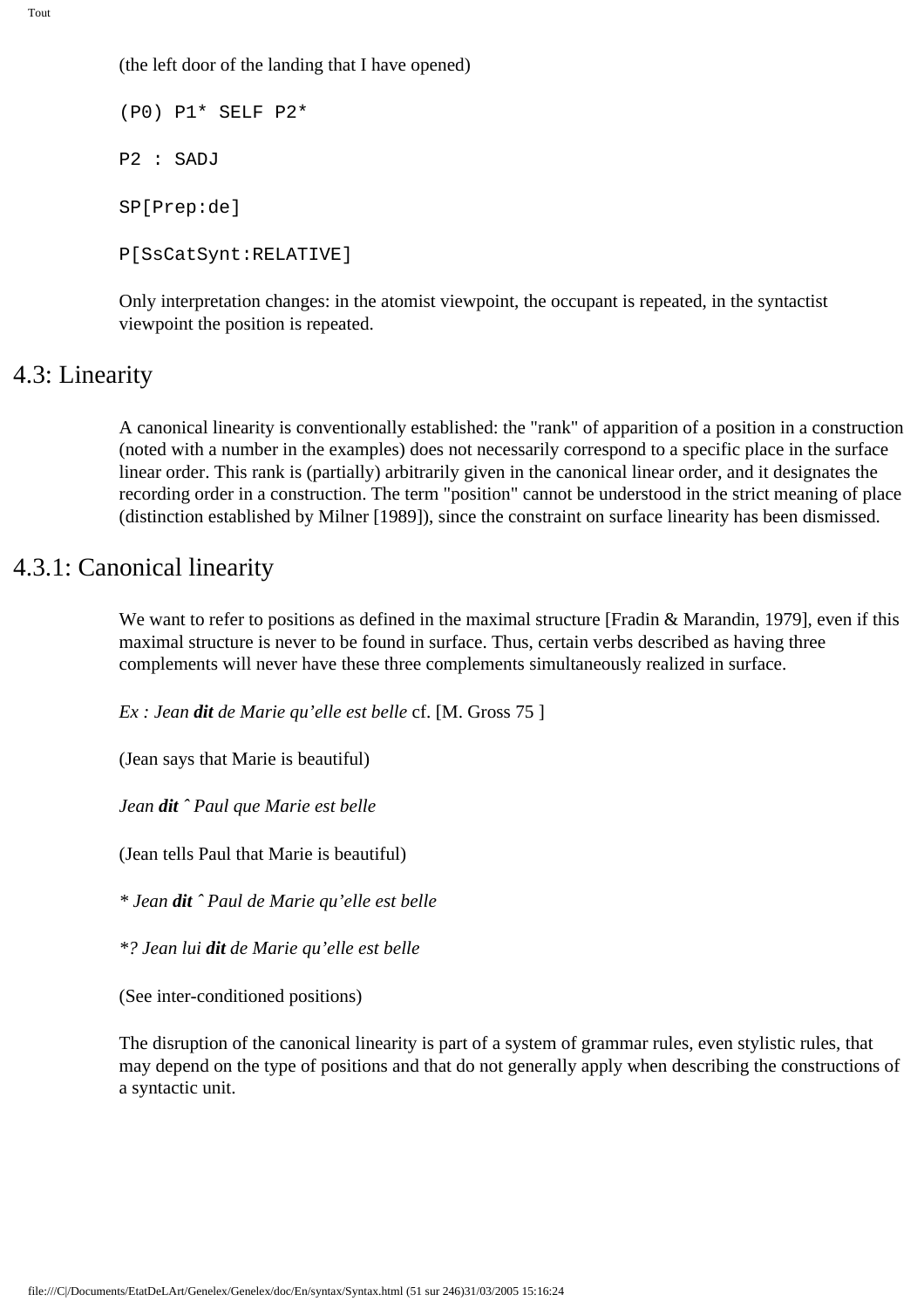# 4.3.2: Linearity and transformations

Certain pronominalization phenomena may change the realization order of these positions in surface.

*Ex: Je pense ˆ Pierre* (I am thinking of Pierre)

*Je pense ˆ lui* (I am thinking of him)

*J'y pense* (I am thinking of him)

French offers a rather large freedom as regards the place occupied by the different constituents of the utterance:

*Ex : Je promets de venir ˆ Pierre* (I have promised Pierre to come)

*Je promets ˆ Pierre de venir* (I have promised Pierre to come)

# 4.3.3: Linearity and option

We have seen that position realizations can be optional. The realizations P0 P1 P2, P0 P1, P0 P2 and P0 can correspond to a structure P0 (P1) (P2).

*Ex : Quelqu'un parle de quelque chose ˆ quelqu'un*

(Someone is talking about something to someone)

*Quelqu'un parle de quelque chose*

(Someone is talking about something)

*Quelqu'un parle ˆ quelqu'un*

(Someone is talking to someone)

*Quelqu'un parle*

(Someone is talking)

Omitting P1 must not lead to the redefinition of P2 in P1.

### 4.4: Surface phenomena

Since the positions of a construction are canonically ordered, it is allowed to indicate the place of Self among these positions, using the attribute *insereself* (of course, in the syntactist viewpoint in which the construction is considered as a phrase).

```
Ex : PO SELF P1 (P2)corresponds to insereself = 1
```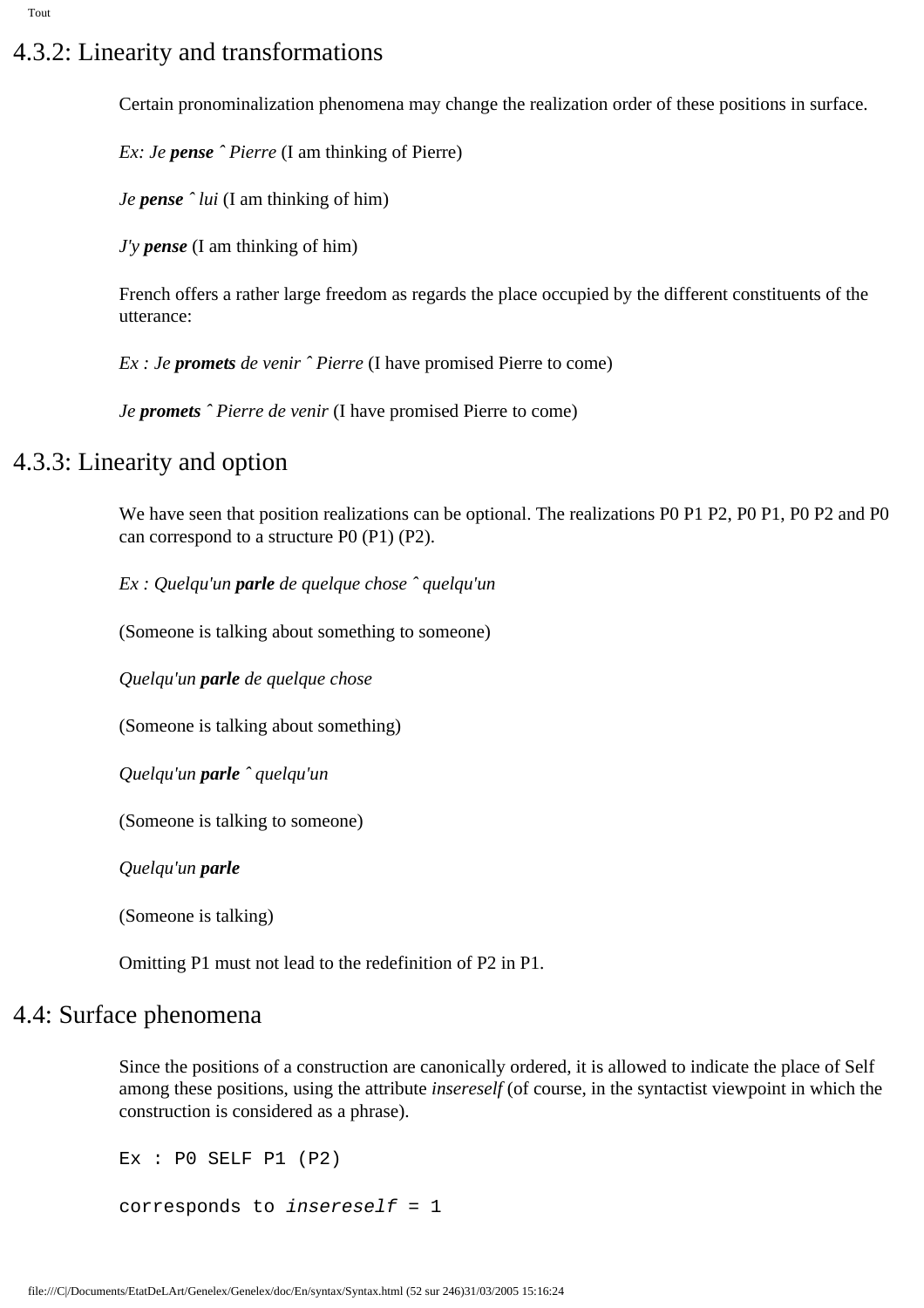Besides, if the syntactic unit is compound, it will be possible to note eventual phenomena such as elements of the external construction re-entering in the internal structure, using the attribute *insereinsertion\_l*. It functions like the attribute *insereself*, except that several insertions may follow one another between two positions.

Ex : P0 **I0** P1 corresponds to insereinsertion\_l = 1

These indications do not change the canonical numbering, nor they question the canonicity of the numbering of positions; in other words, rules for changing the surface linearity can still apply.

The surface order may however be constrained by such or such position:

*Ex : Il craint de Marie qu'elle ne vienne*

(He is afraid/fears Marie will come)

cb : P0 SELF **P1** P2 P0 : SN P1 : SP[Prep:de] P2 : P[SsCatSynt:COMPLETIVE]

It is not allowed to indicate, in the current vision of the model, how to inhibit the rules for changing the linearity.

# 4.5: Interdependency of Positions

Certain positions are firmly attached to one another, i.e. they do not allow any type of insertion: they form an undividable sequence. This convention is useful for composition, to prevent from inserting interpolated clauses, appositions, etc. However the order of apparition in surface is not necessarily constrained (cf. *temps plein, plein temps -* full time)

Ex : P1**-**P2

A **dash** between two positions indicates that these two positions are firmly attached to one another, i.e. no element can be inserted between them and if they move, they move together.

# 4.6: Realizations of inter-conditioned Positions

We want to be able to express that position realizations can constrain the realization of other positions. We will have to use **Conditions** to express these constraints.

### *Ex : Pierre rŽpond ˆ la question*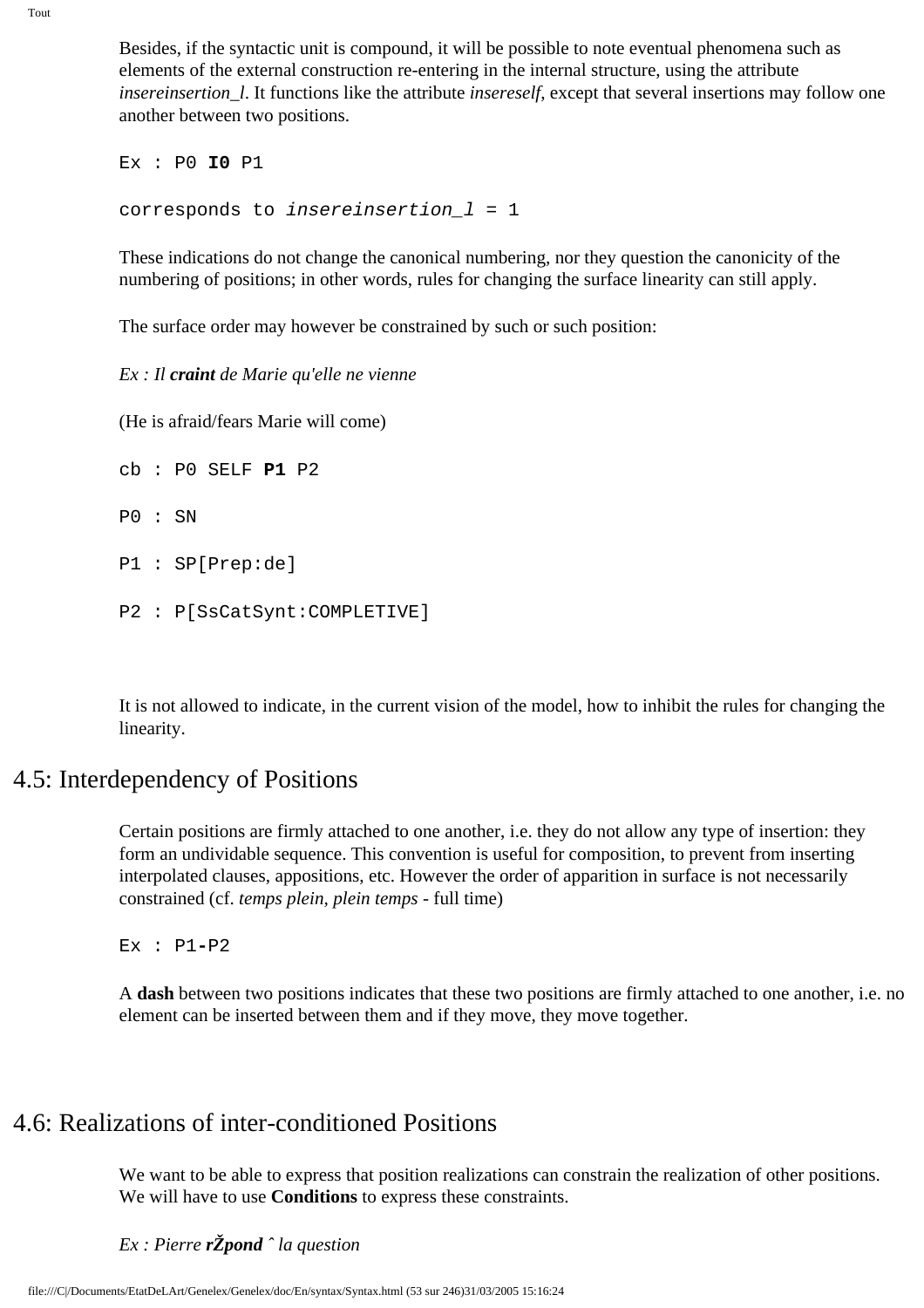(Pierre answered the question) *Pierre rŽpond que c'est exact.* (Pierre answered that it was true) *Pierre rŽpond ˆ sa m•re que c'est exact.* (Pierre answered his mother that it was true) *Qu'il ait une telle attitude rŽpond ˆ la question.* (His acting this way answers the question) *\*Qu'il ait une telle attitude rŽpond que c'est exact.* cb : P0 SELF (P1) (P2) P0 : SN P[SsCatSynt:COMPLETIVE] [Mode:SUBJONCTIF] P1 : SP[Prep:ˆ] P2 : P[SsCatSynt:COMPLETIVE] [Mode:INDICATIF] Cond : Si P0 == P[SsCatSynt:COMPLETIVE]

[Mode:SUBJONCTIF]

Alors !P2

*Ex : Il a volŽ un livre ˆ Marie* (he stole a book from Marie)

*Il a volŽ un livre* (he stole a book)

*Il a volŽ Marie* (he stole Marie)

If the lexicographer decides that *Marie* and *ˆ Marie* are different realizations of the same position (RoleTh PATIENT), the realization of this position has to be conditioned by the actualization of the preceding:

cb : P0 SELF (P1) (P2)

P0 : SN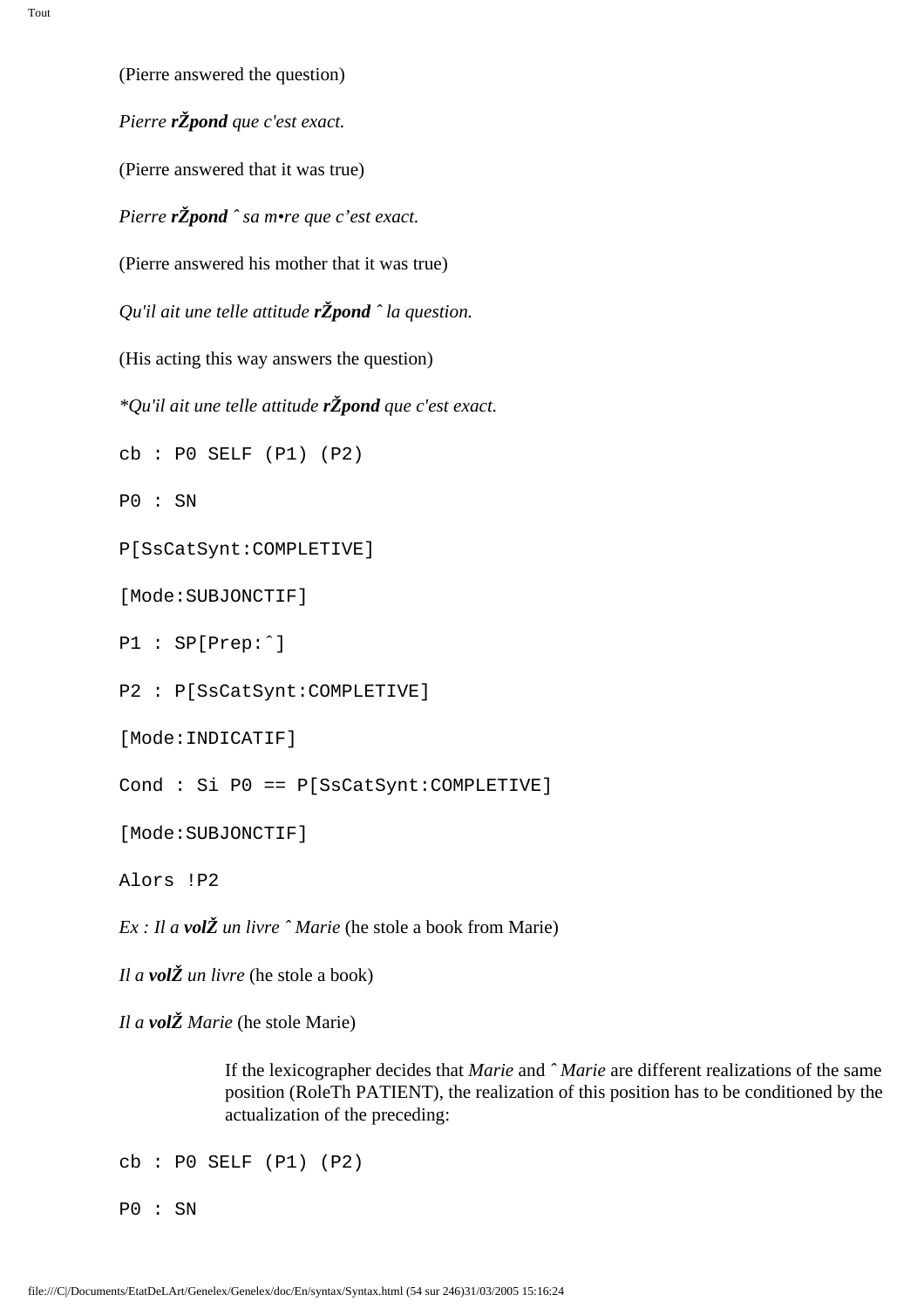P1 : SN P2 : SN SP[Prep:ˆ] Cond : Si !P1 Alors P2 = SN Cond : Si P2 = SP[Prep:ˆ] Alors !P1

### 4.7: Conditions between Self and Positions

Constraints of realization may also concern the actualization of the Self as Intervener in the Construction.

*Ex : Jean a descendu la colline* 

(Jean went down the hill)

*Jean est descendu de la colline* 

(Jean has come down from the hill)

If we choose to have a single Usyn describing the purely "location" use of *descendre* (as opposed to *descendre quelqu'un* -to bump off someone- or *sa valise -* one's suitcase), then we can associate it with the following conditions:

Cond : Si Self == V[Aux:ETRE] Alors P1 != SN Cond : Si Self == V[Aux:AVOIR] Alors P1 != SP[SsCatSynt:LIEU]

### **VII: Phrases**

# **1: General definition**

A position may be actualized in various ways. A **Phrase** is a given realization of position.

A phrase occupying a position is formally described by a terminal or non-terminal syntagmatic label (*etiquettesynt* attribute) with which a set of constraints is associated, if any (rewriting constraints - only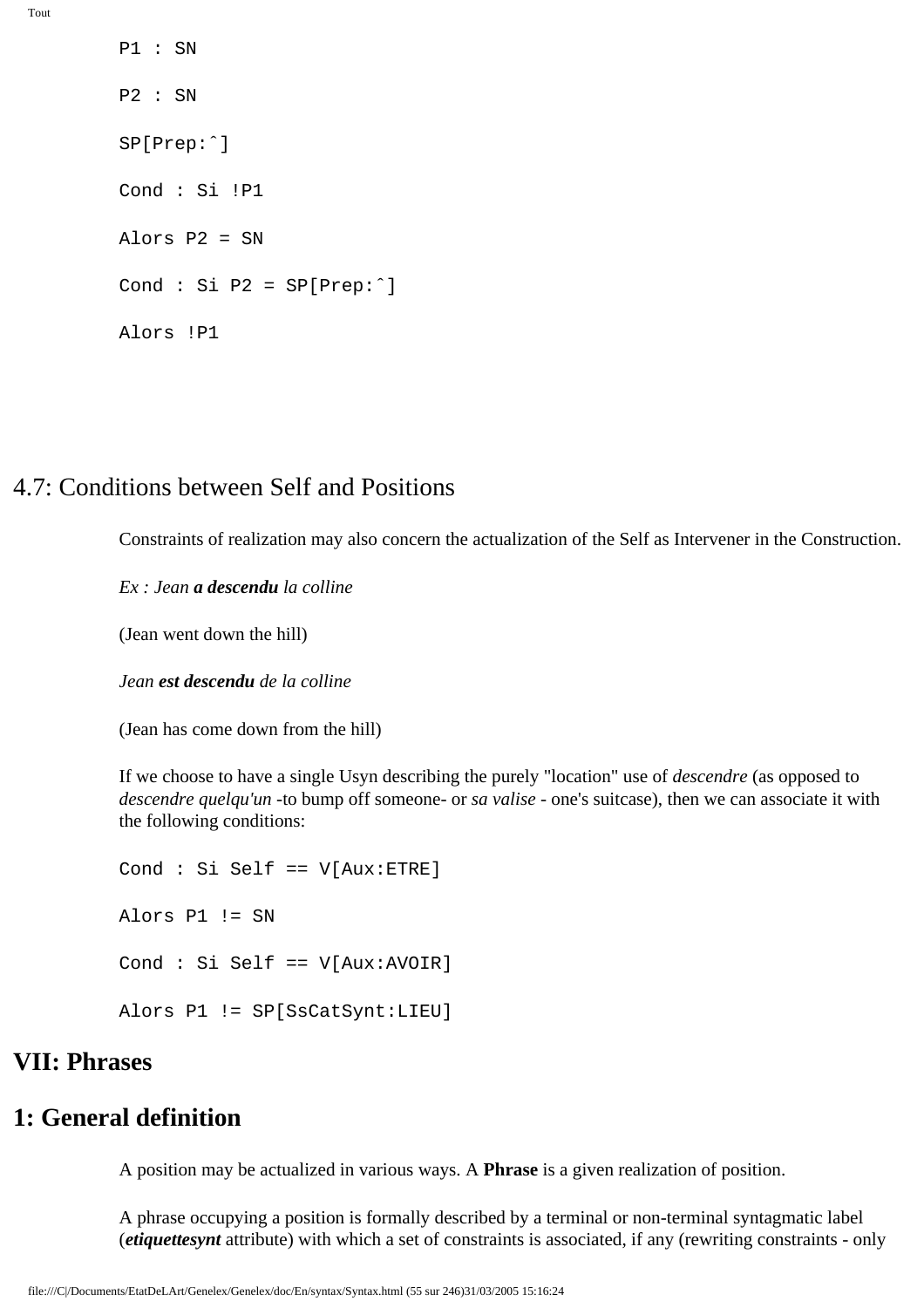for non-terminal phrases - and restricting features).

# **2: Syntagmatic Label**

We admit a priori a nomenclature of syntactic symbols of maximum level  $\{P, SV, SN, SP, SADV,$ SADJ}, to which the empty element  $\{e\}$ , {Nbarre} (noted N') and the list of terminal categories as defined in morphology add.

These symbols are assumed to be known and described in a grammar external to the dictionary. GENELEX proposes a list that can be extended by the user.

We will give some details on the meaning of *e* and Nbarre.

The category *e* is generally used to describe

- the optional character of an immediate constituent in distributional and transformational grammars. This is due to the poorness of the formalism and does not apply to GENELEX. Let us remind that the rewriting correspondence of DET\_VIDE is the absence or option of the 'Specifieur' Position.

- traces in generative grammar. This is the reason why it has been introduced in GENELEX and it cannot have another meaning. We want to avoid any misuse that would induce a position occupied by *e* to become an "Empty position" for formal and not linguistic reasons.

We have introduced the label Nbarre essentially for *syntagme\_NT\_S*, phrases allowing to describe the internal structures of compounds. Actually, if the compound can globally play the role of N as an **IntervConst,** it is because it is not intrinsically a noun group: it lacks at least its pre-determiners. We have decided to use this label because it seemed to us the least ambiguous to indicate a level of realization between N and SN.

### **3: Feature Constraints**

Phrases that occupy positions may be restricted by a set of **Features**. Combining these features allows to specify a position occupant. These restrictions may also be expressed by the rewriting of the phrase (see below). The lexicographer may save himself work and only use rewriting when the features he has at hand are insufficient to specify all the necessary information.

Using features (developed by unification grammars LFG, HPSG, etc.) enables the lexicographer to code syntactic descriptions at different levels of detail. It also enables a Generic-Specific hierarchy on phrases and to directly reach the required level: SP, SP[Prep:ˆ], SP[Prep:ˆ] [SsCatMorph:DEFINI], without having to explicitely declare this hierarchy. The link can be deduced from the sharing of the syntagmatic label and the inclusion of a list of constraints - as well as the inclusion of distributions and other relations between phrases when they are re-written.

Different families of features accessible from the syntactic layer are distinguished; all the features can add to one another.

Ex: V[Aux:ETRE]

[Pronominal:SE]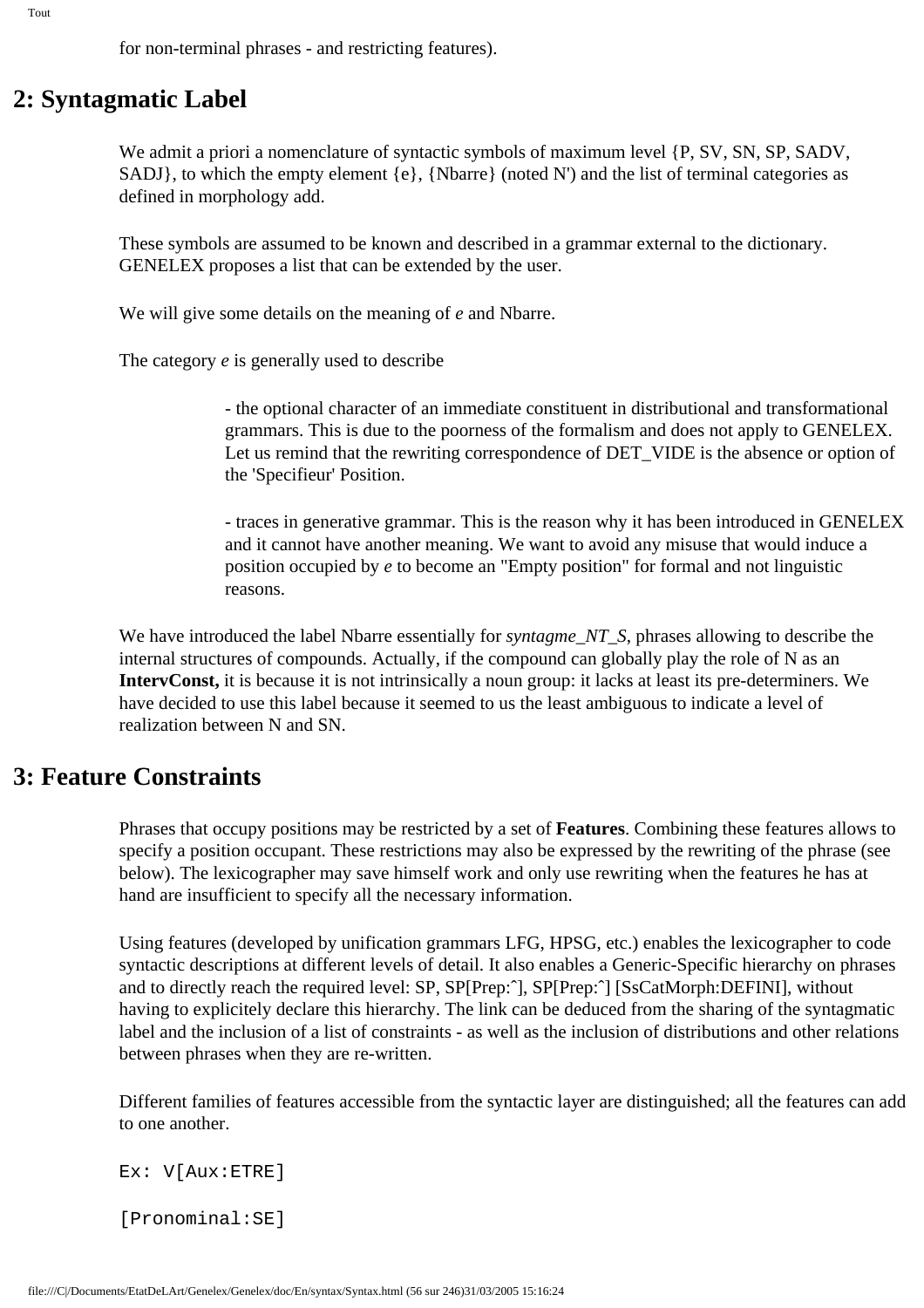[Temps:COMPOSE]

[Aspect:PROCESSIF]

The use of restricting features is governed by a set of rules detailed in the chapter concerning them (Chapter VIII).

### **4: Structure constraints**

In most cases, the label referring the phrase is sufficient to describe it as a position occupant, and no constraint on its structure needs be expressed for the described entry. In other words, it is an absolute prototype.

However one may need to express from a lexical entry constraints on the structure in which a lexical entry inserts.

To do so, it is possible to use:

• either syntactic sub-category features

• or lists of embedded positions allowing to describe *n*-depth syntactic trees; in that case, this is a tree-structured rewriting of phrases.

### 4.1: Syntactic sub-categorization feature

Certain values of syntactic sub-categories implicitly specify a certain type of structuring (e.g. DET\_VIDE). When sub-categorization features are used for that purpose, one must keep in mind that the value of SsCatSynt is only a character string on which the formalism does not apply any consistency check: to be interpreted by a grammar, a feature must be defined. Cohesion must be checked by the team of lexicographers.

### 4.2: Tree-structured rewriting

### 4.2.1: Description

Rewriting phrases, (only applicable to non-terminal phrases) is done via the formalism of positions. Each phrase can be rewritten in the form of a list of positions, for which option conditions, surface order and interdependency may be specified.

A **syntactic tree** in GENELEX will have the position and the phrase alternate at each level: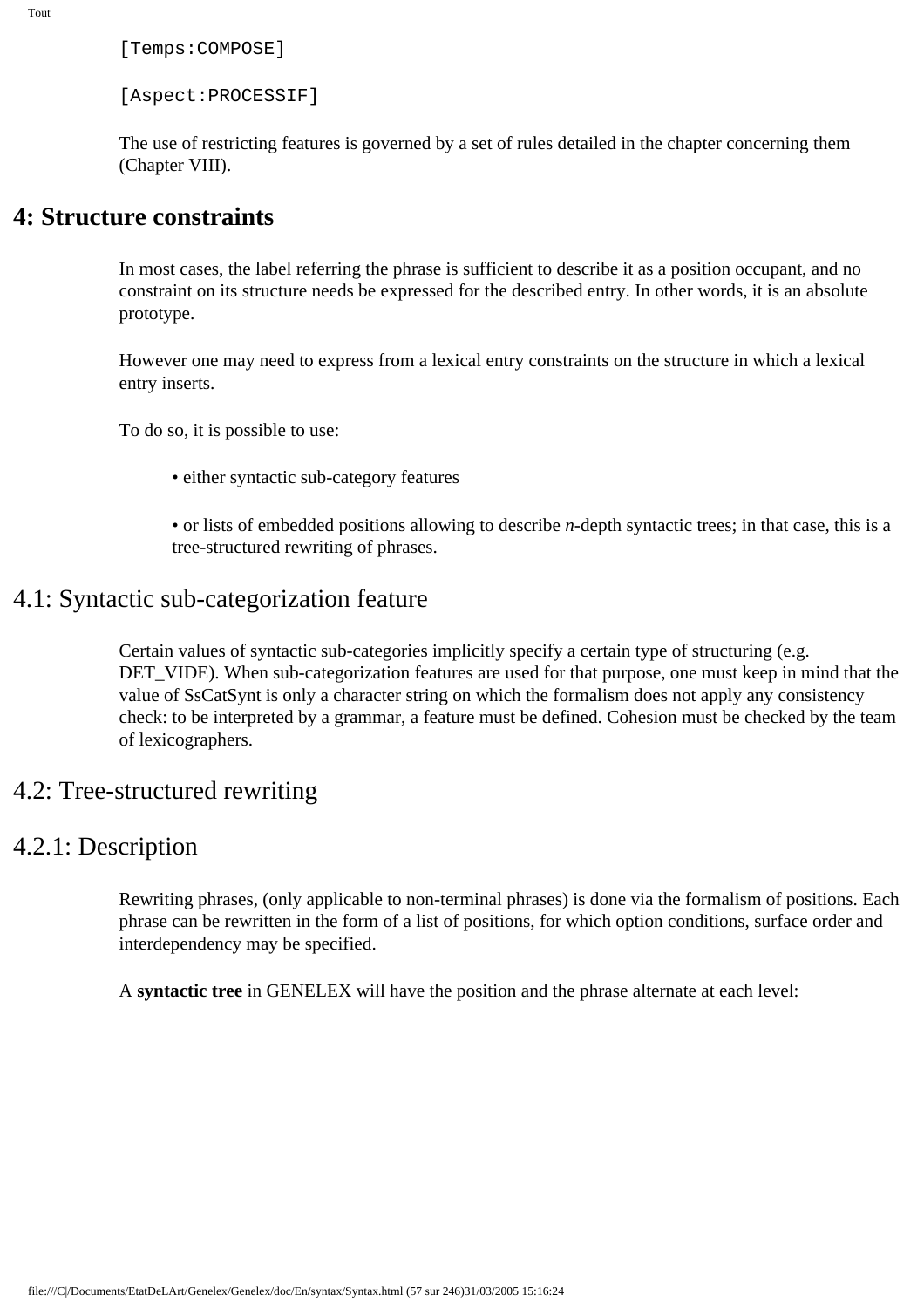

Progress in a syntactic tree is expressed by an alternance of integers and identifiers. Each integer indexes a position in its list, each identifier refers a rewriting phrase of that position.

# 4.2.2: Examples of use

#### **• description of adjectives**

SADJ will be rewritten by GENELEX entities as follows:



#### **• description of left- and right-positioned attributive adjectives**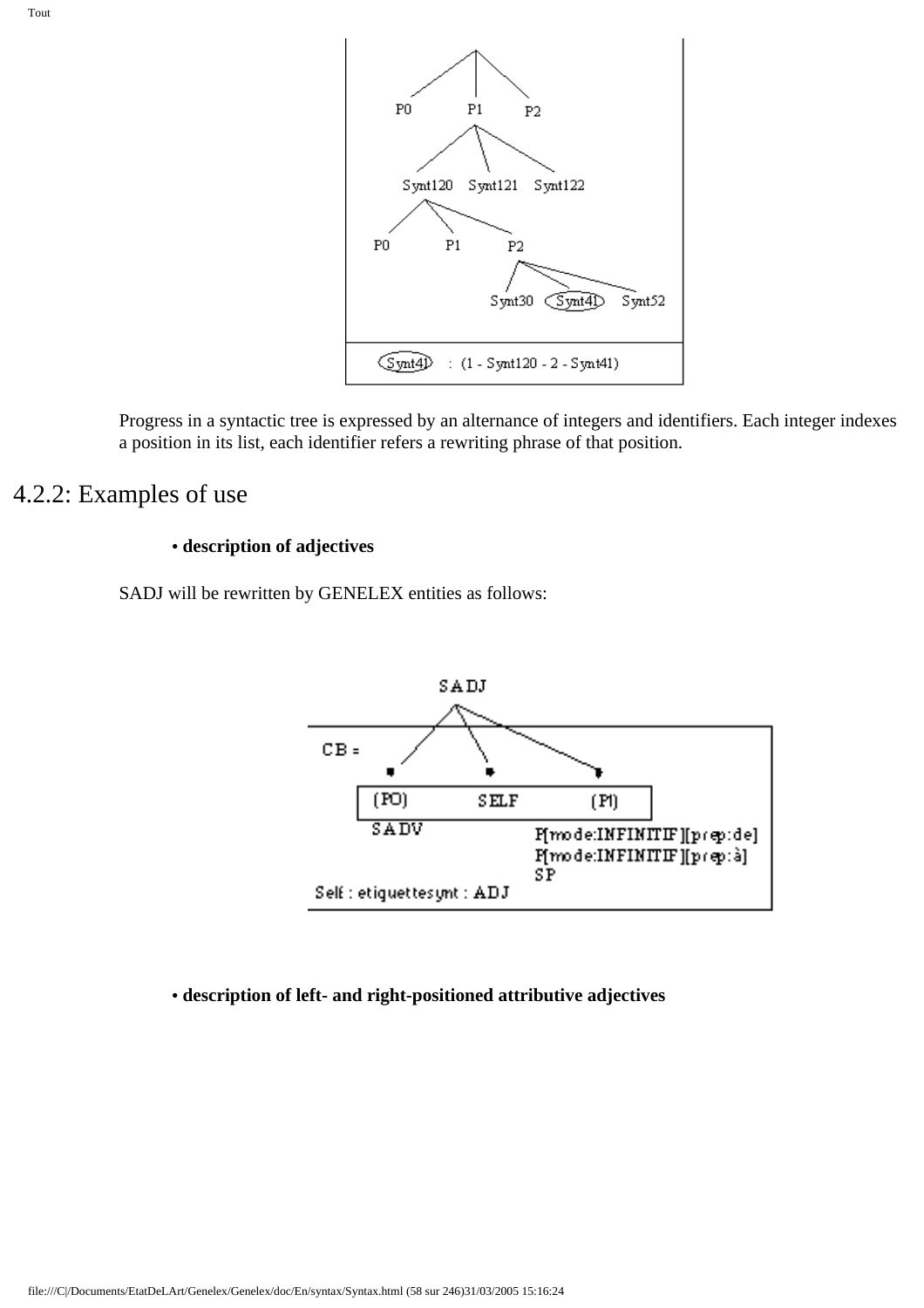

SN

### **• description of subject predicative adjectives**

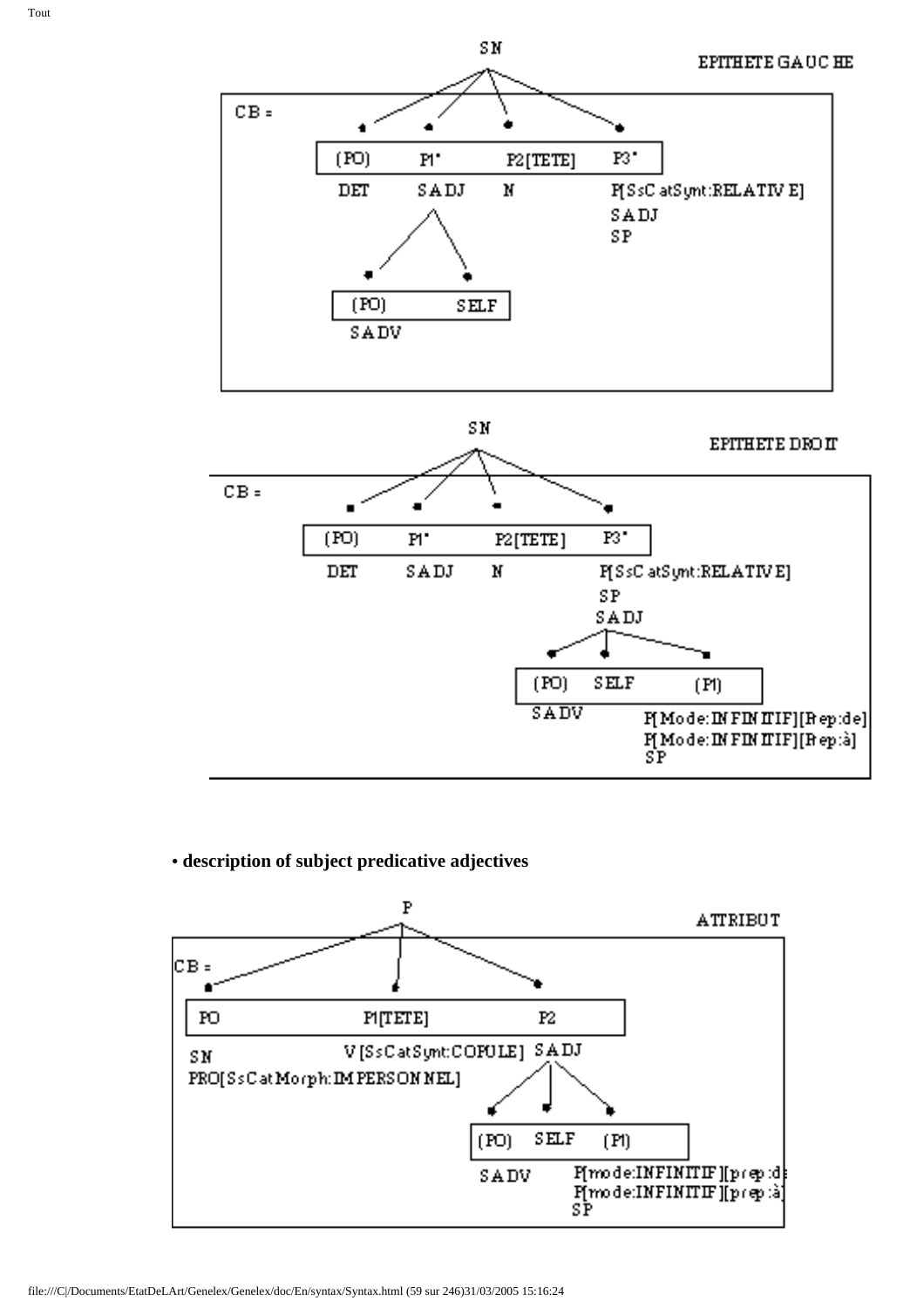### *Ex: Il est tr•s intŽressant de remarquer cela*

(It is very interesting to note that)

*Il est tr•s intŽressant que tu remarques cela.*

(It is very interesting you note that)

db: Self cb

Self: IntervConst: ADJ

cb: P0 P1 P2 P3

P0: PRO[Lex:il][SsCatMorph:IMPERSONNEL]

P1: V[SsCatSynt:COPULE]

P2: **SADJ**

P3: P[Prep:de][Mode:INFINITIF]

P[Conj:que][Mode:SUBJONCTIF]

SADJ: (P0) SELF

P0: SADV

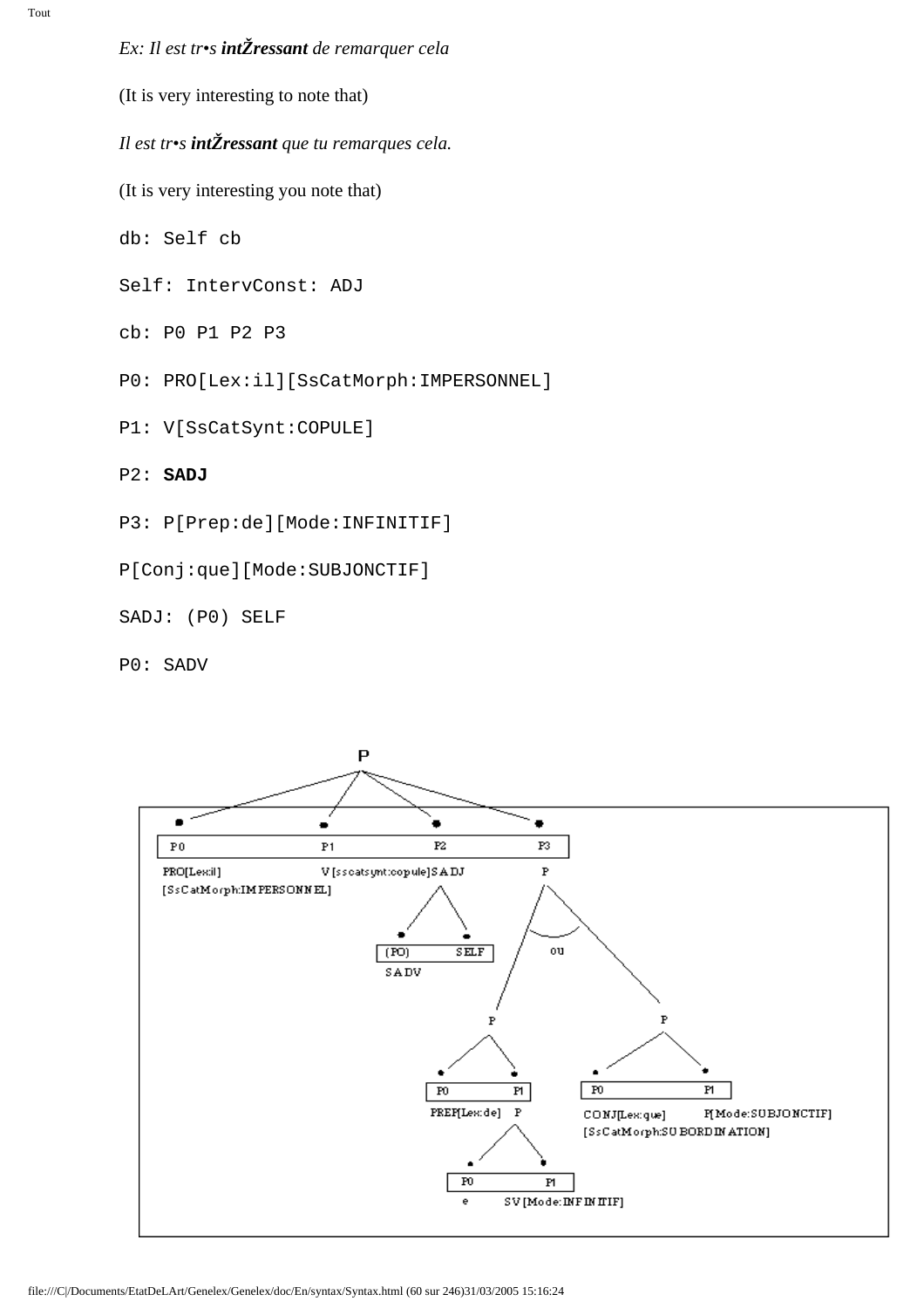# 4.3: Partial rewriting of Phrases

For certain entries we want to express partial restrictions on a phrase without having to rewrite it completely, because it is not always possible; for instance, in the case of a verbal phrase, we do not know how many positions there are if we do not know the head.

In that case, the structure of a "prototypic" phrase (list of positions) is maintained, but certain position occupants are restricted both at the level of their list (removal of occupants) and at the level of constraints (addition of restricting features) on each.

The solution is then to give only the list of positions that is restricted or the type of occupants, and to use the attribute *listepositions* whose values (OUVERTE, FERMEE) allow to specify whether the list of rewriting positions specifies entirely (FERMEE) or partially (OUVERTE) the rewriting of the phrase.

# **VIII: Features**

**Features** are restrictions adding to the syntagmatic label in the specification of a Phrase. (See Chapter VII).

First we will specify the different usable types and sub-types of features, their attributes and the values they can take.

Then we will see the different constraints governing their use, for each type of feature but also for the different possible combinations of these features.

# **1: Types, sub-types and values of features**

# 1.1: Lexical features

Lexical features allow to constrain all or part of the lexicalization of a phrase.

To do so, it is possible:

- either to specify the canonical form of the "lexicalizing" Um,

- or directly point at this Um (thus removing any possible ambiguity on the written form).

There are two types of lexical features: introducers and the Lex feature itself.

# 1.1.1: Introducers (Prep, Conj, ProRel, ProIntrog and Introd)

### **General**

These features allow to specify the lexicalization of phrase introducers without having to rewrite them. They are not ambiguous and only apply to non-terminal phrases.

Actually it is a sub-type that includes 5 features: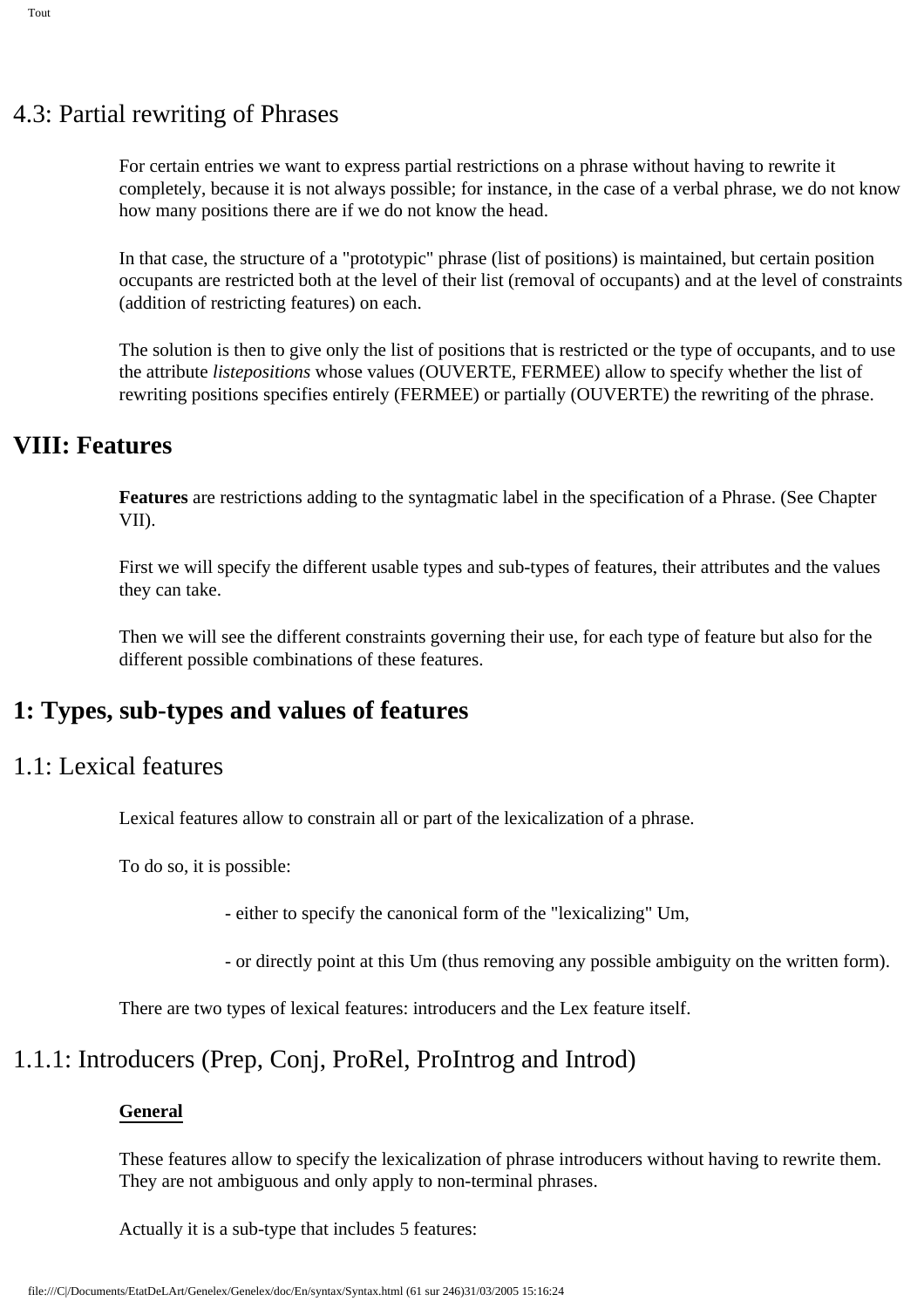#### **Types of Features**

#### 1.- **Prep**

for the preposition introducing a non-terminal phrase, typically a Prepositional Phrase

The **Prep** feature has three uses, depending on the type of phrase that bears it:

```
P[Prep:ˆ][Mode:INFINITIF]
```
phrase introducer (full meaning)

SP[Prep:ˆ]

phrase rewriting element

To these two "standard" uses we add the possibility, for a preposition, to be an introducer in the full meaning of noun phrase. We may actually want to distinguish cases in which the preposition is governed by an element external to the prepositional phrase, which is a traditional case with verbs governing prepositions, for instance, from cases in which it seems to be governed by the head noun of the prepositional phrase as in "en nourrice" (in the care of a nurse) for instance. The non-terminal noun phrase will then bear the feature **Prep.** 

SN[Prep:en][Lex:nourrice]

phrase introducer (full meaning)

#### **2.- Conj**

for the conjunction introducing a Sentence

#### **3.- ProRel**

for the relative pronoun introducing a Sentence

#### **4.- ProIntrog**

for interrogative pronouns that can be specified by verbs requiring interrogative clauses (mainly verbs of speech).

#### **5.- Introd**

for any non-terminal phrase introducer (particle, "recategorizer", etc.) not belonging to any of the four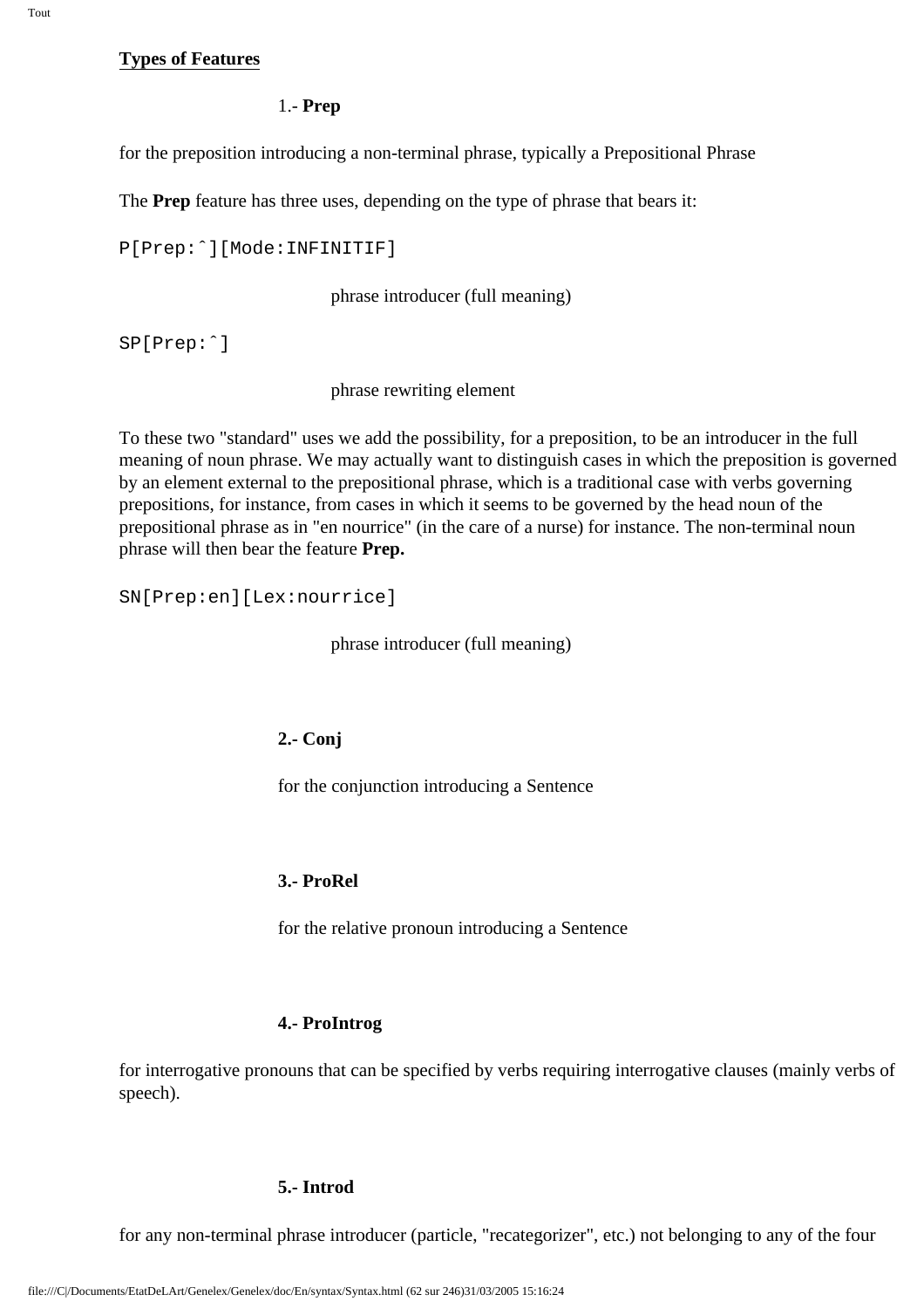other types.

#### **Rewriting**

In the rewriting alternative, we will use the **Lex** feature (see next paragraph) on terminal phrases:

```
Ex: SP[Prep:ˆ]
```
can be rewritten:

```
SP: P0 P1
```

```
P0: PREP[Lex:ˆ]
```
P1: SN[...]

if we want to specify more SN than SP.

### 1.1.2: Lex

The **Lex** feature allows to specify the lexicalization of

- a syntagmatic leaf, if it applies to a terminal phrase

- the head of a Phrase, if it applies to a non-terminal Phrase. Since we have Introducers, we can admit that syntagmatic heads are:

**N** for SN

**N** for SP

**V** for SV or P

**Adj** for SADJ

**Adv** for SADV

It is to be noted that the structuring of that phrase is implicitely determined by the lexicalized head, more precisely by the syntactic behavior of its head Usyn (that exists on its own). If we want to apply further constraints on the structuring of the phrase, we can use sub-category features, or rewrite it.

A particular case of restriction is when the phrase is saturated by its head, i.e. the noun phrase is limited to the noun. To express this property, we use the attribute *saturesynt*. When it has the value OUI, the head of the phrase is the only leaf with the Introducer, if any. This applies to phrases entering in the definition of simple and compound Usyns.

The field *saturesynt* must always have the value OUI when the feature applies to a terminal category: by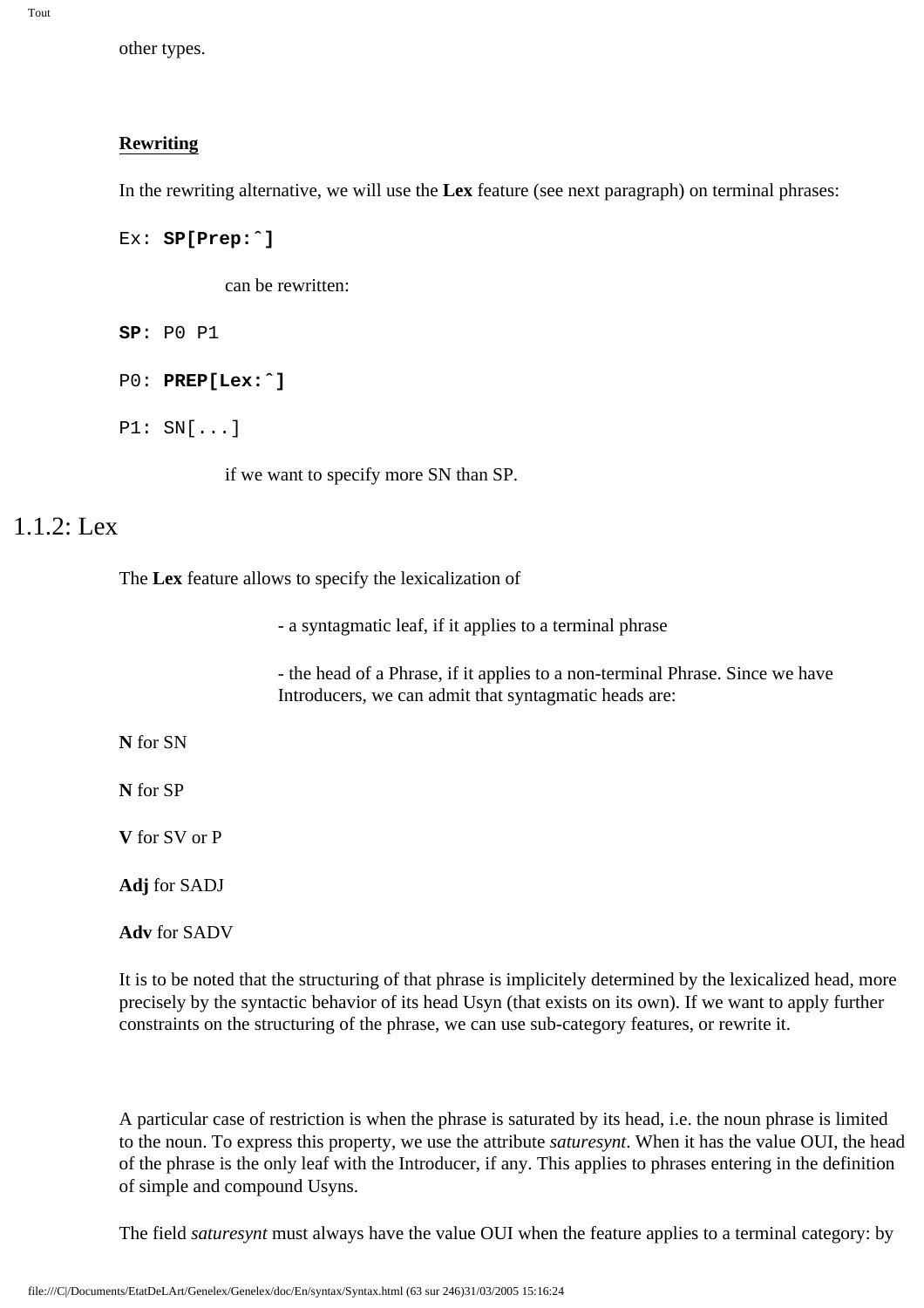definition, the leaf is saturated by the lexicalizing element.

### 1.1.3: Cooccurrence of lexical features

A same phrase can only bear one and only one Lex feature that will lexicalize the terminal phrase in the one case, and the head, and only the head of the non-terminal phrase, in the other case.

Since each non-terminal phrase has only one introducer, then a same phrase can only bear one feature specifying its introducer.

On the contrary, for non-terminal phrases, introducers may be combined to the Lex feature.

Ex: SP[Prep:de][Lex:concert]

These remarks are also valid by reflection for the features RefLex, RefPrep, RefConj, RefProRel, RefProIntrog and RefIntrod; these features are described in the chapter on compound syntactic units.

### 1.1.4: Particular case of Agglutinates

Agglutination is a morphological phenomenon that has no influence on the syntactic representation.

Therefore, the Lex feature will not usually be used to reference an agglutinate. It will be preferable to find this agglutinate by referring to the agglutinating elements.

Consequently, a same Phrase

Ex: SP[Prep:ˆ][SsCatMorph:DEFINI]

may or may not be realized in surface by an agglutinated form:

*Ex: au pharmacien* (to/at the chemist)

*ˆ la pharmacienne* (to/at the chemist)

### 1.2: Morphological features

They allow to express a restriction on the value of a morphological feature (**Mode**, **Temps**, **Personne**, **Genre**, **Nombre** and **NombrePosseur)** of the phrase or of one of its components.

Ex: SN[Nombre:PLURIEL]

Mode, Temps, Personne, Genre, Nombre and NombrePosseur are features that can combine with one other to form specifically a combination of morphological features.

Ex: [Mode:SUBJONCTIF]

[Temps:PRESENT]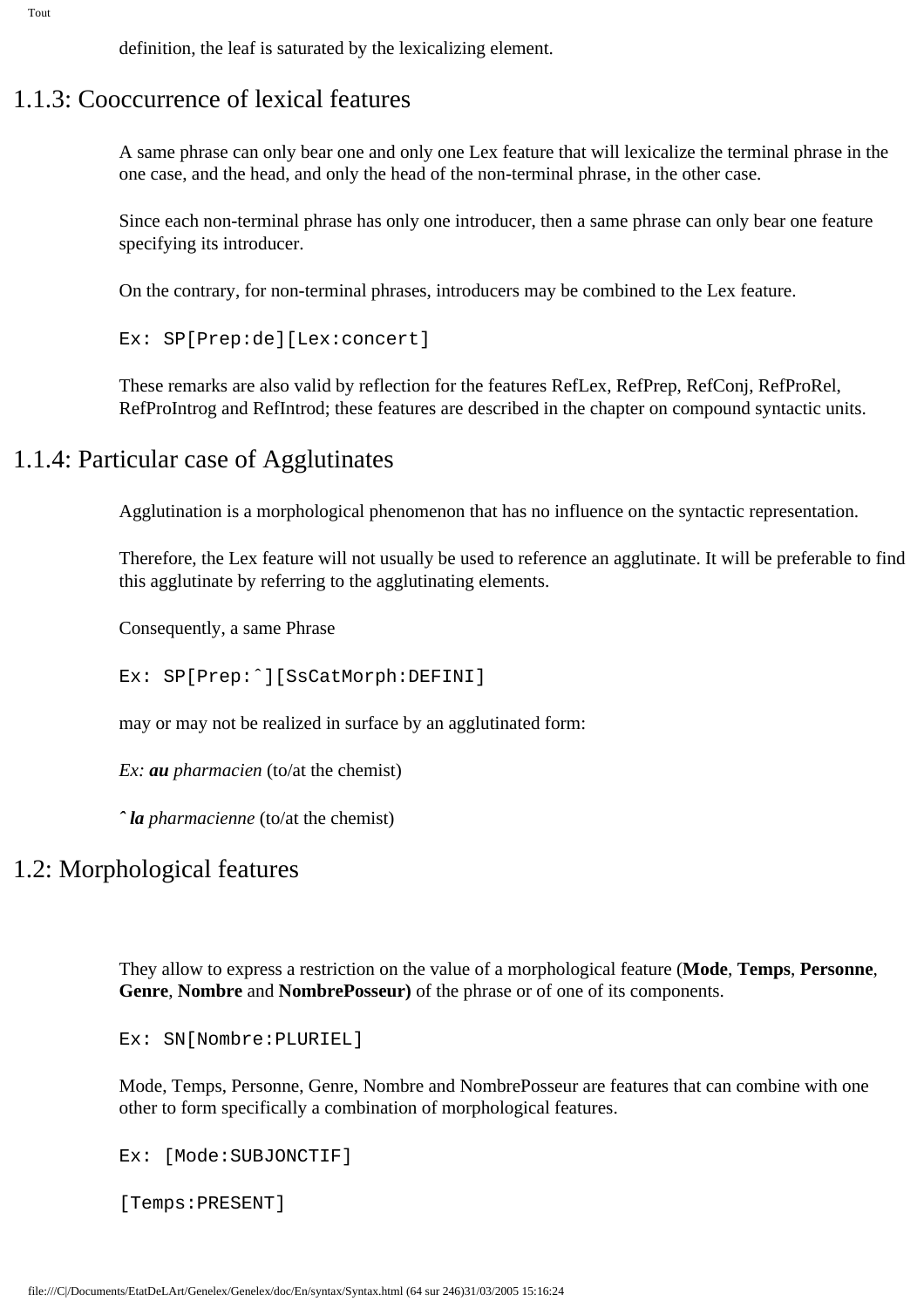[Personne:3]

[Nombre:SINGULIER]

### 1.3: Morpho-syntactic features

This family of features includes **SsCatMorph**, **Aux**, **Pronominal** and **Accord**. All the constraints expressed by these features may add to one other.

Ex: V[Aux:ETRE][Pronominal:SE]

## 1.3.1: SsCatMorph

This feature takes as possible values the morphological subcategories (refer to the GENELEX report on the Morphological Layer) that are criteria for splitting UMs.

They may apply to terminal and non-terminal phrases.

Ex: SN[SsCatMorph:DEFINI]

DET[SsCatMorph:DEFINI]

The list of values is finite and corresponds to the list of grammatical subcategories defined in morphology:

PROPRE, COMMUN, POSSESSIF, DEMONSTRATIF, PARTITIF, DEFINI, INDEFINI, INTERROGATIF, CARDINAL, ORDINAL, RELATIF, PERSONNEL\_FORT, PERSONNEL\_FAIBLE, IMPERSONNEL, EXCLAMATIF, QUALIFICATIF, COORDINATION, SUBORDINATION, COMPLETIF, COMPARATIF\_EGALITE, COMPARATIF\_SUPERIORITE, COMPARATIF\_INFERIORITE, SUPERLATIF\_SUPERIORITE, SUPERLATIF\_INFERIORITE, SUPERLATIF\_ABSOLU.

It is to be noted that certain values of morphological subcategory features entirely cover a paradigm of inflected forms.

It is the case of definite and partitive determiners:

- Definite determiner {*le, l', la, les*}
- Partitive determiner {*du, de l', de la, des*}

In those cases, and only in those cases, it will always be possible to add or substitute a lexical feature to the subcategory feature:

Ex: DET[SsCatMorph:DEFINI]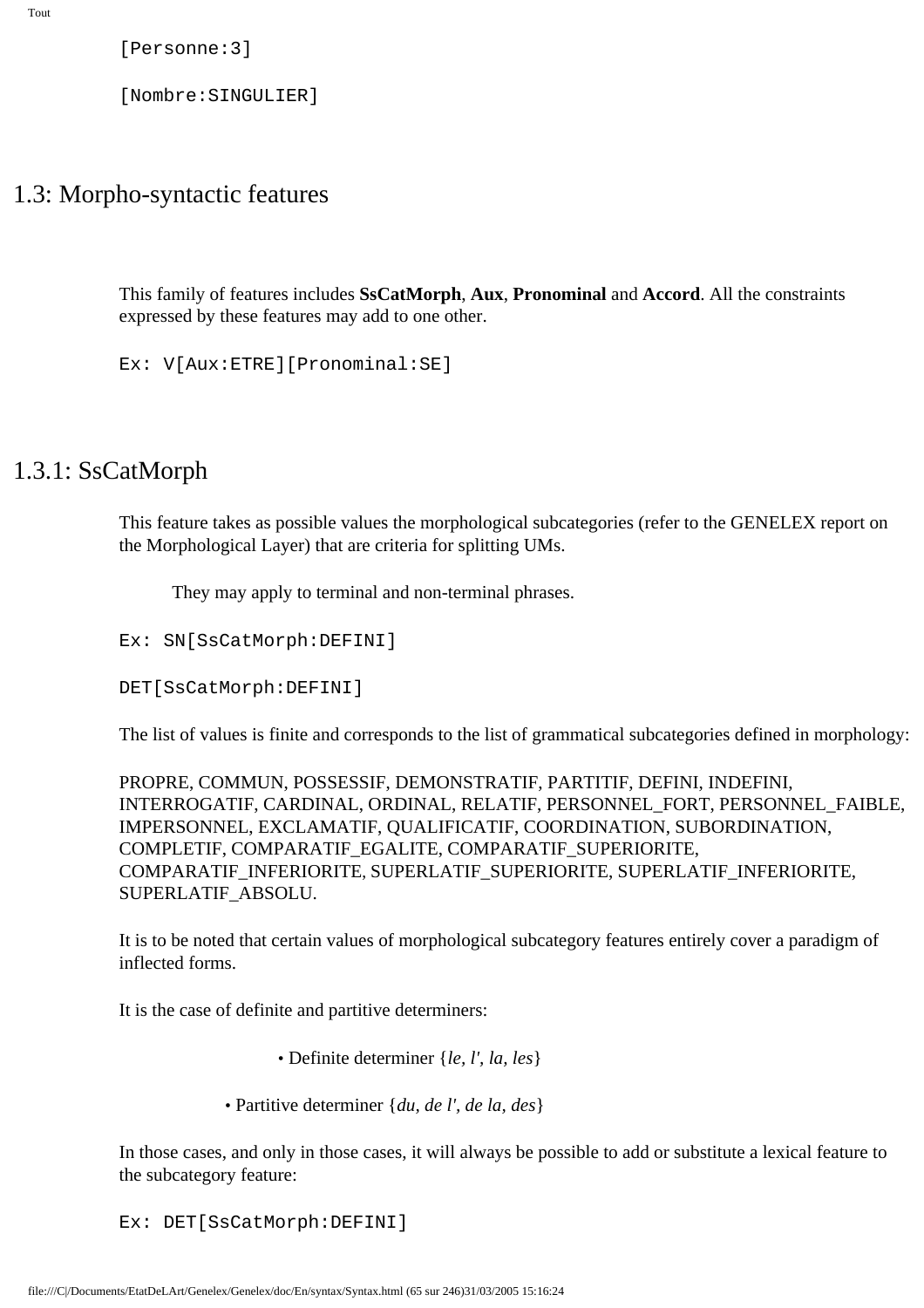DET[Lex:le]

```
DET[SsCatMorph:DEFINI][Lex:le]
```
3 phrases inducing a same lexicalization.

However and even though they refer to the same unit, the sub-category feature remains the most explicit and powerful, since it can apply to a non-terminal phrase.

```
Ex: SN[SsCatMorph:PARTITIF]
```
## 1.3.2: Aux

**Aux** is a complex feature whose **Valeur** (ETRE or AVOIR) may be completed by a restriction of **Temps** and **Mode** on the auxiliary.

Most of the time, only the Value is documented, and specifies the auxiliary associated to a given verb in such-and-such syntactic turn:

*Ex: descendre ˆ la cave (•tre descendu)*

(to go down to the cellar) (to be gone down)

V[Lex:descendre][Aux:ETRE]

*descendre les escaliers (avoir descendu)*

(to go down the steps) (to have gone down the steps)

V[Lex:descendre][Aux:AVOIR]

It may be necessary to specify, for a given turn, that the verb is in a compound tense:

### *Ex: •tre arrivŽ socialement*

(to have succeeded (in life))

V[Lex:arriver][Temps:COMPOSE][Aux:ETRE]

But it may also be necessary to constrain the tense and mood of the conjugation auxiliary:

### *Ex: Žtant donnŽ*

(since, given)

V[Lex:donner][Temps:COMPOSE]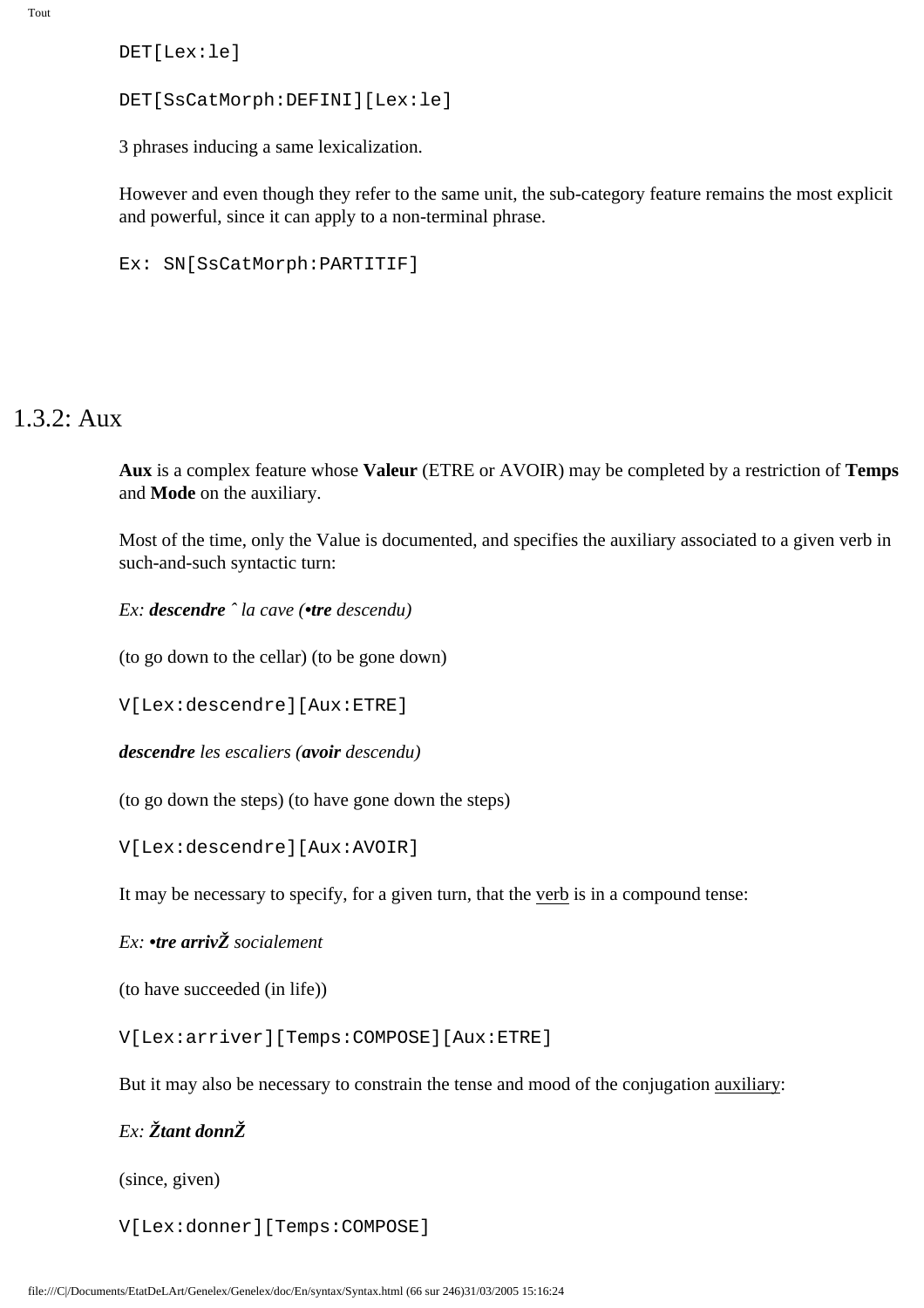```
[Aux:ETRE[Mode:PARTICIPE][Temps:PRESENT]]
```
### 1.3.3: Pronominal

This feature allows to specify for a given verb the non-referential preverbal particle that is associated with that verb in such-and-such syntactic turn. This is the way to indicate the behaviors of "true pronominal" verbs.

#### *Ex: se plaindre*

(to complain)

V[Lex:plaindre][Pronominal:SE]

The values of this feature in French are the following:

SE, LE, LA, LES, EN, Y, SE\_LE, SE\_LA, SE\_LES, SE\_EN, SE\_Y.

*Ex: les avoir ˆ zŽro; en baver;*

(to be scared out off one's wits) (to have a rough time of it)

*la ramener; se le tenir pour dit;*

(to kick up a row) (to be warned once and for all)

*se la couler douce; s'y coller;*

(to have it easy) (to get stuck into something)

#### *s'en moquer.*

(not to care about anything/anybody)

It is to be noted that the preverbal particle can be specified on the Self of a simple or compound unit.

*Ex: se rendre compte* (to become aware)

### 1.3.4: Accord

When applying to several terminal or non-terminal phrases, this feature allows to express agreement constraints determined by a lexical unit, namely certain determining nouns.

*Ex: la moitiŽ des gens est/sont venu(e/s)*

(half people came)

Self: IntervConst: N[Nombre:SINGULIER]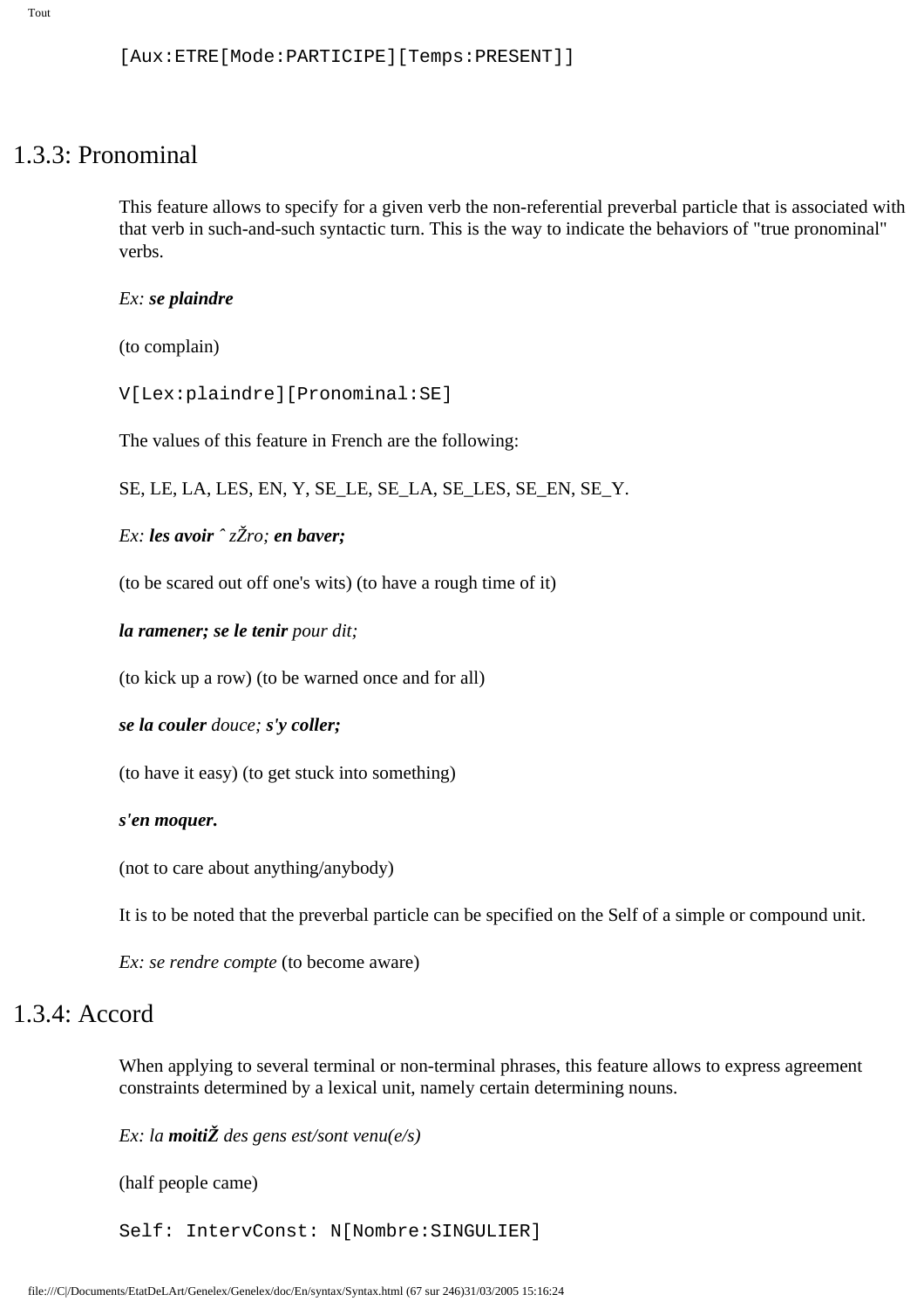```
[Accord:I]
cb: P0 P1
P0: SN
P1: SV[Accord:I]
SV[Accord:J]
where P0 : SN is rewritten:
SN: P0 (P1) SELF (P2)
P0: DET
P1: SADJ
P2: SP[Nombre:PLURIEL][Accord:J]
```
Therefore, this feature allows to explicitely record difficult agreement rules. It goes without saying that, in the absence of this feature, general agreement rules apply.

# 1.4: Syntactic features

This family of features includes **SsCatSynt, Tournure, Neg** and **Passif**. All the constraints expressed by these features may add to one another.

Ex: V[Passif:PLUS][Neg:NE\_PAS]

### 1.4.1: SsCatSynt

This feature takes as possible values the syntactic subcategories that label subsets of syntactic behaviors for a given category.

They can apply to terminal or non-terminal phrases.

Ex: P[SsCatSynt:COMPLETIVE]

V[SsCatSynt:COPULE]

SP[SsCatSynt:LIEU]

SP[SsCatSynt:DET\_VIDE][Prep:en]

[Lex:consŽquence] *(en consŽquence)*

consequence in consequence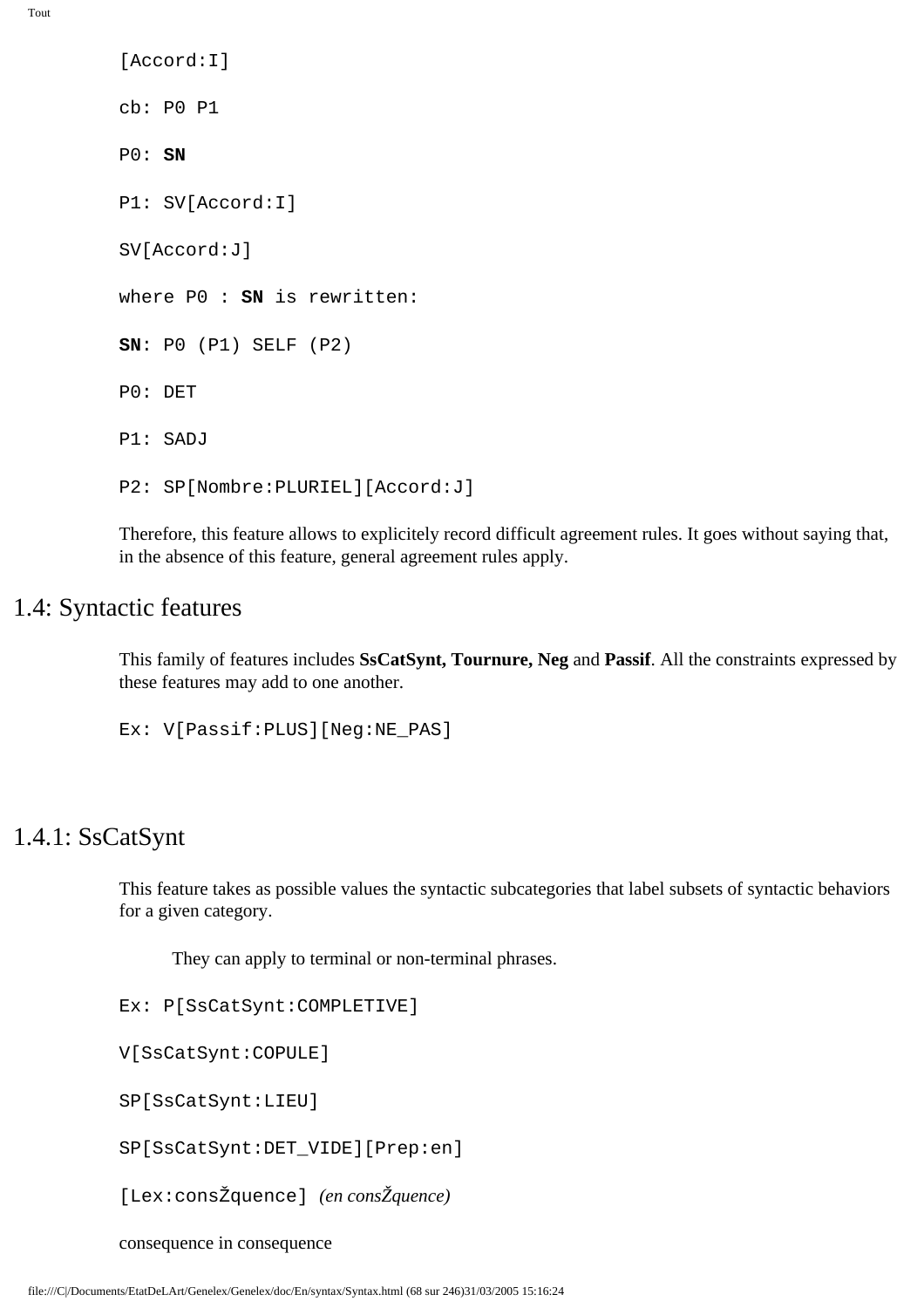The list of values can be extended, but Genelex proposes the following default values:

RELATIVE, COMPLETIVE, COORDONNE, INTERROGATIVE\_DRI, INTERROGATIVE\_DRD, SUBORDONNEE, TEMPS, LIEU, MANIERE, DEGRE, QUANTITE, COPULE, DET\_VIDE, DETERMINATIF, COMPARATIF, SUPERLATIF.

## 1.4.2: Tournure

The presence of a **Tournure** feature allows to indicate whether a Sentence is obligatorily EXCLAMATIVE or INTERROGATIVE

We must here make a digression on interrogative clauses. A minimum typology allows to distinguish:

- subordinate interrogative clauses (relative or not) that, depending on the verb, come under the reported speech, direct or indirect :

Ex *: SN demander si/pourquoi qqchose*

(to ask whether/if/why something)

*SN demander quel/combien* 

(to ask which/how much/how many)

Ex *: SN demander "pourquoi qqchose"*

(to ask why something)

*SN demander "quel/combien "*

(to ask which/how much/how many)

These are sub-categories (**SsCatSynt** feature) of sentences entering in the complementation of a verb.

- "free" main clauses that are not reported in the speech. These are called interrogative forms (**Tournure**  feature). These sentences have consequences on the inversion of the subject.

We have therefore two values of interrogative, connected with two different features:

### **SsCatSynt**: INTERROGATIVE\_DRI, INTERROGATIVE\_DRD

### **Tournure**: INTERROGATIVE

# 1.4.3: Neg

The presence of a **Neg** feature indicates that the phrase described is in the negative form. In that case,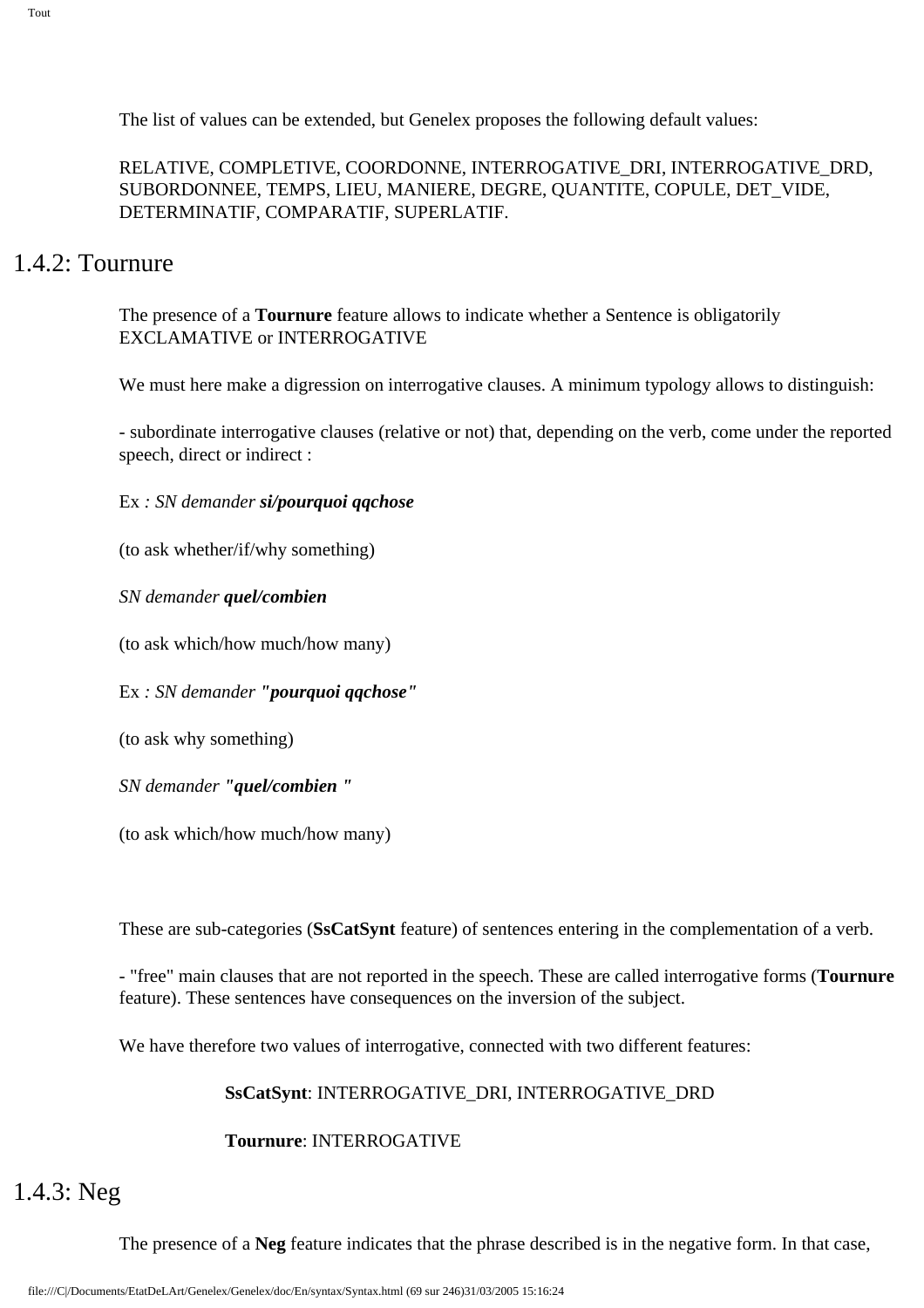- either the lexical value of the negation is free (value: LIBRE)

*Ex: n'arr•ter pas/plus/jamais/...*

- or it is constrained, then chosen among:

#### NE\_PAS, NE\_PLUS, NE\_JAMAIS, NE, NE\_QUE, NE\_MAIS, NE\_GUERE, NE\_POINT, NE\_RIEN, NE\_RIEN\_QUE, NE\_PAS\_QUE, NE\_PLUS\_QUE, NE\_JAMAIS\_QUE, NE\_GUERE\_QUE.

*Ex: n'en pouvoir plus*

*n'en pouvoir mais*

*ne faire rien que des b•tises* 

(to do nothing but silly things)

## 1.4.4: Passif

The presence of a **Passif** feature indicates that the Sentence described is in the passive form. This feature is Boolean (values: PLUS or MOINS).

**Note**: the absence of the Passif feature involves an active form, which prevents from recording the feature [Passif:MOINS] for each entry.

### 1.5: Syntactico-semantic features

## 1.5.1: Coref

The coreference feature (**Coref**) is the only representative of this family of features.

It allows to express the coreference indices used in distributional grammars to give account of the pronominal reference, the control of infinitive clauses, etc.

This feature can take the following values:

I, J, K, L, NON\_I, NON\_J, NON\_K, NON\_L.

*Ex: (se) laver* => **rŽflŽchi**

 $(to wash (oneself) \Rightarrow reflexive)$ 

cb: P0 SELF P1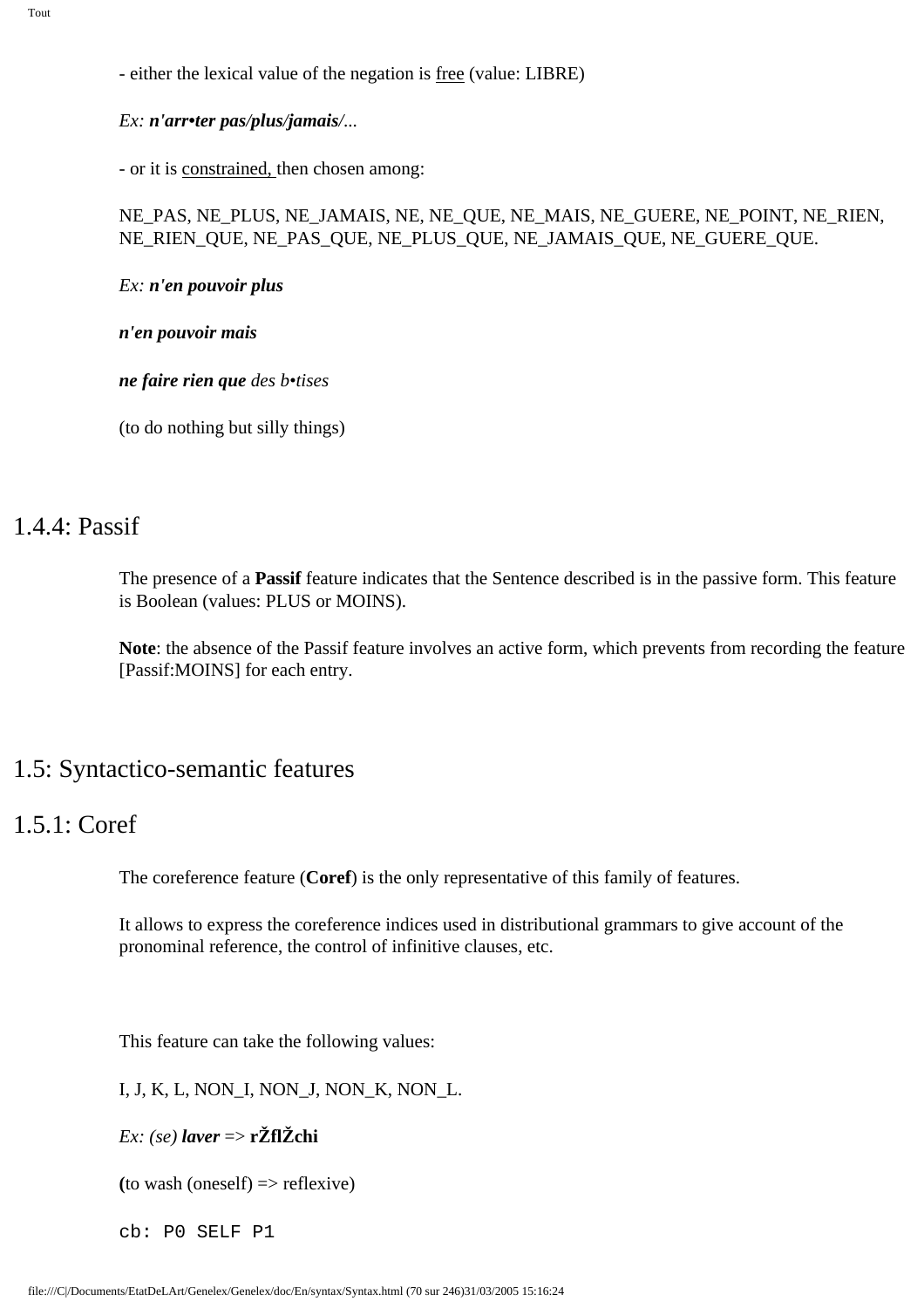P0: SN[Coref:I]

```
P1: PRO[Lex:se][Coref:I]
```
We express here the coreference between the subject and the reflexive pronoun, since the verb is not an essential reflexive verb.

Conventionally, when the feature Coref applies to a Sentence, it concerns the subject of P.

Coreferences must be resolvable: if a feature with a value I is present on a Phrase of a position in a given construction, there is at least one feature I or NON\_I that corresponds to it on a phrase of another position in the same construction. Coref features do not impose the co-realization of the phrases that bear them. If we want to impose this co-realization, we will do it as usual by means of conditions applying to position realizations.

#### **Control of the infinitive**

This control may take several forms, among them:

#### Control of the **infinitive subject**

- by the subject of the main clause
- *Ex : Marie aime danser* (Marie likes dancing)
- cb : P0 SELF P1
- P0 : SN[Coref:I]
- P1 : P[Mode:INFINITIF][Coref:I]

#### • by the direct object of the main clause

*Ex : Marie voit les enfants danser*

(Marie can see the children dancing)

cb : P0 SELF P1

P0 : SN

- P1 : SN[Coref:I]
- P2 : P[Mode:INFINITIF][Coref:I]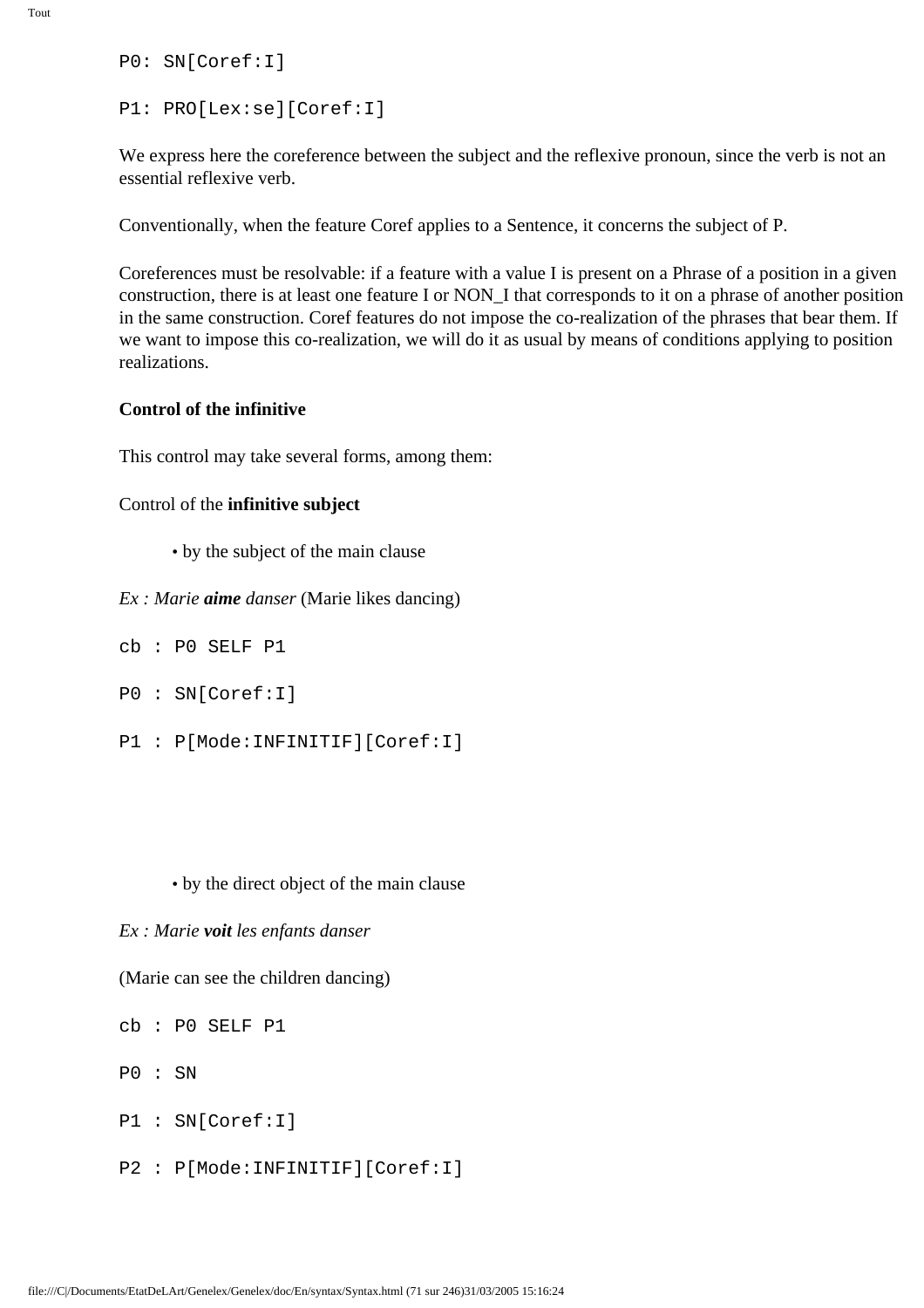In this case, the object complement has been separated from the infinitive; we can also consider that the infinitive is an integral part of the object, in which case the infinitive has an expressed subject that is not concerned by coreference.

*Ex : Marie voit les enfants danser*

(Marie can see the children dancing)

cb : P0 SELF P1

P0 : SN

```
P1 : P[Mode:INFINITIF]
```
• by the subject and the direct object of the main clause

The cooccurrence of two coreference features (using two different variables) is to be understood as the "sum" of the values:

*Ex : Marie emm•ne son fils faire un voyage*

(Marie has taken her son for a trip)

P0 : SN[Coref:I]

P1 : SN[Coref:J]

P2 : P[Mode:INFINITIF]

[Coref:I][Coref:J]

• by the indirect object (or any other second object) of the main clause

*Ex: Jean demande ˆ Marie de venir*

(Jean has asked Marie to come)

```
P0: SN[Coref:I]
```
P1: SP[Prep:ˆ][Coref:J]

P2: P[Mode:INFINITIF][Coref I]

P[Mode:INFINITIF][Coref J]

Cond: Si P1 Alors P2[Coref:J]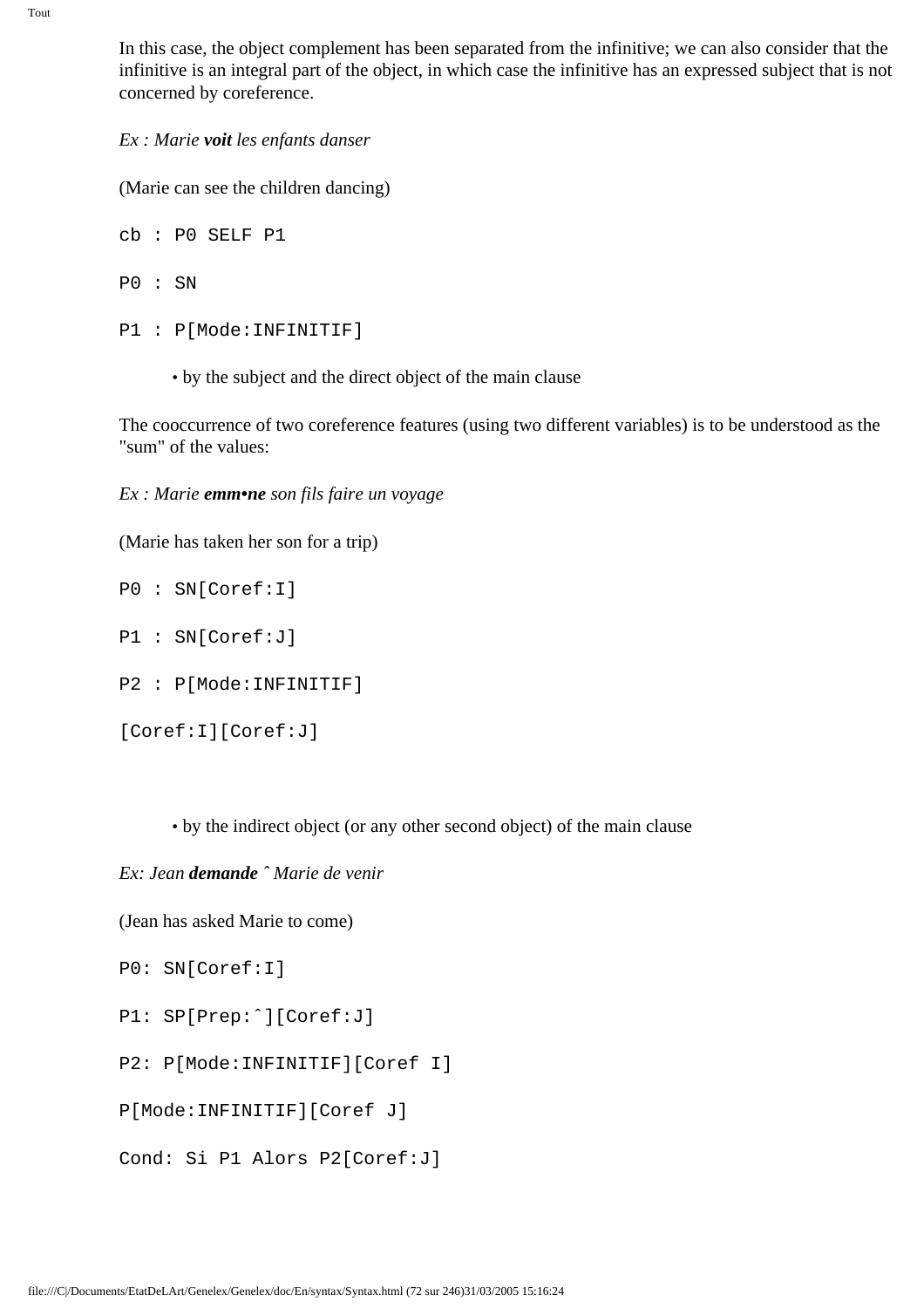#### Control of the **infinitive object**

• by the object of the main clause (presented here as separated from the infinitive)

### *Ex : Jean a donnŽ ce travail ˆ faire*

(Jean has given this work to be done)

```
P0 : SN
```

```
P1 : SN[Coref:I]
```

```
P2 : P[Mode:INFINITIF][prep:ˆ]
```
where

```
P[Mode:INFINITIF]
```
[listepositions : OUVERTE] :

P0[SUJET] : e

```
P1[OBJET_DIRECT] : e[Coref:I]
```
#### • by the subject of the main clause

#### *Ex : Ce bateau est difficile ˆ conduire*

```
(This boat is hard to drive)
```
P0 : SN[Coref:I]

P1 : SADJ

where

SADJ

[listepositions : OUVERTE] :

P1 : P[Mode:INFINITIF]

where

P[Mode:INFINITIF]

[listepositions : OUVERTE] :

P0[SUJET] : e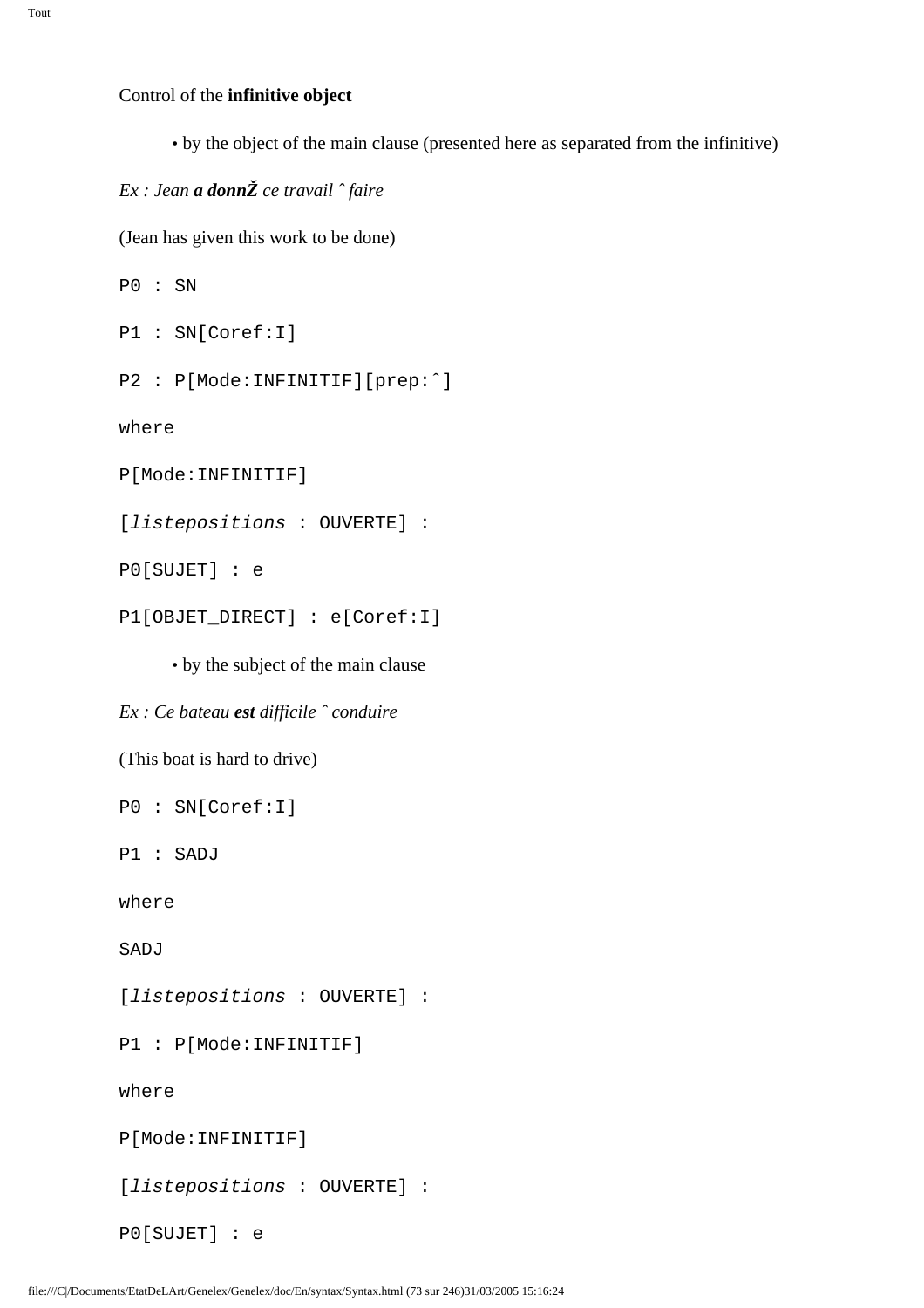```
P1[OBJET_DIRECT] : e[Coref:I]
```
### 1.6: Semantic features

For those who have chosen to explicitely use semantic properties right from the syntax level, it is possible to record these properties in the form of features.

These features cover **Aspect** of the verb, denotative conditions (**Bin** feature) and semantic class (**Libre**  feature).

### 1.6.1: Aspect of the verb

Certain verbs appearing in the context of the entry are only used with such or such aspect.

Certain verb constructs constrain a PROCESSIF, STATIF or RESULTATIF **Aspect**.

Ex: V[Aspect:PROCESSIF]

## 1.6.2: Denotative Conditions (Bin features)

CDs (a notion coined by G.B•s) note the minimum differences between two constructions. Let us take the case of a verb for which there are a P0 and a P1[Fonction:OBJET\_DIRECT]. Different objects, therefore P1, can be distinguished thanks to their denotative conditions.

*Ex: (1) il mange* (he eats)

*(2) il mange une pomme* (he eats an apple)

P0 (P1)

*(3) il mange les virgules* (he swallows commas)

P0 P1

The purpose here is to highlight two structures P0 P1 and P0 (P1), i.e. what distinguishes the optional P1 from the other. These syntactic properties are related to the denotative conditions. What we record is the minimum semantic information necessary to characterize a syntactic property (option or any other syntactic property).

We must specify here that the denotative conditions we are dealing with are not denotative conditions on the interpretation universe of the utterance. The semantics does not rely on truth values, nor on the likelihood of an utterance.

In effect, if *"un ŽlŽphant donne une pomme ˆ Marie" (an elephant is giving an apple to Marie)* is not a plausible utterance, it may however be perfectly interpreted.

The denotative conditions that we record are the conditions necessary to block certain interpretation processes: in *"Jean mange la virgule"*, "manger" is understood as "omettre" (to omit), which is not the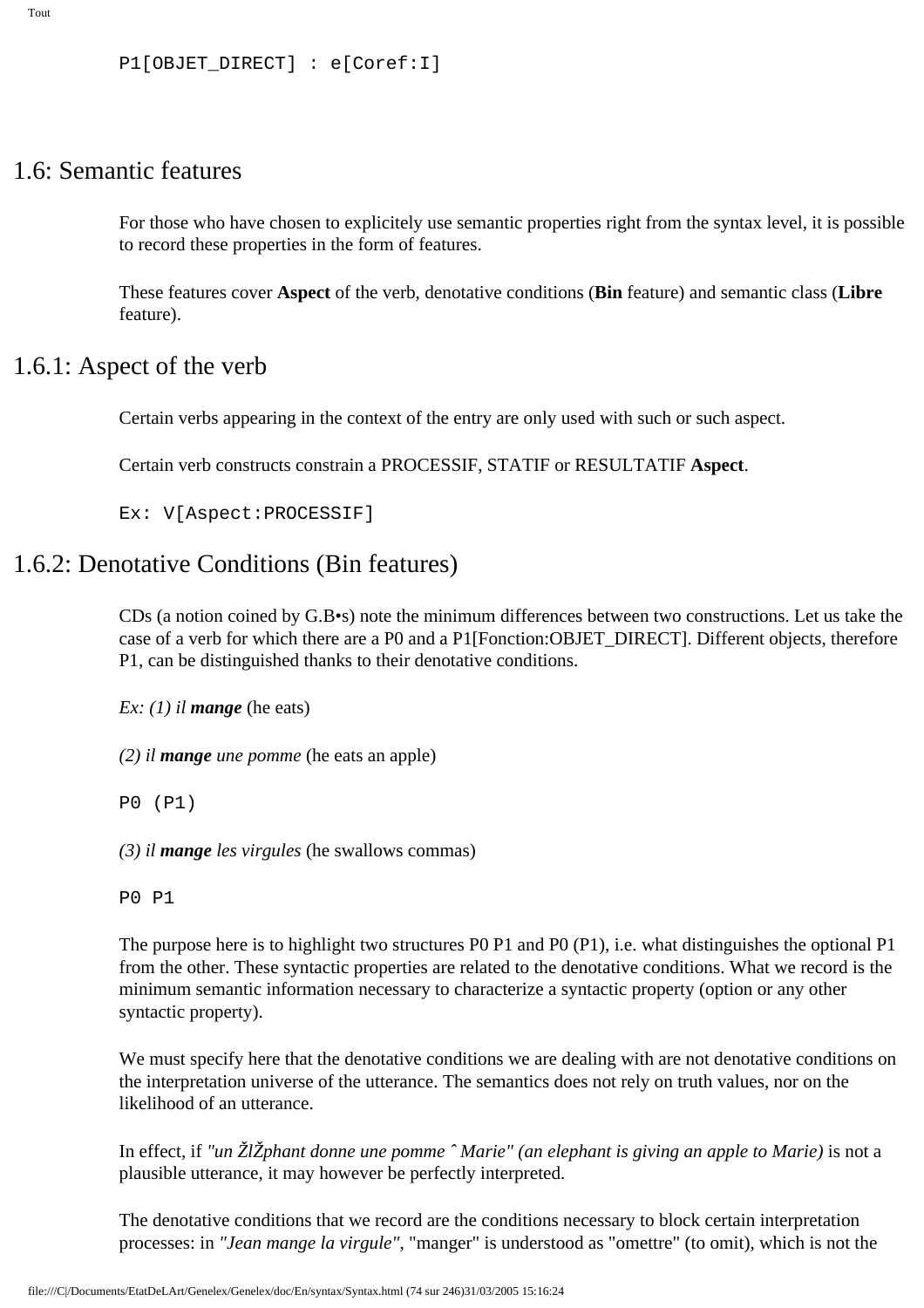case for the following utterances: *"Jean mange la pomme", "Jean mange".*

Using semantic indications explicitely, one gives account of a property that has implications on the semantic level (here P1 is obligatory). The denotative conditions to be noted are consequently [comestible:MOINS] for P1 in (2) and [comestible:PLUS] for P1 in (1). Denotative conditions are semantic features of binary values.

Note: figurative uses such as *"la machine mange la carte"* (the cash dispenser has swallowed the card) and *"cette voiture mange beaucoup d'essence"* (this car gets through much petrol) concern the structure P0 (P1). In other words and in a "figurative" way, petrol is edible by the car.

### 1.6.3: Semantic class (Libre features)

Very close from denotative conditions, the semantic class formally differs from them in that it has no binary values +/- but a set of free values; besides, the name of the class is rather a superordinate designating a set of possible lexical realizations.

*Ex: couleur: jaune, bleu, rouge, ...*

(color: yellow, blue, red...)

*discours: speech, confŽrence, plaidoyer, ...*

(speech: small talk, conference, plea...)

*v•tement: veste, pantalon, chemise, ...*

(clothes: jacket, trousers, shirt...)

*profession: mŽdecin, commer•ant, artisan, ...*

(occupation: physician, shopkeeper, craftsman...)

The features Bin and Libre can appear together on a same category, namely the category NOM (name).

Ex: NOM[animŽ:PLUS][classe:profession]

## **2: Constraints of integrity on Features**

## 2.1: General rules for using Features

• Features apply to phrases and constructions.

• A feature is at least defined by its name and its value (either taken from a list of possible values, or free).

• It is possible to combine as many features as wanted to express a complex restriction.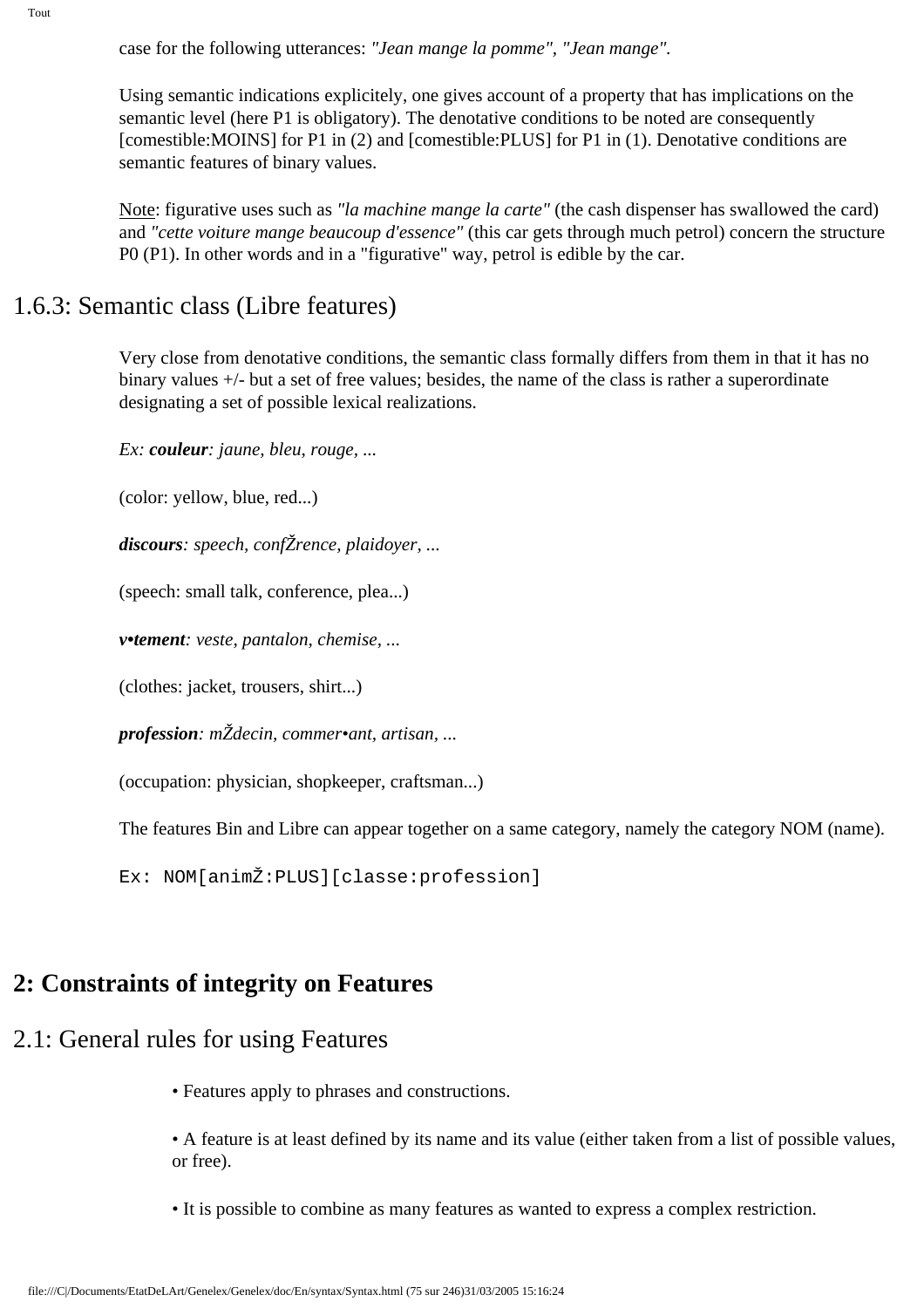• Any list of features on a phrase must be understood as a list "and", i.e. all the features of that list add restrictions. It is not possible to express an alternative of features on a same phrase. It is compulsory to go through the position realization alternative and therefore, through several phrases.

```
Ex: P[Prep:ˆ][Mode:INFINITIF]
```

```
P[Prep:de][Mode:INFINITIF]
```
• When the set of phrases occupying a position share one or several features, these features must be reported on each phrase. The position does not factor the features of its occupants.

However, depending on their type and value, all features cannot apply to all phrases, and all combinations of features are not licit. Therefore we will define for each family of features, its related conditions of use and constraints of integrity.

## 2.2: Subtypes of Features authorized depending on the syntagmatic label

All phrases can potentially bear a feature whose values are free (since these values are not known a priori). The features concerned are: **Lex**, **Libre**; the features **Bin** have also no restriction of use on the category of the bearing phrase: actually, if their values are constrained (+ or -), their names, on the contrary, are free.

#### **• Inheritance of Features between categories**

Non-terminal categories "inherit" the features of certain categories entering in their rewriting. The following table specifies the inheritance rules for each listed non-terminal category:

### **EtiquetteSynt: Inheritance:**

-------------------- --------------------------------

P Morphological Features of VERBE

SV All Features of VERBE

SN All Features of NOM

All Features of ADJECTIF

All Features of DETERMINANT

SP All Features of SN

All Features of PREPOSITION

SADJ All Features of ADJECTIF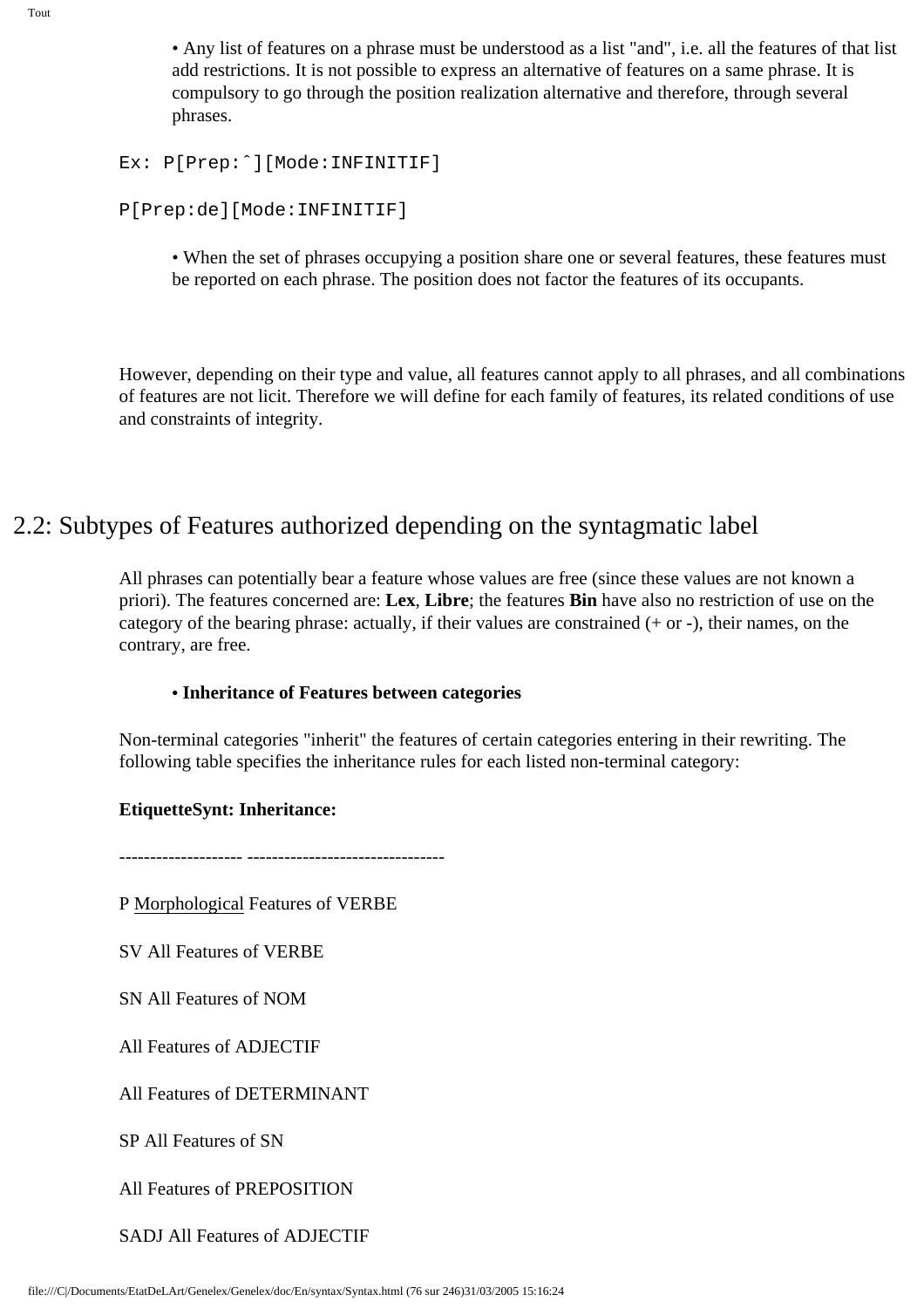In these cases, the value of the feature, when it "signs a category" (i.e. when it is only licit for one category), allows to determine the phrase to which this feature applies (i.e. the phrase that bears the feature or one of its rewriting elements).

Ex: SN[SsCatMorph:DEFINI]

applies to the DET of the SN

SN[Nombre:PLURIEL]

applies to the SN

If the value of the feature can apply to several categories, the value of the feature remains implicit. It is the lexicographer's task to estimate the shortcomings - or advantages - of this implicit and to rewrite it or not.

Ex: SN[SsCatMorph:CARDINAL]

*deux enfants* (two children)

*les trois enfants* (the three children)

In the following tables of this chapter, for non-terminal categories we will only specify the Features or values of Features that cannot be deduced from these inheritance rules.

#### **• Table of sub-types of Features authorized per category**

Given a terminal or non-terminal phrase identified by a syntagmatic label, only a subset of the other features can be associated with it.

#### **EtiquetteSynt Sub-Types of Features authorized**

-------------------- ------------------------------------------- VERBE Mode Temps Personne Genre Nombre Accord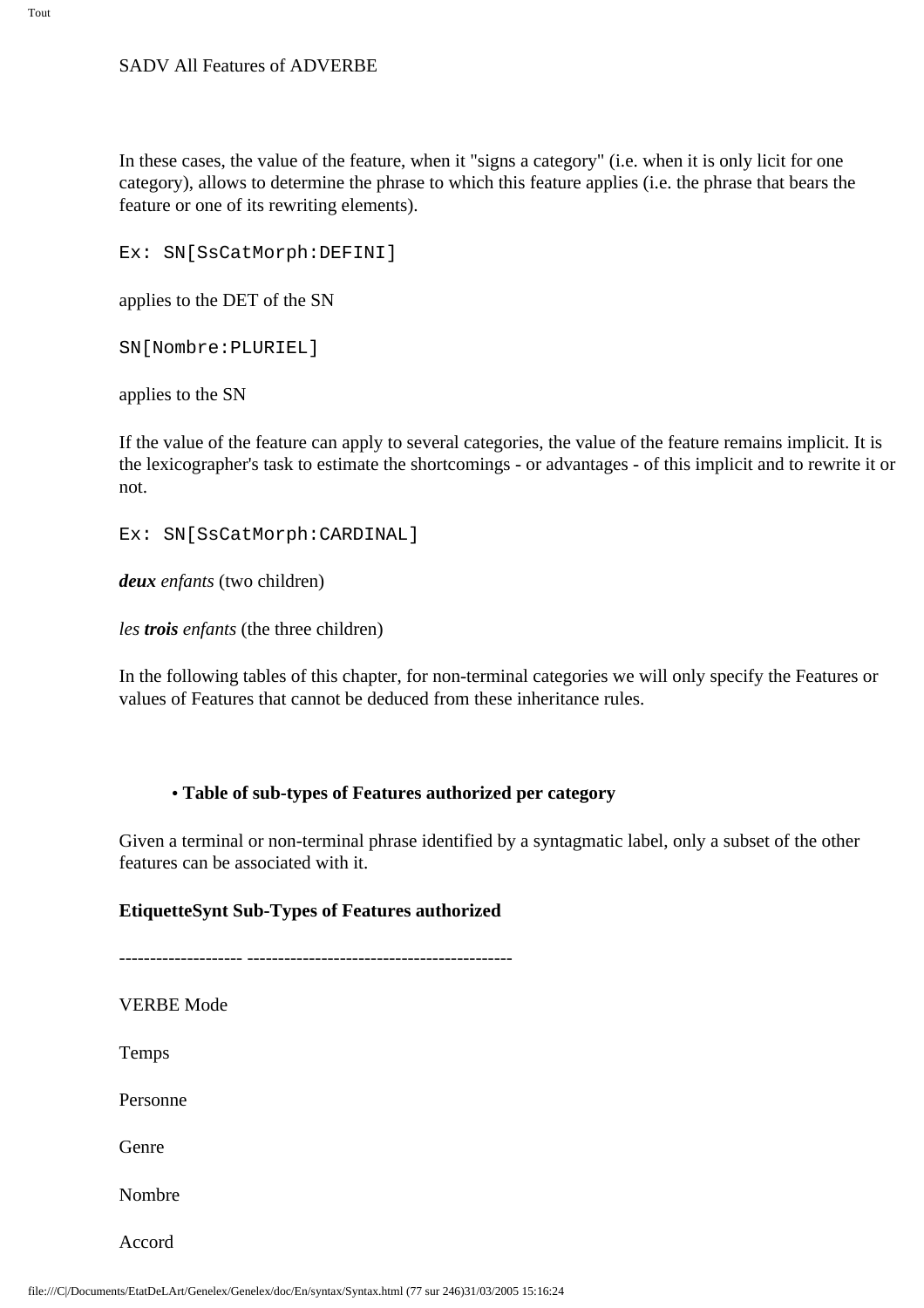Aux

Pronominal

SsCatMorph

SsCatSynt

Neg

Tournure

Passif

Aspect

NOM Genre

Nombre

Accord

SsCatMorph

SsCatSynt

Coref

ADJECTIF Personne

Genre

Nombre

NombrePosseur

Accord

SsCatMorph

SsCatSynt

ADVERBE Genre

Nombre

Accord

SsCatMorph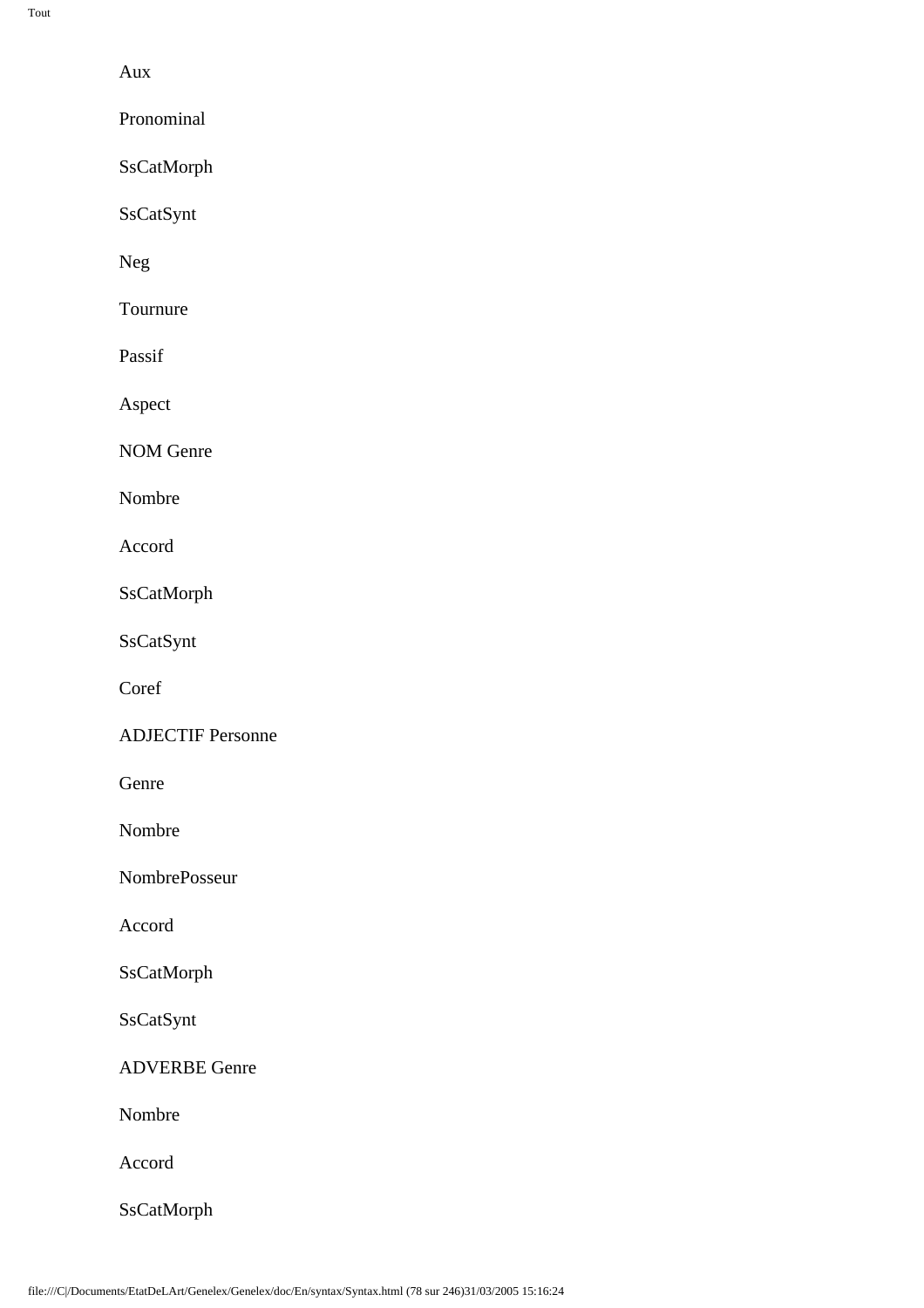SsCatSynt

DETERMINANT Personne

Genre

Nombre

NombrePosseur

Accord

SsCatMorph

SsCatSynt

PRONOM Personne

Genre

Nombre

NombrePosseur

Accord

SsCatMorph

SsCatSynt

Coref

PREPOSITION SsCatMorph

SsCatSynt

CONJONCTION SsCatMorph

INTERJECTION *No feature*

PARTICULE *No feature* 

P Conj

Prep

ProRel

Introd

SsCatMorph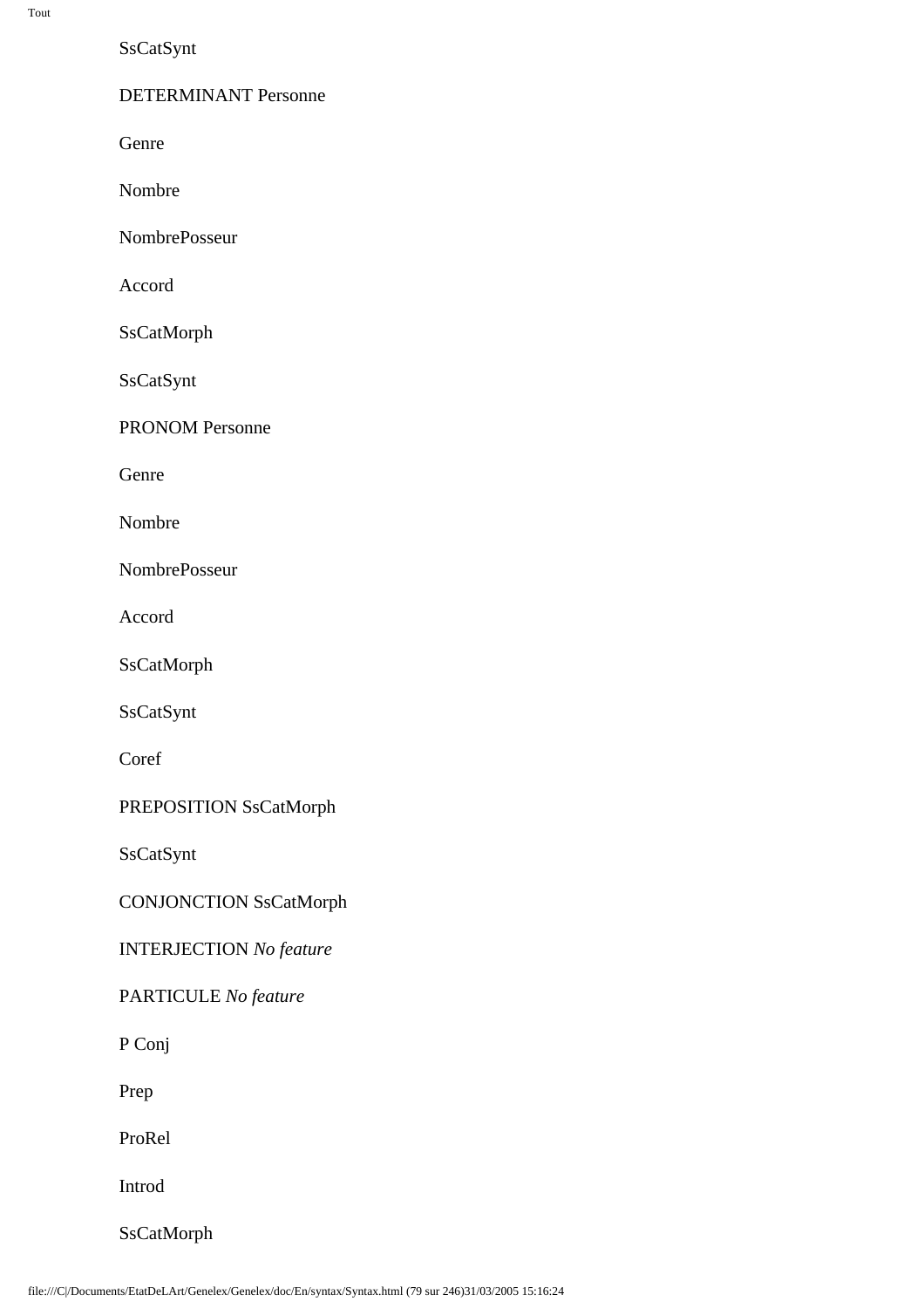| SsCatSynt                       |
|---------------------------------|
| Neg                             |
| Tournure                        |
| Passif                          |
| Coref                           |
| <b>SN</b> Introd                |
| Prep                            |
| <b>SADV</b> Introd              |
| e All features except SsCatSynt |

## 2.3: Values of Sub-category Features authorized depending on the syntagmatic label

The values of sub-category, either morphological or syntactic, depend on the category of the phrase. In effect, a value of category restricts the set of values of possible sub-categories. This will have to be managed by constraints of integrity.

The default values of **SsCatMorph** have been defined so that they can mutually exclude one another when they are associated with the same category.

We have taken the same precaution for the default values of **SsCatSynt.** The user who adds values to SsCatSynt has to make sure he/she respects this constraint.

**Note**: features of morphological sub-category are distinguished from features of syntactic sub-category in that the features of morphological sub-category are splitting criteria for Ums.

#### **EtiquetteSynt Authorized values of SsCatMorph:**

----------------- --------------------------------------------------

verbe *No feature of SsCatMorph*

nom propre

commun

adjectif indŽfini

possessif

interrogatif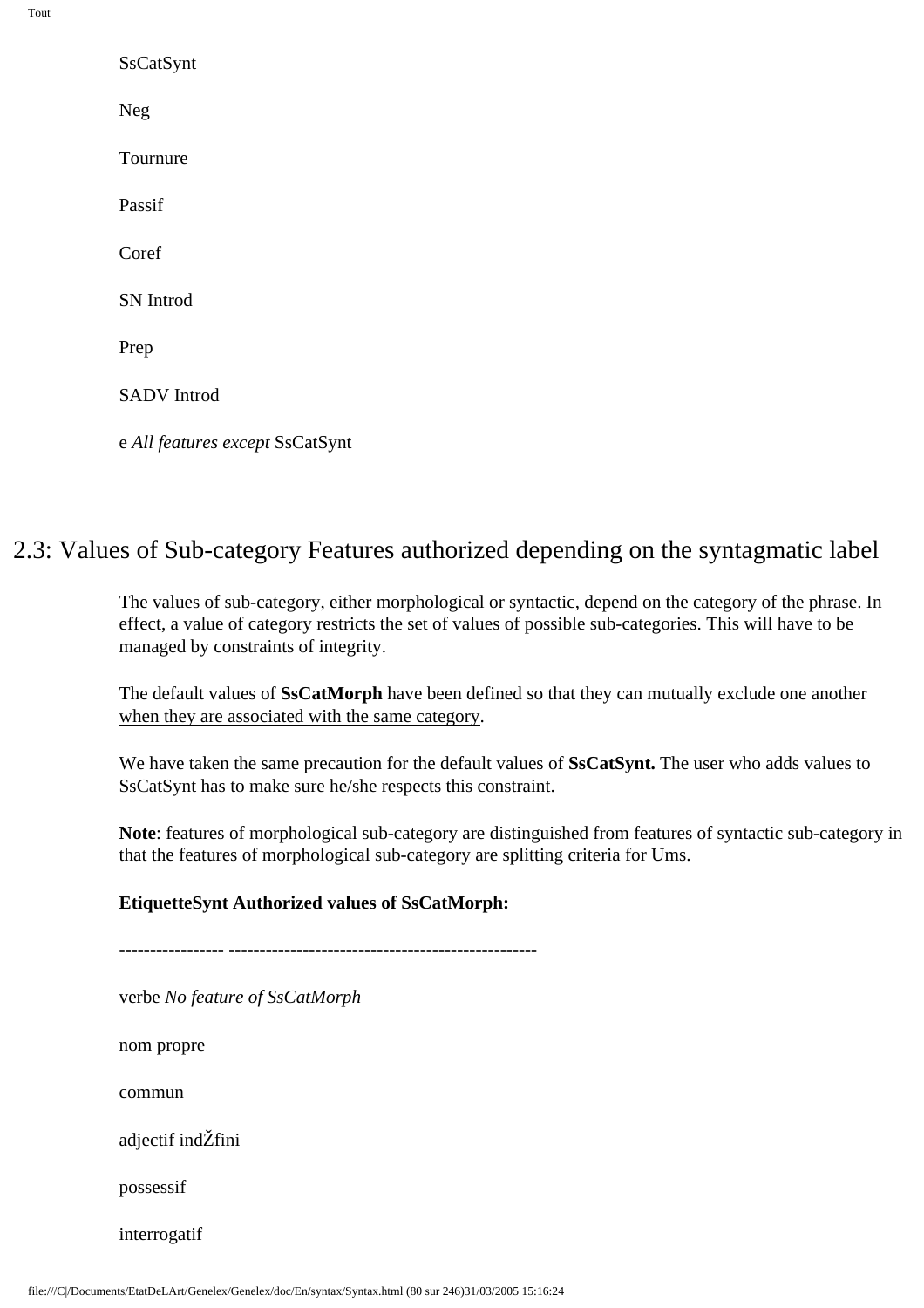cardinal

ordinal

exclamatif

qualificatif

comparatif\_ŽgalitŽ

comparatif\_supŽrioritŽ

comparatif\_infŽrioritŽ

superlatif\_supŽrioritŽ

superlatif\_infŽrioritŽ

superlatif\_absolu

adverbe comparatif\_ŽgalitŽ

comparatif\_supŽrioritŽ

comparatif\_infŽrioritŽ

superlatif\_supŽrioritŽ

superlatif\_infŽrioritŽ

superlatif\_absolu

dŽterminant possessif

dŽmonstratif

partitif

indŽfini

dŽfini

exclamatif

interrogatif

cardinal

relatif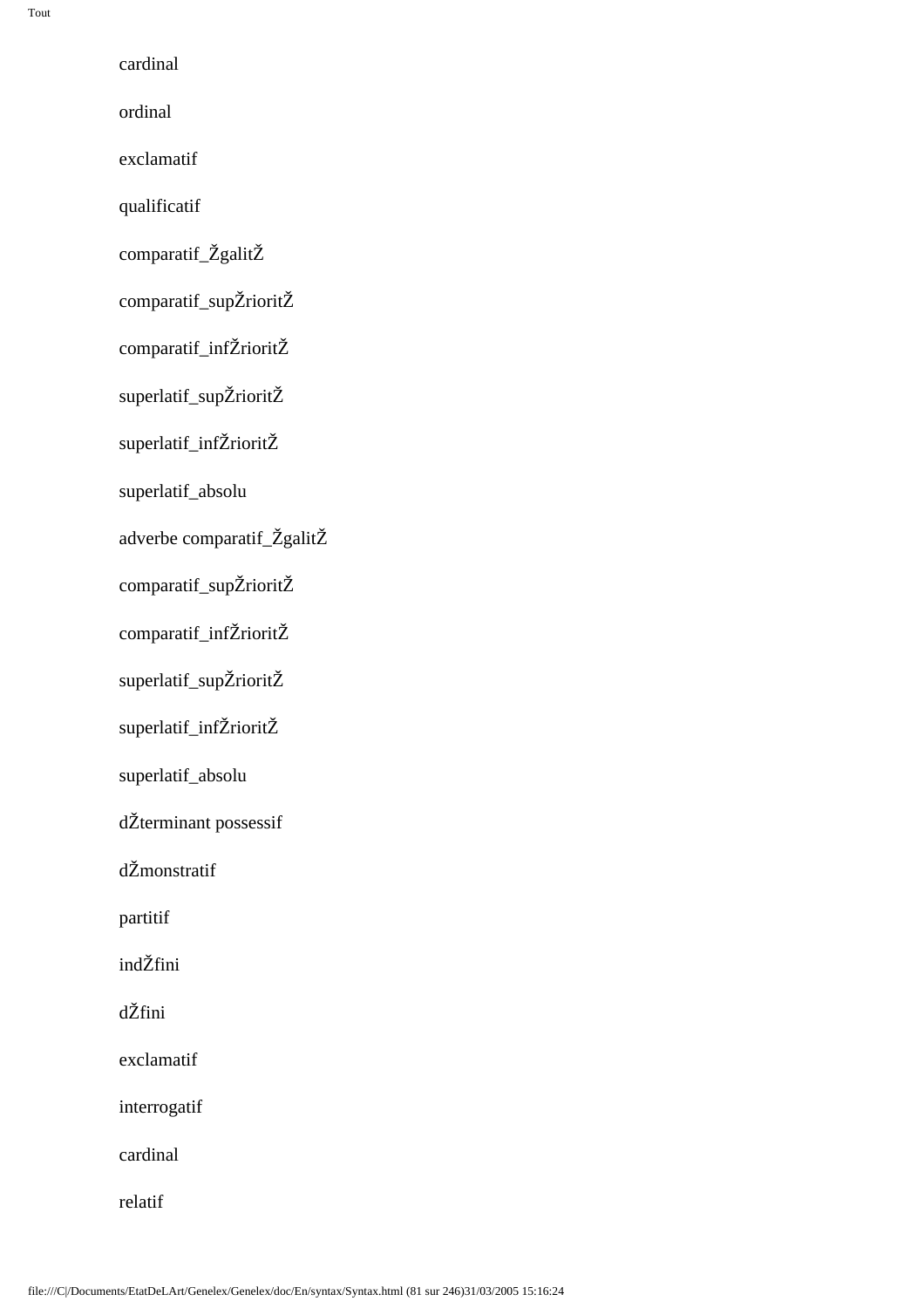| pronom personnel_fort                |
|--------------------------------------|
| personnel_faible                     |
| impersonnel                          |
| indŽfini                             |
| relatif                              |
| possessif                            |
| exclamatif                           |
| prŽposition No feature of SsCatMorph |
| conjonction coordination             |
| subordination                        |
| interjection No feature ofSsCatMorph |
| particule No feature of SsCatMorph   |
| e Any values authorized              |

The values of syntactic sub-category features also depend on the category of the phrase. GENELEX proposes a set of sub-category features that may be extended by the user. It is possible to express constraints of integrity on the features proposed.

#### **EtiquetteSynt Authorized values of SsCatSynt:**

----------------- ------------------------------------------------- verbe copule nom dŽterminatif adjectif comparatif superlatif adverbe temps lieu mani•re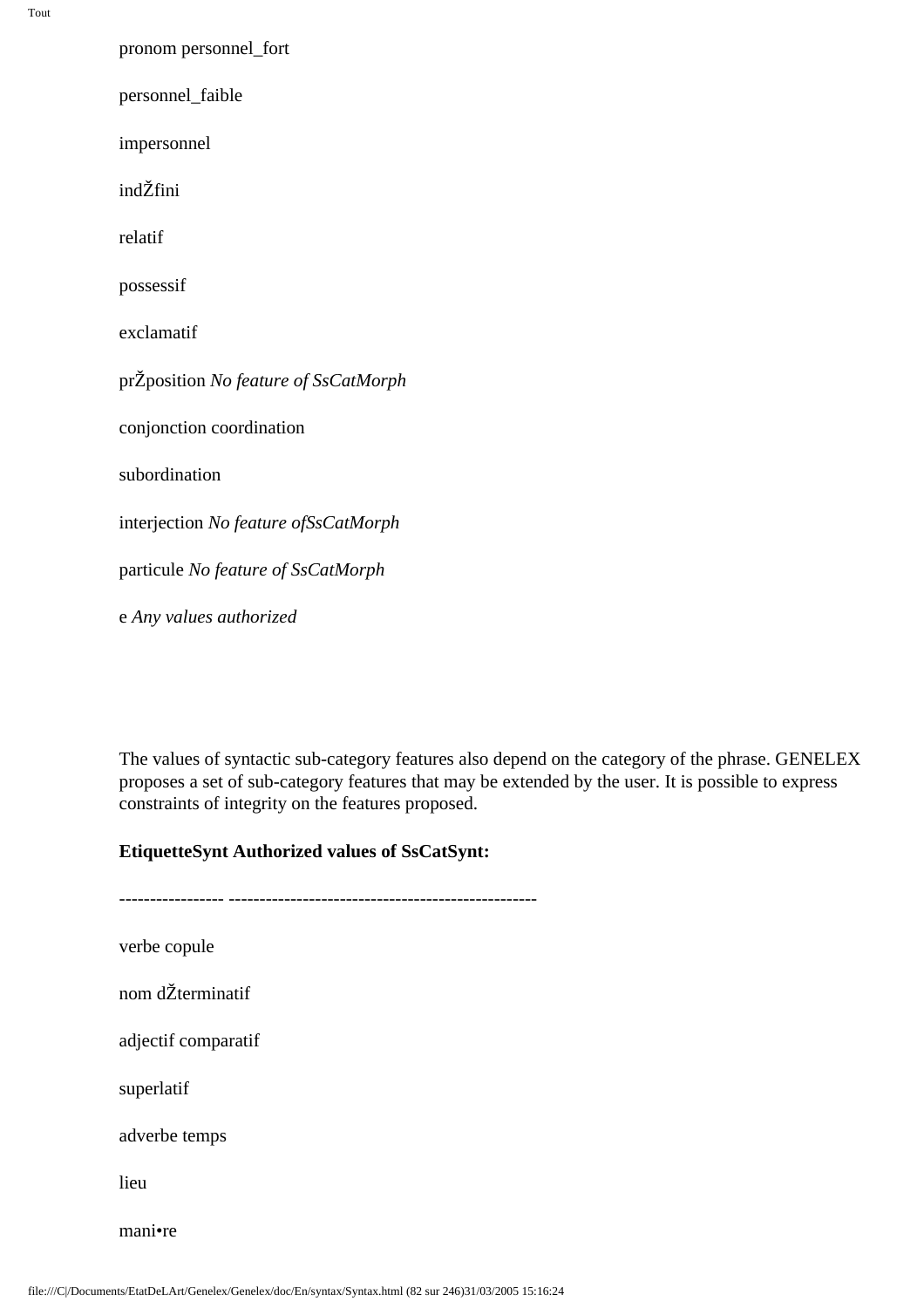quantitŽ

degrŽ

comparatif

superlatif

dŽterminant *No feature of SsCatSynt*

pronom *No feature of SsCatSynt*

prŽposition temps

lieu

mani•re

conjonction *No feature of SsCatSynt*

interjection *No feature of SsCatSynt*

particule *No feature of SsCatSynt*

P relative

subordonnŽe

complŽtive

exclamative

coordonnŽ

SV coordonnŽ

SN DET\_VIDE

coordonnŽ

SADJ coordonnŽ

SADV coordonnŽ

e *No feature of SsCatSynt*

## 2.4: Possible conjunctions of Features

In all cases, a list of features borne by a terminal or non-terminal phrase must be interpreted as a "liste\_et", i.e. each feature in the list adds a new constraint.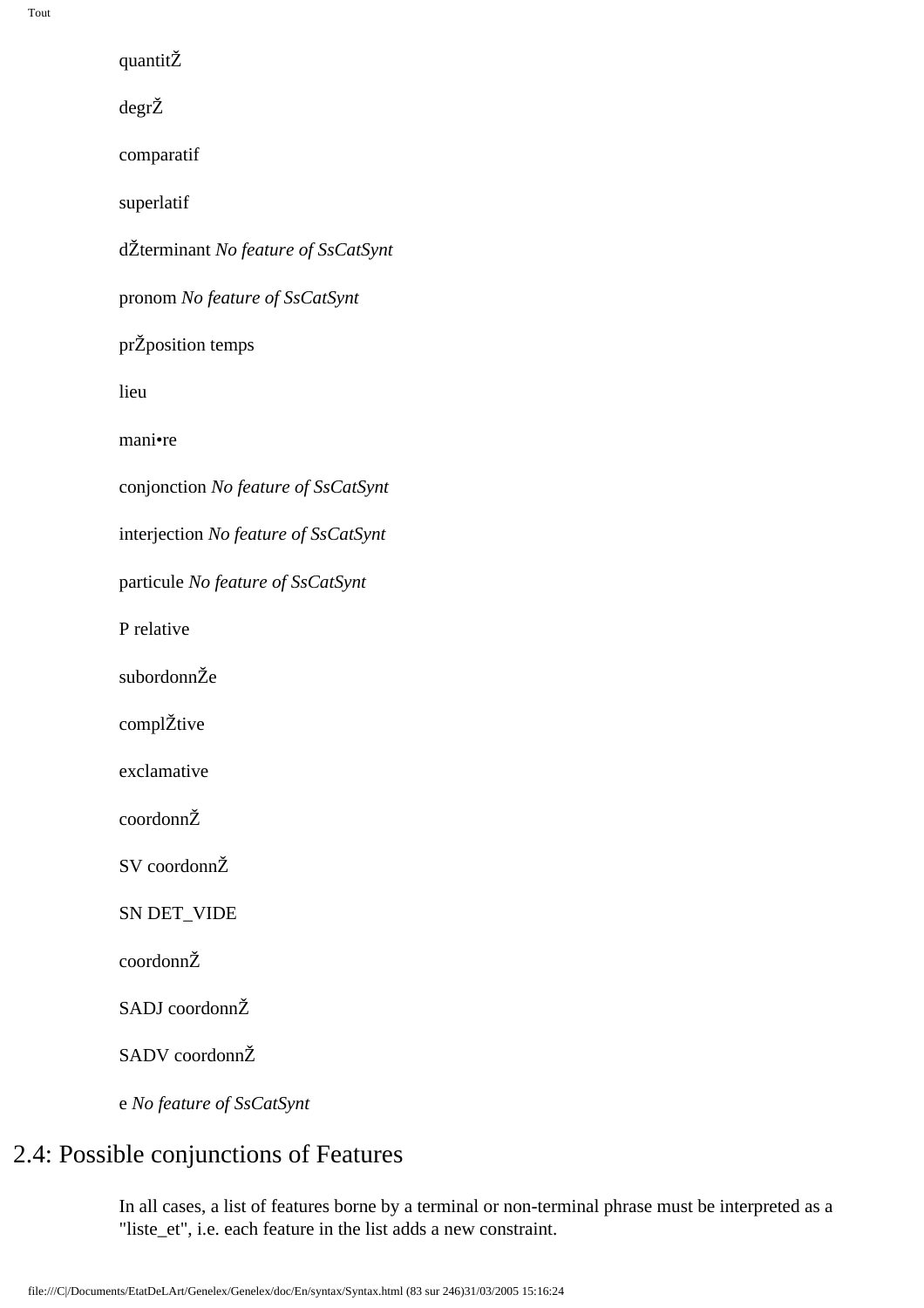Therefore, the lexical, morphological, morpho-syntactic, syntactico-semantic and semantic features add to one another.

Ex: N[Lex:plupart]

[Nombre:SINGULIER]

[SsCatSynt:DETERMINATIF]

However all features cannot be together in the same list.

A list cannot contain two features of the same sub-type if the possible values for this sub-type rigorously exclude one another. This comment applies to all features, excepted the following:

• With the features **SsCatMorph** and **SsCatSynt**, one wants to be able to express restrictions such as:

SN[SsCatMorph:DEFINI][SsCatMorph:CARDINAL]

-> DEFINI applying to the DETERMINANT

CARDINAL applying to the ADJECTIF

**•** Since the features **Libre** and **Coref** have non exclusive values, a feature of the same sub-type can be repeated. The constraints introduced will add to one another. In the case of Coref, one has to be careful not to use values that are mutually exclusive, i.e. common to one of the sub-sets {I, NON\_I}, {J, NON\_J}, {K, NON\_K}, or {L, NON\_L}.

Ex: SN[Coref:J][Coref:NON\_I] is licit

SN[Coref:J][Coref:NON\_J] is not licit

• The feature **Bin** has values that exclude one another (PLUS and MOINS), but its name is free. It will therefore be possible to combine **Bin** features, provided they have different names.

Ex: N[animŽ:MOINS][concret:PLUS]

[massif:PLUS]

To express an alternative on the value of a feature, lets us remind that one has to go through the alternative of position occupants.

Ex: Pi = DET[SsCatMorph:DEFINI]

DET[SsCatMorph:INDEFINI]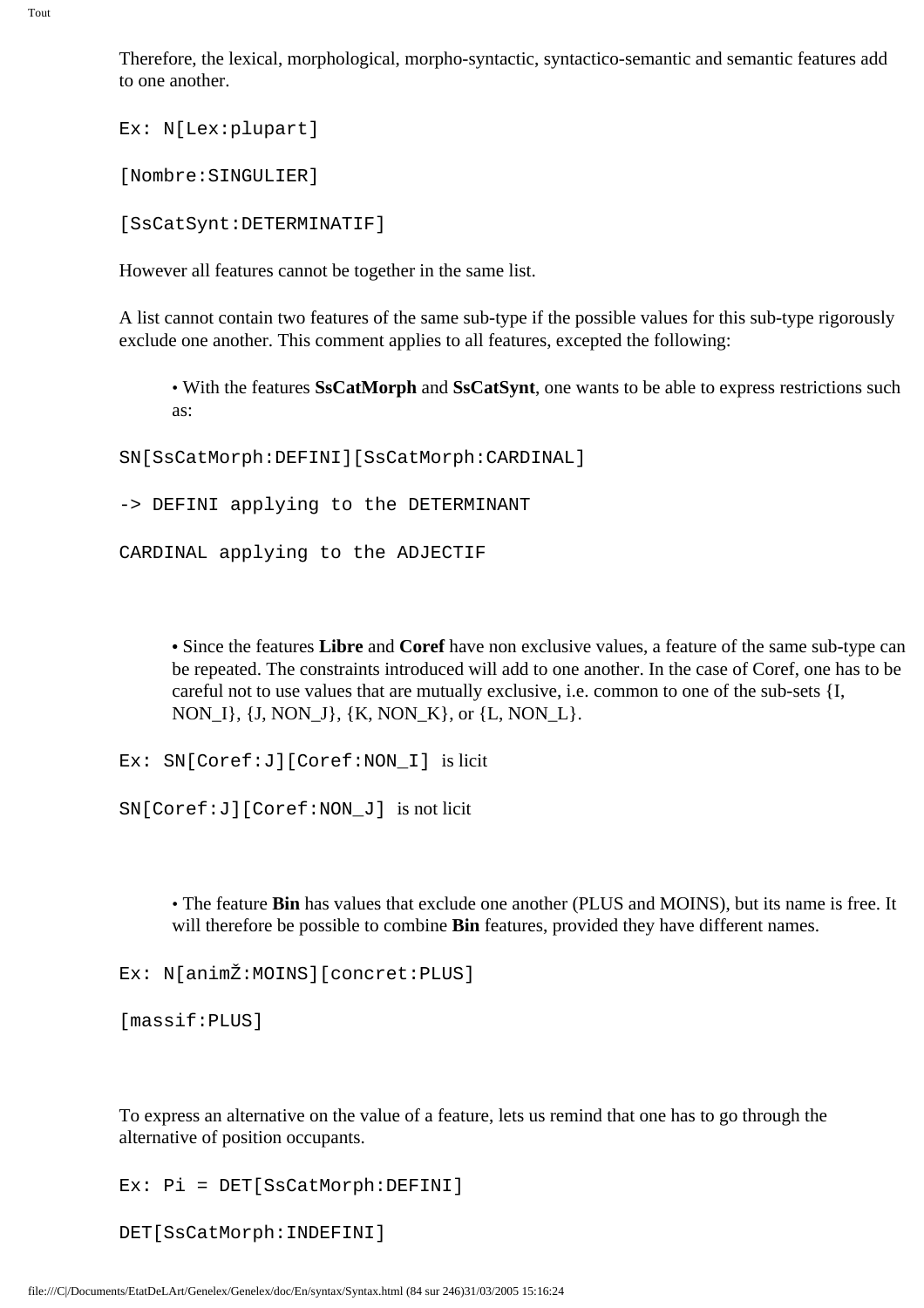```
Tout
```

```
Ex: Pi = P[Mode:INFINITIF][Prep:de]
```

```
P[Mode:INFINITIF][Prep:ˆ]
```
## **IX: Transformations**

For those who want to record transformations, this model offers different possibilities for coding these transformations: transformation between Usyns, between Descriptions and between Phrases. It is the lexicographer's task to estimate the level desired to record such a transformation and to apply the same rules of coding on the whole dictionary, so as to ensure consistency.

We can however give certain recommendations.

• Limit Transformations between Usyns

• to semantically distinct uses for different syntactic structures: typically the transitive or intransitive form of neuter verbs.

Ε*x*: *Pierre plie la branche* (Pierre bent the branch)

*La branche plie* (The branch bent (over))

• to Usyns drawn from different Ums in relation of derivation

*Ex: Les ennemis dŽtruisent la ville*

(the enemies destroyed the town)

*la destruction de la ville par les ennemis*

(the destruction of the town by the enemies)

• Limit Transformations between Descriptions to different syntactic turns that have no fundamental difference of meaning (except the displacement of the theme from an argument to the other).

Typically passivation:

*Ex: Jean casse la branche*

(Jean broke the branch)

*La branche est cassŽe par Jean*

(The branch was broken by Jean)

• Limit Transformations between Phrases to syntactic structures that have the same canonical order, where a phrase occupying a position is the transformed phrase of another phrase in a same position.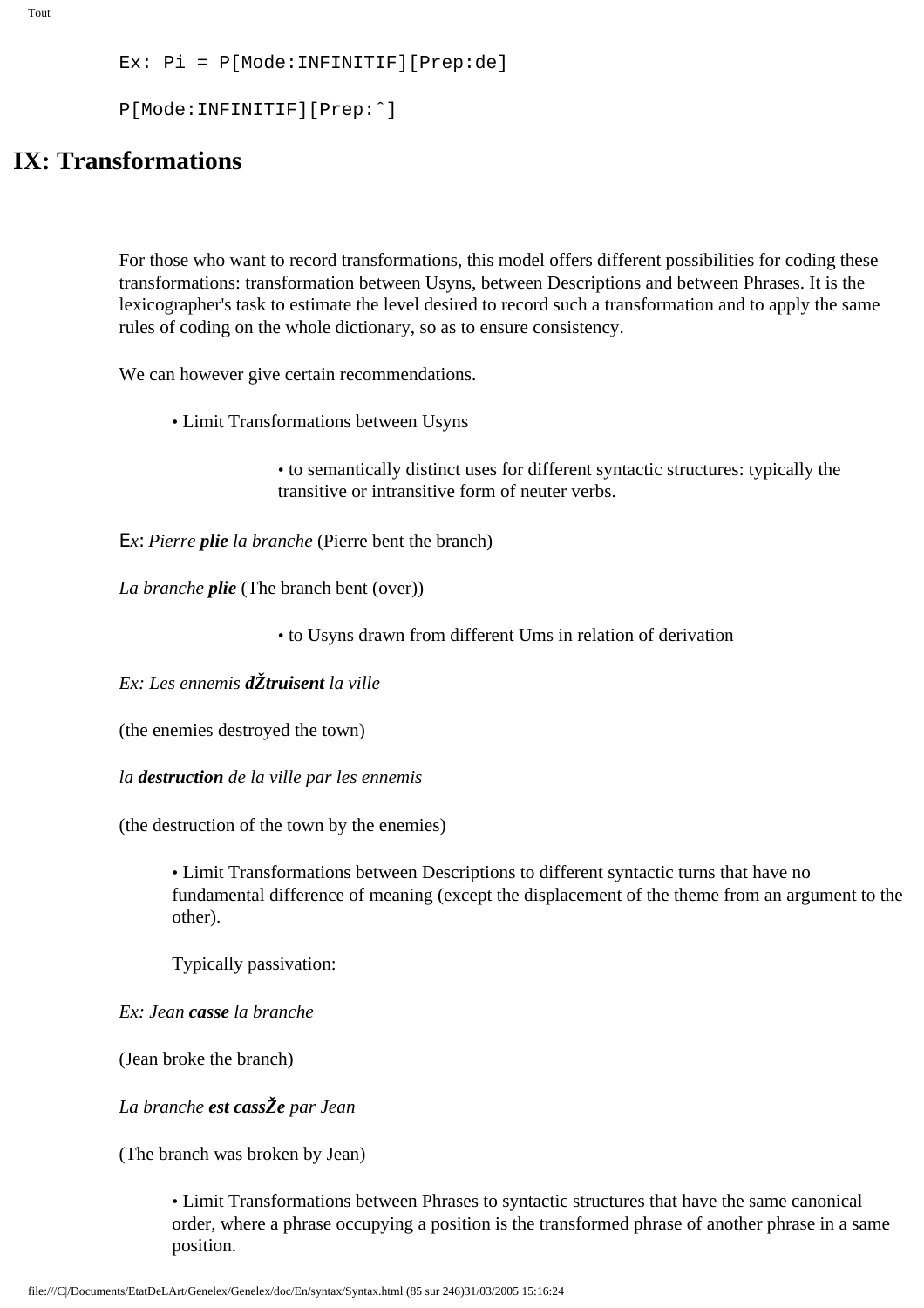Typically pronominalizations:

*Ex: Il aime Marie* (He loves Marie)

*Il l'aime* (He loves her)

These examples are only clues and a lexicographer is free to code neutrality between Usyns, whereas another may code it between Descriptions.

### **1: Transformations between Usyns**

### 1.1: Transformations between Usyns drawn from the same Um

Two Usyns drawn from the same Um can be connected by a named transformation link that makes it possible to connect two distinct turns right from the syntactic level

Ε*x*: *Pierre plie la branche* neuter verb

(Pierre bent the branch)

*La branche plie*

(The branch bent (over))

## 1.2: Transformations between Usyns drawn from different Ums

Actually this type of transformation corresponds to the coding of a syntactic derivation, typically nominalizations. The transformation wording can be "nominalization" for instance.

Ex: coller (Verbe)

*le militant colle des affiches* (Usyn01)

(the militant is sticking posters up)

collage (Nom)

*le militant fait du collage d'affiches* (Usyn02)

*nominalization*

Usyn01 --------------------> Usyn02

Besides, Ums can have several syntactic behaviors. In that case, the transformation link will connect the Usyns concerned, and will permit to highlight the different Usyns.

Let two morphological entries be connected by a derivation link (morphological), either having two syntactic behaviors: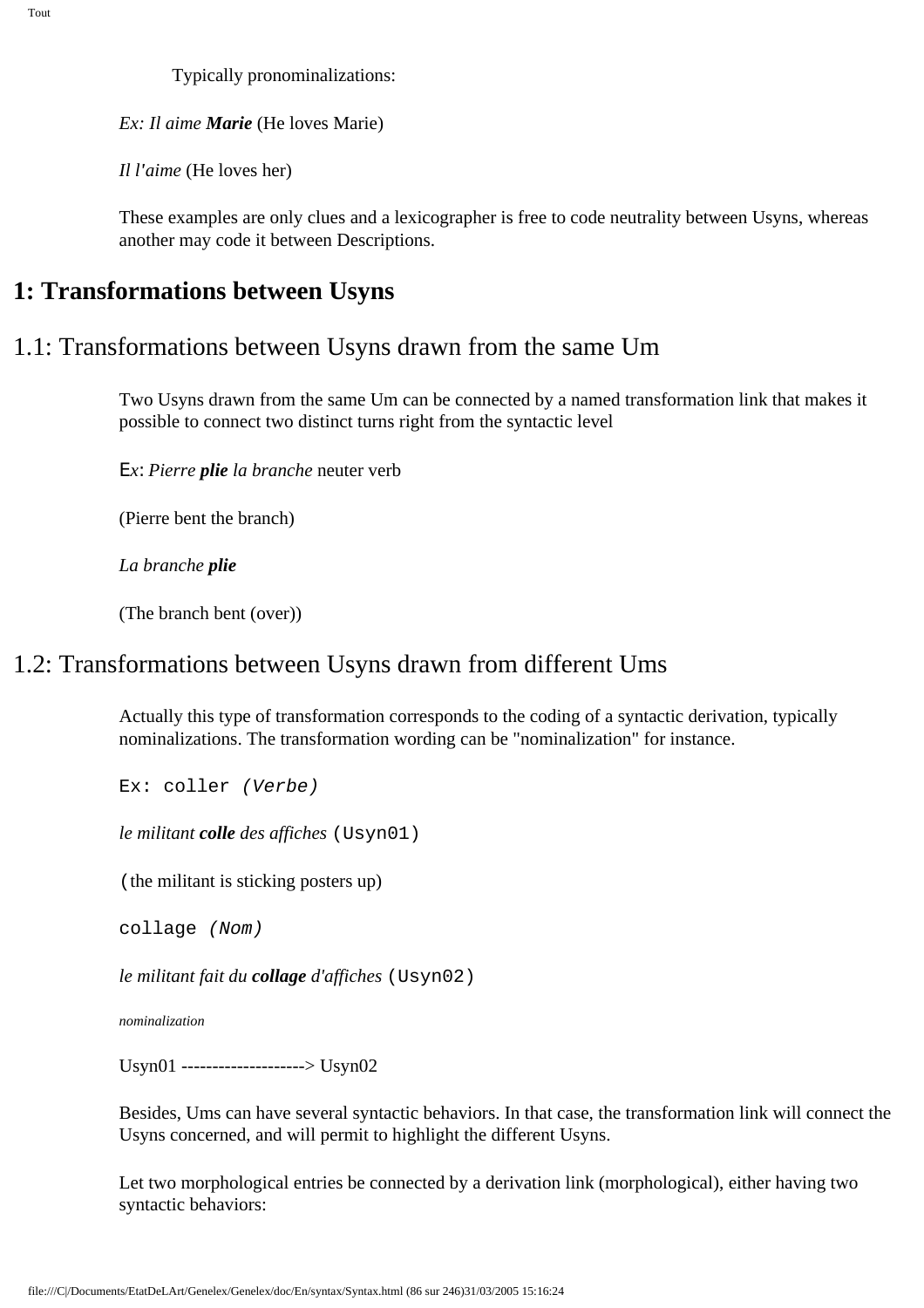Ex: briller (Verbe)

*Le jardin brille de lumi•re* (Usyn01)

(The garden is shining)

*Cet etudiant brille par son intelligence* (Usyn02)

(This student is brilliant/outstandingly intelligent)

brillant (Adjectif)

*Le jardin est brillant de lumi•re* (Usyn03)

(The garden is bright with light)

*Cet Žtudiant est brillant.* (Usyn04)

(This student is brilliant)

Connecting their Usyns by a link of derivation transformation, it is therefore possible to draw a parallel between:

Ex:  $Usyn01$  ->  $Usyn03$ 

*- Le jardin brille de lumi•re*

*- Le jardin est brillant de lumi•re*

Usyn02 -> Usyn04

*- L'etudiant brille par son intelligence*

*- Cet etudiant est brillant*

## 1.3: Calculation: Transformation Mode

Parallel to the static description of the original Usyn and that of the Usyn when transformed, it is possible to describe the calculation mode that has governed this transformation: for that purpose, one has to explicit the switching operations from the base description (db) of the original Usyn to the base description of the result Usyn, using the Transformation Mode.

This Transformation Mode is explained in section 2.3.

## **2: Transformations between Descriptions**

## 2.1: Use and use context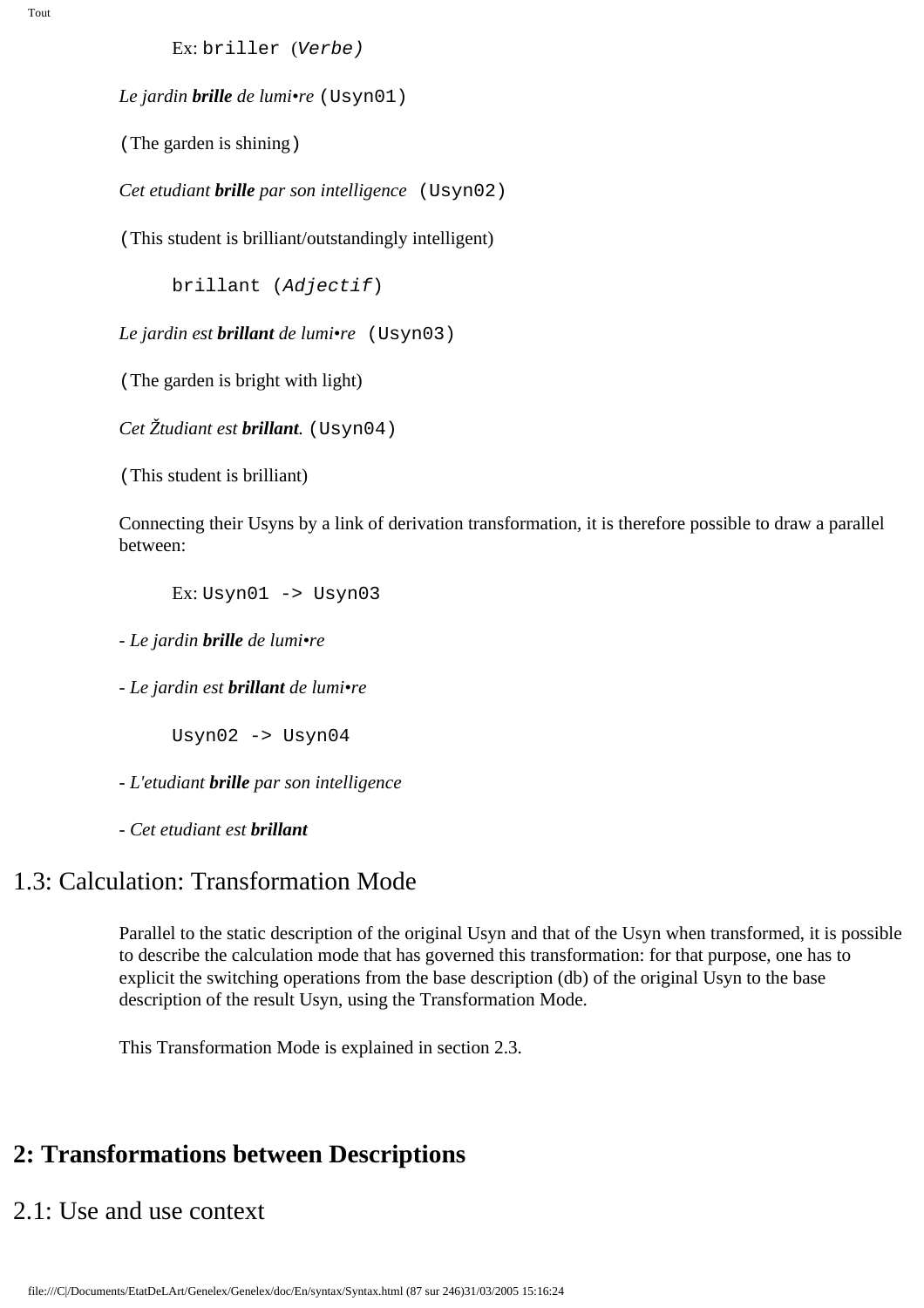A transformed description (**dt**) results from the application of a transformation operation on the base description (db). This operation can be formalized by a calculation method. Transformations between descriptions are borne by the Usyn and operate between the Descriptions of this Usyn. The base description can be the origin of one of these transformations, but it can also be a transformed description of this Usyn, which allows to express serial transformations.

Thus we can consider that the transformed description can be deduced from the base description to which the transformation is applied.

Transformations give account of three phenomena:

- transformation on Self realizations associated with an external construction (IntervConst).
- transformation on the internal structural phrase describing a compound.
- transformation on the construction.

## 2.1.1: Example of passivation

The passive voice is a typical transformation that we want to represent in this way. In that case, the transformation applies to the Self **and** to the construction.

*Ex: Jean casse la branche* (Jean broke the branch)

*La branche est cassŽe par Jean* (The branch was broken by Jean)

```
db: Self cb
Self: IntervConst: V
cb: P0 SELF P1
P0: SN
P1: SN
dt: Self cb
Self: IntervConst: V[Passif:PLUS]
cb: P0 SELF P1
P0: SN
P1: SP[Prep:par]
```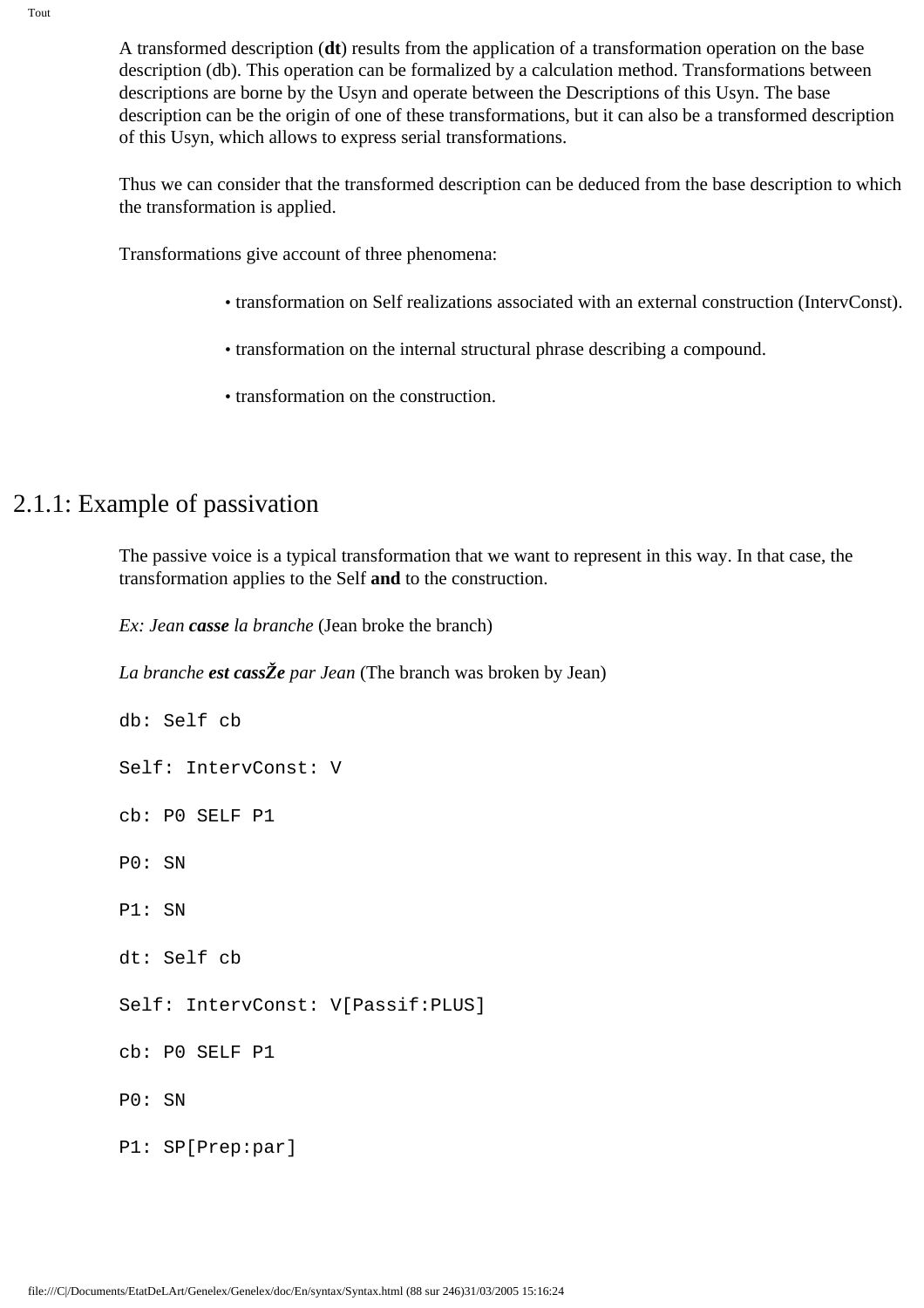# 2.1.2: Example of noun clause restructuring

Transformations at this level can be used to code more complex phenomena of phrase restructuring, such as the reduction of a noun clause into an infinitive clause. This transformation affects the Construction.

*Ex: Ca emp•che que le lait ne dŽborde* 

(It prevents milk from overflowing)

*Ca emp•che le lait de dŽborder*

(It prevents milk from overflowing)

*Ca l'emp•che de dŽborder*

(It prevents it from overflowing)

*Ca l'en emp•che*

(It prevents it from it)

*\*Ca en emp•che le lait*

(It prevents milk from it)

db: Self cb

Self: IntervConst: V

cb: P0 SELF P1

P0: SN

P1: P[SsCatSynt:COMPLETIVE]

[Mode:SUBJONCTIF]

ct: P0 SELF (P1) P2

P0: SN

P1: SN

PRO[Lex:le]

P2: P[Mode:INFINITIF][Prep:de]

PRO[Lex:en]

Cond: Si P2 == PRO[Lex:en]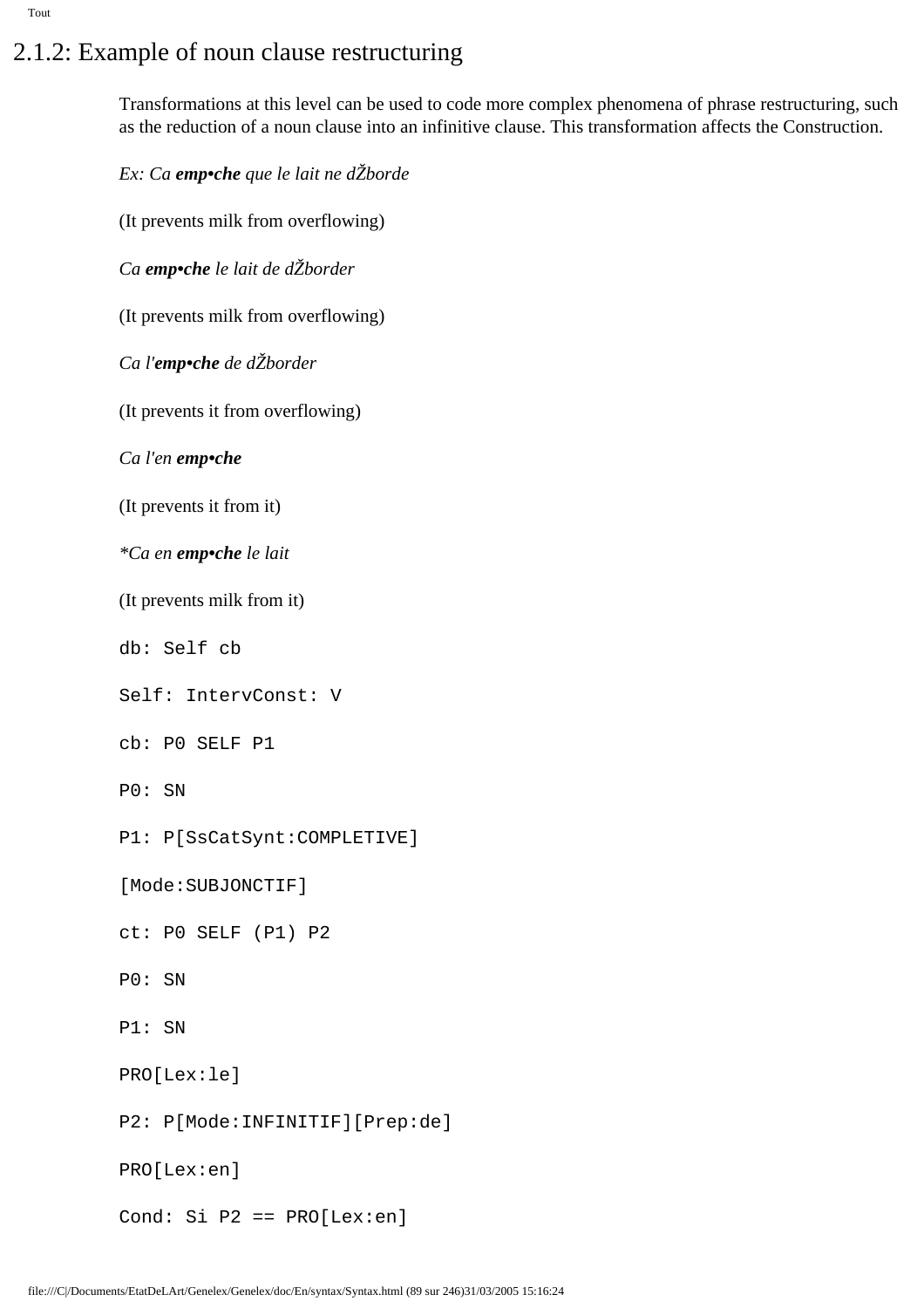Alors P1 = PRO[Lex:le]

## 2.2: Inheritance of positions: observations

Knowing that a position is defined by three fields: function, RoleTh (thematic role), and distribution, between a db and a dt, a sub-set of these fields is inherited for each position of the dt:

1. The function is not inherited, the distribution is not systematically inherited (we only mention here one of the phrases that is an element of the distribution).

Passivation is an example:

*Ex: le vent casse la branche* (The wind has broken the branch)

PO[Fonction:SUJET]: SN

P1[Fonction:OBJET\_DIRECT]: SN

*a branche est cassŽe par le vent*

(the branch was broken by the wind)

PO[Fonction:SUJET]: SN

P1[Fonction:OBJET\_INDIRECT]: SP[Prep:par]

2. On the contrary, thematic roles must be inherited, apart from the theme. Nevertheless, the representation chosen authorizes thematic roles to be modified.

*Ex: le vent casse la branch* (the wind has broken the branch)

PO[RoleTh:AGENT]: SN

P1[RoleTh:THEME]: SN

*a branche est cassŽe par le vent*

(the branch was broken by the wind)

PO[RoleTh:THEME]: SN

P1[RoleTh:AGENT]: SP[Prep:par]

## 2.3: Calculation: Transformation Mode

Whatever the type of transformation (transformation of Self, transformation on the structural phrase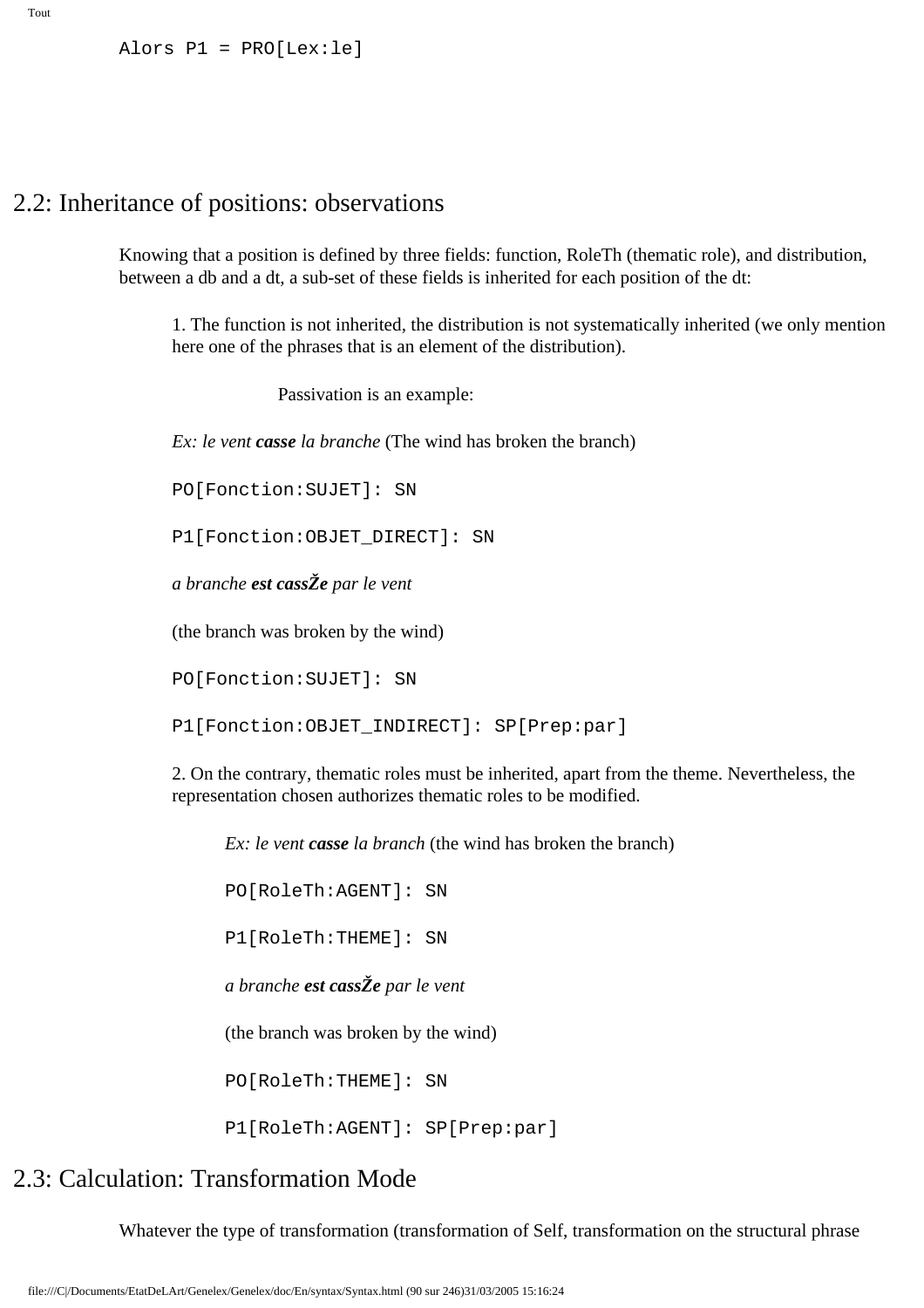describing a compound or transformation on the construction), it can be described by an algorithmic transformation mode.

If the transformation concerns a Construction, it will be possible, if one so wishes, not to record the result Construction and have all the information relating to the transformation borne on the transformation mode.

## 2.3.1: Explicitation of the process

The transformation mode consists in:

• identifying a skeleton: it is a construction whose position occupants can be partially specified.

Ex: P1: SP[Prep: par] for a passive skeleton in "par" (by)

• covering this skeleton with elements or attributes coming from the original construction or specified in the transformation.

The pair skeleton + covering allows to entirely deduce the result construction that is explicitely given in the transformed description.

It is possible to express the way each position is affected by the transformation, selecting a position of the "skeleton" of the transformation applied. The process is then called position Transformation. A transformation mode is thus a set of position transformations. Beside the distribution modifications, one has also to indicate the characteristics of the construction modified by the transformation: option, interdependency, syntagmatic label

The chosen position is then "enriched" with attributes and elements inherited from the positions of the original construction or redefined by the transformation. The correspondence between the position of the transformed construction (result) and the position of the base construction (origin) is thus expressed. A position is selected by reference to its rank and is submitted to the modifications desired on its distribution. The phrases that are inherited, inhibited, modified or created for that purpose are specified.

If the transformation concerns the internal structural phrase of a compound, the transformed phrase has to be fully documented. The transformation mode describes the shift from the original structural phrase to the transformed phrase.

The transformation mode of Self as intervening in the construction indicates the modifications done on IntervConst during the transformation.

## 2.3.2: Exemplification of the process

We will re-use the preceding example on passivation to illustrate this process:

*Ex: Jean casse la branche*

(Jean broke the branch)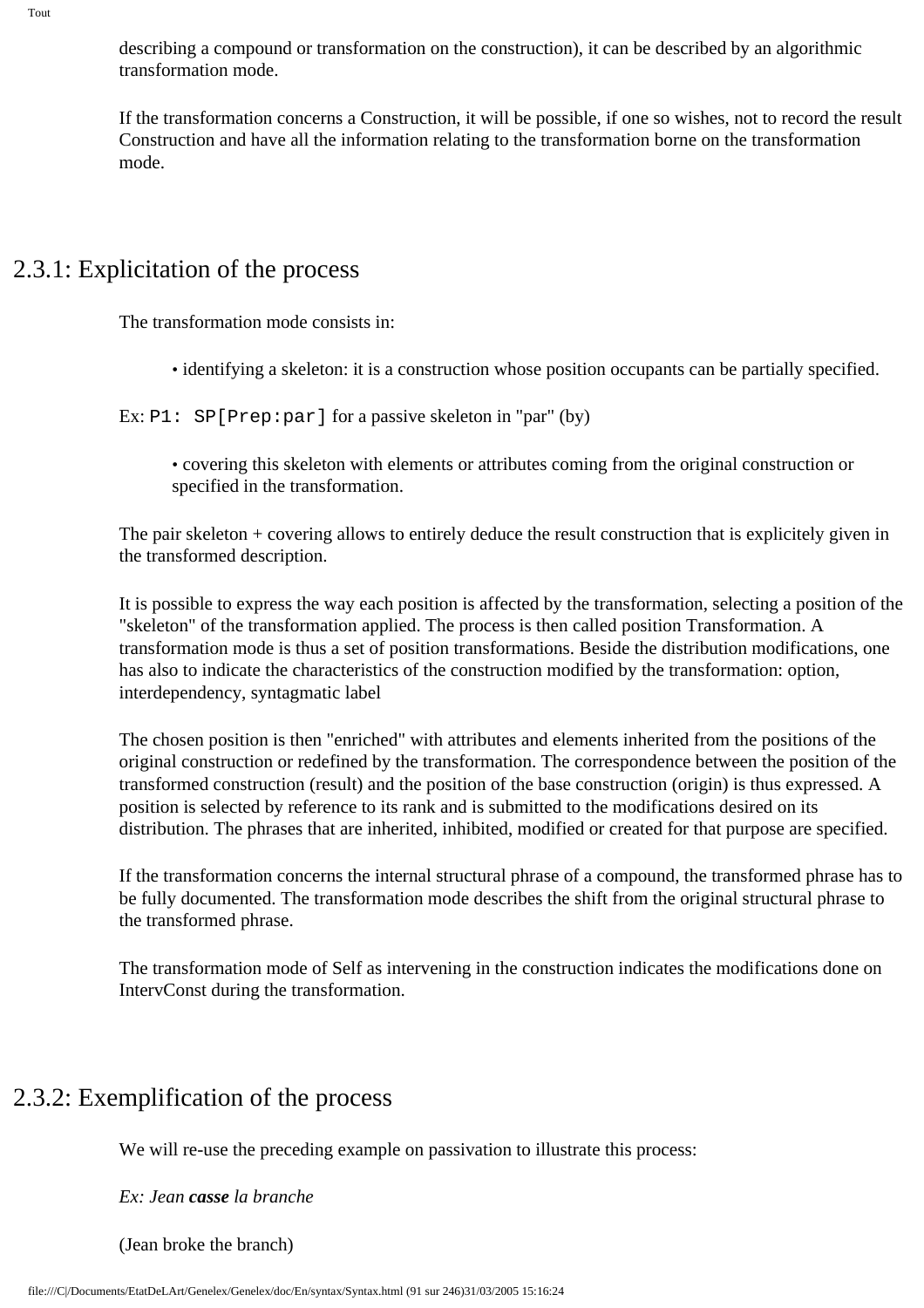*La branche est cassŽe par Jean*

(The branch was broken by Jean) db: Self cb Self: IntervConst: V cb: P0 SELF P1 P0: SN P1: SN dt: Selft ct Selft: IntervConst: V[Passif:PLUS] ct: P0 SELF P1 P0: SN P1: SP[Prep:par]

### **For Self:**

• **adjunction of the feature** [Passif:PLUS]

#### **For the Construction:**

• **selection of the skeleton**:

P0 SELF P1

P1: SP

SP: P0' P1'

P0': PREP[Lex:par]

#### • **covering:**

P1(origine) ==> P0(resultat)

Fonction: OBJET DIRECT ==> SUJET

RoleTh: PATIENT ==> (hŽritŽ)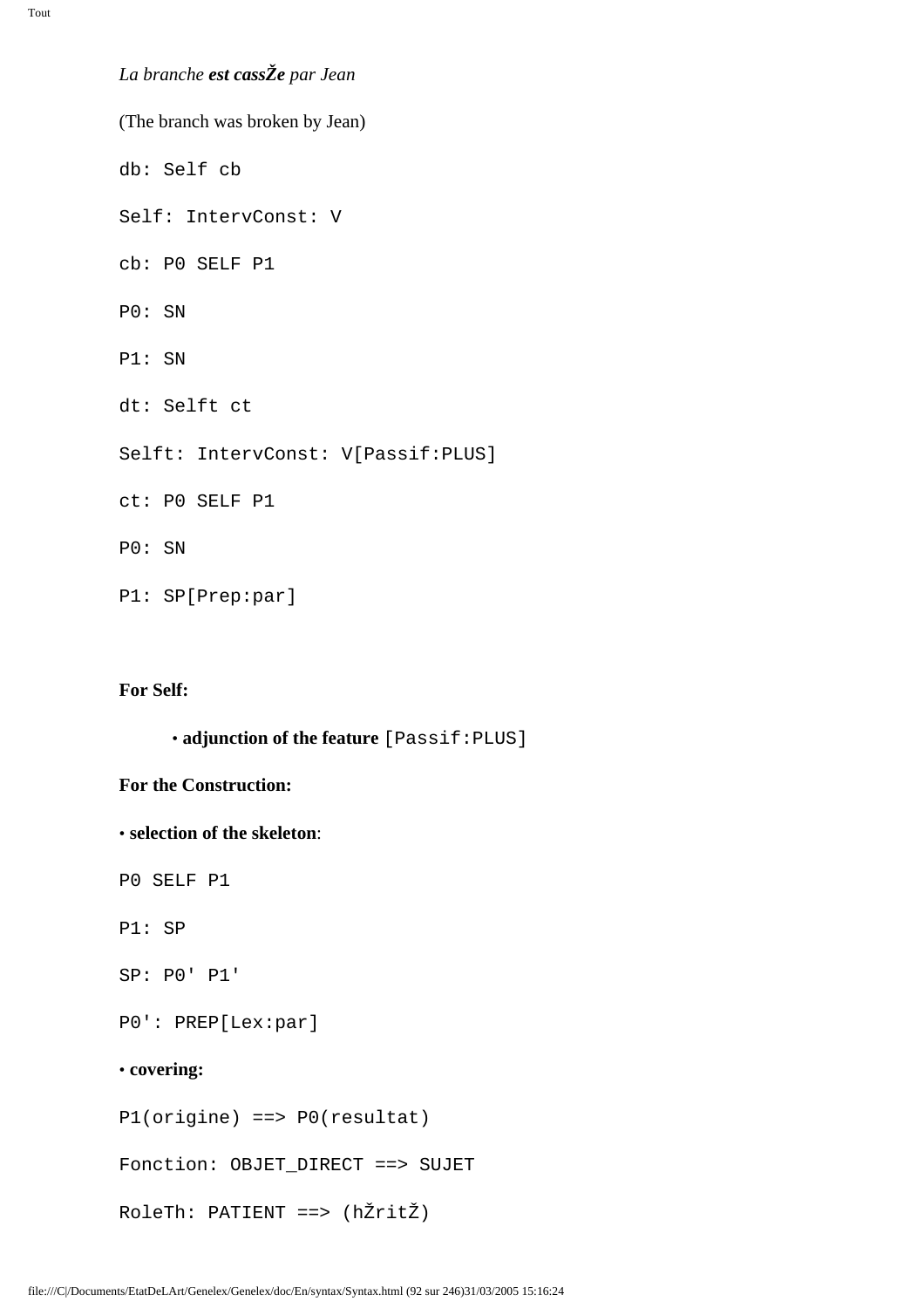```
Tout
```

```
Occupants: ==> (hŽritŽ)
P0(origine) ==> P1(resultat)
Fonction: SUJET ==> OBJET_INDIRECT
RoleTh: AGENT ==> (hŽritŽ)
Occupants: SN ==> SP
SP: P0' P1'
P0':PREP[Lex:par]
P1': SN(hŽritŽ)
```
## **3: Transformations between Phrases occupying the same position**

If necessary, we want to be able to express transformation relations between occupants of the same position.

For instance, we want to be able to indicate whether a noun clause is in a transformation relation with the infinitive clause, or that a pronoun can be the pronominalization of only a sub-set of distribution on the position. The two phrases concerned are then connected with one another.

*Ex: il aime Marie* (he loves Marie)

*-> il l'aime* (he loves her)

*il aime le chocolat* (he is fond of chocolate)

*-> il l'aime* (he is fond of it)

*-> il aime •a* (he is fond of that)

*il aime dormir* (he likes sleeping)

*-> il aime •a* (he likes that)

*il aime que je vienne* (he likes me to come)

*-> il aime •a* (he likes it)

P1: SN

PRO[Lex:le]

PRO[Lex:•a]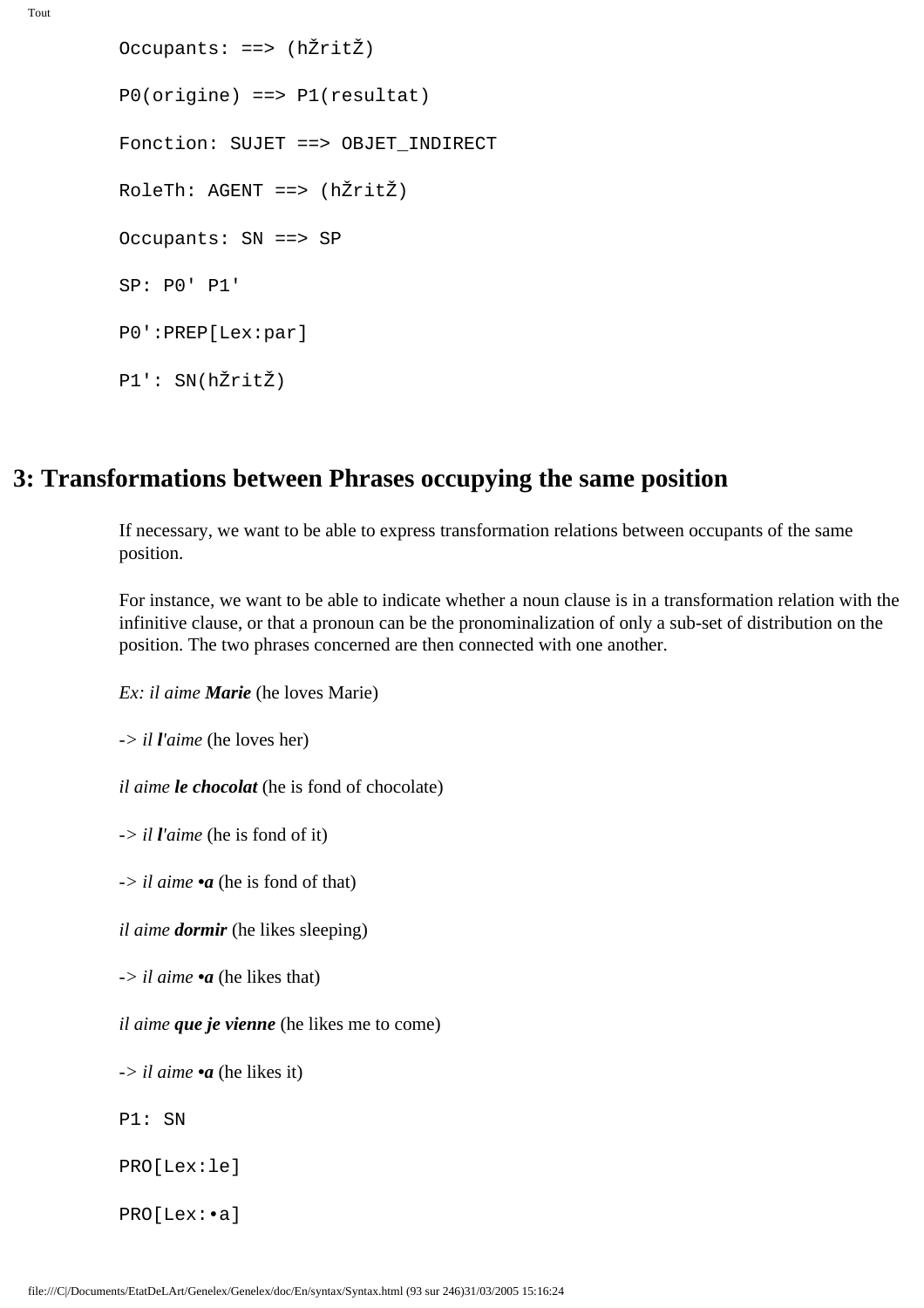P[Mode:INFINITIF]

P[SsCatSynt:COMPLETIVE]

[Mode:SUBJONCTIF]



# **C - Analysis of compound syntactic units**

### **I. Introduction**

## **1. Recording of compounds**

Compound expressions, whatever their type, are those a **native speaker** "knows" without having the feeling that he/she has learnt them once, and that he/she "spontaneously" **uses** (more or less well, besides...). They are fundamentally those a **foreign speaker** must **learn** to master a language perfectly. This comment applies to French and to any other language.

To be known until they may be automated, these expressions must a fortiori be given to the machine, i.e. the language processing program (especially in a context of generation). It is therefore important an electronic dictionary can record them.

However, recording fossilized expressions in a dictionary does not fossilize **language**, but on the contrary, it allows to give a reference point to everything that is considered as defossilization, a game on language.

## **2. Electronic dictionaries, editorial dictionaries**

De facto, electronic dictionaries do not depend on the "paper format" specific to editorial dictionaries or on any constraint relating to this format. This is a considerable advantage for compounds. Actually, compounds may take an autonomy of existence which is not without consequences on:

• the recording of properties, since it is possible to associate an unlimited number of the finest and most complex properties with compounds.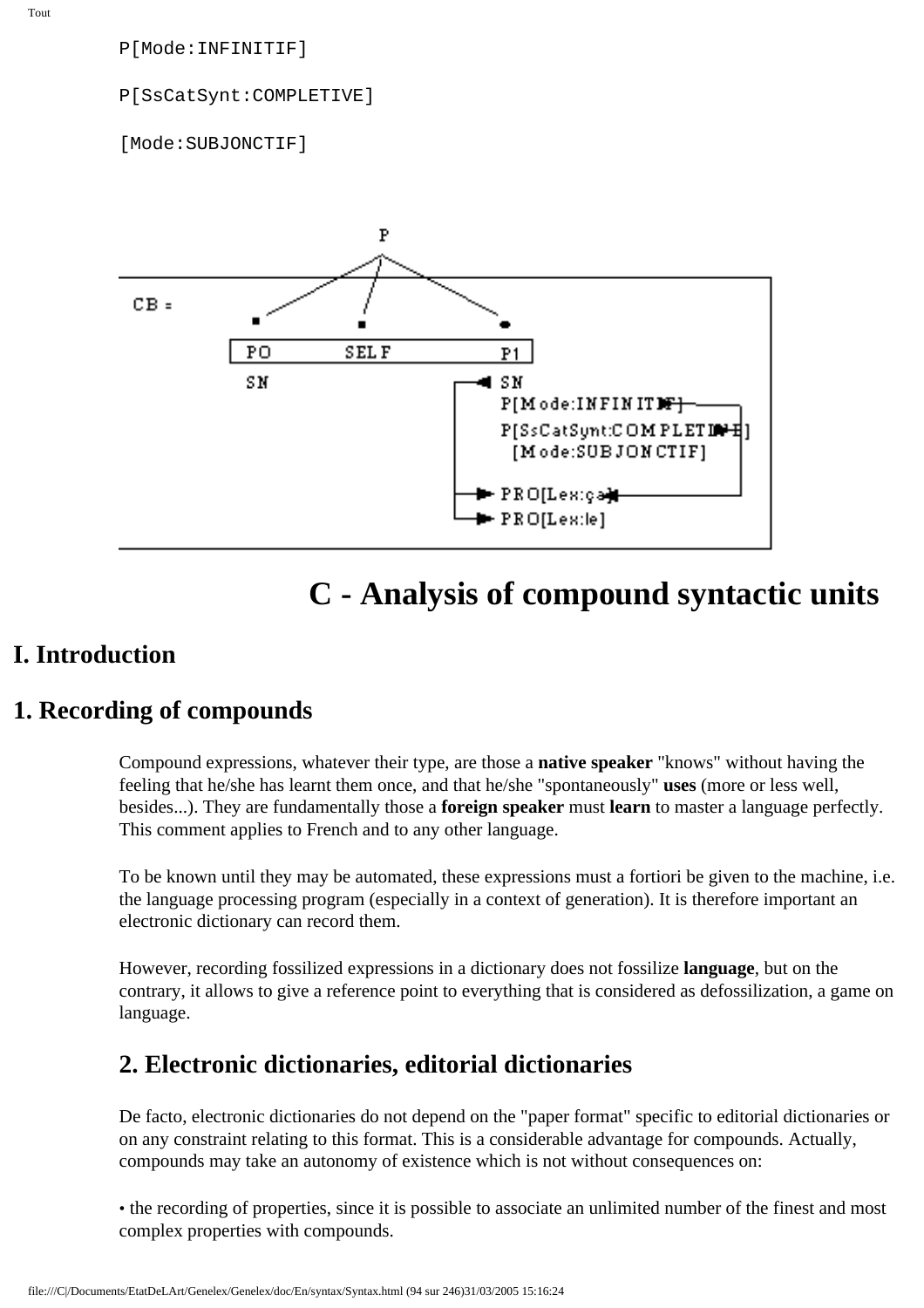• either by any chosen full compound. Thus the compound no longer depends on one or several entries of simple words, more or less at random for novices. In DNT Hachette and Petit Robert, *mettre en oeuvre* (to implement) may be found under the entry *mettre*, whereas *mettre en marche* (to put into work) may be found under the entries *mettre* and *marche*.

• or by the canonical form, even by one of the inflected forms of the full compound.

## **3. Coverage of compounds in GENELEX**

We want to cover fossilized forms that are very different in nature: adverbial phrases (*ˆ l'avenant*), prepositional phrases (*ˆ l'instar de*), conjunctive phrases (*au moment o•*), compound nouns or verbs (*bec de gaz, mettre en garde*), idioms (*tomber des cordes*), set phrases (*glisser comme un pet sur une toile cirŽe*), proverbs (*pierre qui roule n'amasse pas mousse*), and maxims (*un geste vaut parfois tout un discours*, *dis moi qui sont tes amis, je te dirai qui tu es*).

In GENELEX, we have tried to clearly distinguish phenomena concerning lexical selection, collocation and composition.

**Lexical selection** (governed preposition, constrained impersonal subject pronoun, etc.) is dealt with in syntax by lexical features that constrain the realization of phrases occupying a position.

*Ex : il est facile de critiquer il* impersonal subject,

(it is easy to criticize) adjective complement:

infinitive clause introduced by *de*

**Collocations** are dealt with in the semantic layer that allows to connect different lexical entries on the semantic level.

*Ex : Žluder une question* relation "a\_pour\_objet" between

(to evade a question) *Žluder* and *question*

*meute de loups* relation "a\_pour\_collectif" between

(pack of wolves) *loup* and *meute*

For **composition**, we distribute the compound forms between "morphological compounds" on the one hand, and "syntactic compounds" on the other, which is the originality of our model.

*Ex : sage-femme* morphological compound

midwife

*bec de gaz* syntactic compound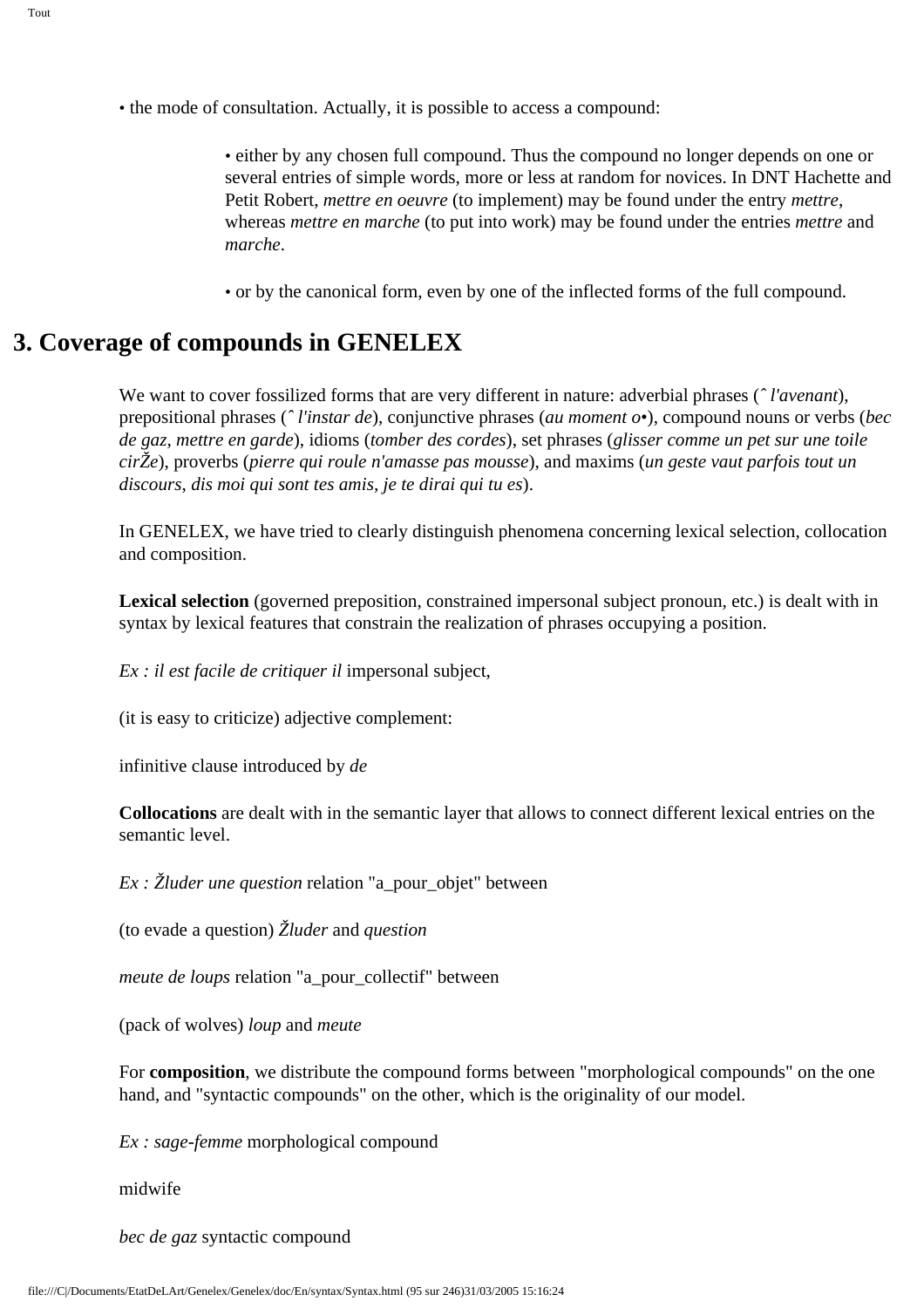(lamppost, gaslamp)

In GENELEX, **"morphological compounds"** are multi-lexical realizations of terminal categories that satisfy one of the following characteristics:

- lexical particularity: one of the components appears only in the complex expression (not necessary but **sufficient**).
- particularity in the written form:
	- separators (hyphen...) (not necessary but **sufficient**)
- inflection particularity

- no respect of general agreement rules between components (not necessary but **sufficient**).

• syntactic particularity:

**-** syntactic structuring that does not satisfy general rules in the sequence of components (not necessary but **sufficient**).

Morphological compounds have thus a category independent from the category of their constituents and of their eventual syntagmatic gathering.

**"Syntactic compounds"** are also complex elements, yet contrary to morphological compounds, they have the following characteristics:

- no graphic separator, except apostrophes and spaces,
- respect of general agreement rules between components,
- correct syntactic formation and, if applicable, properties of modification, displacement, deletion, insertion, substitution and transformation.

Syntactic compounds will be our single topic in this part.

## **II: Characteristics of syntactic compounds**

## **1: Well-constructed phrases**

The "syntactic compounds" of GENELEX are well-constructed phrases (refer to synapses by [Benveniste 74]) partially or fully constrained (refer to TAGs by [AbeillŽ 84]): lexical, morphological (number, tense, etc.), syntactic and semantic constraints. As phrases, they are subjected to different regular syntactic operations such as agreement, deletion, displacement, modification, transformation and co-ordination.

While their inner structure is described by a non-terminal category phrase ("internal category"), on the contrary, their outer behavior may be compared to that of a terminal phrase ("external category").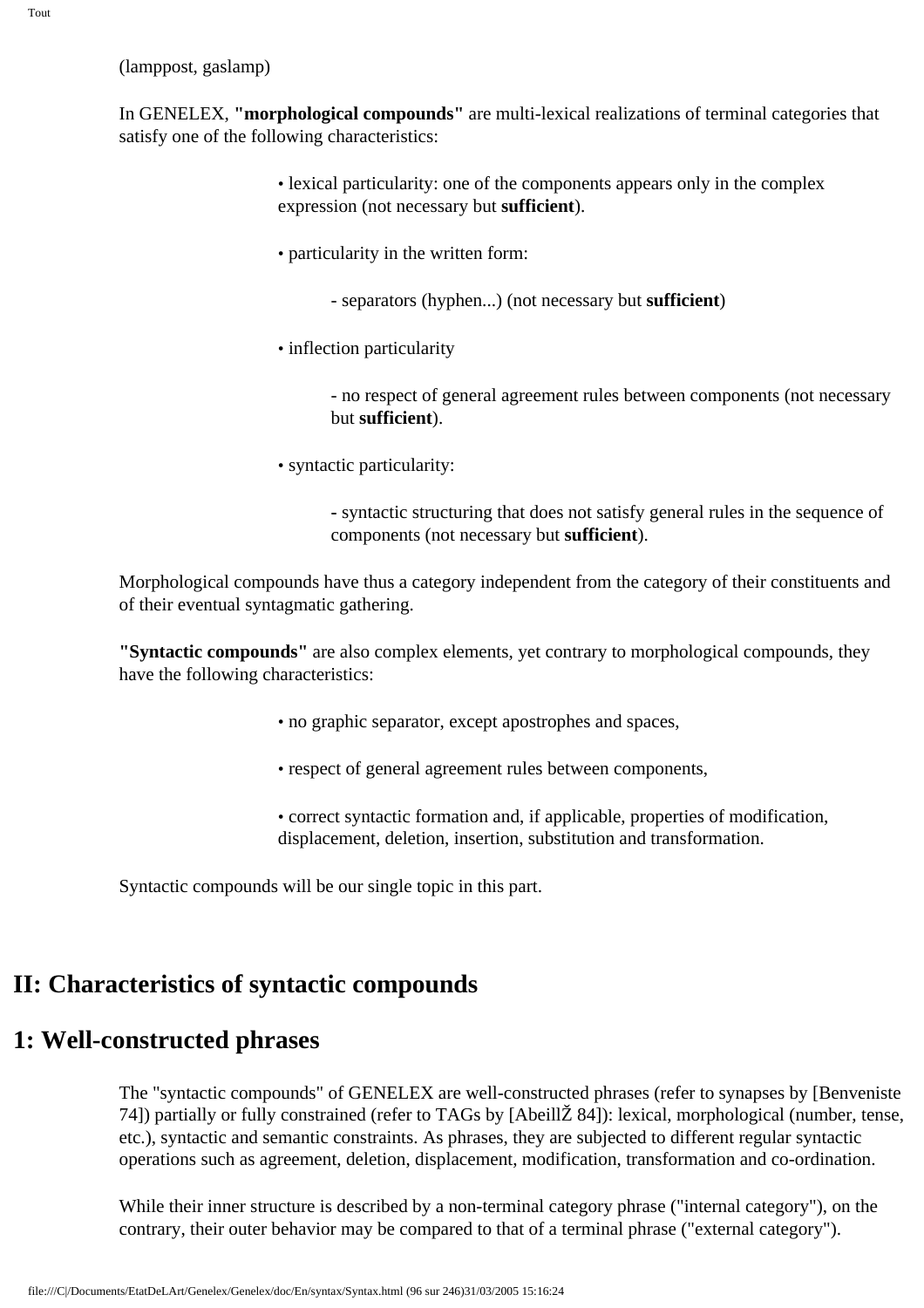We will have to describe both the "inside" and "outside" of the compound, although it is not always easy to draw a clear boundary between them.

## 1.1: Lexicalization

### **• Total or partial lexicalization**

Syntactic compounds are fully or partially lexicalized phrases. All the constituents of the syntactic compound are not necessarily lexicalized, and one or several constituents may have a free lexical realization on one, or even several constituents. These free constituents are therefore more or less numerous and they can indifferently concern a terminal or a non-terminal phrase.

*Ex : carte bleue* (total lexicalization) *(12)*

(Visa card)

*Žprouver* DET SADJ *admiration* (partial lexicalization) *(15)*

(to feel DET SADJ admiration)

**Note**: all the examples in this part followed by a reference number in brackets are explained under the same number in part D (Annex to the Compound Syntactic Units).

**• Continuous or discontinuous lexicalization** 

The lexicalization of a phrase can be continuous or discontinuous, so that lexicalized constituents and free constituents may alternate in the canonical linear order.

• continuous lexicalization

*Ex : carte bleue (12)*

• discontinuous lexicalization

*Ex : Žprouver* DET SADJ *admiration (15)*

N *and* N*, •a fait deux*

*ˆ* N *Žgal,* N *Žgal*

The compound does not have any "lexicalization core" around which free elements would revolve. What we have to describe is a phrase, some constituents of which, any of them, in any number and in any order, are lexicalized.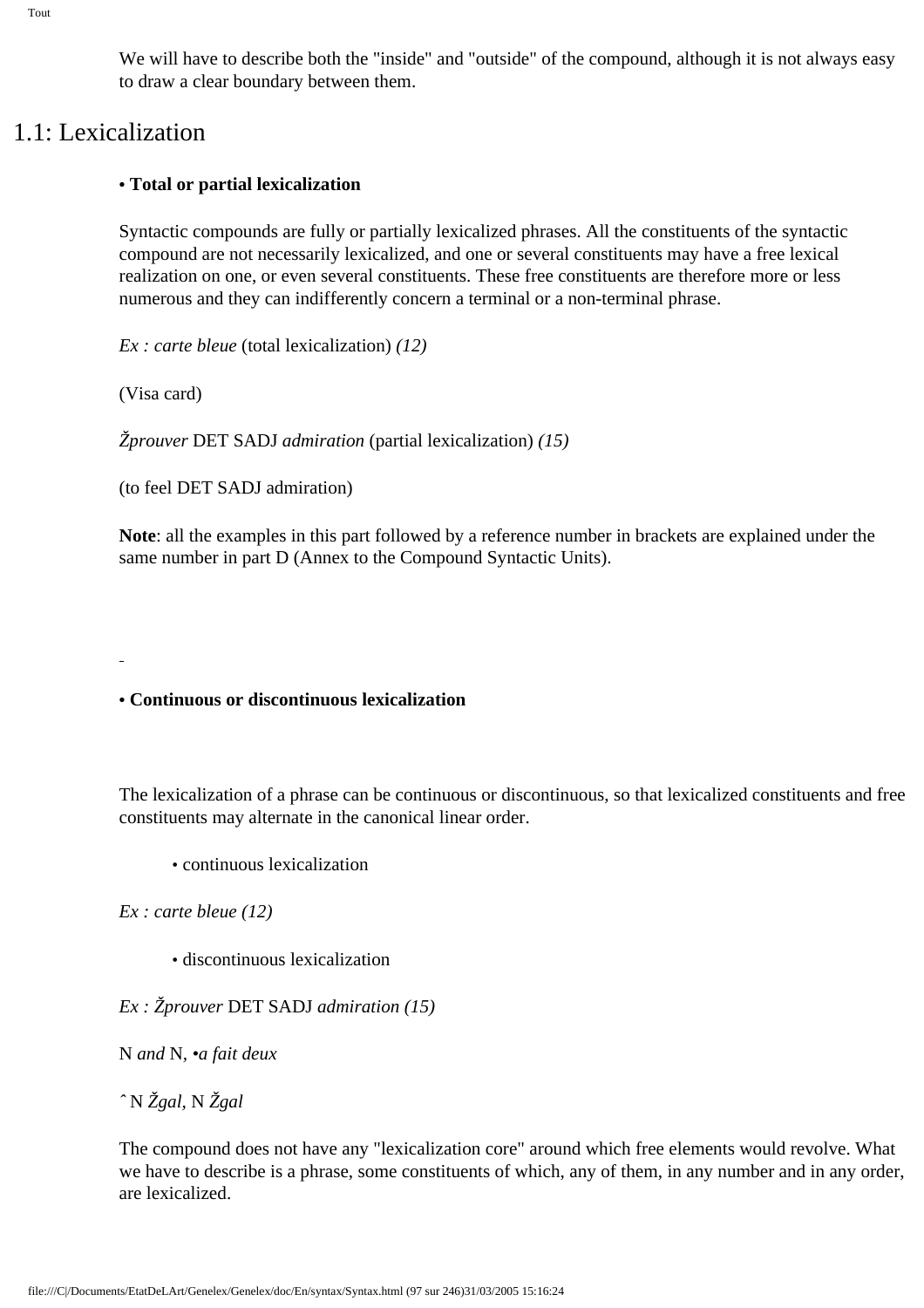# 1.2: Inflection and agreement

As well-constructed phrases, syntactic compounds are submitted to inflection and agreement. Thus constituents are submitted to the morphological variations specific to their category: variation in person, gender and number for determiners; variation in mood, tense, person, gender and number for verbs.

*Ex : Il est ˆ l'/son aise (2)* (he is /feels at ease) *Ils sont ˆ l'/leur aise* (they are /feel at ease) *Il a mis les invitŽs ˆ l'/leur aise* (he put the guests at (their) ease) *Ils ont mis l'invitŽ ˆ l'/son aise*

(they put the guest at (his) ease)

## 1.3: Realization alternatives

Compounds have not always a single realization, and sometimes there may have lexical or syntagmatic realization alternatives on a same compound. Variations in preposition and support verb (if we use syntactic compounds to record the pairs Vsupport-N) fall into this category. Variations on lexical classes and sub-classes defined by their extensive list, as well as any more complex syntagmatic alternatives, though much rarer, are also concerned. Whether they are terminal or non-terminal, phrases that are considered to represent realization alternatives fit into a substitution paradigm.

• variation in the preposition

*Ex : appareil ˆ/de projection* [Anne Poncet-Montange, 1990]

(projection equipment)

• variation in the support verb

*Ex : Žprouver/ressentir/avoir de l'admiration (15)*

(to feel/have/be filled with/be lost in admiration)

• extensive class

### *Ex : Žprouver une grande/ immense/ Žnorme... admiration (15)*

(to feel a great/huge/tremendous admiration)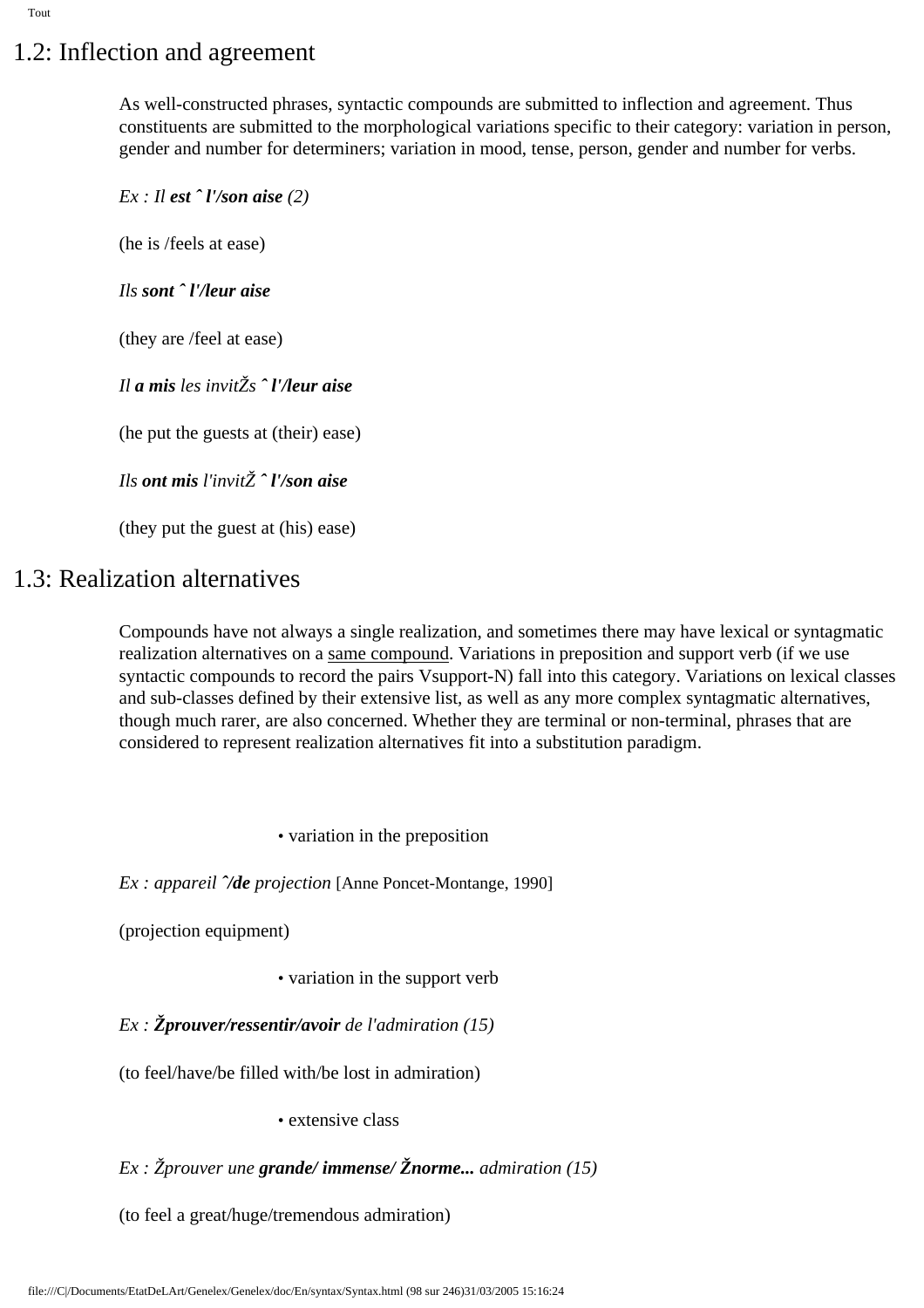#### *Žprouver une admiration inconsidŽrŽe*

(to feel boundless admiration)

• extensive sub-class

*Ex : en toute/parfaite connaissance de cause*

(with full knowledge of the facts)

• syntagmatic variation prepositional phrase /adjective phrase

*Ex : moules ˆ la (mode) marini•re (5)*

*moules marini•re(s)*

### 1.4: Deletion

"Elided" forms of compounds are well known. They are connected with the option of certain constituents that are not necessarily realized in surface. Although noun elision is the most typical and regular, this behavior can be observed on any other category. Deletion can therefore apply to a specifier, a modifier or the head itself.

• deletion of the head

*Ex : fromage de ch•vre* (goat's milk cheese)

*ch•vre* (goat)

• deletion of the noun as the head or embedded element

*Ex : fil de fer barbelŽ* (barbed wire) *(3)*

*fil barbelŽ*

*barbelŽ*

• deletion of the specifier

*Ex : L'argent est la cause de tous les maux* 

(money is the root of all evil)

*L'argent est cause de tous les maux*

(money is the root of all evil)

• deletion of the modifier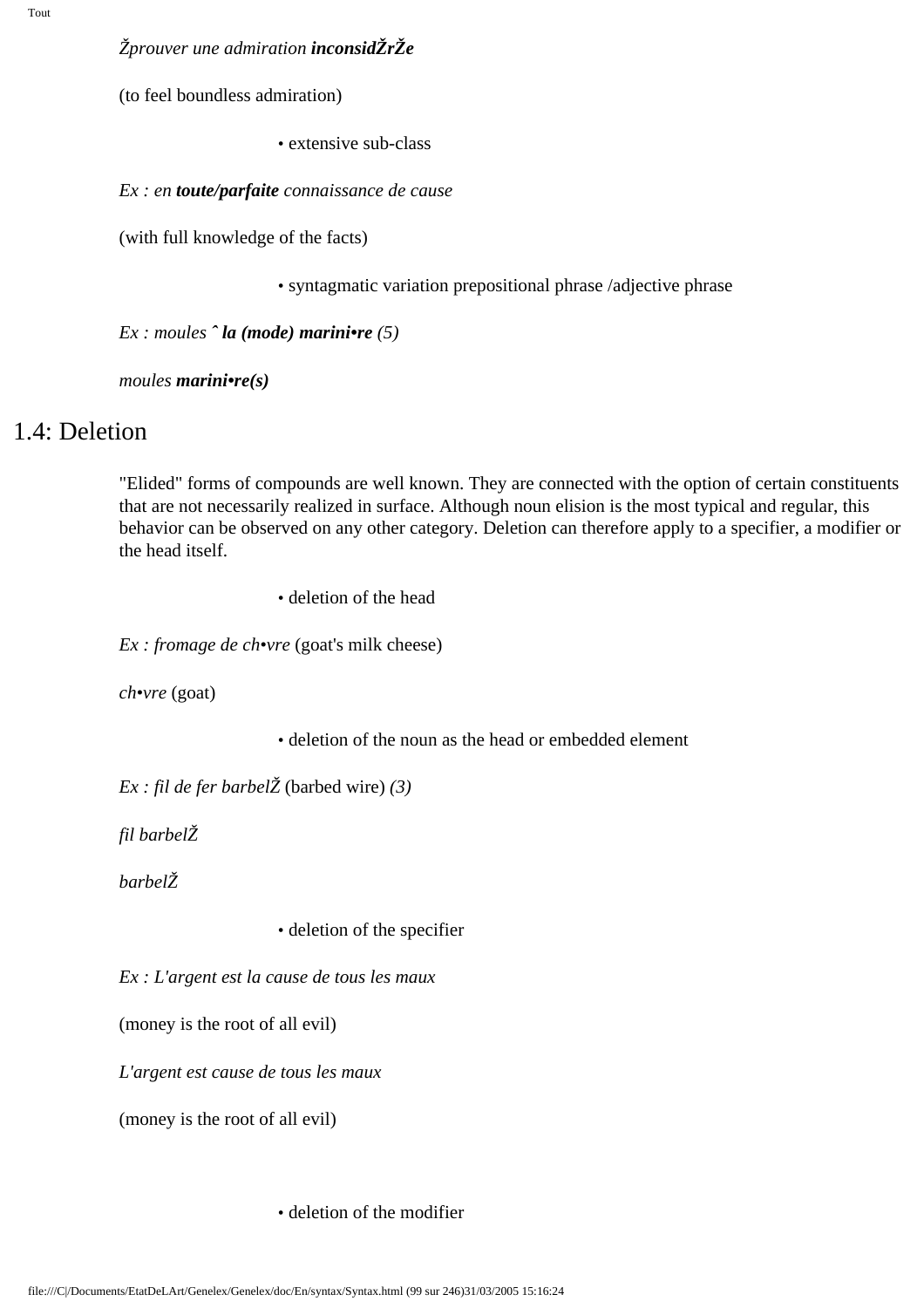*Ex : crouler sous les applaudissements de* SN

(to collapse under applause from)

*crouler sous les applaudissements*

### 1.5: Modification

Since they are structured like ordinary phrases, certain syntactic compounds accept all types of modification that apply to the phrase that describes their internal structure. Modification may be optional, obligatory, and have free or constrained realizations.

*Ex : Žprouver de l'admiration*

(to feel admiration)

*Žprouver une grande/immense/Žnorme/... admiration (15)*

(to feel a great/huge/tremendous admiration)

*Žprouver une admiration inconsidŽrŽe/sans borne*

(to feel a boundless admiration)

*Ex : en connaissance de cause*

*en toute/parfaite connaissance de cause*

(with full knowledge of the facts)

### 1.6: Displacement

Contrary to one could think in the first place, the fossilization induced by lexicalization does not necessarily imply fossilization in the surface linear order. Actually, it is possible to observe displacements or permutations of constituents that induce variations in the surface order. This also applies to the inside and the outside of the compound. In that case, this will be a phenomenon of re-entering (refer to the paragraph on the boundary between the inside and the outside of a compound).

*Ex :* SN *mettre en garde* SN *(10)*

SN *mettre* SN *en garde*

(to warn)

Consequently, it is once more necessary here to distinguish the canonical order from the surface order; to do so, we use the notion of position. Positions will indicate the canonical order. The disruption of surface linearity (pronominalization, deletion, freedom to position SNs-SPs) will be part of a system of grammar, even stylistic rules.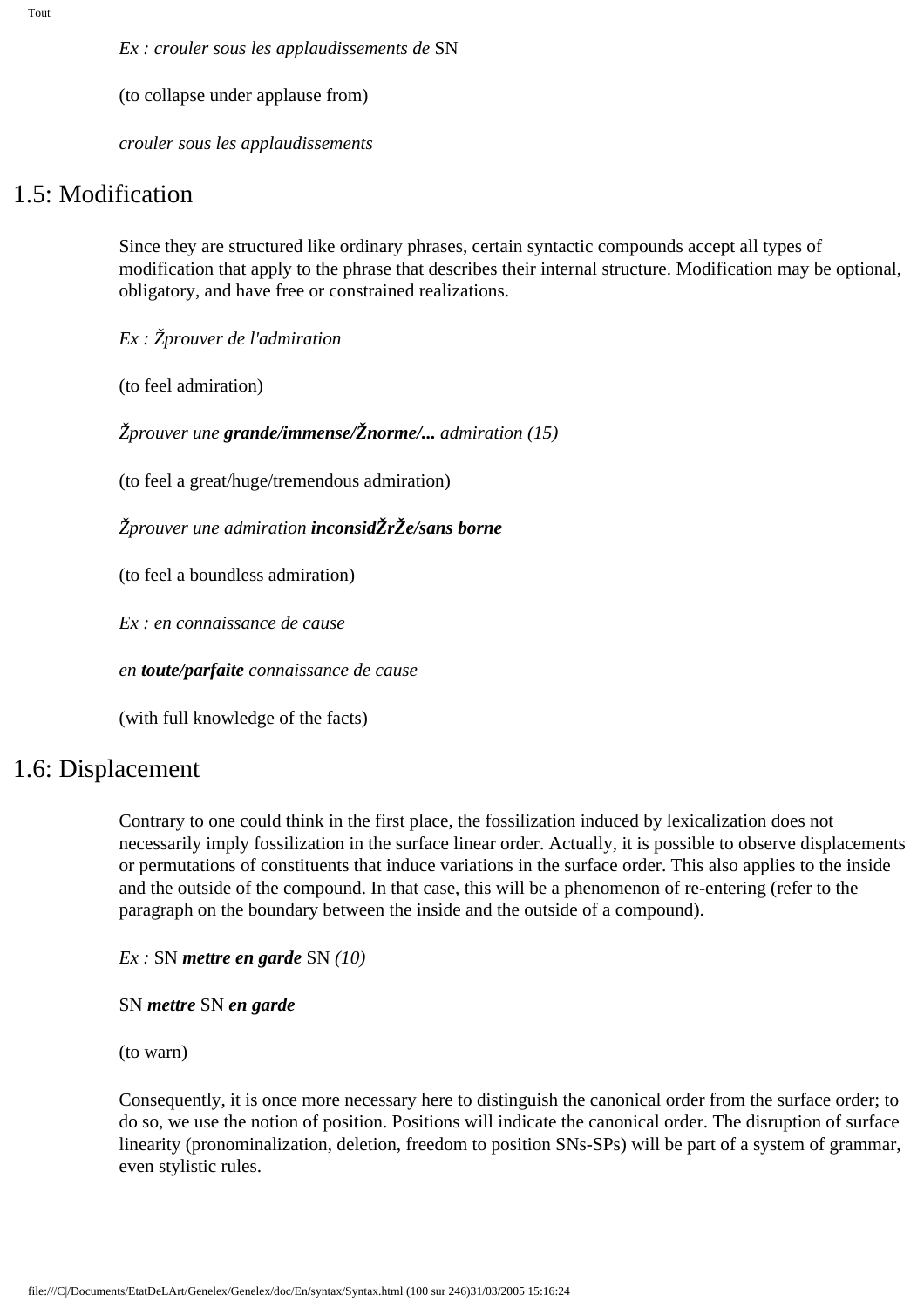# 1.7: Transformations

Sometimes (but not always), syntactic compounds accept transformations (restructuring such as reduction of the noun clause into an infinitive clause are a more complex particular type of such transformation) that will apply to the phrase describing them and to their construction. Such transformations are of different types: possessivation, demonstrativation, pronominalization, relativation, passivation and even syntactic derivation one of the components.

• possessivation

*Ex : au grand dam de* **SN** (to the great displeasure of )

*ˆ son grand dam* (at his/her great displeasure)

• demonstrativation

*Ex : au moment de* **SN / P[Mode:INFINITIF]**

(at the time of)

*ˆ ce moment*

(at that time)

*\*ˆ son moment* 

(at his/her time)

• relativation

*Ex :* SN *livrer bataille ˆ* SN

(to do/join battle with)

*la bataille que* SN *livrer ˆ* SN

(the battle that SN is doing/joining with SN)

SN *donner libre cours ˆ son imagination* 

(to give free rein to one's imagination)

*\*le libre cours que* SN *donner ˆ son imagination*

(the free rein SN gives to one's imagination)

• passivation

*Ex :* **SN***1 mettre en garde* **SN***2 (10)*

(SN**1** warn SN**2)**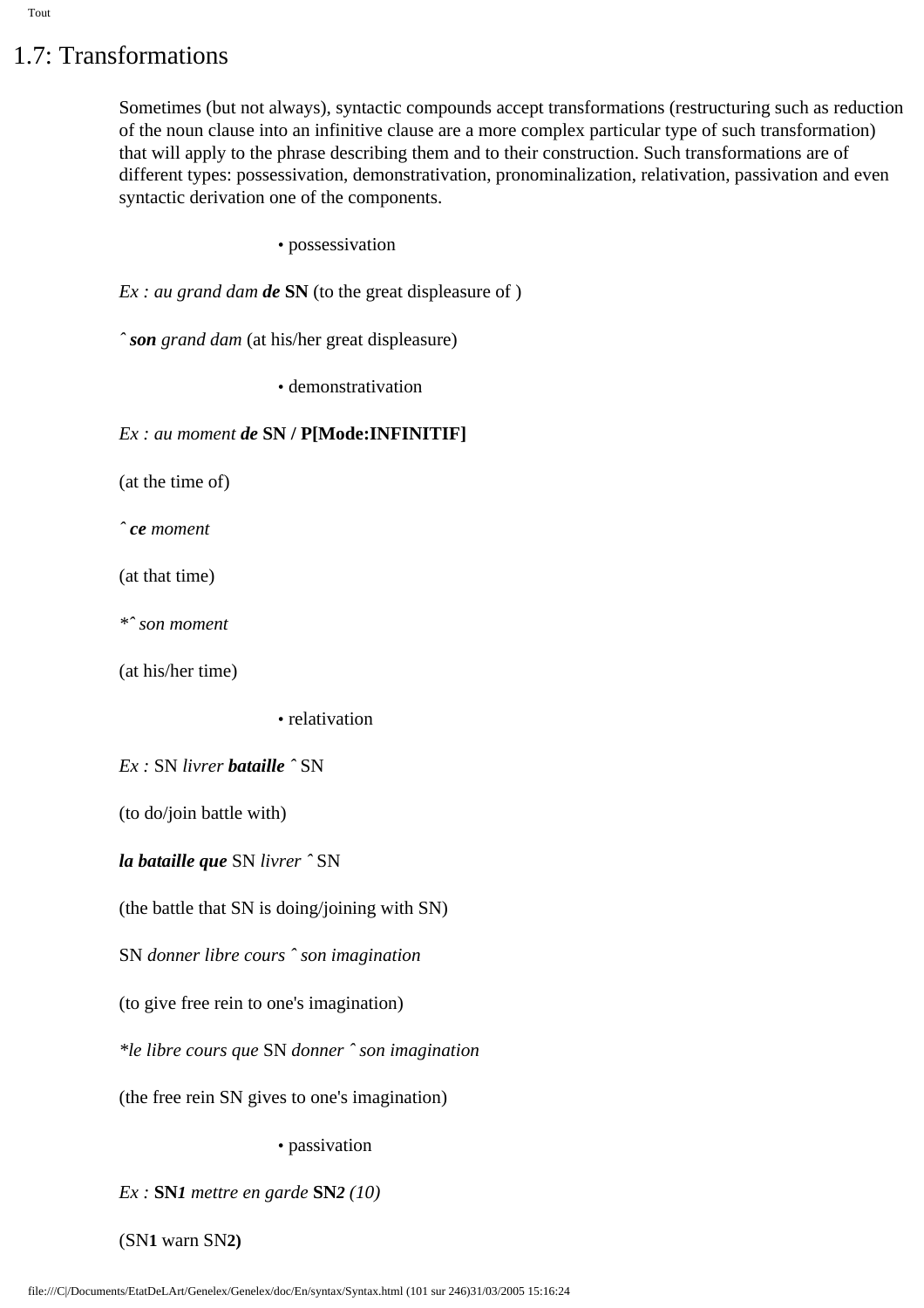**SN***2 •tre mis en garde par* **SN***1*

**SN**2 be warned by **SN**1

**SN** *prendre son pied*

*\*son pied •tre pris par* SN

• derivation on a head component

*Ex : mettre au point* [Anne Poncet-Montange, 1990]

(to settle)

*mise au point*

(settling)

*prendre en grippe*

(to take a sudden dislike to)

*\*la prise en grippe*

• derivation on another component

*Ex : festival de musique* (music festival)

*festival musical* (music festival)

*machine ˆ laver* (washing machine)

*\*machine ˆ lavage*

## 1.8: Coordination

Like phrases, syntactic compounds may also be coordinated or contain coordinated phrases. It must therefore be possible to specify the coordinating element as well as the coordinated elements.

*Ex : ˆ ses risques et pŽrils* (at one's own risks) *(7)*

*m*Žnager la ch•vre et le chou (to sit on the fence)

### **2: Fossilization**

# 2.1: Total or partial fossilization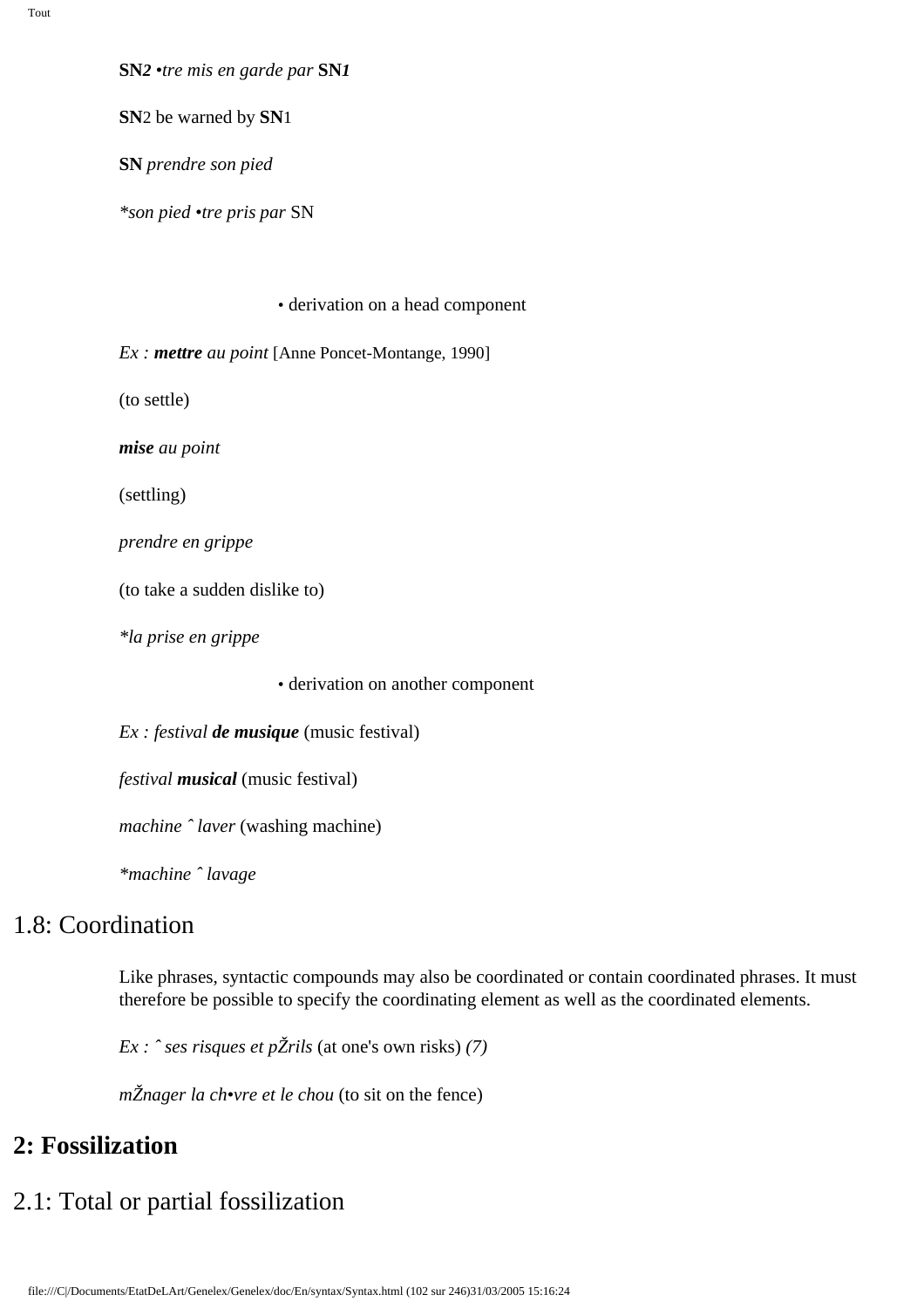Although a syntactic compound is a regular phrase, it differs from it by the number of constraints it bears, especially the importance of constraints on the lexical realizations of its leaves.

All these constraints are fossilization constraints, i.e. the more the constraints, the more fossilized the phrase. This is the reason why we can talk of **fossilization continuum** from the totally free to the totally fossilized.

Motivations that govern the recording of compound forms differ according to whether the objective is to build a general language dictionary or a specialized dictionary like a terminological base. In the first case, purely linguistic fossilization constraints prevail. On the contrary, in the second case, practical criteria like the frequency or the hierarchical level of a concept will govern recording.

### 2.2: Interdependent constituents

We distinguish two kinds of discontinuities: discontinuities that come from internal structures and discontinuities that come from the insertion of modifiers. Anne AbeillŽ[89]

Certain modifiers, appositions, interpolated clauses, floating quantifiers, etc. are elements that share the characteristic to be inserted in numerous places in a sequence of constituents anf for which the occurrence in the compound surface form has not to be provided for in the lexicon.

However, in the case of syntactic compounds, such interpolated clauses are not completely free. Certain constituents of syntactic compounds are interdependent, i.e. no insertion between them is allowed: they are an undividable sequence.

*Ex : bo"te aux lettres, disait-il* (mailbox, he said) *(16)*

*\*bo"te, disait-il, aux lettres*

## **3: Inside and outside of the compound**

### 3.1: Inclusion in a terminal category

Although they are described as non-terminal category phrases, syntactic compounds, as units, can be classed as terminal categories, hence the designation "multi-lexical heads".

Such inclusion is done on several bases:

#### **• syntax**

Although a form is complex, it can play the role of a head, call complements, restrict its occurrence context. For instance, a compound structured as a verb phrase behaves as a verb in its construction and is therefore given this (external) category as an intervener in the construction.

*Ex :* SN *mettre en garde* SN *contre* SN *(10)*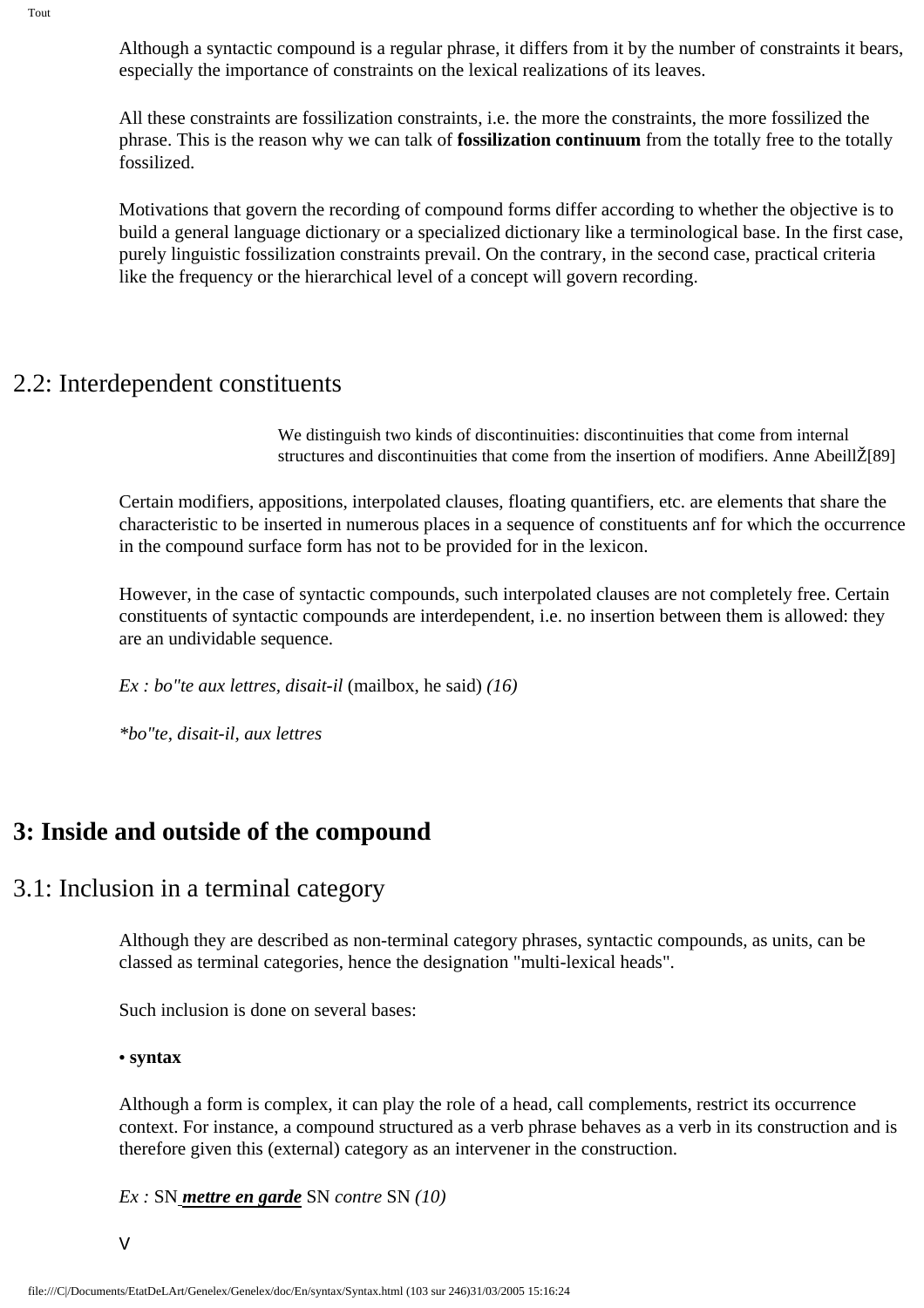(SN warn SN against SN)

In broader terms, the compound invariably occupies the same functional position (noun specifier, sentence modifier, etc.) that has a terminal category as archetype (determiner, adverb, etc.) in which one tends to class it ("complex determiners", "adverbial prepositional phrases", etc.).

> - SV classed as V *(mettre son poing sur la gueule // frapper* ) (to get one's fist in somebody's face/to hit) - SP classed as CONJ *(en consŽquence // donc)* (in consequence//consequently//therefore) - SP classed as ADJ *(sans vergogne // indŽlicat)*  (shameless/tactless) - SP classed as ADV *(ˆ ses risques et pŽrils // imprudemment)* (at one's own risks//carelessly) - SN classed as DET *(la plupart des // les)*  (most of the //the) - Nbarre classed as N *(fil de fer // c‰ble)*

(wire)

Finally, and in the same way as a simple unit, a compound may have a set of restricting properties on its own.

*Ex : ˆ ses risques et pŽrils [nombre:plur] (7)*

(at one's own risks) *RoleTh:mani•re*

#### **• semantics**

The semantic non-compositionality of certain syntactic compounds (not required to consider them as compound syntactic units) gives them a status of undividable whole.

Although it is not always possible to decide on the semantic compositionality or non-compositionality of an expression (fossilized expressions with an etymological compositionality, metaphoric expressions, meaning of support verbs), some expressions, however, cannot clearly be composed in synchrony.

*Ex :* SN *se rendre compte de* SN

V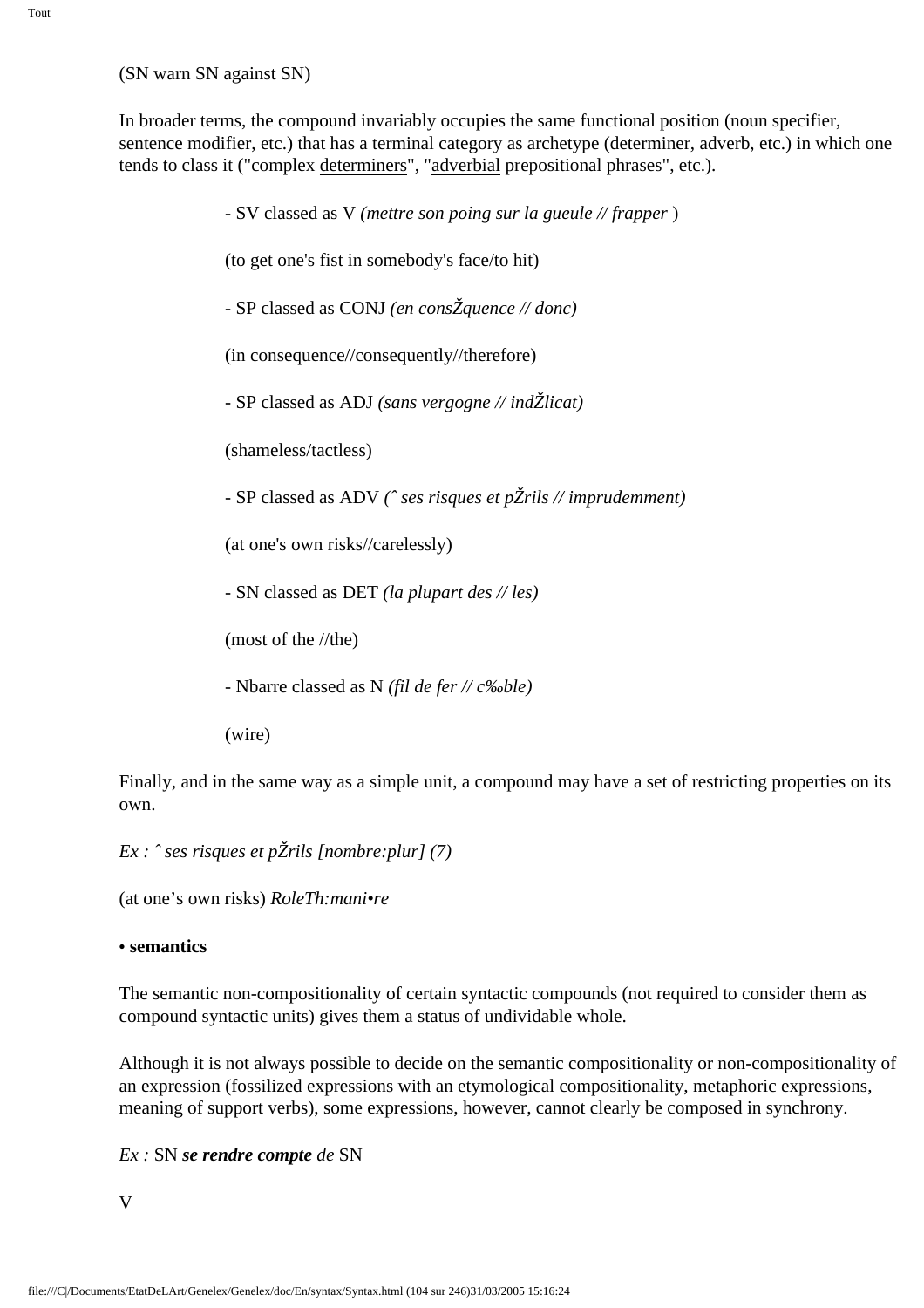## 3.2. Distinction between the inside and the outside of a compound

The phrase label that describes the internal structure of a compound is as it were its **internal category**. The terminal category preferably designating the functional position occupied by the compound is its **external category**. The notions of inside and outside of the compound are based on that distance between the two labels. The compound outside is the complementation or the occurrence context of the compound. The compound inside is the phrase describing its structure. When we talk about multi-lexical head, we refer to the external behavior of a unit whose particularity is to have a composite inside and not an atomic one.

## 3.3. Boundary between the outside and the inside of a compound

It is not always easy to draw the boundary between the inside and the outside of a compound for two reasons:

• since the compound is a partially lexicalized phrase, some of its constituents are "free" (not lexicalized), in the same way as most of its external complements. The fact that a phrase (in the dependency of a phrase) is "free" does not indicate its belonging to the inside or outside of a compound, even if it depends on the compound head.

### *Ex :* SN *Žprouver* **DET SADJ** *admiration for* SN *(15)*

• we observe re-entering (or insertion) phenomena between the inside and the outside of the compound: in other words,. in surface an **external** complement may appear **inside** the compound. Consequently, the surface order does not indicate the internal or external connection of a constituent.

#### *Ex :* SN *tirer* SN *au clair*

(to clear something up/clarify)

#### SN *prendre* SN *en compte*

(to take into account)

#### SN *mettre* SN *en Ïuvre (6)*

(to implement)

It is a real lexicographic difficulty. Therefore it is the lexicographer's responsibility to decide which coding strategy to implement, to evaluate the relevance and linguistic scope in order to ensure consistency. This problem is particularly acute for all traditional "phrases": prepositional or conjunctive phrases that can be affected by possessivation or demonstrativation.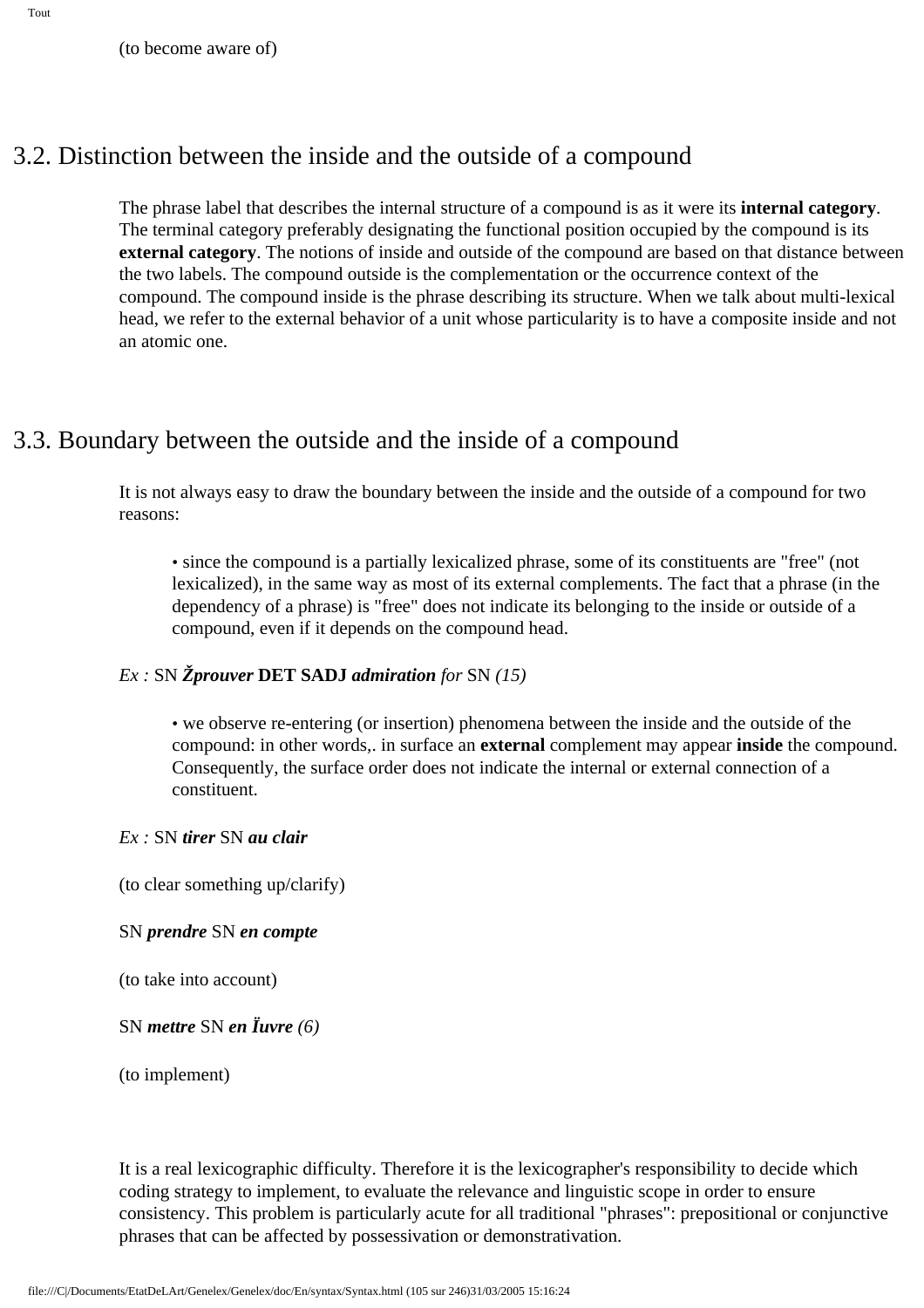*Ex : au moment o• P (11)*

*ˆ ce moment*

*au dŽtriment de SN (9)*

*ˆ son dŽtriment*

## **4. Inheritance of the syntactic properties of components**

We have already mentioned that the compounds under study (that are not fossilized enough to be morphological compounds) are regular phrases presenting a certain degree of fossilization; otherwise, they would be considered as asyntactic. These well-constructed compounds are **realizations authorized by the syntactic behaviors of their different components**.

Thus, like well-constructed phrases, syntactic compounds obey the general rules of syntax, so that the sequence of free and lexicalized components is a licit sequence.

Consequently, components fit into the syntactic compound with their first property, i.e. their category.

Besides, the compound inherits the syntactic behavior of its components, with or without addition of restrictions during the composition process; besides, this process determines the way its components will be organized. In that case, the compound determines the "composition mode" of its components.

As for inheritance, the number of restrictions to be added during composition is sometimes such that it is preferable not to inherit the syntactic behavior of a component.

Each composition mode describes the inheritance by the compound of the syntactic behaviors of a component. Inheritance concerns the construction of the component, the category and restricting feature that characterize it as an intervener in the construction. The construction is inherited inside, and sometimes outside the compound. The characteristics of the component are inherited inside the compound.

### 4.1. Inheritance of constructions

These inheritance properties apply to each Syntactic Unit (Usyn) entering in the composition of the compound.

#### *• Total inheritance versus partial inheritance*

The less the component keeps properties when it is used in a syntagmatic composition, the more fossilized the result compound. The term "total inheritance" is used when all the properties of the component are inherited without changes. The term "partial inheritance" is used when at least one property of the component is inhibited or filtered. Some positions of the component may be totally inhibited whereas others will be maintained, yet filtered by the selection of a sub-set of phrases that can instantiate it: addition and loosening of constraints on these phrases (a determiner that becomes a definite, a free number restricted to plural, etc.) are some illustrations.

*Ex : Il a abattu sa toute derni•re carte ma"tresse, qui est excellente. (13)*

(He laid his last master card on the table, that is excellent)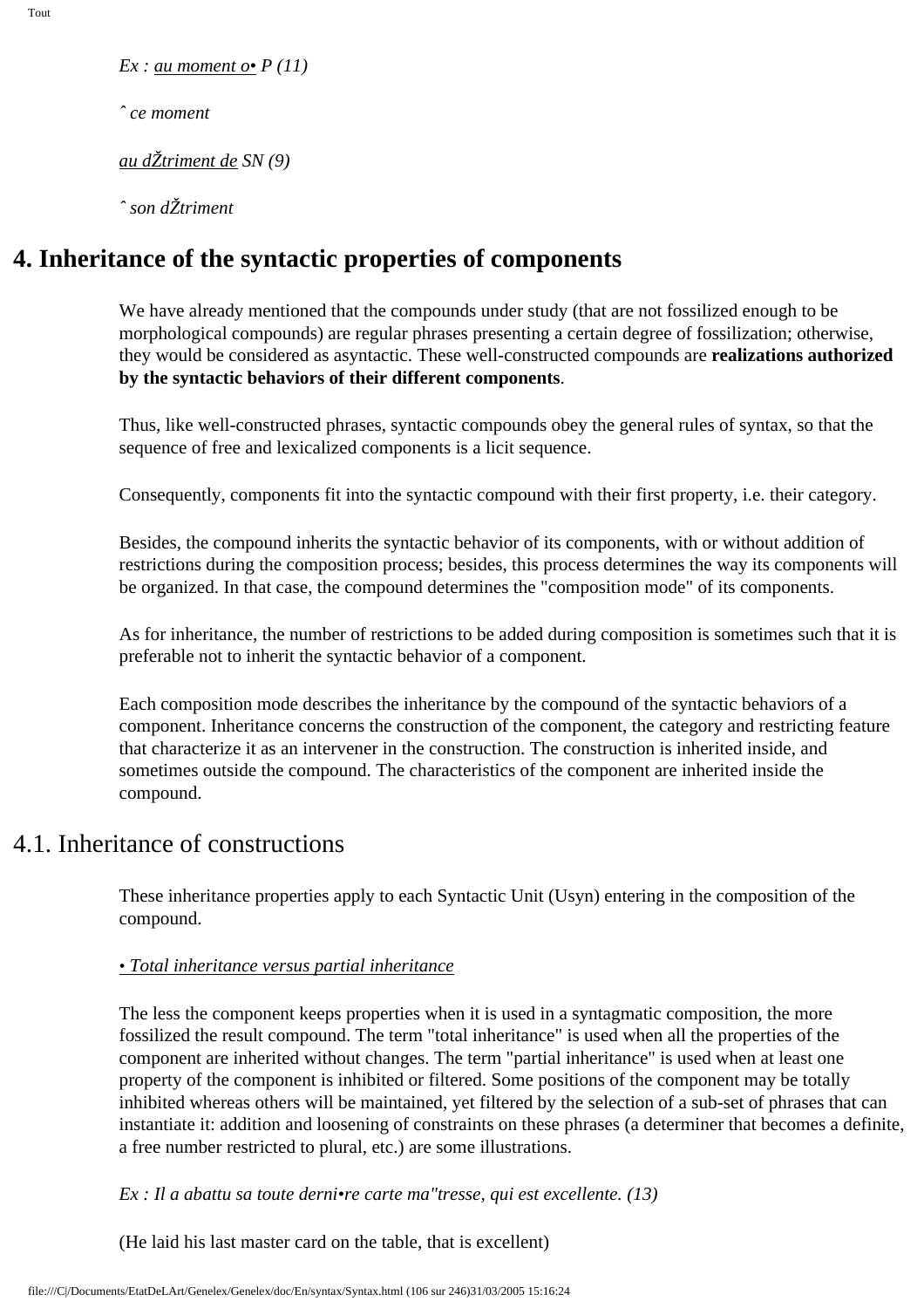selection of a sub-set of phrases on the right-positioned modifier.

*Ex : tarte ˆ la cr•me (14)*

DET SADJ *tarte SADJ/SP/P* => inhibition of the left- positioned modifier,

selection of the SP on the right- positioned modifier and restriction to the preposition *ˆ.*

DET SADJ *cr•me* SADJ/SP/P => inhibition of the left- and right- positioned modifiers, restriction to the definite determiner.

In the case of important fossilization, some components, even all of them, may be deprived from all their characterisitics. Such is the case of *bleu* (blue) in *carte bleue* (Visa card) that is deprived of all its modification possibilities: *une carte tr•s bleue* (a very blue card) is not the same as *une carte bleue*. In that case, it does not seem justified to refer to a component Usyn that would be completely inhibited. It will be possible to refer to the Um (Morphological Unit).

Adjectives may be used as another example. It is interesting to note that it is the adjective that holds knowledge on its positioning on the left or on the right of the noun in such or such use and that this knowledge is inherited in the compound.

*Ex : temps plein* (full time)

*plein temps* 

*temps partiel* (part time)

*\*partiel temps*

### *• Inheritance outside the compound*

The compound taken as a terminal category inherits in its external construction of all or part of the base construction of the component that is exclusively the compound head. Therefore the external construction of *carte bleue* is the same as that of *carte* (in a syntactic viewpoint, not in a semantic one) and not of *bleu*.

*Ex : La tr•s belle* **carte bleue** *dorŽe du CrŽdit Lyonnais. (12)*

(The very nice gilded **Visa Card** of CrŽdit Lyonnais)

### *• Inheritance inside a compound and saturation*

The compound taken as a non-terminal phrase inherits in its inside complementation patterns that are specific to each of its component Usyns. That is a misnomer because more exactly each component (and not the compound) inherits, when it is used in a composition (in the internal structure of the compound) of the complementation pattern that is associated with it as a free unit.

Some positions of a component are said "saturated" during lexicalization by another component: these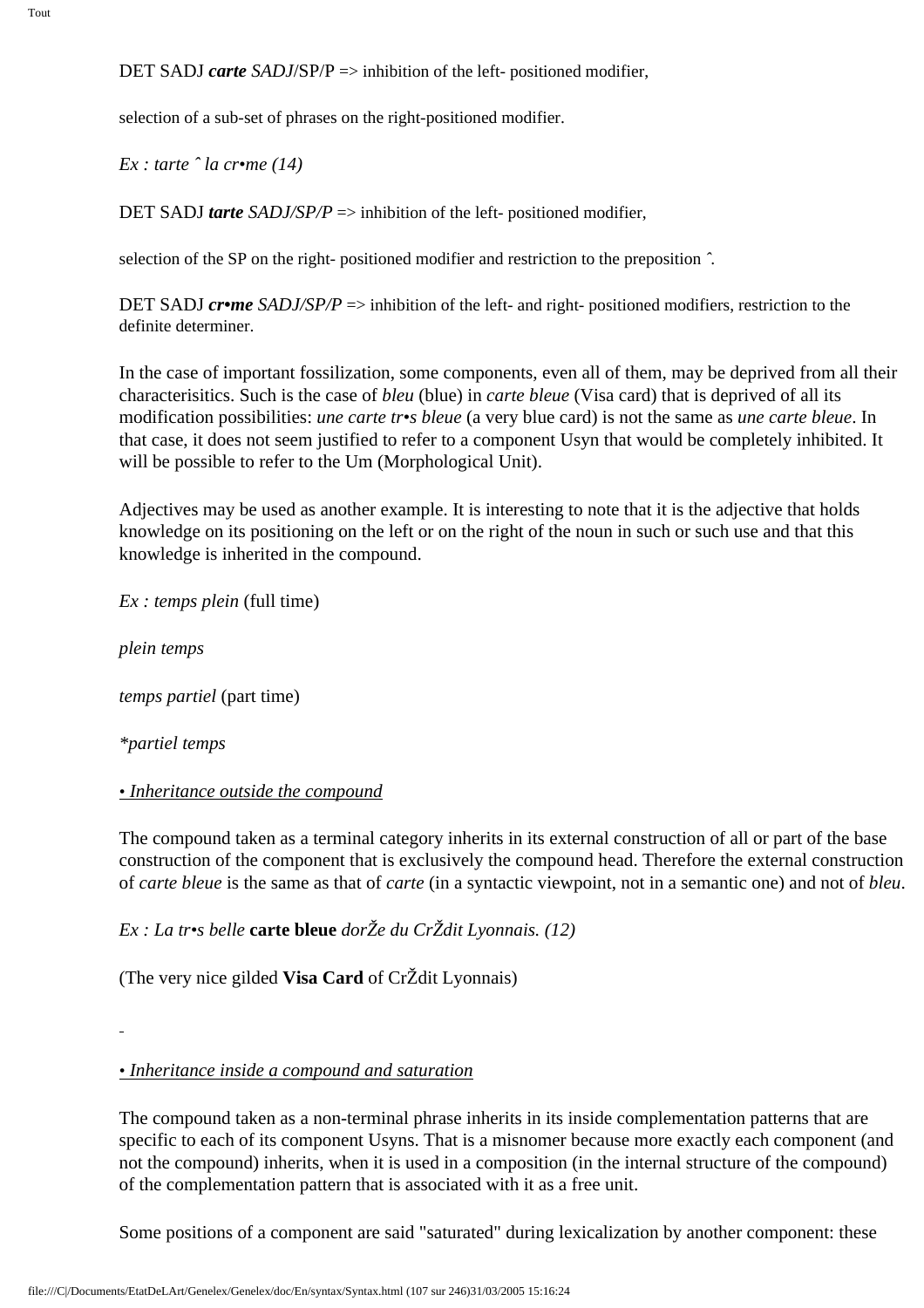positions inherited inside the compound are not found outside. It is the case, for instance, of *abattre carte maitresse. Carte maitresse* saturates the object position of *abattre* inside the compound, which is a position not inherited in its external construction.

*Ex :* SN *abattre carte maitresse (13)*

# 4.2. Inheritance of the characteristics specific to the compound

In the compound, components keep all or part of their specific characteristics.

Thus, one of the syntactic units of *dŽrive* is characterized, among others, by a restriction to the singular. In the syntactic compound, *dŽrive gŽnŽtique,* the component *dŽrive* keeps this property. In the same way as for verbs, the auxiliary that is defined on the verbal compound is inherited in the compound. Consequently *abattre carte ma"tresse* inherits the auxiliary *avoir* from *abattre*.

## **5. Support verbs**

Compound Syntactic Units can also be used to record - if one so wishes - the pairs "support-verb/noun" so as to specify their complementation pattern, and have them correspond more easily - if neccessarywith a verb (derived or not from the noun) that is their true synonym (apart from the aspect).

*Ex : SN donner/poser sa dŽmission ˆ SN* 

(to hand in one's resignation to SN)

*SN dŽmissionner de SN*

(to resign from SN)

*SN mettre en marche SN*

(to start up)

*SN dŽmarrer SN*

(to start up)

*SN •tre/se mettre en col•re*

(to be/get angry)

## **III.Principles of formal representation**

## 1. Representation axes

The simple or compound nature of an entry does not affect the recording of a **Construction** specifying its complementation or its context. Compound syntactic units are therefore described as simple syntactic units as regards their external behavior.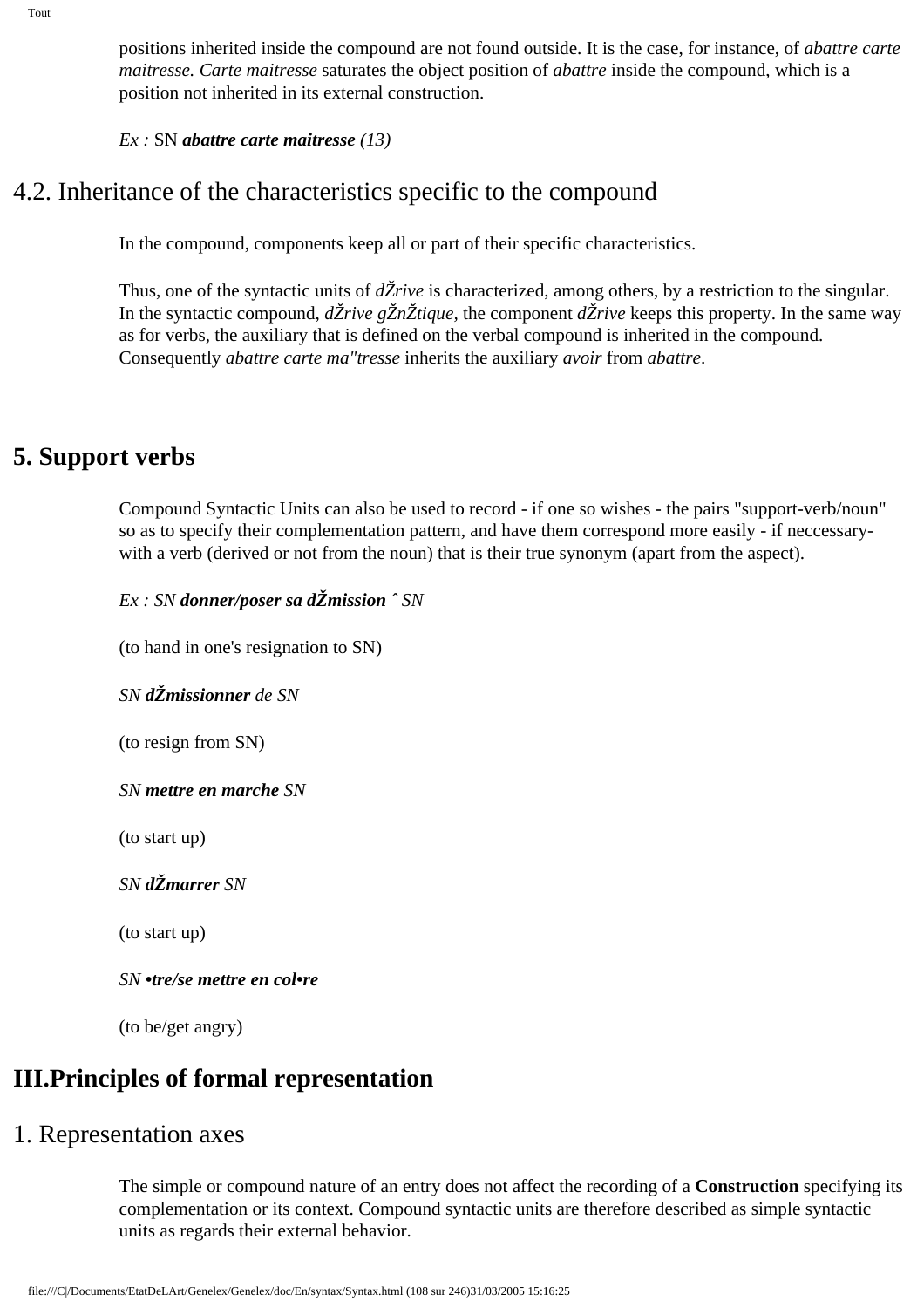What is specific to them is the fact that the described entry (**Self**) is not atomic but composite (multilexical).

Composition in syntax is represented by a list of lexicalized components and information relating to their articulation. This information is taken into account by several formal elements (**Composition** + **R\_Compose, MdC, Syntagme\_NT\_S**) that are going to be explained.

Lists of components (**Composition** and **R\_Compose**) manage the multi-lexical aspect. The Composition Mode (**MdC**) and the structure phrase manage respectively the syntagmatic regularity as regards the components (by inheritance of properties) and as regards the grammar (rewritten non-terminal phrases). Both may co-exist to complete one another since the approach angles are different but do not exclude one another.

What formally distinguishes compound syntactic units from simple syntactic units is only:

- the presence of lists of components on the Usyn,
- the presence of Composition Modes of the compound Usyn from each of the component Usyn,
- the presence of an internal structure on the **Self** of the Usyn**.**

On the other hand, they are described by the same formalism as simple syntactic units (**Description**).

The articulation between the external syntactic behavior of the compound and the description of its internal behavior is drawn using the entity **Self** that is present both on simple and compound units.

### 2. Atomist viewpoint vs. syntactist viewpoint

The GENELEX model meets the concern to be open to the two different representations of the lexicon, the atomist vision and the syntactist vision (refer to the section on simple syntactic units for the definition of these visions).

However, rewriting a structure phrase is only meaningful in the syntactist vision. In the atomist vision, the specification of a phrase describing the inside of the compound will be reduced to its simplest expression, i.e. its syntagmatic label.

Besides, Composition Modes (**Mdc**) are used to describe and record the inheritance of properties from the components. So defined, they accept both interpretations, although their use is optional in the syntactist interpretation whereas it is obligatory in the atomist viewpoint.

## **IV. Lists of components**

## 1. Type and choice of components

Components that lexicalize the internal structure of Compound Syntactic Units are explicitely listed on the Usyn. Components are either of the Usyn or Um type. A component is of the Usyn type when we want it to inherit, totally or partially, from its syntactic behavior. Otherwise the component is of the Um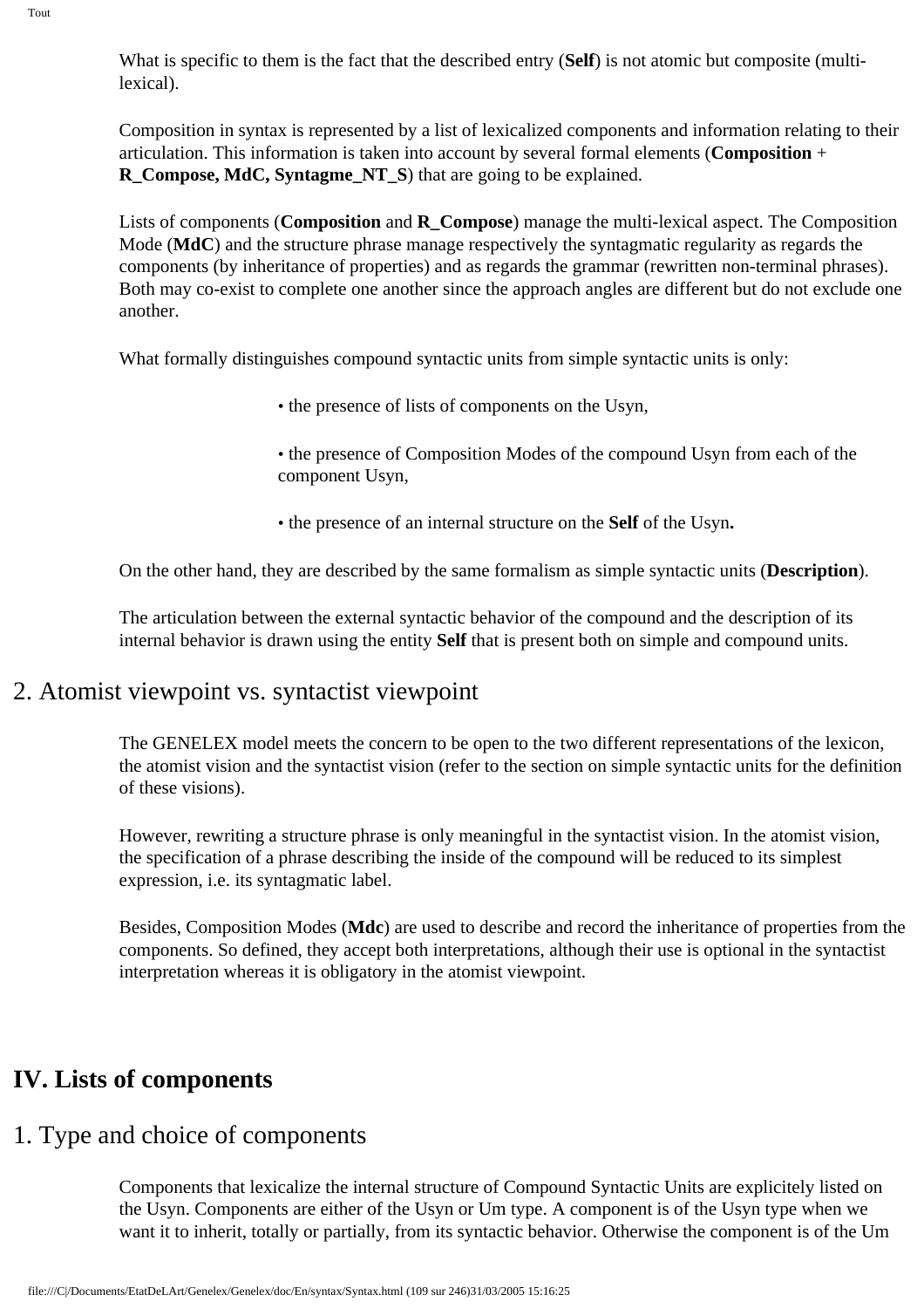type.

The list of components allows to reach the compound, since the compound is indexed on the elements of this list. This list must therefore minimally include all the components that "sign" the compound, i.e. the Usyns we want to inherit from and so-called "full" Ums.

For other lexicalized constituents, one can:

• include them in components as "empty" Ums;

• not include them in the list of components and constrain them as usual, using the features Lex in the MdC and/or the internal structure. This is very useful for:

• the partitive deteminer {*du/de l', de la, des*} to which the notion of canonical form cannot be applied, because of the ambiguity of the forms *du* and *de l'*. One may prefer:

 $((\check{Z}prouver \ administration))$  + DET [SsCatMorph: PARTITIF]

to

*((Žprouver du admiration pour))*

• non-governed prepositions that we want to record in the internal structure and not in the list of components. One may prefer:

 $((bec\, gaz))$  + PREP[lex:de]

to

*((bec de gaz))*

In any case, it is the lexicographer's responsibility to establish a coding strategy and to hold on to this decision.

With the list of components that can be refered by their rank from the description of the structure and in the composition mode, it is possible to share the pieces of information that only differ from one another by different lexicalizations, since they are only connected with them indirectly by their rank. It is thus possible in a first time to make an inventory of the structures (that will have the *appellation* NA, AN, NdeN, N<sup>o</sup>N, PN, VN, NN, etc for noun compounds). Then we will list all the compounds that match them, i.e. all compounds that lexicalize these structures.

*Example of internal structure Noun Adjective.*

#### **INVENTORY OF INTERNAL STRUCTURES**

**Internal structure: designation: "N\_ADJ"**

#### **P0 P1**

#### **NOM[RefLex:1.1] ADJ[RefLex:1.2]**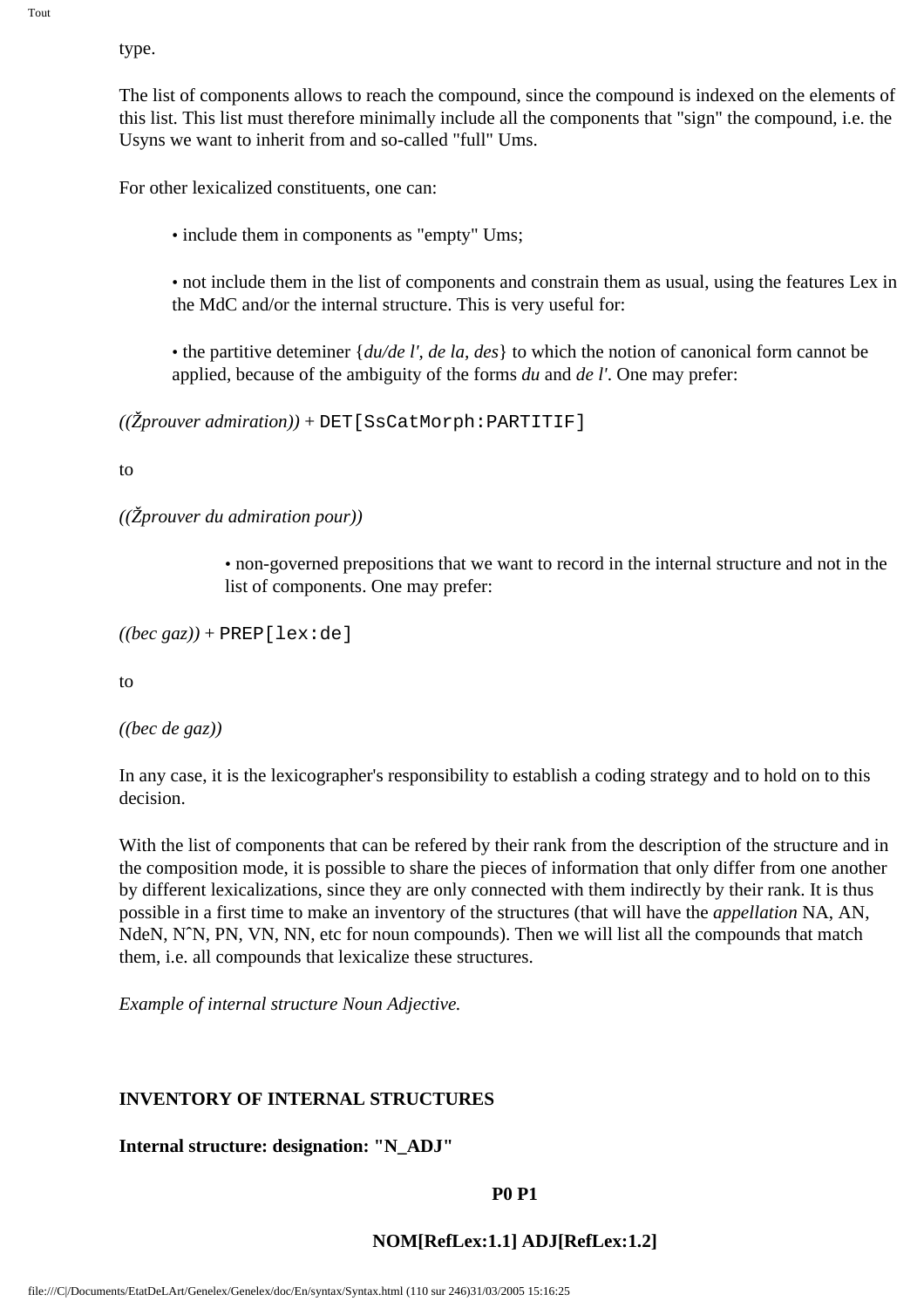### **INVENTORY OF COMPOUNDS**

((voie lactŽe))

((carte bleue))

((b•te noire))

etc

## 2.2. Alternatives of components

To record variants of lexicalization, we use two levels of lists.

*Ex: ( (avoir admiration) (15) (Žprouver admiration) (ressentir admiration) (vouer admiration) ) ((ˆ le cas o•) (11) (en ce cas))*

The first level of the list is that of lexicalization alternatives (**Composition**).

The second level of the list is that of lexicalized components for each alternative (**R\_Compose**).

These lists can be seen as two orthogonal axes.

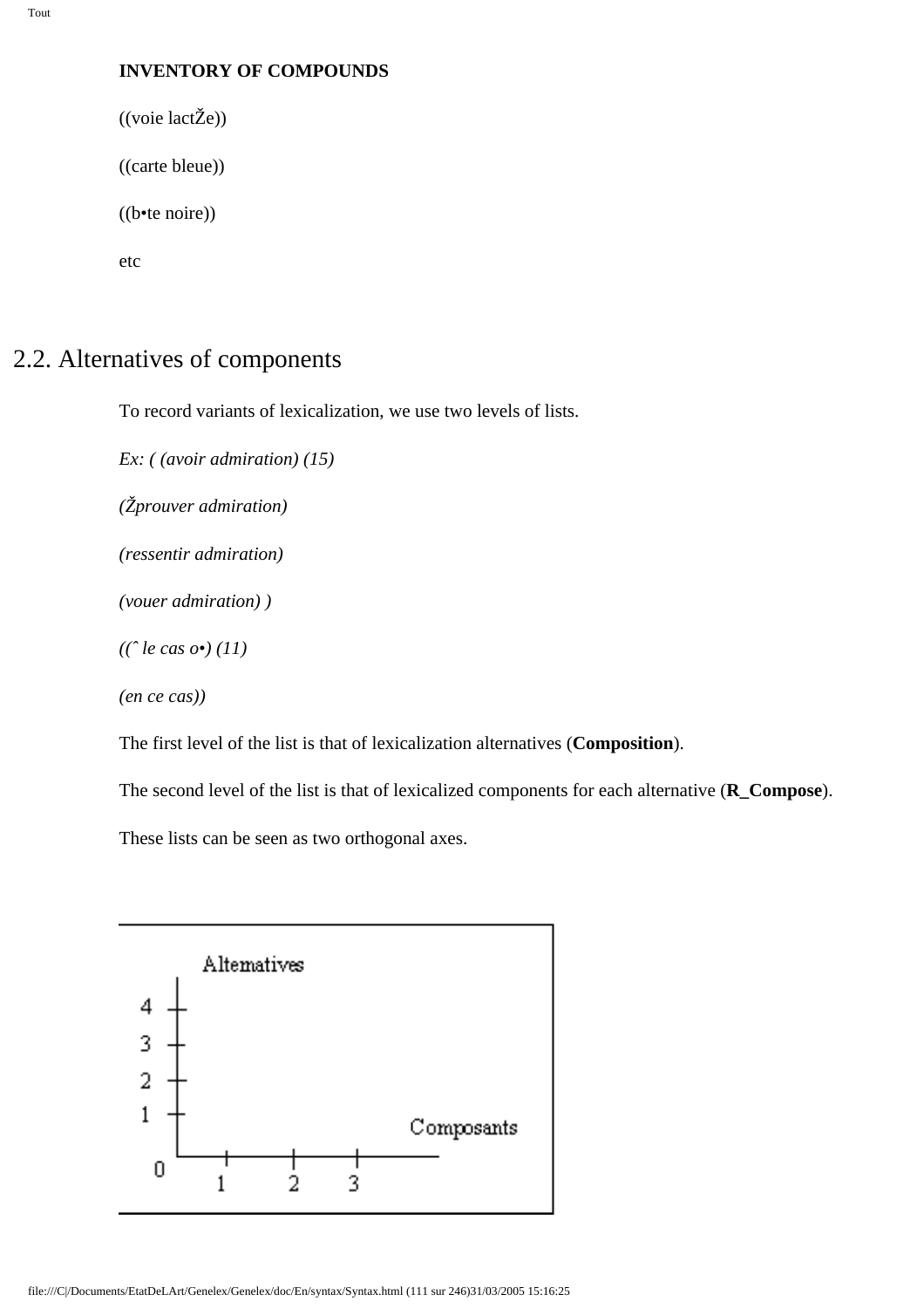## 3. Reference to components

The elements of the lists of components are accessed by double indexing: [RefLex: Nth alternative . Nth component].

```
Ex: [RefLex:1.1]--->avoir
```
Index 0 on the alternatives axis means that all of them are selected.

Ex: [RefLex:0.1]--->avoir,Žprouver,

ressentir,vouer

**Note**: In the appended examples, we have decided to explicitely indicate lexicalization to ensure a certain level of legibility: [RefLex:mot], rather than using the notation: [RefLex : Ni•me alternative . Ni•me composant]. This comment applies to the whole family of RefLex and includes RefPrep, RefConj, etc.

## **V. Composition Mode (MdC)**

### 1. Interest

Composition Modes allow to specify for each Usyn component the properties of its Construction and of its Self (IntervConst and Syntagme\_NT\_S) that are inhibited, filtered or inherited during composition. They also allow to indicate what other components (Um or Usyn) eventually lexicalize their Positions. Therefore, for a given compound Usyn, there are as many MdCs as Usyn components.

Specifying the composition mode is therefore used to indicate:

- the **relations** between component Usyns and/or Ums,
- the **inheritance** of Positions,
- **addition** or **loosening** of constraints on Position occupants and Self.

## 2. Inhibition, inheritance and filtering

## 2.1. Inhibition, inheritance and filtering of Positions

Unless otherwise specified, all the Positions of a component that are not explicitely inherited are inhibited. For each inherited Position, we have to specify how and where it is inherited, i.e. with or without filtering, INSIDE or OUTSIDE the compound. A same Position, which is then not "saturated" in the compound, can be inherited outside **and** inside the compound. In that case, it is associated with two inheritances of Position.

Filtering a Position during inheritance consists in modifying at least its distribution, its function, its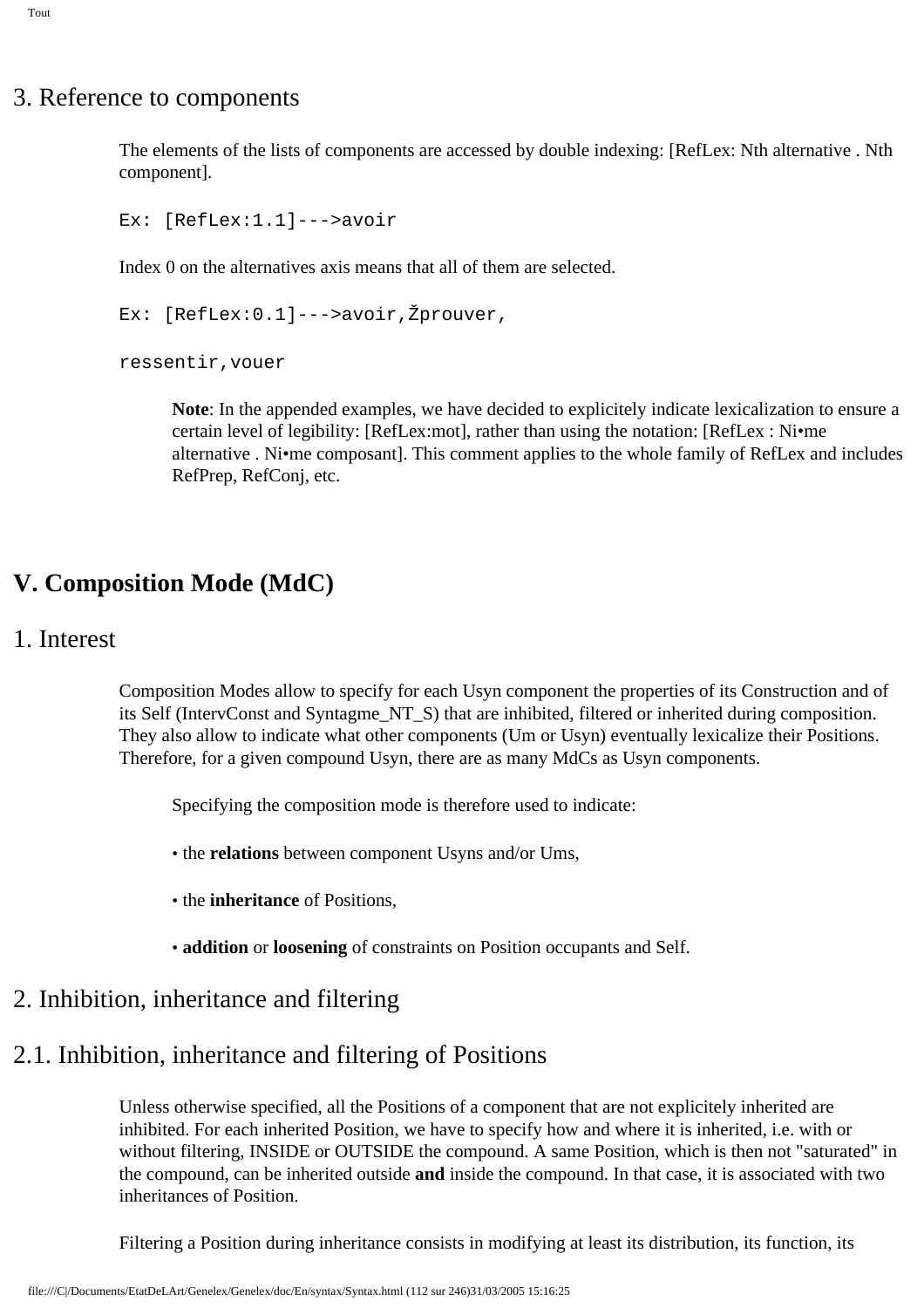Tout

thematic roles or its repeatability value. Distribution is modified in selecting a sub-set of listed phrases or in removing/adding constraints on these phrases (restricting features).

## 2.2. Self filtering

Unless otherwise specified, Selfs of component Usyns are inherited inside the compound, knowing that, in that case, they lose the designation "Self" to become a phrase such as specified in IntervConst. It is possible to filter Self in the composition process and, using the same mechanisms, to modify its IntervConst and internal structure if the component is itself a compound.

## 2.3. Example

```
Ex : la vraie tarte ˆ la cr•me du cinŽma fran•ais
(the real slapstick of the French cinema)
Usyn_tarte :
cb : P0 P1* SELF P2*
DET SADJ SADJ
SP
P[SsCatSynt:RELATIVE]
MdC_tarte in tarte \hat{ } la cr•me:
HeritePosition : P0 EXTERIEUR
HeritePosition : P1 EXTERIEUR
HeritePosition : P2 EXTERIEUR
HeritePosition : P2 INTERIEUR
ModifPosition :
SADJ, P[SsCat_Synt:RELATIVE]
SP + [Prep:ˆ]
[RefLex:cr•me]
[Nombre:SINGULIER]
[SscatMorph:DEFINI]
```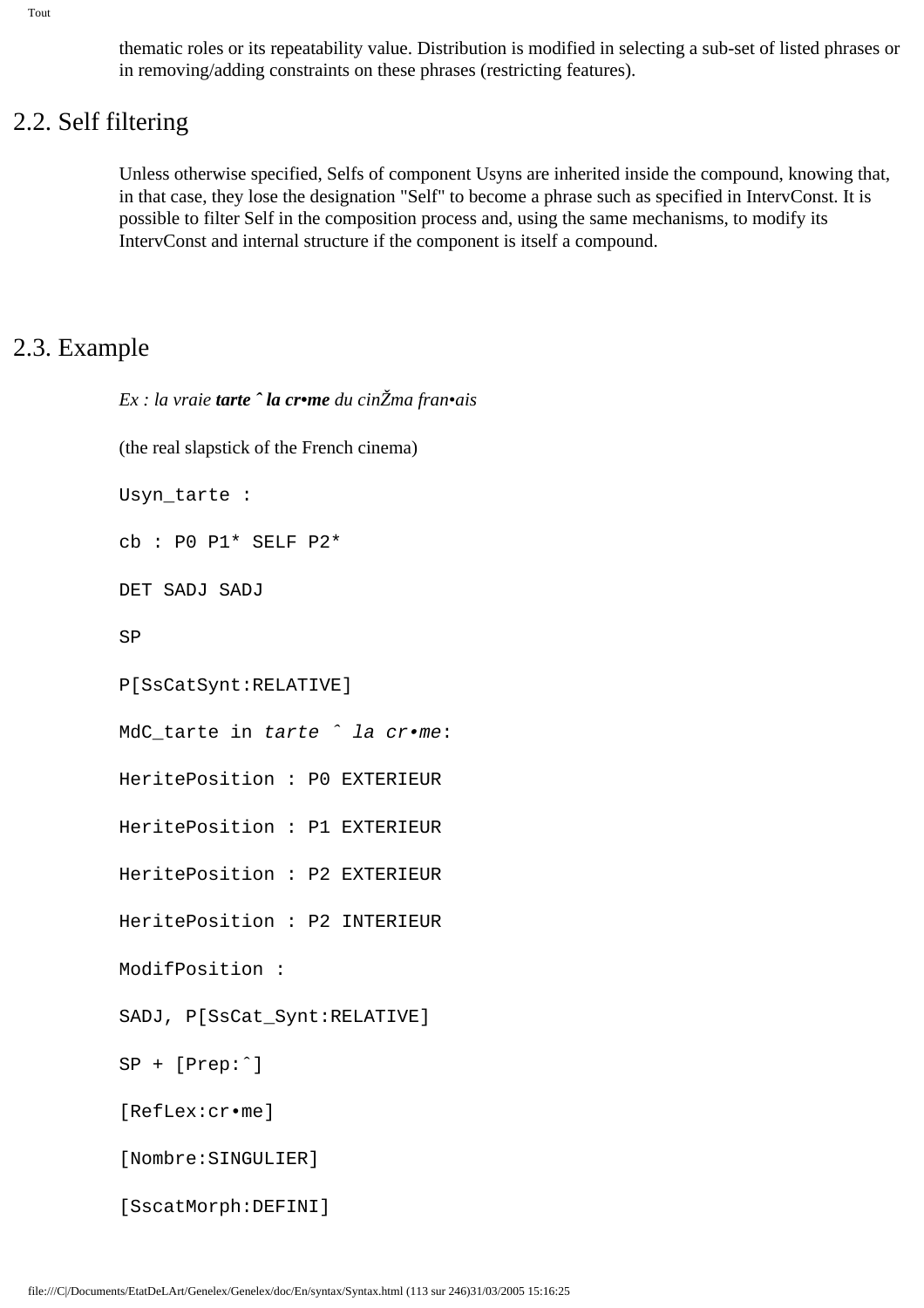FiltreSelf

IntervConst : N + [nbre:SINGULIER]

### 3. Calls of components for lexicalization

### 3.1. Notion of call

The organization of components, i.e. the fact that they are organized according to different hierarchic levels and that some of them depend on others (and vice versa), is analyzed as a **call** phenomenon. A component is said to be called if it instantiates a Position of another component. A component is said to be calling if at least one of its Positions is instantiated by another component. A same component can be calling, called and calling, or only called. This information is borne by the elements  $\bf{R}$  Compose that give the list of components.



Let us illustrate these abstract call trees with an example.

*Ex: abattre carte ma"tresse (13)*

(to show one's master card)

2 Usyn appelantes : Usyn\_abattre, Usyn\_carte

(calling Usyn)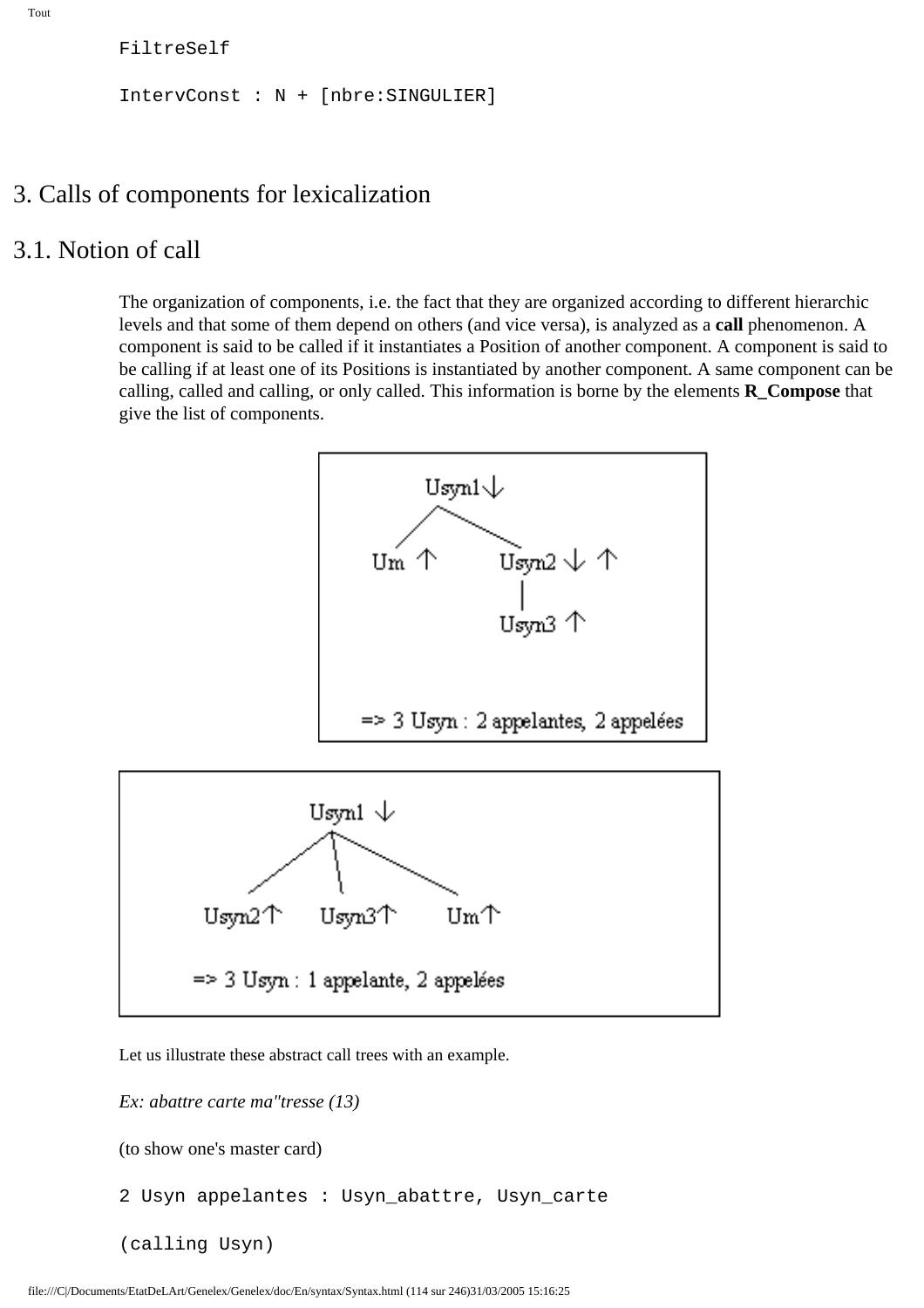```
Tout
```

```
1 Usyn appelŽe : Usyn_carte
(called Usyn)
1 Um appelŽe: Um_ma"tre
(called Um)
```
## 3.2. Head of the syntactic compound

The head of a compound Usyn is the most calling component.

In the preceding example, the "head" Usyn of the compound is the Usyn\_abattre

For co-ordinated compounds, we can consider that the head of the compound is the co-ordinating element and that it is this element that calls all the other constituents.

*Ex : ˆ cor et ˆ cri*

## 3.3. Lexicalization

A called element realizes a lexical constraint. One expresses the call of a Um or Usyn component by adding a feature **RefLex** on a Phrase of a Position of the Base Construction of the **calling Usyn**.

Ex : SN[RefLex:Usyn\_admiration]

The component gives its value to the lexical feature that calls it (RefLex, RefPrep, RefProRel, RefProIntrog, RefConj, RefIntrod) and the general rules specific to these features apply (see paragraph on restricting features). The attribute *saturesynt* of lexical features allows to indicate if the head is (with an introducer, if applicable) the only leaf node of the Phrase.

## 3.4. Compatibility between the categories of the calling phrase and those of the called component

We must ensure compatibility between the label of the calling phrase (the phrase bearing the feature RefLex) and the morphological or functional category of the called component (of the **Um** or **Usyn** type). In other words, it must be possible for the component to be the head of the calling phrase. The head values authorized are taken from simple units according to the phrase that bears the lexical feature:

- NOM for SN
- NOM for SP
- ADJECTIF for SADJ
- ADVERBE for SADV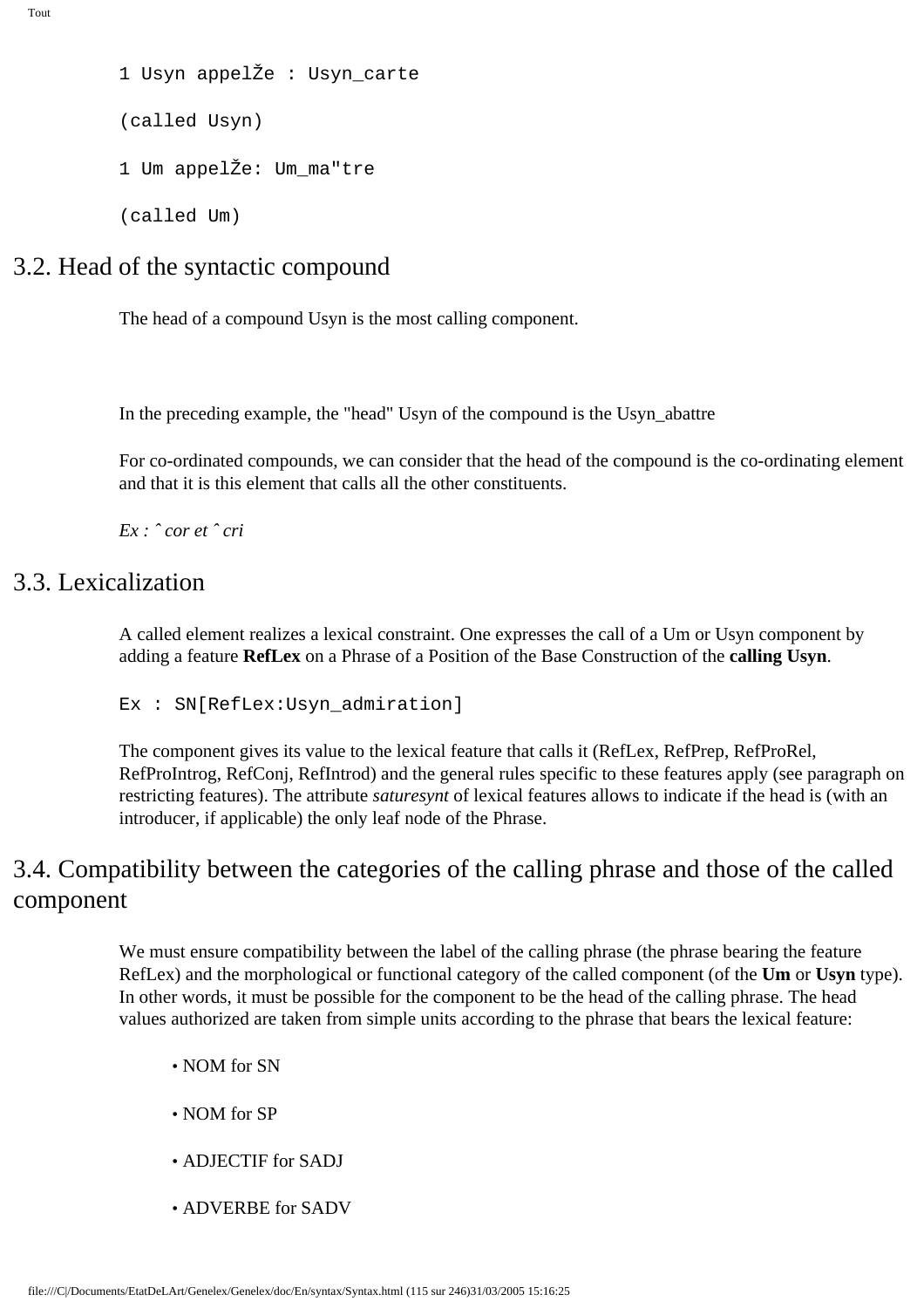- VERBE for SV
- VERBE for P

The morphological category of the component is given by the field *catgram* of the **Um**, whereas its functional category is given by the labels of phrases of the **Usyn IntervConst**. If the component is a **Usyn**, and since each Usyn is associated with a single **Um**, it is always possible to find the **Um** from the **Usyn**.

### 3.5. Unification

The Phrase that bears the lexicalization feature may also bear other restricting features. This applies whatever the Um or Usyn nature of the lexicalizing element. All the restrictions expressed on a called Usyn that would be reported on the calling phrase by a unification mechanism have to be brought up by hand" by the lexicographer, since our formalism does not manage this mechanism.

*Ex : Žprouver de l'admiration* Usyn\_Žprouver : cb : P0 SELF P1 (P2) SN SN SP[Prep:pour] Usyn\_admiration : cb : P0 P1\* SELF P2\* DET SADJ SADJ SP P[SsCatSynt:RELATIVE] MdC\_Žprouver in Žprouver de l'admiration: HeritePosition : P0 EXTERIEUR HeritePosition : P2 EXTERIEUR HeritePosition : P1 INTERIEUR ModifPosition : SN + [RefLex:admiration] **[Nombre:SINGULIER]** MdC\_admiration in Žprouver de l'admiration: HeritePosition : P0 INTERIEUR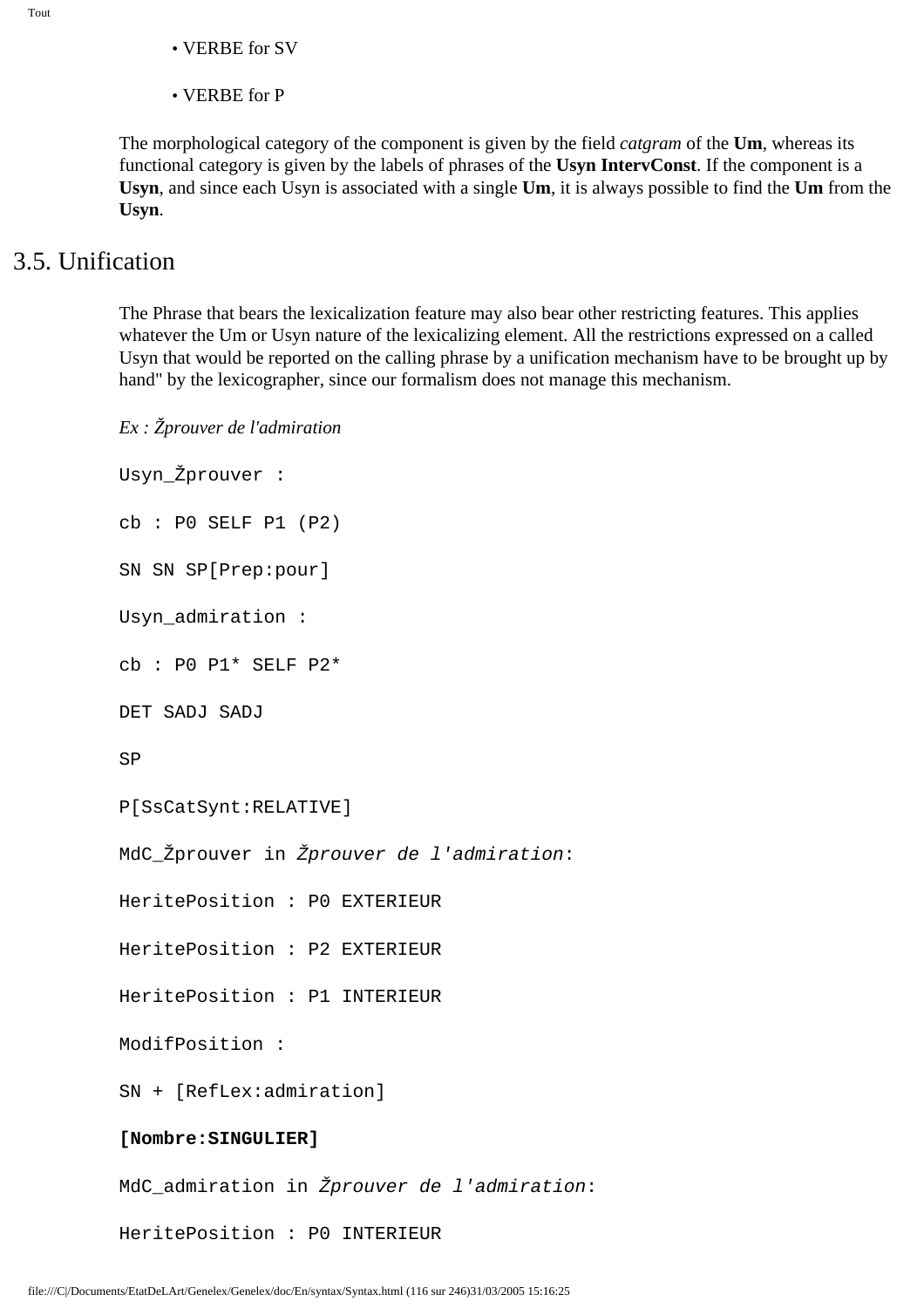```
HeritePosition : P1 INTERIEUR
HeritePosition : P2 INTERIEUR
FiltreSelf
IntervConst : N + [Nombre:SINGULIER]
```
Finally, the syntactist vision (with rewrite trees) considers that for a component Usyn, the level that enters in composition is a priori the level of Self. If we want to retrieve constraints on the syntactic context of Self (greater than its strict complementation pattern), we have to explicitely indicate it by the inheritance of positions giving account of this context.

## **VI. Internal structure of compound**

### 1. Choosing the category

The internal category of the compound is borne by **Syntagme\_NT\_S** that describes the internal structure of **Self**. The external category of the compound is borne by the **Phrase**(s) of its **IntervConst**.

*Ex : bo"te aux lettres* (internal category Nbarre, external category N)

Internal and external categories must be compatible. For information, here are the pairs that we have identified during our work in GENELEX.

| <b>External category</b> | <b>Internal category</b> |  |  |
|--------------------------|--------------------------|--|--|
| <b>NOM</b>               | <b>NBARRE, SN</b>        |  |  |
| <b>ADJECTIF</b>          | SADJ, SP                 |  |  |
| <b>ADVERBE</b>           | SADV, SP                 |  |  |
| <b>VERBE</b>             | SV                       |  |  |
| <b>PREPOSITION</b>       | SANS_E                   |  |  |
| <b>CONJONCTION</b>       | SANS_E, SP               |  |  |
| <b>INTERJECTION</b>      | $\mathbf{P}$             |  |  |
| <b>DETERMINANT</b>       | SANS_E, SN               |  |  |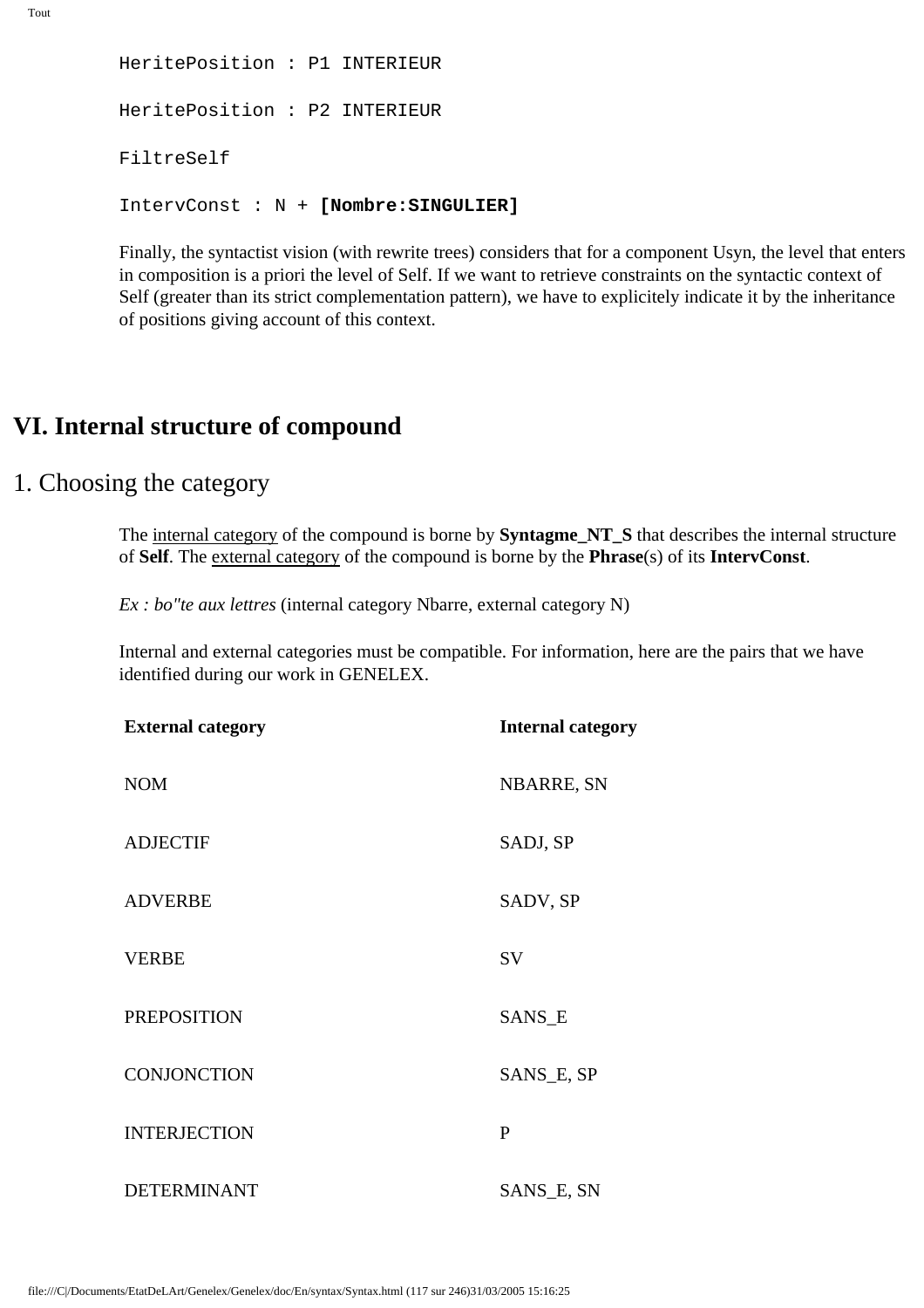| I<br>٧ |  |
|--------|--|

| <b>PRONOM</b>    |        |
|------------------|--------|
| <b>PARTICULE</b> |        |
| SANS_C           | SANS_E |

## 2. Structure Phrases (Syntagme\_NT\_S)

In the GENELEX model, the **internal** base structure of compounds is described in **Self** by a "nonterminal structure phrase" (**Syntagme\_NT\_S**). This phrase is characterized by its label, the features that are associated with it, and it can be rewritten by a list of positions, in the same way as all non-terminal phrases.

*Ex : la plupart* internal structure SN

(most)

*tarte ˆ la cr•me* internal structure Nbarre

(slapstick)

*pierre qui roule n'amasse pas mousse* internal structure P

(a rolling stone gathers no moss)

*mettre en Ïuvre* internal structure SV

(to implement)

*en connaissance de cause* internal structure SP

(with full knowledge of the facts)

*sain et sauf* internal structure SADJ

(safe and sound)

*plus ou moins* internal structure SADV

(more or less)

These phrases are perfectly identical to non-terminal Phrases that appear in Positions describing simple units, except the following:

• they do not contain any Self element, since what we want to describe through them is this element.

• they accept features of the RefLex family on Phrases occurring in their Positions,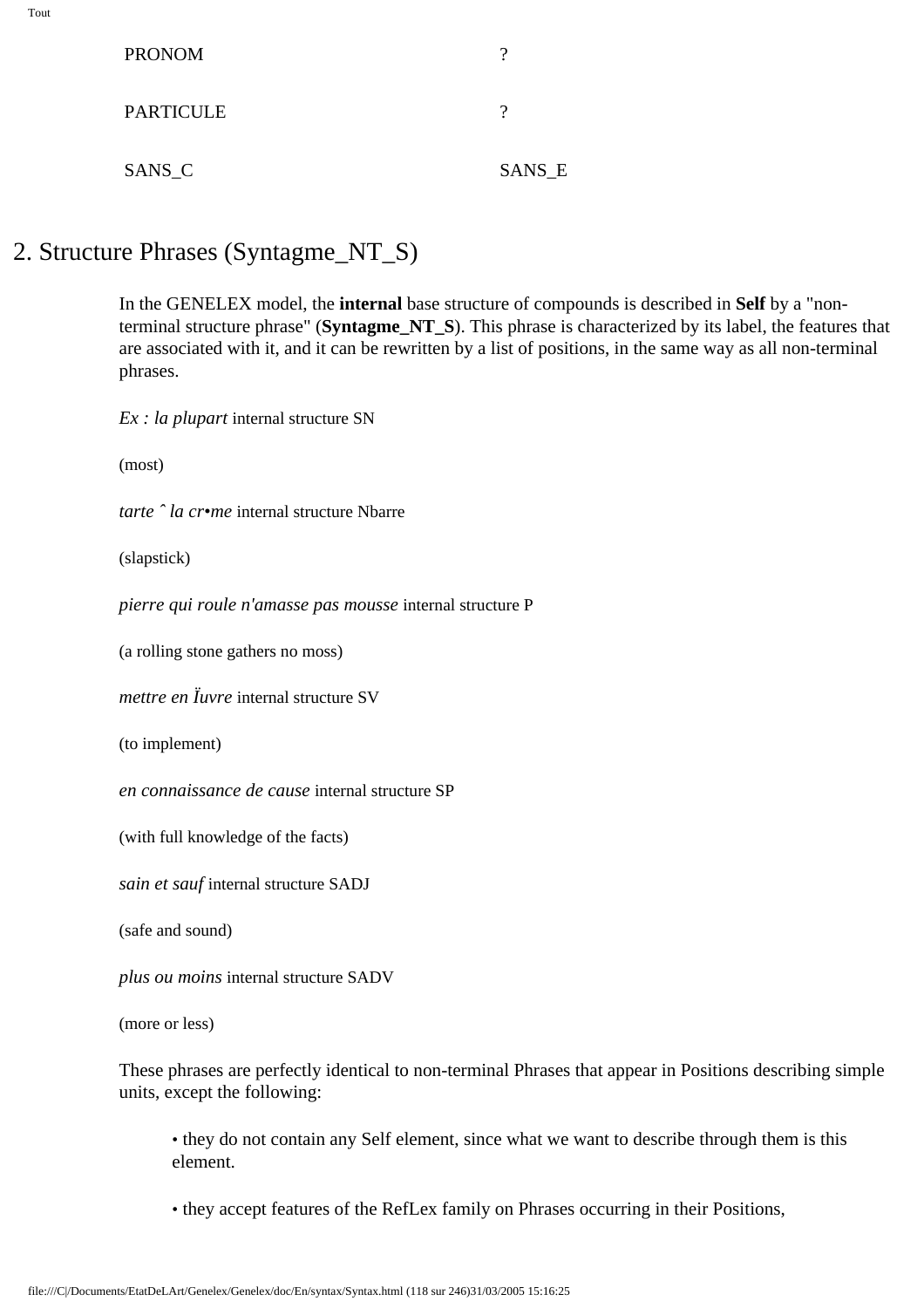Tout

• a possible list of Insertions adds to the list of Positions.

For the remaining part (tree rewriting, labelling of nodes, coordination, etc.), refer to the paragraph on Phrases in the section on simple syntactic units.

It is to be noted that syntactic compounds have an internal structure particularly subject to structural constraints. Structural constraints are rewrite constraints on a phrase. For some syntactic compounds, an element normally optional in this context will obligatorily realized or omitted, or even, a complex structure, such as coordination or the embedding of SNs, will obligatorily called.

*Ex : ˆ ses risques et pŽrils (7)* coordination

(at one's own risks)

*sans conteste* no determiner

(unquestionably)

*au dŽtriment de SN (9)* embedding

(to the detriment of)

*en lieu et place* coordination and no (in lieu and place of ) determiner

## 3. Insertions

Re-entering phenomena are represented by Insertions of Positions of the base Construction into the internal structure of the compound.

*Ex : mettre* SN *en marche*

(to start up)

*prendre* SN *en compte*

*(*to take SN into account)

```
mettre SN en Ïuvre (6)
```
*(*to settle)

As soon as an Insertion is recorded, one has to interpret the inner Positions as locations, which is in contradiction with the recording of a canonical order. Therefore Insertions break the distinction location/ position (surface linear order and canonical linear order. See Simple Units). Assuming that the canonical order is only one of the possible surface orders, with Insertion, it becomes the only possible.

Insertions of **Positions** of the external Construction are recorded in the right place in the field *inseresinsertion\_l* among the **Positions** of **Syntagme\_NT\_S** figuring the internal structure. An **Insertion** is therefore both a pointer at a **Position** of the external **Construction** and an insertion point mark. There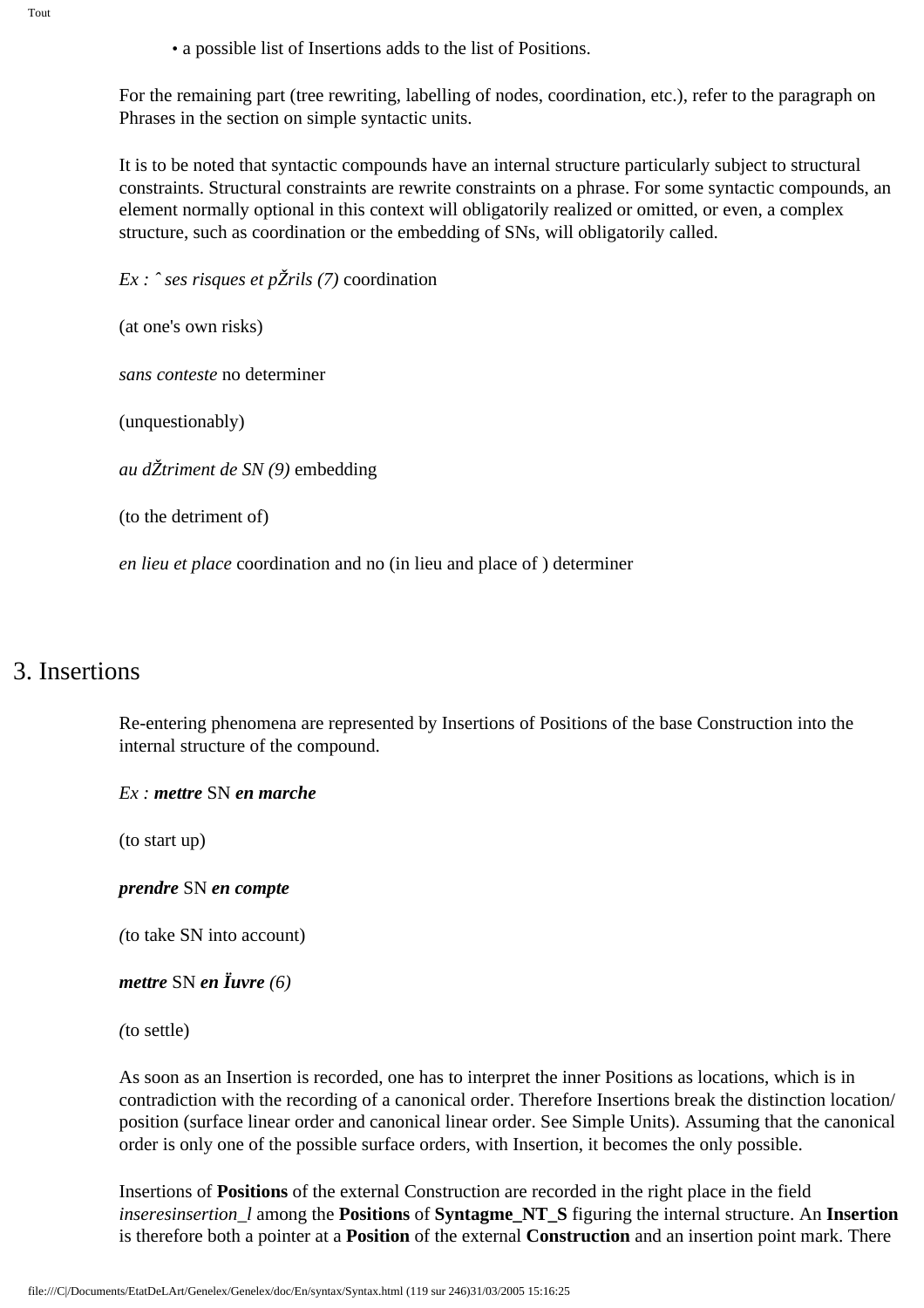may have several **Insertions**. Just as **Positions**, **Insertions** are numbered from 0 on.

Certain **Insertions** are obligatory, whereas they are only possible in most cases.

- possible insertion
- *Ex :* SN *mettre* SN *en garde (10)*

SN *mettre en garde* SN

- (to warn someone)
	- obligatory insertion

#### *Ex :* SN *conna"tre* SN *comme si* **PRO** *l'avoir fait* \*SN *conna"tre comme si* **PRO** *l'avoir fait* SN

### 4. Interdependency

Elements that may be interdependent, i.e. they form an undividable sequence prohibiting any interpolation, apposition or floating quantifier, are **Position, Self, Insertion.**

This undividable sequence is represented in a field *solidaritŽ* within the compound by a graphical string with a dash between interdependent elements. It is therefore possible to have a *solidaritŽ* field with the value:

P0 I0-I2-P1

### 5. Restricting features

All restricting features defined by simple Units are available for compound Units. Some of them, however, need to be better explained.

## 5.1. Lexical features

The lexicalization of terminal or non-terminal Phrases entering in the description of the syntactic compound is expressed by lexical features borne by those Phrases. It is possible to re-use all the features defined for simple units, i.e. Lex, Prep, Conj, ProRel, ProIntrog, Introd. Moreover, the features RefLex, RefPrep, RefConj, RefProRel, RefProIntrog and RefIntrod are available in reflection. These "Ref" features have exactly the same semantics as their correspondents but they point at Morphological Units (Ums) or Syntactic Units (Usyns) not directly, but indirectly by rank numbers in lists of components (refer to the paragraph on the lists of components). This indirection has been introduced so as to be able to share the internal structures (N ˆ N, N de N, etc.) independently from their actual lexicalization. RefLex features are only borne by Phrases of the internal structure and are excluded from the external construction.

*Ex : voie lactŽe*

*carte bleue (12)*

*cerveau malade*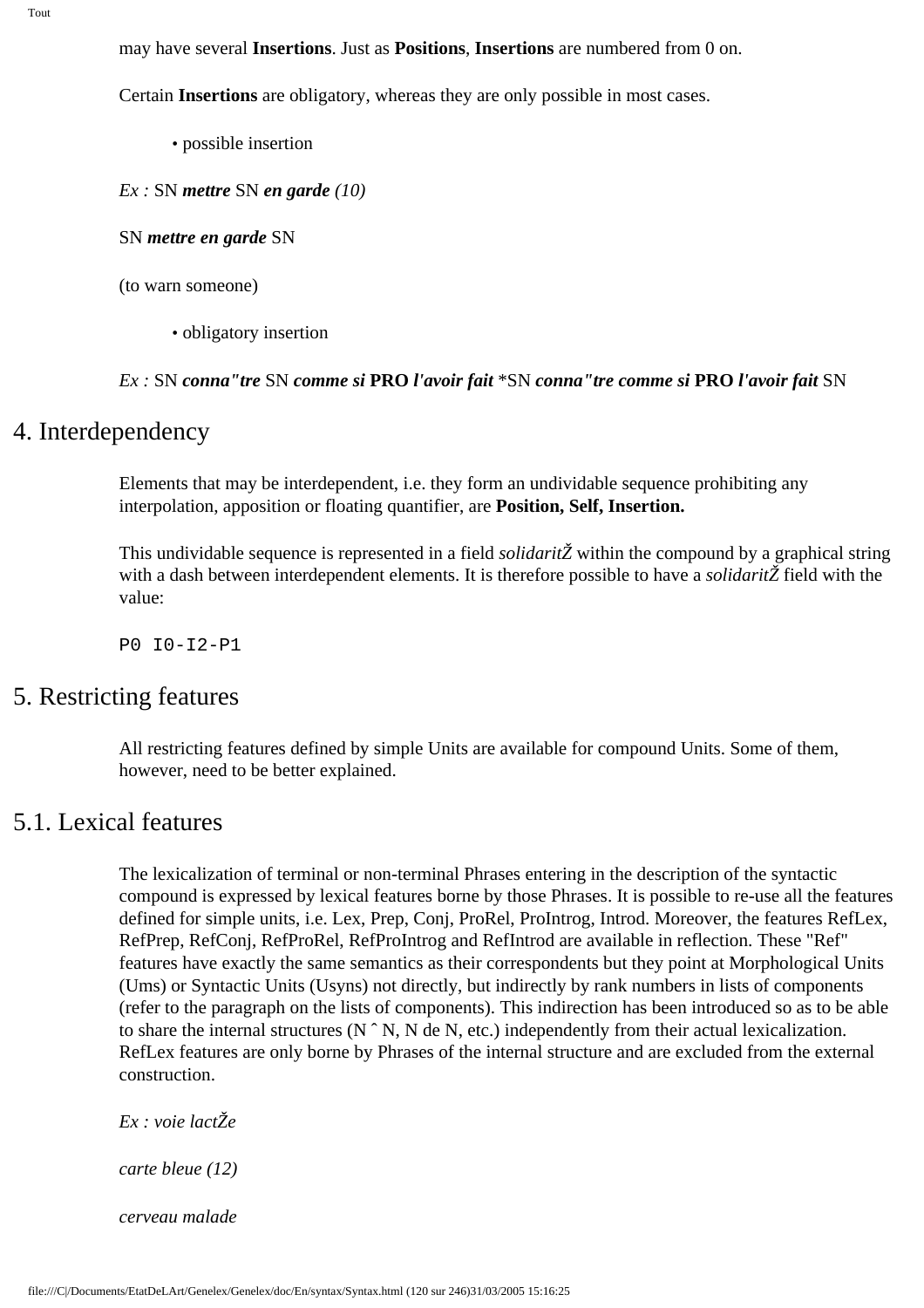```
N[RefLex:1.1] ADJ[RefLex:1.2]
```
Note: in the annexes to this chapter, the values of the RefLex features are resolved to facilitate reading. The information will therefore be under the form N[RefLex:voie] ADJ[RefLex:lactŽ].

It goes without saying that one can point at a component by a feature of the RefLex family only if it has been recorded as a true "component" in the list of components.

On the other hand, all lexicalizing elements need not be dealt with in the list of components. It is possible to specify the prepositions and determiners (including partitive determiners) in the internal structure of the compound rather than in its list of components. In that case, the specifications are expressed like for simple units using the features of the "Lex" family (e.g. SP[prep:^]) or using subcategory features (e.g. DET[SsCatMorph:partitif]).

### 5.2. Morphological features

All morphological features defined for simple Syntactic Units are available for the description of compounds. They allow, for instance, to express within the internal structure any morphological restriction on components, the most common restriction being that on number.

*Ex : prendre son pied* => compound form *(1)* 

*prendre ses pieds* => free form

### 5.3. Accord and Coref features

Features of agreement in the broad meaning are dealt with exactly as for simple units. Regular agreements are left to the grammar, agreements based on coreferences are managed by the introduction of the Coref features in the appropriate places; irregular agreements are constrained by the introduction of an Accord feature.

We want to be able to express coreferences and agreements between Phrases inside and Phrases outside the compound. Consequently, the field of resolution of the Accord and Coref features is the whole Description of the compound Usyn (@External Construction + IntervConst and structure Phrase of Self).

```
Ex : Il est ˆ son aise (2)
```
(he is at ease)

#### *Ils sont ˆ leur aise*

(they are at ease)

Form variations rather than form constraints of personal pronouns and determiners are usually a problem for lexicographers when recording compounds. In GENELEX, the gathering of the forms *{je, tu, il, elle, nous, vous, ils, elles}, {ma, ta, sa, mon, ton, son, mes, tes, ses, notre, votre, nos, vos, leur, leurs}*, considered as inflected forms, allows to rid oneself from that problem.

In cases of composition, variations of person, gender and number will be considered as inflection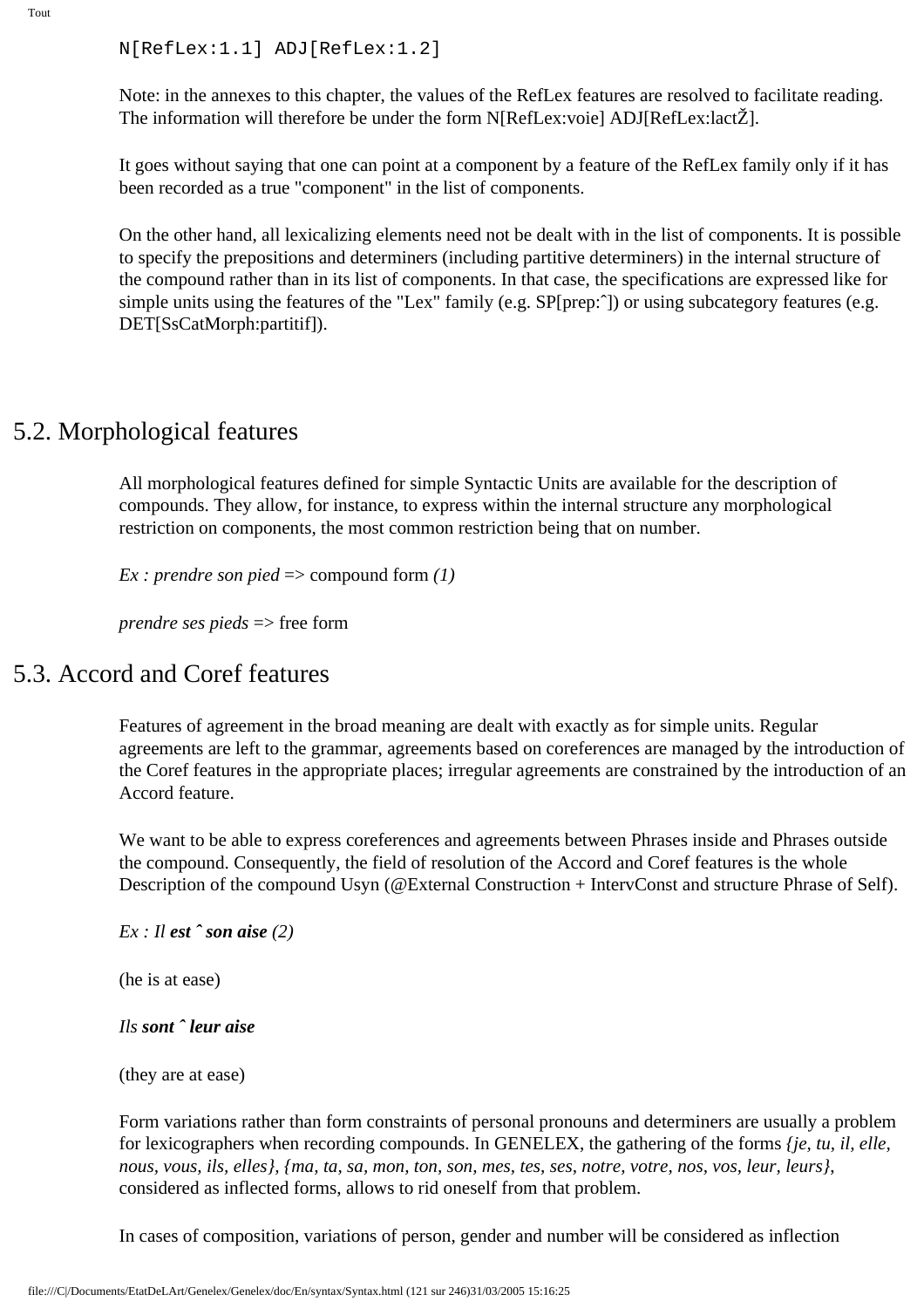variations on a single lemma entering in the composition of the compound and they will be dealt with as a simple agreement phenomenon.

On the contrary, it is obviously possible to express, if necessary, morphological constraints on these lemmas, using morphological features on the phrases they lexicalize.

### 5.4. Semantic features

For compounds as for complements of simple words, all the semantic restrictions (for those who want so only) right from the syntactic level are the same:

• aspect constraint on the verb

*Ex : •tre*[Aspect:STATIF] *ˆ l'/son aise (2)*

*mettre*[Aspect:PROCESSIF] *ˆ l'/son aise* 

• semantic class constraint

*Ex : pour les beaux yeux de* SN[humain:+]

### 6. Conditions

Just as for simple syntactic units, it is possible to condition the optional character and the occupation of a **Position**. Yet the **Positions** mentioned in **Si** or **Alors** of **Conditions** may belong not only to the external **Construction** but also to the internal structure of the compound (if however its **Syntagme\_NT\_S** has been rewritten). It is thus possible to condition the surface realization of complements (or context elements) of the compound but also constituents of the compound itself.

There are several cases for the **Conditions** of syntactic compounds:

• Positions belonging only to the external Construction

See the examples for simple syntactic units

• Positions belonging only to the Internal structure

 $Ex:$  *au d* $\check{Z}$ *triment de* SN (9)

(to the detriment of)

*ˆ son dŽtriment*

```
(to its detriment)
```
where the realization of the genitive (field *destination* INTERNE)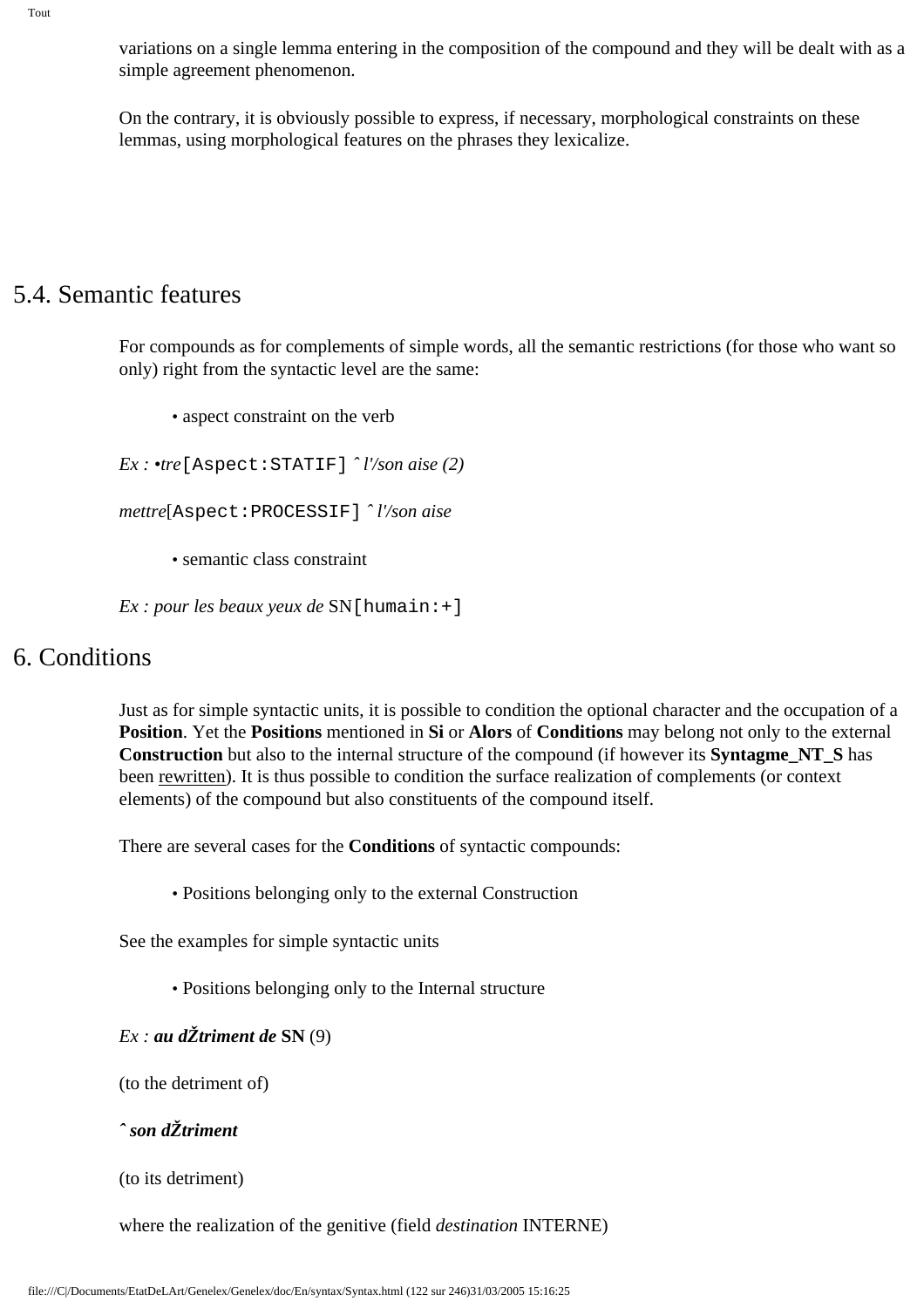depends upon the sub-category (definite or possessive) of the

determiner (*destination* INTERNE).

• Positions belonging to both

#### *Ex :* SN *vouer/Žprouver/... admiration ˆ/pour* SN (15)

where the governed preposition (EXTERNE) is different depending on the component verb (INTERNE).

Conditions are borne by the Description that gathers Self and Construction. To reach the internal structure of Self in Conditions, they are given the 'portŽe INTERNE' (internal reach); to reach the external Construction of the compound Self, they are given the 'portŽe EXTERNE' (external reach). Then, CheminPosition and CheminSyntagme allow to navigate through and to point at any Position or Phrase of the internal structure or the Description.

## 7. Transformations

Like units, syntactic compounds have a base **Construction** that may or may not be submitted to **Transformations**. For further details on that topic, refer to the transformations on simple syntactic units.

But compound syntactic units have the special feature to transform on themselves, dependently or independently from their Construction, i.e. the internal structure of the compound may be altered during a **Transformation** process.

#### • **Construction** and **Syntagme\_NT\_S** of **Self** modified during passivation

*Ex :* SN*1 mettre en garde* SN*2* (10)

(to warn someone)

SN*2 •tre mis en garde par* SN*1*

(to be warned by)

#### • **Syntagme\_NT\_S** modified during possessivation

*Ex : au dŽtriment de* SN (9)

(to the detriment of)

*ˆ son dŽtriment*

(to its detriment)

Since an internal structure is modelled by a **Syntagme\_NT\_S**, all the Transformation mechanisms defined for the Phrases of simple syntactic units apply to the transformations of the compound itself.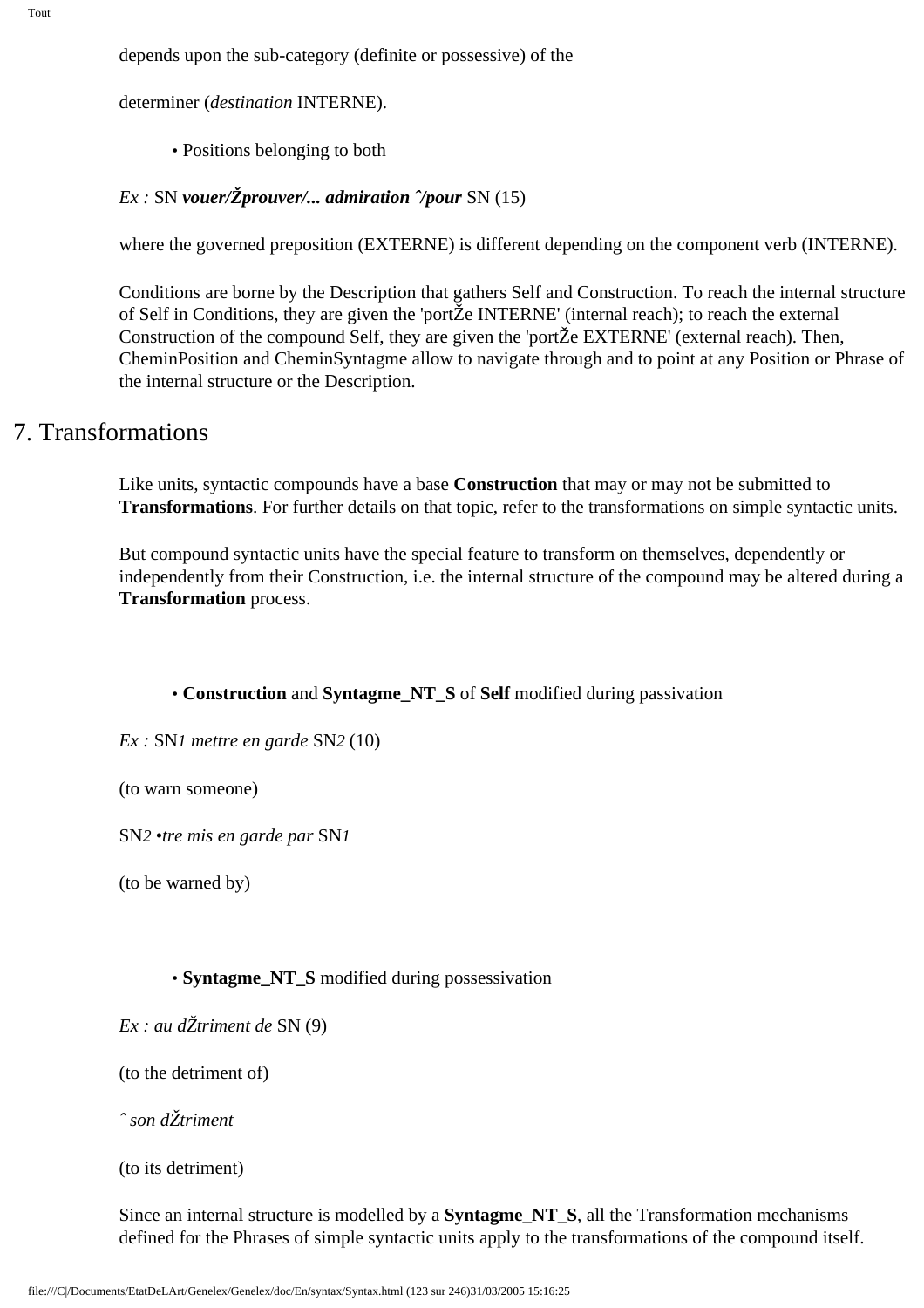Thus, transformations may, in that case, be described as regular computation operations. Actually going through a tree structure provides a certain level of abstraction that allows to code in the same way (since one works on non terminal nodes) a same transformation that would apply to syntactic compounds slightly different form one another in surface.

## **VII. Construction**

As a general rule, compounds (whether they are morphological or syntactic compounds) are units with a complex lexical realization. As units, one has to describe their way of functioning by specifying their complementation pattern or their occurrence context. From that point of view, they behave exactly just as simple units and all the mechanisms that have been previously defined for these simple units also apply to compounds.

In the Construction, Self is used to refer to the compound. In other words, the process is the same as for simple units, except that in the composition, Self also gives the Inner Structure of the unit considered as a whole in the base Construction.

### **• SV compounds in a functional position of VERB**

Compound verbs have to be described as simple verbs while specifying the set of complements and their subject position.

*Ex :* SN *mettre en garde* SN *(10)*

(to warn someone)

### **• Noun compounds with a functional position of NOUN**

Defined as being on an N position, they have therefore a complementation pattern as a simple N: Determiner, Left-modifier, Right-modifier.

*Ex : une bo"te aux lettres rouge (16)*

(a red mailbox)

*une armoire ˆ glace cultivŽe* 

(a cultured strong man)

*une femme ˆ poigne sans poigne* 

(a firm-handed woman without strength)

*une Žnorme turbine ˆ hŽlice*

(a huge propeller-type turbine)

*une rinceuse ˆ bouteilles qui ne servira jamais*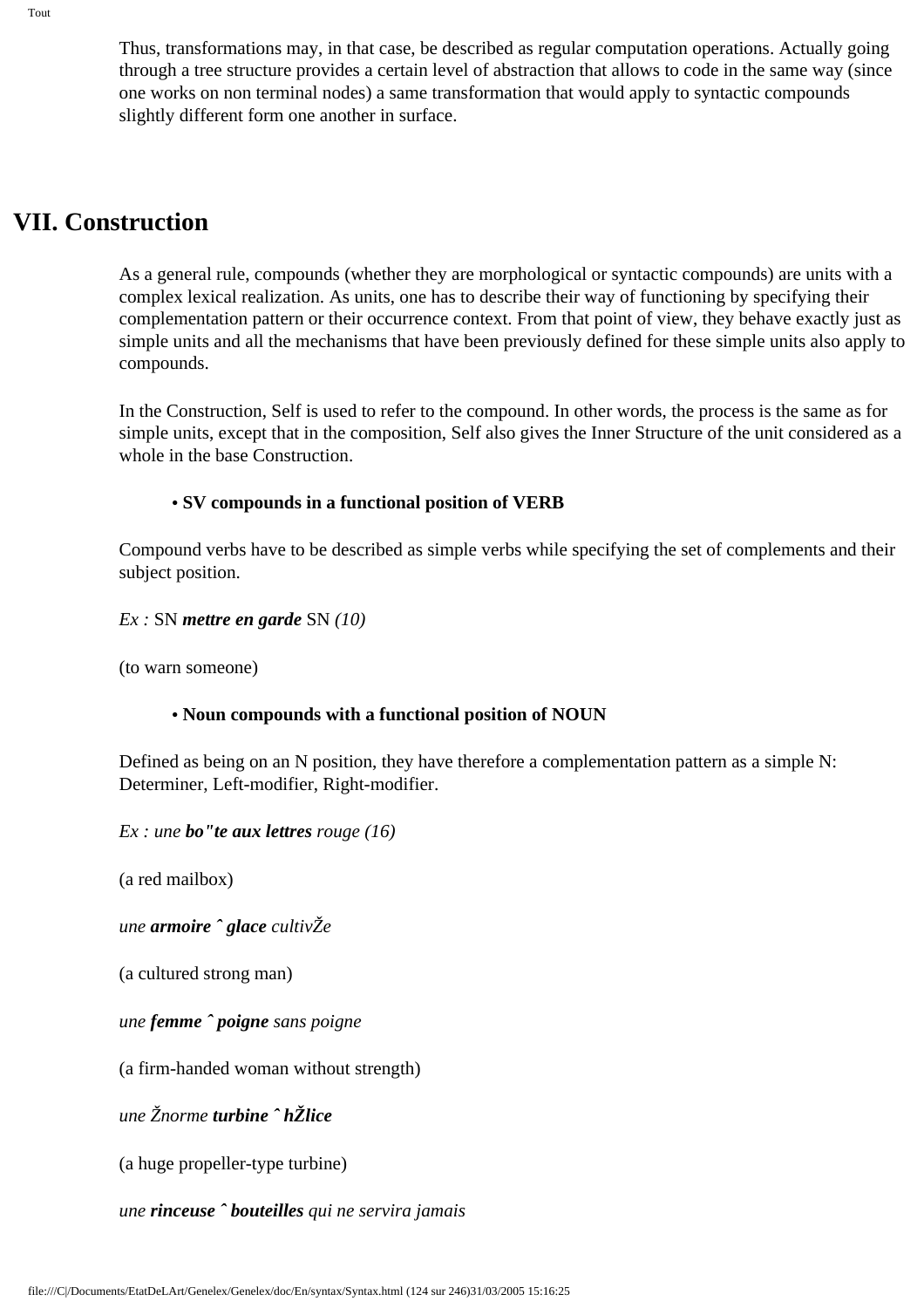Tout

(a bottle rinsing machine that will never be used)

### **• Noun compounds in a functional position of DETERMINER**

Those who want to process complex determiners as such right from the syntactic level can do so by associating them with a position DŽterminant and specifying their occurrence context (i.e. analysing it).

*Ex : la plupart des gens (17)*

(most people)

**Note**: our purpose here is not to discuss the analysis of this quantitative *de* as a particle or as a preposition, knowing that GENELEX allows to record either indifferently.

Nevertheless one has to ensure minimum consistency with the analysis that is made on simple words (*beaucoup* in the following example).

*Ex : beaucoup de gens* 

(many people)

### **• SP compounds in a functional position of CONJUNCTION**

Some prepositional phrases are used as conjunctions and introduce whole phrases. It must be possible to specify the type of sentences introduced and their mode.

### *Ex : En consŽquence il n'est pas venu. (18)*

(In consequence, he did not come)

### **• SP compounds in a functional position of ADVERB**

Attempting to describe that such fossilized (or partially fossilized) prepositional phrase occupies an adverbial function allows to define the scope of the prepositional phrase and to remove ambiguities as regards the attachment of the prepositional group. Everybody knows how much this problem is thorny in syntactic analysis.

### *Ex : Il empruntera cette voie ˆ ses risques et pŽrils. (7)*

(he will take this way at his own risks)

In this example, the SP is a sentence adverb. Its "complement" is therefore a sentence.

### **• SP compounds in a functional position of ADJECTIVE**

Used as adjectives, it is interesting to know for these compounds - as well as for simple adjectives whether they may be left-positioned attributes, right-positioned attributes, predicatives, and whether they may take complements.

#### *Ex : Il est sans vergogne*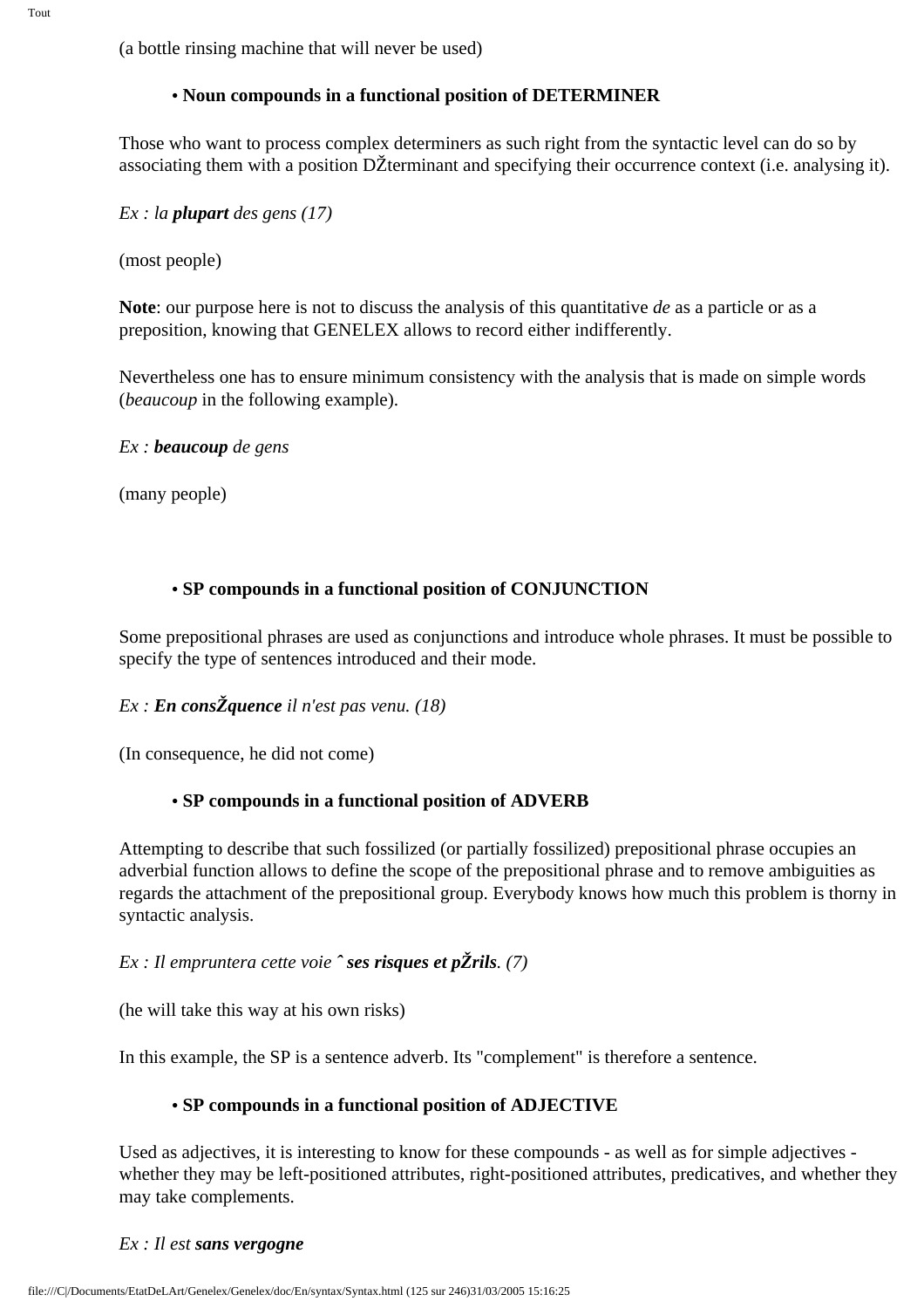(He is shameless)

#### *Un gar•on sans vergogne a dŽboulŽ dans la pi•ce*

(A shameless boy ran into the room)

#### **• Compound Usyns with no external complementation**

The dichotomy inside/outside of the compound is based on the comparison of the compound to a terminal category.

If a complex unit does not function as a terminal category, then it has no external behavior. Its whole description is done in its internal structure. It is the case of set phrases.

#### *Ex: pierre qui roule n'amasse pas mousse*

*a rolling stone gathers no moss*

# **D - Annex to compound Syntactic Units**

### **NOTE**

The coding examples that are presented in this document correspond to **special lexicographic** choices, other choices may also be possible within the GENELEX model. The structuring selected for syntagmatic trees, the splitting in syntactic units, the description of those units, the use of associated conditions or even the gathering of lexicalization alternatives do not aim at imposing the **way the example is coded**, but only at illustrating how the GENELEX model allows to give account of it, once certain lexicographic choices have been made.

It is therefore very important to read these examples in this perspective and not to forget that the implementation of the GENELEX model goes first through the elaboration of a coding lexicographic strategy, that specifies the criteria for splitting syntactic units, the structures of phrases used and the gatherings to make.

*Example (1) :* SN *prendre son pied* 

(to get one's kicks)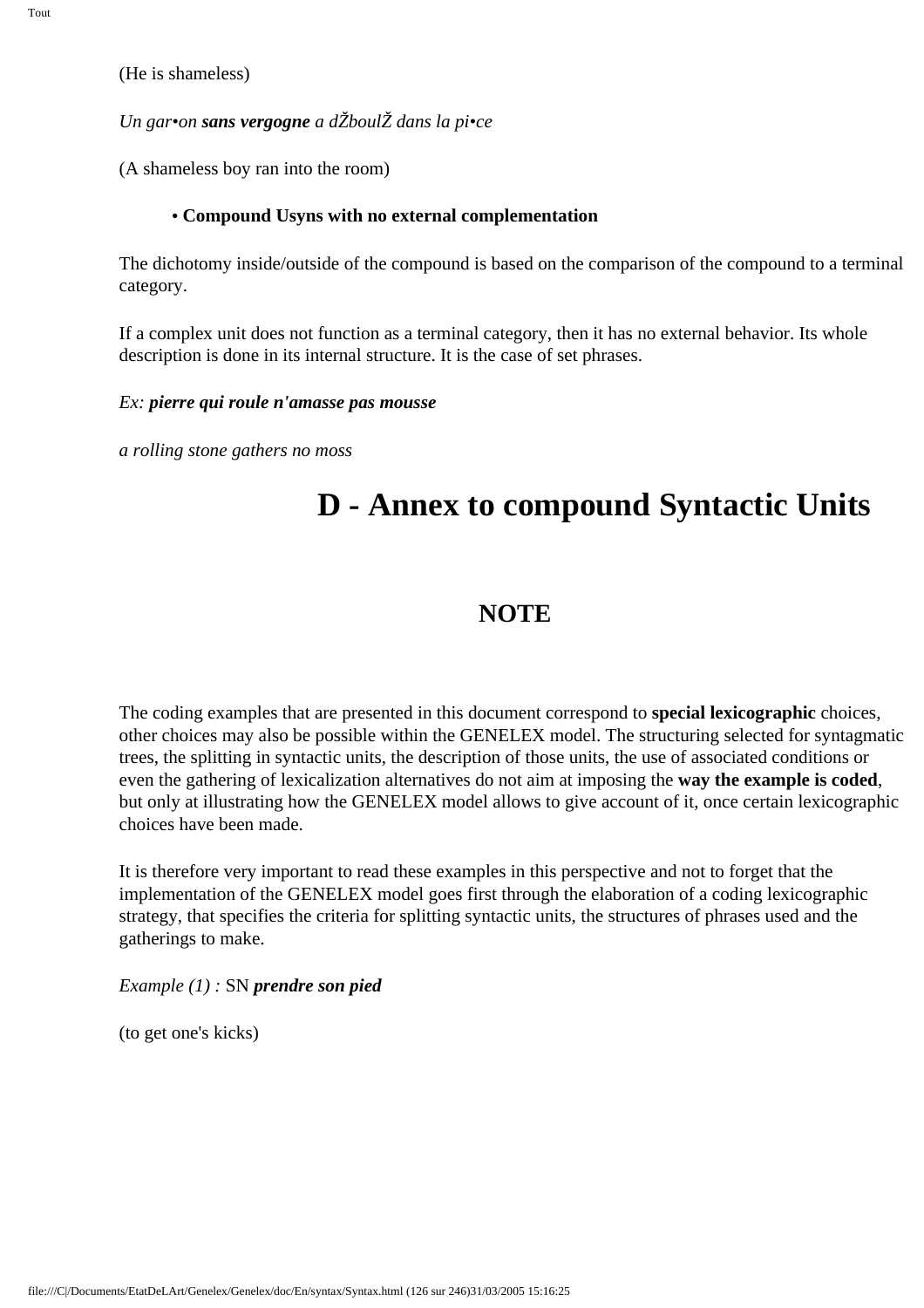

*Example (2) : Il est ˆ l'/son aise*

(he is at ease)

### *Ils sont ˆ l'/leur aise*

(They are at ease)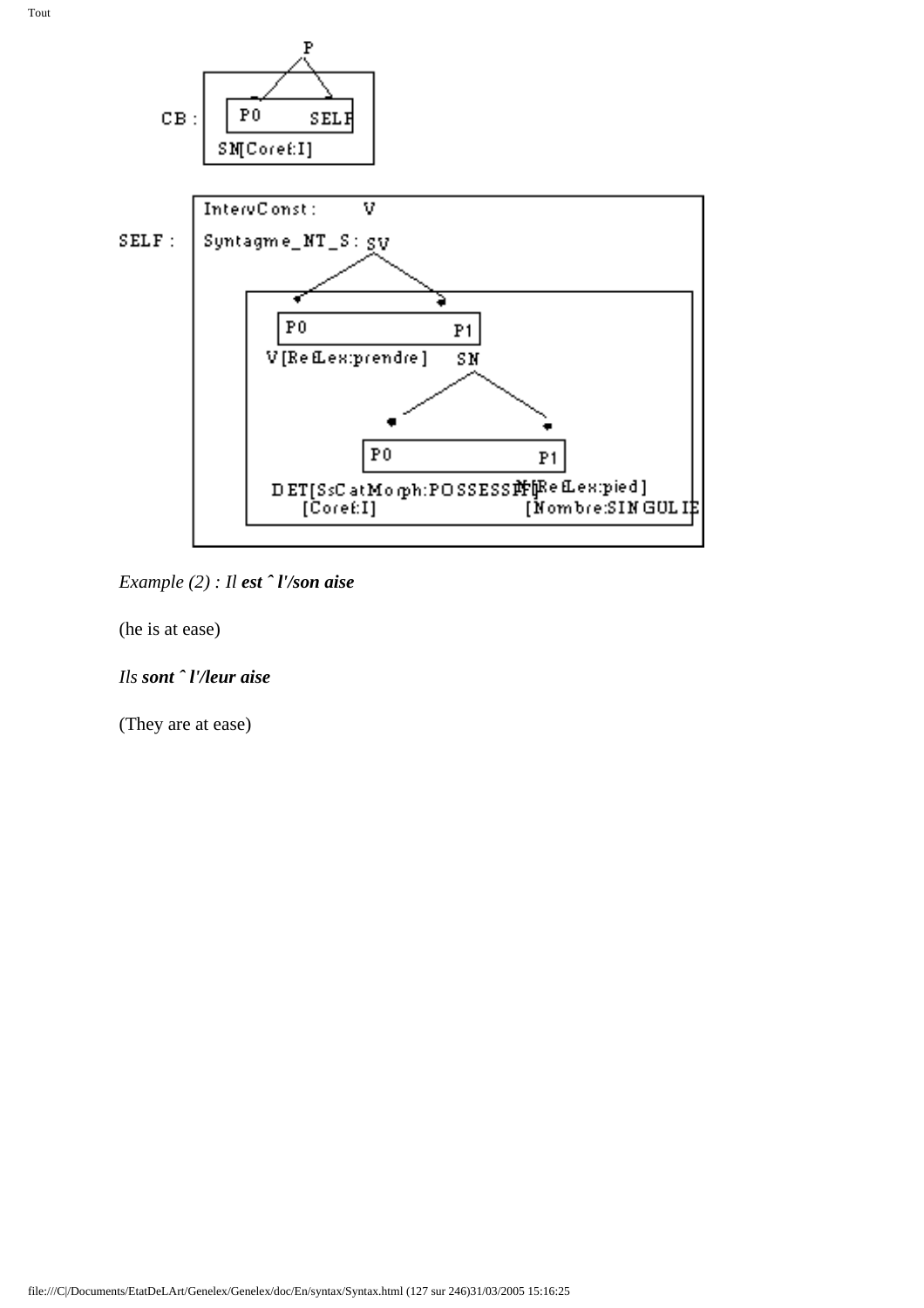

*Example (3) : fil de fer barbelŽ* (barbed wire)

*fil barbelŽ* 

*barbelŽ*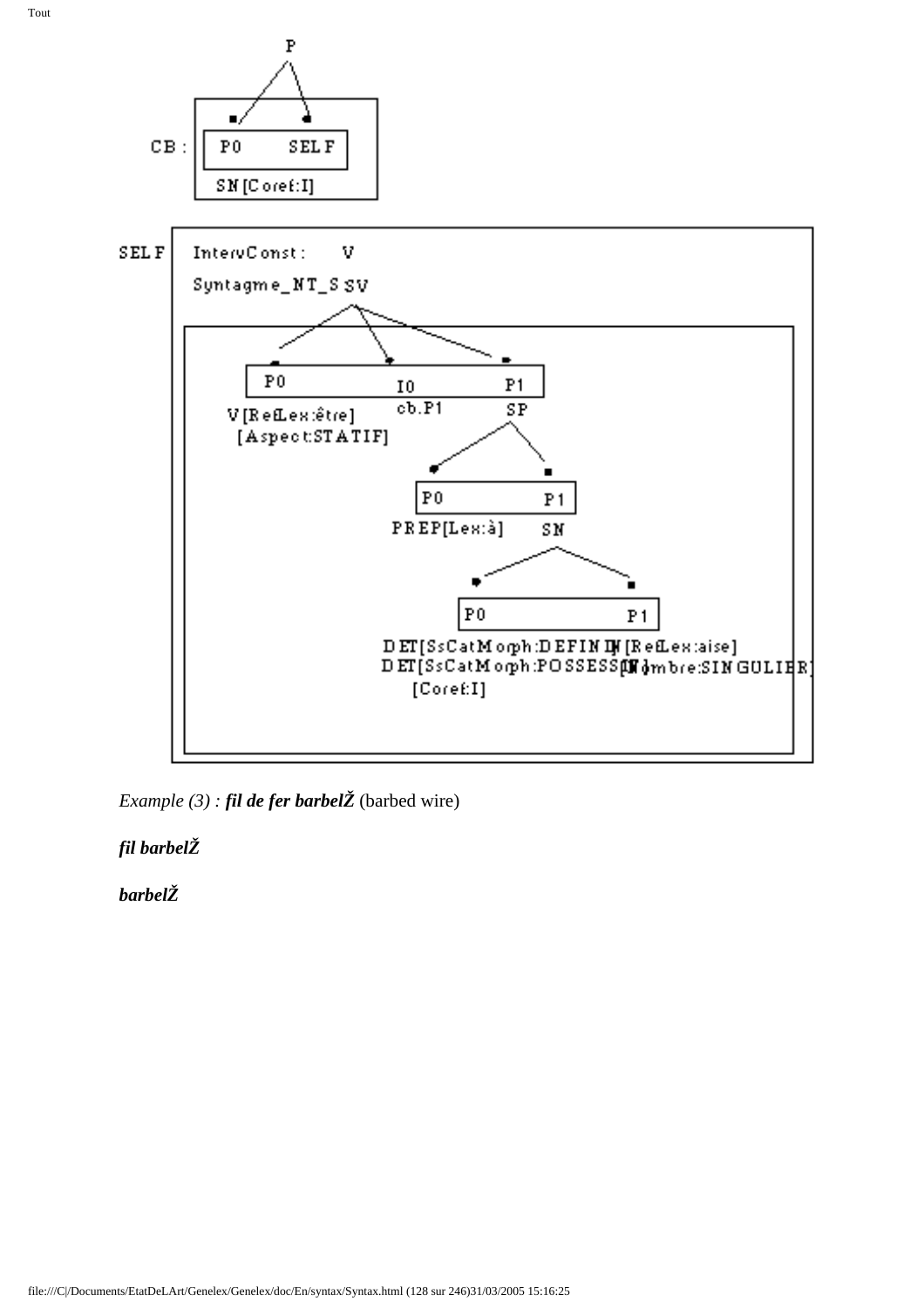

*Example 4 : poulet ˆ la mode basquaise* (Basquaise chicken)

#### *poulet ˆ la basquaise*





#### Cond : Si INTERNE ! PLSP.FO Alors INTERNE ! PLS P.PLSN.FO & ! PLSP.FLSN.PL Cond: Si INTERNE | PLSP.PLSN.PO Alors INTERNE | PLSP.PO & | PLSP.PLSN.PL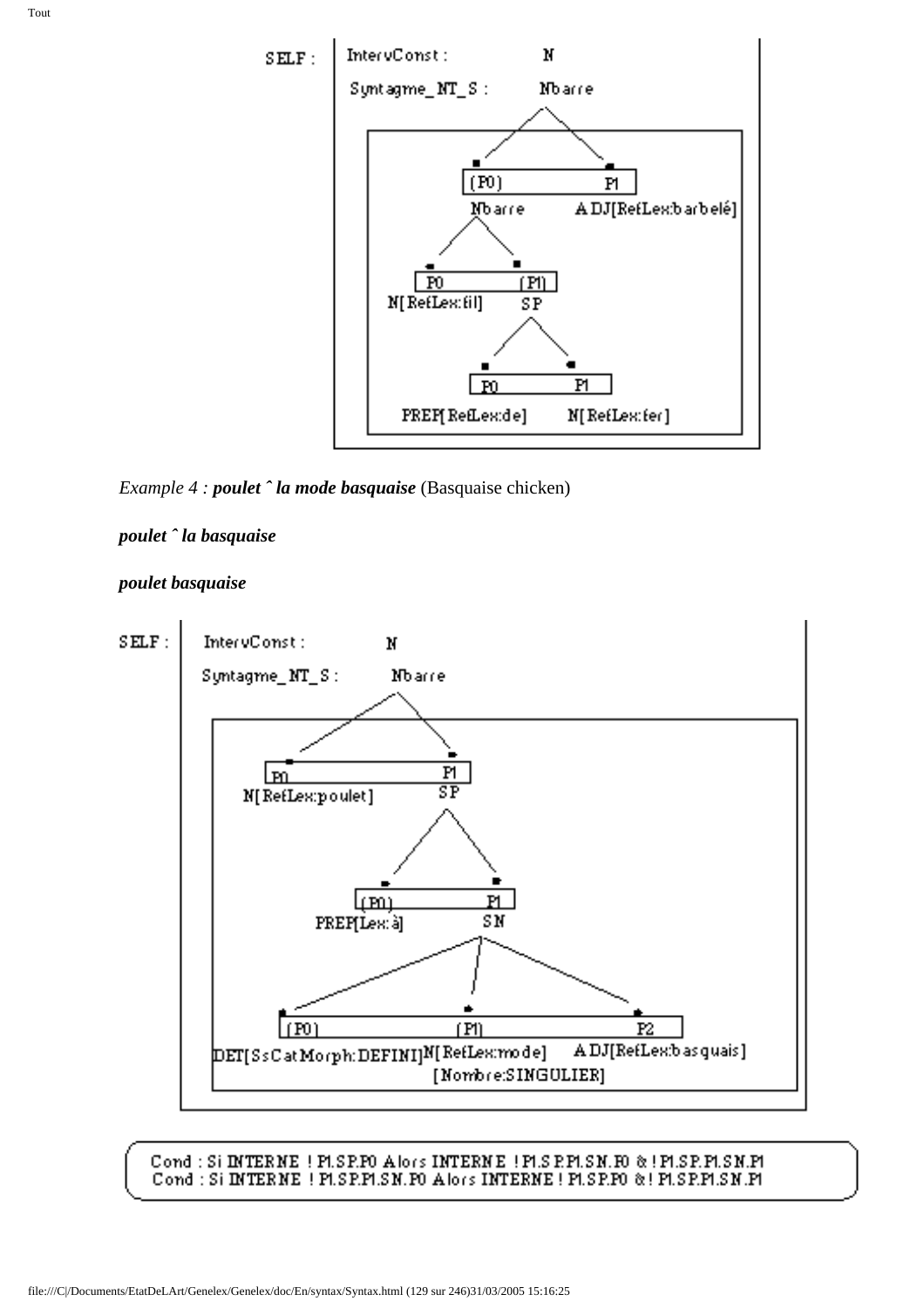### *moules ˆ la marini•re*

#### *moules marini•re*

#### *moules marini•res*



*Example (6) : SN mettre SN en Ïuvre*

(to implement)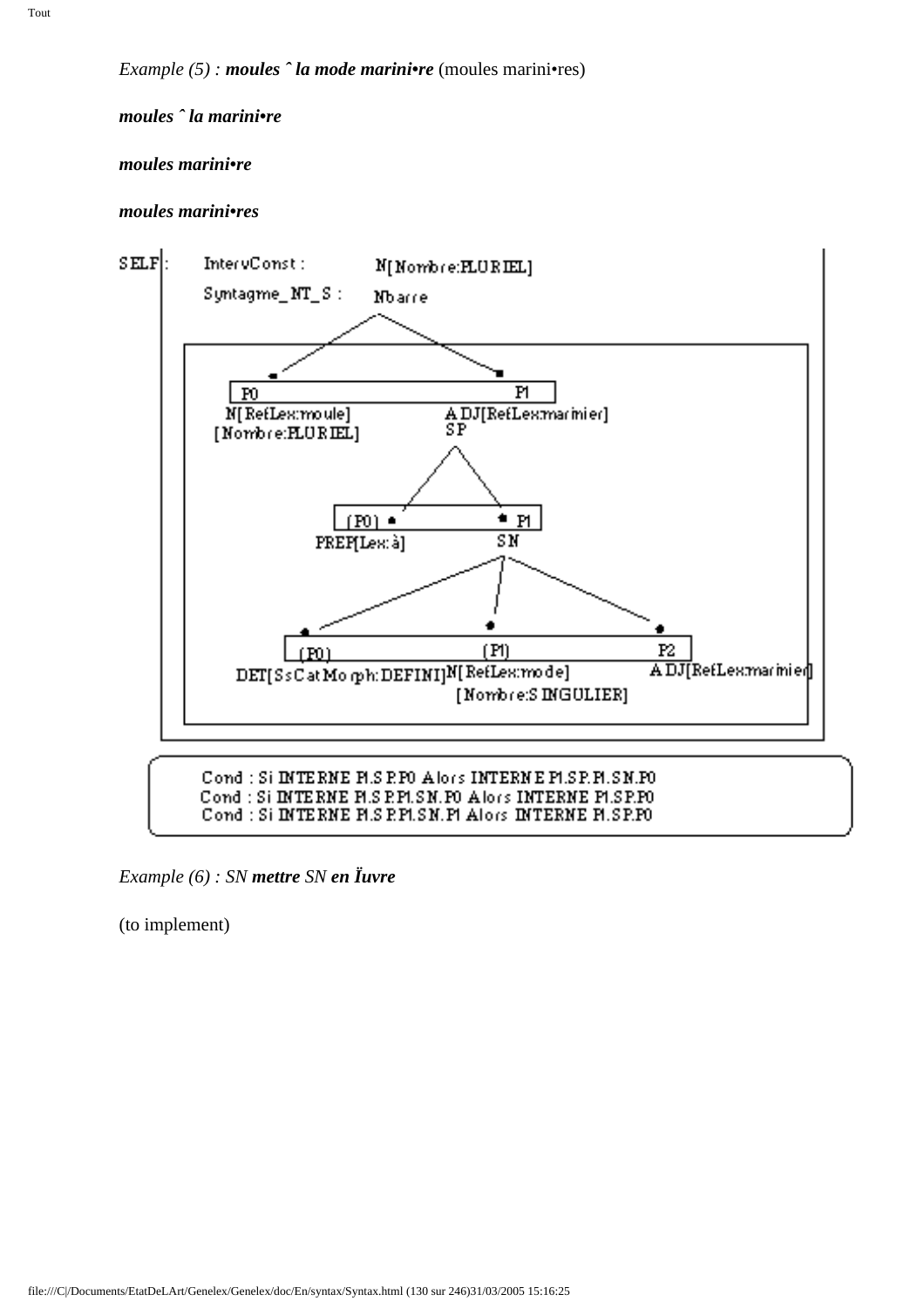

*Example (7) : ˆ ses risques et pŽrils* (at one's own risks)



*Example (8) : tirer les vers du nez* (to worm information out of sb)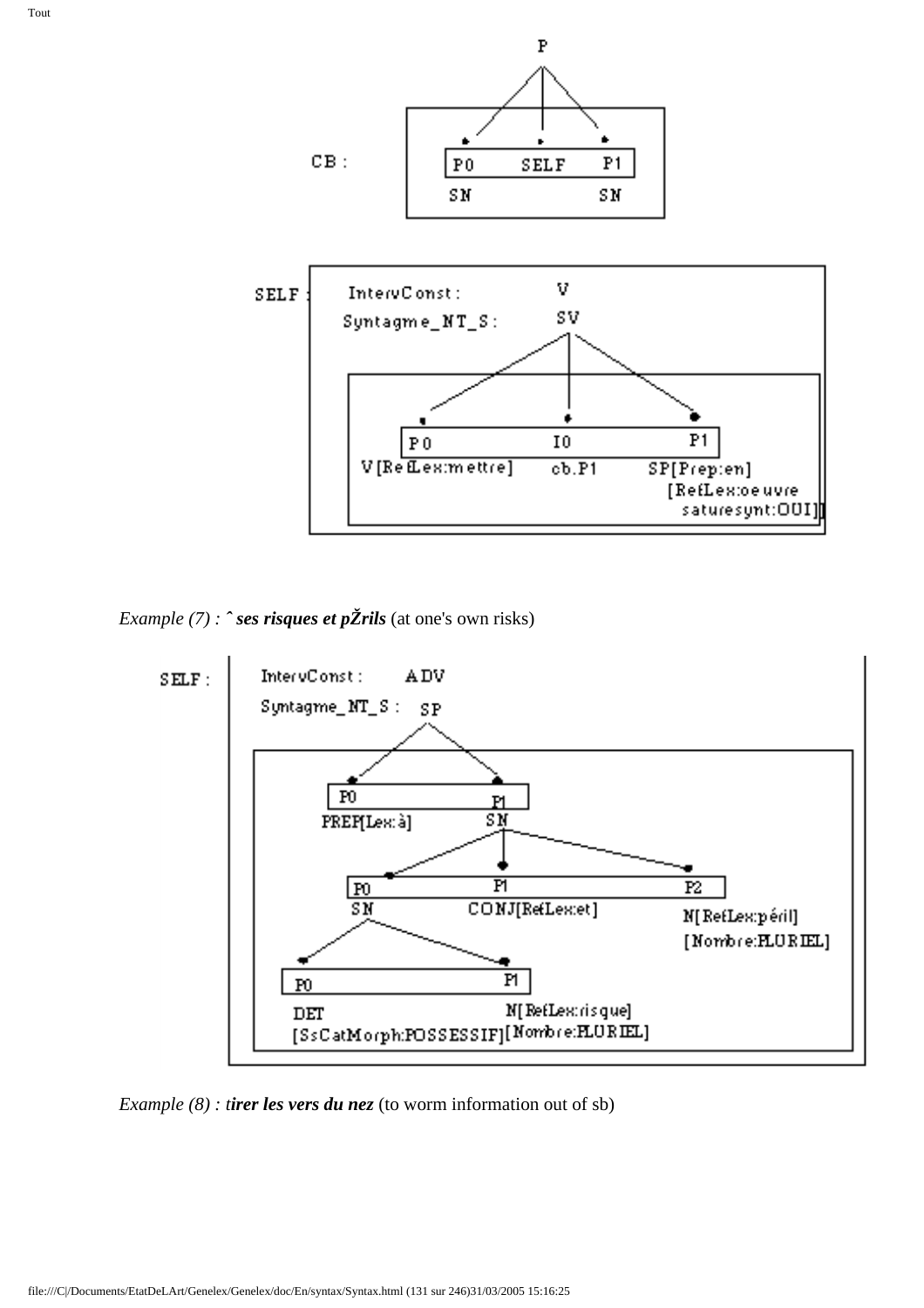

*Example (9) au (rŽel) dŽtriment de SN*

(to the (real) detriment of)

*ˆ son (rŽel) dŽtriment* 

(to his/her (real) detriment)

*Solution 1: Relation of transformation between two phrases:*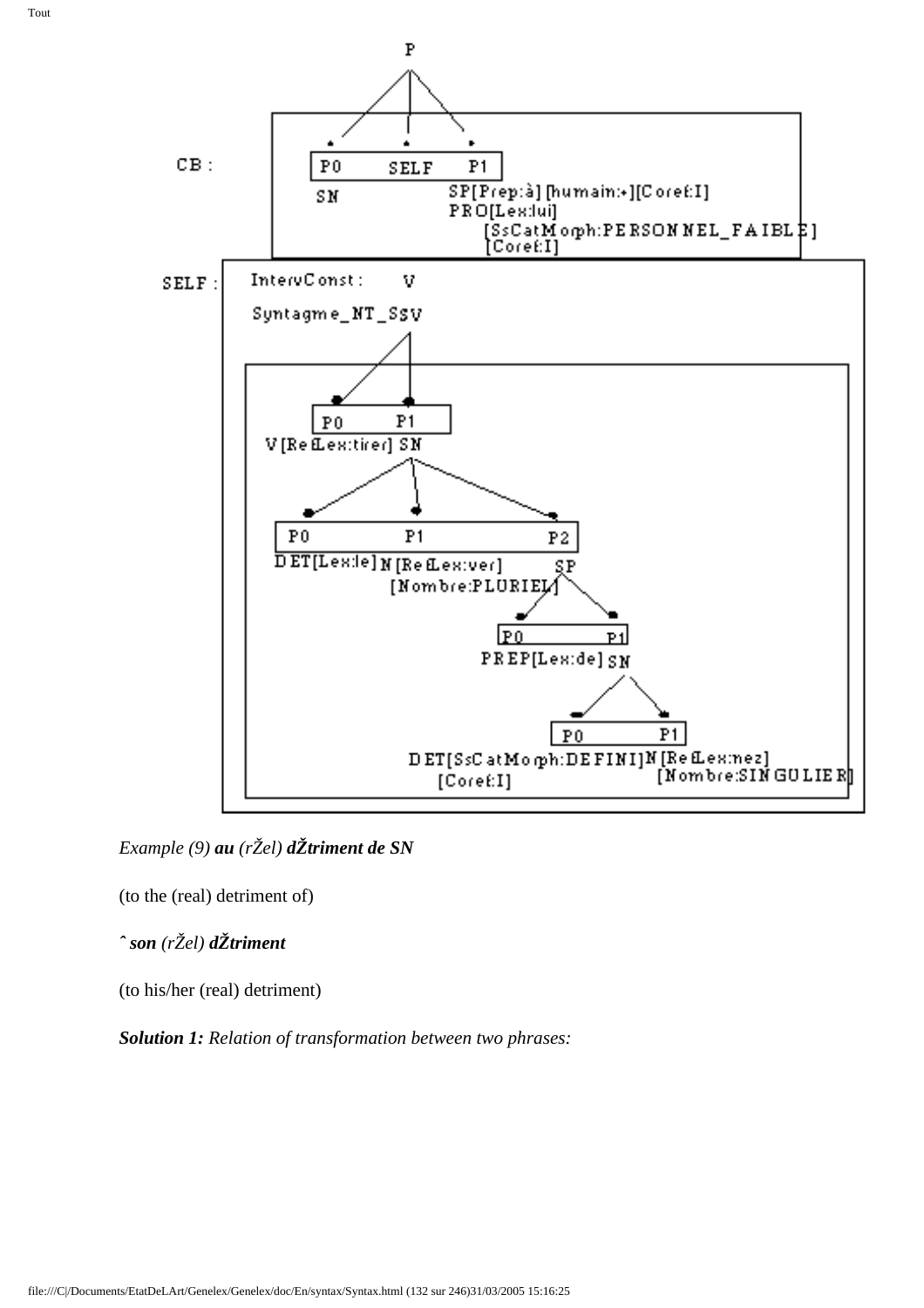

**Solution 2:** inter-conditioned positions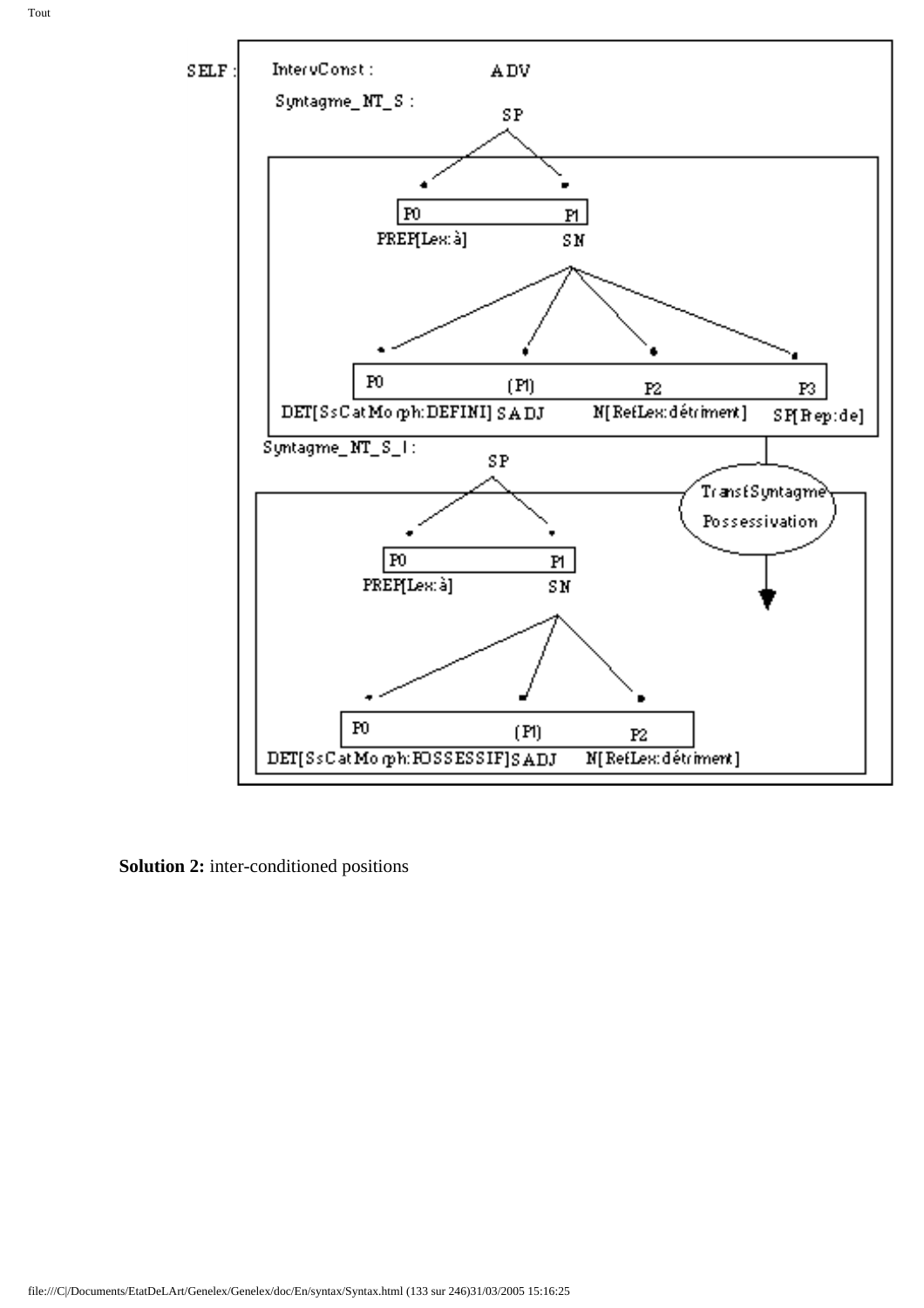

Cond : Si INTERNE PLSN.FO.DET[SsCatMorph:POSSESSIF] Alors INTERNE! P3 Cond : Si INTERNE PLSN.PO.DET[S sC atMorph:DEFINI] Alors INTERNE P3.

**Solution 3:** two syntactic units, one of which covering the classical idiom "au dŽtriment de " (to the detriment of).

*First Usyn*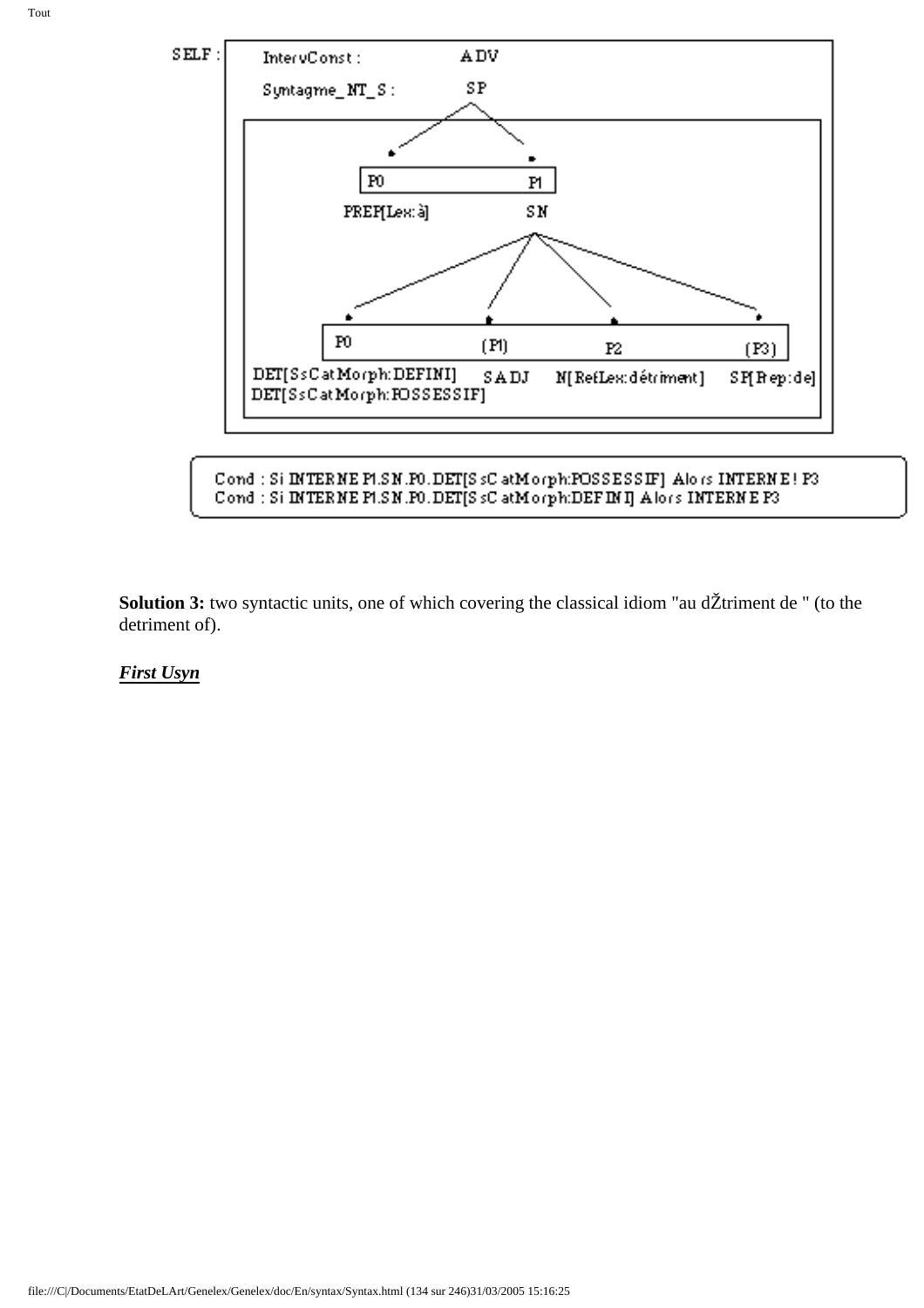



### *Second Usyn*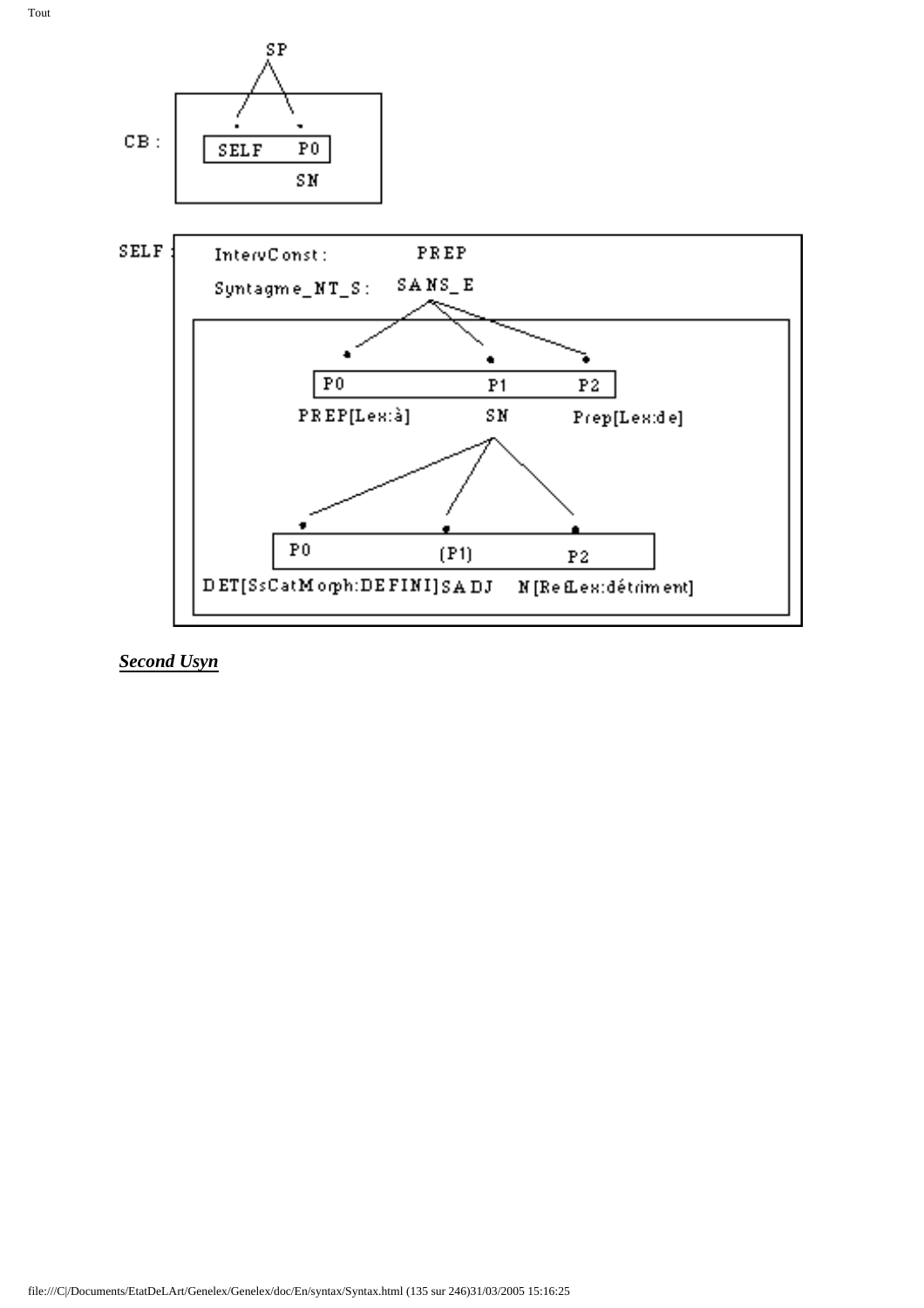



*Example (10) :* SN*1 mettre en garde* SN*2* (to warn)

SN*2 •tre mis en garde par* SN*1* (to be warned by)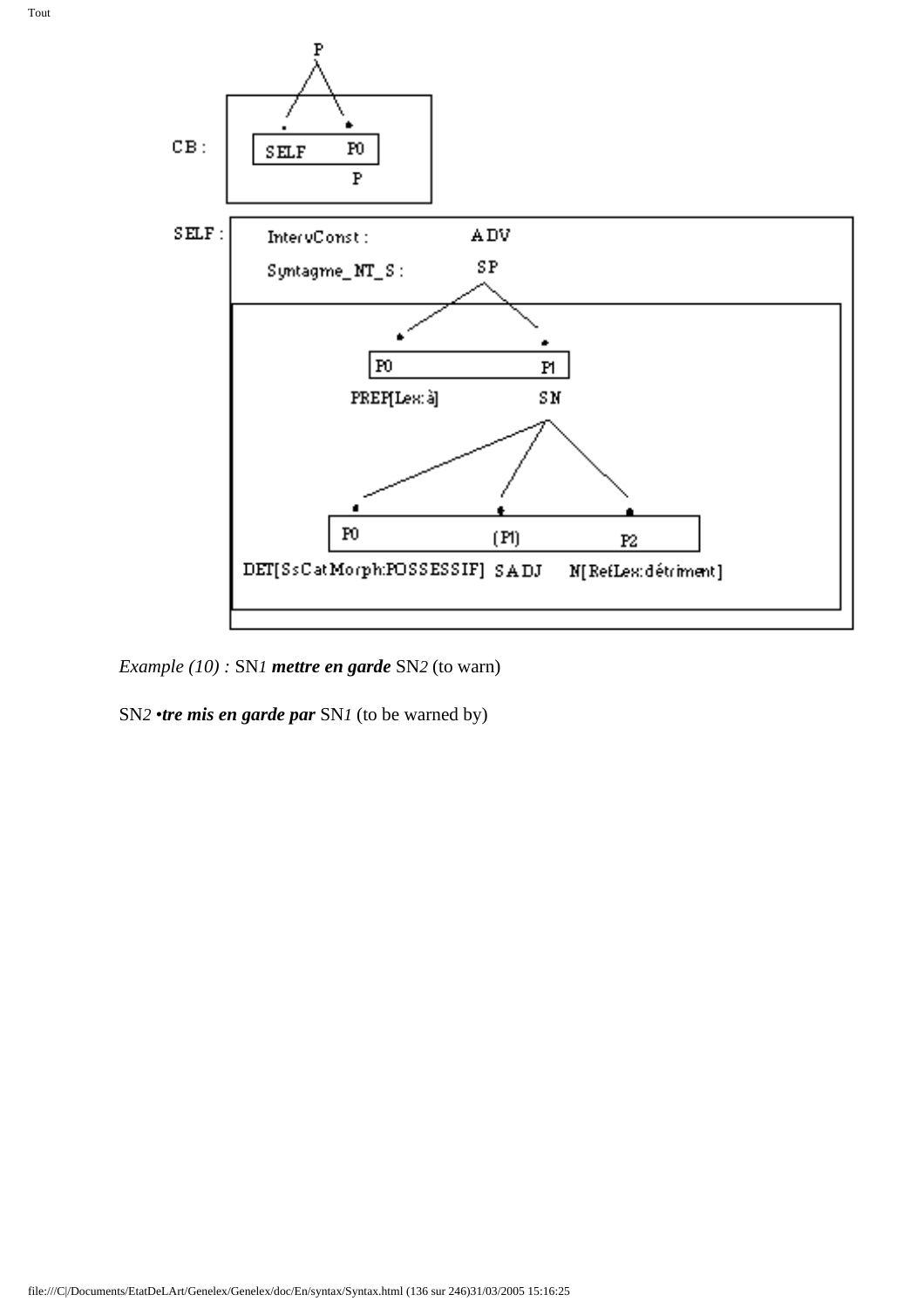

*Example (11) : Au cas o* (if)

*Au cas o• P* (if)

*En cas de SN* (in case of)

*En ce cas* (in that case)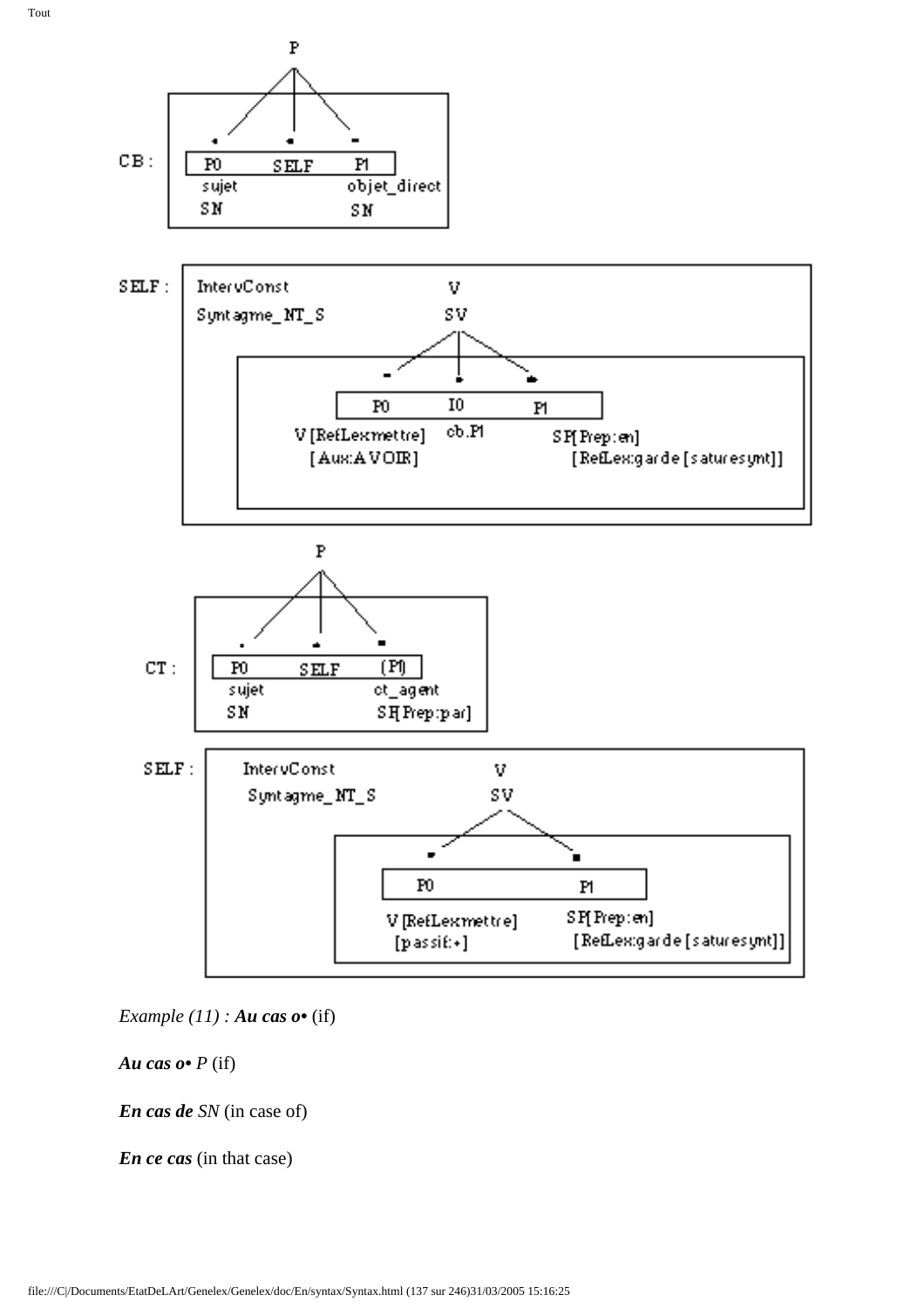



**Solution 2:** Inter-conditioned positions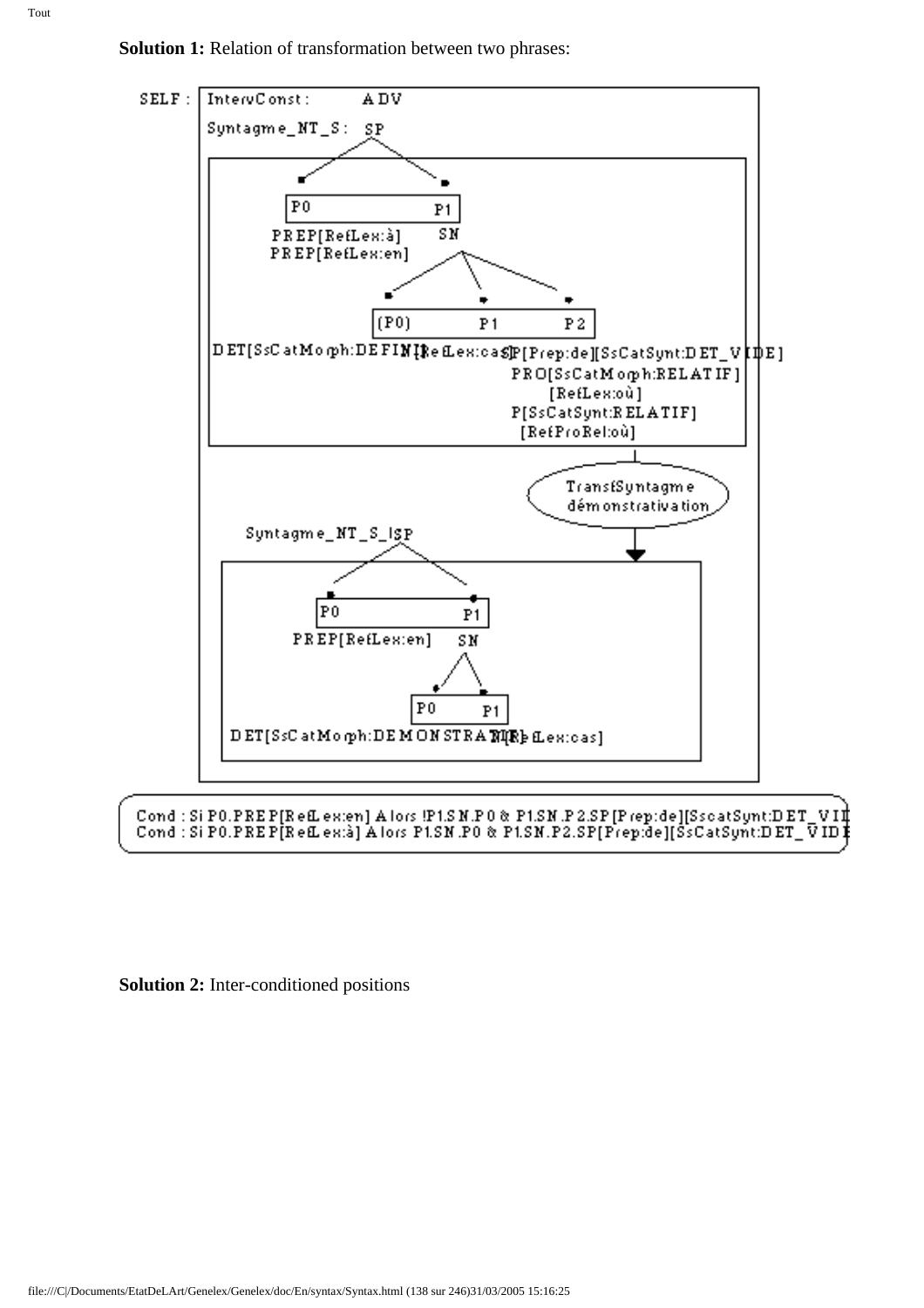

Cond : Si INTE RNE PO.PREP[RefLex:à] Alors INTE RNE P 1.SN.PO.DET[SsCatMorph:I] Cond: Si INTERNE PO.PREP[RefLex:en] A lors! INTERNE P1.SN.PO.DET[SsCatMorp]

### **Graphic conventions on Composition Modes**

To facilitate reading, Composition Modes are split in two: composition toward the INSIDE, composition toward the OUTSIDE. On the contrary, all the composition modes of a compound Usyn are gathered in the same pattern- i.e. its composition modes on each of its component Usyns- and the whole is miscalled "MdC".

Um and Usyn components are in round frames.

Calls for Usyn or Um components are expressed by a line linking the calling phrase and the component.

The Positions and Phrases we want to inherit from are in bold characters. The Phrases or features added during composition are in round frames. The loss of repeatability (asterisk) is indicated by a crossed asterisk.

*Example (12) : carte bleue* (Visa card)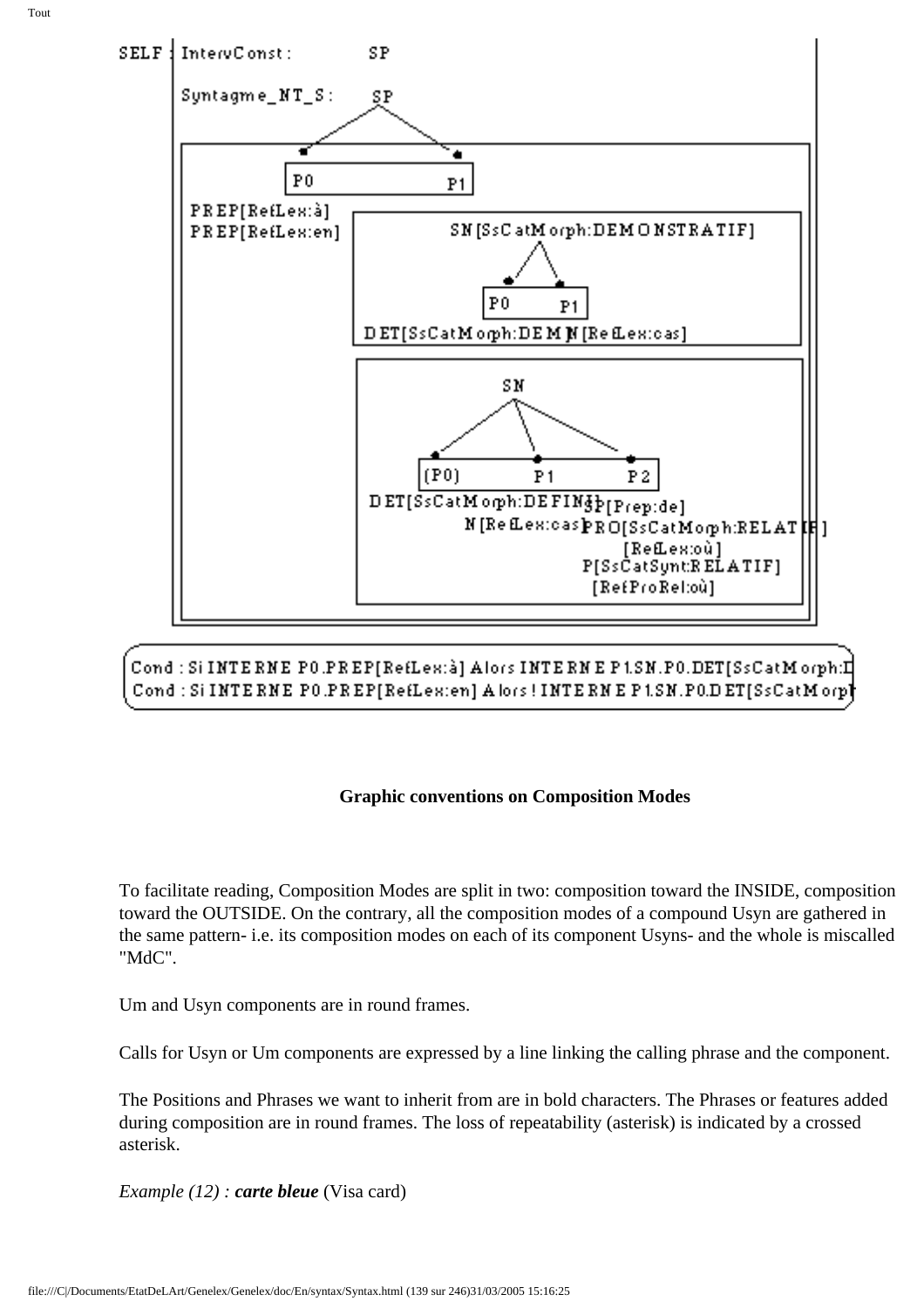

Mode de Congrosition EXTERNE de: CARTE FLEUE

| $CB$ : | P0<br>DET | P1<br>SELF<br>SADJ | <b>P2"</b><br>P[SsC at Synt: BELATIV E]<br><b>SP</b><br>SADJ |
|--------|-----------|--------------------|--------------------------------------------------------------|
|--------|-----------|--------------------|--------------------------------------------------------------|

Unité syntaxique composée : Carte\_Bleue :



*Example (13) : abattre carte maitresse* (to show one's master card)

**Note: this example is explained in section H-III of this document (SGML DTD - Examples of tagged data)**

**Solution 1:** 3 components (Usyn abattre, Usyn carte and Um ma"tre)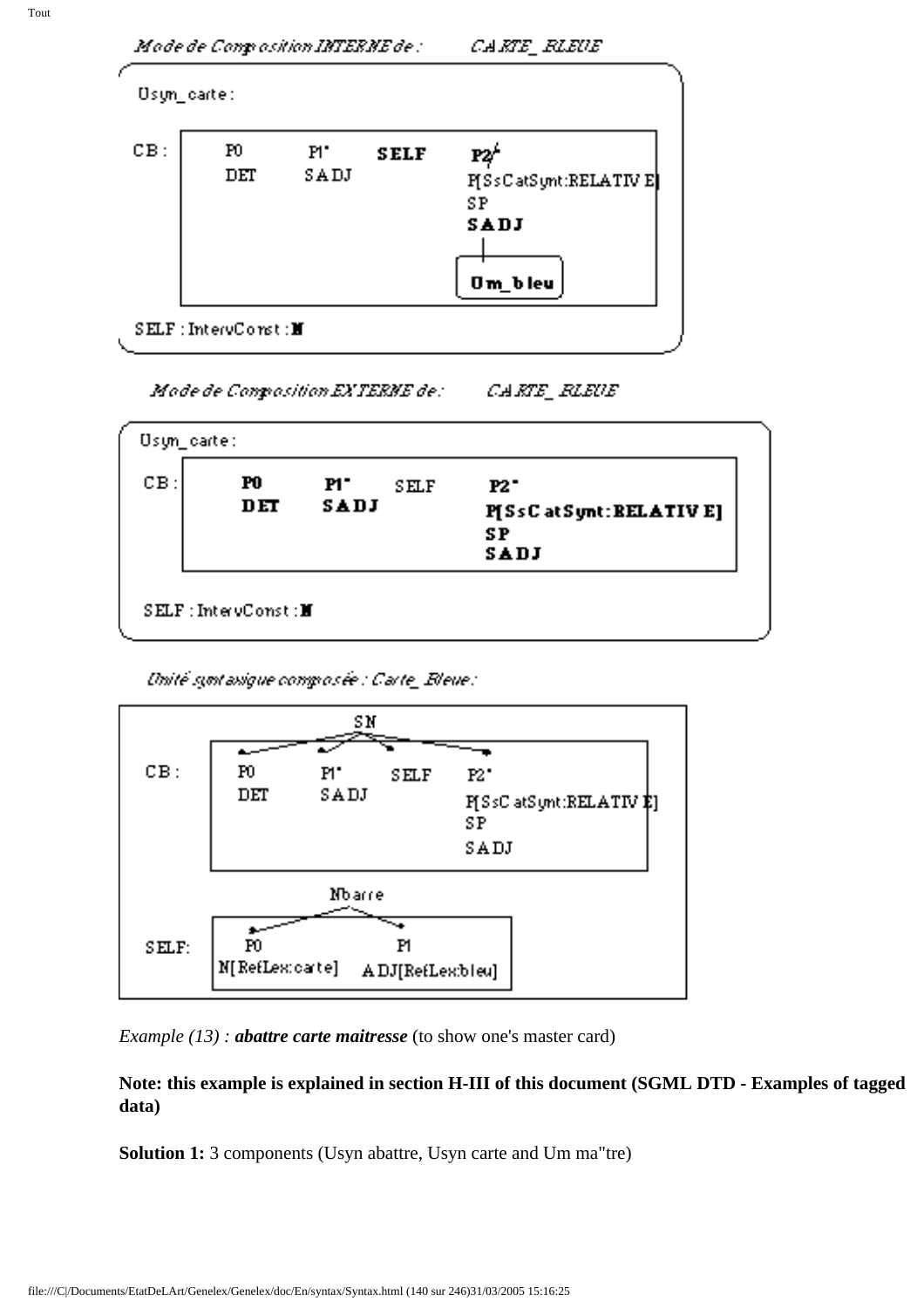| CB: PO SELF P1 |                    |                       |
|----------------|--------------------|-----------------------|
| S <sub>M</sub> | <b>SM</b>          |                       |
|                |                    |                       |
|                |                    |                       |
|                | Usyn_carte:        |                       |
|                | CB: PO PT SELF P2" |                       |
|                | DET SADJ           | <b>SP</b>             |
|                |                    | P[SsCatSynt:RELATIVE] |
|                |                    | SADJ                  |
|                |                    |                       |

Mode de composition EXTERNE de: . *ARAITRE CARTE MAIRESSE* 



Doyn de: A BATTEE CA ETE\_MAITEESSE

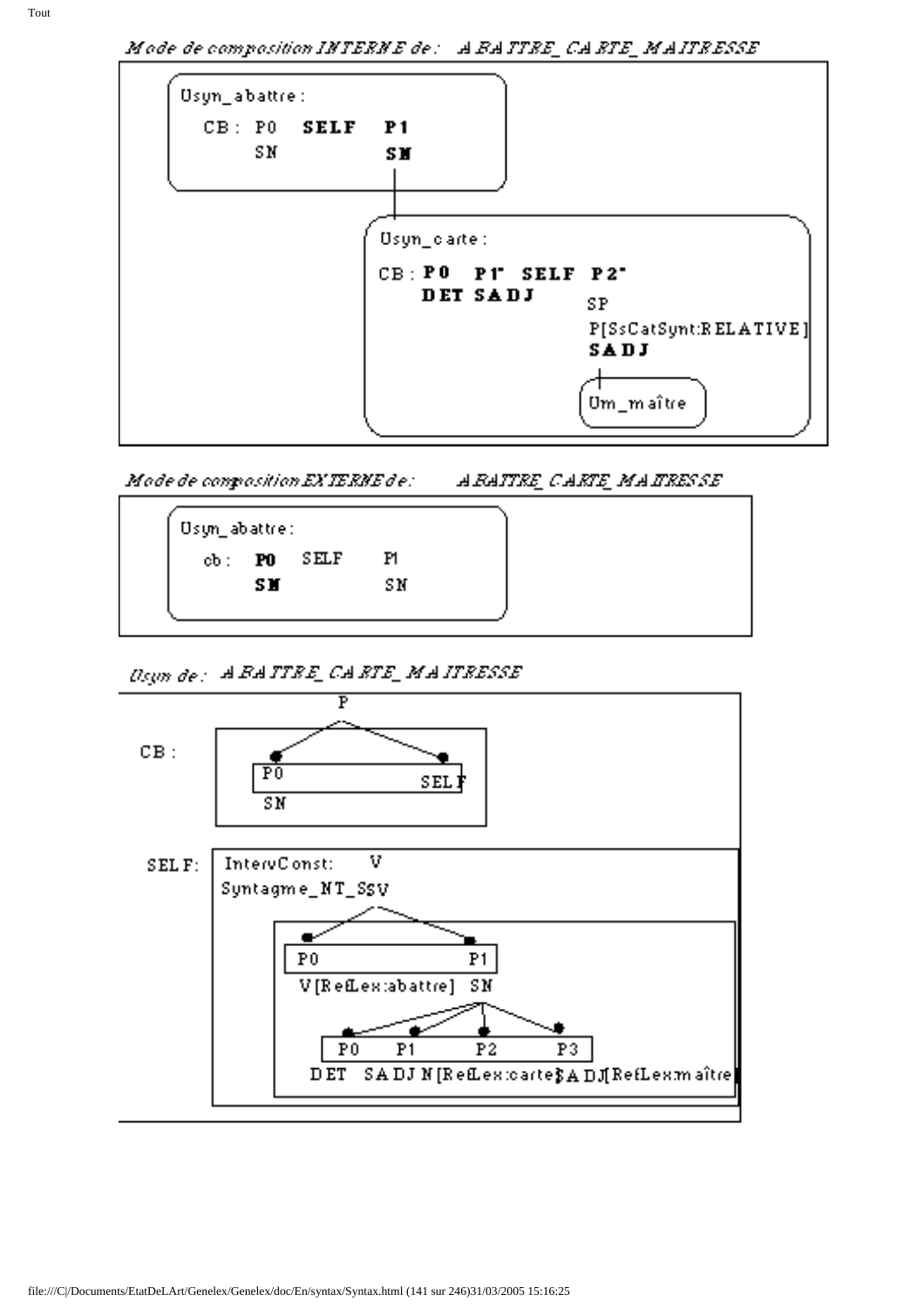**Solution 2:** 2 components, one of them being a Usyn compound *carte maitresse.* 





Mode de composition EXTERNE de: : *ARAITRE CARTE MAITRESSE* 



Dogm de : A FATTEE CA ETE\_MA ITEESSE



*Example (14) : tarte ˆ la cr•me*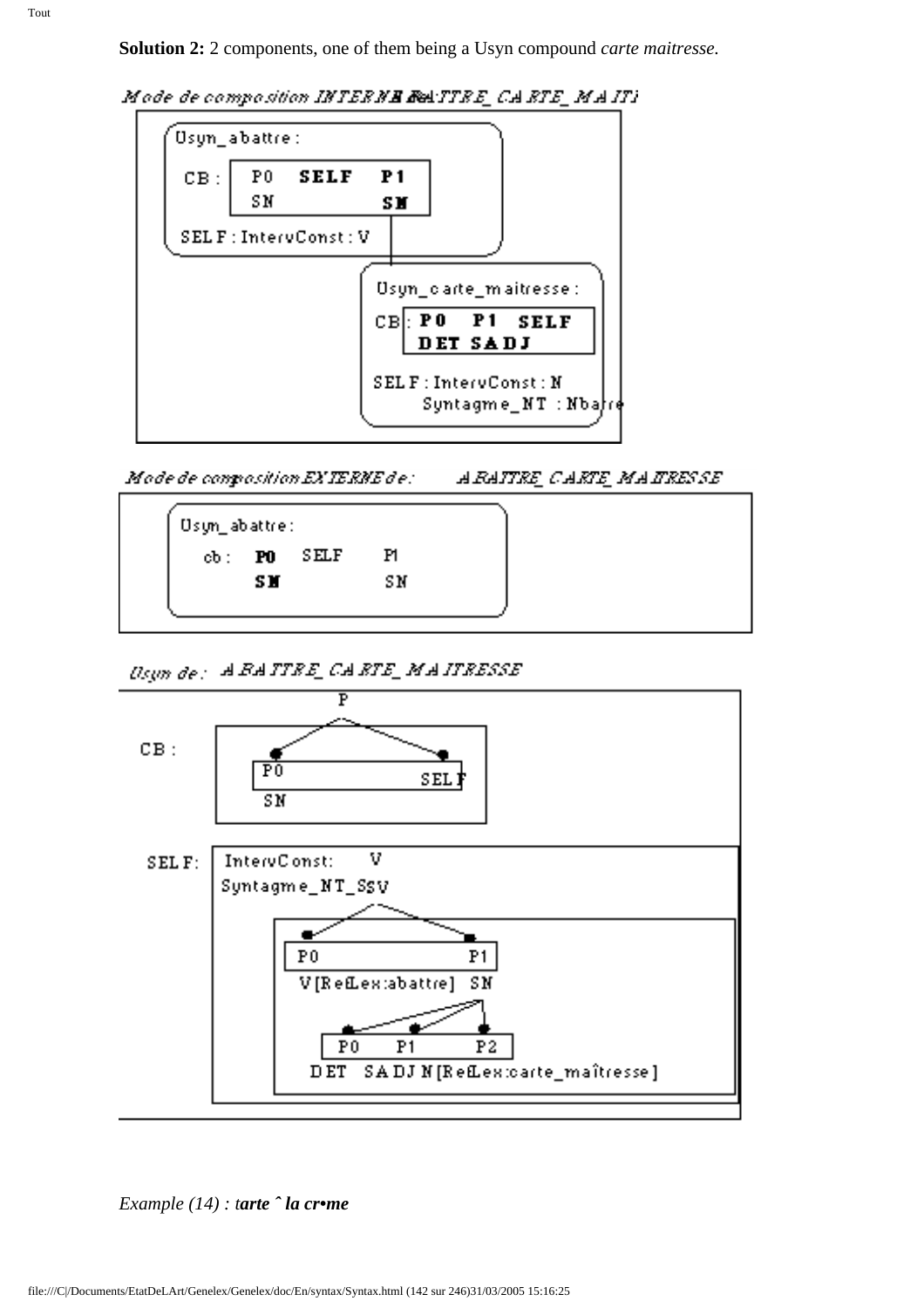Mode de conposition INTERNE de: TARTE\_A\_LA\_CREME

| CB:          | Ю<br>$\mathbf{DFT}$ | $P'$ SELF<br>SADJ |      | <b>P2 "</b><br>SADJ             |
|--------------|---------------------|-------------------|------|---------------------------------|
|              |                     |                   |      | P[SsC atSunt:RELATIV E]<br>S P  |
| Usyn_crème : |                     |                   |      | $ Bep\rangle$ of                |
| CB:          | $1$                 | $P^{\bullet}$     | SELF | $P2^{\bullet}$                  |
|              |                     | DET SADJ          |      | SADJ<br>P[SsC atSynt:RELATIV E] |
|              | [SsCatMorph:DEFINI] |                   |      | SP                              |

Mode de composition EXTERNE de : TARTE\_A\_LA\_CREME

| Usyn_tarte: |                        |                                           |  |
|-------------|------------------------|-------------------------------------------|--|
| $CB$ :      | PO PT SELF<br>DET SADJ | P2<br>SADJ<br>P[SsCatSynt:RELATIVE]<br>SP |  |



Usyn composée : TA RTE\_A\_LA\_CREME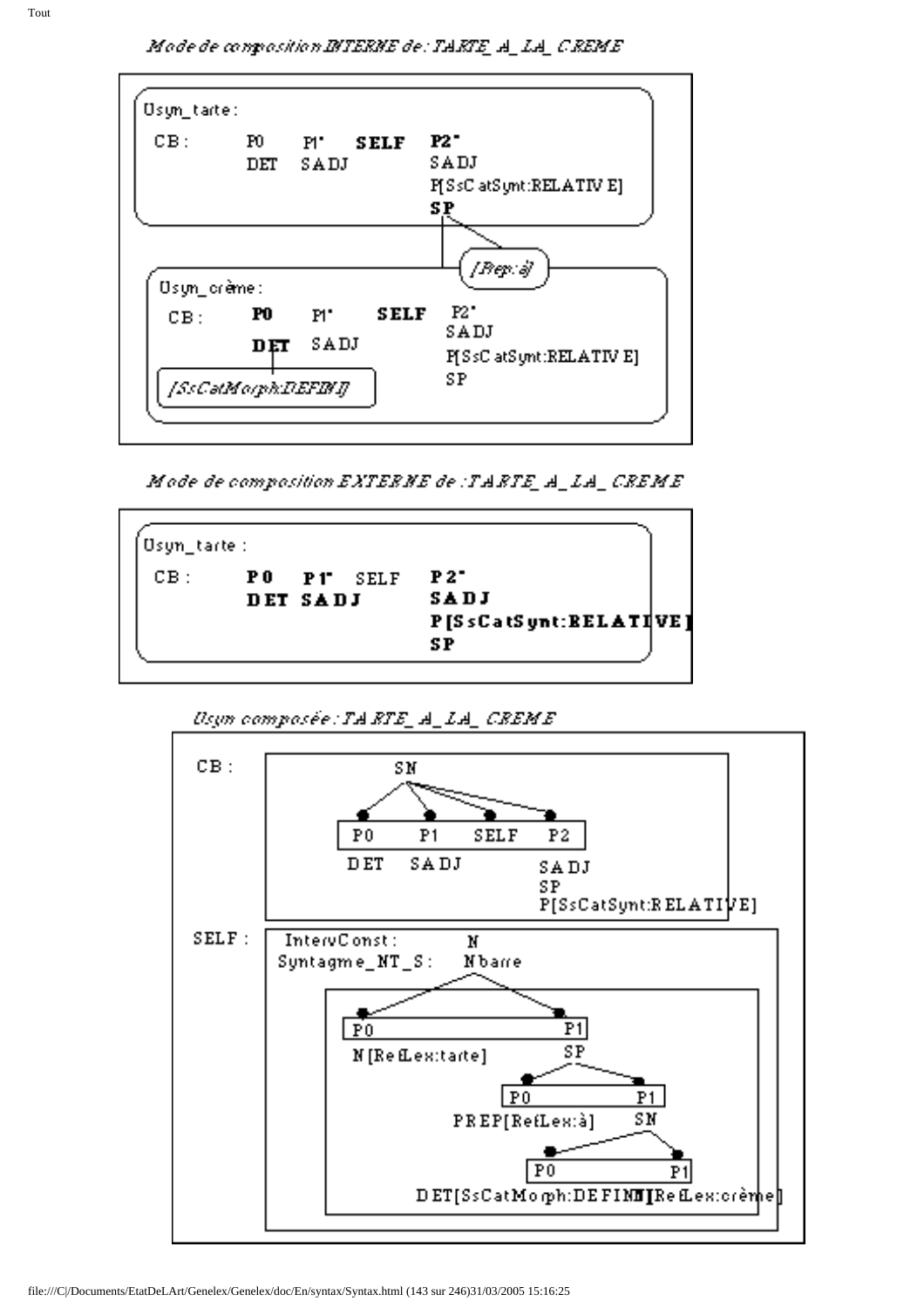SN *Žprouver admiration* pour SN

SN *ressentir admiration* pour SN

SN *vouer admiration* ˆ SN

Mode de composition INTERNE de : EPROUVER[...]... A DMIRATION



Mode de composition EXTERNE de : EFECUVER A IMIRA)

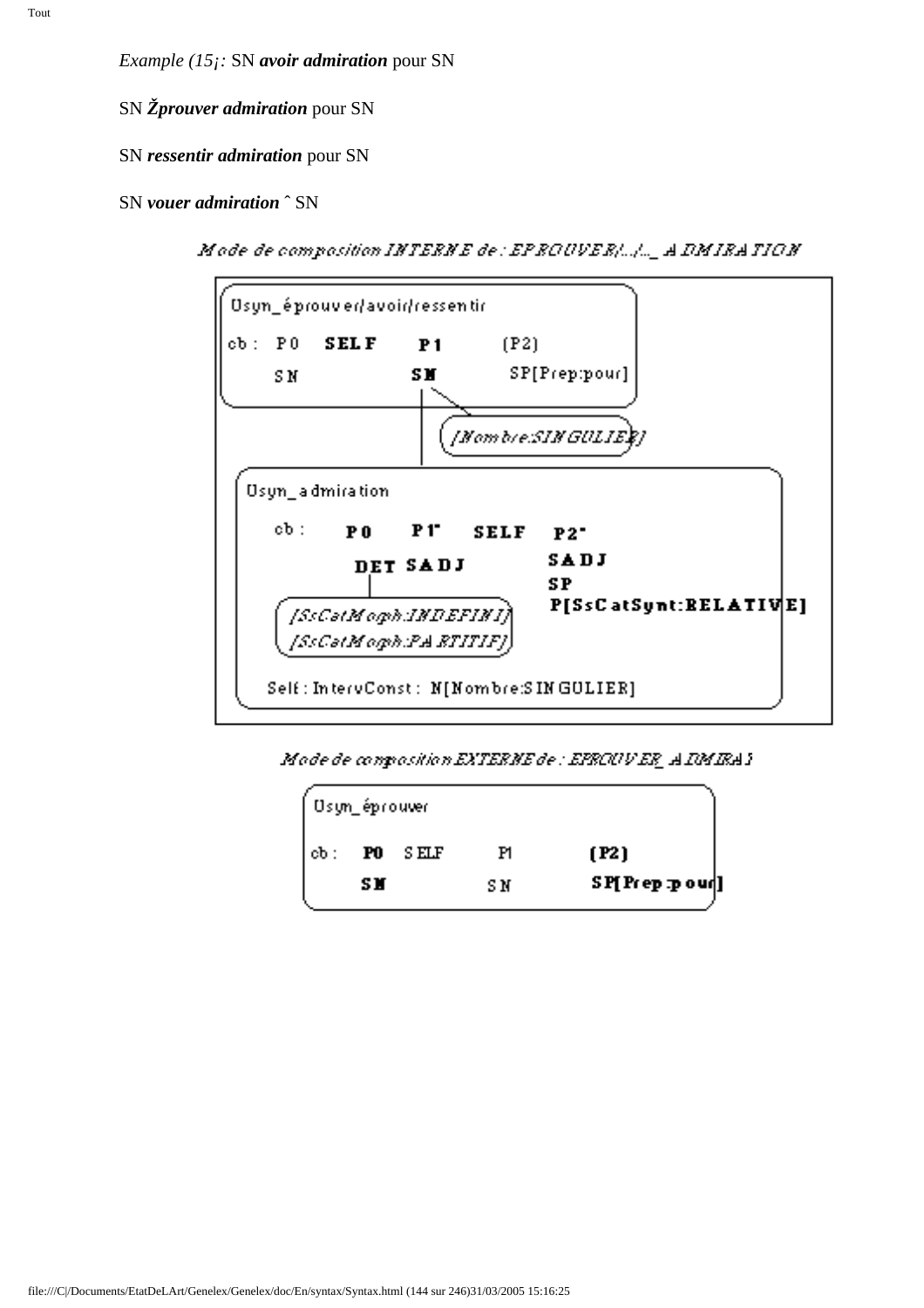Mode de composition INTERNE de : VOUER\_A DMIRATION



Mode de composition EXTERNE de : VCUER\_ADMIRA1

| Usyn_vouer |     |       |     |              |
|------------|-----|-------|-----|--------------|
| $cb$ :     | FO  | S ELF | Ħ   | [ <b>R</b> ] |
|            | s N |       | S N | SP[Prep: à]  |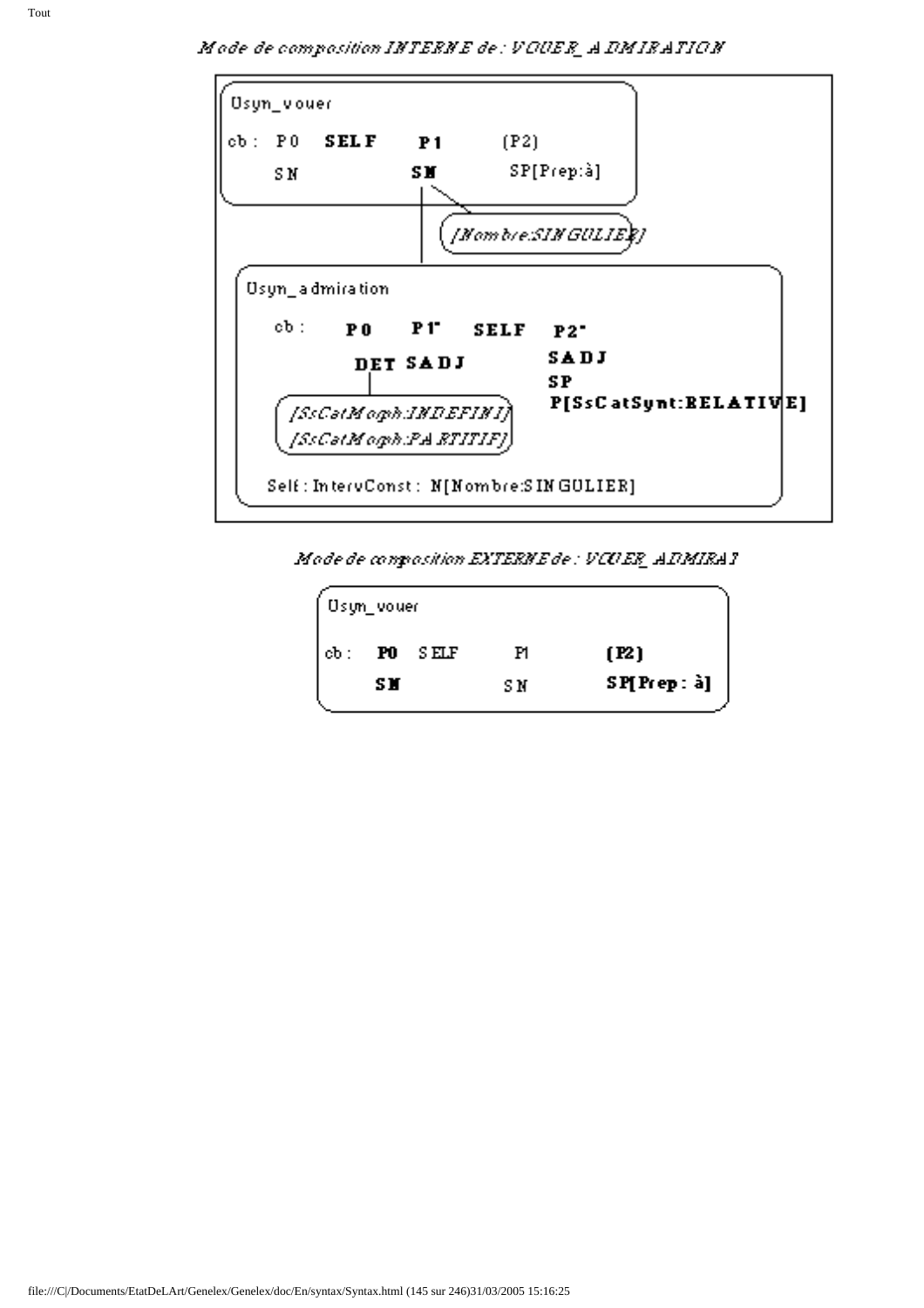

*Example (16) : bo"te aux lettres* (mailbox)

*bo"te ˆ lettres* (mailbox)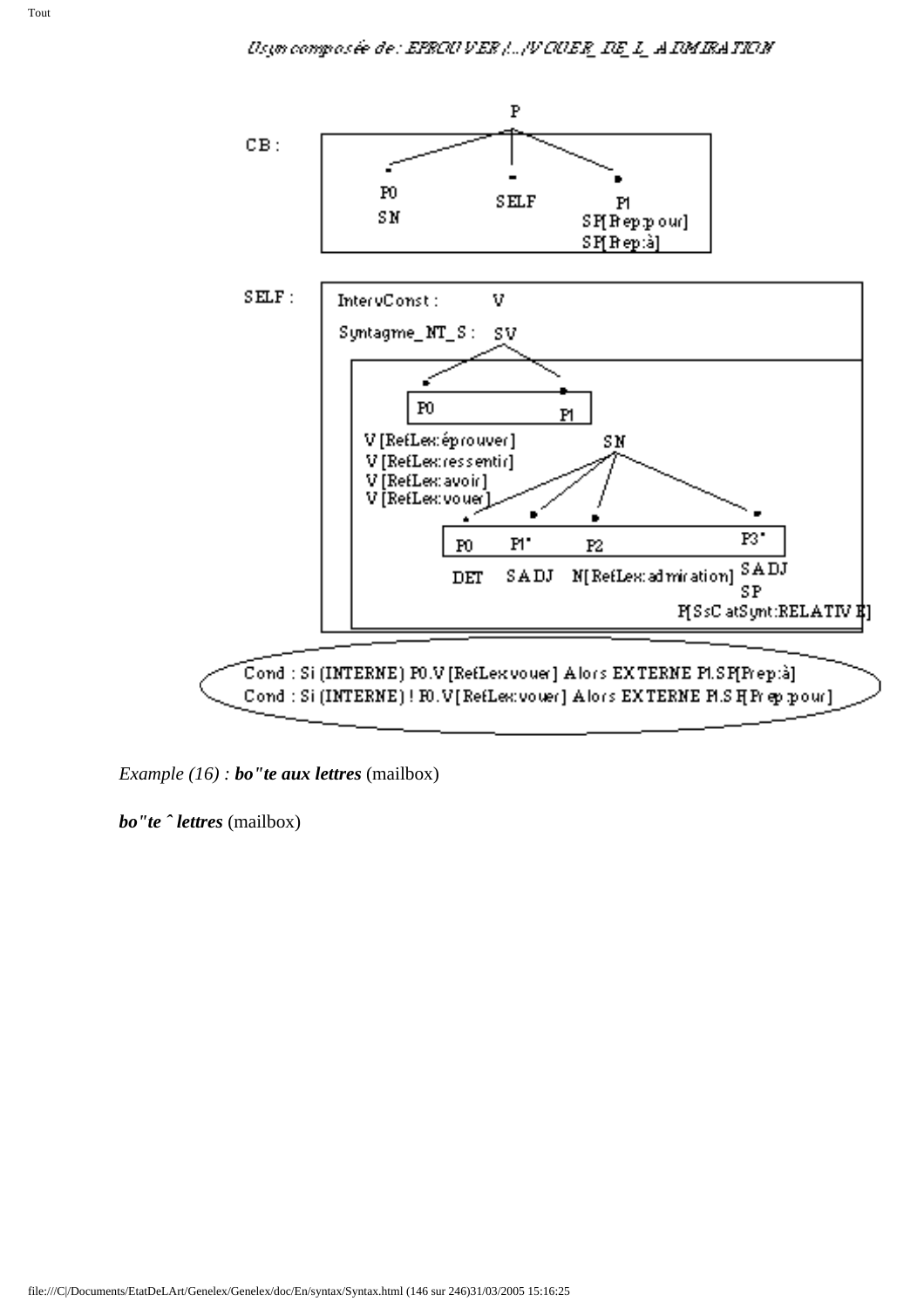



*Example (17) : la plupart des gens* (most people)



#### *Example (18) : En consŽquence il n'est pas venu.*

(in consequence he did not come)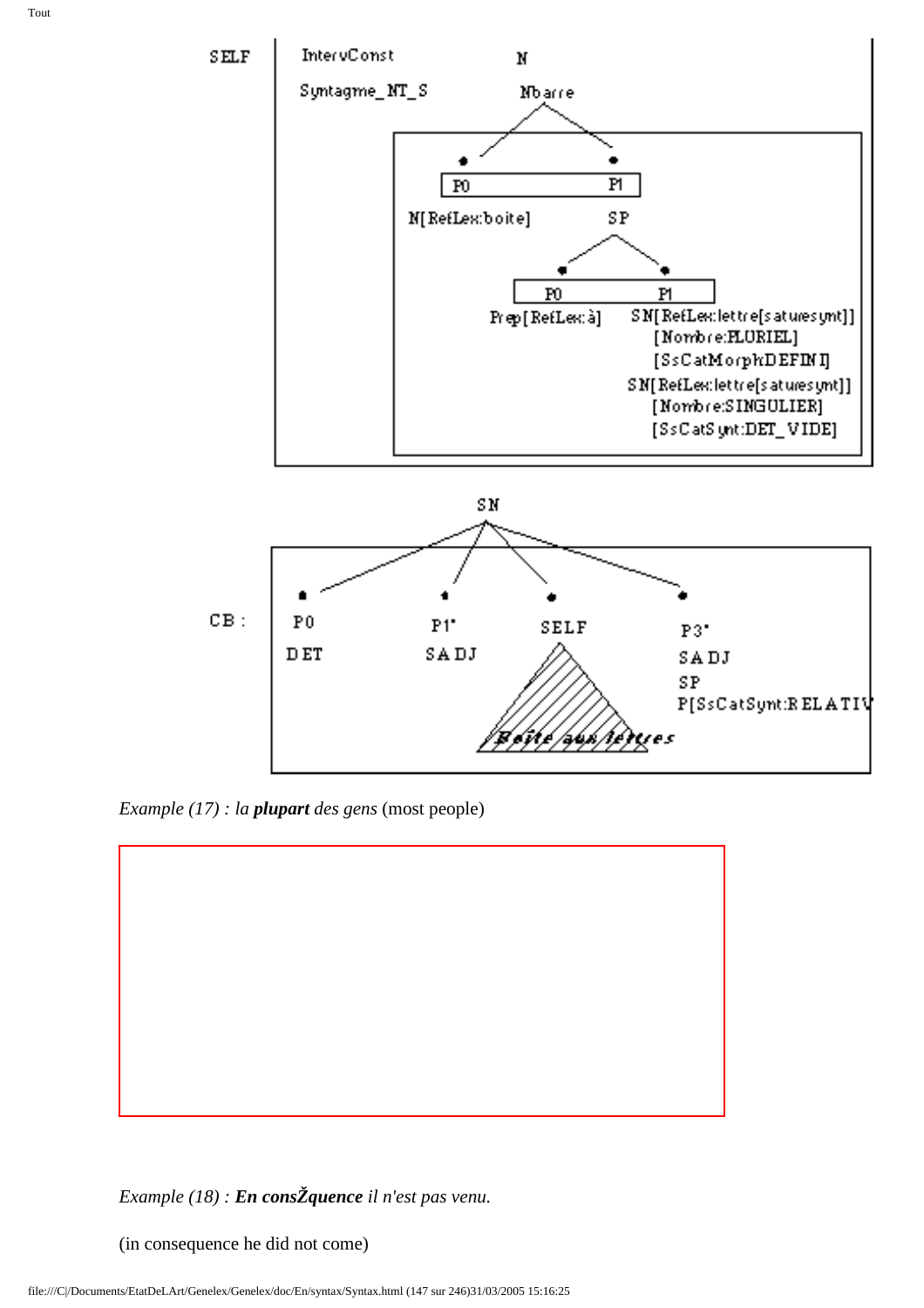

# **E - Bibliography**

#### A. AbeillŽ

Parsing idioms in lexicalized TAG's.

4rth Conference of the European Chapter of the Association for Computational Linguistics (EACL),

Manchester, 1989.

#### ACH-ACL-ALLC

Guidelines for the encoding and interchange of machine readable texts. Sperberg-McQueen & Lou Burnard (eds).

TEI P1 Draft version 1.1 Nov 1990.

#### M-H Antoni-Lay, Gil Francopoulo & L. Zaysser

*A Generic Model for Reusable Lexicons : The GENELEX Project* in

Linguistics and Literary Computing. vol. 8 n¡ 4.

Oxford, Sous Presse.

#### E. Benveniste

Probl•mes de linguistique gŽnŽrale; tome 2. Gallimard

Paris, 1974.

#### G.B•s & K.Bashung & A.Lecomte

Une modŽlisation des entrŽes lexicales.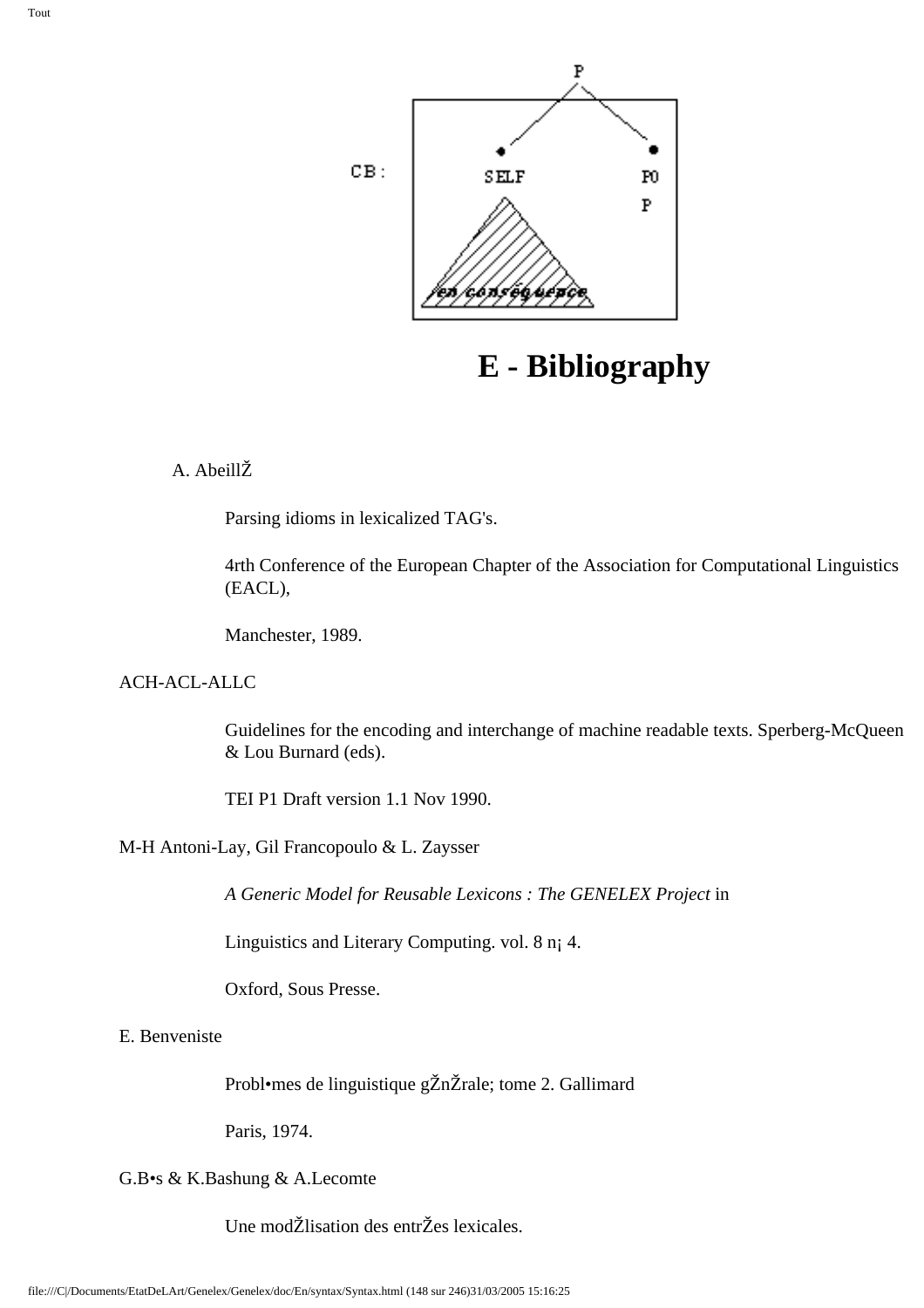#### G.B•s & M.Emorine

Une lecture des tables du Ladl en vue de la dŽfinition de la couche syntaxique de GENELEX.

Projet EUREKA GENELEX Janv. 91.

#### B.Boguraev & T.Briscoe

Computational lexicography for natural language processing.

Longman, 1989.

#### J-P Boons & A. Guillet & C.Lecl•re

La structure des phrases simples en fran•ais : constructions intransitives. Droz, 1976.

#### C. Filmore

*The case for case in Universals* in Linguistics Theory.

Bach. & Harems eds. Holt, Rinehart and Winston, p.1-90.

#### B.Fradin & J-M Marandin

*Autour de la dŽfinition : de la lexicographie ˆ la sŽmantique*.

Langue Fran•aise 43; p.60-83.

Paris, 1979

#### Gazdar & Klein & Pullum & Sag

Generalized phrase structure grammar.

Harvard University Press, 1985.

#### M.Gross

MŽthodes en syntaxe: rŽgime des constructions complŽtives.

Hermann 1975.

#### R. Jackendoff

X-bar Syntax : a Study of Phrase Structure.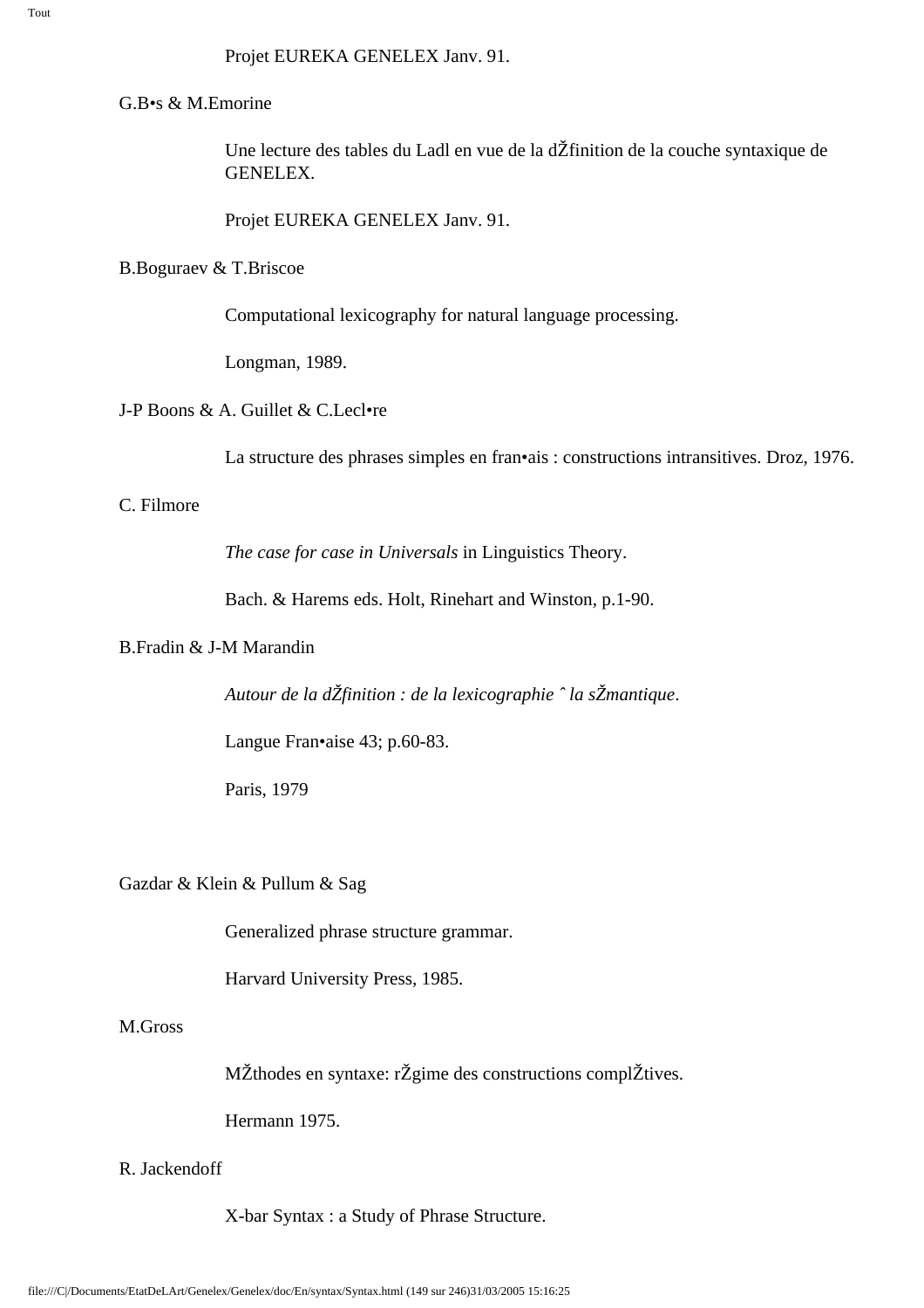Tout

Cambridge, : MIT Press.1977

Semantic Interpretation in Generative Grammar.

Cambridge, Massachussets : MIT Press 1972.

#### J-C. Milner

Introduction ˆ une science du langage

Seuil 1989.

#### A. Poncet-Montange

Les composŽs NˆN.

Communication GENELEX. Paris 1990

#### L. Tesni•re

ƒlŽments de syntaxe structurale.

Klincksieck 1959

# **F - User's Manual**

## **1: Usyn**

## 1.1: General

The Syntactic Unit (**Usyn**) is the access point to the syntactic layer of the model.

Simple Usyns are not shared by Ums.

All of them may bear a **CombVE***,* a combination of four use values: level of language (*niveaulgue*), frequency (*frŽquence*), geographical variant (*vargeog*) and *datation*.

Usyns obligatorily have a **Base Description** (attribute *description*) and 0 to N **Transformed Descriptions** (attribute *description\_l*). A same Description cannot have both the status of base and that of transformed on the same Usyn.

The **Transformation** relations between Usyns and between Descriptions are borne at the level of Usyns (**TransfUsyn** element and attribute transfdescription\_l ).

## 1.2: Simple Usyn

A simple Usyn allows to associate one Um with one or several syntactic behaviors and to attach specific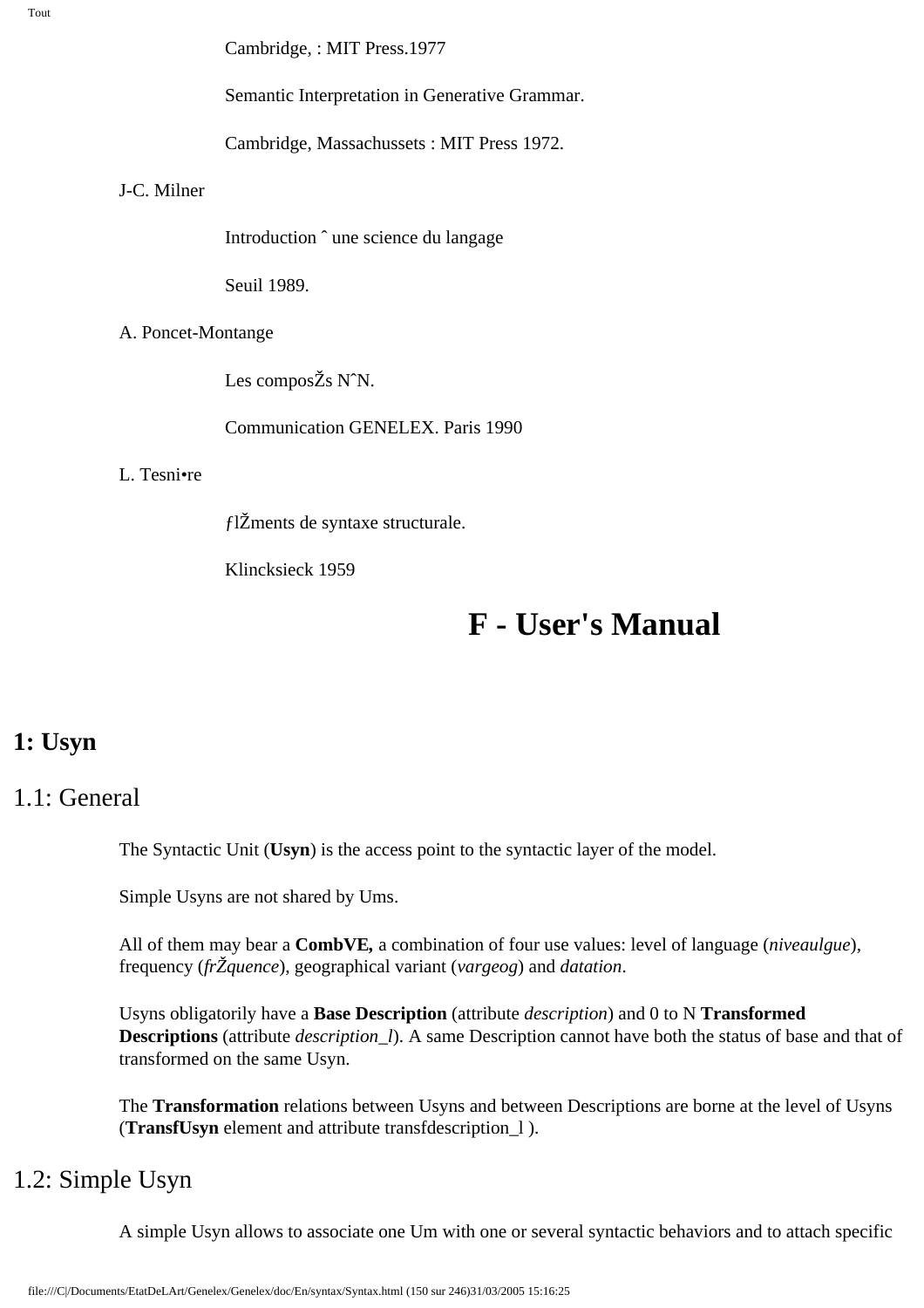information such as attestation. It is useless actually, unless one wants to pollute the dictionary or make it worthless, to record on an entry virtual characteristics that are not attested in language. Hence the importance of the field *attestation* that prevents from these problems if it is documented.

A Um is in relation with 0 to N (for instance affixes and agglutinates) or 1 to N Usyns.

A simple Usyn is in relation with a single Um for which it describes a single syntactic behavior. Since Usyns are not shared, there are at least as many simple Usyns as Ums described by these Usyns.

A Usyn is minimally described by a Base description and 0 to N Transformed descriptions.

### 1.3: Compound Usyn

A compound Usyn is a totally or partially lexicalized well-constructed Phrase. It is in relation with Ums and/or Usyns that lexicalize it and make it up (element **Composition**).

## **2: Descriptions**

A **Description** is an entity gathering the pair **Construction** + **Self**. Therefore Constructions may be shared independently from the properties of Self.

A same Description may be shared by different Usyns.

A Description may not bear a Construction if one wants to describe a behavior of called without specifying the context of occurrence.

On the other hand, Self is compulsory.

A Description may bear 0 to N **Conditions**, that are also part of its definition.

A same Description may be a Base Description for a Usyn, yet a Transformed Description for another.

## **3: Self**

The entity **Self** allows to record the properties connected with the described entry when this entry occurs in a given syntactic construction. Self does not point at the Um it figures and may consequently be shared by different Descriptions.

### 3.1: Simple Self

The properties of Self are attached to it for a Construction (**IntervConst**), or received from an element external to its Construction (**ComportAppele**). IntervConst and ComportAppele are additional non exclusive information. The first, the second or both elements may be documented, but at least one of them has to be documented.

## 3.1.1: Self intervening in the Construction (IntervConst)

An **IntervConst** allows to specify and constrain Self as Intervener in the Construction. It gathers: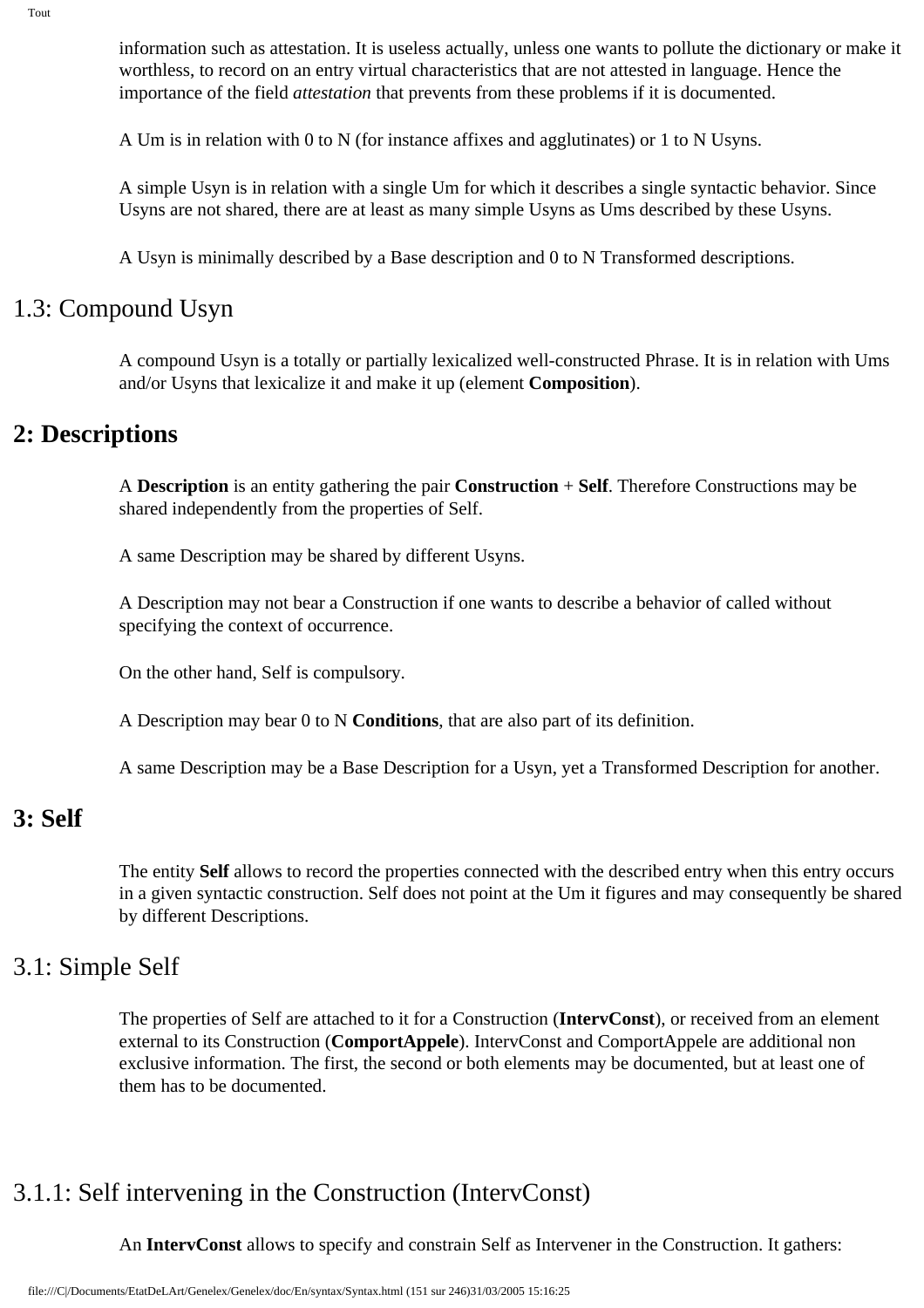#### • **terminal Phrases**

These are pairs (syntagmatic label/list of features) describing the syntagmatic realization(s) of Self. All types of restricting features may apply to Self, except lexical features.

#### *Ex : s'•tre moquŽ / avoir moquŽ*

(to have laughed at)

Self :

IntervConst :

syntagme\_t\_l :

V[Pronominal:SE][Aux:ETRE]

V[Aux:AVOIR]

#### • **a Function**

Function taken by Self as an intervener in the construction, the value of which is "TETE" if a major behavior of Self is described, or any other function received from an element of its construction if one of its minor behaviors is described.

GENELEX proposes a list of values that may be enriched, modified or entirely overhauled:

TETE, SUJET, OBJET\_DIRECT, OBJET\_INDIRECT, ATTRIBUT\_SUJET, ATTRIBUT\_OBJET, EPITHETE\_GAUCHE, EPITHETE\_DROIT, SPECIFIEUR, MODIFIEUR, GENITIF.

A function is not obligatorily documented (attribute *fonction*).

#### *Ex : La majoritŽ des N*

(most of N)

Self :

IntervConst :

syntagme t l : N[Nombre:SINGULIER]

fonction : SPECIFIEUR

#### • **Thematic Roles**

Self may bear in itself one or several Thematic roles (**RoleTh**) in a given Construction.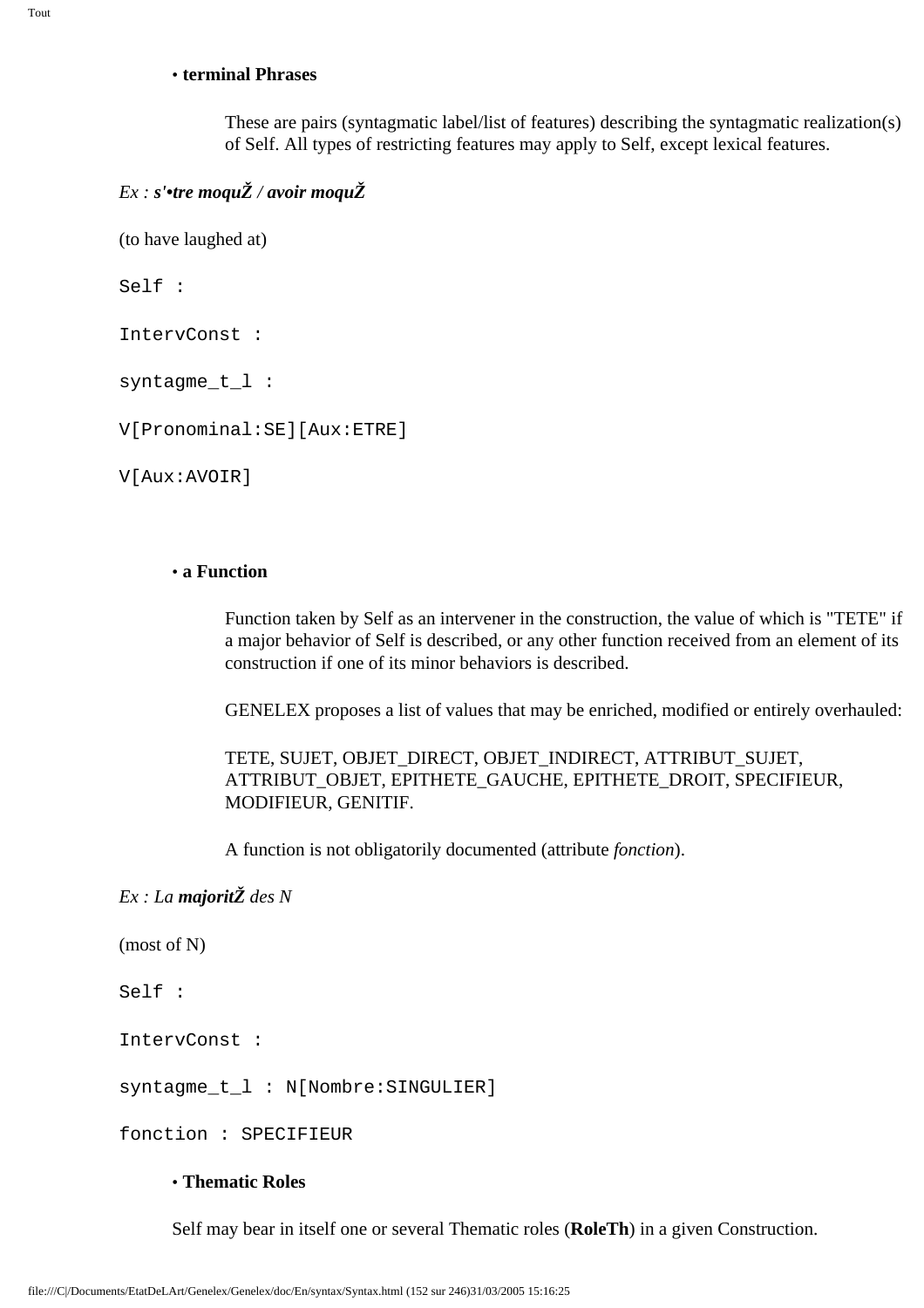GENELEX proposes a list of values for Thematic Roles that may be enriched, modified or entirely overhauled:

AGENT, PATIENT, DESTINATAIRE, SOURCE, BUT, CAUSE, MANIERE, LOCATIF, TEMPS, INSTRUMENT, THEME.

Thematic roles are not obligatorily documented (attribute *roleth\_l*).

## 3.1.2: Self called by an element external to its Construction (ComportAppele)

The same type of properties is noted on a **ComportAppele** as on an IntervConst, yet these properties are expressed on Self by an element not described in the Construction. Contrary to IntervConst, a ComportAppele only references one terminal Phrase. All restricting features are allowed, except lexical features. A same Self may have several different behaviors of called (attribute *comportappele\_l*).

Ex : Self : comportappele\_l : syntagme\_t : ADJ fonction : ATTRIBUT\_SUJET

### 3.2: Compound Self

The distinction between Self intervening in an external construction and Self functioning as a called also applies to compound syntactic units. But the category indicated in *IntervConst* and *ComportAppele*  corresponds to the (external) functional category of the compound.

*Ex : mettre en marche (VERBE)* 

What is specific to compound syntactic Units is the fact that Self is not atomic, yet composite (multilexical). To document the Internal Structure of Self, that is a partially or entirely lexicalized Phrase, its field *syntagme\_nt\_s* is documented by a Phrase (**Syntagme\_NT\_S**) that must at least have a syntagmatic label. This Phrase may also be rewritten, if necessary.

*Ex : mettre en marche (SV)* 

## **4: Constructions**

## 4.1: General definition

A **Construction** describes the context or syntactic frame specific to the entry described.

It enters in the definition of a Description. If it is a Base Description, its field *squelettique* must have the value NON.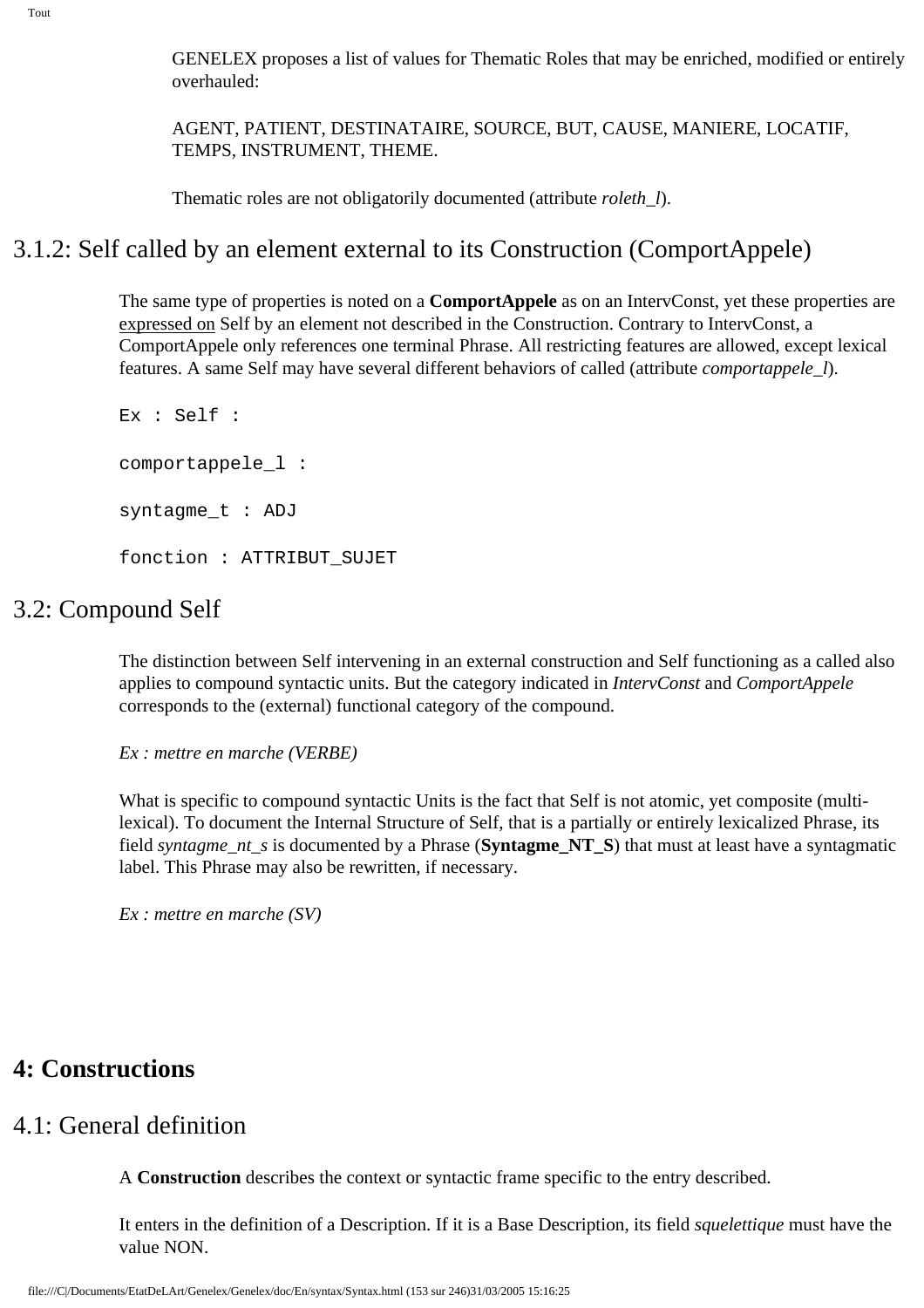A same Construction may be shared by different Descriptions.

A Construction is basically defined by an ordered list of **Positions** (attribute *position\_c\_l*) that comprises at least one element.

In a "syntactist" vision, in which Constructions correspond to Phrases, it is possible to associate them with a **non-terminal syntagmatic label** (attribute *etiquettesynt*) and the set of restricting features allowed for this Phrase (attribute *trait\_l*).

The fields *optionnalite, insereself* and *solidarite* take also full part in defining a Construction :

#### **• Optionality**

The field *optionnalite* must always be documented, i.e. it must reference an element **Optionnalite** that comprises at least a wording. This wording gives the ordered list of **Positions** (as stored in the attribute *position\_c\_l*) and indicates in brackets which **Positions** are optional.

The optional character of each **Position** is not attached to it because it depends upon the Construction in which it occurs.

**Positions** are identified by a Symbol Pi. The **Position** rank is a relative information, not attached to the **Position**. Nevertheless, in the GENELEX model, since a **Position** is obligatorily referenced in the context of a Phrase or a given Construction, it will always be documented by its rank.

Ex : P0 P1 (P2)

Self is not in this list.

#### **• Insereself**

• Atomist vision

This field is not obligatorily documented.

Since the list of **Positions** only describes the complementation pattern of **Self**, and never a level of syntagmatic rewriting, it is always on the same syntactic level as **Self**.

• Syntactist vision

In this vision, the lists of **Positions** are lists of syntagmatic rewriting.

When the list of **Positions** corresponds to the rewrite level of **Self**, this filed must obligatorily be documented.

If **Self** does not enter into this rewrite level, then this field is obligatorily not documented. This list of Positions has a higher or lower hierarchic level than **Self** and describes a partially restricted prototypic syntactic context, and not the complementation of **Self.**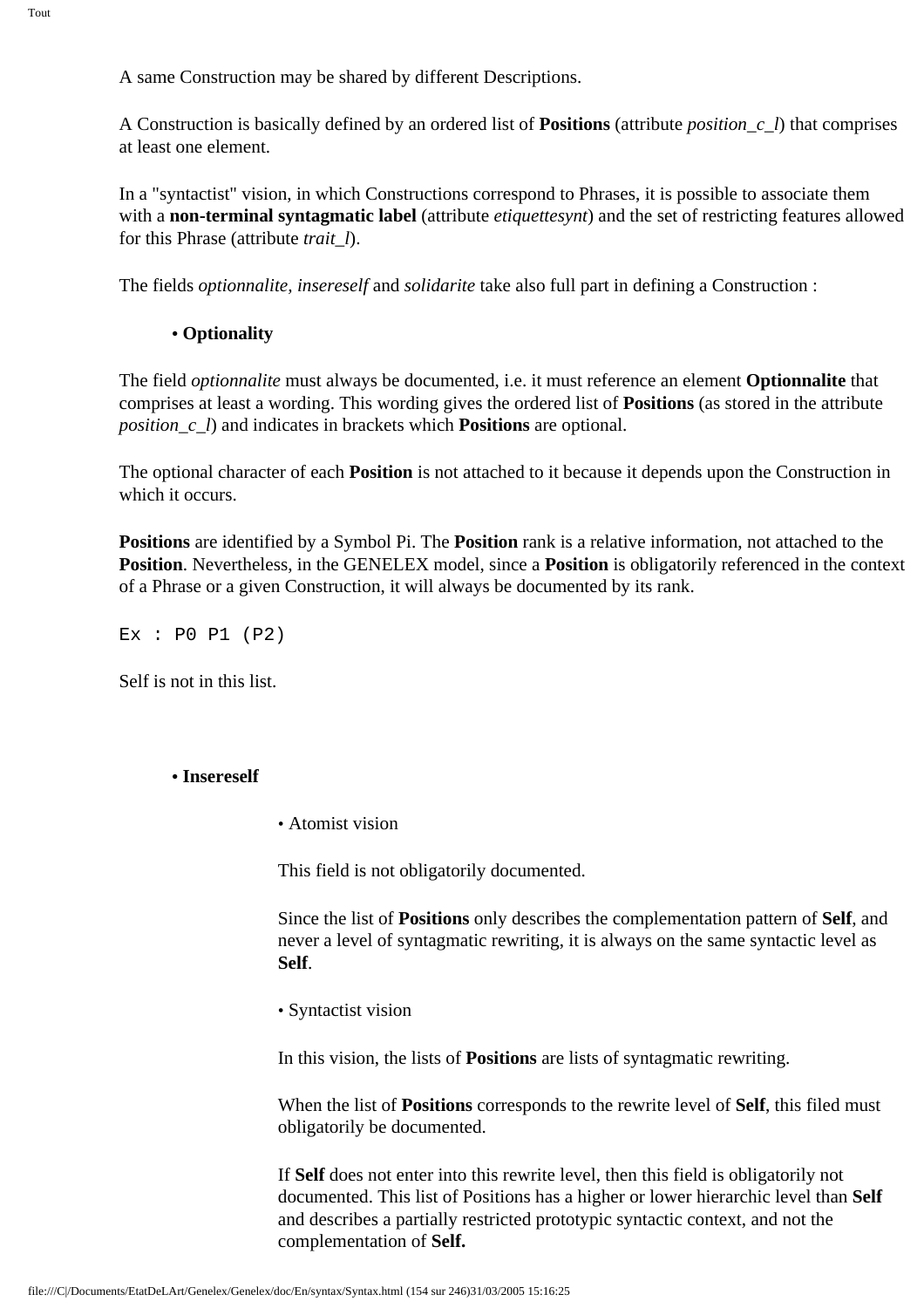The field *insereself* indicates the insertion point of **Self** at the beginning, in the middle or at the end of the list of **Positions**. The number given is the index of the **Position** BEFORE which **Self** inserts. If **Self** inserts at the end of the list, the index is that of the last Position  $+1$ .

Ex : P : P0 P1 P2 SUJET TETE ATTRIBUT\_SUJET P0 : PRO[SsCatMorph:IMPERSONNEL] P1 : V[SsCatSynt:COPULE]  $P2 : SADJ = (P0) SELF$ P0 : ADV

On P, the insertion point of **Self** is not documented.

On SADJ, it is  $1(0+1)$ .

#### **• Interdependency**

The text field *solidarite* is optional. It indicates with a dash couples that are dependent from one another, i. e. the elements Position, Self, or Insertion that are an undividable sequence.

Ex : SELF-P1-P2

### 4.2: Construction Skeletons

The Transformation Modes between Constructions (**ModifConstruction**) use Construction skeletons, i.e. Constructions that are fully or partially documented and filled from the source Construction.

These Construction skeletons are identical to true Constructions, except that they must have a field *squelettique* with the value OUI, that they authorize their **Positions** to have a non-documented distribution and that they have to be connected with a ModifConstruction that allows to obtain a result Construction from a source Construction.

## **5: Positions**

**Positions** are defining criteria for Constructions. They identify a syntagmatic paradigm required by an entry, and allow to associate a **Function** and thematic roles (**RoleTh**) with this paradigm. Typically, a verb complement is defined by a **Position**.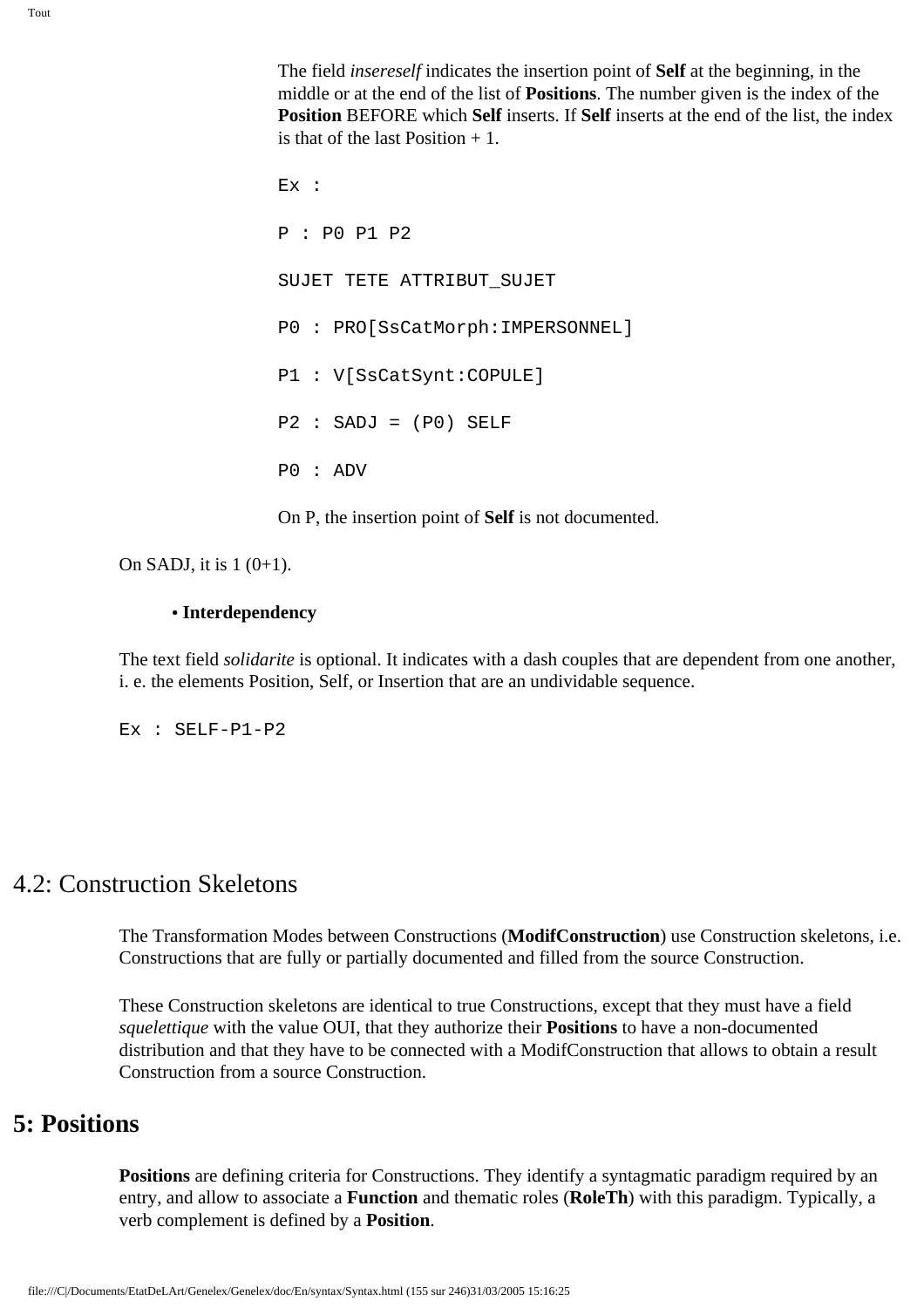**Positions** are defined by a set of three data: distribution, function and thematic roles.

A distribution is a list of 1 to N **Phrases** (attribute *syntagme\_c\_l*).

Function and thematic roles (attributes *fonction* and *roleth\_l*) are not obligatorily documented.

Besides, one indicates on each **Position** whether it can be repeated or not (field *repetable*, value OUI or NON).

Last, a **Position** may indicate which Phrases in its distribution have a relation of Transformation (attribute *transfsyntagme\_l*).

**Positions** are usually identified by their rank in the list of **Positions** under the Construction. However, the rank of the **Position** is not a defining element. It is only a value taken in a context - i.e. in the list of **Positions** in which it occurs.

**Positions** may be shared by a **Construction** or another.

We will see subsequently that they also make it possible to rewrite **Phrases**.

Only the **Positions** that take part in **Construction** skeletons (field *squelettique* with the value OUI) may have an empty distribution.

## **6: Insertions**

**Insertions** deal with re-entering phenomena (with a meaning other than in unification grammars) between the inside and the outside of the compound, i.e. cases where a **Position** of the external **Construction** appears in surface among the **Positions** of the internal Structure.

*Ex :* SN *mettre* SN *en Ïuvre*

Therefore **Insertions** only occur in **Phrases** describing the Internal Structure of a compound (**Syntagme\_NT\_S,** attribute *insertion\_l*). They are inserted in their correct place in the list of **Positions** describing a structure at a N level of its rewrite tree (location indicated in the field *insereinsertion\_l*).

An Insertion is consequently both a pointer at a Position of the external Construction and a mark for the insertion point. There may have several Insertions. As for Positions, they are numbered from 0 on.

Some **Insertions** are obligatory, whereas they are only possible in most cases (attribute *obligatoire* with the value OUI or NON).

## **7: Conditions**

### 7.1: General properties

The aim is to be able to express **Conditions** on **Positions** to constrain their option or the whole of their possible occupants. To do so, one uses the logic implication expressed by the predicates **Si** (If) and **Alors**  (then). Since implications are oriented, one has to be careful to express as many Conditions as required by the phenomenologic coverage.

Predicates Si and Alors allow to select a **Position** or a phrase, depending on needs.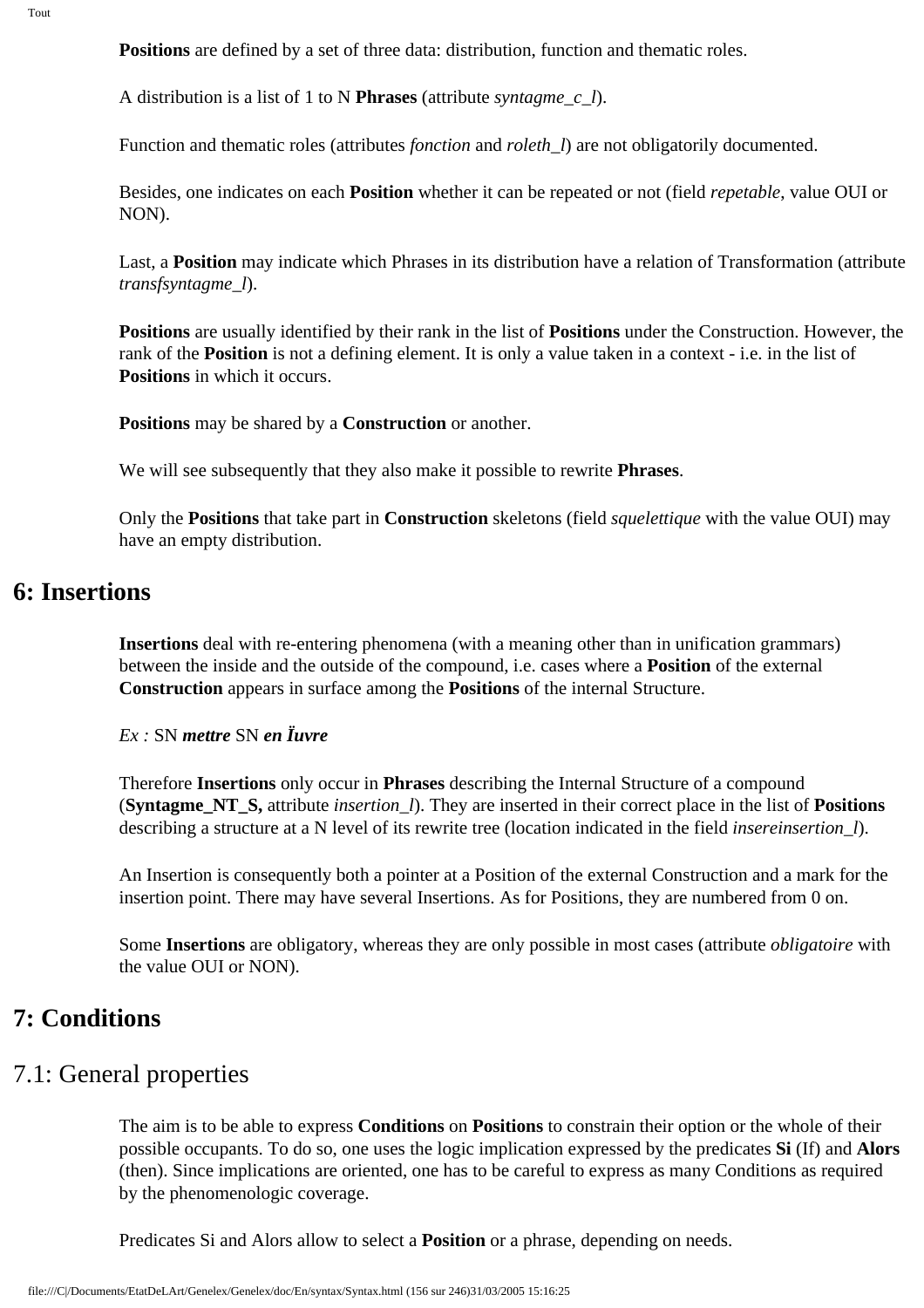Conjunction, disjunction and negation of Predicates may be expressed:

• **Conjunction** is expressed by a list of Predicates (list of Si, list of Alors). A Conjunction of Si is a set of surface realizations to be fulfilled. A conjunction of Alors is the set of the consequences resulting in surface: optional position(s) obligatorily realized or absent, selection or exclusion of a subset of Phrases that may occupy a **Position**.

• **Disjunction** is expressed by a list of Conditions. It is to be reminded that actually both formulas are equivalent:

```
(1) Si (A ou B) Alors C
```

```
If (A or B) Then C
```

```
(2) (Si A alors C) et (Si B Alors C)
```

```
(If A Then C) and (If B Then C)
```
In GENELEX, formula (2) is used.

• **Negation** is expressed by the field *negation* (OUI, NON) on each Predicate **Si** or **Alors**. The negation of a **Position** indicates that it is not realized in surface. The negation of a **Position** occupant indicates that this occupant does not actualize the **Position**.

Here are the two types of **Conditions** to be differentiated: Conditions on the **option** of Positions and Conditions on the **realizations** of Positions.

### 7.2: Conditions on the option of Positions

These Conditions (**ConditionOpt**) allow to express constraints on the option of **Positions**, using the predicates **SiOpt** and **AlorsOpt**. It will then be possible to give account of phenomena such as :

• **Positions** that are optional together: the absence of the one **Position** involves the absence of the other.

```
Ex : P0 (P1) (P2)
Cond : Si !P1 Alors !P2
Cond : Si !P2 Alors !P1
```
• **Positions** that are mutually exclusive: the presence of the one **Position** involves the absence of the other and vice-versa.

Ex : P0 (P1) (P2)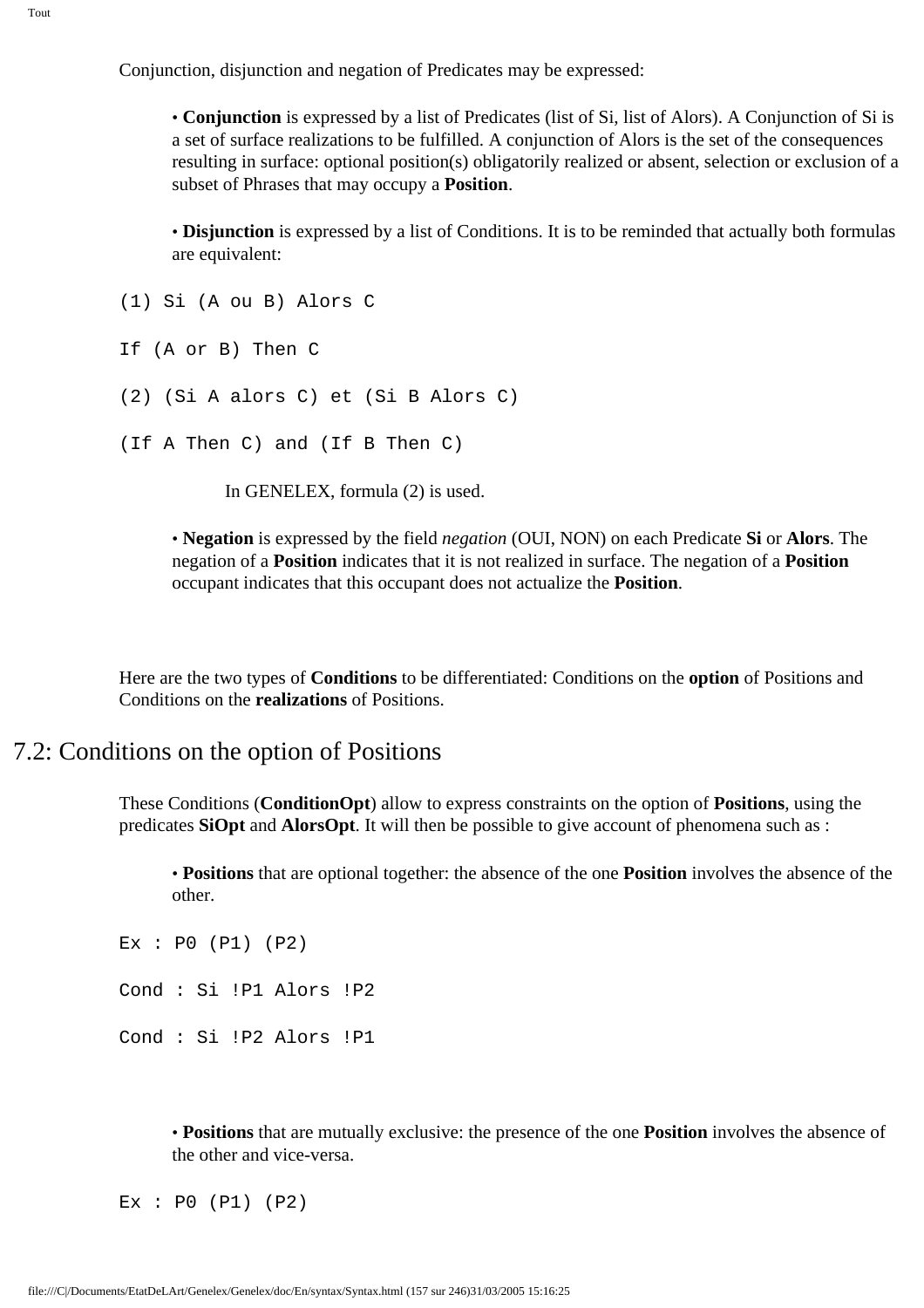Cond : Si P1 Alors !P2 Cond : Si P2 Alors !P1

> • Any other more or less complex constraint connected with the fact that an optional **Position**, when realized (or not) in surface, may have consequences on the actual realization of the other optional **Positions**.

These **ConditionOpt** select **Positions** using their rank (field *nieme\_position* de **SiOpt** et **AlorsOpt**). They are borne by the element Optionality that may have zero or several ConditionOpt to be fully documented (refer to Positions that are optional together or mutually excluding). It is to be reminded that Construction and Syntagme\_NT\_C have a field *optionnalite*.

## 7.3: Conditions on the realizations of Position

Some realizations of **Positions** are inter-conditioned, i.e. if Pi is realized in such or such a way, then Pj can only be realized in such or such other way. Therefore, each realization of **Position** may exclude or, on the contrary, select a subset of **Phrases** that can occupy another **Position**.

Mutual selection and exclusion must always be expressed by a double implication.

```
Ex : Si Pi == SyntagmeX Alors Pj = SyntagmeY
```

```
Si Pj == SyntagmeY Alors Pi = SyntagmeX
```
A predicate selects:

• a Phrase or a **Position** of the external **Construction** (value EXTERNE of the field *portee* ),

• a **Phrase** or a **Position** of the structural **Phrase** of **Self** (value INTERNE of the field *portee*), if the Usyn is compound,

• a realization of Self as an intervener in the Construction (value INTERVENANT of the field *portee*).

To select or exclude, proceed as follows:

• for a Phrase, using **CheminSyntagme**:

this latter selects a Position and one of its Phrases (attributes *nieme\_position* and *syntagme*) then, if necessary, it goes further down in rewriting using a recursive link on another CheminSyntagme.

#### • for a Position, using **CheminPosition**:

this latter selects a Position (attribute *nieme\_position* of **PositionBut**) after going further down in the rewriting by a CheminSyntagme, if necessary.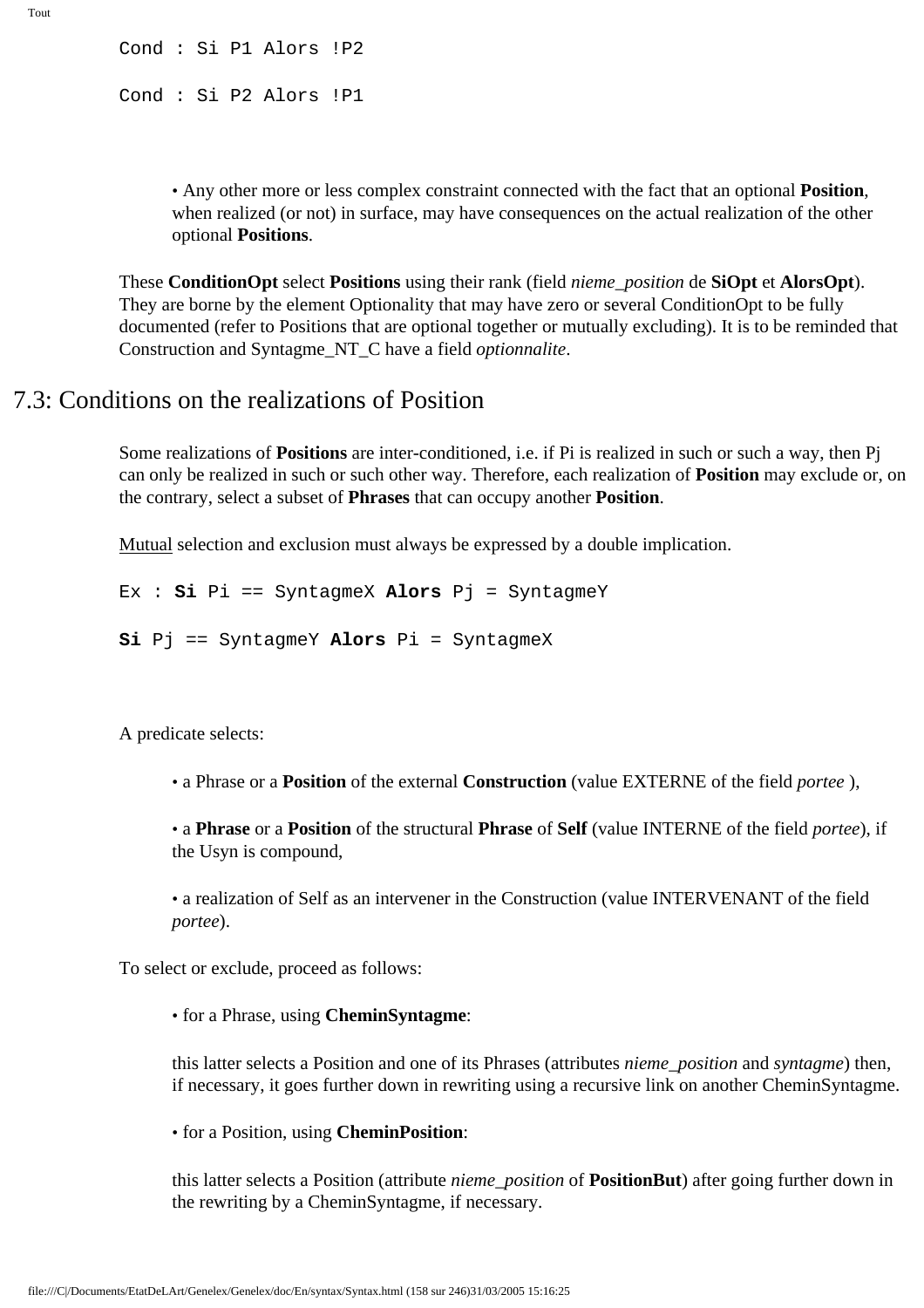- for a realization of Self as an intervener in the Construction, using **SelectIntervConst** :
- this latter selects one of the Phrases referenced by IntervConst (attribute *syntagme\_t*).

These Conditions are borne by Descriptions.

## **8: Phrases**

**Phrases** occur :

- in the caracterization of **Self**,
- in the distribution of a **Position**,

**Phrases** may be shared.

A **Phrase** is defined by:

- its **syntagmatic label** (attribute *etiquettesynt*),
- the list (that may be empty) of its **restricting features** (attribute *trait\_l*),

• if it is a non-terminal Phrase, the list (that may be empty) of the **Positions** that describe its rewriting (in a syntactist vision ) on the first level (attribute *position\_c\_l* or *position\_s\_l*)

• an attribute *listepositions* (*OUVERTE, FERMEE*) that indicates whether the list of rewrite Positions is closed or open, in other words, if the rewriting of a Phrase is fully oir partially specified. When the list of Positions is empty, it is of course an OPEN list.

Here are the two subcategorizations of Phrases to be differentiated:

1. Terminal Phrases (**Syntagme\_T**) the syntagmatic label of which is a morpho-syntactic category and non-terminal Phrases (**Syntagme\_NT**). Terminal Phrases do not allow any of the features Prep, Conj, ProRel, ProIntrog, Introd, so that the only lexical feature allowed is the feature **Lex**. This rule applies in reflection of the features of the family RefLex (see paragraph on features).

2. Phrases entering in the definition of a Construction Position (**Syntagme\_C**) and Phrases entering in the definition of a Structure Position (**Syntagme\_S**). Only Syntagme\_S allow Insertions in their list of Positions as well as lexical features from the family RefLex on their Phrases. In both cases, the rewrite list is an ordered list. The order of elements in the list corresponds to the canonical order. These elements may subsequently be referenced by their rank in the list, independently from their type.

These two distinctions may of course be combined (**Syntagme\_T**, **Syntagme\_NT\_C**, **Syntagme\_NT\_S**).

The syntagmatic labels proposed by GENELEX are as follows:

**• Labels for non-terminal Phrases**: P, SN, Nbarre, SV, SADJ, SADV, SP.

**• Labels for terminal Phrases**: NOM, ADJECTIF, ADVERBE, VERBE, PREPOSITION, CONJONCTION, PARTICULE, DETERMINANT, INTERJECTION, PRONOM.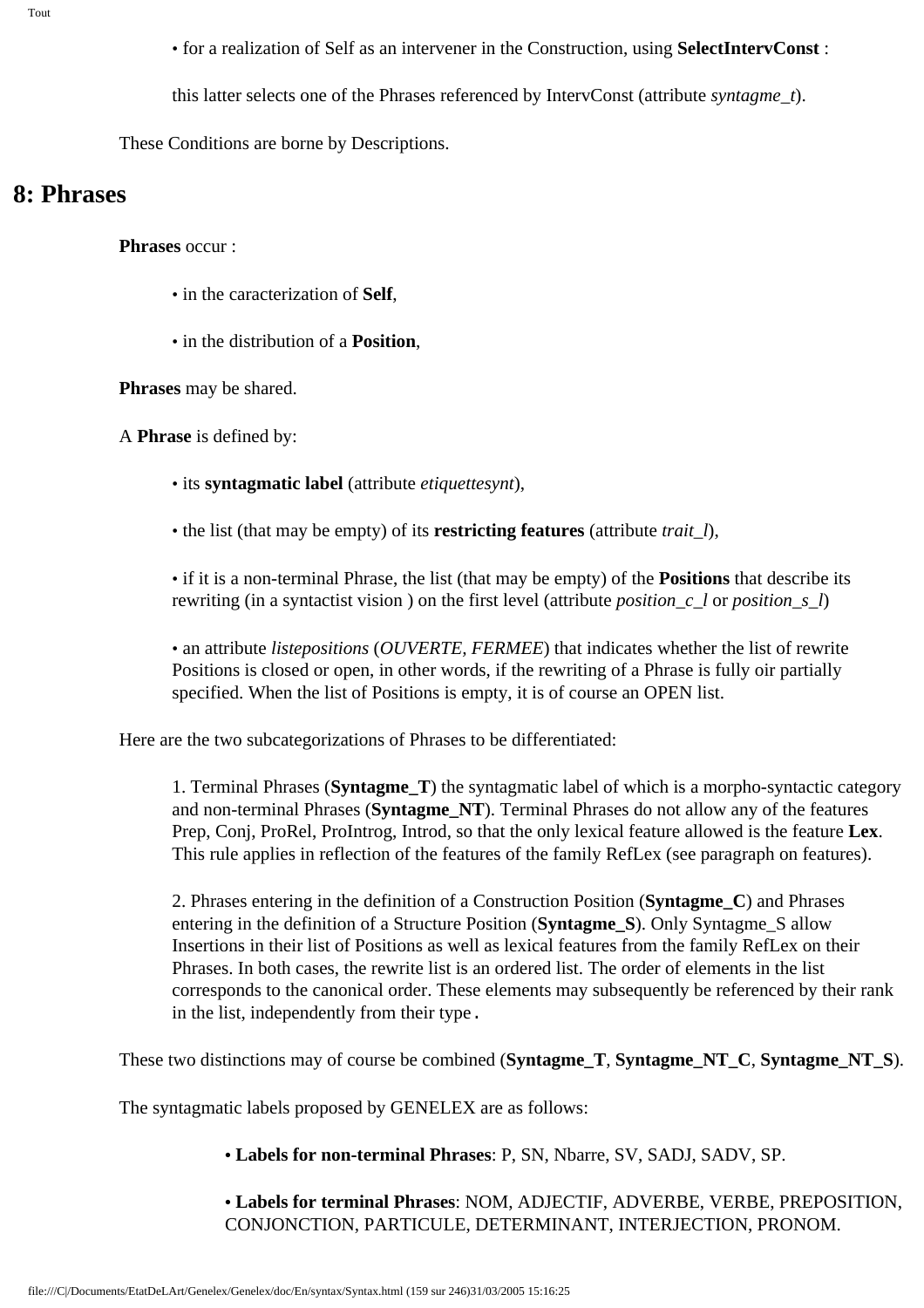• **e category**: or "ŽlŽment vide" (empty category) in generative grammar, applicable to a terminal Phrase, that allows to express traces, thus it may bear all restricting features, except features concerning morphological or syntactic sub-category.

It is a minimum list that guarantees genericity. The richness of the restricting features that may be associated with the syntagmatic label make up for the poorness of this list. Users may nevertheless enrich this list with new values; the only drawback is that this list will then lose in genericity.

Phrases may be described as N-depth syntactic trees. In GENELEX, a syntactic tree is expressed by the embedding of lists of Positions as follows: a Phrase is rewritten on the first level by a list of Positions, each Phrase that occupies a Position may itself be rewritten by a list of Positions, and so on. If a Phrase is rewritten by a list of Positions, all the above-mentioned comments on the fields *optionnalite, insereself*  and *solidarite* of the Construction apply.

## **9: Features**

Combined to the different Phrases, **restricting features as such** should allow to specify any Position occupant with as much accuracy as possible

Ex: P[SsCatSynt:RELATIVE] => relative

 $P[Mode:INFINITE]$  => infinitive

P[SsCatSynt:COORDONNE] => phrase coordonnŽe

P[SsCatSynt:SUBORDONNEE] => subordonnŽe

P[SsCatSynt:COMPLETIVE]

[Mode:SUBJONCTIF] => complŽtive

Features are given a graphic form (user interface) that does not indicate anything on their internal structure. Features are recorded in square brackets, within which the name of the feature is first specified, followed by a colon, and its value. Only some features require a more complex notation: it is the case of Aux and of all features belonging to the RefLex family.

*Ex: Trait\_Genre*

[Genre:FEMININ]

*Trait\_Aux*

[Aux:ETRE[Mode:PARTICIPE][Temps:PRESENT]]

*Trait\_RefLex*

[Reflex:1.3]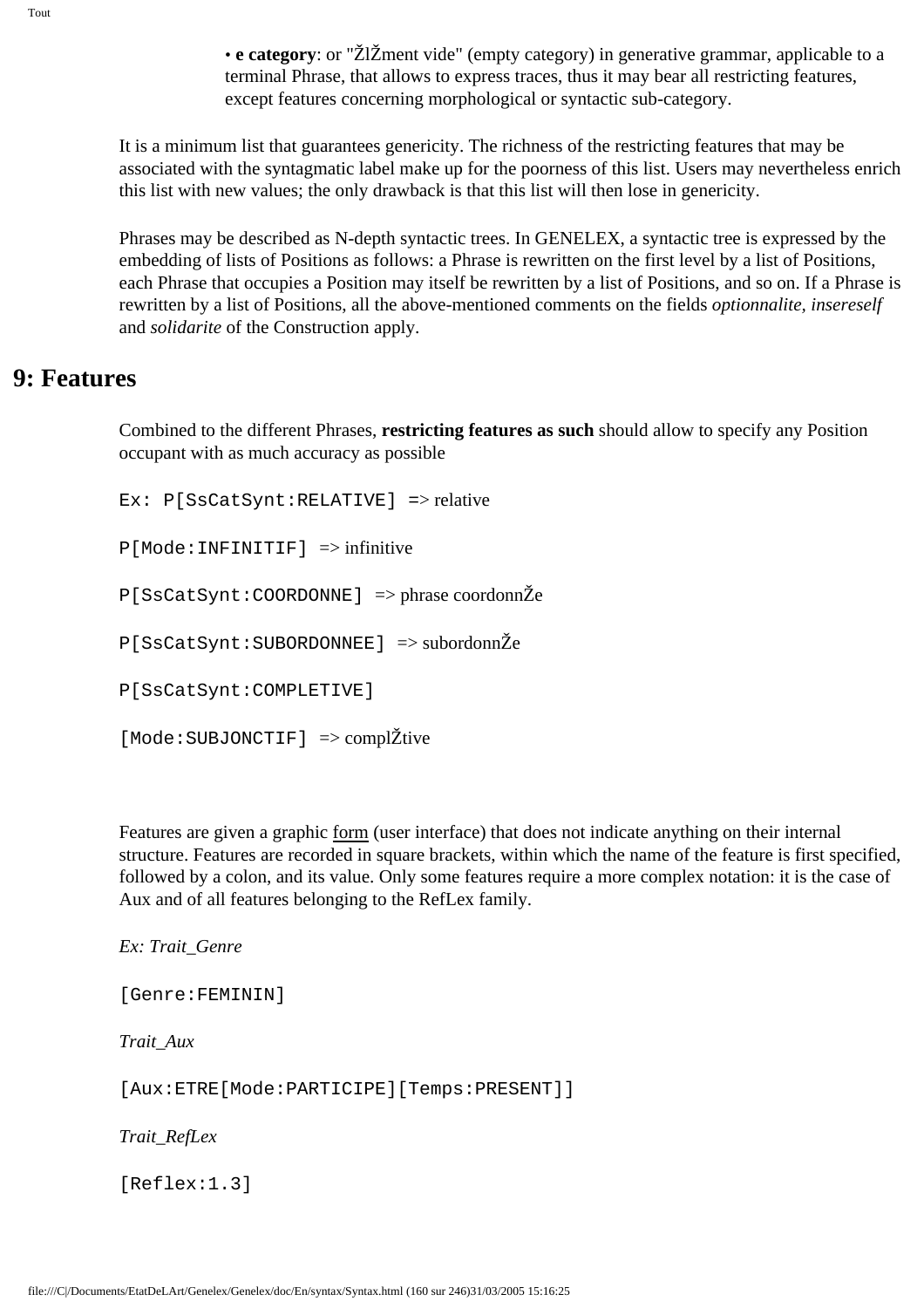The name of the Feature given in appearance is deduced from its type or specified when creating the Feature.

*Ex: Trait\_Personne* **name** : Personne

*Trait\_Libre*

**name**: couleur

*Trait\_Bin*

**name**: animŽ

### 9.1: Lexical Features

## 9.1.1: Family of Lex features

These features give lexicalization information in specifying a Um by its written form and/or its identifier (which removes any homography problem). This direct (SGML identifier) or indirect (written form) reference to a Um is done using two fields:

**value:** *string*

**um:** *pointeur*

**Note**: a gap (based on the distance between the morpho-syntactic category and the functional category) is allowed between the category of the Phrase that bears Trait\_Lex and the category of the Um referred by Trait\_Lex.

Ex : Um id:um04 CatGram:ADJECTIF Umg:courageux

NOM[Lex:courageux]

Within this family, one has to differentiate introducers and the Lex feature itself.

#### 1. **Introducers: Prep, Conj, ProRel, ProIntrog, Introd**

These features lexicalize the introducers for non-terminal Phrases.:

- Prep for the preposition that recategorizes a SN, introducing a Phrase or being the first element for rewriting a Prepositional Phrase.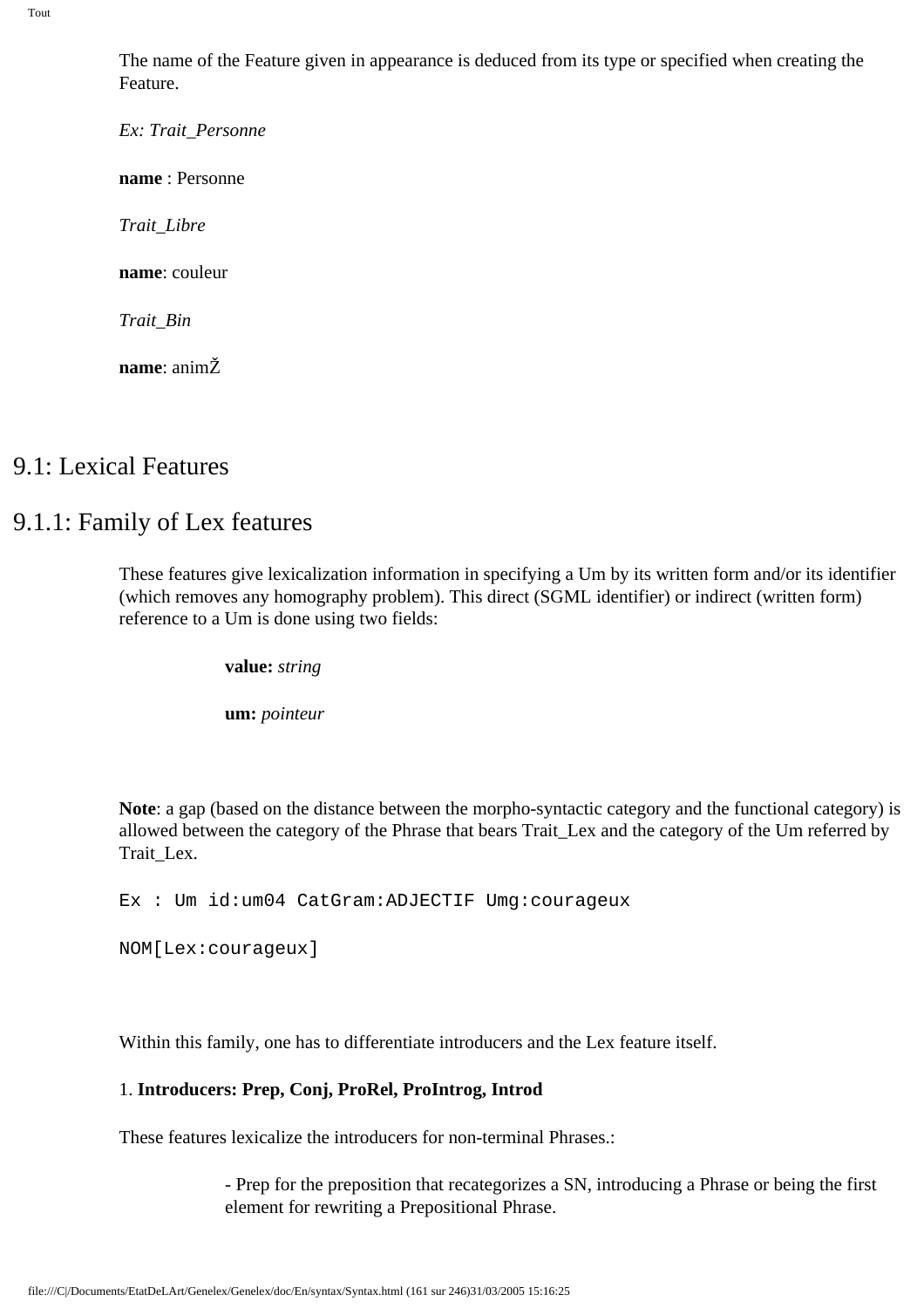- ProRel for the relative pronoun introducing a Sentence.

- ProIntrog for the interrogative pronoun introducing a Sentence.

- Conj for the conjunction introducing a Sentence.

- Introd for any other introducer of a non-terminal Phrase that would have not been provided for.

#### 2. **Lex**

This feature lexicalizes:

- a syntagmatic leaf, if it applies to a terminal Phrase

- the head of a Phrase, if it applies to a non-terminal Phrase. Since introducers are available, it is to be assumed de facto that the syntagmatic heads are:

> N for SN N for SP ADJ for SADJ ADV for SADV V for SV V for P if we assume that P=V''' in the X-bar theory.

The attribute *saturesynt* of the **Lex** feature indicates whether the lexicalizing element is or not (including an eventual introducer), the only leaf of that Phrase. Consequently, this attribute:

- must always have the value *OUI* (default value) if the phrase is terminal,

- may have the value *OUI* or *NON* for non-terminal phrases for which it is intended.

*Ex : en Ïuvre*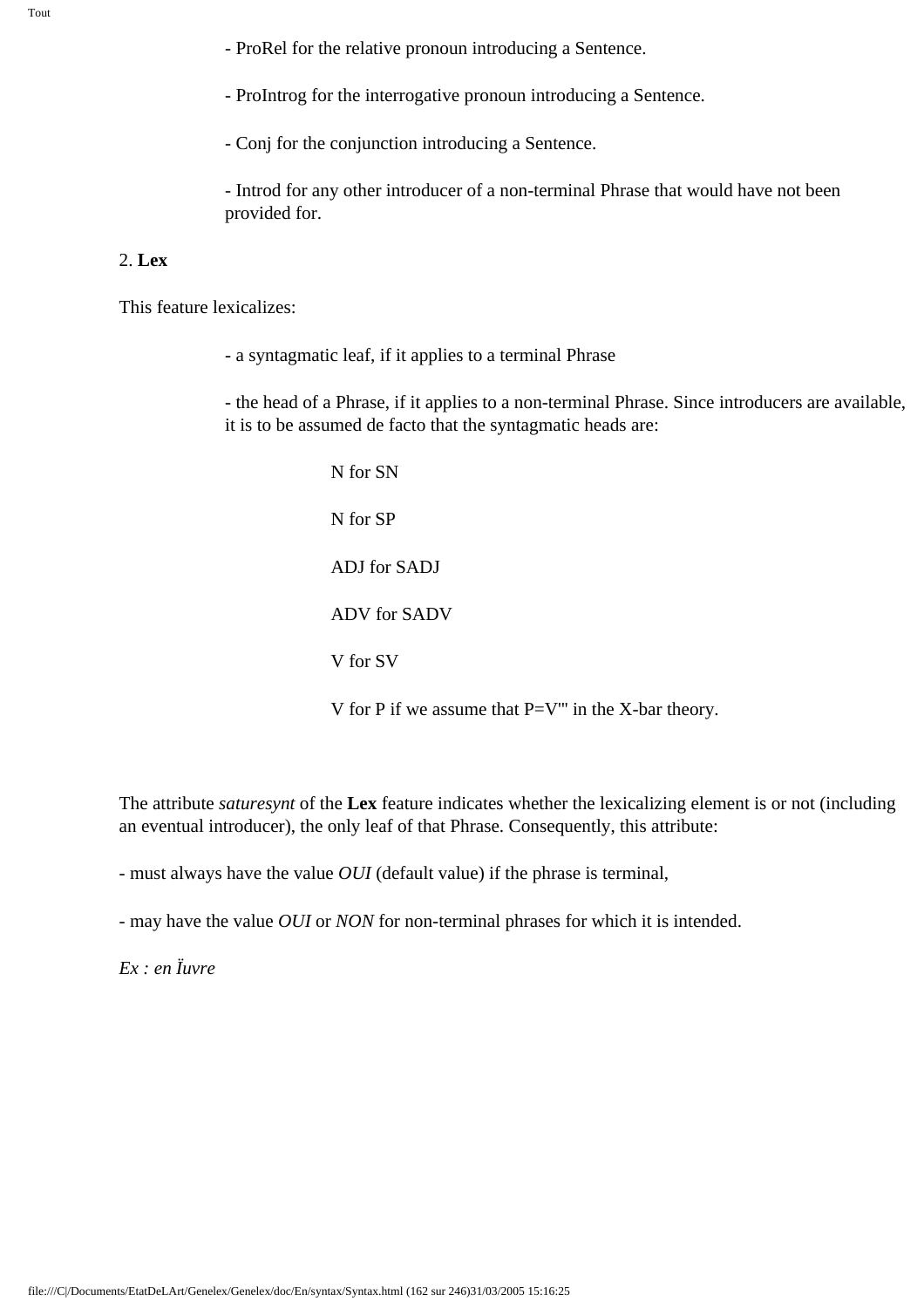Solution 1:

SP[Prep:en][Lex:oeuvre[saturesynt:OUI]]





## 9.1.2: Family of the Reflex Features

These features are defined in reflection of the features of the Lex family. Therefore this family comprises the following features: **RefLex, RefPrep, RefProRel, RefProIntrog, RefConj** and **RefIntrod**.

What differentiates them is:

- the mode for accessing units,
- the type of accessed units that are lexicalizing (Um) and/or structuring (Usyn),
- tha fact that they are only used within the Structures describing the inside of syntactic compounds.

The attributes *nieme\_cposition* and *nieme\_cposant* reference by their indices Ums or Usyns contained in a two-level list: list of alternatives (**Composition**) borne by the compound Usyn, list of components (**R\_ComposeUm, R\_ComposeUsyn**).

**nieme\_cposition:** *integer*

**nieme\_cposant:** *integer*

*Ex : ((avoir admiration pour)(porter admiration ˆ))*

RefLex[2.1] => porter

## 9.2: Morphological features

### • **Trait\_Mode**

**value**: INDICATIF, SUBJONCTIF, CONDITIONNEL, PARTICIPE, INFINITIF, IMPERATIF.

Ex :[Mode:INFINITIF]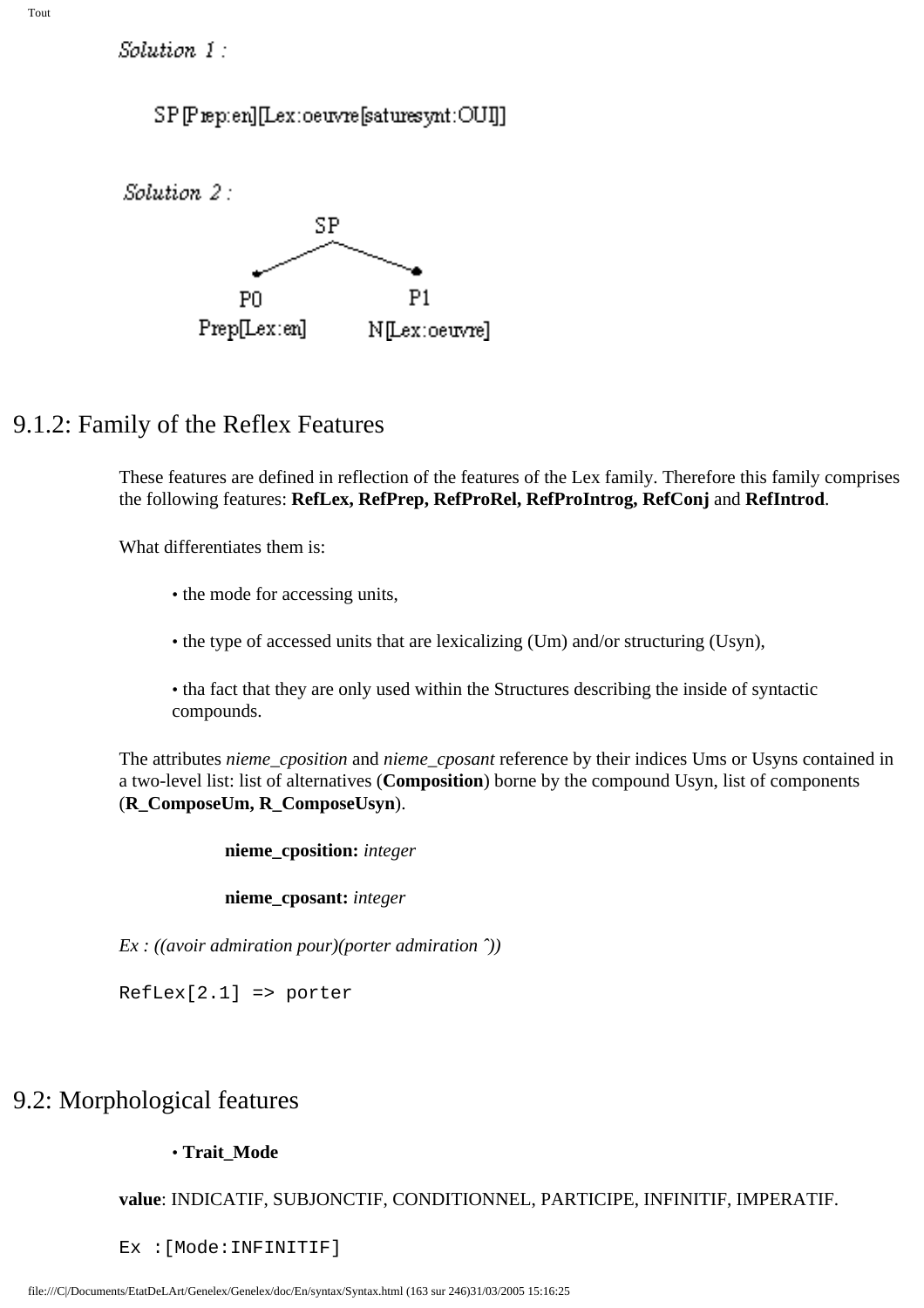#### • **Trait\_Temps**

**value**: PRESENT, IMPARFAIT, FUTUR, PASSE, PASSE\_SIMPLE, COMPOSE.

Ex :[Temps:PASSE]

The tense feature allows to express tense restrictions relating to certain constructions.

#### • **Trait\_Personne**

**value**: 1, 2, 3

Ex :[Personne:1]

#### • **Trait\_Genre**

**value**: masculin, fŽminin, neutre.

Ex :[Genre:FEMININ]

#### • **Trait\_Nombre**

**value** singulier, pluriel.

Ex :[Nombre:SINGULIER]

#### • **Trait\_NombrePosseur**

**value**: SINGULIER\_POSSEUR, pluriel\_POSSEUR.

Ex :[NombrePosseur:SINGULIER\_POSSEUR]

## 9.3: Morpho-syntactic features

#### • **Trait\_Accord**

**value**: I, J, K, L, NON\_I, NON\_J, NON\_K, NON\_L.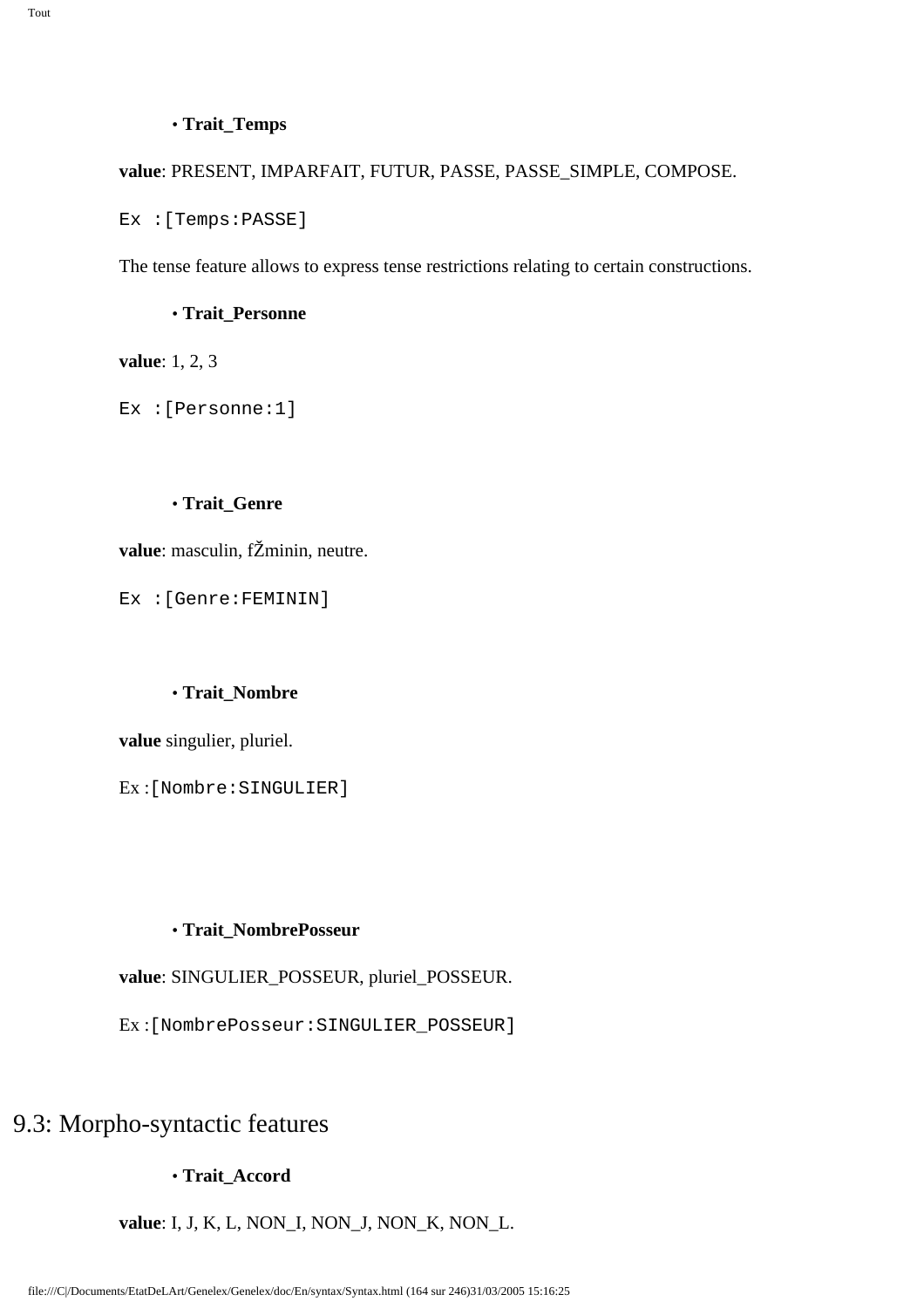Tout

Ex : [Accord:I]

*cf. Coref*

#### • **Trait\_SsCatMorph**

**value**: PROPRE, COMMUN, POSSESSIF, DEMONSTRATIF, PARTITIF, DEFINI, INDEFINI, INTERROGATIF, CARDINAL, ORDINAL, RELATIF, PERSONNEL\_FORT, PERSONNEL\_FAIBLE, IMPERSONNEL, EXCLAMATIF, QUALIFICATIF, COORDINATION, SUBORDINATION, COMPLETIF, COMPARATIF\_EGALITE, COMPARATIF\_SUPERIORITE, COMPARATIF\_INFERIORITE, SUPERLATIF\_ABSOLU, SUPERLATIF\_SUPERIORITE, SUPERLATIF\_INFERIORITE.

Ex : [SsCatMorph:DEFINI]

• **Trait\_Aux**

**value**: ETRE, AVOIR.

**tense**: PRESENT, IMPARFAIT, FUTUR, PASSE, PASSE\_SIMPLE, COMPOSE.

**mood**: INDICATIF, SUBJONCTIF, CONDITIONNEL, PARTICIPE, INFINITIF, IMPERATIF.

This feature allows to associate with a given verb (the entry described or a verb in the context of the entry), its auxiliary(ies) allowed for a use.

*Ex : se lever (•tre levŽ) // lever (avoir levŽ)*

V[Lex:lever] V[Lex:lever]

[Aux:ETRE] [Aux:AVOIR]

[Pronominal:SE]

The occurrence of Trait\_Aux along with Trait\_Temps that bears the value COMPOSE indicates that the auxiliary verb is of necessity present in the use under description.

*Ex : •tre arrivŽ socialement*

V[Lex:arriver]

[Aux:ETRE]

[Temps:COMPOSE]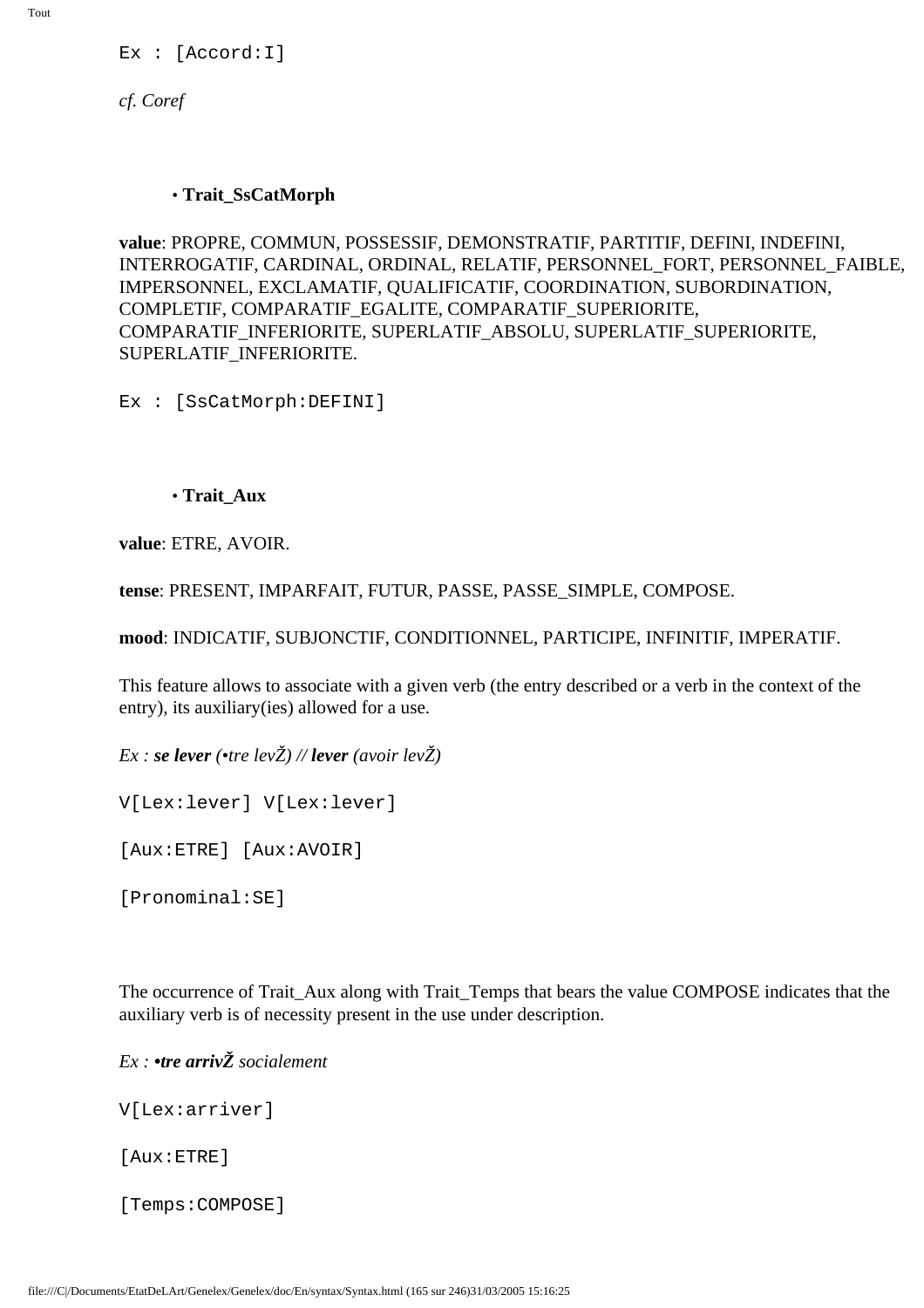The attributes tense and mood of Trait\_Aux specify the tense and the mood of the auxiliary, if necessary.

*Ex : Žtant donnŽ*

V[Lex:donner]

[Temps:COMPOSE]

[Aux:ETRE[Mode:PARTICIPE][Temps:PRESENT]]

#### • **Trait\_Pronominal**

**value**: SE, LE, LA, LES, EN, Y, SE\_LE, SE\_LA, SE\_LES, SE\_Y, SE\_EN.

This feature allows to associate with a given verb (the entry described or a verb in the context of the entry) the NON-REFERENTIAL preverbal particle that must be associated with a use.

#### *Ex : s'en aller*

V[Lex:aller]

[Pronominal:SE\_EN]

#### • **Trait\_Passif**

#### **value**: PLUS, MOINS.

Ex : [Passif:PLUS]

## 9.4: Syntactic Features

#### • **Trait\_Neg**

#### **value**: LIBRE, NE, NE\_PAS, NE\_JAMAIS, NE\_PLUS, NE\_GUERE, NE\_POINT, NE\_MAIS, NE\_QUE, NE\_PAS\_QUE, NE\_JAMAIS\_QUE, NE\_PLUS\_QUE, NE\_GUERE\_QUE, NE\_RIEN\_QUE.

The presence of a Trait\_Neg indicates that the use described is in the negative form. It is also possible to specify in the "valeur" field a restriction on the lexicalization of the negation

Ex : [Neq:NE PAS]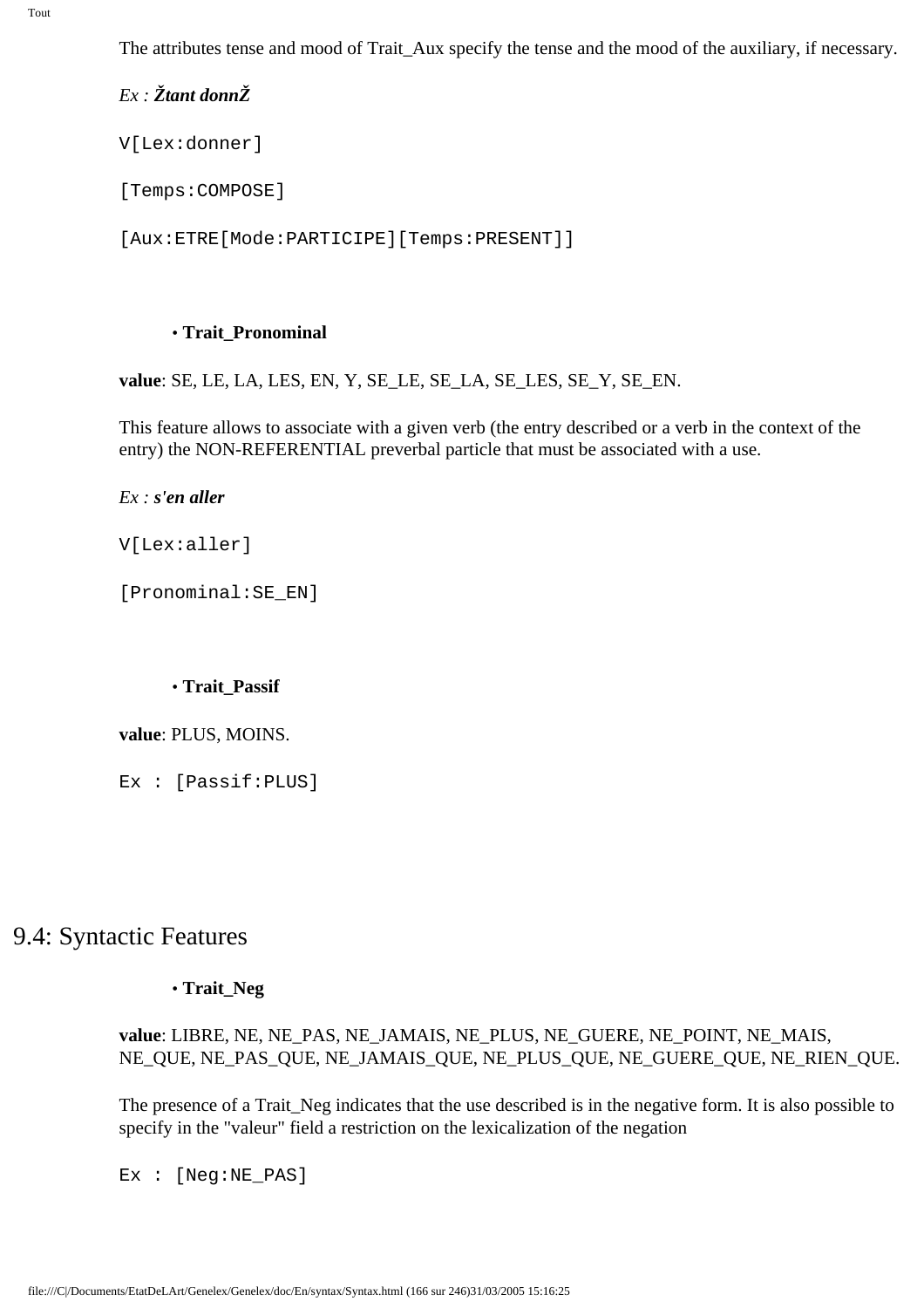#### • **Trait\_SsCatSynt**

#### **value**: RELATIVE, COMPLETIVE, COORDONNE, SUBORDONNEE, EXCLAMATIVE, INTERROGATIVE\_DRI, INTERROGATIVE\_DRD, TEMPS, LIEU, MANIERE, DEGRE, COPULE, DET\_VIDE, DETERMINATIF, QUANTIFIEUR, COMPARATIF, SUPERLATIF.

Ex : [SsCatSynt:COMPLETIVE]

#### • **Trait\_Tournure**

#### **value**: INTERROGATIVE, EXCLAMATIVE.

Ex : [Tournure:INTERROGATIVE]

## 9.5.: Syntactic-semantic Features

#### • **Trait\_Coref**

**value**: I, J, K, L, NON\_I, NON\_J, NON\_K, NON\_L

Ex : [Coref:I]

Co-reference indices may be used at any time. Like any other features, they may apply to any Position occupant. But it must always be possible to solve coreference: if a feature with the value I exists, there is at least another matching feature with the value I or NON\_I.

Coref features do not force the co-realization of the Phrases that bear them; if one wants to impose this corealization, it will be done as usual by using Conditions.

When a Coref feature applies to the category P, it implicitly indicates the subject of P.

*Ex : Jean dit partir en vacances*

...

cb : P0 SELF P1 P0 : SN[Coref:I] ... P1 : P[Mode:INFINITIF][Coref:I]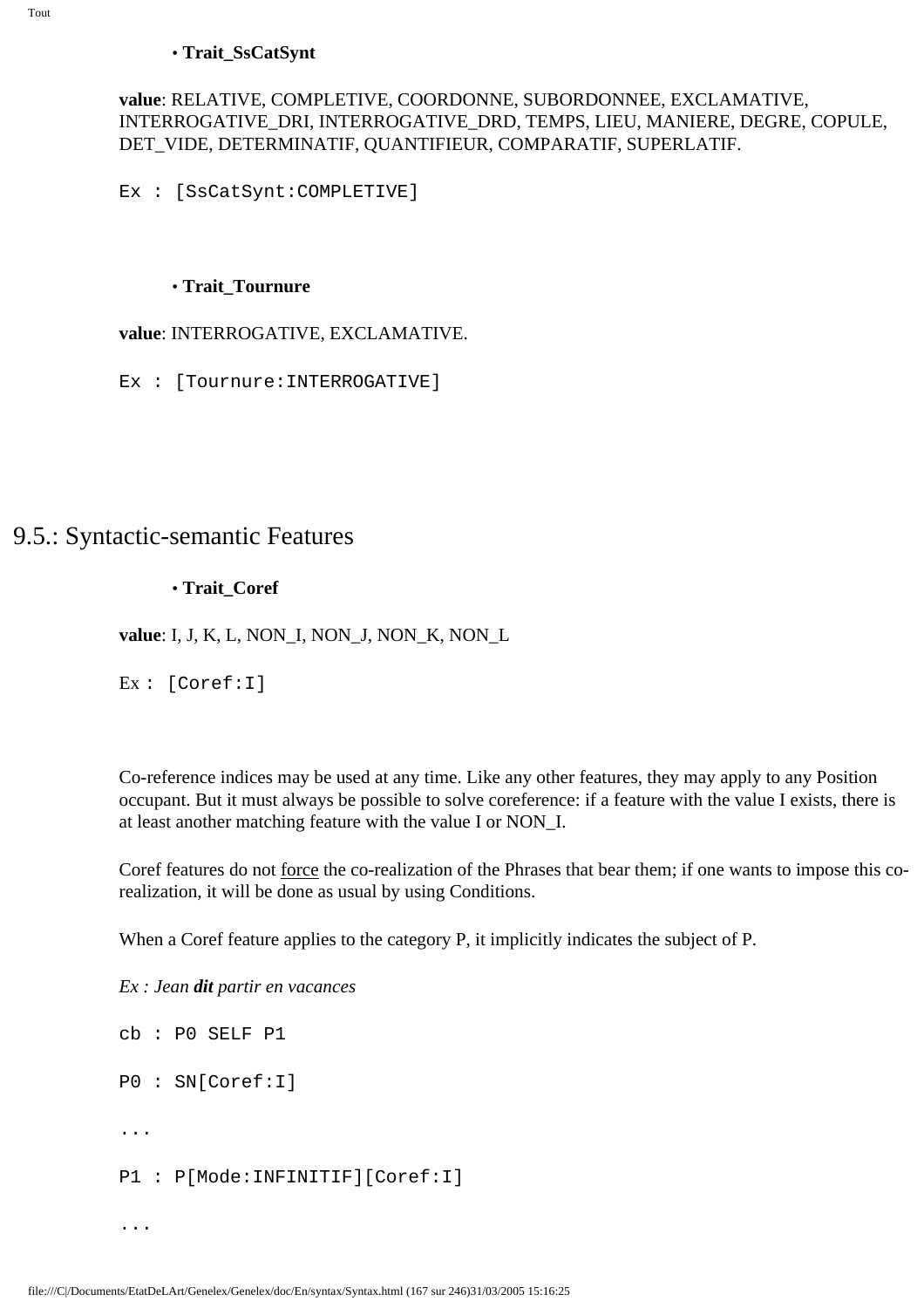## 9.6: Semantic Features

#### • **Trait\_Aspect**

#### **value**: STATIF, PROCESSIF, RESULTATIF.

```
Ex : [Aspect:STATIF]
```
• **Trait\_Libre**

**name**: *string*

**value**: *string*

This type of feature may be used to specify semantic classes or families.

```
Ex : [couleur:rouge]
```
color: red

[classe:v•tement]

class: clothes

#### • **Trait\_Bin**

**name**: *string*

**value**: PLUS, MOINS.

This type of feature allows to express "denotative conditions" for instance.

Ex : [animŽ:PLUS]

## **10: Transformations**

The attributes *appellation, commentaire, exemple* borne by **Transf** gloss the transformations themselves and not the element to be transformed.

## 10.1: TransfUsyn and TransfDescription

The Transformation process described by TransfUsyn and TransfDescription is basically the same. The three following phenomena are covered:

1: modification of the realizations of Self. (attribute *modifintervconst*)

Ex : Self : IntervConst : V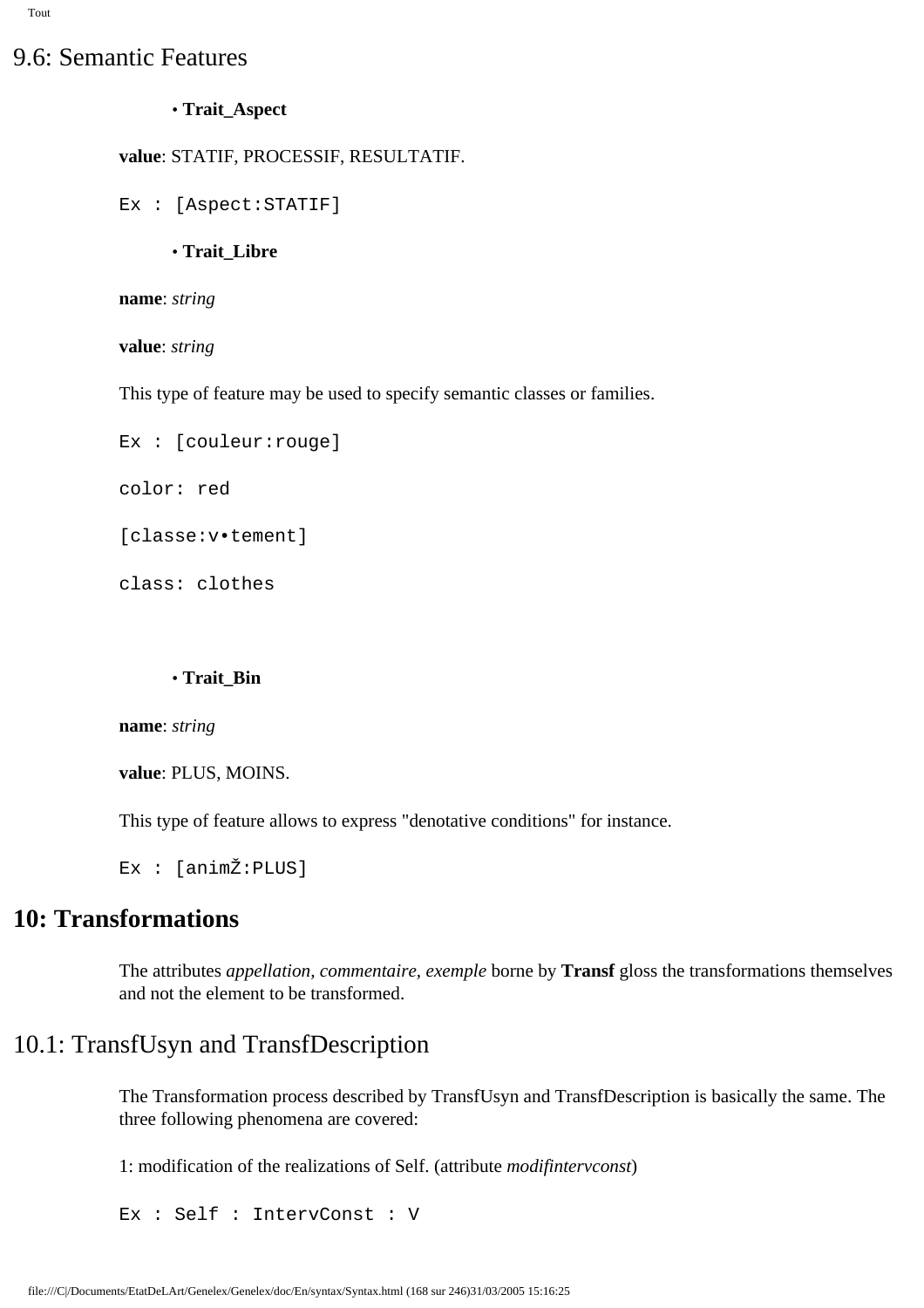#### **--passivation-->**

Self : IntervConst : V[Aux:ETRE]

[Temps:COMPOSE]

```
[Passif:PLUS]
```
2: modification of the Construction (attribute *modifconstruction*).

Ex : P0[RoleTh:AGENT] P1[RoleTh:THEME]

SN SN

**--passivation-->**

P0[RoleTh:THEME] P1[RoleTh:AGENT]

SN SP[Prep:par]

3: restructuring of the structural Phrase describing the inside of a compound (attribute *modifsyntagme\_nt*)

*Ex : pour les beaux yeux de SN*

*-> pour ses beaux yeux*

Nevertheless, in the case of TransfDescription, the work is done under the same Usyn, whereas in the case of TransfUsyn the work is done under two different Usyns, for linguistic reasons.

1. **TransfUsyn**: Transformations operating between two Syntactic Units

• stemming from the same Um,

Ex : neutrality

• stemming from different Ums

Ex : syntactic derivation

2. **TransfDescription**: Transformation operating between two Descriptions (i.e. two pairs Self / Construction).

Ex : passivation

Besides, formally TransfUsyn and TransfDescription are both pointed at by the source Usyn. Yet:

• TransfUsyn points at the result Usyn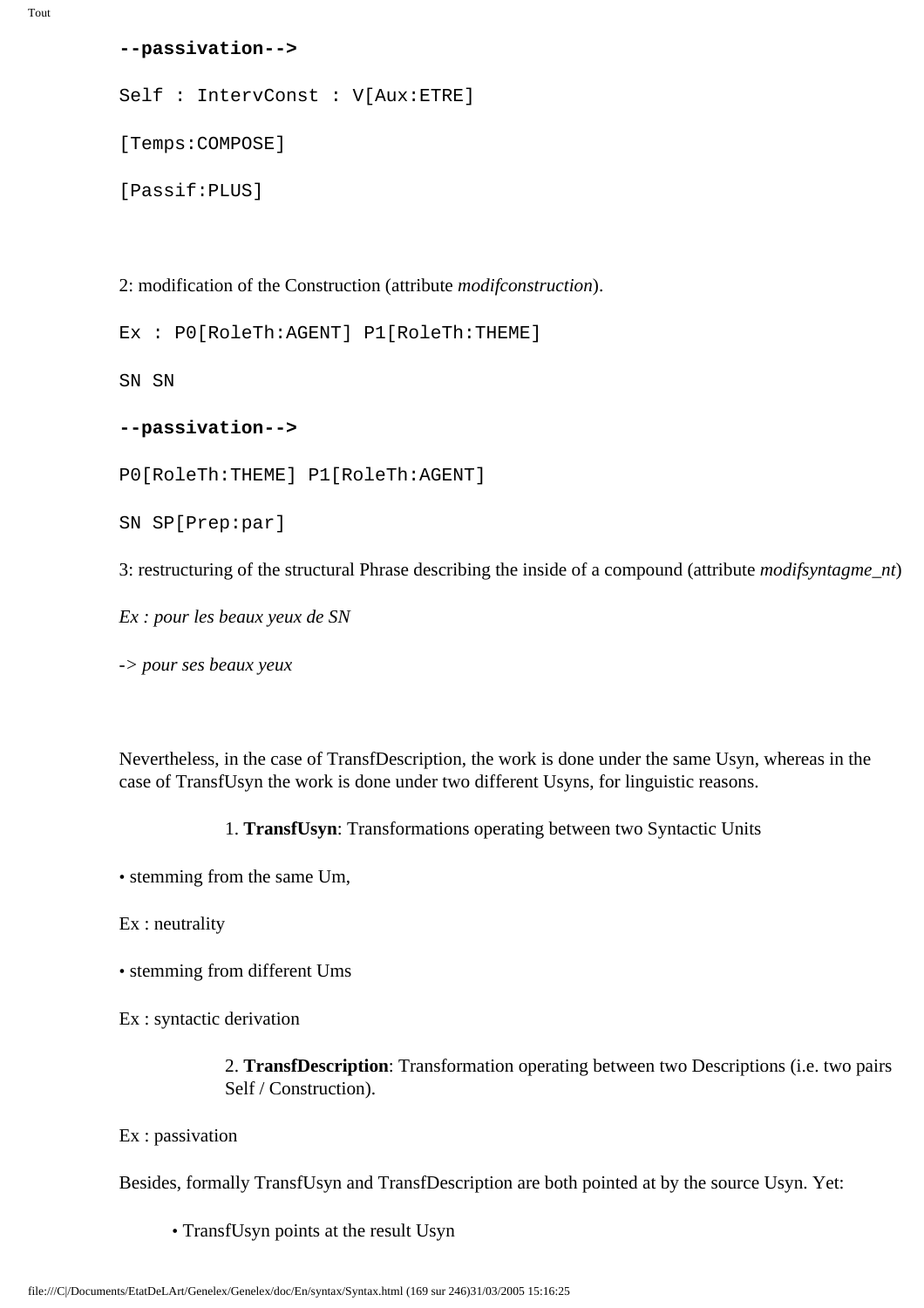• TransfDescription points on the one hand at the source Description (base or transformed to give account of Transformation linkings) and on the other hand at the result Description.

Besides, the constraints on the cardinality of lists are different:

• a Usyn may bear 0 to N TransfUsyn for which it is the source.

• the cardinality of the list of TransfDescription (*transfdescription\_l*) is greater than or equal to that of the transformed Descriptions (*description\_l*). If N is the number of transformed Descriptions, then the number of TransfDescription is lower than or equal to the number of possible combinations of two descriptions among  $N+1$  (since the base must also be taken into account).

## 10.2: TransfUsyn

**TransfUsyn** connects a source Usyn, given in the call context of TransfUsyn, and a result Usyn pointed at by the attribute*usyn\_resultat* of TransfUsyn.

**TransfUsyn** may make it possible to give information on the SHIFT from the source to the result, documenting a ModifDescription on the base Description of the source Usyn.

## 10.3: TransfDescription

**TransfDescription** establishes a relation of transformation between a source **Description** and a result **Description**, respectively pointed at by the attributes *description\_origine* and *description\_resultat*.

As regards the Transformation of the **Construction** contained in the **Description**, it si possible to choose between a descriptive mode (minimum use) or a computation mode (maximum use) :

• in the descripton mode, the **Construction** pointed at by the result Description is fully described: **ModifConstruction** establishes a correspondence between Positions or Phrases at any hierarchic levels between the source **Construction** and the result **Construction**;

• in the calculation mode, the **Construction** pointed at by the result **Description** is declared *squelettique*: The result **Construction** is not really recorded. Only a squeleton of result is recorded. This latter is enriched with elements or attributes stemming from the source Construction or given in **ModifConstruction**. It is to be noted that in the computation mode, it is impossible to record transformation linkings.

## 10.4: TransfPosition

**TransfPosition** establishes a relation of transformation between a source **Position** and a result **Position**, respectively pointed at by two **CheminPosition**.

To transform a Position (**TransfPosition**) in the computation mode, one has to identify the source Position (first CheminPosition) and a Position of the squeleton (second CheminPosition) between which one wants to establish a relation of Transformation. The number of TransfPosition is lower than or equal to the number of Positions of the squeleton.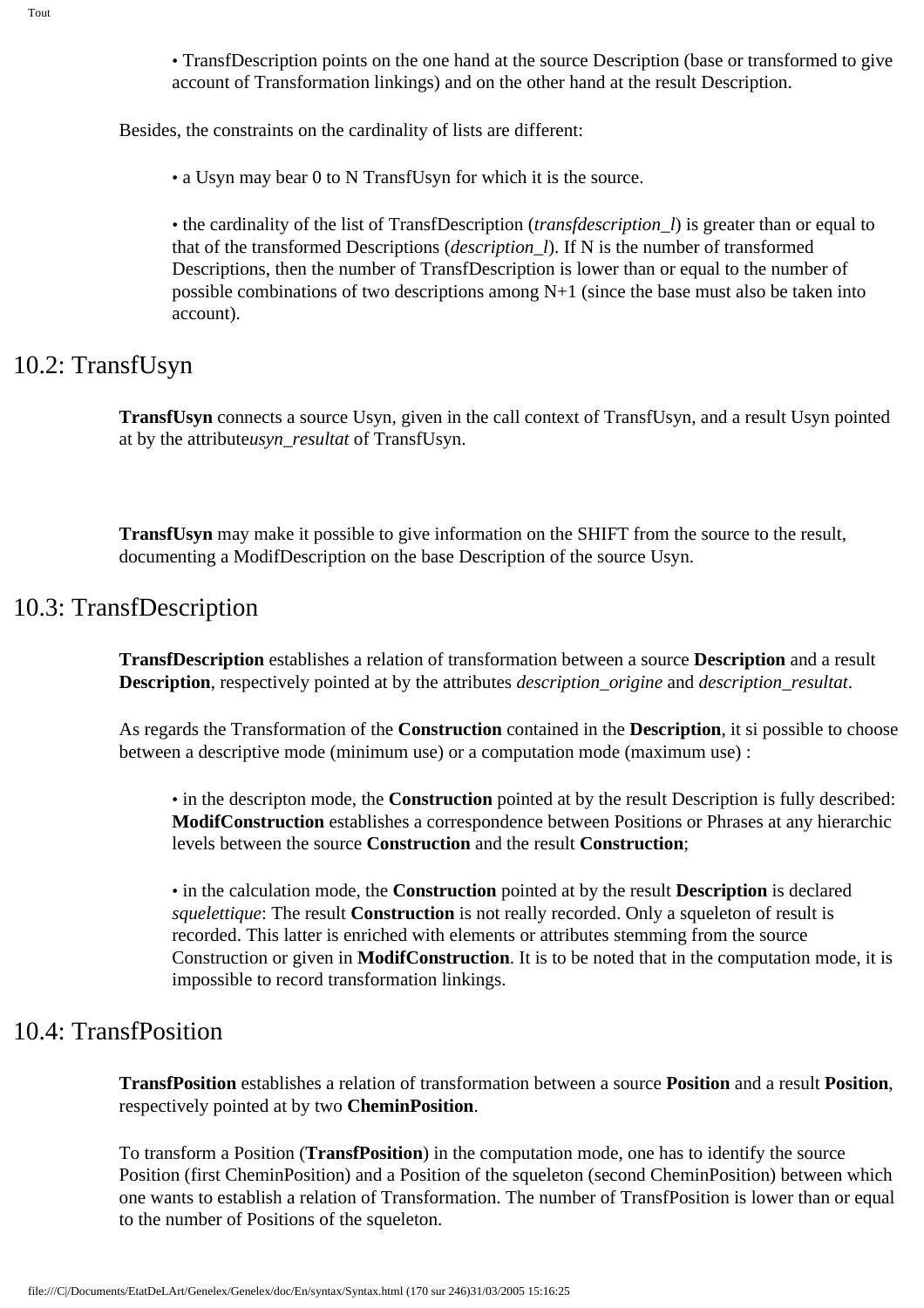## 10.5: TransfSyntagme

Phrases occupying a same Position or characterising Self may have Transformation relations, the most typical of which being pronominalization and the reduction of a completive into an infinitive clause.

```
Ex : P0 aimer P1
P1 : SN
PRONOM[Lex:le]
[SsCatMorph:PERSONNEL_FAIBLE]
P[Mode:INFINITIF]
PRONOM[Lex:•a]
```
Since these transformational properties are only valid in the context of a Position (it is not a property of the Phrase in itself), they are borne by the Position and not by the Phrase; the Position indicates which pairs of Phrases that occupy it are connected to one another by a Transformation relation.

If N is the number of Phrases entering in the same deistribution, then the number of TransfSyntagme is lower than ot equal to the number of possible combinations of two Phrases among N.

**TransfSyntagme** establishes a relation of Transformation between a source **Phrase** and a result **Phrase**, respectively pointed at by the attributes *syntagme\_origine* and *syntagme\_resultat* and allows to give information on the SHIFT from the source to the result in documenting a ModifSyntagme on the source (attribute *modifsyntagme*).

**TransfSyntagme** is also used for describing the possible transformation applied to a Phrase when the Construction in which it occurs is transformed. In that case, *syntagme\_origine* points at a Phrase of the source Construction and *syntagme\_resultat* points at a Phrase of the result Construction.

## **11: Modifs**

Elements whose name starts by Modif are used to modify the attributes values of a so-called "source" element (before being modified). A pair Modif + source element (known in context) must allow to deduce a "result" element (after the specified modifications are applied).

All or part of the attributes of an element may be modified according to a protocol based on the type of attribute:

> • attributes IDREF(S), CDATA and NUMBER(S). When they are not documented in Modif, they are inherited as such from the origin. When they are documented, the new value supersedes the old one.

> > • **Special case** for some IDREFS, the double-list mechanism (**retire +**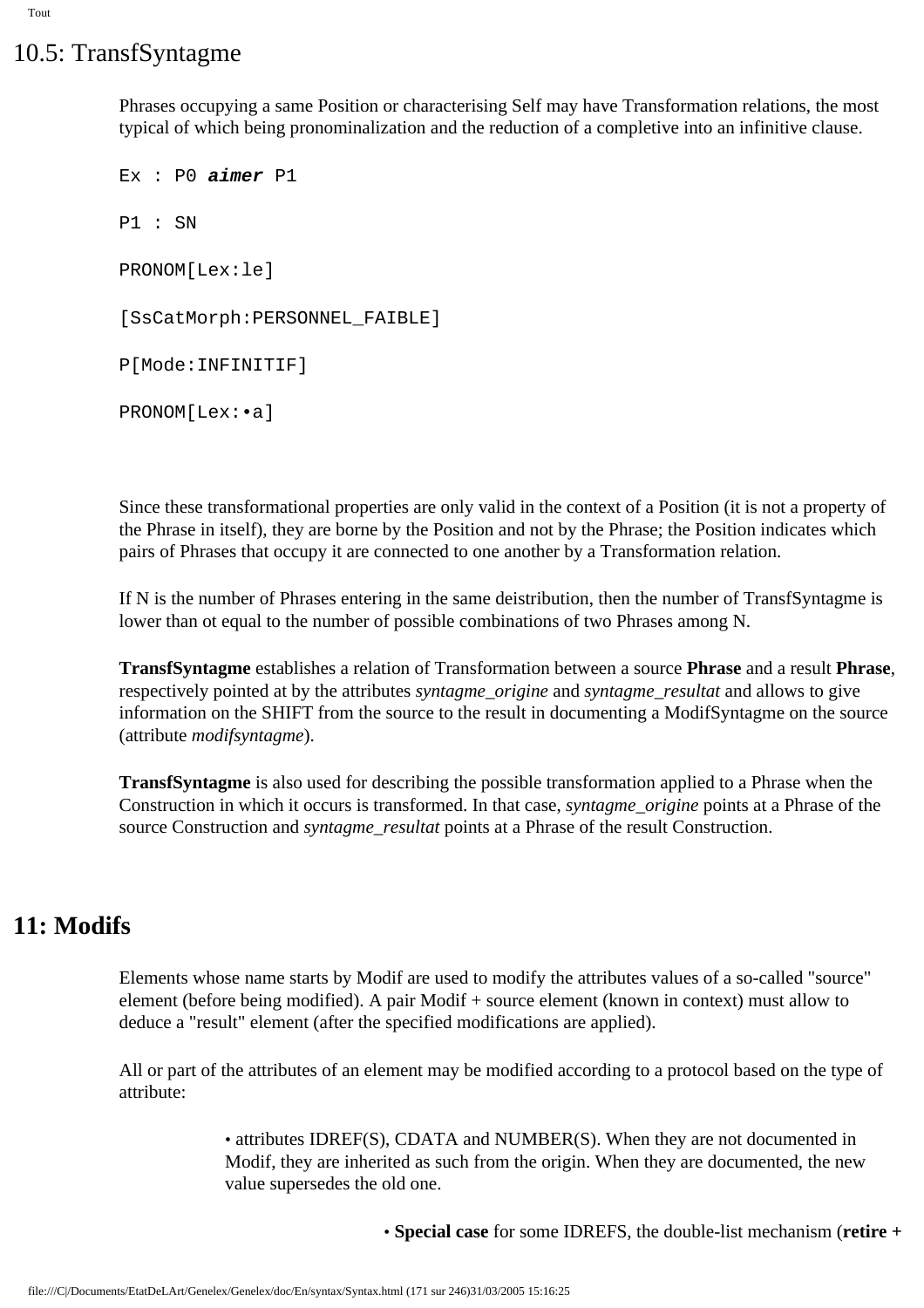• attribute with enumerated values. When the value is HERITAGE (inheritance) in Modif, these fields are inherited as such from the origin. Any other value supersedes the old one.

## 11.1: ModifDescription

Given a **Description** gathering by definition a **Construction** and a **Self**, **ModifDescription** allows to modify:

• the **Construction**, in calling **ModifConstruction** (attribute *modifconstruction*)

• the **IntervConst** of **Self**, in calling **ModifIntervConst** (attribute *modifintervconst*)

• the **Phrase** representing the internal Structure of a compound **Self**, in calling **ModifSyntagme\_NT** (attribute *modifsyntagme\_nt*).

## 11.2: ModifConstruction

Given a **Construction**, **ModifConstruction** allows to fully modify it, i.e.:

• rewrite its gloss that covers the attributes *appellation, commentaire, exempl*e ;

• modify its *etiquettesynt*, *optionnalite* and *solidarite* ;

• specify the rstricting features to be withdrawn and/or added (*ajoute\_trait\_l, retire\_trait\_l*) ;

• change the insertion point of **Self** (attribute *insereself*) ;

• withdraw (attribute *retire\_position\_l*) or modify (element **TransfPosition**) **Positions**. In that case, one has to make sure that the attributes *optionnalite, insereself* and *solidarite* are consistent with the new list of **Positions**.

## 11.3: ModifPosition

Allows to fully modify a **Position**, i.e. :

- its gloss that covers the attributes *appellation, commentaire, exemple* ;
- its values of *repetabilite, fonction* and *roleth\_l* ;
- its distribution, by:
	- the removal and/or addition of **Phrases**,

(attributes *retire\_syntagme\_l* and *ajoute\_syntagme\_l*),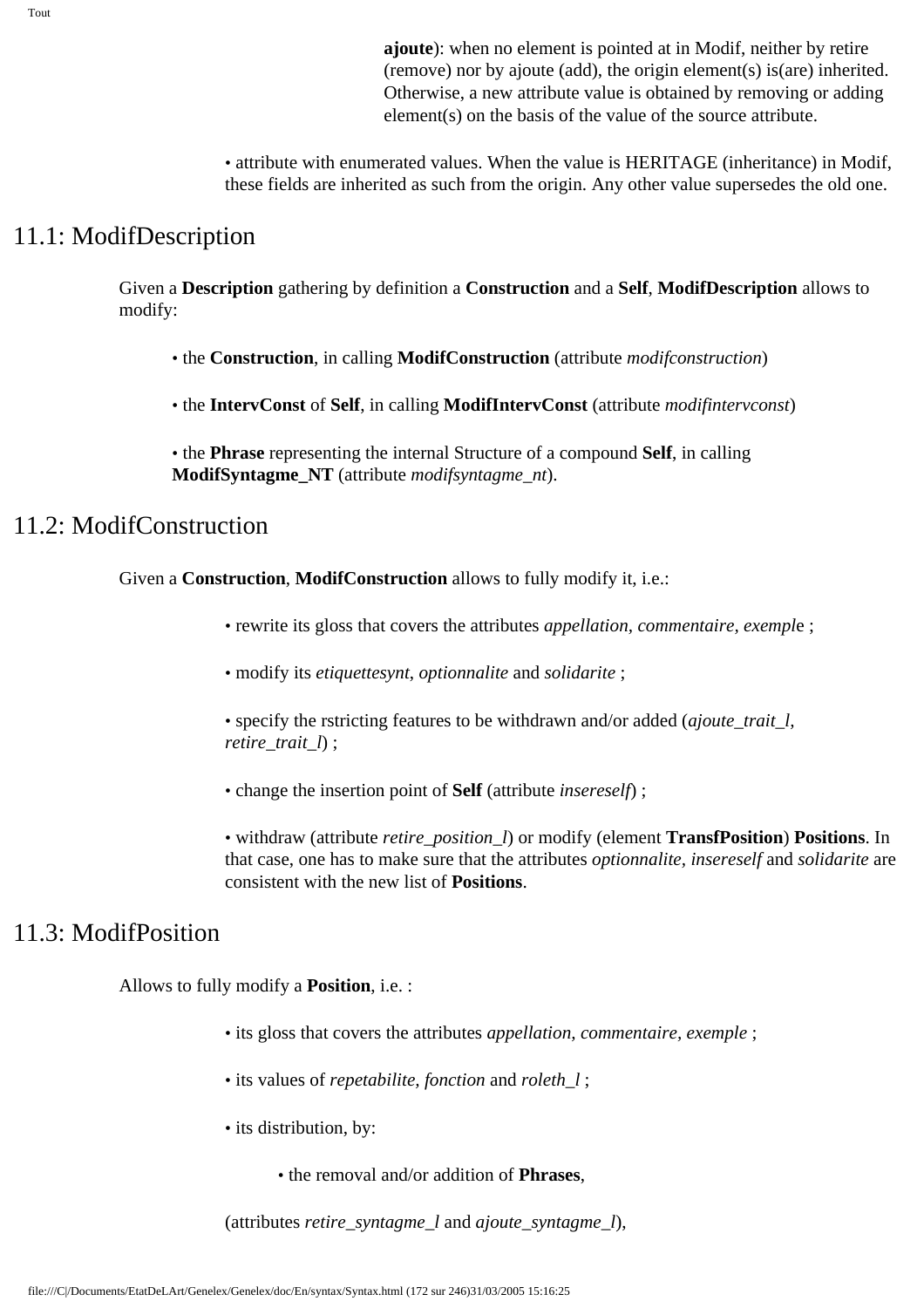• the withdrawal and/or addition of **Transformations** between these **Phrases**,

(attributes *retire\_transfsyntagme\_l* and *ajoute\_transfsyntagme\_l*).

• the modification of the Phrases that occupy it by Transformation on these **Phrases**  (attribute *transfsyntagme\_l*).

### 11.4: ModifSyntagme

Given a **Phrase** indicated by the call context of **ModifSyntagme**, **ModifSyntagme** allows:

1. for any type of Phrase (**Syntagme\_T, Syntagme\_NT, Syntagme\_NT\_S**) :

• to specify the restricting **Features** to be withdraw and/or added (attributes *retire\_trait\_l* et *ajoute\_trait\_l*),

2. For a non-terminal Phrase (**Syntagme\_NT**) :

• to modify its etiquettesynt, its *optionnalite* and its *solidarite* ;

• to withdraw (attribute *retire\_position\_l*) or modify (element **TransfPosition**) rewrite **Positions**, if any. In that case, one has to make sure that the attributes *optionnalite, insereself* and *solidarite* are consistent with the new rewriting.

3. For a Construction Phrase (**Syntagme\_NT\_C**) :

• to change the insertion point of **Self** (attribute *insereself*) ;

4. For a Structure Phrase (**Syntagme\_NT\_S**) :

• to withdraw (attribute *retire\_insertion\_l*) or modify (element **TransfInsertion**) **Insertions**, if any.

• to change the insertion point of Insertions, if any (attribute *insereinsertion\_l*).

A **ModifSyntagme** makes virtually a copy of the **Phrase** to be modified. Consequently, if two **ModifSyntagme** operat'e on the same **Phrase**, it is to be noted that they will produce two result **Phrases** on the basis of one source **Phrase**.

## 11.5: ModifIntervConst

Knowing that **Self** is defined by a single **IntervConst** that describes its characteristics as an intervener in the Construction, **ModifIntervConst** allows to:

- modify its *fonction* and its *r™les thŽmatiques*,
- withdraw and/or add **Phrases** to those that define **Self**.
- modify these **Phrases** by **Transformation**.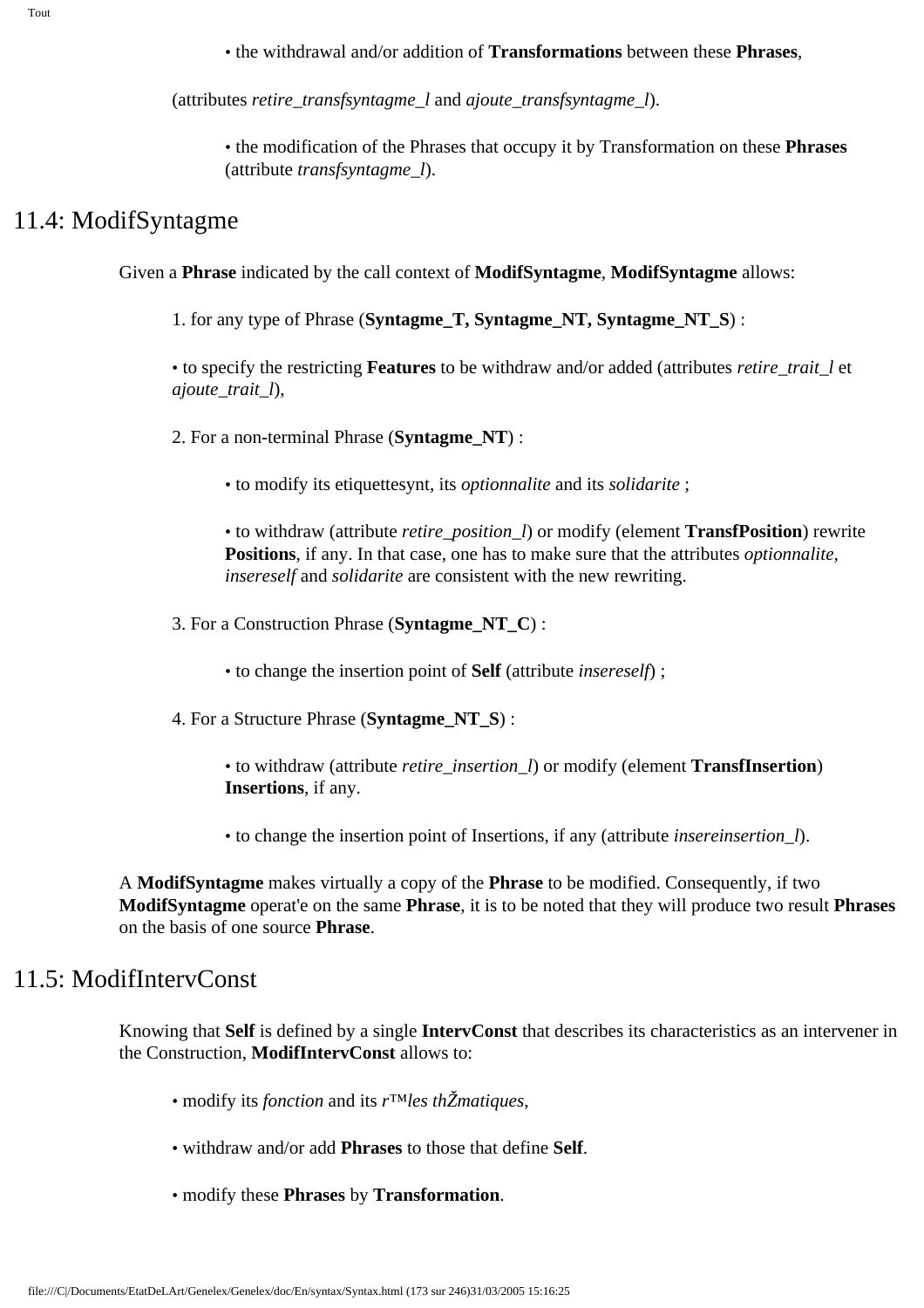## **12: R\_Compose and Composition**

**R\_Compose** and **Composition** give account of the lexicalization of compound **Usyns**. **R\_Compose** specify the components, **Compositions** specify lexicalization alternatives. Therefore, each **Composition** contains a list of **R\_Compose**.

*Ex : [(avoir admiration)*

*(Žprouver admiration)*

*(porter admiration)]*

3 Compositions, each of them comprising 2 R\_Compose

These two levels of list are used in the features of the RefLex family that indirectly reference the elements of those lists:

- either in the internal structural Phrase of Self,
- or in the Composition Mode MdC

according to the following syntax:

[RefLex:[nieme\_composition:i][nieme\_composant:j]]

The lists are numbered from 1 on, and 0 on nieme\_composition (nth composition) is reserved for the selection of the set of alternatives of an element of the list.

```
Ex : RefLex[1.1] = avoir
```
RefLex[0.1] = avoir/Žprouver/porter

The components pointed at by R\_Compose may be of two types:

• Um component,

• Usyn component and its MdC, if any.

To each type of components corresponds a sub-type of R\_Compose: R\_ComposeUm and R\_ComposeUsyn.

The attribute *type* indicates whether the component is only calling, calling and called or only called. The compound head is only calling.

A component of the Um type is always called.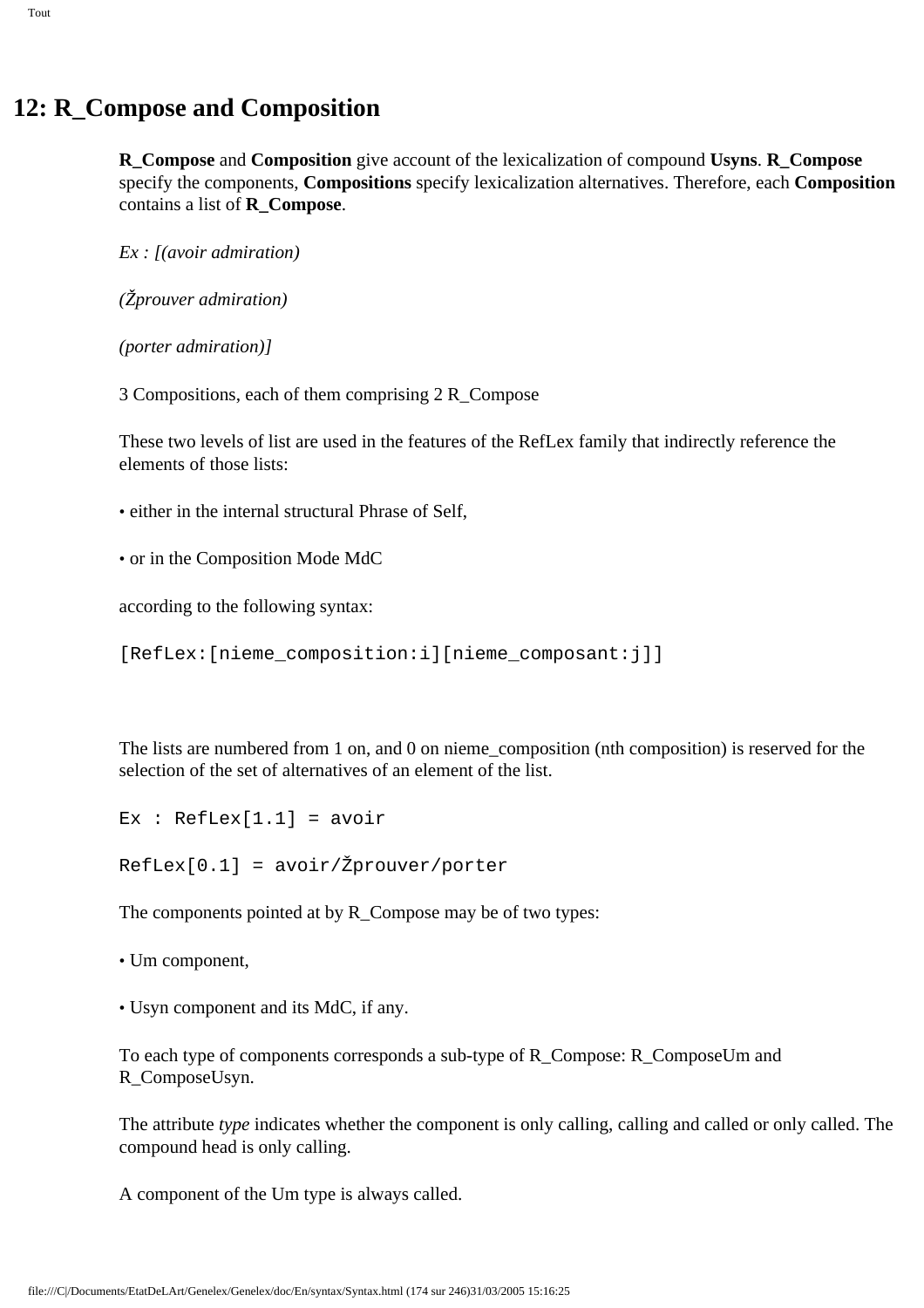## **13: Composition Mode**

## 13.1: MdC

The Composition Mode (**MdC**) allows to specify the mutual organization of component Usyns, by indicating which component saturates which **Position** of another component, and to express constraints of inhibition, filtering, or inheritance of the properties of the Usyn making up that compound.

Given a component of the Usyn type, it is possible to associate it with an MdC to fully or partially inherit its complementation pattern or its occurrence context; this composition mode allows to:

- specify a minima the **Positions** one wants to inherit from and filter, if necessary, these **Positions** and their occupants ;
- specify the lexicalization of these **Positions** by other components (only for a calling behavior) using the features of the RefLex family on Position occupants.
- if necessary, filter the properties of the component Self.

For a syntactic compound on which one wants to specify all this information, there are as manyMdCs as components of the Usyn type.

## 13.2: HeritePosition

Any **Position** not referenced by **HeritePosition** is considered inhibited. **HeritePosition** is necessary to indicate that a **Position** is inherited during composition, and it specifies:

- which is the **Position** concerned (element **CheminPosition**),
- where this **Position** is inherited, i.e. INSIDE or OUTSIDE the compound (attribute *destination*).
- how this **Position** is inherited, i.e. with or without filtering (attributse *optionnel* et *modifposition*).

These modifications on the source **Position** may affect all the attributes that define it as well as its *optionnalitŽ*. They are expressed on **HeritePosition** by :

• the attribute *optionnel* that has the value *HERITAGE, OUI, NON*. The value *HERITAGE* indicates that the option value defined for the **Position** in the field "optionnalitŽ" of its Construction has to be inherited. The values *OUI* and *NON* delete the option values of the source **Position**.

• the attribute *modifposition* that refers to the element **ModifPosition**. This latter factors the modifications to apply to all the attributes -of a **Position** knowing that any element that is not modified is inherited unchanged.

When a **Position** is inherited inside AND outside the compound, it has to be associated with two **HeritePosition**, one for the inside, the other for the outside.

When a **Position** is only inherited inside the compound, in the atomist vision, it is said to be saturated by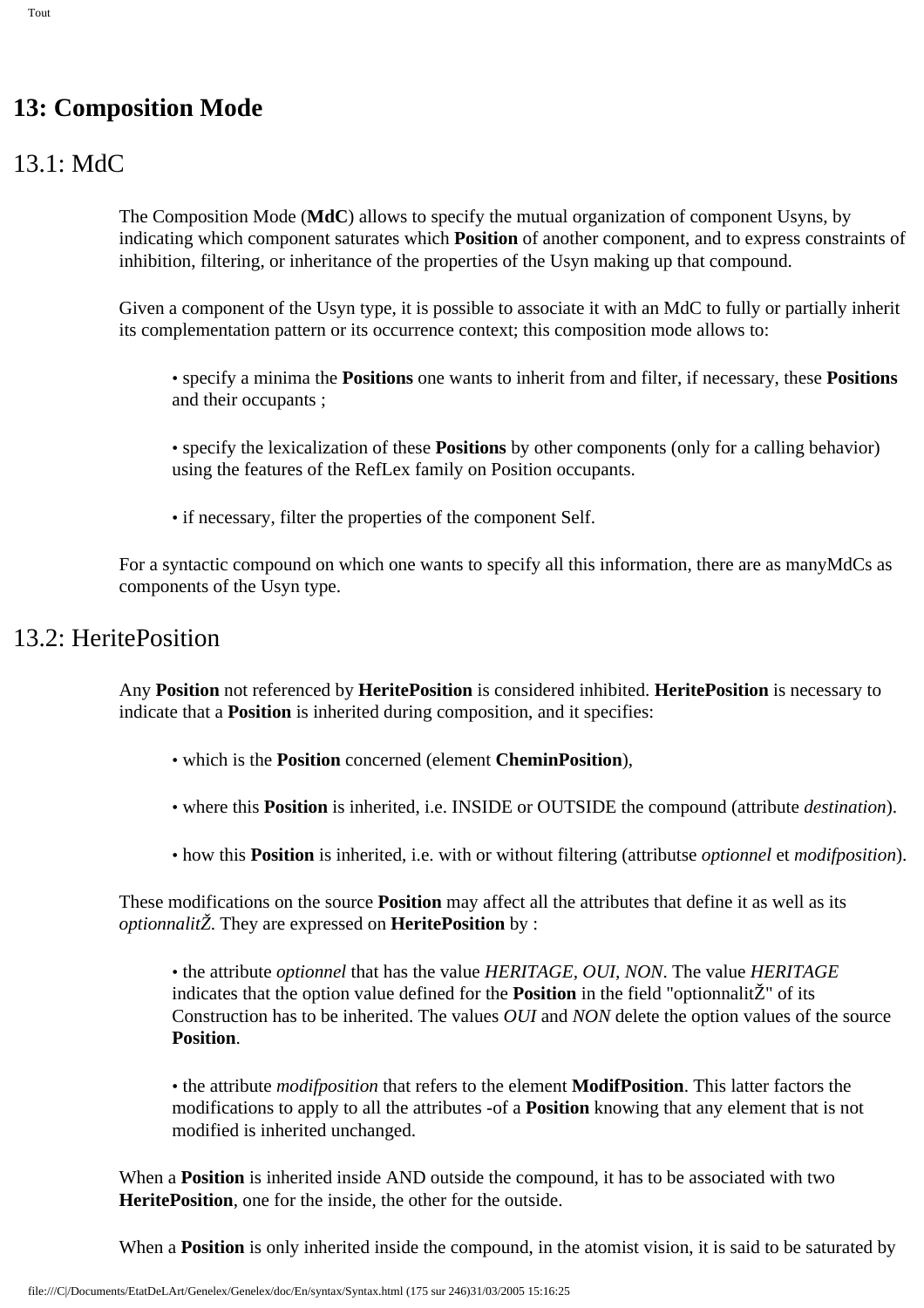the component that occupies it.

If all **Positions** of a higher level than Self (in the syntactist vision, with a rewrite tree) are inhibited, then the level at which they occur us inhibited, without indicating anything on the lower levels. If all Positions of a lower level than Self are inhibited, then the level at which they occur is inhibited and all lower levels than that level are inhibited.

## 13.3: FiltreSelf

Unless otherwise specified, **IntervConst** and **Syntagme\_NT\_S** of the **Self** of the component **Usyn** are inherited WITHOUT CHANGES during the composition process and there is therefore no inheritance on Self to specify.

If one wants to inherit then by filtering (to modify them slightly when the component fills the compound), one has to define a **FiltreSelf**.

**FiltreSelf** allows to specify the inheritance of **Self** by filtering, which consists in taking back its **IntervConst**s and its **Syntagme\_NT\_S** (if it is itself a compound) to modify them respectively by **ModifIntervConst** and **ModifSyntagme\_NT**.

## **14: Structure (Syntagme\_NT\_S)**

A **Structure** is borne by the element **Self**. It is used for describing the internal structure of a compound.

**Structures** share all the characteristics of **Phrases**, except the following:

• their lists of rewrite Positions are a priori fully specified, the field *listepositions* should therefore always have the value FERMEE

- furthermore they have a list of Insertions (Insertion of **Positions** of the external structure into the internal structure),
- the lexical features borne by the Phrases occupying the Positions belong to the Lex or **RefLex** family.
- their field *solidarite* may have the reference to Insertions but it excludes Self.

Just as **Positions**, **Insertions** are numbered from 0 on. The location of Insertions in the middle of Poistions in noted in the field *insereinsertion\_l*

• Atomist vision

This field is not documented.

• Syntactist vision

The field *insereinsertion\_l* indicates the insertion point of each *Insertion* in the beginning or middle of the list of **Positions**. The number given to each, respecting their canonical order is the index of the **Position** IN FRONT OF which they fit. If several Insertions are in front of the same **Position**, it means that they follow one another in this order.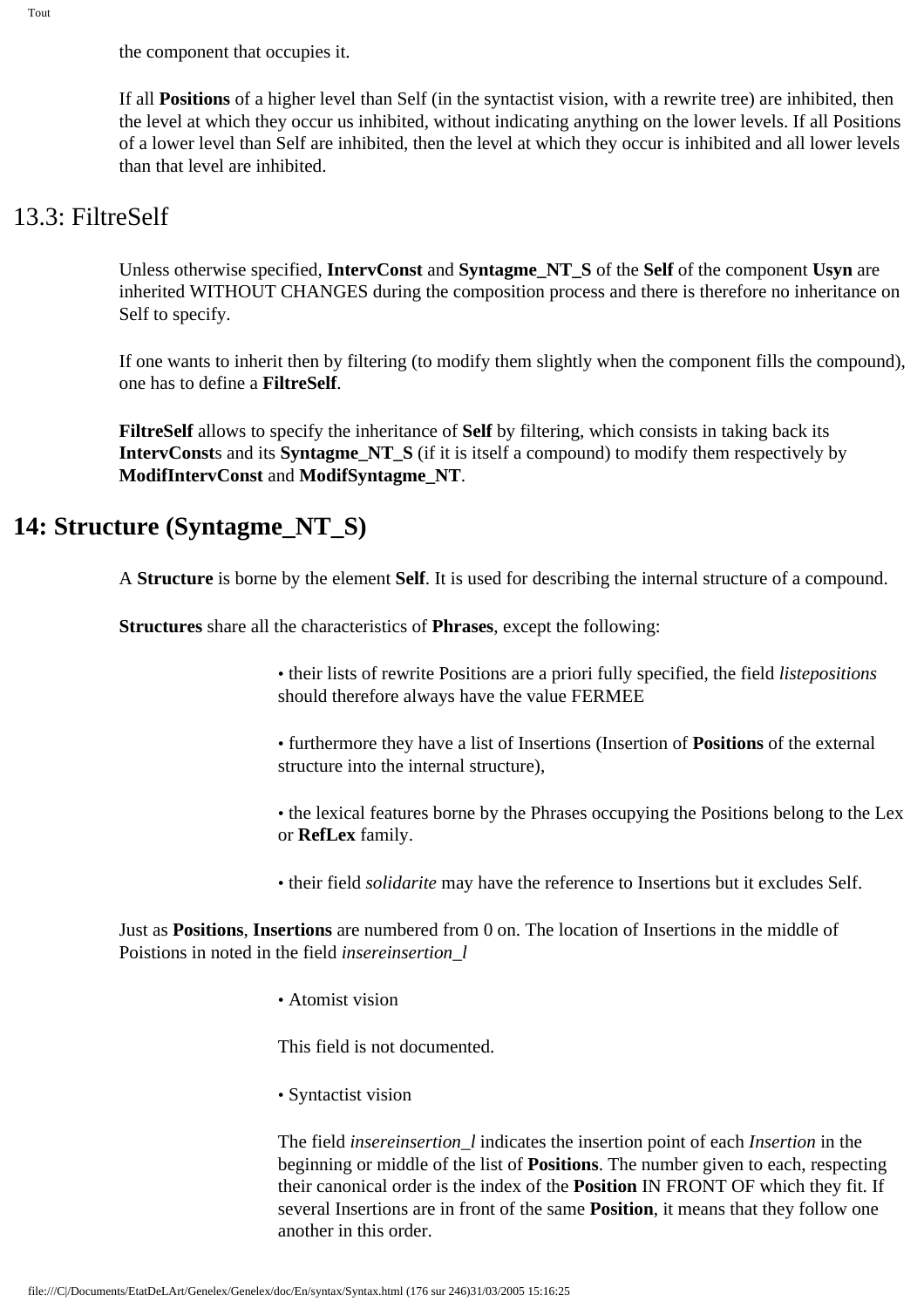Thanks to the fields *appellation*, *commentaire* and *exemple,* the lexicographer may gloss the element described, speed up access to it and make maintenance easier. The *appellation* allows to associate with an element of GENELEX the name generally used in grammar tradition, the linguistic world or even the editorial team. Thus a construction may bear the *appellation* "transitif direct" (direct transitive). The *commentaire* allows to indicate right from the highest level the specificities of an element without having to go through it. It also makes it possible to record all information relating to the lexicographic work. Thus the status "en cours" (in progress), "ˆ valider" (to be validated), "validŽ" (validated) of an element may be recorded there, just as justification on the coding choice, if any. Last *exemple* should be selfexplaining...

# **G - Entity-Relation diagrams**

#### **SPECIAL GRAPHICAL CONVENTIONS**

#### **used in the Entities/Attributes/Relations diagrams of this document:**



1 : Syntactic Unit, Description and Self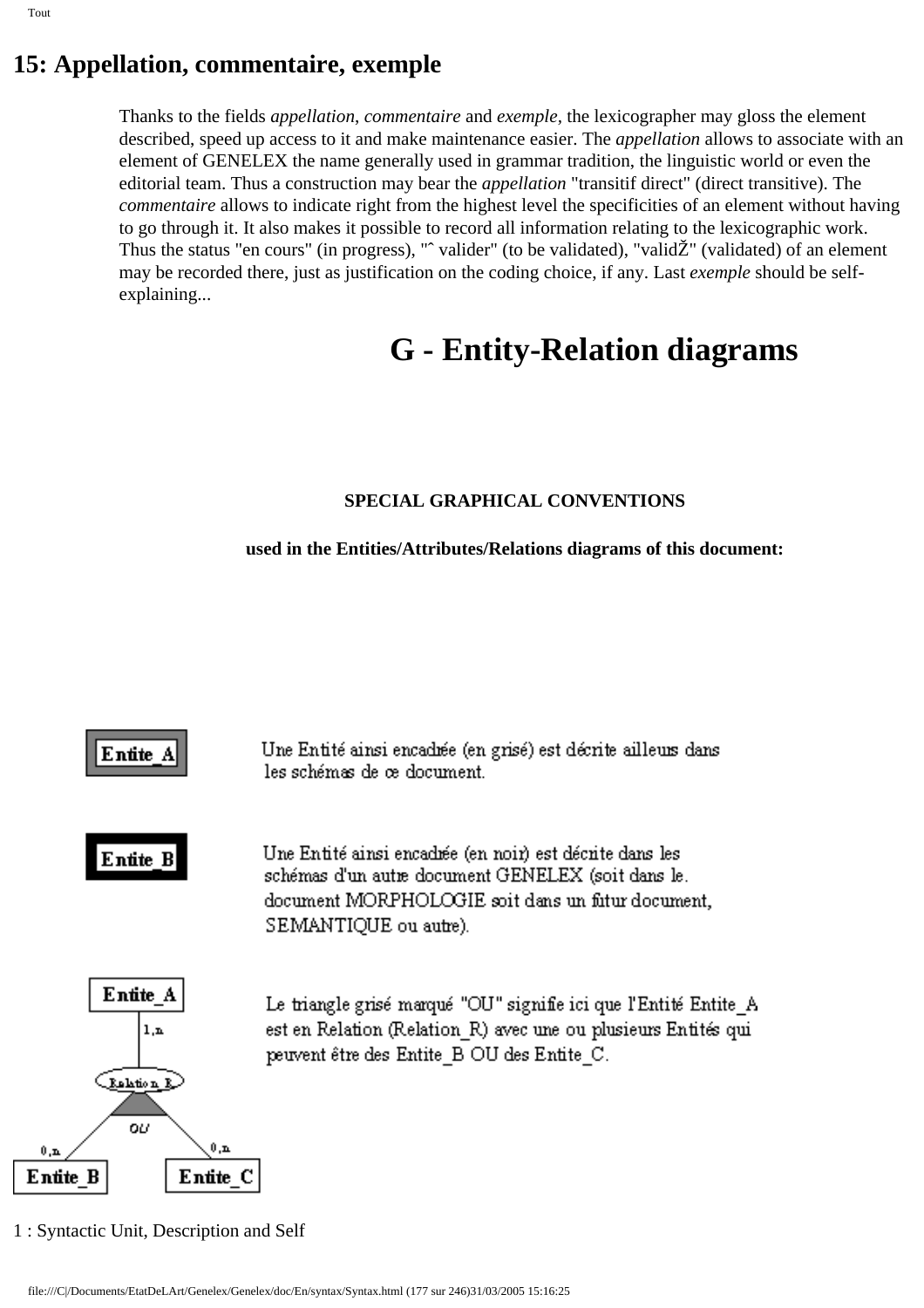

2 : Construction, Position\_C and Optionality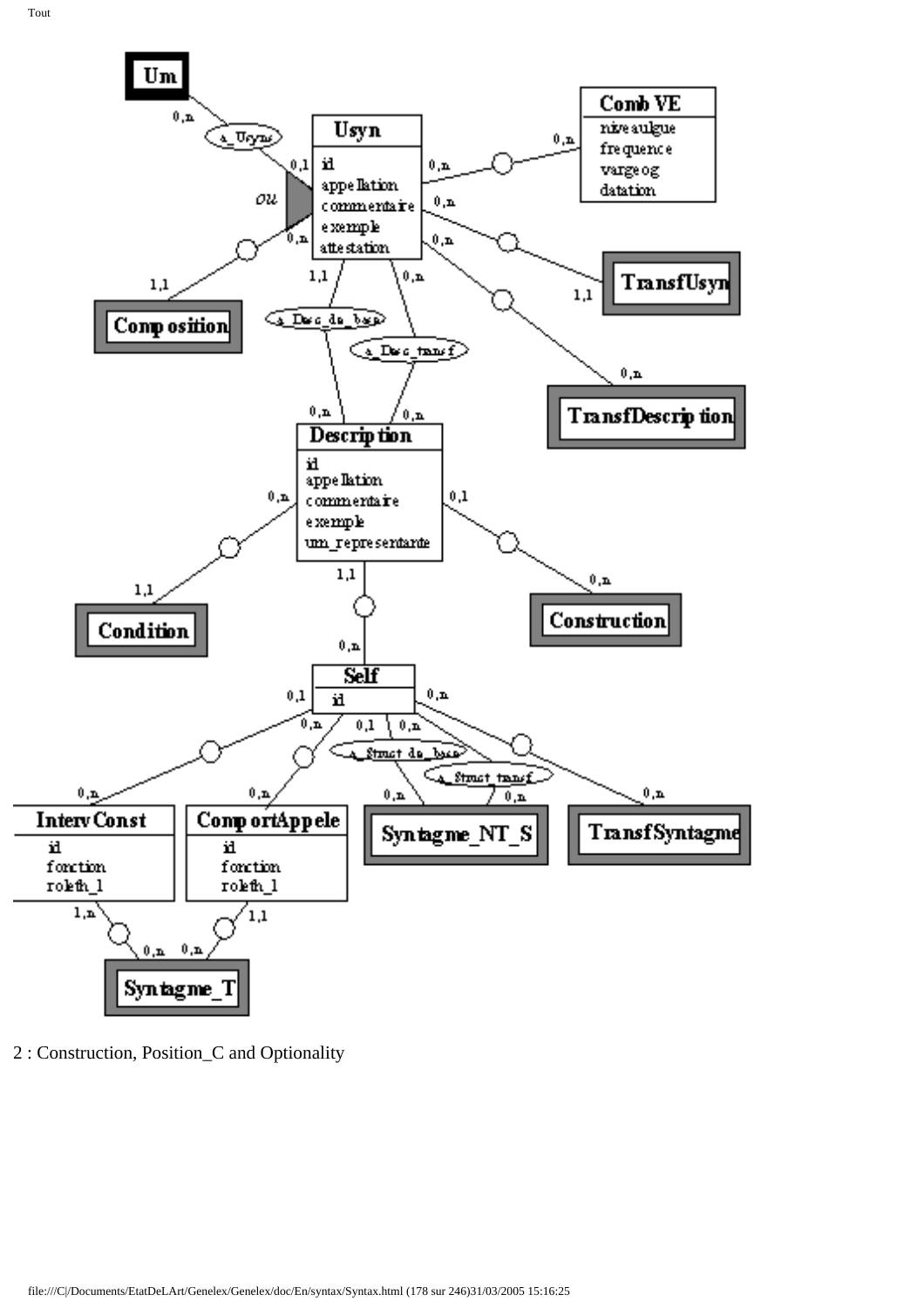

3 : Syntagme\_T and Syntagme\_NT\_C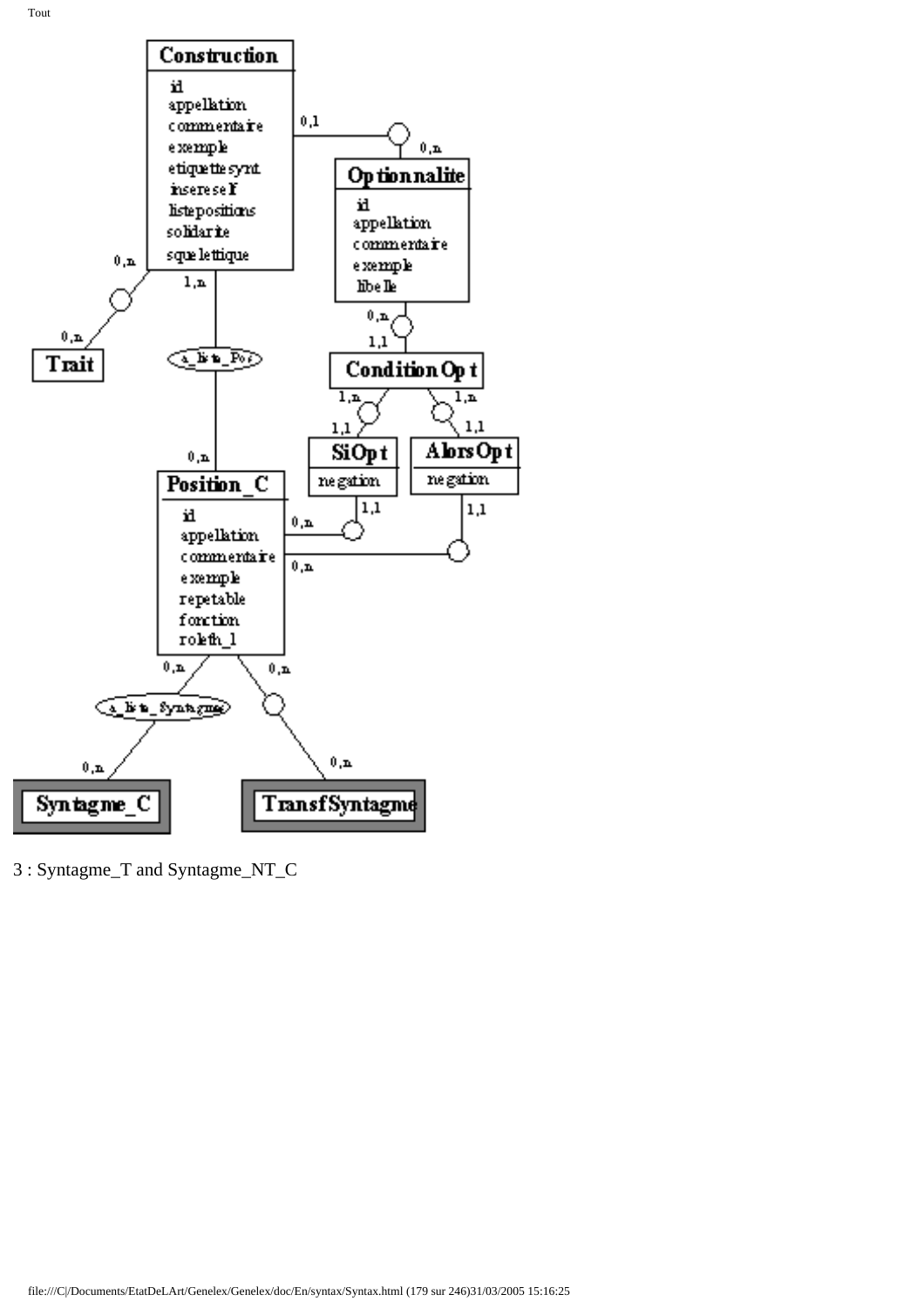

4 : Condition, CheminPosition, CheminSyntagme



file:///C|/Documents/EtatDeLArt/Genelex/Genelex/doc/En/syntax/Syntax.html (180 sur 246)31/03/2005 15:16:25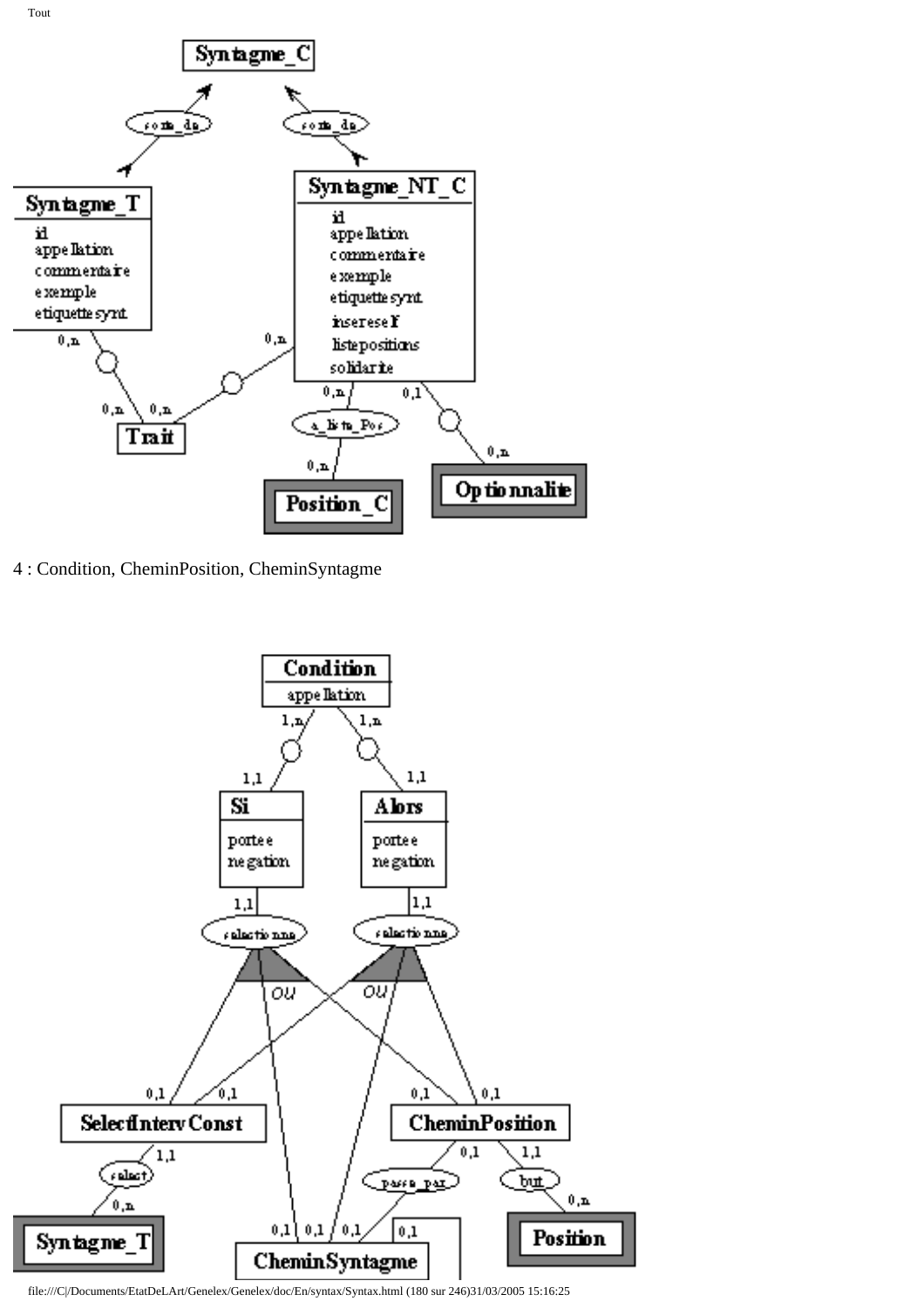

5 : Composition, MdC and ModifIntervConst

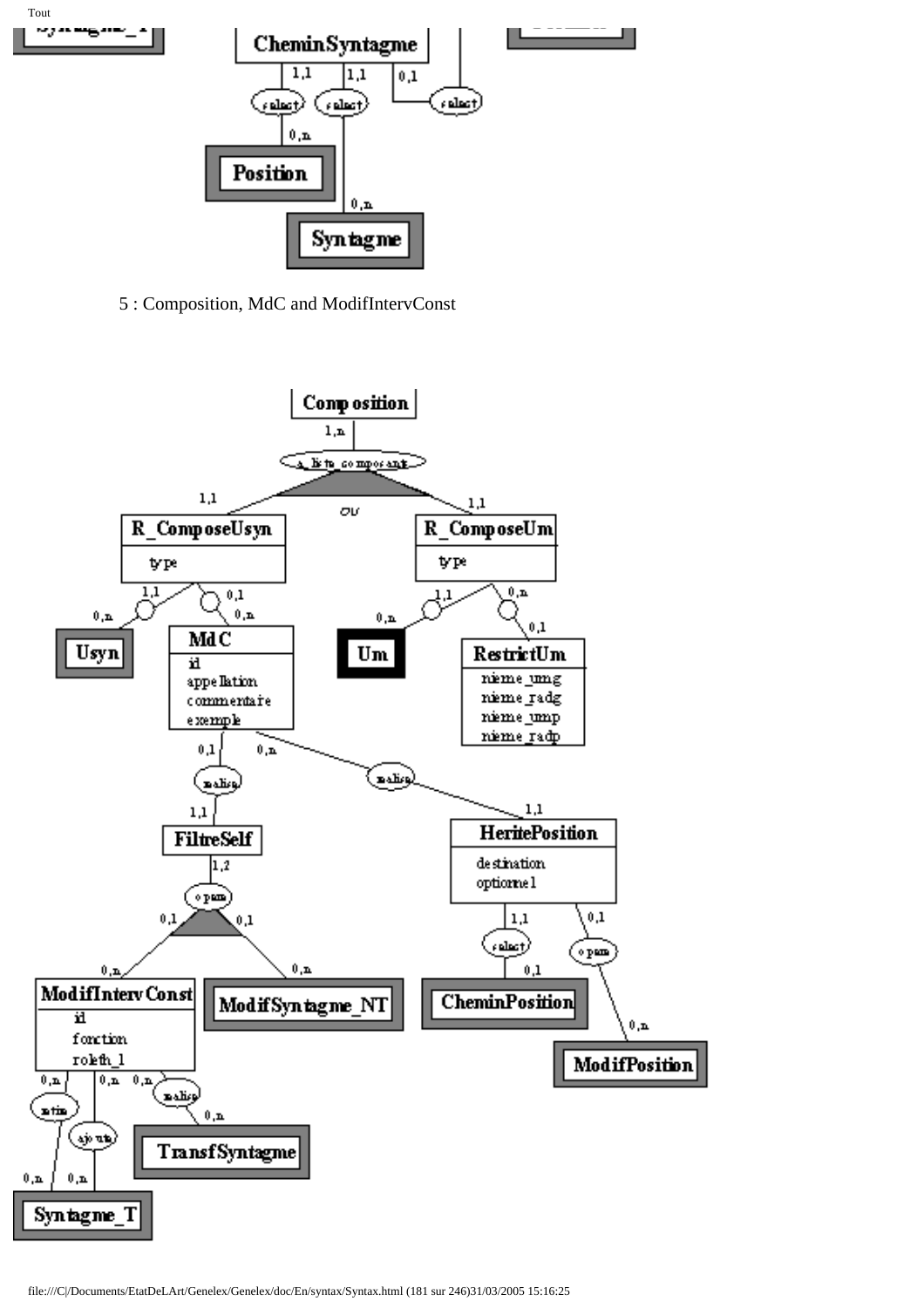

7 : ModifConstruction, TransfPosition and ModifPosition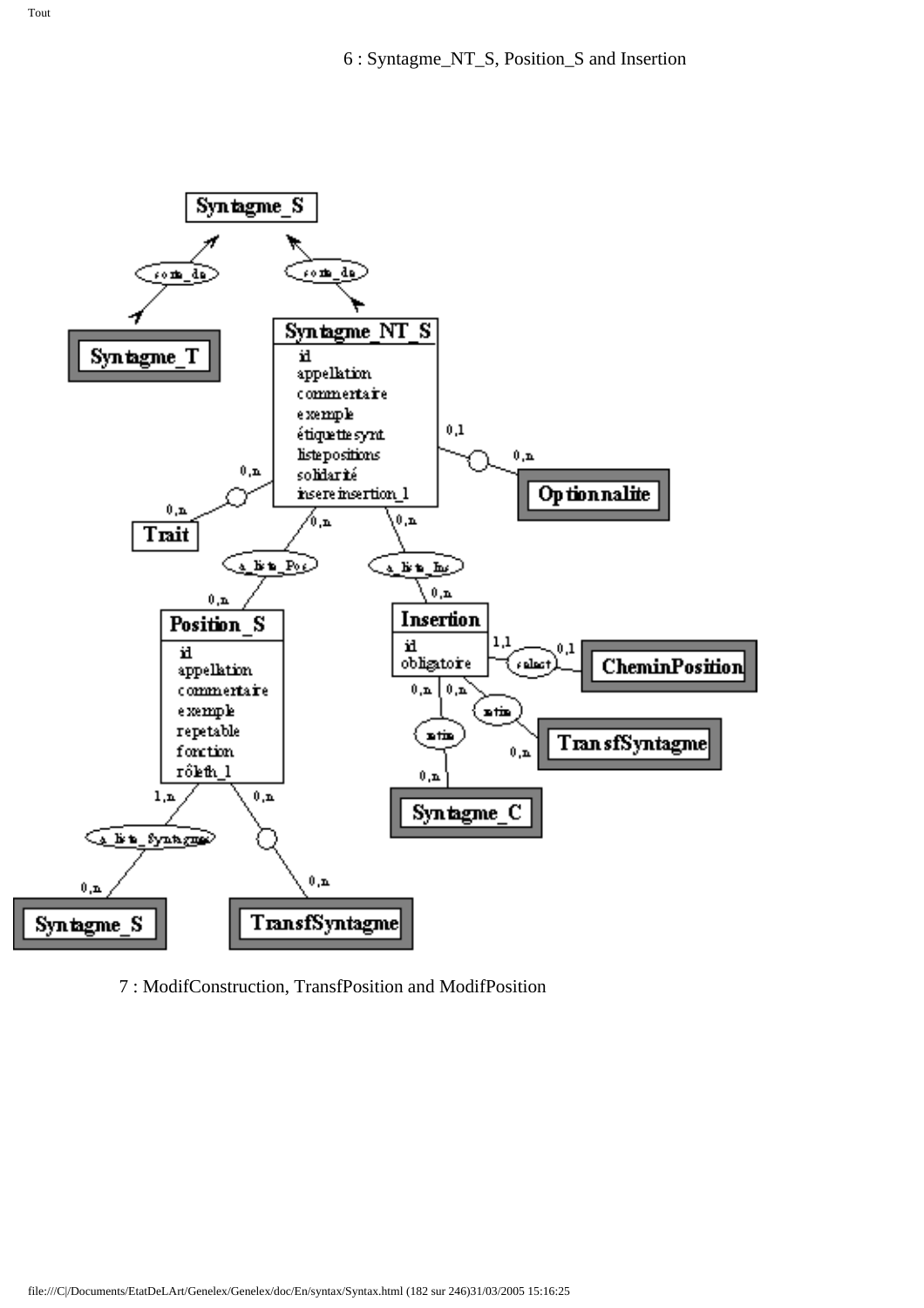

8 : TransfSyntagme, ModifSyntagme\_T and ModifSyntagme\_NT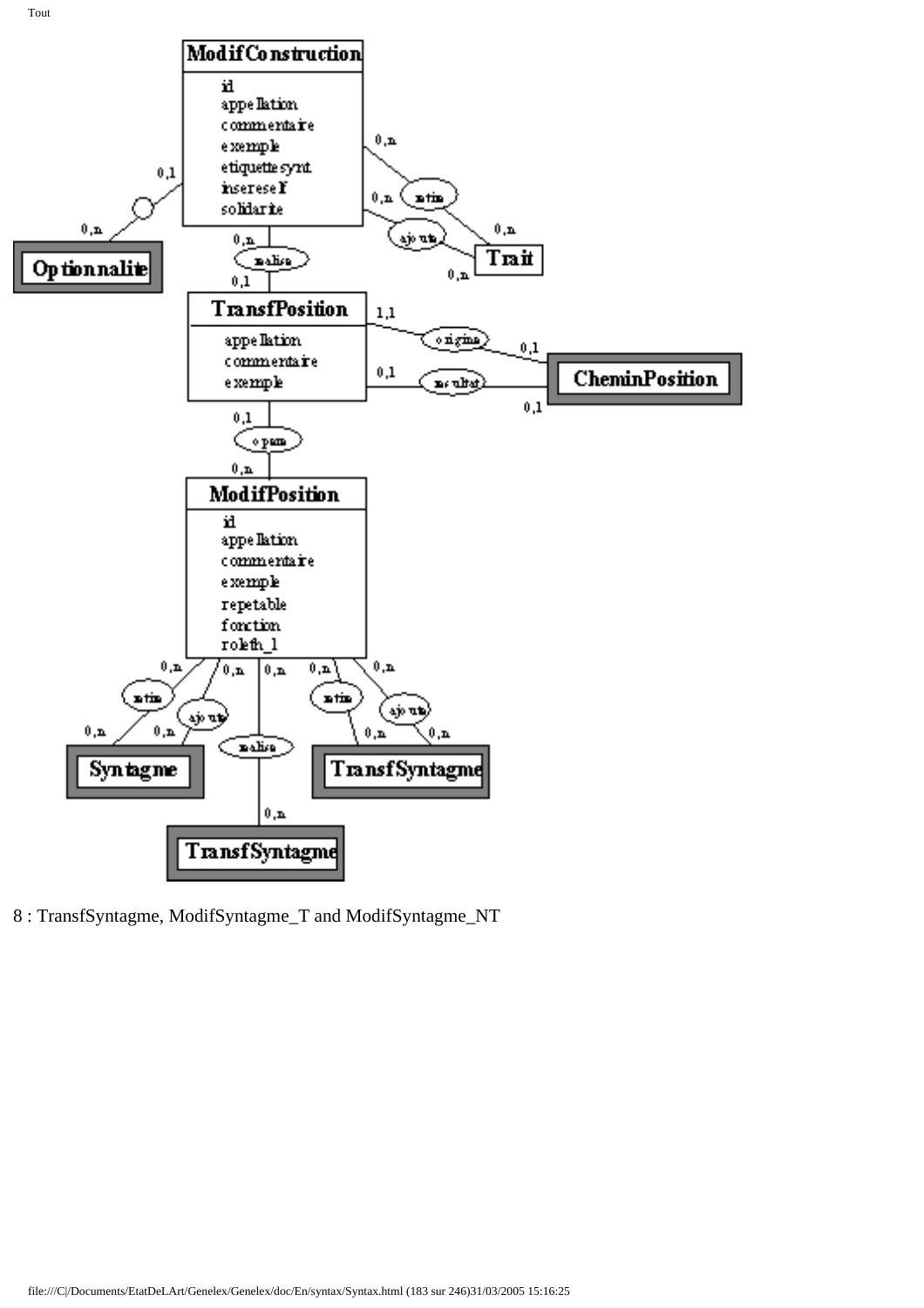

9 : TransfUsyn, TransfDescription and ModifDescription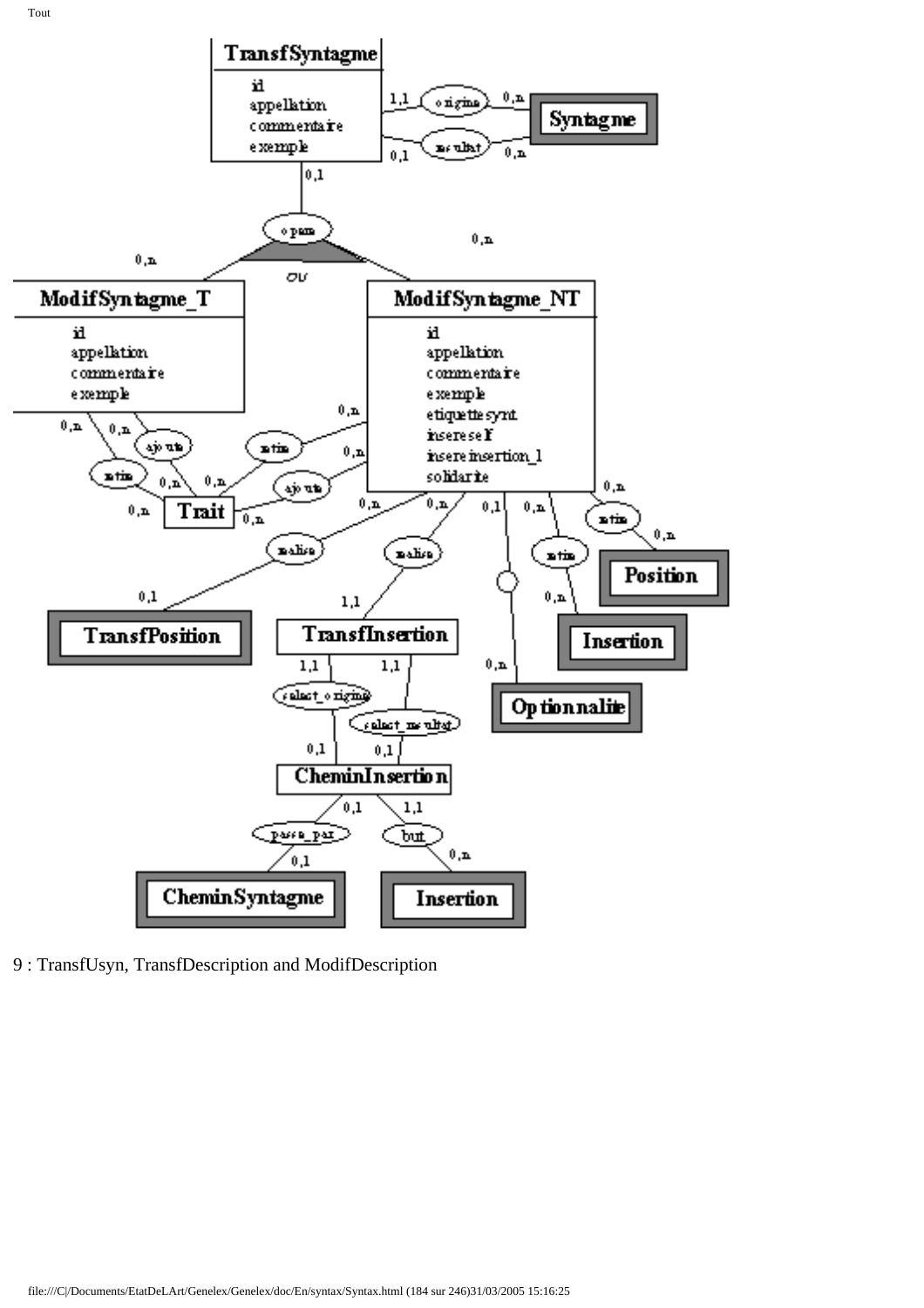

**H - SGML DTD**

# **I : Introduction - Translation of the conceptual model**

The conceptual model of GENELEX has been expressed to a great extent in terms of Entity-Attribute-Relation models (Merise).

Many constraints of integrity are expressed in this formalism: type of objects, type of relations, cardinality of relations, etc. However, since the model was not conceived to express rules - doing so gives rise to extreme complications - certain constraints had to be expressed in the accompanying document (restriction on the combination of values). It follows that the conceptual model of GENELEX is a combination of the Entity-Attribute-Relation (EAR) formalism and of natural language comments.

An SGML DTD (Document Type Definition) is a physical model of grammar that describes the marking of data.

When shifting from the Conceptual Model to the GENELEX DTD we have attempted to systematically translate the EAR models and to formally express most of the integrity constraints described in natural language.

Certain rules of translation from the EAR formalism into SGML have been implemented:

(i) EAR entities become SGML elements.

(ii) Attributes of EAR entities become Attributes of Elements.

When the values of an Attribute are exclusive from one another and when they constitute a closed vocabulary, these values are represented in the form of listed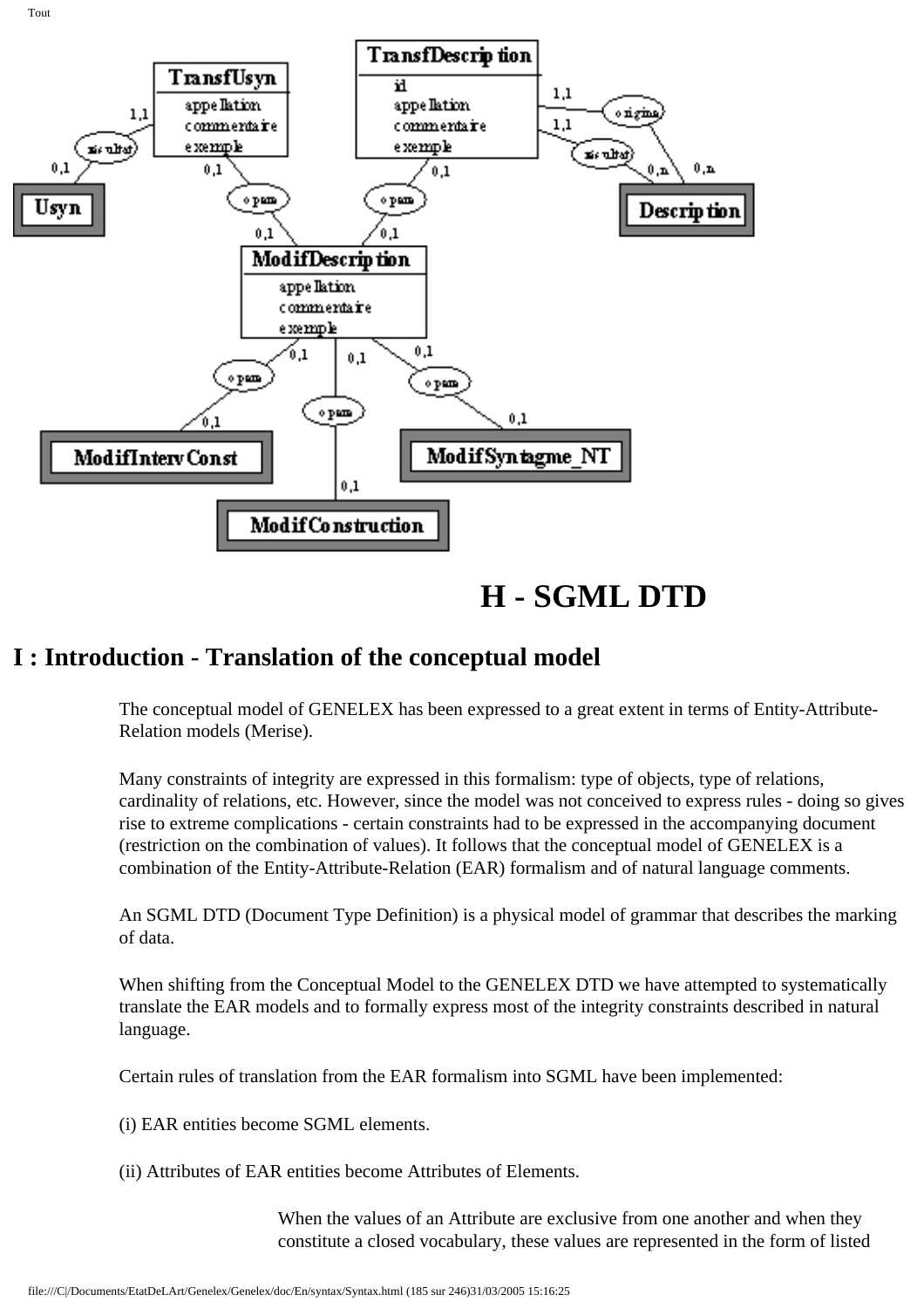**SGML** attributes.

(iii) Non-attributed Relations pointing at a non-shared EAR entity are expressed by hierarchical links between the Elements of the DTD. Their cardinality is expressed by SGML occurrence indicators:  $?$  + \*

(iv) Non-attributed Relations pointing at a shared EAR entity are expressed by reference links between Elements.

(v) Attributed Relations are expressed in the form of SGML attributed elements connected (hierarchy or reference relation) with the Elements translating the EAR **Entities** 

A file of constraints ("syntaxe.ctr") has been created to facilitate the reading of cross-references. These constraints appear as comments and are therefore not taken into account by an SGML parser; they show the typing of references in an intuition-based syntax.

## **II: DTD GENELEX commented**

### 1: DTD genelex.dtd

```
<!--Consortium GENELEX @(#) genelex.dtd 3.0 -->
<!-- **************FOR THE BENEFIT OF USERS ******************
Your comments concerning this DTD will be studied by the GENELEX
consortium. It will ensure the circulation of the new version that
may result from it.
<!DOCTYPE Genelex [
<! ENTITY % ISOlat1 PUBLIC "ISO 8879-1986//ENTITIES Added Latin 1//EN">
%ISOlat1
<! ENTITY % CustEnt PUBLIC "-//GLX-TEAM//ENTITIES Custom Entity Set//FR">
<! ENTITY % MorpEnt PUBLIC "-//GLX-TEAM//ENTITIES Morphologie Entity Set//FR">
<!ENTITY % SyntEnt PUBLIC "-//GLX-TEAM//ENTITIES Syntaxe Entity Set//FR">
```
%CustEnt

%MorpEnt

#### **%SyntEnt**

 $<$ ! --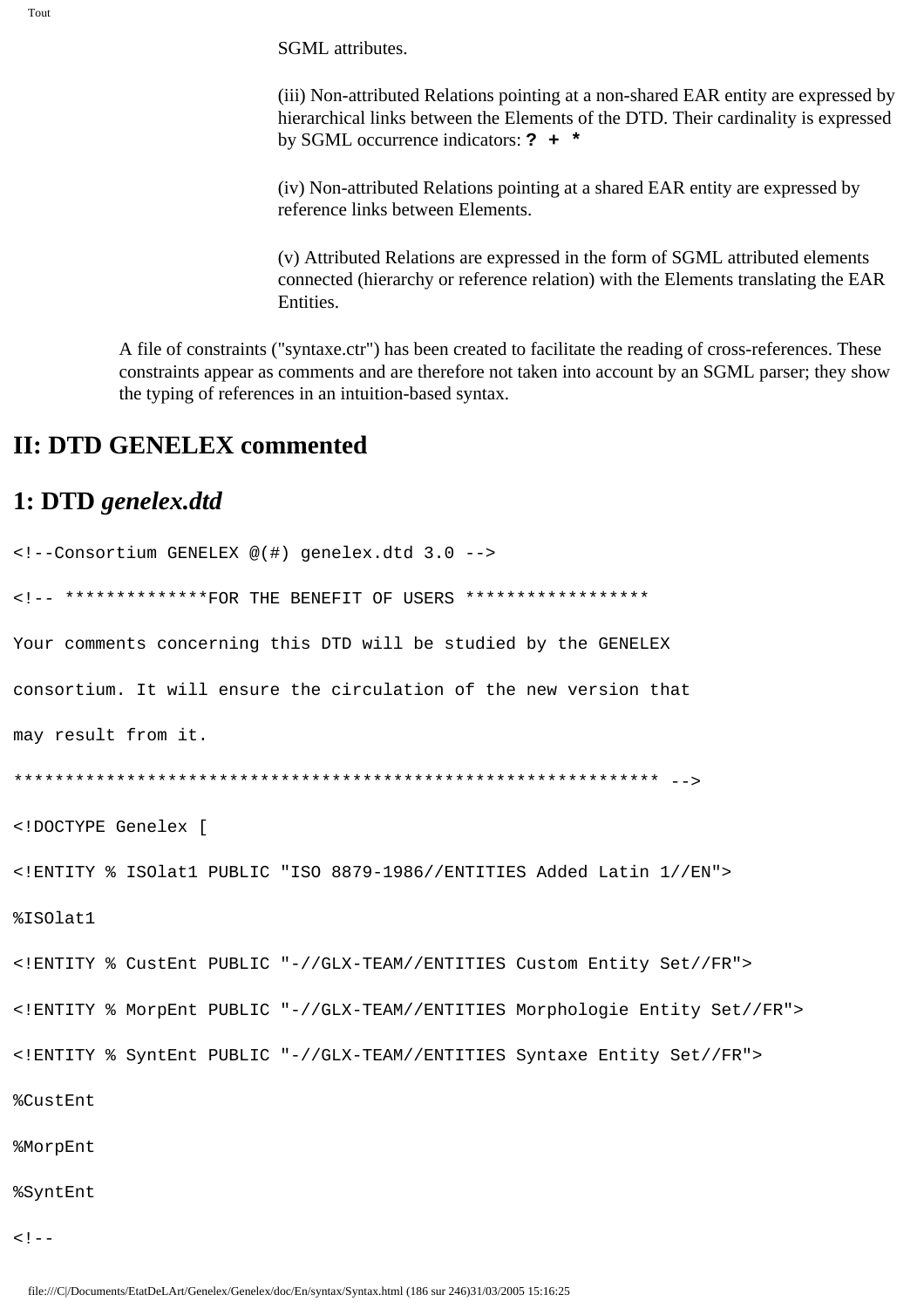```
Tout
```

```
A Genelex document is made of several parts:
- the morphological description
- the syntactic description
- ...
To select the chosen part, you just have to specify the appropriate
keyword (INCLUDE or IGNORE) in the following entity declarations:
--&><!ENTITY % isMor "INCLUDE" >
<! ENTITY % isSyn "INCLUDE" >
<!ELEMENT Genelex - 0 ( GenelexMorpho? & GenelexSyntaxe? & CombVE*)>
<!ATTLIST Genelex
nom CDATA #REQUIRED
langue CDATA #REQUIRED
version CDATA #IMPLIED
date creation1 CDATA #IMPLIED
date_creationglx CDATA #IMPLIED
date_modif CDATA #IMPLIED
propriete CDATA #IMPLIED
copyright CDATA #IMPLIED
integrite (SANS_B|%pBooleen) SANS_B
certification CDATA #IMPLIED>
<!ENTITY % pGlose
"appellation CDATA #IMPLIED
exemple CDATA #IMPLIED
commentaire CDATA #IMPLIED">
```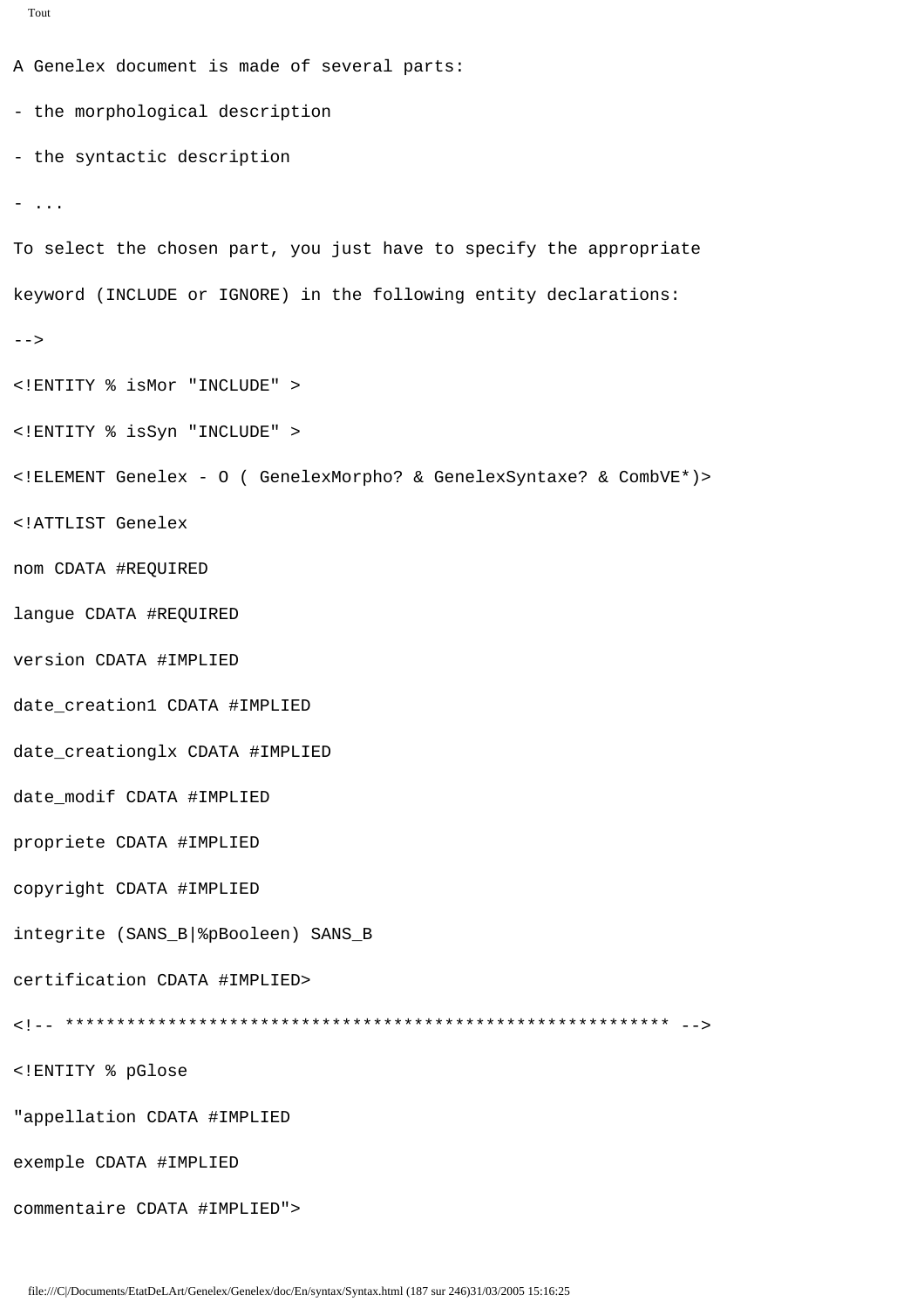```
Tout
<!-- As a general rule, in the whole file:
- appellation : allows to name the object in a comprehensible
and, if possible, univocal way
- exemple : allows to illustrate the use (quotation, example
taken from a dictionary or a linguist)
- commentaire : free field for the user -->
<!ELEMENT CombVE - O EMPTY>
<!ATTLIST CombVE
id ID #REQUIRED
datation (SANS_D|%pDatation) SANS_D
niveaulgue (SANS_NL | %pNiveauLgue) SANS_NL
frequence (SANS_F|%pFrequence) SANS_F
vargeog CDATA #IMPLIED>
<![ %isMor [
<! ENTITY % GLXmor PUBLIC "-//GLX-TEAM//DTD Description Morphologie//FR">
<!ENTITY % MorpCtr PUBLIC "-//GLX-TEAM//DTD Contraintes Morphologie//FR">
%GLXmor
%MorpCtr
]] >
<![ %isSyn [
<! ENTITY % GLXsyn PUBLIC "-//GLX-TEAM//DTD Description Syntaxe//FR">
<!ENTITY % SyntCtr PUBLIC "-//GLX-TEAM//DTD Contraintes Syntaxe//FR">
%GLXsyn
%SyntCtr
]] >
] >
```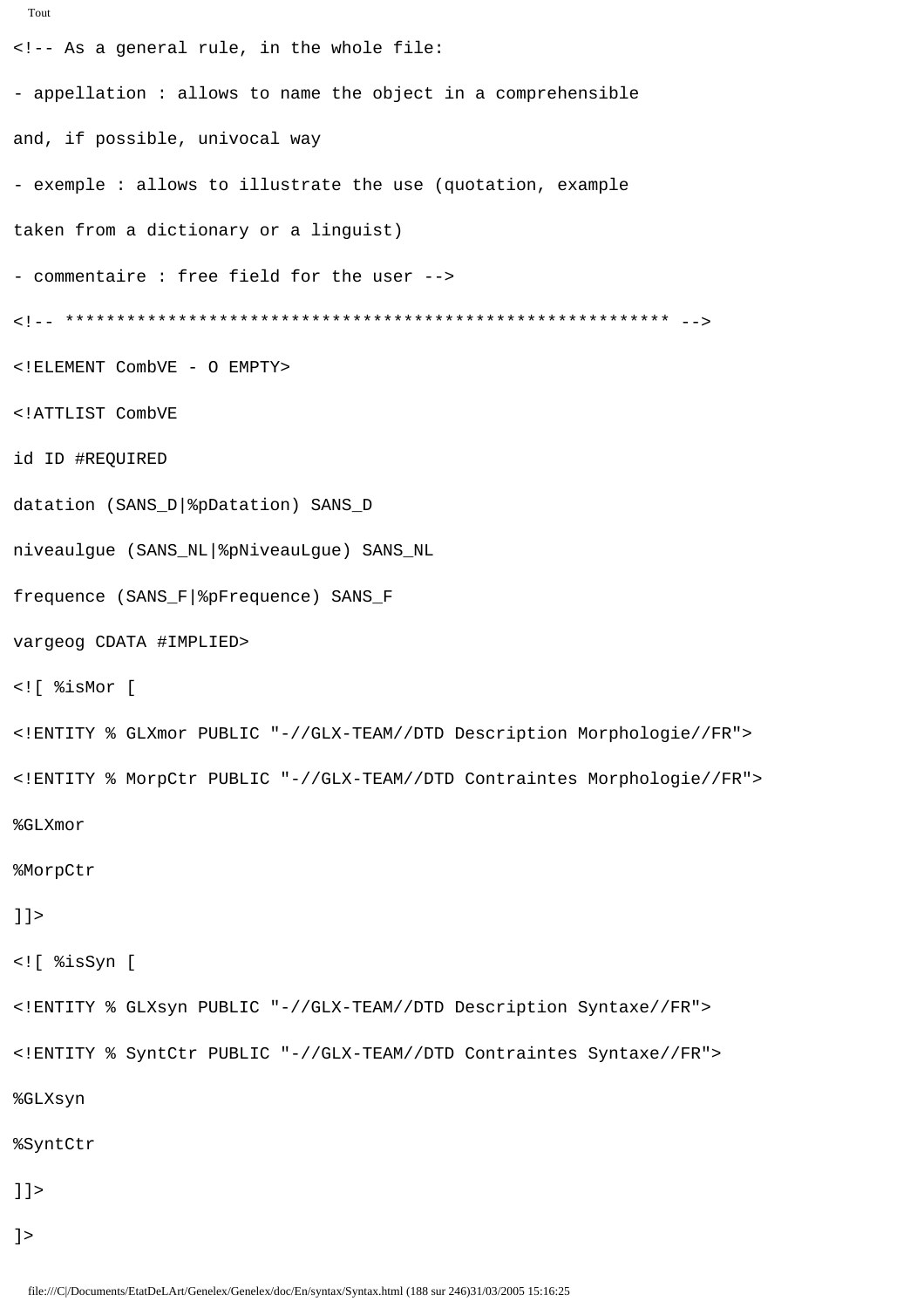```
<!--Consortium GENELEX @(#) syntaxe.dtd 4.0 -->
1 - -<!-- **************FOR THE BENEFIT OF USERS *******************
Your comments concerning this DTD will be studied by the GENELEX
consortium. It will ensure the circulation of the new version that
may result from it.
<!ELEMENT GenelexSyntaxe - 0 (
Usyn+ &
Description+ &
Self+ \&IntervConst* &
ComportAppele* &
Optionnalite* &
Construction* &
Position C* &
Position_S* &
Insertion* &
Syntagme_T* &
Syntagme_NT_C* &
Syntagme_NT_S* &
MdC* &
TransfDescription* &
```
file:///C|/Documents/EtatDeLArt/Genelex/Genelex/doc/En/syntax/Syntax.html (189 sur 246)31/03/2005 15:16:25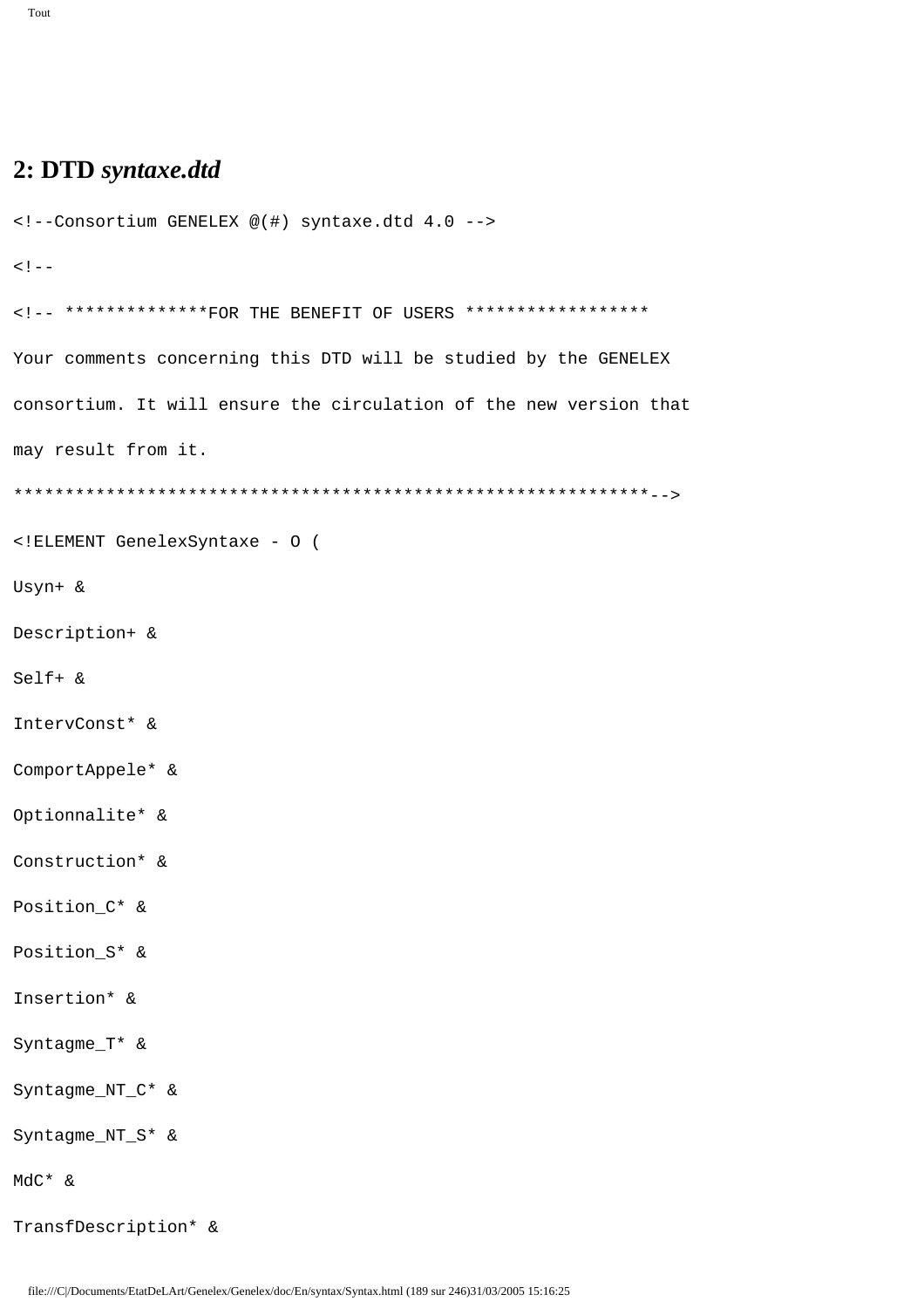ModifConstruction\* &

- ModifPosition\* &
- TransfSyntagme\* &
- ModifSyntagme\_T\* &
- ModifSyntagme\_NT\* &
- ModifIntervConst\* &
- Trait\_Lex\* &
- Trait\_Introd\* &
- Trait\_Prep\* &
- Trait\_Conj\* &
- Trait\_ProRel\* &
- Trait ProIntrog\* &
- Trait\_RefLex\* &
- Trait\_RefIntrod\* &
- Trait\_RefPrep\* &
- Trait RefConj\* &
- Trait\_RefProRel\* &
- Trait\_RefProIntrog\* &
- Trait\_Mode\* &
- Trait\_Temps\* &
- Trait\_Personne\* &
- Trait\_Genre\* &
- Trait\_Nombre\* &
- Trait\_NombrePosseur\* &
- Trait\_SsCatMorph\* &
- Trait\_SsCatSynt\* &
- Trait\_Aux\* &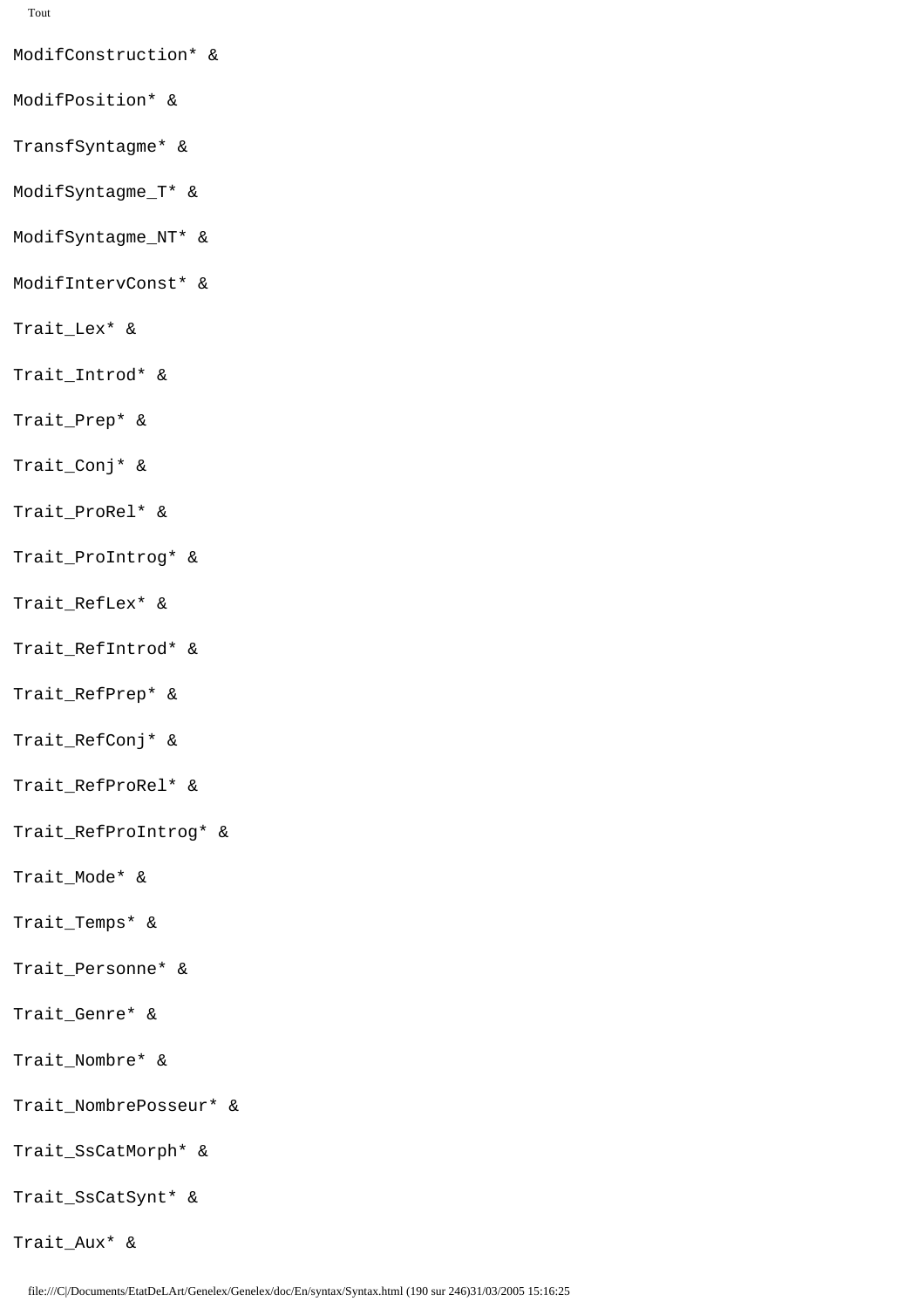```
Tout
```
Trait\_Pronominal\* & Trait\_Neg\* & Trait\_Accord\* & Trait Passif\* & Trait\_Tournure\* & Trait\_Coref\* & Trait\_Aspect\* & Trait\_Bin\* & Trait\_Libre\* & RoleTh\* &  $Fontion*)$ <!-- \*\*\*\*\* SYNTACTIC UNIT AND DESCRIPTION \*\*\*\*\* --> <! ELEMENT Usyn - 0 (Composition\* & TransfUsyn\*)> <!ATTLIST Usyn id ID #REQUIRED %pGlose attestation CDATA #IMPLIED combve IDREF #IMPLIED description IDREF #REQUIRED description\_1 IDREFS #IMPLIED transfdescription\_1 IDREFS #IMPLIED> <!-- The field 'attestation' allows to specify the source of the use encountered (name or title of the dictionary, author text, or linguistics article -->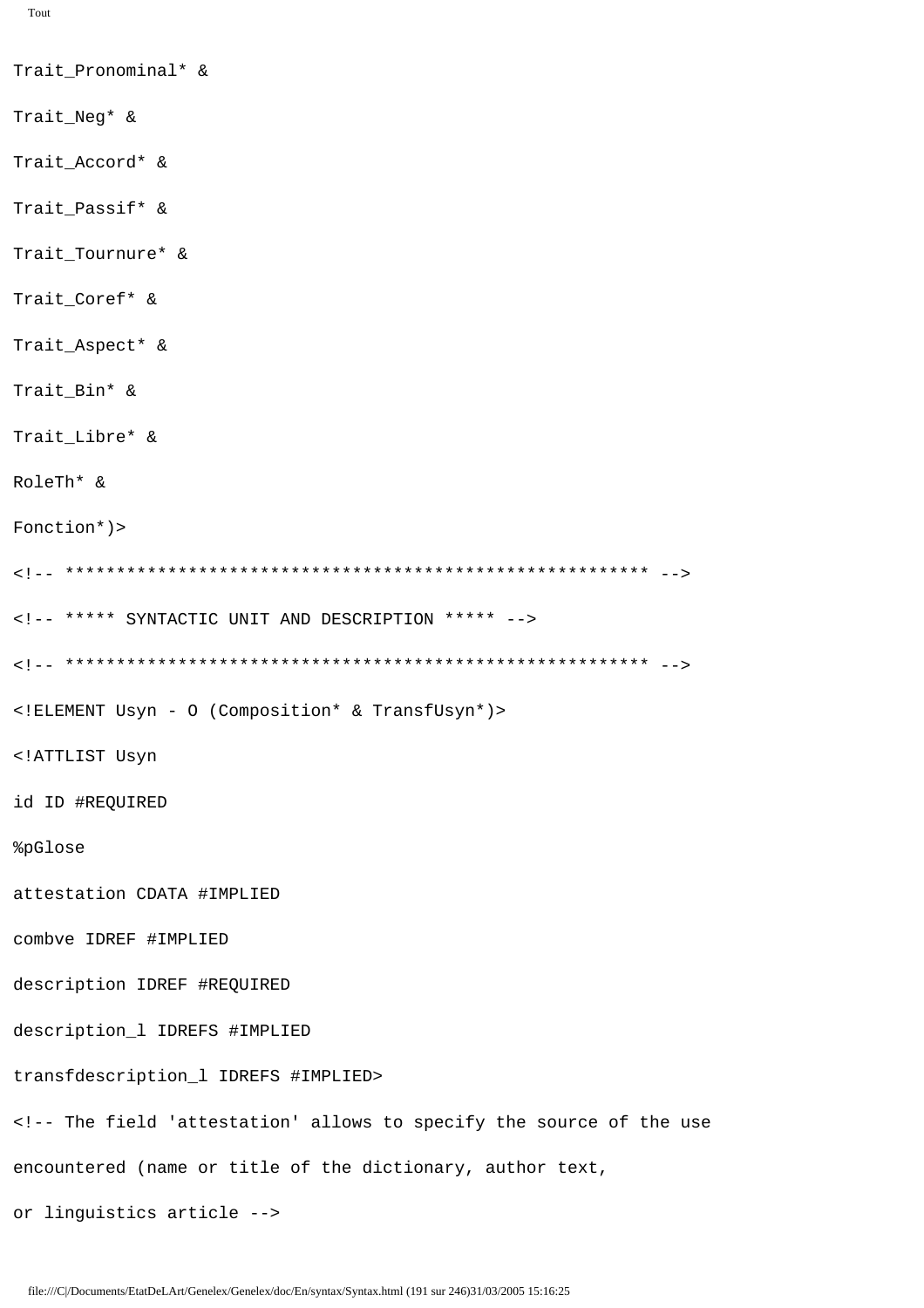```
<!-- The attribute 'description' records the base description,
the list 'description_1' record the transformed descriptions,
the list 'transfdescription_l' records the transformations between the
descriptions associated with the Usyn; these transformations may
operate between the base description and the transformed descriptions
but also between transformed descriptions -->
<! ELEMENT Description - 0 (Condition*) >
<!ATTLIST Description
id ID #REQUIRED
%pGlose
um_representante CDATA #IMPLIED
self IDREF #REQUIRED
construction IDREF #IMPLIED>
\langle!-- ***** SELF ***** -->
<! ELEMENT Self - O EMPTY>
<!ATTLIST Self
id ID #REQUIRED
syntagme_nt_s IDREF #IMPLIED
syntagme nt s 1 IDREFS #IMPLIED
transfsyntagme_1 IDREFS #IMPLIED
intervconst IDREF #IMPLIED
comportappele_1 IDREFS #IMPLIED>
<!-- The field 'syntagme_nt_s' is only instantiated for compound Usyns,
it expresses their internal structure, if necessary reduced to
```
the syntagmatic label, by a 'Syntagme\_NT\_S' with or without rewriting.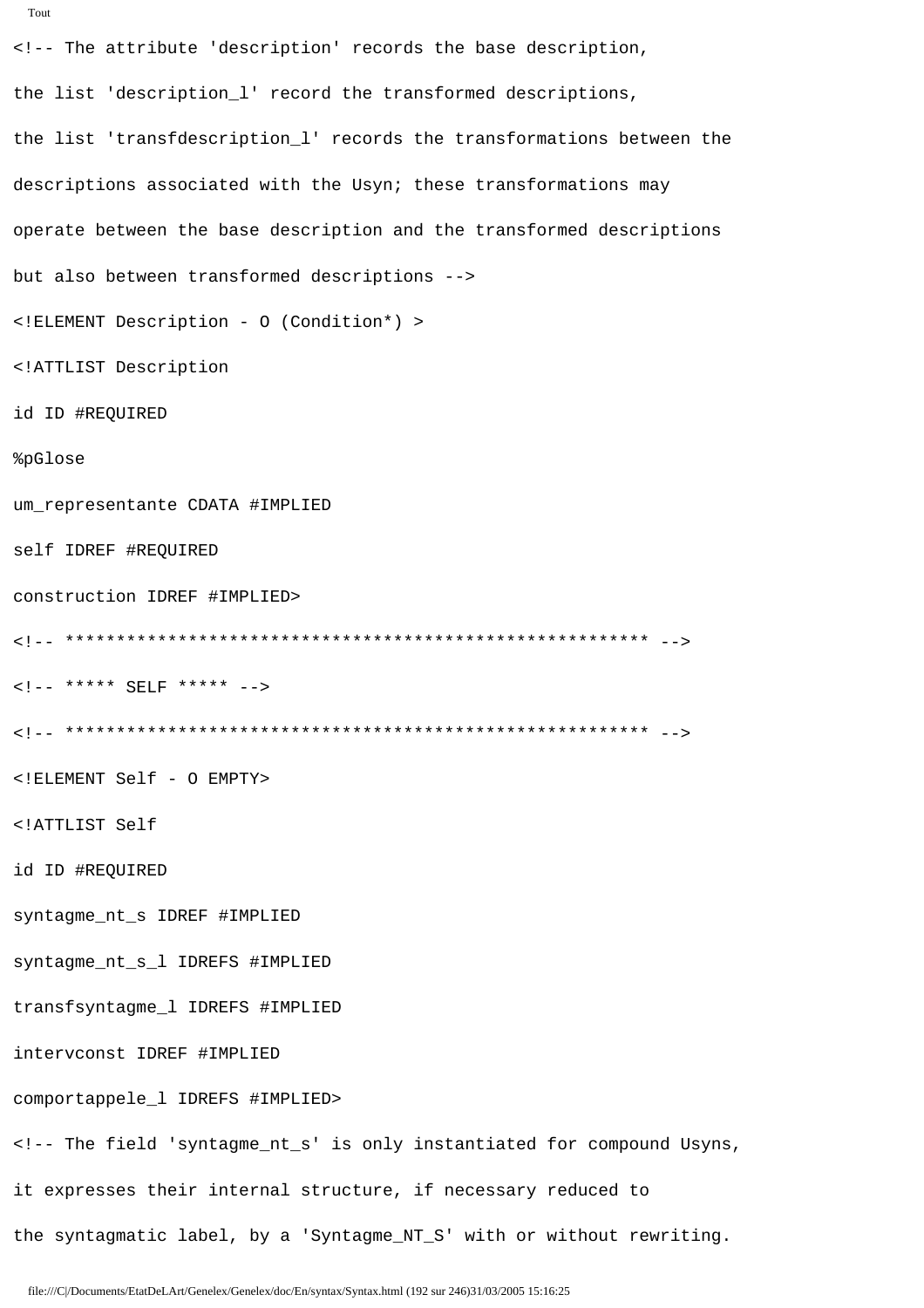```
Tout
Ex : mettre en marche SV
In the same way, the fields 'syntagme_nt_s_l' and 'transfsyntagme_l' 
only concern compound Usyns and are used to record possible 
transformations on the internal structure.
The field 'intervconst' gives the realizations of Self intervening
in the external construction:
- as occupant of the construction if this latter describes
a context of occurrence into which Self inserts,
complementation pattern
```
- as predicate associated with a construction describing a The list comportappele\_l allows to indicate the behavior alternatives of Self as called by an element not described

in its construction-->

<!ELEMENT IntervConst - O EMPTY>

<!ATTLIST IntervConst

id ID #REQUIRED

fonction IDREF #IMPLIED

roleth\_l IDREFS #IMPLIED

syntagme\_t\_l IDREFS #REQUIRED>

<!-- The element 'IntervConst' has terminal phrases.

It is possible to express variations of realizations of Self:

```
Ex : N + [Nombre:PLURIEL]
```

```
Ex : V
```
V + [Pronominal:SE]

V + [Pronominal:SE\_EN]

For simple words, a difference between the functional category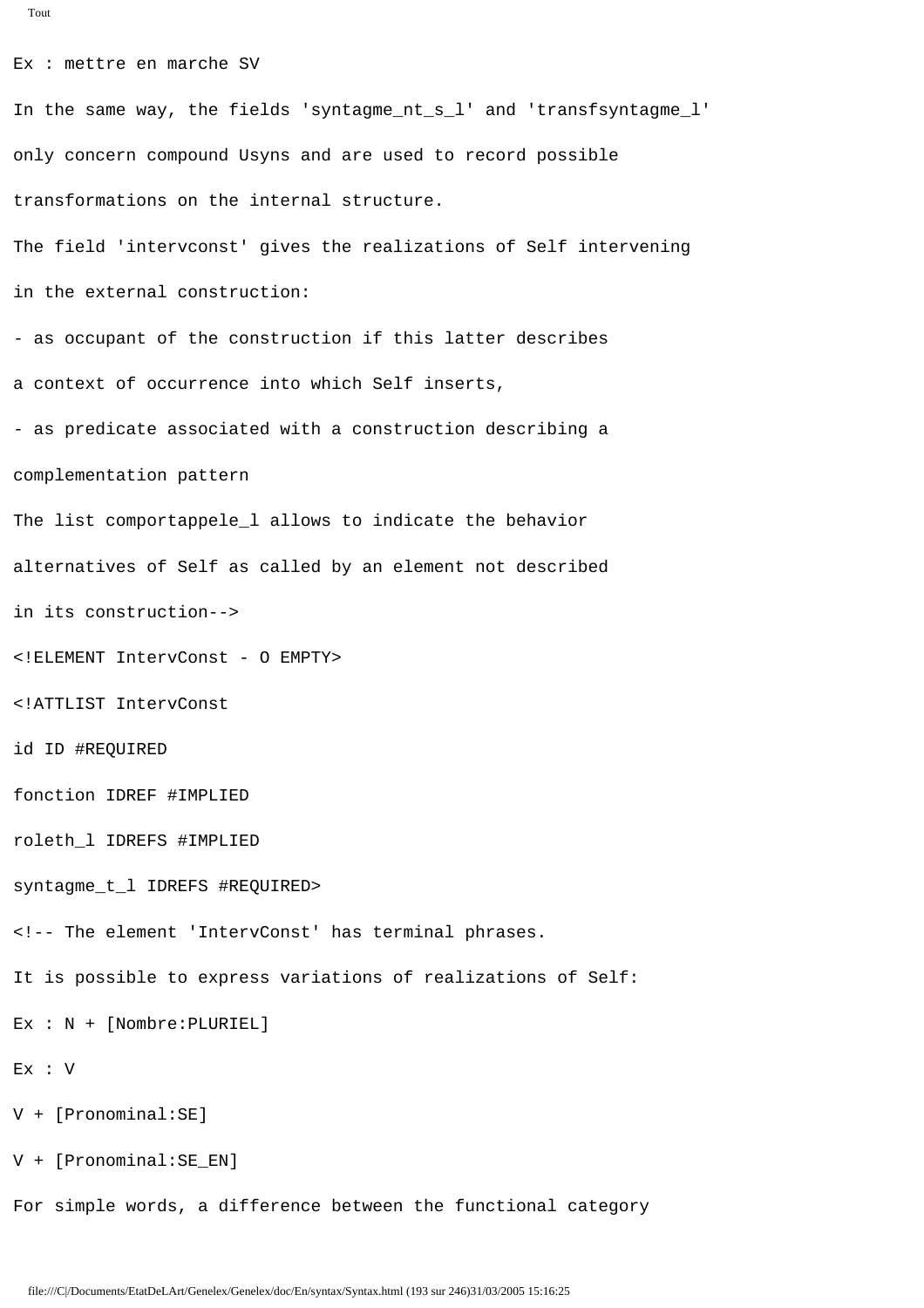```
and the grammatical category of the morphological unit is allowed.
Ex : description of the behavior as an adjective of the 
Morphological Unit of the NOUN abricot
For syntactic compounds, the functional (external) category of the 
compound that may differ from its label of internal structural phrase
is expressed
Ex : mettre en oeuvre (VERBE / SV)
Besides, it is possible to indicate on this element a function and
thematic roles: these are the values borne by Self when it inserts 
into the construction. -->
<!ELEMENT ComportAppele - O EMPTY>
<!ATTLIST ComportAppele
id ID #REQUIRED
fonction IDREF #IMPLIED
roleth_l IDREFS #IMPLIED
syntagme_t IDREF #REQUIRED>
<!-- 'ComportAppele' records a behavior of Self as called by an element 
not described in its construction.
A behavior gathers:
- a terminal syntagmatic label and a list of features giving
the functional category of the called element and the associated
restricting features:
this association is the same as a terminal phrase
Ex : PREP + [SsCatSynt:LIEU]
(if the Self bears an IntervConst, the syntagmatic label
of the phrase of the 'ComportAppele' must be the same as 
the label of one of the phrases of that IntervConst)
```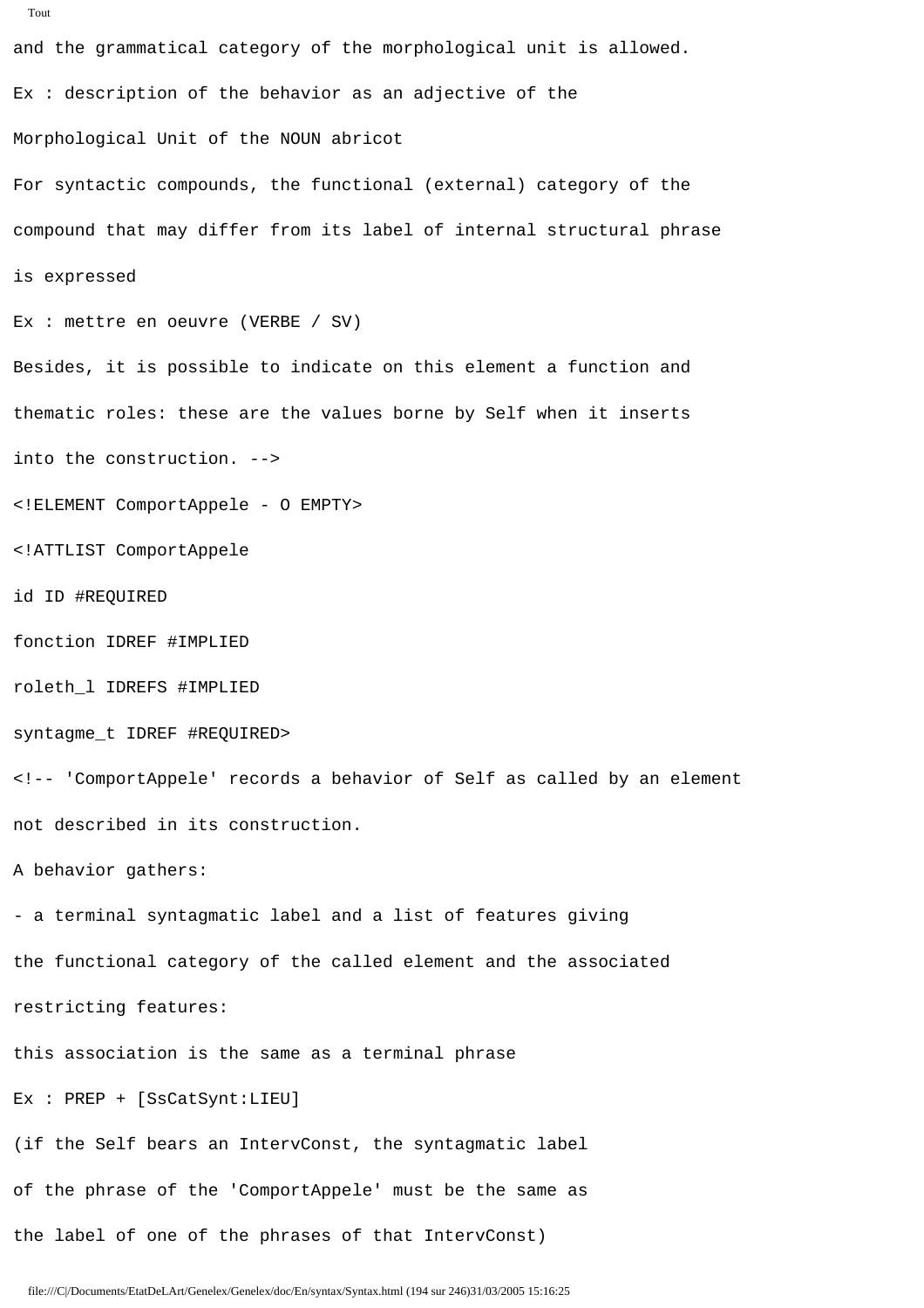```
Tout
```

```
- a function as a called
- a list of thematic roles -->
\leq 1 - - ***** CONSTRUCTION ***** -->
<! ENTITY % pConstSyntNT
"%pGlose
etiquettesynt (SANS_E
8pEtiquetteSynt_NT
| &pEtiquetteSynt_cust) SANS_E
solidarite CDATA #IMPLIED
optionnalite IDREF #IMPLIED">
<!-- The attribute 'solidarite' indicates with dashes the pairs
of interdependent positions;
Ex : PO SELF-P1-P2 -->
<! ELEMENT Optionnalite - 0 (ConditionOpt*)>
<!ATTLIST Optionnalite
id ID #REQUIRED
%pGlose
libelle CDATA #REQUIRED>
<!ELEMENT ConditionOpt - 0 (SiOpt+, AlorsOpt+)>
<!ELEMENT (SiOpt AlorsOpt) - O EMPTY>
<!ATTLIST (SiOpt | AlorsOpt)
negation (%pBooleen) NON
nieme_position NUMBER #REQUIRED>
<!-- Optionality is expressed:
```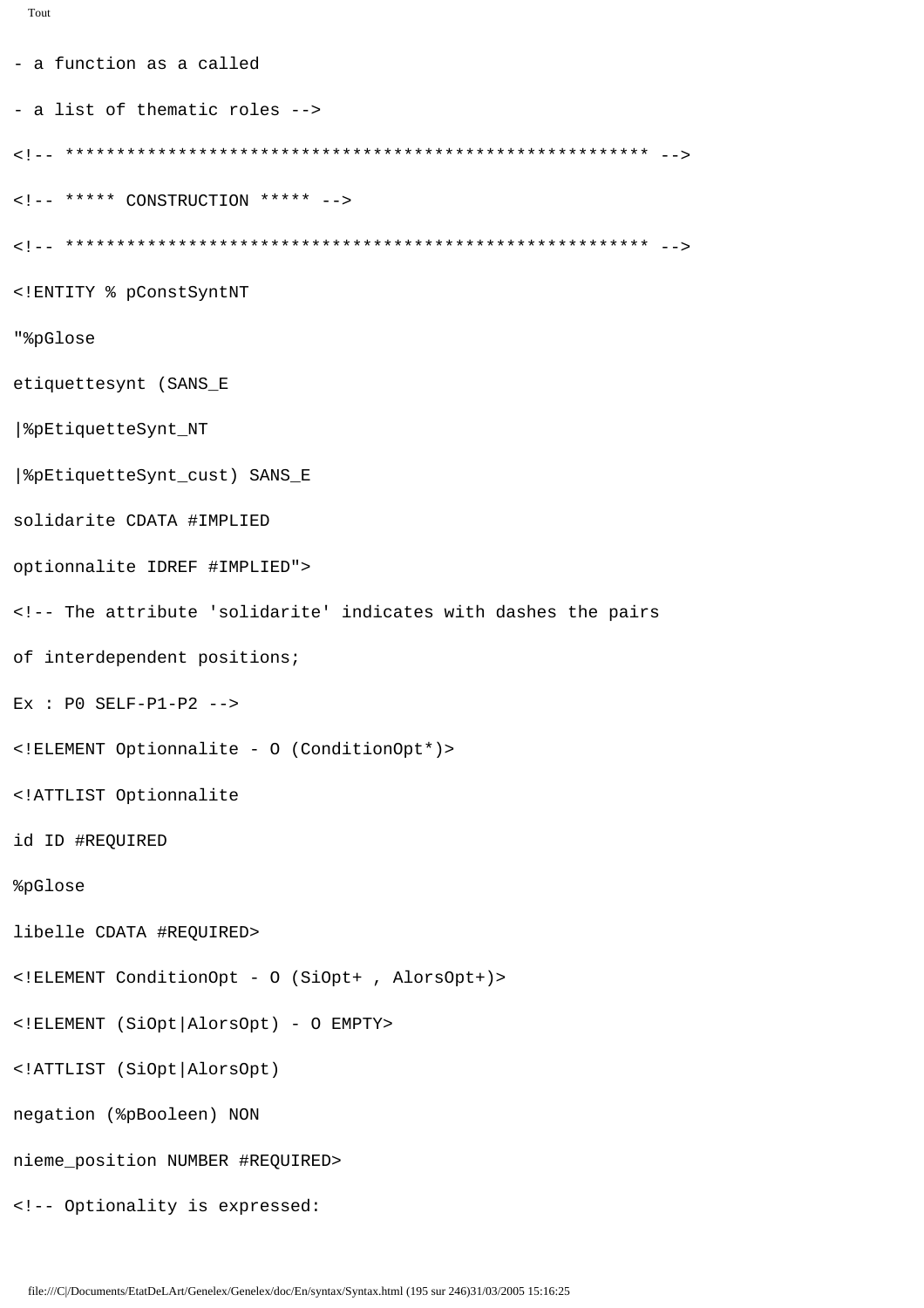```
- on the one hand, by a wording indicating in brackets for 
each position if it can be deleted in a realization 
of the construction; all the positions of the construction or of 
the phrase are given in this field, the insertion point of Self
is not given here
Ex : P0 (P1) P2 (P3)
- on the other hand, by conditions expressing possible 
interdependencies between positions-->
<!ELEMENT Construction - O EMPTY>
<!ATTLIST Construction
id ID #REQUIRED
%pConstSyntNT
squelettique (%pBooleen) NON
listepositions (%pTypeListPos) FERMEE
insereself NUMBER #IMPLIED
trait_l IDREFS #IMPLIED
position_c_l IDREFS #REQUIRED>
<!-- The attribute 'squelettique' indicates whether the element is a
construction skeleton - thus, to be connected with a 
'ModifConstruction' to obtain a full Construction.
The attribute listepositions indicates whether the list 
'position_c_l' is to be understood as being FERMEE (closed) 
- all the positions are given - or OUVERTE (open).
The attribute 'insereself' indicates, when it is documented, the
insertion point of Self in the list of positions: before the rank
position corresponding to its value.
The list 'position_c_l' refers to 'Position_C'.
```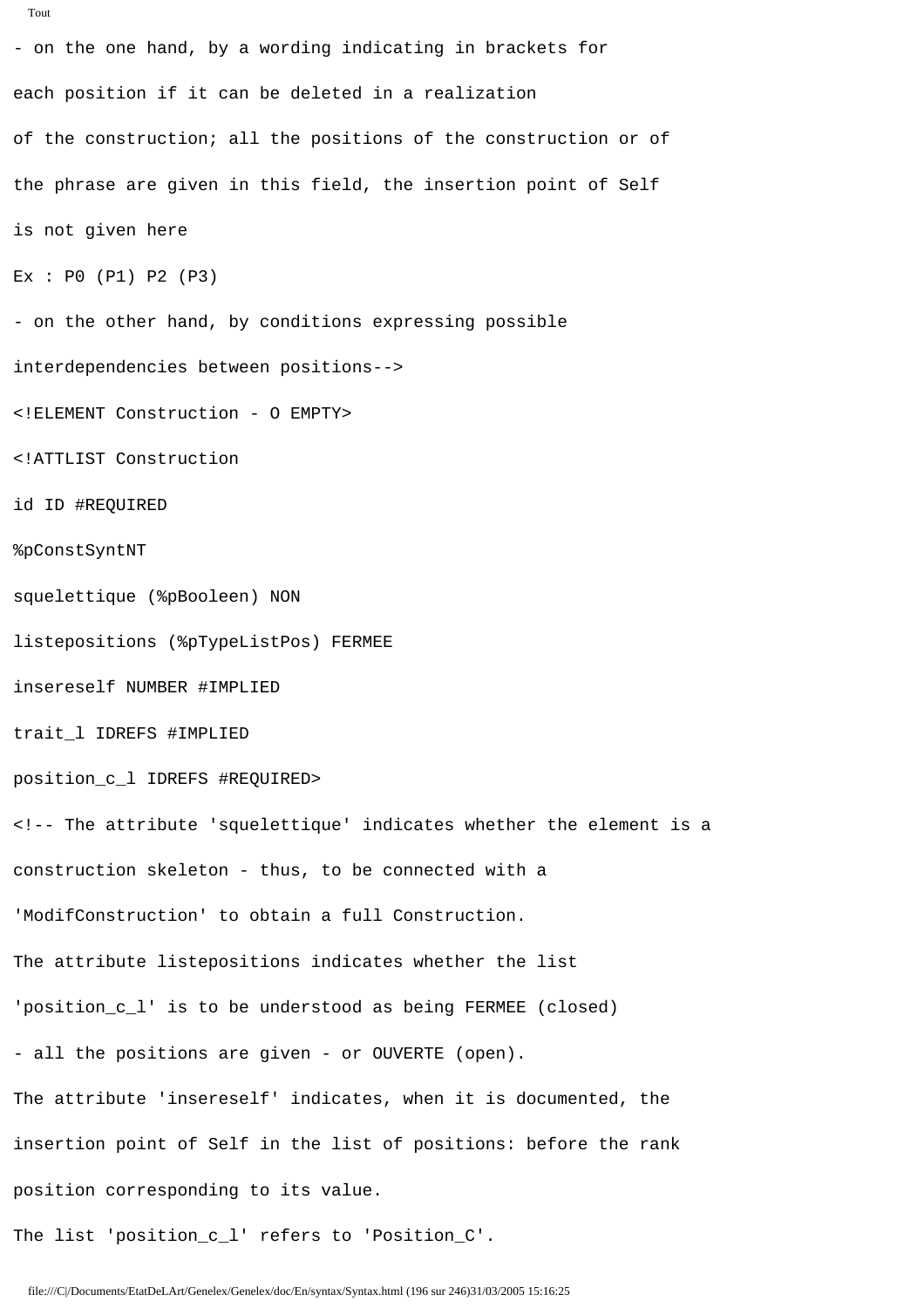```
Tout
```

```
It is an ordered list, the order of elements in the list corresponds
to the canonical order (initial value = 0),
and the elements may subsequently be referenced by their rank in that
list --\langle!-- ***** POSITION AND INSERTION ***** -->
<! ENTITY % pPosition
"%pGlose
repetable (SANS_B|%pBooleen) SANS_B
fonction IDREF #IMPLIED
roleth_1 IDREFS #IMPLIED">
<!-- The attribute 'repetable' indicates if a position can be
realized several times-->
<! ELEMENT (Position_C | Position_S) - O EMPTY>
<!ATTLIST Position_C
id ID #REQUIRED
%pPosition
syntagme_c_l IDREFS #IMPLIED
transfsyntagme_1 IDREFS #IMPLIED>
<!ATTLIST Position S
id ID #REQUIRED
%pPosition
syntagme_s_l IDREFS #REQUIRED
transfsyntagme_1 IDREFS #IMPLIED>
<!-- The attribute 'syntagme c l' refers the possible occupants
```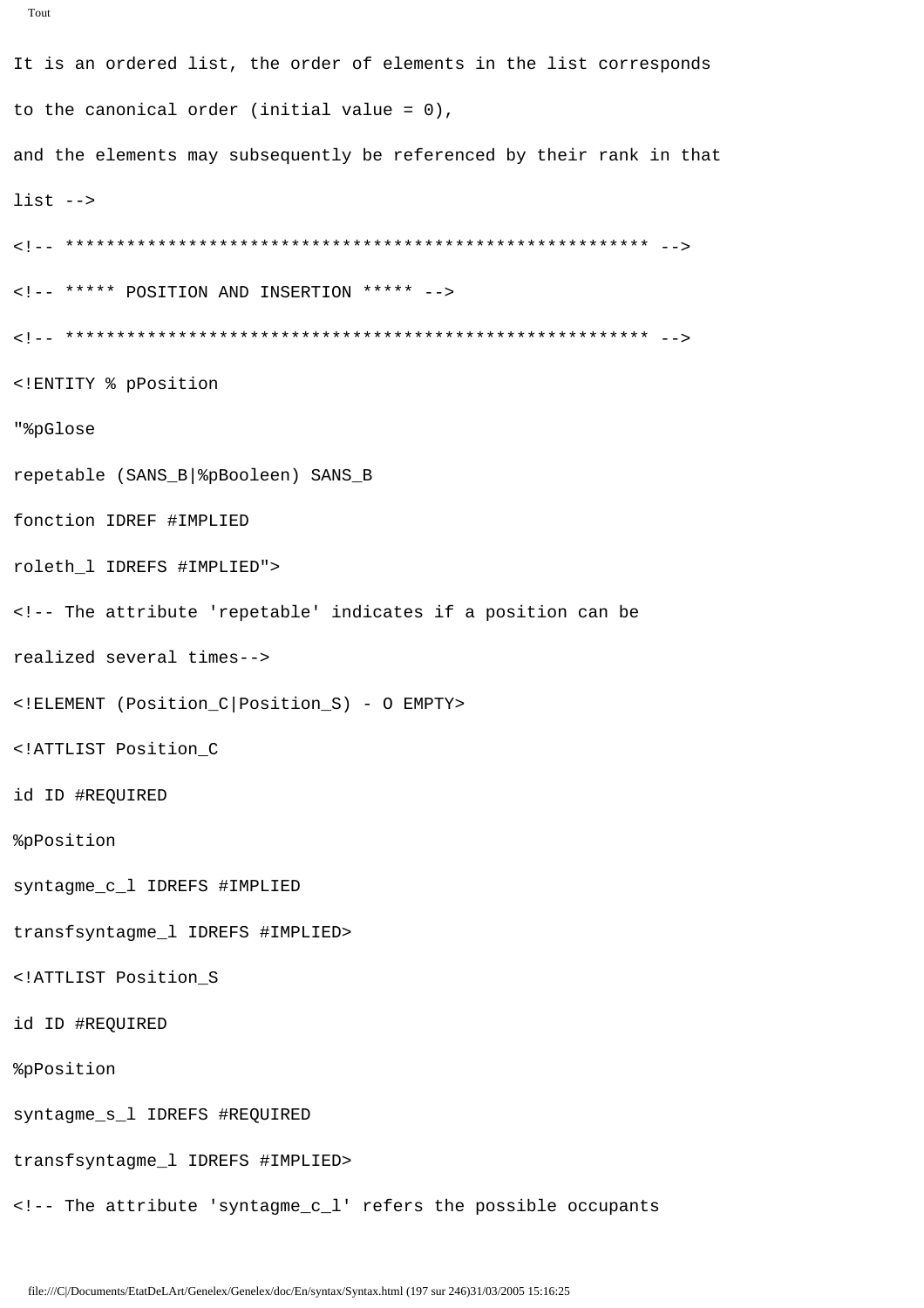```
Tout
of 'Position_C':
- terminal phrase (S'yntagme_T')
- non-terminal phrase, the rewriting of which is or not 
described ('Syntagme_NT_C') -->
<!-- The attribute 'syntagme_s_l' refers the possible occupants
of 'Position_S':
- terminal phrase (S'yntagme_T')
- non terminal phrase, the rewriting of which is or not 
described ('Syntagme_NT_S') -->
<!ELEMENT Insertion - O (CheminPosition)>
<!ATTLIST Insertion
id ID #REQUIRED
obligatoire (SANS_B|%pBooleen) SANS_B
retire_syntagme_c_l IDREFS #IMPLIED
retire_transfsyntagme_l IDREFS #IMPLIED>
<!-- 'Insertion' in a structural phrase is only used to represent the 
case of an insertion that refers to a position of a position 
described in the external syntactic construction:
the element 'CheminPosition' gives access to this position.
The attributes of the Insertion indicate the possible modifications
that can be applied to the referenced position: removal of phrases and 
transformations between phrases. The repeatability is that of the 
referenced external position.
Ex: the compound "mettre en oeuvre" has in its external
construction a position of direct object containing for instance
```
mettre en oeuvre un processus, le mettre en oeuvre

a noun phrase and a personal pronoun: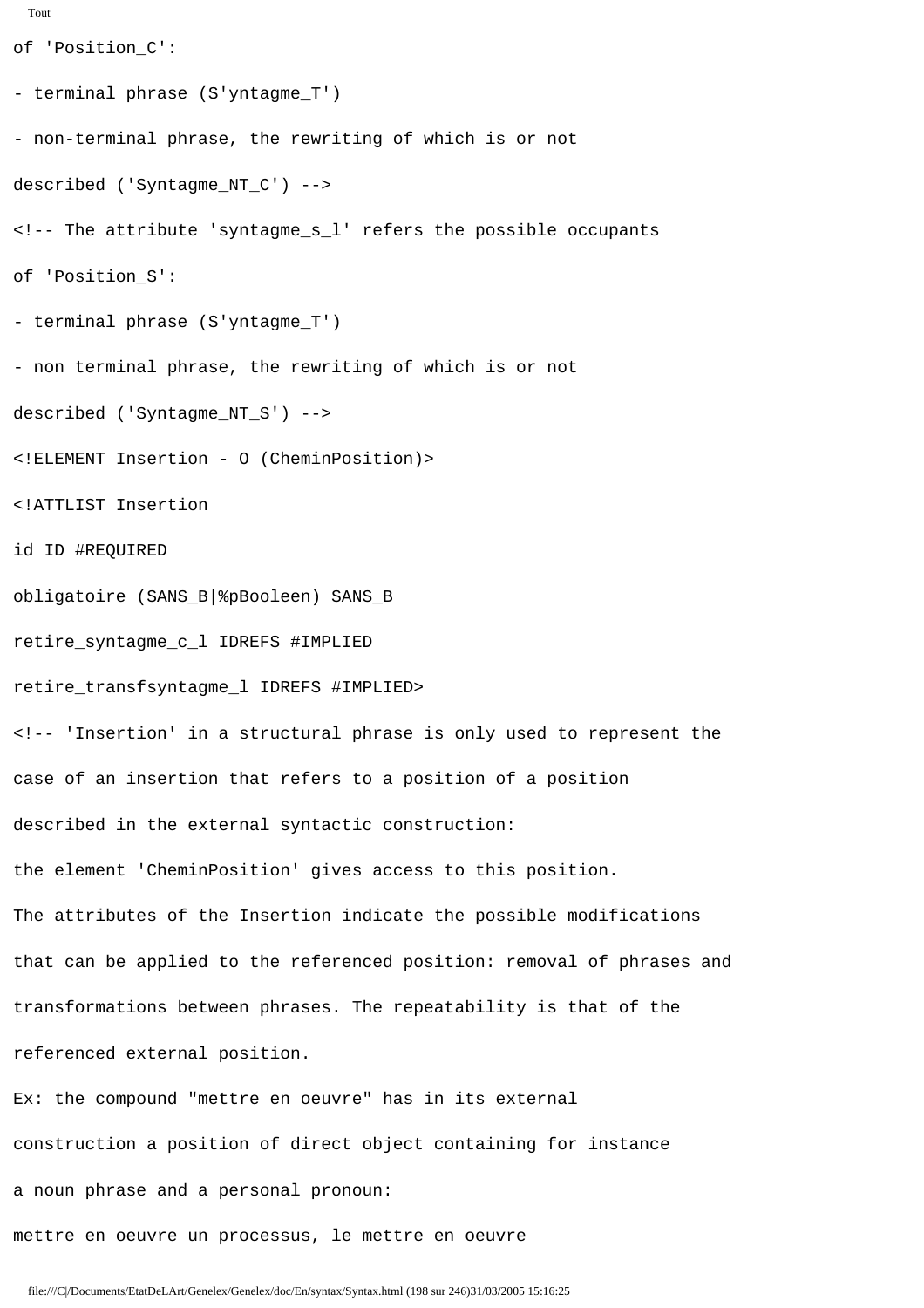```
(to implement a process, to implement it)
insertion is only possible for the noun phrase:
mettre un processus en oeuvre
The attribute 'obligatoire' indicates, whether, during a realization
of the referenced external position, the insertion phenomenon is
compulsory or optional -->
\langle!-- ***** CONDITION ***** -->
<! ELEMENT Condition - 0 (Si+, Alors+)>
<!ATTLIST Condition
appellation CDATA #IMPLIED>
<!-- Conditions allow to express mutual constraints between realizations
of positions.
Ex : si P0 == P[SSCatsynt:COMPLETIVE]alors P1 != P[SsCatSynt:COMPLETIVE]
The lists of Predicates (Si and Alors) allow to express
conjunctions on these predicates.
Disjunctions are expressed by the list of Conditions
borne by the Description (list "et"). -->
<!ELEMENT (Si|Alors) - 0 (CheminPosition|CheminSyntagme
|SelectIntervConst)>
<!ATTLIST (Si|Alors)
portee (%pPortee) EXTERNE
negation (%pBooleen) NON>
```
file:///C|/Documents/EtatDeLArt/Genelex/Genelex/doc/En/syntax/Syntax.html (199 sur 246)31/03/2005 15:16:25

<!-- A predicate selects: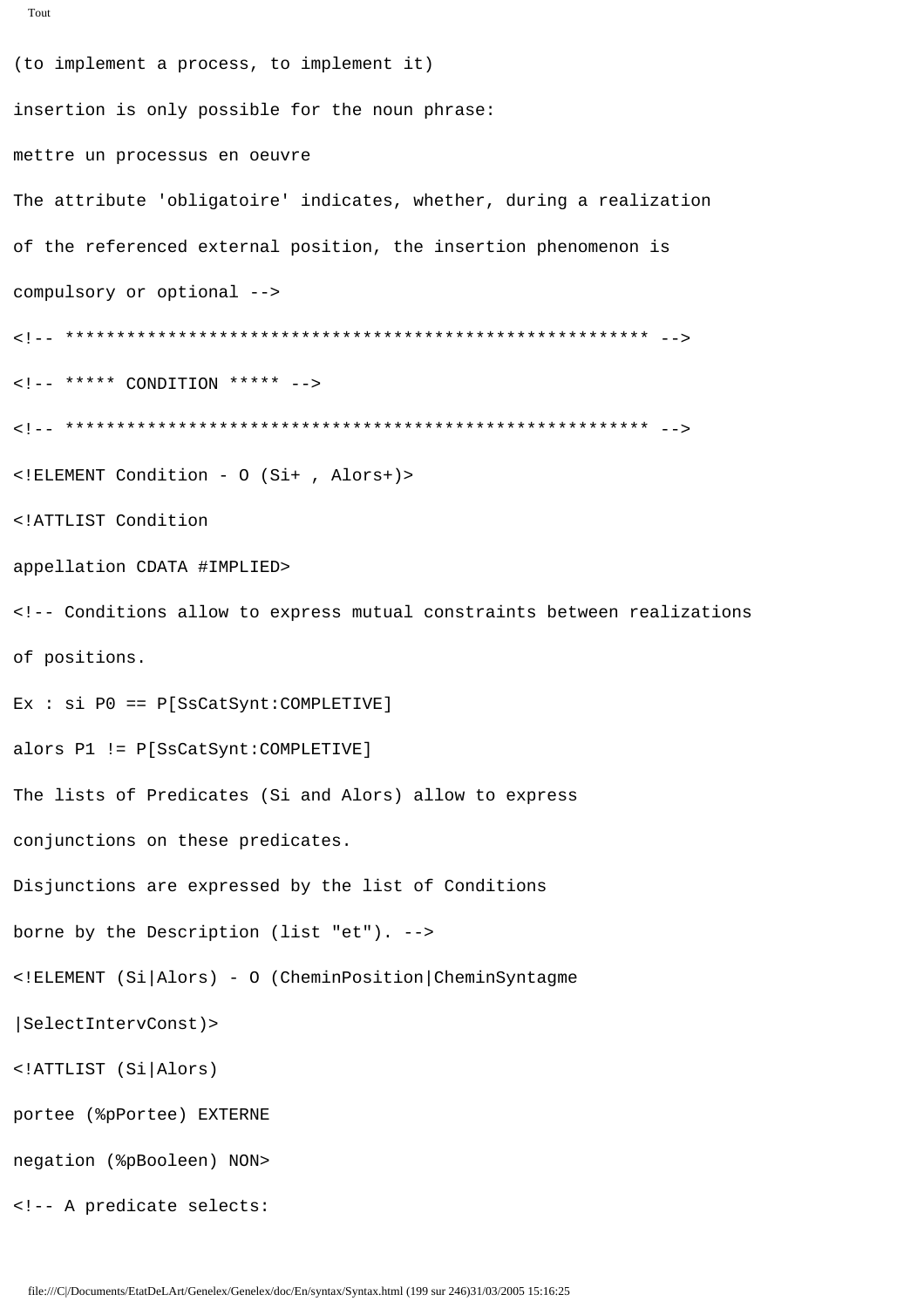```
- a phrase or a position of the external construction
(field 'portee EXTERNE'),
- a phrase or a position of the structural phrase of Self
(field 'portee INTERNE'),
- a realization of Self as an intervener in the construction 
(field 'portee INTERVENANT').
The selection is made
- for a phrase, using 'CheminSyntagme',
- for a position using 'CheminPosition',
- for a realization as an intervener using 'SelectIntervConst'.
If necessary, a predicate may bear a negation that expresses
the inhibition of the phrase or of the position pointed at. -->
<!ELEMENT CheminSyntagme - O (CheminSyntagme?)>
<!ATTLIST CheminSyntagme
nieme_position NUMBER 0
syntagme IDREF #REQUIRED>
<!-- This element allows to select a particular phrase.
Recursivity is used to go down in a possible rewriting. The result
of the element is always a phrase.
The positions are referred by 'nieme_position' that indicates 
their rank in the list in which they occur;
the value 0 refers the first element of the list. -->
<!ELEMENT CheminPosition - O (CheminSyntagme?,PositionBut)>
<!-- For a given construction or a phrase, this element allows
to select one of its positions - it may occur in the
rewriting of the phrase -.
The element 'PositionBut' indicates the selected position;
```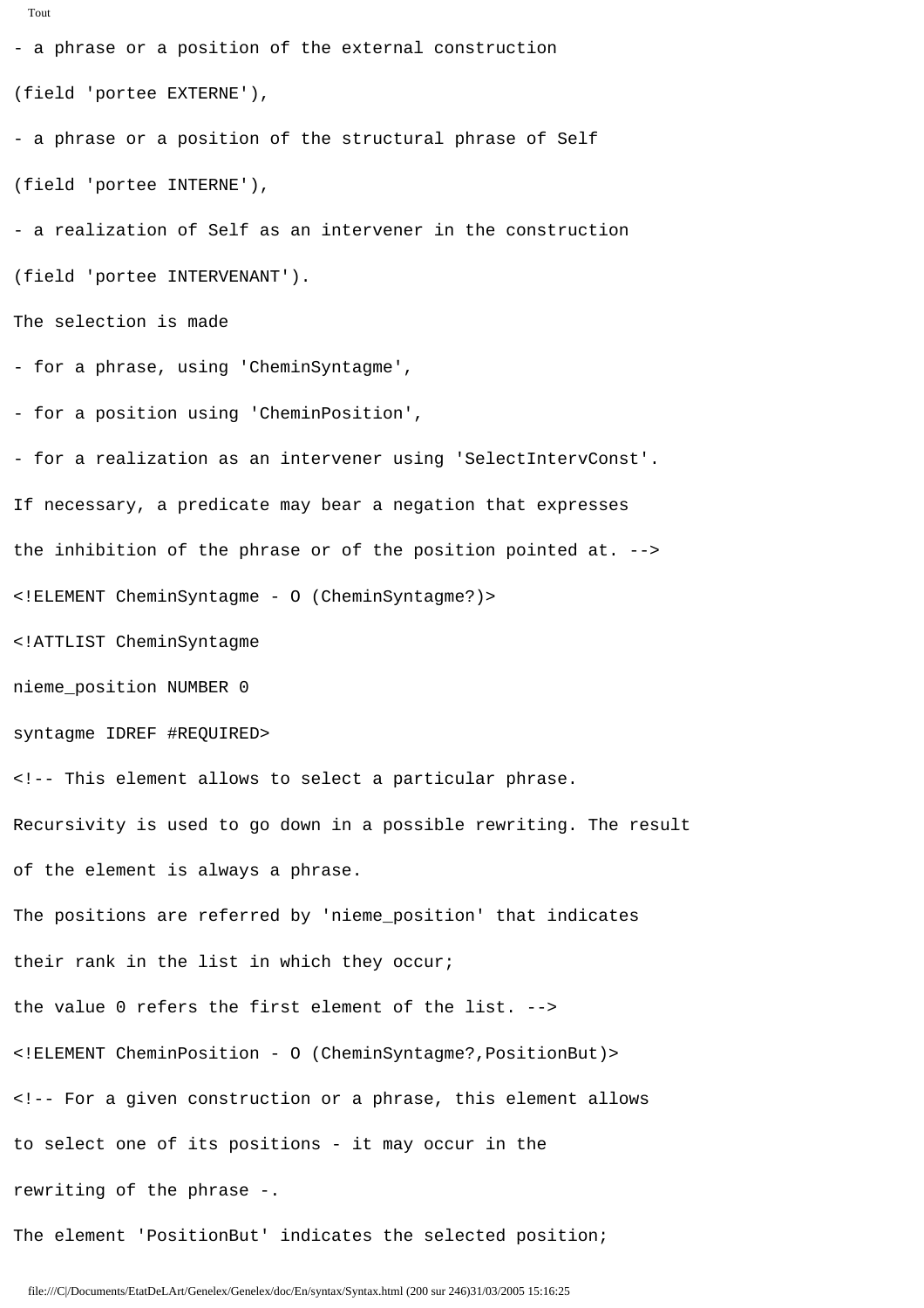```
Tout
```

```
if this latter occurs in a phrase rewriting, the element
'CheminSyntagme' is used to reach that phrase -->
<! ELEMENT PositionBut - 0 EMPTY>
<!ATTLIST PositionBut
nieme_position NUMBER 0>
<! ELEMENT SelectIntervConst - 0 EMPTY>
<!ATTLIST SelectIntervConst
syntagme_t IDREF #REQUIRED>
<!-- ***** TERMINAL AND NON-TERMINAL PHRASES ****** -->
<! ELEMENT Syntagme_T - O EMPTY>
<!ATTLIST Syntagme_T
id ID #REQUIRED
%pGlose
etiquettesynt (SANS_E
8pEtiquetteSynt_T
| &pEtiquetteSynt_cust) SANS_E
trait_1 IDREFS #IMPLIED>
<! ELEMENT Syntagme_NT_C - 0 EMPTY>
<!ATTLIST Syntaqme NT C
id ID #REQUIRED
%pConstSyntNT
listepositions (%pTypeListPos) FERMEE
insereself NUMBER #IMPLIED
trait 1 IDREFS #IMPLIED
```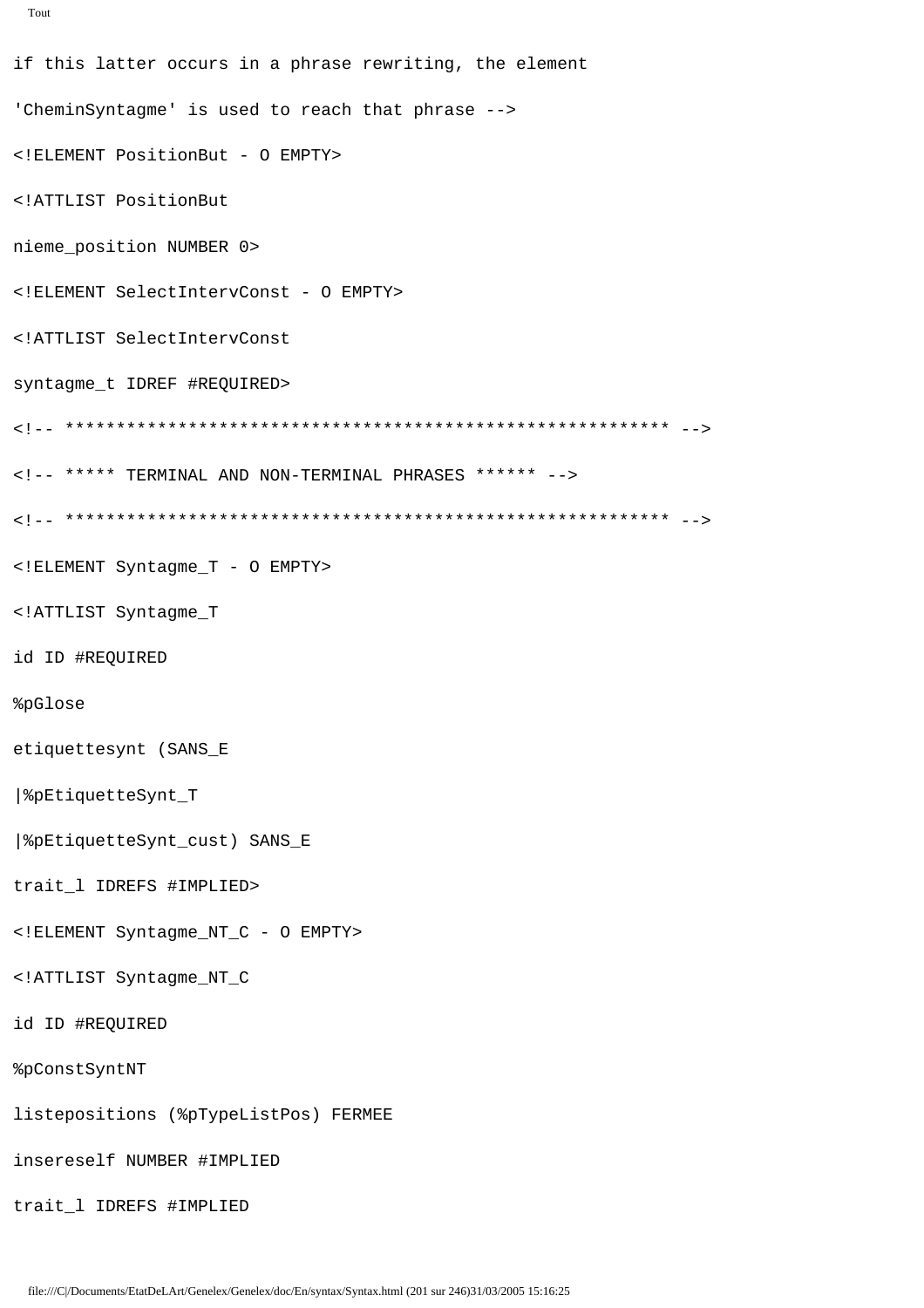```
Tout
```
position\_c\_l IDREFS #IMPLIED> <!-- The list 'position\_c\_l' refers to 'Position\_C'. It is an ordered list, the order of elements in the list corresponds to the canonical order and the elements may subsequently be referred by their rank in this list. --> <!ELEMENT Syntagme\_NT\_S - O EMPTY> <!ATTLIST Syntagme\_NT\_S id ID #REQUIRED %pConstSyntNT listepositions (%pTypeListPos) FERMEE insereinsertion\_l NUMBERS #IMPLIED trait\_l IDREFS #IMPLIED position\_s\_l IDREFS #IMPLIED insertion\_l IDREFS #IMPLIED> <!-- The list 'position\_s\_l' refers to 'Position\_S'; the list 'insertion\_l' refers to Insertions. These are ordered lists, their elements may subsequently be referenced by their rank of occurrence in their list. The list of integers 'insereinsertion\_l' indicates the points where the Insertions present in the list 'insertion\_l' insert among the Positions--> <!-- 'Syntagme\_T' is a terminal position occupant (label reduced to the grammatical category or to "e" for tracing) 'Syntagme\_NT\_C/S' is a non-temrinal position occupant, one will use its list of positions (#IMPLIED) if one wants to specify the way it should be rewritten. Besides, 'Syntagme\_NT\_S' is used to describe the internal structure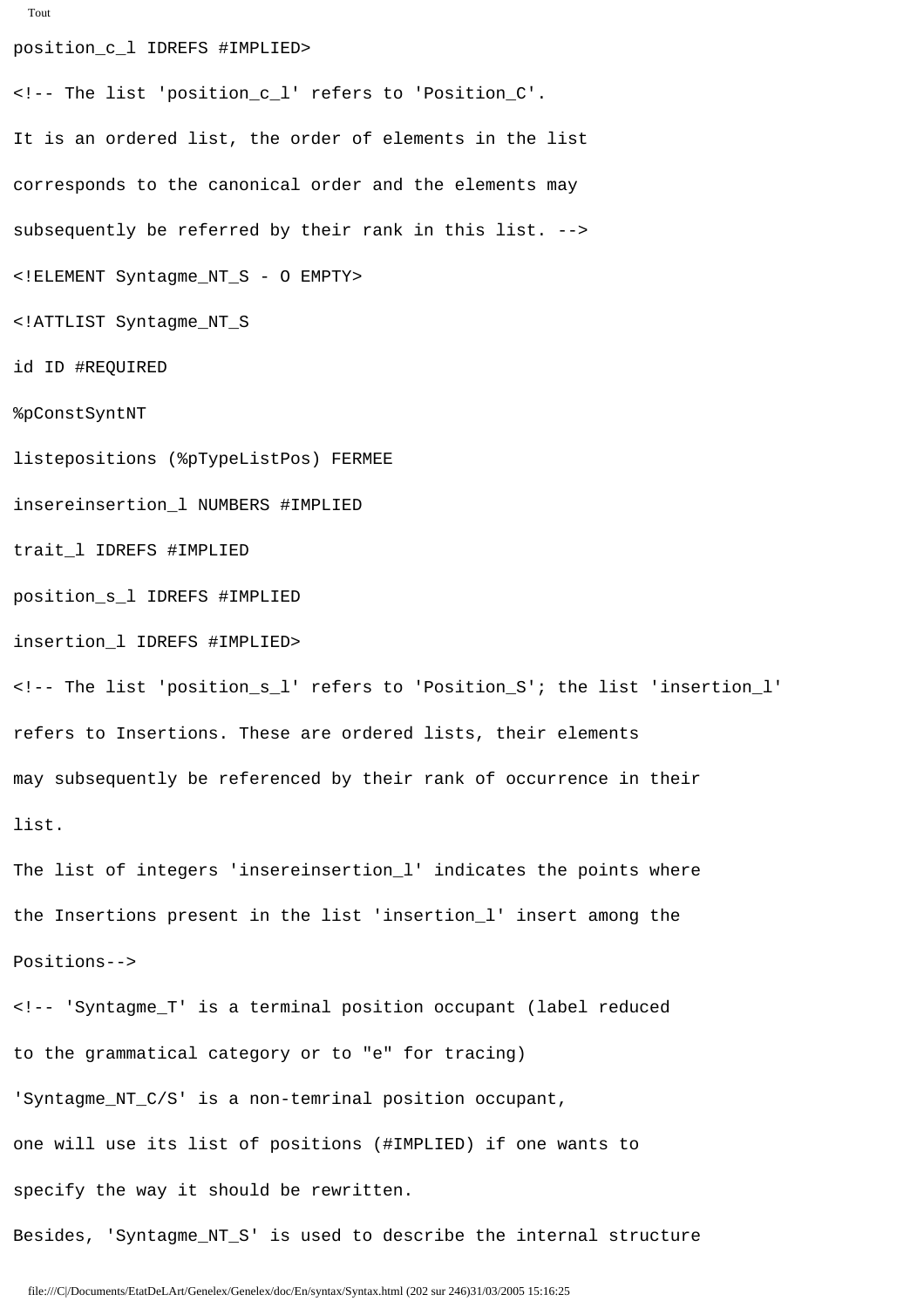```
of a compound unit (field 'syntagme_nt_s' of the Self).
The list 'trait_l' refers to restricting features and thus it allows
to specify on a phrase a set of constraints:
lexical, morphological, morpho-syntactical, syntactico-semantic,
and even semantic.
The field 'appellation' allows to record the usual name of the phrase.
Ex : Syntagme_NT_C
etiquettesynt = "P"trait_1 -> [Mode: INFINITIF]
appellation = "phrase infinitive"
Category "e" allows adherents to the generative grammar to record
traces and to consider them as 'phantom' phrases
with which one can associate the necessary restrictions.
Ex : Syntagme_T
etiquettesynt = "e"
trait_1 -> [Personne:3][Nombre:SINGULIER]
appellation = "elt vide" \leftarrow\leftarrow !-- ***** COMPOSITION ***** -->
<!ELEMENT Composition - 0 (R ComposeUm|R ComposeUsyn)+>
<!-- The elements 'Composition' borne by a syntactic unit
record the alternative lists of lexicalizations:
Ex: (avoir administration pour)(eprouver admiration pour)
```
(eprouver admiration envers)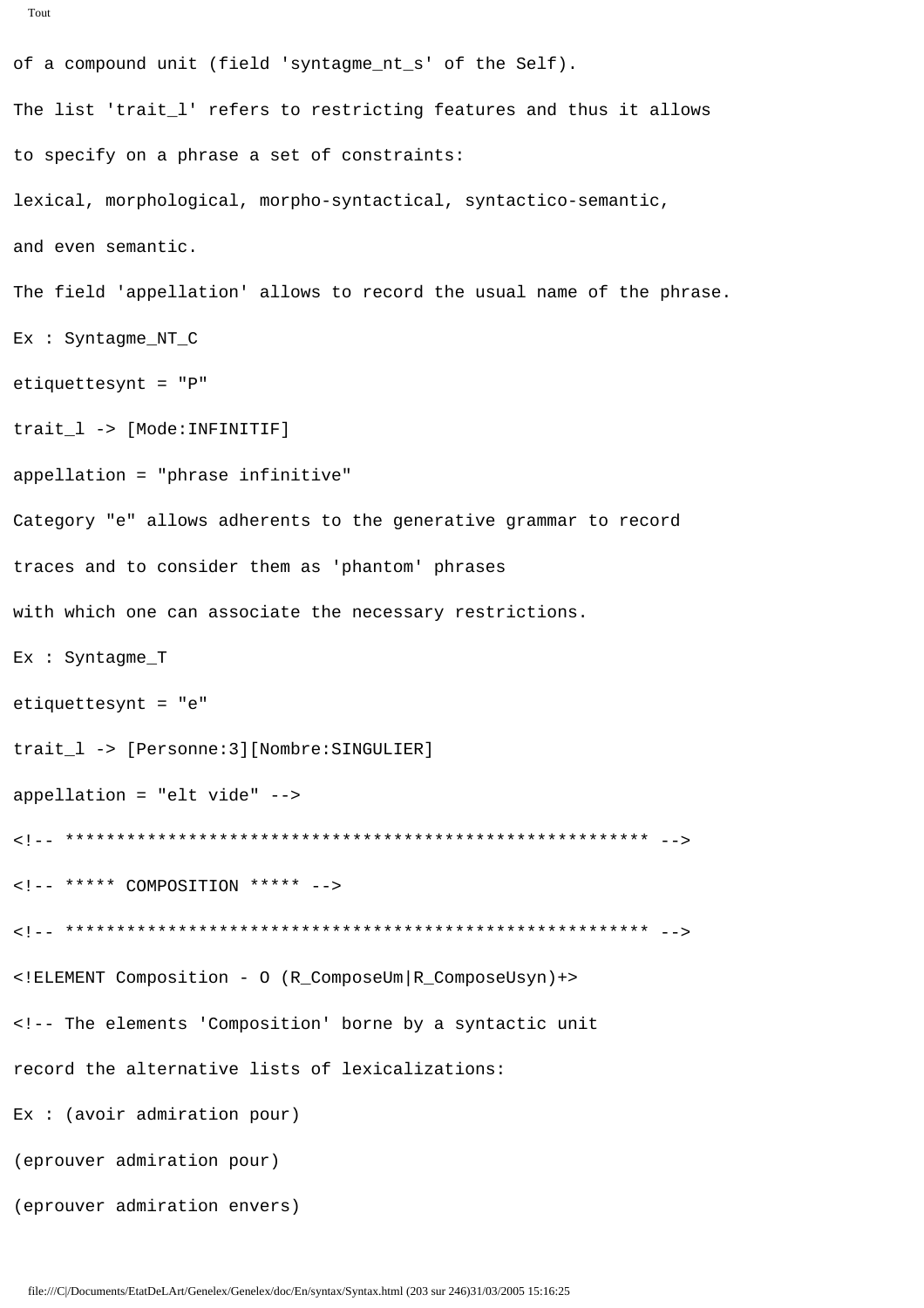```
Tout
```

```
(porter admiration a) -->
<!-- The list of 'R_ComposeUm' and 'R_ComposeUsyn' gives the list of
components for a given composition alternative. -->
<!-- The components will be referred by RefLex features bearing
two index values:
- the composition index in the list of compositions
- the component index in the list of components
Ex. : [RefLex:1,2]:This mechanism will be used:
- either in the internal structural phrase of Self,
- or in the MdC calculation mode. -->
<!ENTITY % pCompose
"type (%pTypeComposant) APPELE">
<!ELEMENT R_ComposeUm - O (RestrictUm*)>
<!ATTLIST R_ComposeUm
%pCompose
um IDREF #REQUIRED>
<!ELEMENT R_ComposeUsyn - O EMPTY>
<!ATTLIST R_ComposeUsyn
%pCompose
usyn IDREF #REQUIRED
mdc IDREF #IMPLIED>
<!-- If one wants to record the formation of the compound according 
to the component Usyn:
- lexicalization of one of its positions by other components
(only for a behavior of caller)
and/or
```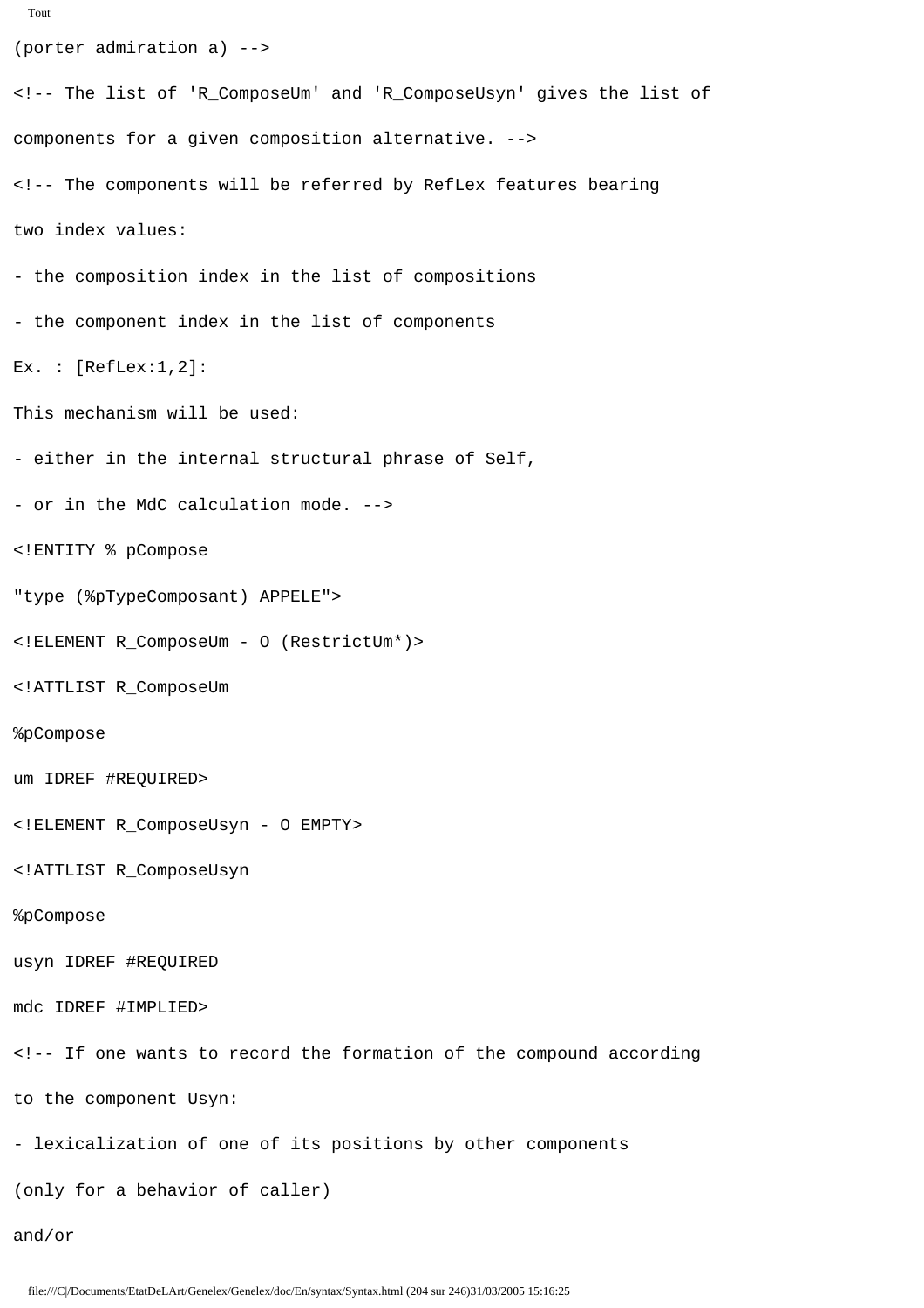```
Tout
```
- inheritance of its positions with addition of restrictions,

#### if necessary,

an MdC that describes all these phenomena is associated with it. Note: the lexicalization of a position of a calling Usyn by another component is done via the introduction of a phrase bearing a feature [RefLex:nieme\_cposition,nieme\_cposant] in the Usyn composition mode. Besides, this phrase may bear other restricting features; in that case, one has to make sure that these features are compatible with the MdC and the Self of the Usyn behaving as a called component. Ex : the MdC of the calling unit indicates: SN[RefLex:3,1][SsCatSynt:DET\_VIDE] The called unit (3,1) cannot impose in its MdC a lexicalization of its position Determiner. --> <!ELEMENT MdC - O (HeritePosition\* & FiltreSelf?)> <!ATTLIST MdC id ID #REQUIRED %pGlose> <!-- The MdC describes the composition mode of a compound Usyn on one of its component Usyns. It allows to specify: - the constraints expressed by the compound Usyn on the component Usyns, - the mutual organization of the component Usyns, indicating which component occupies which position in another component. The MdC applies to the component Usyn and allows to - inherit positions from its construction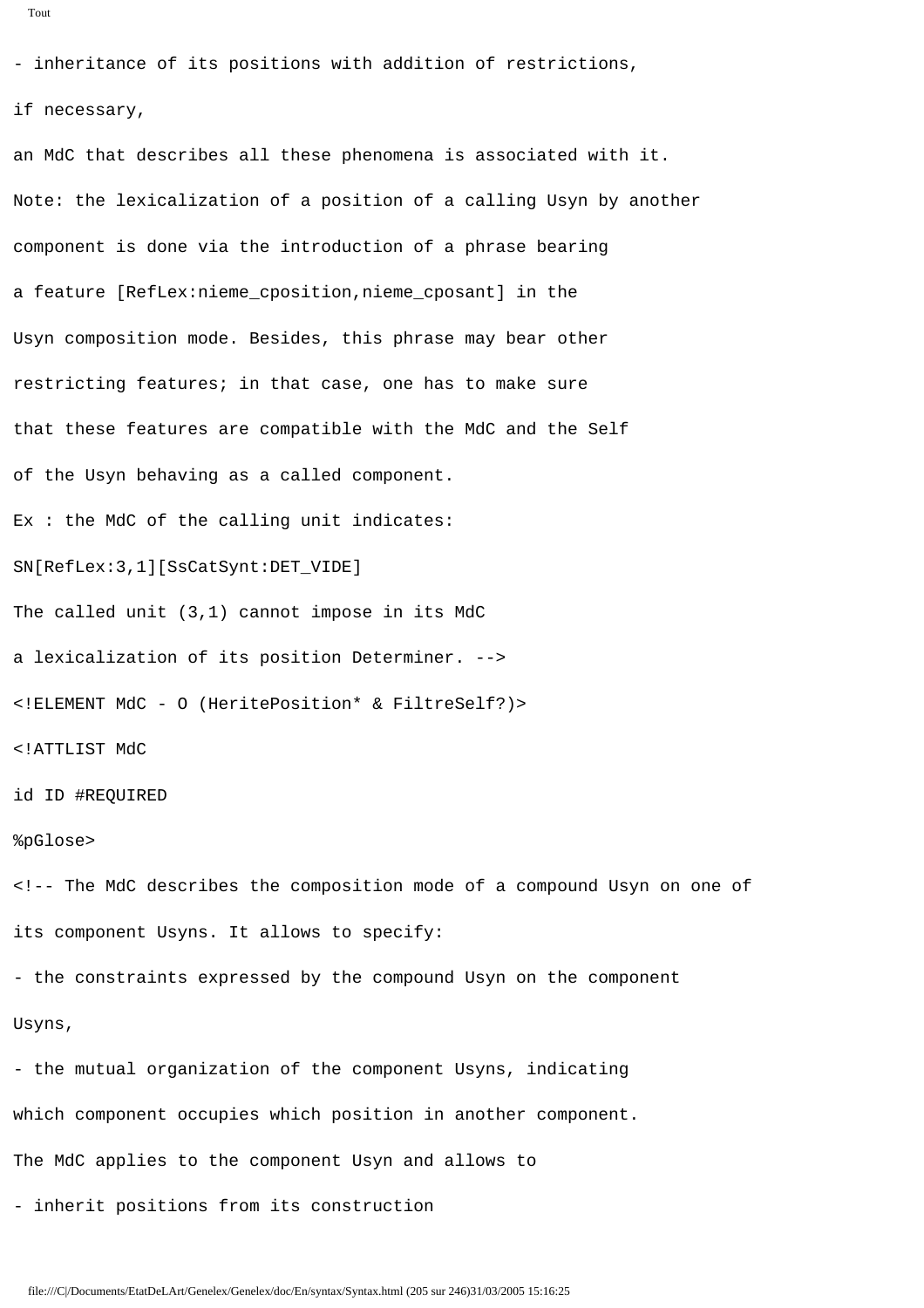```
- filter its Self
A position that is not referred by the MdC is inhibited.
When no filter is specified on the Self, this latter is
default inherited-->
<! ELEMENT HeritePosition - 0 (CheminPosition)>
<!ATTLIST HeritePosition
destination (%pDestination) EXTERIEUR
optionnel (HERITAGE | %pBooleen) HERITAGE
modifposition IDREF #IMPLIED>
<!-- The attribute 'destination' indicates whether the inherited position
is to be found outside or inside the compound.
The attribute 'optionnel' allows to note eventual modifications
on the option of the inherited position. -->
<! ELEMENT FiltreSelf - O EMPTY>
<!ATTLIST FiltreSelf
modifintervconst IDREF #IMPLIED
modifsyntagme_nt IDREF #IMPLIED>
<!-- 'FiltreSelf' must at least realize one of the two operations:
- Modification of IntervConst
- Modification of the internal structural phrase.-->
\langle!-- ***** TRANSFORMATIONS ***** -->
<!-- There are three types of transformations:
- 'TransfUsyn': transformations operating between two Syntactic Units
- stemming from the same morphological unit
```
Ex: neutrality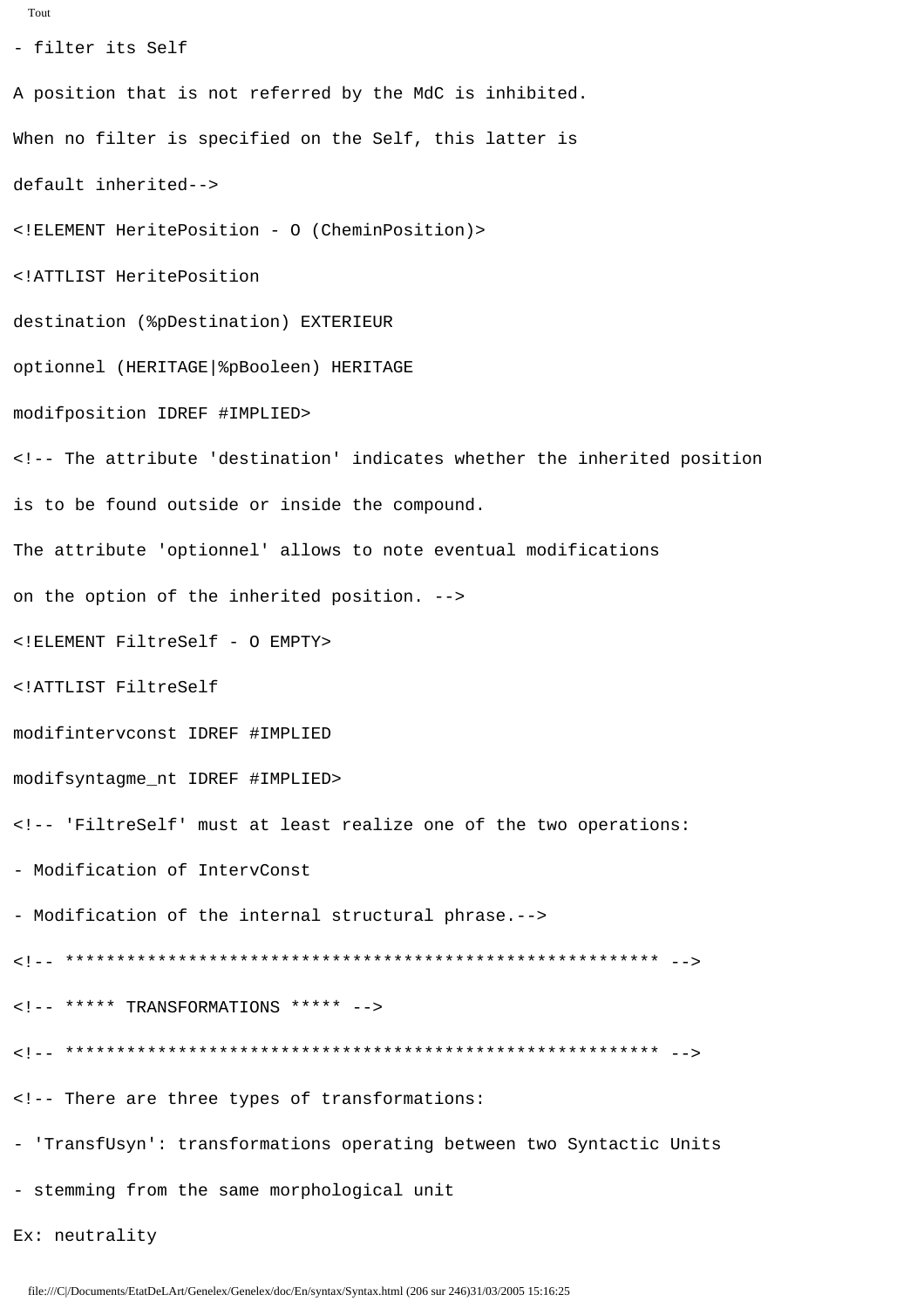```
Tout
```

```
- stemming from different morphological units
Ex: syntactic derivation 
- 'TransfDescription': transformations operating between two
Descriptions
(i.e. two pairs Self/Construction).
Ex: passivation
- 'TransfSyntagme': transformations operating between Position 
occupants, i.e. terminal or non-terminal Phrases.
Ex: pronominalization -->
<!ELEMENT TransfUsyn - O (ModifDescription?)>
<!ATTLIST TransfUsyn
%pGlose
usyn_resultat IDREF #REQUIRED>
<!-- 'TransfUsyn' are pointed at by the source syntactic units and indicate
the result syntactic units
They operate between the base Description of the source Usyn 
and the base Description of the result Usyn-->
<!ELEMENT TransfDescription - O (ModifDescription?)>
<!ATTLIST TransfDescription
id ID #REQUIRED
%pGlose
description_origine IDREF #REQUIRED
description_resultat IDREF #REQUIRED>
<!-- 'TransfDescriptions' are borne by the Usyn and operate between the 
descriptions of that Usyn.
The origin of a 'TransfDescription' may be the base Description
```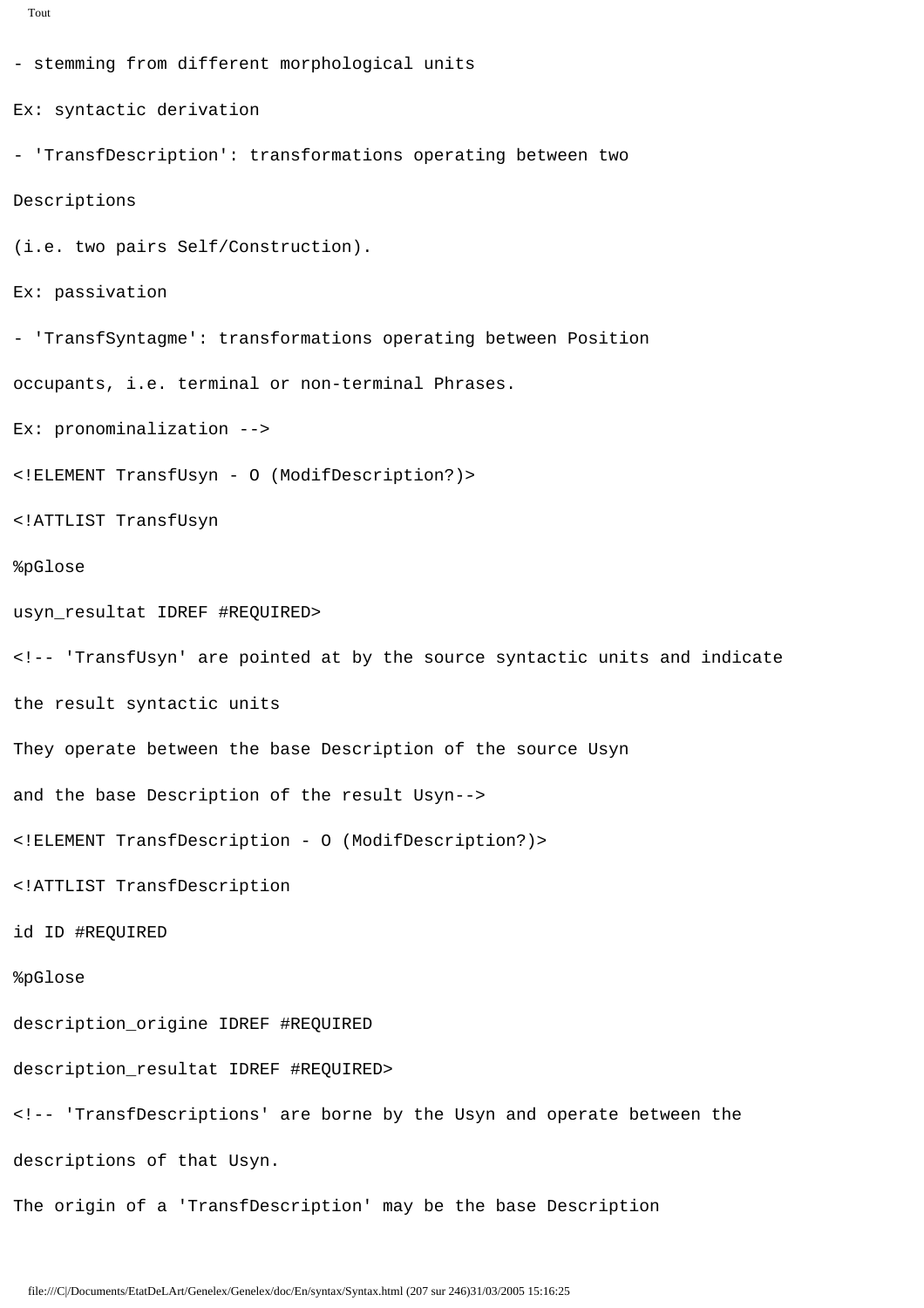```
but also a transformed Description of the Usyn. -->
<!ELEMENT ModifDescription - O EMPTY>
<!ATTLIST ModifDescription
%pGlose
modifconstruction IDREF #IMPLIED
modifintervconst IDREF #IMPLIED
modifsyntagme_nt IDREF #IMPLIED>
<!-- 'ModifDescriptions' may give account of three phenomena:
- transformation on the construction
- transformation on the realizations of Self associated
with the external construction as occupant or predicate
(field 'intervconst' of Self)
Ex : V -> V[Passif:PLUS]
- transformation on the internal structural phrase describing 
a compound
Ex : pour les beaux yeux de SN
-> pour ses beaux yeux
In the first case, it is possible to choose either a calculation 
or description mode:
- in the calculation mode, the Construction pointed at by the
result Description is said 'squelettique': the result
construction itself has to be constructed from that skeleton
by applying to it the modifications indicated on 
'ModifConstruction'
- in the description mode, the Construction pointed at by the
result Description is fully described: then the
'ModifConstruction' indicates correspondences,
```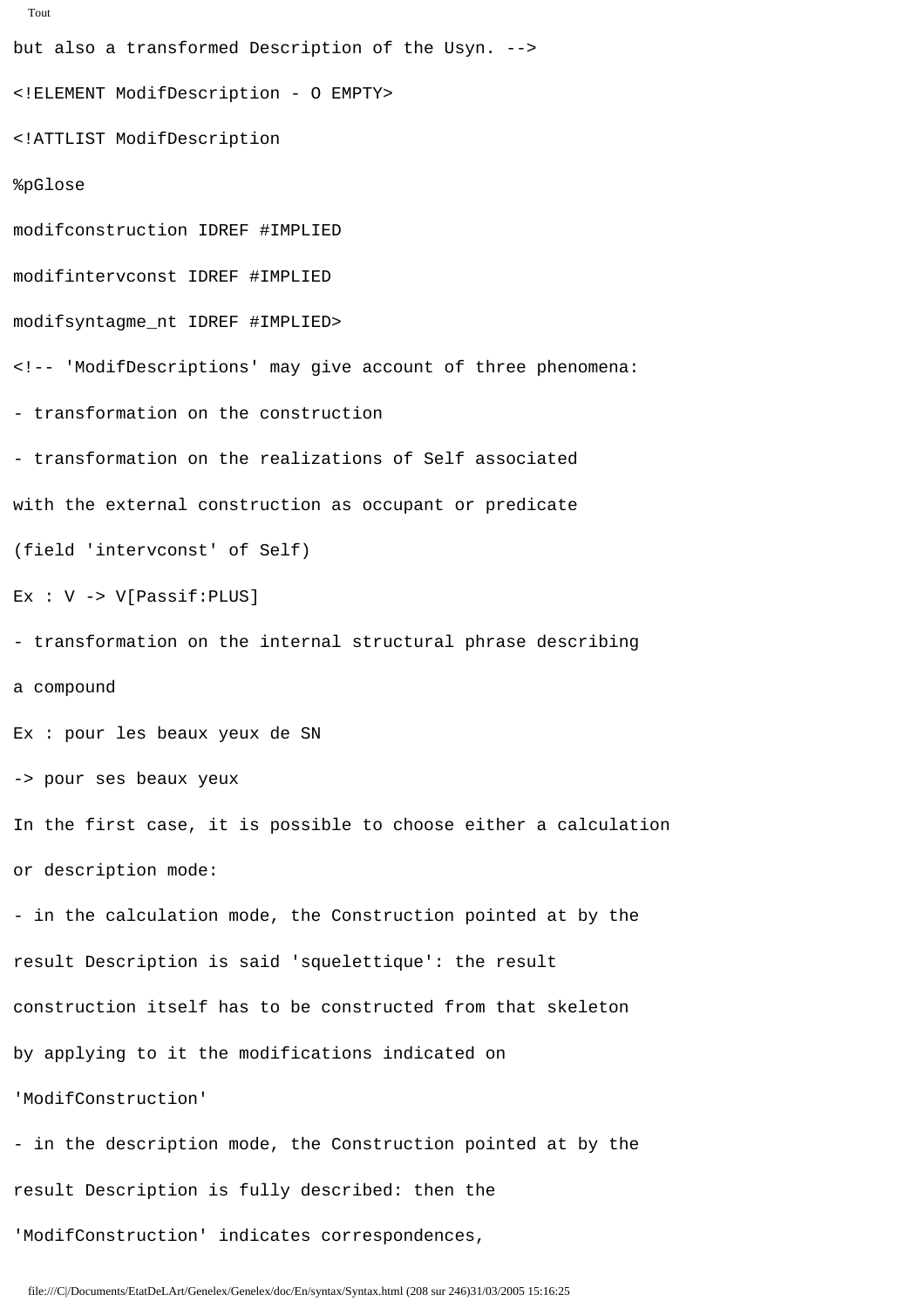```
Tout
```
with varying fineness levels, between the source Construction and the result Construction. In the other cases, the results - 'IntervConst' and 'Syntagme NT S' - are fully described: we are in a description mode--> <!ELEMENT ModifConstruction - O (TransfPosition\*)> <!ATTLIST ModifConstruction id ID #REQUIRED %pGlose etiquettesynt (HERITAGE |%pEtiquetteSynt\_NT |%pEtiquetteSynt\_cust) HERITAGE insereself NUMBER #IMPLIED solidarite CDATA #IMPLIED optionnalite IDREF #IMPLIED retire\_trait\_l IDREFS #IMPLIED ajoute trait 1 IDREFS #IMPLIED> <!-- In the description mode, this element allows to record, partially if necessary - information on the shift from the source construction to the result construction; it may minimally concern correspondences of positions by TransfPosition\*. In the calculation mode, this element allows to construct the result construction from the source construction and the skeleton: the skeleton is enriched with elements or attributes coming from the source construction or specified on ModifConstruction. If the attributes 'etiquettesynt', 'insereself', 'solidarite',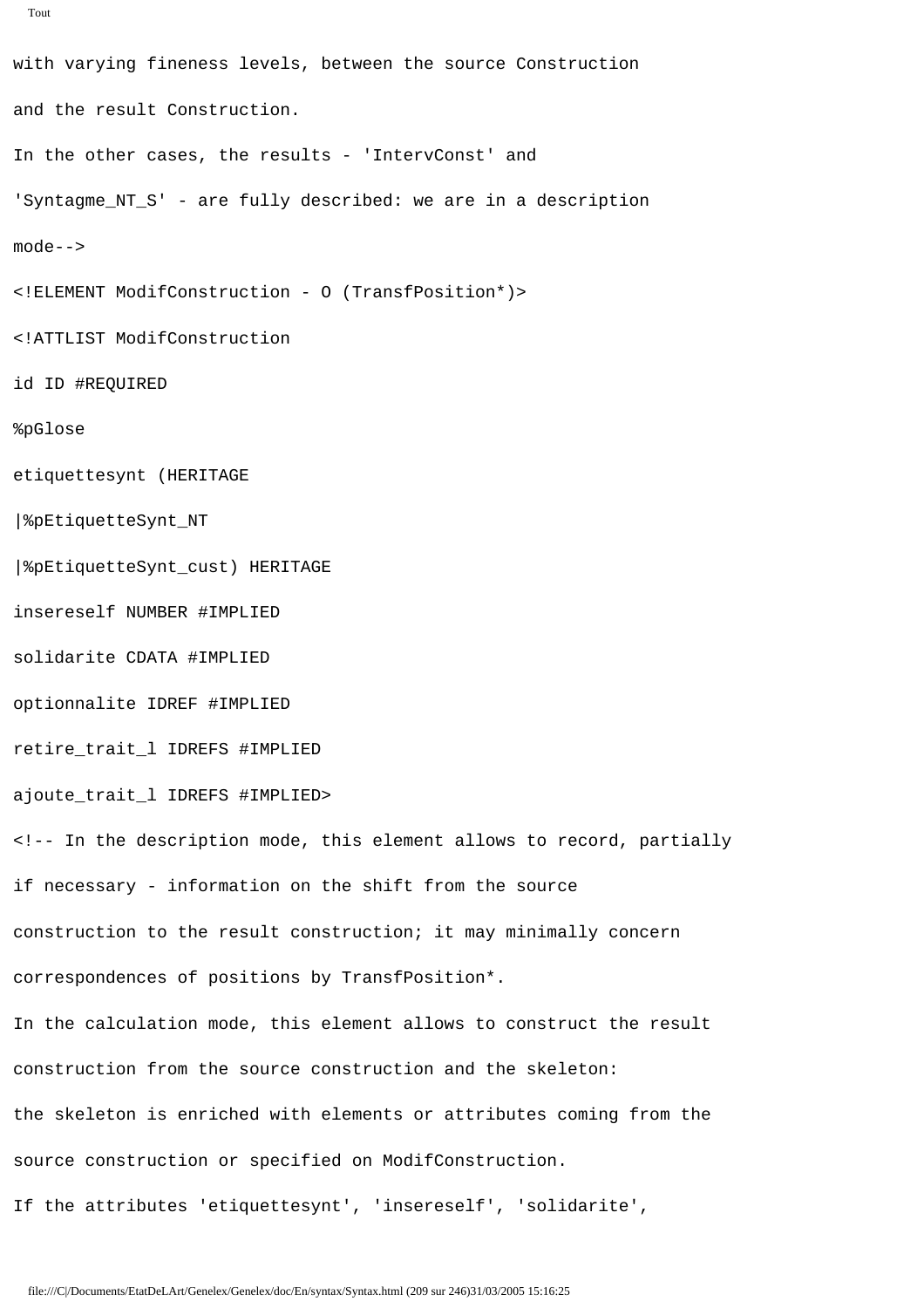```
Tout
'optionnalite' and those grouped together by 'pGlose'
- are documented: they fill (even delete) the corresponding 
attributes of the skeleton
- are not documented: the corresponding attributes that are not 
documented on the skeleton construction are inherited
from the source construction
The features of the source Construction are inherited with the
withdrawals and additions recorded here.
The list of TransfPositions expresses the formation
of the positions of the result construction from the positions
of the skeleton and the positions of the source construction. -->
<!ELEMENT TransfPosition - O (CheminPosition , CheminPosition?)>
<!ATTLIST TransfPosition
%pGlose
modifposition IDREF #IMPLIED>
<!-- Selection of the source Position 
The first element of 'CheminPosition' points at a position
of the construction which caused the transformation.
Selection of the result Position 
The result position may be selected by the second element 
of 'CheminPosition'
The attribute 'ModifPosition' indicates the modifications to 
be applied to shift from the source position to the result 
position -->
<!ELEMENT ModifPosition - O EMPTY>
```
<!ATTLIST ModifPosition

id ID #REQUIRED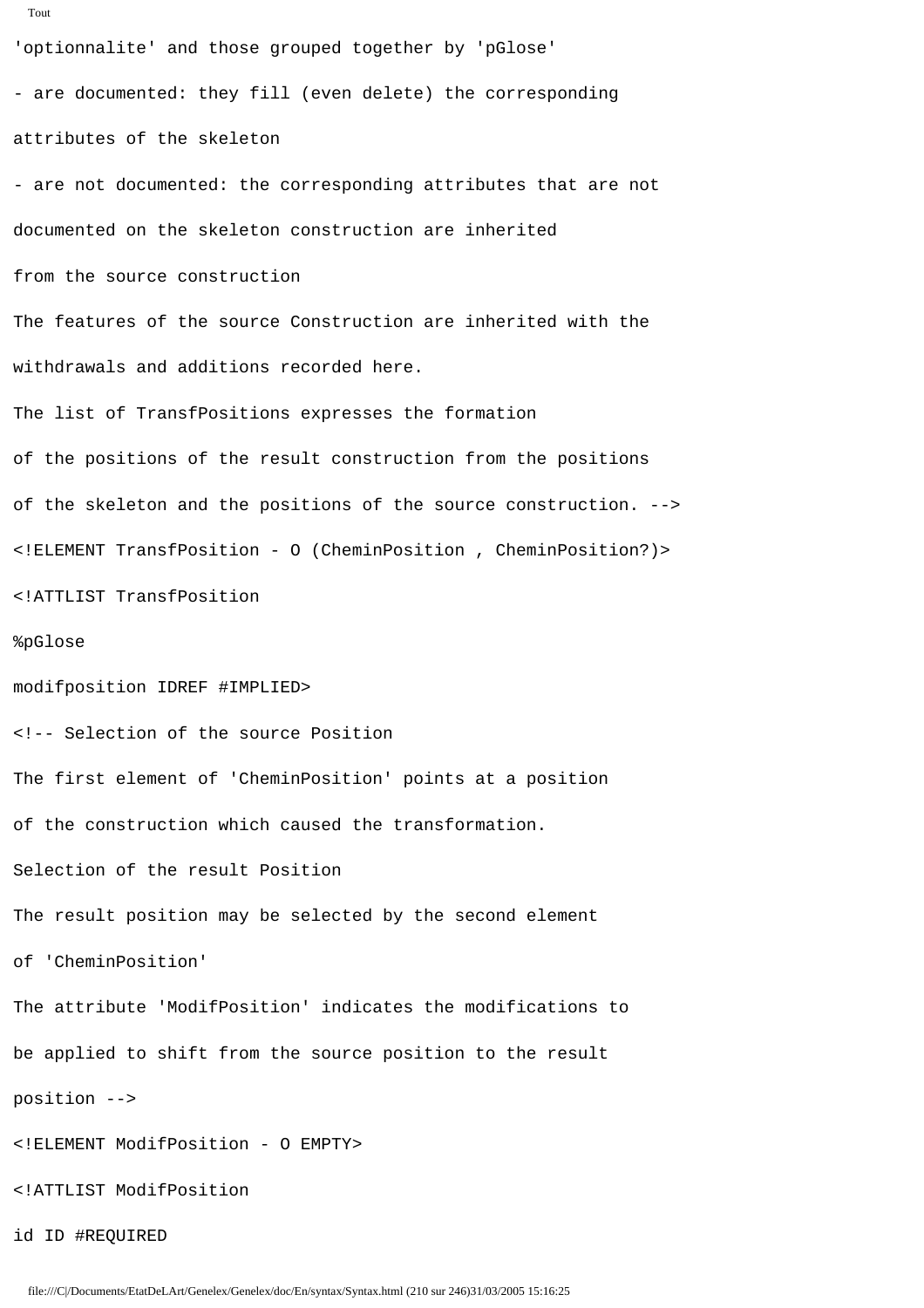```
Tout
```
%pGlose repetable (HERITAGE|%pBooleen) HERITAGE fonction IDREF #IMPLIED roleth\_l IDREFS #IMPLIED retire\_syntagme\_l IDREFS #IMPLIED retire\_transfsyntagme\_l IDREFS #IMPLIED ajoute\_syntagme\_l IDREFS #IMPLIED ajoute\_transfsyntagme\_l IDREFS #IMPLIED transfsyntagme\_l IDREFS #IMPLIED> <!-- 'ModifPosition' functions like 'ModifConstruction'; one will have the same alternative between a calculation mode - the result position is to be built from the position pointed at on the skeleton and the information recorded here - and a description mode the result position is already fully documented.--> <!ELEMENT TransfSyntagme - O EMPTY> <!ATTLIST TransfSyntagme id ID #REQUIRED %pGlose syntagme\_origine IDREF #REQUIRED syntagme\_resultat IDREF #IMPLIED modifsyntagme IDREF #IMPLIED> <!-- 'TransfSyntagme' record the transformation relations existing between: - phrases that occupy the same position - terminal or non-terminal phrases-, the phrases at the origin and the result of the transformation are both already documented, - phrases connnected during a transformation of the highest level;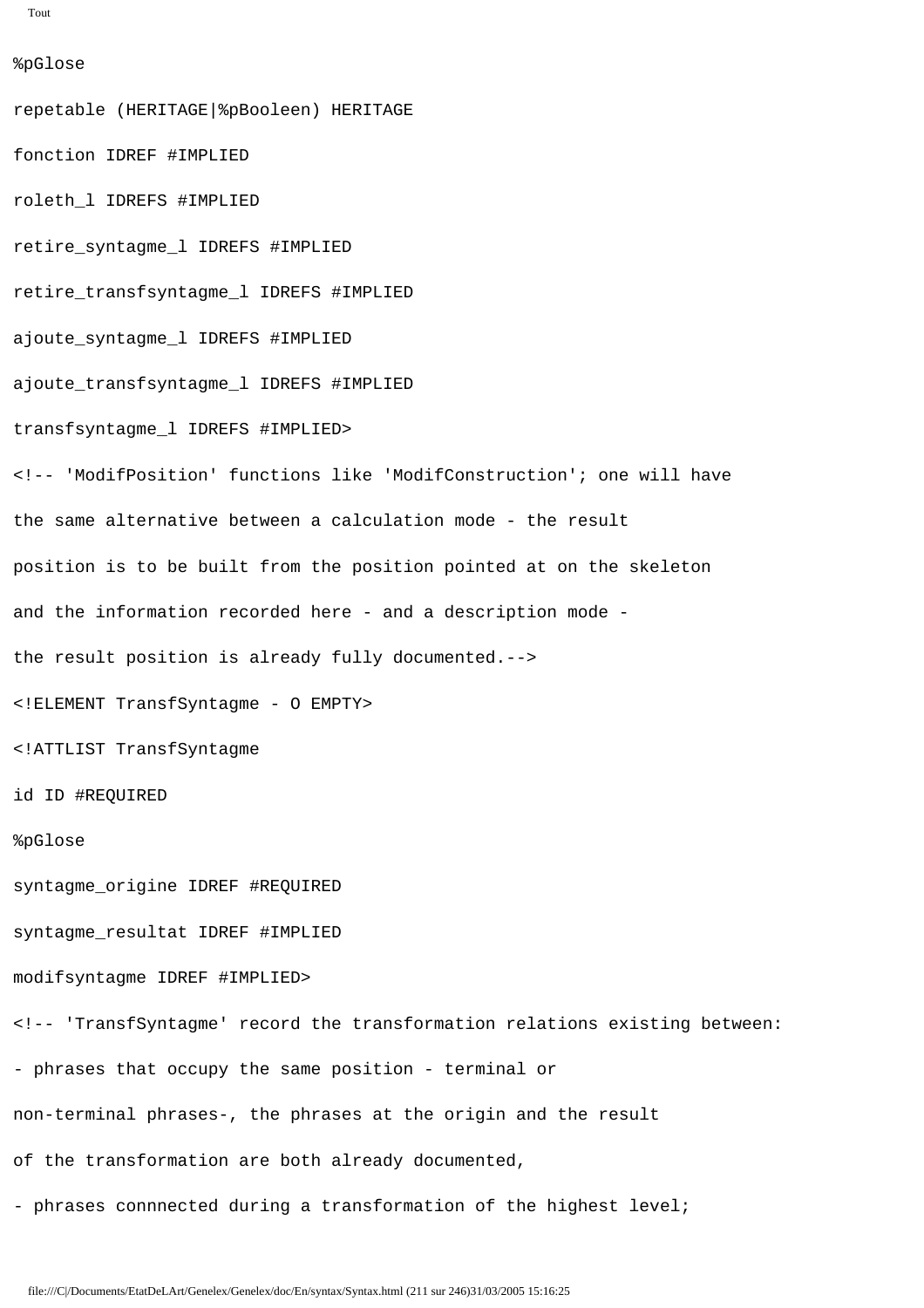```
in that case, the result phrase need not necessarily be 
documented if a Construction transformation operating in 
calculation mode occurs-->
<!ENTITY % pModifSyntagme
"%pGlose
retire_trait_l IDREFS #IMPLIED
ajoute_trait_l IDREFS #IMPLIED">
<!ELEMENT ModifSyntagme_T - O EMPTY>
<!ATTLIST ModifSyntagme_T
id ID #REQUIRED
%pModifSyntagme>
<!ELEMENT ModifSyntagme_NT - O ((TransfPosition|TransfInsertion)*)>
<!ATTLIST ModifSyntagme_NT
id ID #REQUIRED
%pModifSyntagme
etiquettesynt (HERITAGE
|%pEtiquetteSynt_NT
|%pEtiquetteSynt_cust) HERITAGE
insereself NUMBER #IMPLIED
insereinsertion_l NUMBERS #IMPLIED
retire_position_l NUMBERS #IMPLIED
retire_insertion_l NUMBERS #IMPLIED
solidarite CDATA #IMPLIED
optionnalite IDREF #IMPLIED>
<!-- Modifying a Phrase consists in:
- deleting or adding features,
```

```
- and for a non-terminal phrase:
```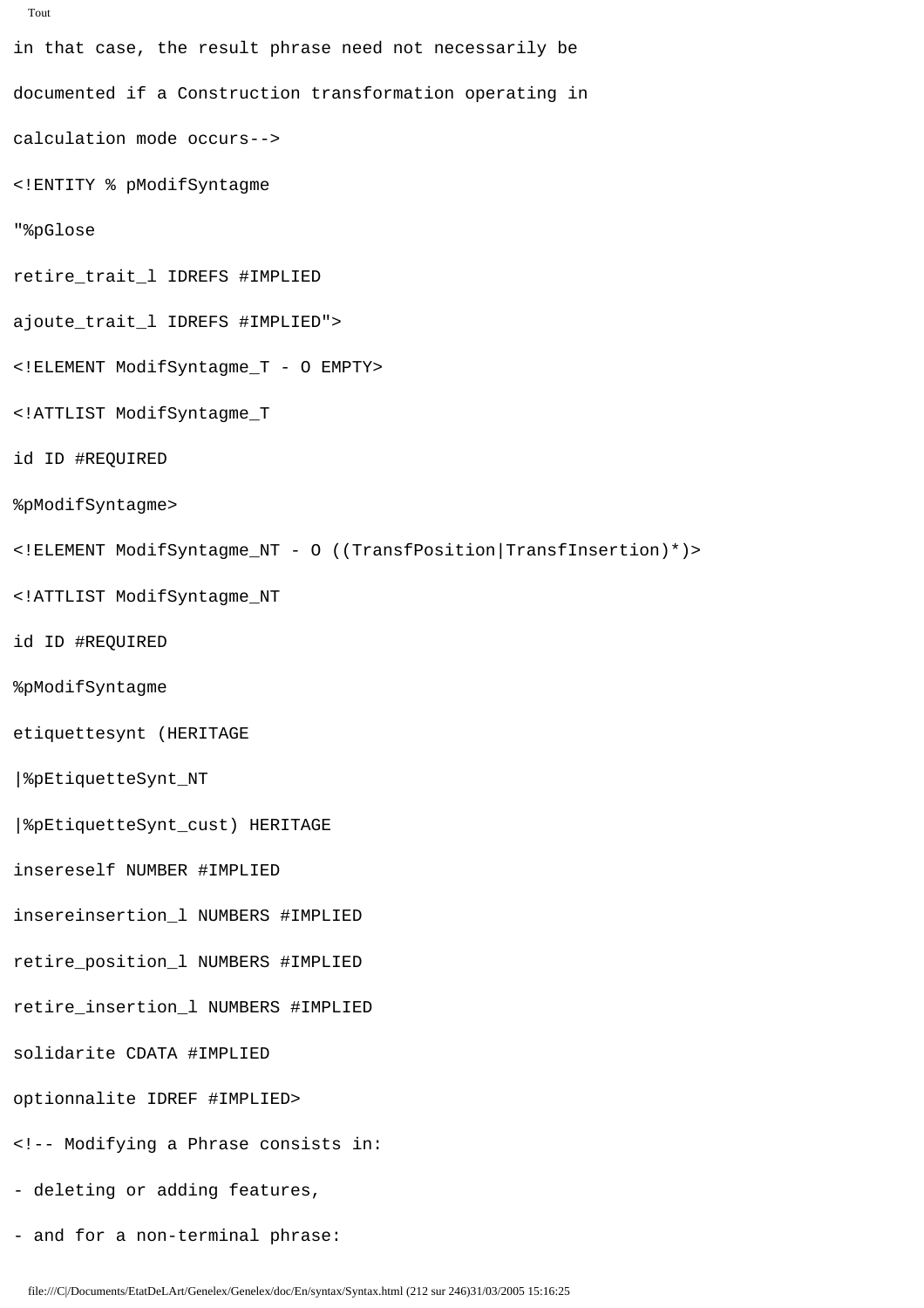```
Tout
```

```
- changing the label,
- changing the option, the interdependency and the
recorded insertion points, if any.
- modifying the positions and insertions of the rewriting,
if any-->
<!ELEMENT TransfInsertion - O (CheminInsertion, CheminInsertion)>
<!-- The element 'TransfInsertion' connects an insertion of the source
structural phrase and the corresponding insertion of the result
structural phrase. -->
<!ELEMENT CheminInsertion - O (CheminSyntagme?,InsertionBut)>
<!ELEMENT InsertionBut - O EMPTY>
<!ATTLIST InsertionBut
nieme_insertion NUMBER 0>
<!-- The attribute 'nieme_insertion' selects an insertion using its rank
in the list 'insertion_l' in which it appears -->
<!ELEMENT ModifIntervConst - O EMPTY>
<!ATTLIST ModifIntervConst
id ID #REQUIRED
fonction IDREF #IMPLIED
roleth_l IDREFS #IMPLIED
retire_syntagme_t_l IDREFS #IMPLIED
ajoute_syntagme_t_l IDREFS #IMPLIED
transfsyntagme_l IDREFS #IMPLIED>
<!-- The element 'ModifIntervConst' allows to record the modifications
applied in transformation or composition, by the IntervConst
of Self. -->
```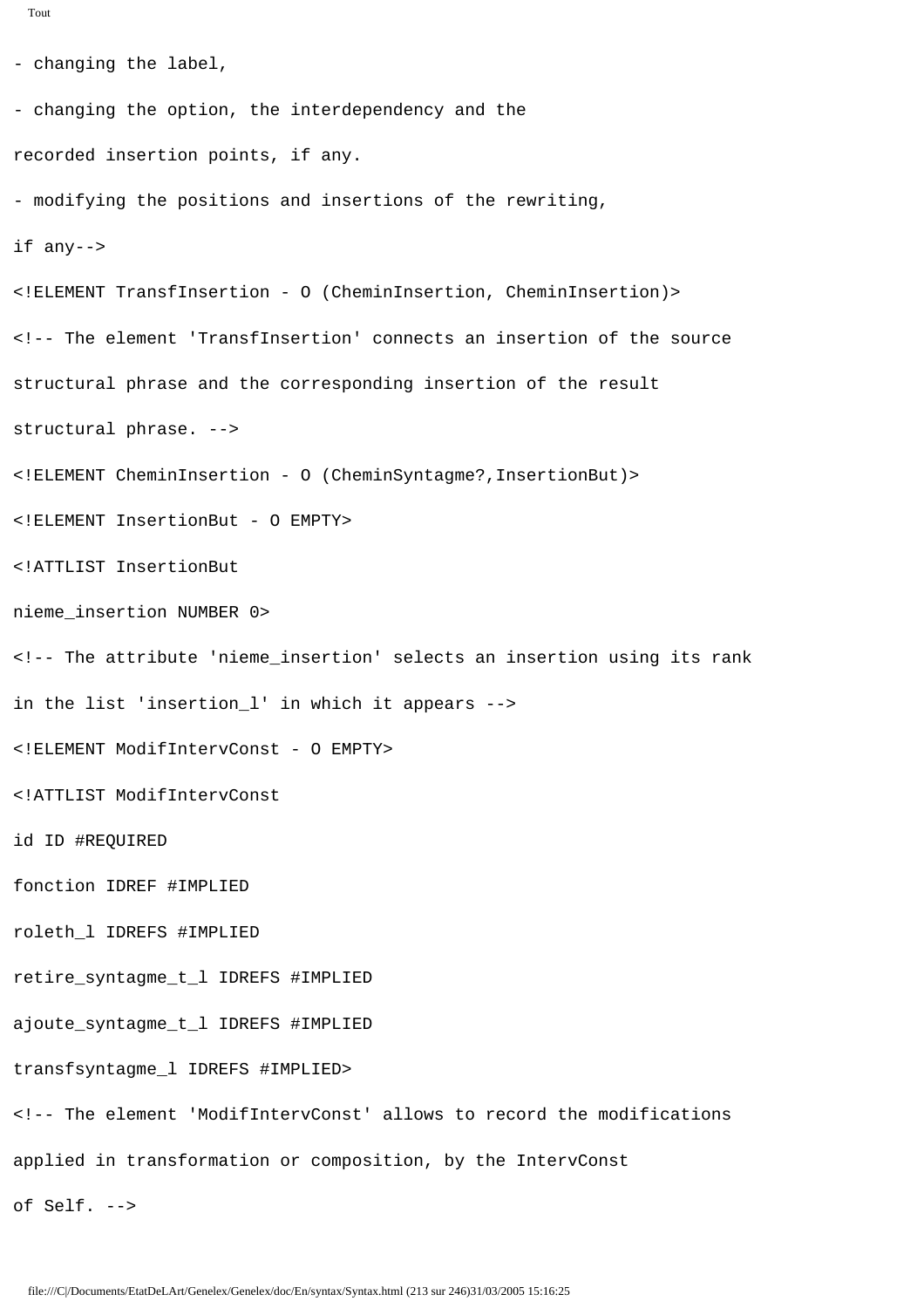```
Tout
<!-- ***** RESTRICTING FEATURES ***** -->
<!-- Restricting features allow to specify the phrases with which
they are combined
Ex : P[Conj:que][Mode:SUBJONCTIF] =>completive
P[SsCatSynt:RELATIVE] =>relative
P[Mode: INFINITIF] =>infinitive
P[SsCatSynt: COORDONNE] =>phrase coordonnee
P[SsCatSynt:SUBORDONNEE] =>subordonnee
SN[Nombre: PLURIEL]
SN[Coref:I] -->
<!--******************* LEXICAL Features **********************-->
<!ENTITY % pTrait_Lexical
"id ID #REQUIRED
valeur CDATA #IMPLIED
um IDREF #IMPLIED">
<!-- These features allow to express a lexical restriction on a Phrase,
- either by entering in the field "valeur" a character string
representing the written form - this means does not disambiguate
homographs -,
- or by referring a morphological unit (by its identifier).
A gap is allowed (based on the distance between the morpho-
syntactic category and the functional category) between the
category of the phrase that bears the lexical feature and the
```
category of the Um referred by this lexical feature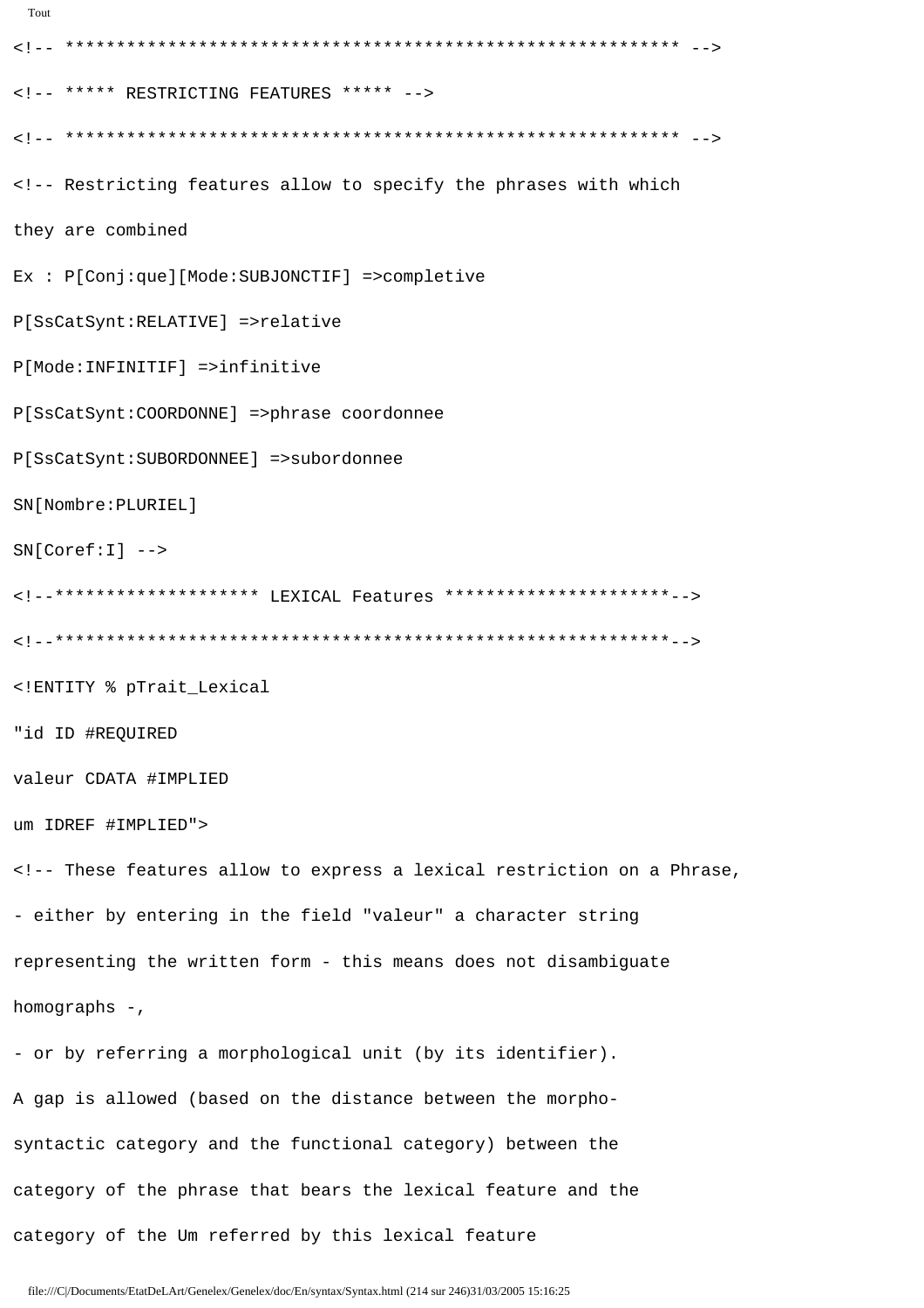```
Tout
Ex : NOM[Lex:courageux[um:UM04]]
with in Morphology:
Um[id:UM04;catgram:ADJECTIF[umg:courageux]] -->
<!ELEMENT Trait_Lex - O EMPTY>
<!ATTLIST Trait_Lex
%pTrait_Lexical
saturesynt (%pBooleen) OUI>
<!ELEMENT Trait_Introd - O EMPTY>
<!ATTLIST Trait_Introd
%pTrait_Lexical>
<!ELEMENT Trait_Prep - O EMPTY>
<!ATTLIST Trait_Prep
%pTrait_Lexical>
<!ELEMENT Trait_Conj - O EMPTY>
<!ATTLIST Trait_Conj
%pTrait_Lexical>
<!ELEMENT Trait_ProRel - O EMPTY>
<!ATTLIST Trait_ProRel
%pTrait_Lexical>
<!ELEMENT Trait_ProIntrog - O EMPTY>
<!ATTLIST Trait_ProIntrog
%pTrait_Lexical>
<!ENTITY % pTrait_RefLexical
"id ID #REQUIRED
nieme_cposition NUMBER 0
nieme_cposant NUMBER 1">
```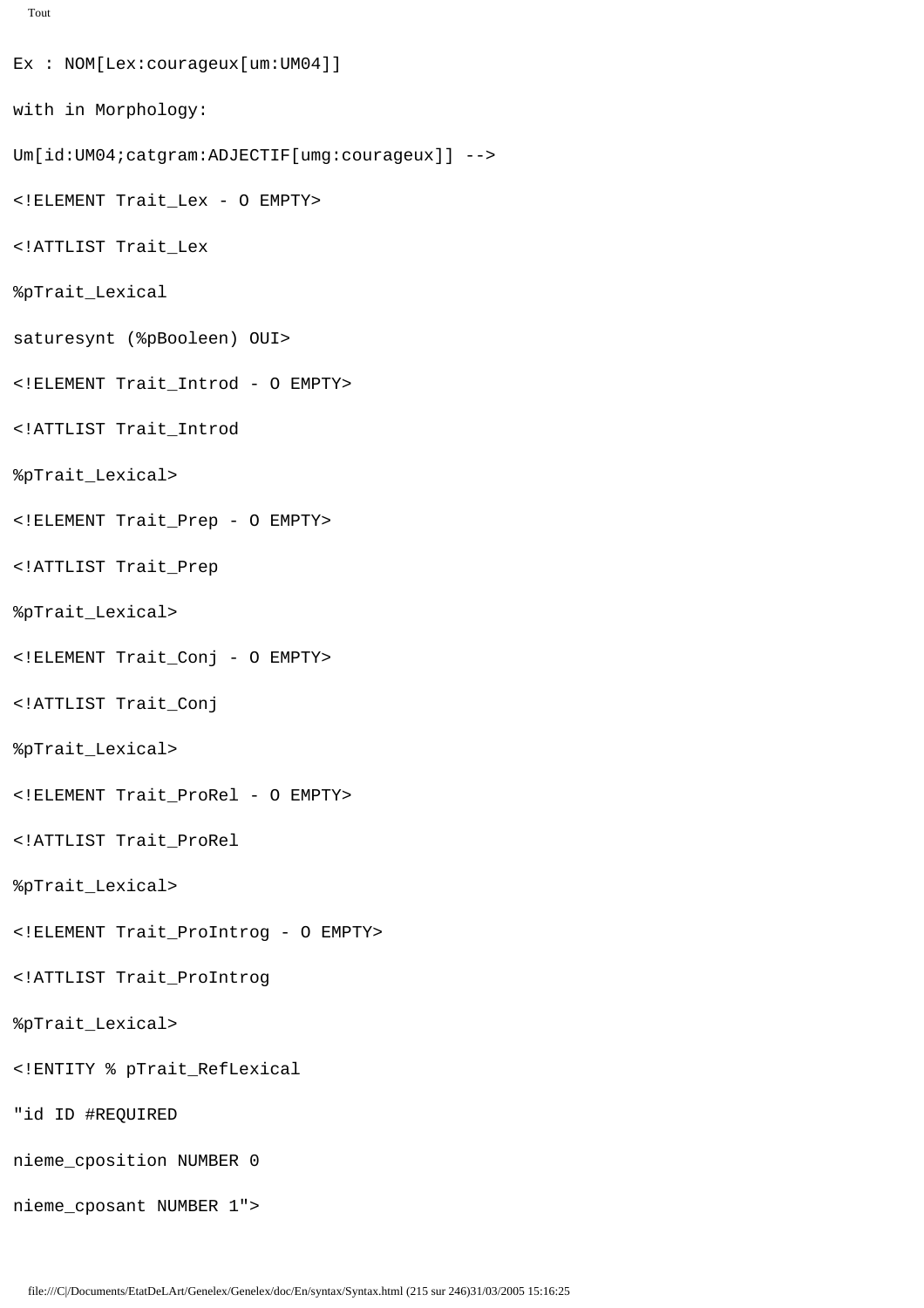```
<!-- These features refer by their coordinates ('nieme_cposition'
indicates the rank in the Composition list borne by the Usyn
and nieme_cpsosant the rank in the mixed list of 'R_ComposeUm/Usyn'
borne by the Composition) the Um or Usyn entering in the composition
of the Unit. The value 0 on 'nieme_cposition' refers
all the components of 'nieme_cpsant' rank independently from
compositions -->
<!ELEMENT Trait RefLex - 0 EMPTY>
<!ATTLIST Trait_RefLex
%pTrait_RefLexical
saturesynt (%pBooleen) OUI>
<!ELEMENT Trait RefIntrod - 0 EMPTY>
<!ATTLIST Trait_RefIntrod
%pTrait_RefLexical>
<!ELEMENT Trait_RefPrep - 0 EMPTY>
<!ATTLIST Trait_RefPrep
%pTrait_RefLexical>
<!ELEMENT Trait_RefConj - 0 EMPTY>
<!ATTLIST Trait_RefConj
%pTrait_RefLexical>
<!ELEMENT Trait RefProRel - 0 EMPTY>
<!ATTLIST Trait_RefProRel
%pTrait_RefLexical>
<!ELEMENT Trait_RefProIntrog - 0 EMPTY>
<!ATTLIST Trait_RefProIntrog
%pTrait_RefLexical>
```
<!--\*\*\*\*\*\*\*\*\*\*\*\*\*\*\*\*\*\* MORPHOLOGICAL Features\*\*\*\*\*\*\*\*\*\*\*\*\*\*\*\*\*-->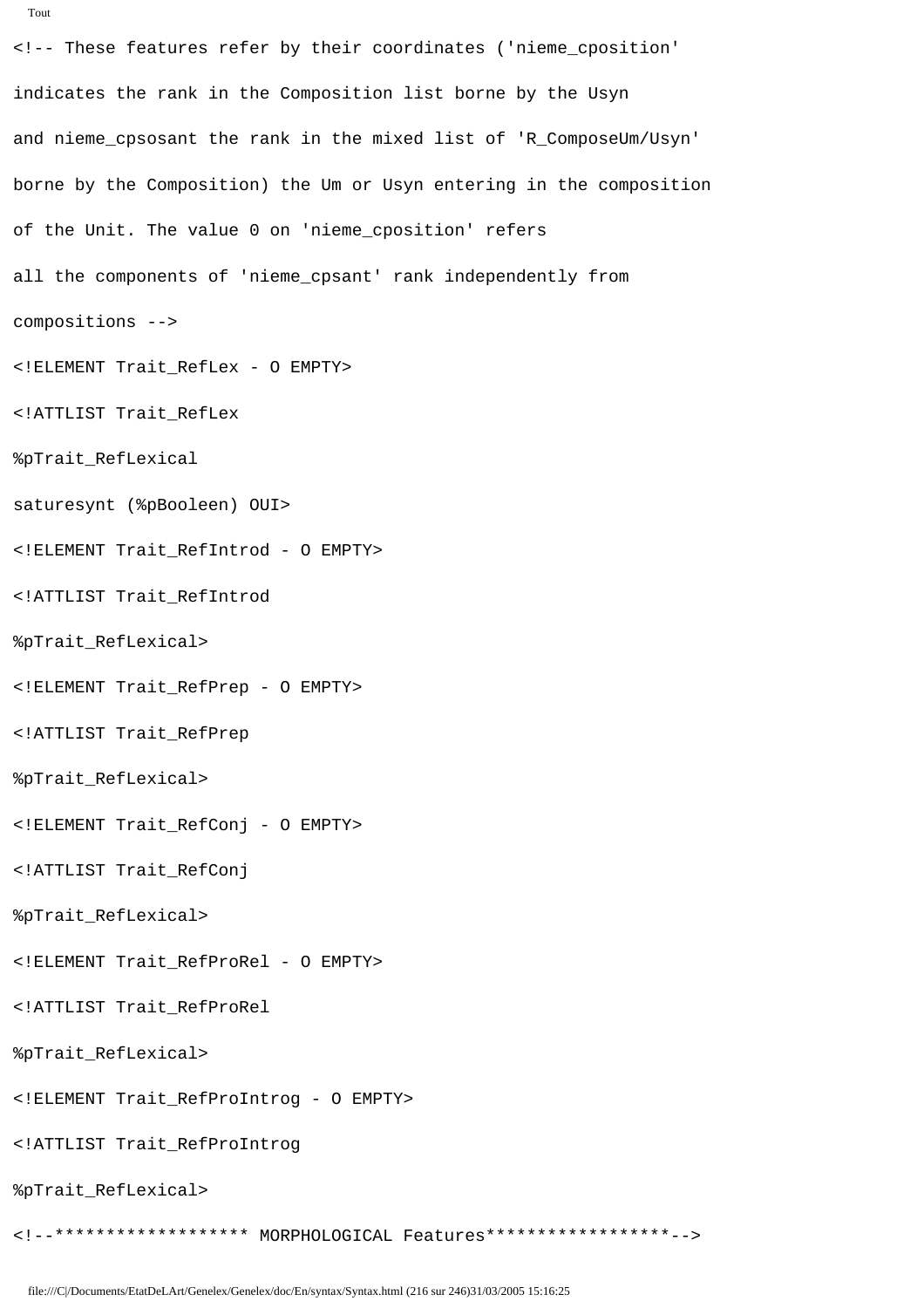```
Tout
```

```
<!--************************************************************-->
<!ELEMENT Trait_Mode - O EMPTY>
<!ATTLIST Trait_Mode
id ID #REQUIRED
valeur (%pMode) INDICATIF>
<!ELEMENT Trait_Temps - O EMPTY>
<!ATTLIST Trait_Temps
id ID #REQUIRED
valeur (%pTemps|COMPOSE) PRESENT>
<!-- The feature 'temps' allows to express restrictions on tense 
relating to certain forms.
Ex : etre arrive socialement
V[Lex:arriver]
[Temps:COMPOSE]
[Aux:ETRE] -->
<!ELEMENT Trait_Personne - O EMPTY>
<!ATTLIST Trait_Personne
id ID #REQUIRED
valeur (%pPersonne) 3>
<!ELEMENT Trait_Genre - O EMPTY>
<!ATTLIST Trait_Genre
id ID #REQUIRED
valeur (%pGenre) MASCULIN>
<!ELEMENT Trait_Nombre - O EMPTY>
<!ATTLIST Trait_Nombre
id ID #REQUIRED
```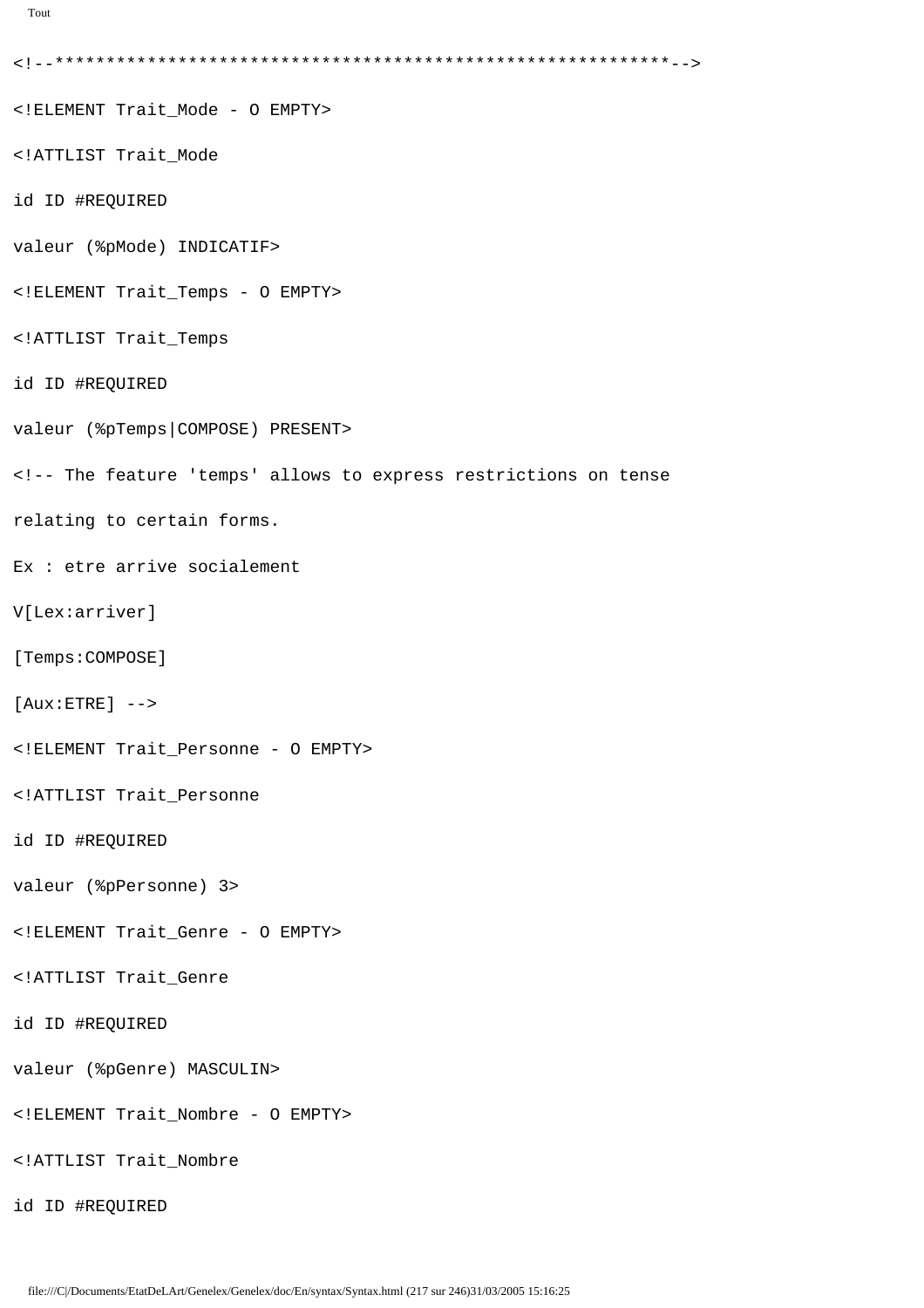```
Tout
```

```
valeur (%pNombre) SINGULIER>
<! ELEMENT Trait_NombrePosseur - 0 EMPTY>
<!ATTLIST Trait NombrePosseur
id ID #REQUIRED
valeur (%pNombrePosseur) SINGULIER_POSSEUR>
<!--***************** MORPHO-SYNTACTIC Features ******************-->
<! ELEMENT Trait SsCatMorph - 0 EMPTY>
<!ATTLIST Trait_SsCatMorph
id ID #REQUIRED
valeur (%pSsCatGram) COMMUN>
<!-- The values for the morphological sub-category features
are predefined -->
<! ELEMENT Trait_SsCatSynt - 0 EMPTY>
<!ATTLIST Trait_SsCatSynt
id ID #REQUIRED
valeur (%pSsCatSynt
| $pSsCatSynt_cust) COORDONNE>
<!-- The syntactic sub-category features may concern terminal or non-
terminal categories and are defined according to the needs,
in addition to certain values already provided for by the GENELEX
model.
Ex : un KILO de pommes
N[SsCatSynt:DETERMINATIF]
SN[SsCatSynt:DET_VIDE] -->
<! ELEMENT Trait_Aux - O EMPTY>
<!ATTLIST Trait_Aux
```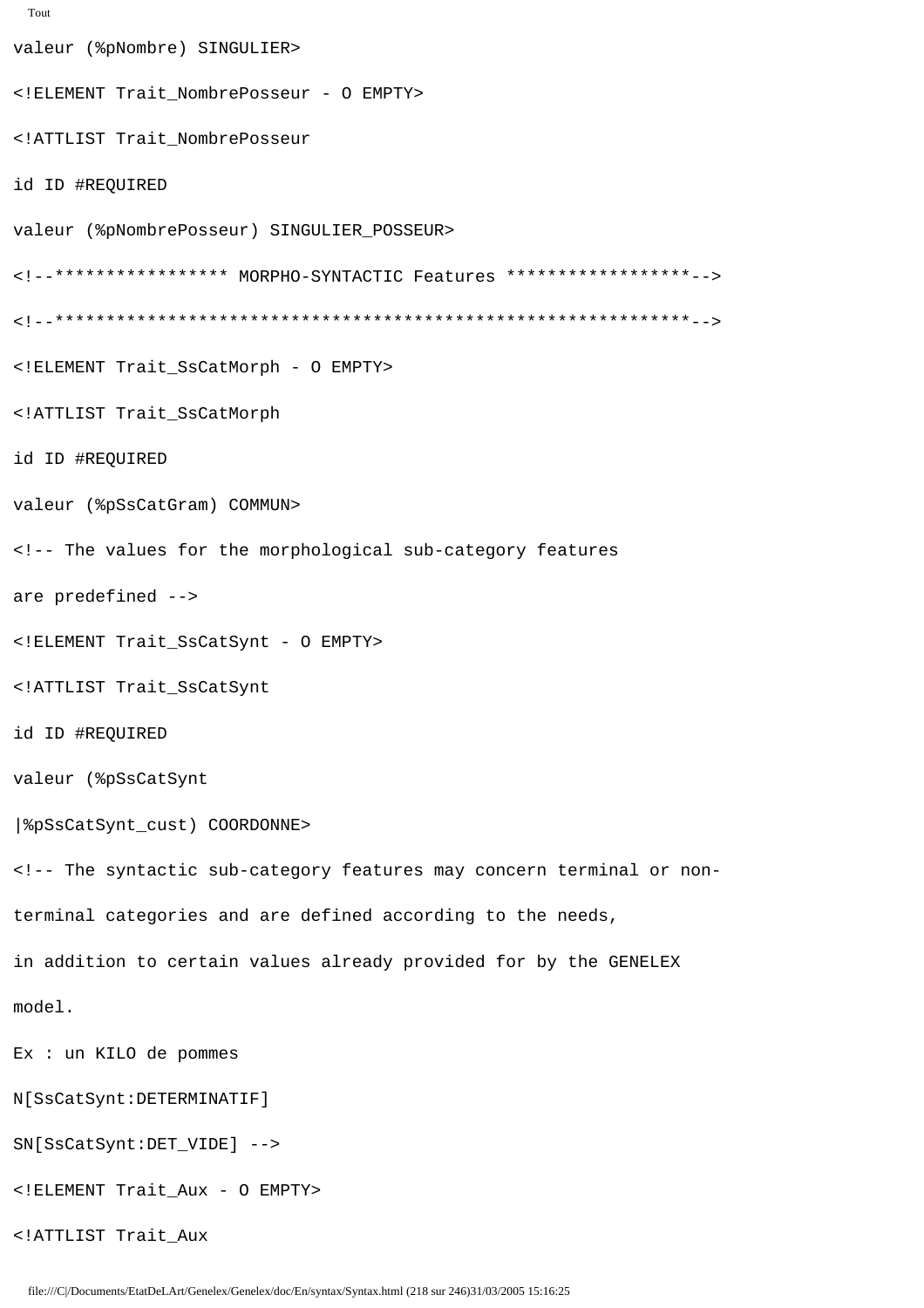```
Tout
```
id ID #REQUIRED valeur (%pAux) AVOIR temps (SANS\_T|%pTemps |COMPOSE) SANS\_T mode (SANS\_M|%pMode) SANS\_M> <!-- This feature allows to associate a given verb (the described entry or a verb in the context of the entry) with the auxiliary verb that corresponds to a use and has to be associated with it. Ex : se lever (etre leve) // lever (avoir leve) V[Lex:lever] V[Lex:lever] [Aux:ETRE] [Aux:AVOIR] [Pronominal:SE] The presence of 'Trait\_Aux' together with a 'Trait\_Temps' having the value 'COMPOSE' indicates that the auxiliary is necessarily present in the use under description. Ex : etre arrive V[Lex:arriver] [Aux:ETRE] [Temps:COMPOSE] The attributes 'temps' and 'mode' specify, whenever necessary, the tense and mood of the auxiliary verb itself. Ex : etant donne V[Lex:donner] [Temps:COMPOSE] [Aux:ETRE[Mode:PARTICIPE][Temps:PRESENT]] --> <!ELEMENT Trait\_Pronominal - O EMPTY>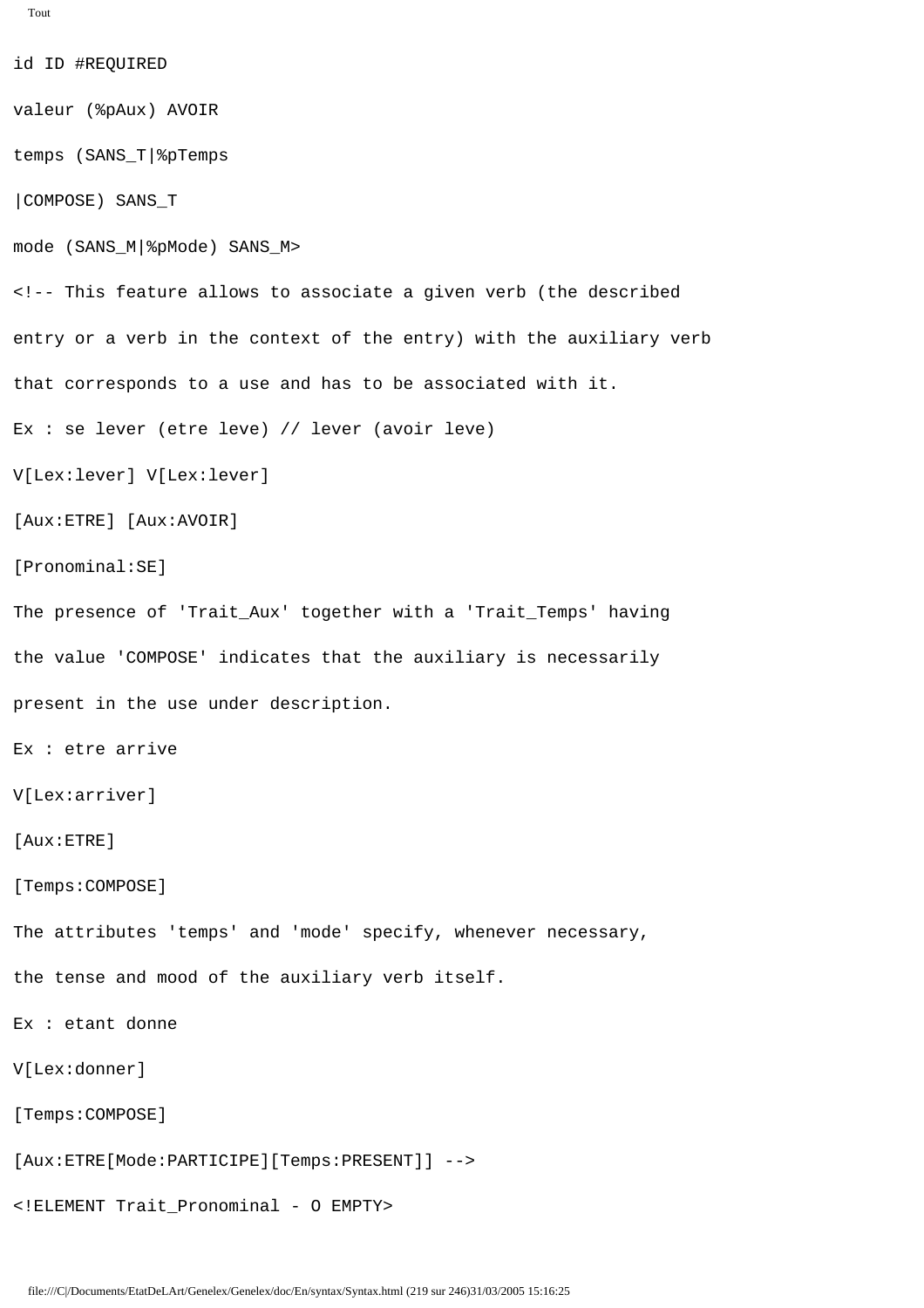```
<!ATTLIST Trait_Pronominal
id ID #REQUIRED
valeur (%pPronominal) SE>
<!-- This feature allows to associate a given verb (the described entry
or a verb in the context of the entry) with the NON REFERENTIAL 
preverbal particle that corresponds to a use and that has to be 
combined to it (See "true" pronominal verbs).
Ex : s'en aller
V[Lex:aller]
[Pronominal:SE_EN] -->
<!ELEMENT Trait_Neg - O EMPTY>
<!ATTLIST Trait_Neg
id ID #REQUIRED
valeur (%pNeg) LIBRE>
<!-- The presence of a 'Trait_Neg' indicates that the use under description
is in the negative form; besides it is possible to specify in the 
field 'valeur' a restriction on the lexicalization of the negation -->
<!ELEMENT Trait_Accord - O EMPTY>
<!ATTLIST Trait_Accord
id ID #REQUIRED
valeur (%pIJKL) I>
<!ELEMENT Trait_Passif - O EMPTY>
<!ATTLIST Trait_Passif
id ID #REQUIRED
valeur (%pBin) PLUS>
<!ELEMENT Trait_Tournure - O EMPTY>
<!ATTLIST Trait_Tournure
```
Tout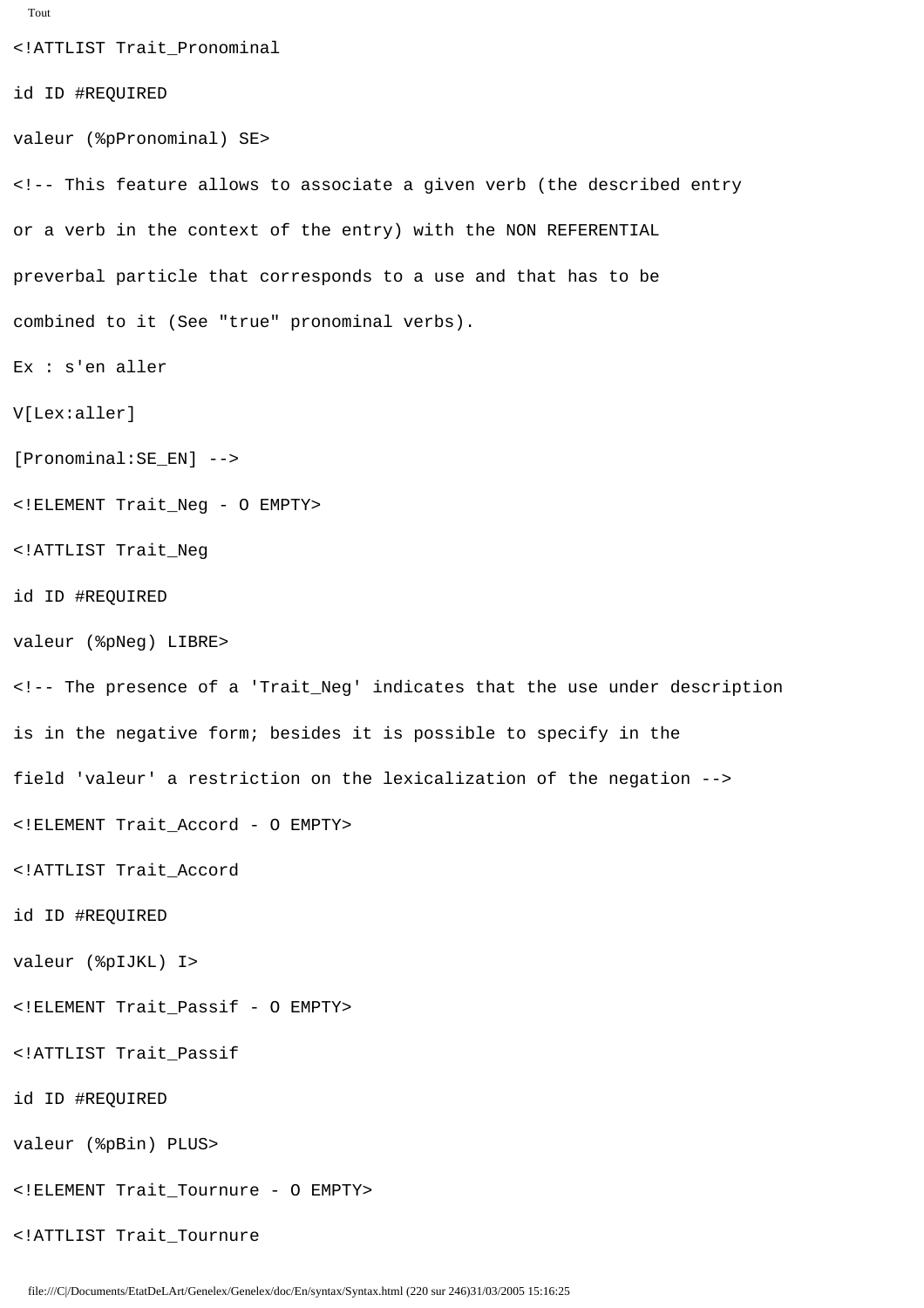```
Tout
```
id ID #REQUIRED valeur (%pTournure) INTERROGATIVE> <!--\*\*\*\*\*\*\*\*\*\*\*\*\*\*\*\*\*\*\* SYNTACTICO-SEMANTIC Features \*\*\*\*\*\*\*\*\*\*\*--> <!ELEMENT Trait\_Coref - 0 EMPTY> <!ATTLIST Trait\_Coref id ID #REQUIRED valeur (%pIJKL) I> <!-- Coreference must always be resolvable: if a feature with the value I exists, there is at least another feature I or NON\_I that matches it. Coref features do not force the co-realization of the phrases that bear them; if one wants to force this co-realization, Conditions have to be used--> <!--\*\*\*\*\*\*\*\*\*\*\*\*\*\*\*\*\* SEMANTIC Features \*\*\*\*\*\*\*\*\*\*\*\*\*\*\*\*\*\*\*\*\*\*\*\*--> <! ELEMENT Trait\_Aspect - O EMPTY> <!ATTLIST Trait Aspect id ID #REQUIRED valeur (%pAspect) PROCESSIF> <!ELEMENT Trait\_Bin - O EMPTY> <!ATTLIST Trait Bin id ID #REQUIRED nom CDATA #REQUIRED valeur (%pBin) PLUS> <!-- This type of feature allows for instance to express "denotative conditions",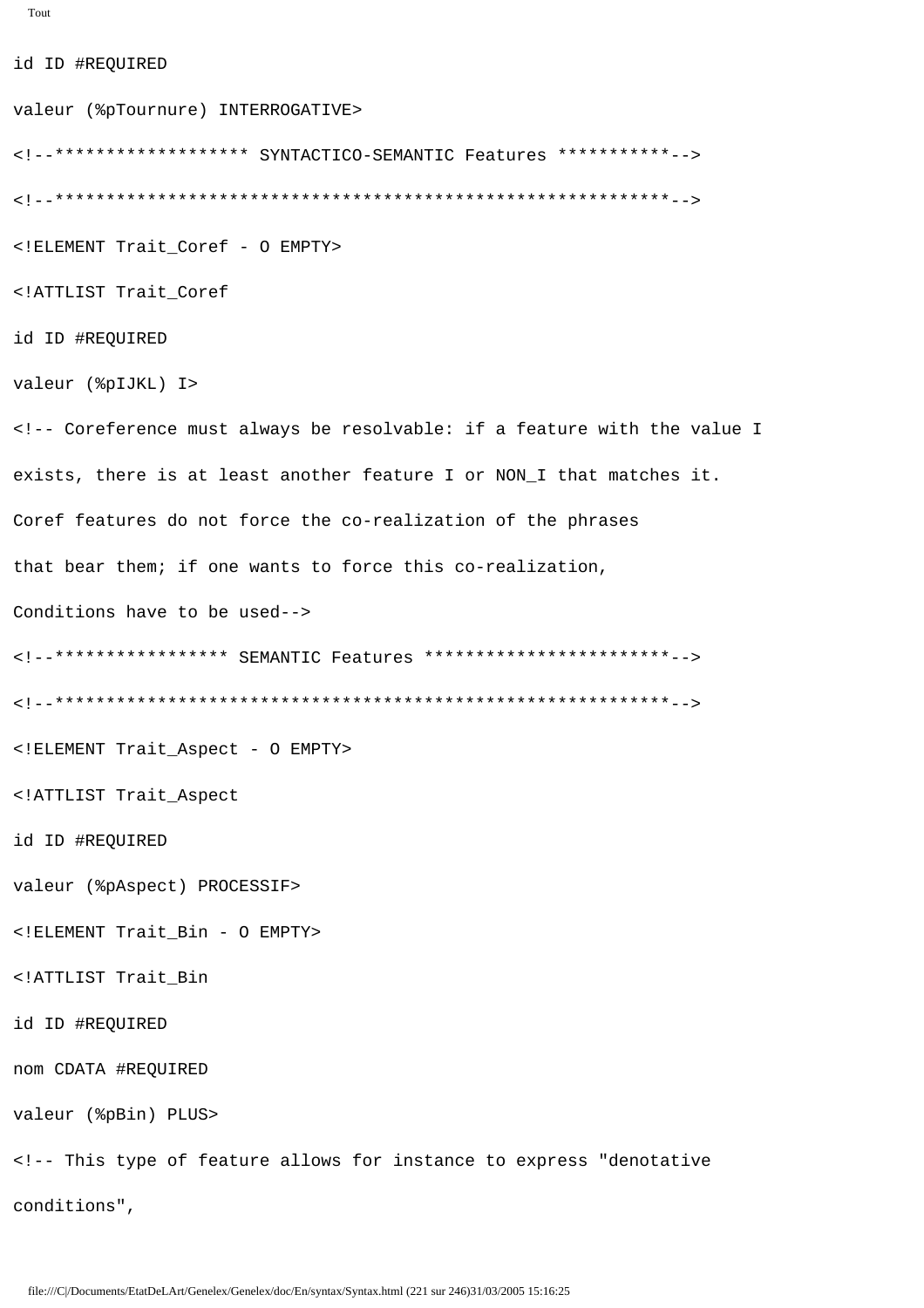```
Tout
Ex: anime (animated), humain (human) --<!ELEMENT Trait_Libre - 0 EMPTY>
<!ATTLIST Trait Libre
id ID #REQUIRED
nom CDATA #REQUIRED
valeur CDATA #REQUIRED>
<!-- This type of feature can be used to specify semantic classes or
families
Ex : nom : classe
valeur : vetement -->
<!-- The features Bin and Libre can also be used for other features
not predefined in this DTD -->
<!ELEMENT RoleTh - O EMPTY>
<!ATTLIST RoleTh
id ID #REQUIRED
valeur (%pRoleTh_cust) AGENT>
<!--*********************** FUNCTION **************************-->
<!ELEMENT Fonction - 0 EMPTY>
<!ATTLIST Fonction
id ID #REQUIRED
valeur (%pFonction_cust) TETE>
<!-- The entities suffixed with _cust are defined in a file
"custom.ent" specific to the user; he may therefore add
the attribute values he wants to have at hand -->
```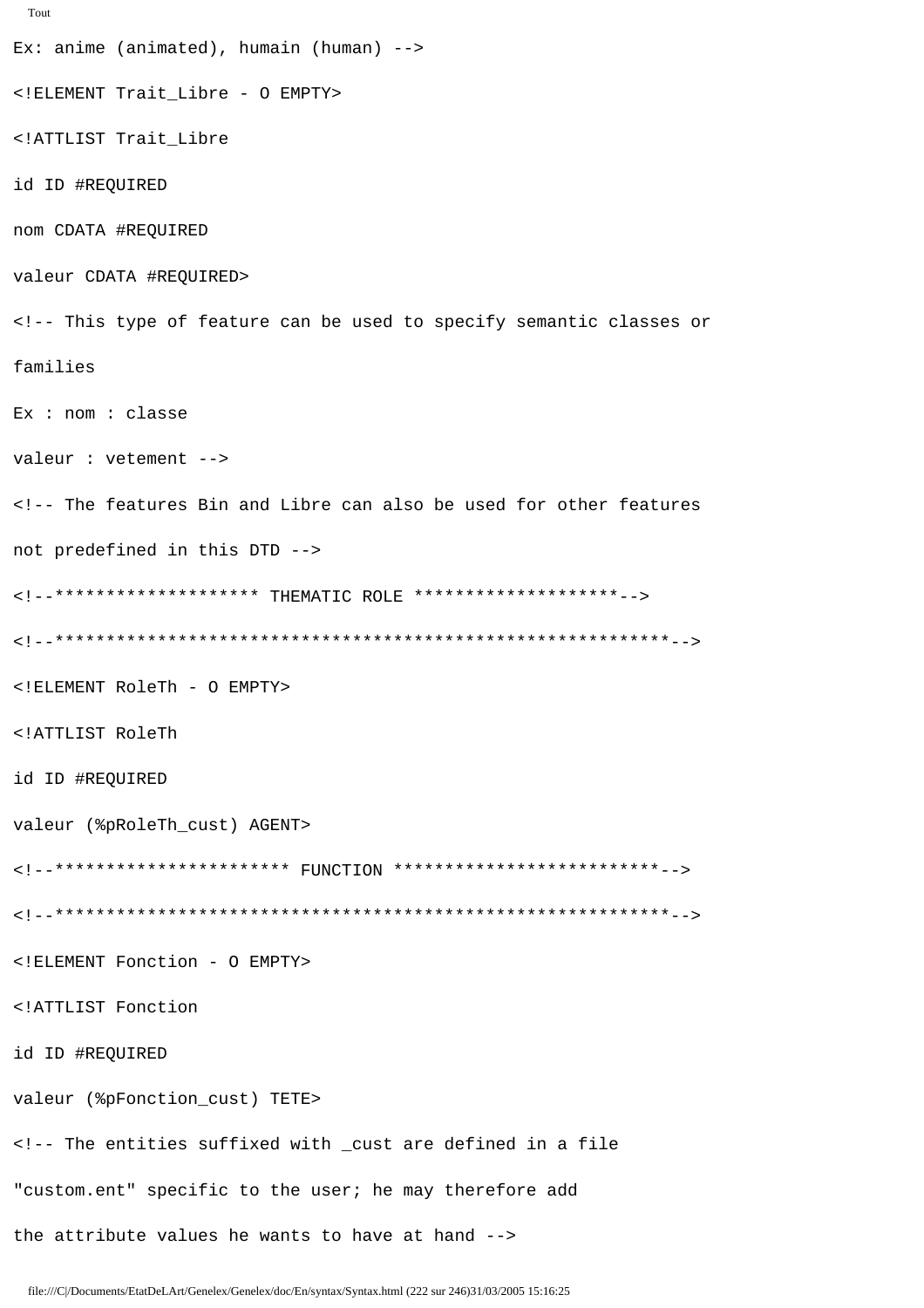## **3 : Entities** *morpho.ent*

```
<!--Consortium GENELEX @(#) morpho.ent 3.0 -->
<!-- **************FOR THE BENEFIT OF USERS ******************
Your comments concerning this DTD will be studied by the GENELEX
consortium. It will ensure the circulation of the new version that 
may result from it.
****************************************************************-->
<!ENTITY % pBooleen "OUI|NON" >
<!ENTITY % pDatation "ARCHAIQUE|VIEILLI|MODERNE" >
<!ENTITY % pNiveauLgue "FAMILIER|VULGAIRE|ARGOTIQUE|POPULAIRE
|LITTERAIRE|SAVANT|STANDARD" >
<!ENTITY % pFrequence "RARE|COURANT" >
<!ENTITY % pCatGram "NOM|ADJECTIF|ADVERBE|VERBE|PREPOSITION
|CONJONCTION|INTERJECTION|DETERMINANT|PRONOM
|PARTICULE" >
<!ENTITY % pSsCatGram "PROPRE|COMMUN|POSSESSIF|DEMONSTRATIF
|PARTITIF|DEFINI|INDEFINI|CARDINAL|ORDINAL
|EXCLAMATIF|QUALIFICATIF|INTERROGATIF
|RELATIF|COMPLETIF|COORDINATION|SUBORDINATION
|PERSONNEL_FORT|PERSONNEL_FAIBLE|IMPERSONNEL
|COMPARATIF_EGALITE|COMPARATIF_SUPERIORITE
|COMPARATIF_INFERIORITE
|SUPERLATIF_SUPERIORITE|SUPERLATIF_INFERIORITE
|SUPERLATIF_ABSOLU">
```

```
file:///C|/Documents/EtatDeLArt/Genelex/Genelex/doc/En/syntax/Syntax.html (223 sur 246)31/03/2005 15:16:25
```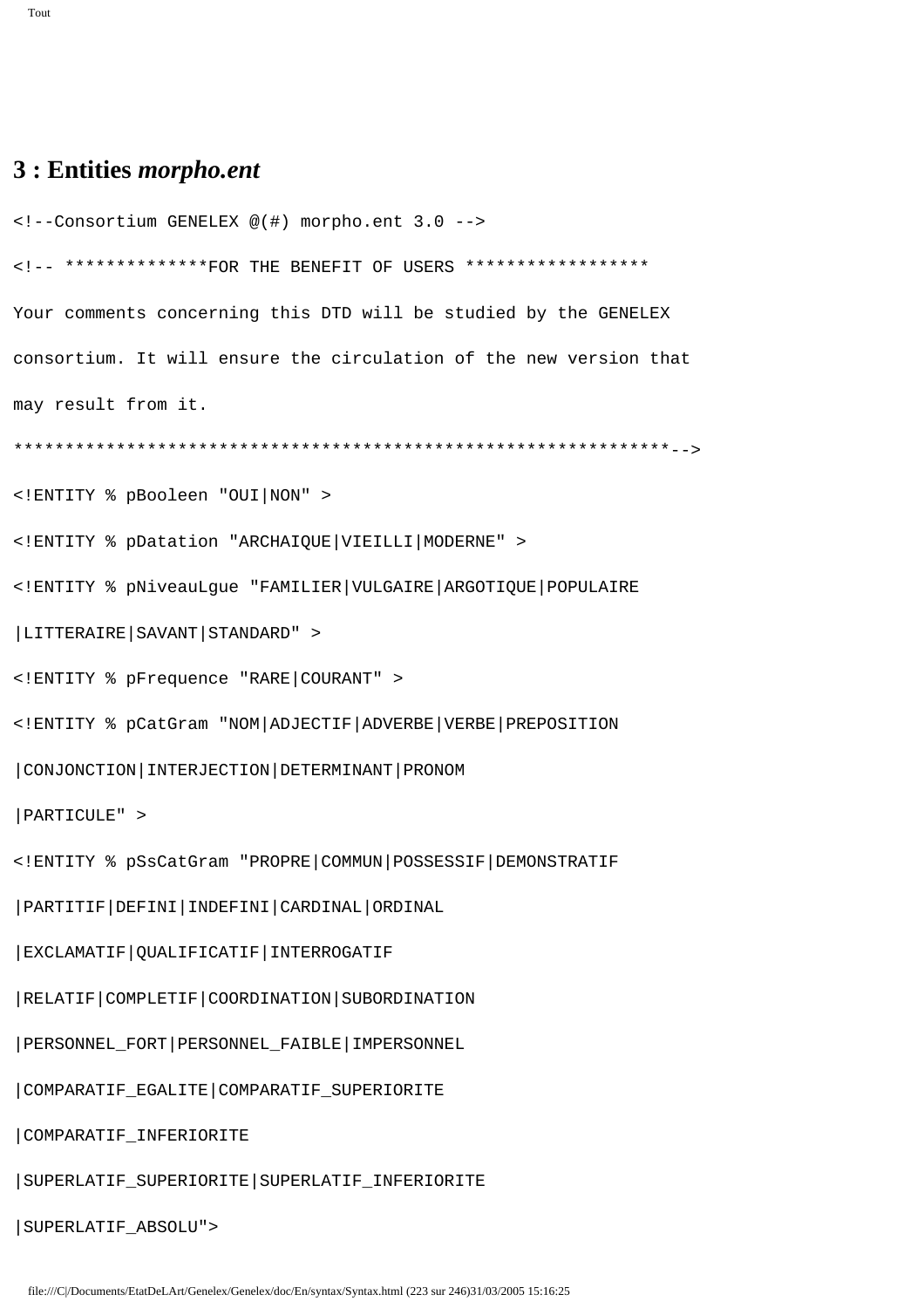```
Tout
```
<!ENTITY % pMode "INDICATIF|SUBJONCTIF|CONDITIONNEL|IMPERATIF

|INFINITIF|PARTICIPE" >

<!ENTITY % pTemps "PRESENT|IMPARFAIT|PASSE\_SIMPLE|FUTUR|PASSE" >

<!ENTITY % pPersonne "1|2|3" >

<!ENTITY % pGenre "MASCULIN|FEMININ|NEUTRE" >

<!ENTITY % pNombre "SINGULIER|PLURIEL" >

<!ENTITY % pNombrePosseur "SINGULIER\_POSSEUR|PLURIEL\_POSSEUR" >

<!ENTITY % pTypaff "PREFIXE|SUFFIXE|INFIXE" >

<!ENTITY % pStatut "%pTypaff|BASE" >

<!ENTITY % pTypeBref "ABREVIATION|SIGLE|ACRONYME" >

<!ENTITY % pSeparg "TIRET|APOSTROPHE|ESPACE|JOINTURE|TIRET\_ESPACE

|TIRET\_JOINTURE|TIRET\_ESPACE\_JOINTURE

|APOSTROPHE\_JOINTURE" >

<!ENTITY % pSeparp "LIAISON\_t|LIAISON\_z|LIAISON\_k

|LIAISON\_n|LIAISON\_r|FRONTIERE\_MOT" >

#### **4 : Entities** *syntaxe.ent*

<!--Consortium GENELEX @(#) syntaxe.ent 4.0 --> <!-- \*\*\*\*\*\*\*\*\*\*\*\*\*\*FOR THE BENEFIT OF USERS \*\*\*\*\*\*\*\*\*\*\*\*\*\*\*\*\*\* Your comments concerning this DTD will be studied by the GENELEX consortium. It will ensure the circulation of the new version that may result from it.

\*\*\*\*\*\*\*\*\*\*\*\*\*\*\*\*\*\*\*\*\*\*\*\*\*\*\*\*\*\*\*\*\*\*\*\*\*\*\*\*\*\*\*\*\*\*\*\*\*\*\*\*\*\*\*\*\*\*\*\*\*\*\*\*-->

<!ENTITY % pEtiquetteSynt\_T "%pCatGram|e">

<!ENTITY % pEtiquetteSynt\_NT "P|Nbarre|SN|SV|SADJ|SADV|SP">

<!ENTITY % pSsCatSynt "RELATIVE|COMPLETIVE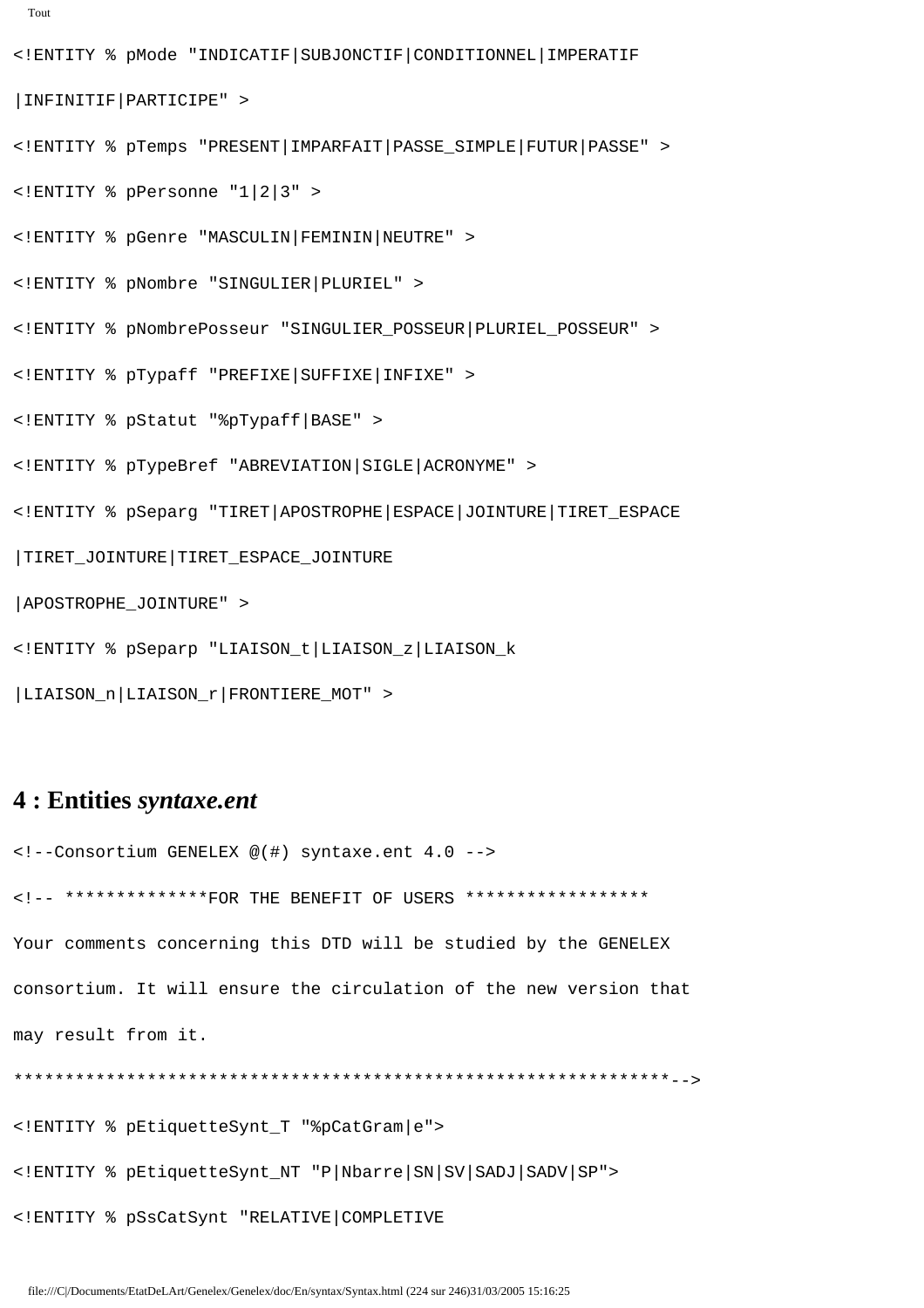```
Tout
```
|COORDONNE|SUBORDONNEE

|INTERROGATIVE\_DRI|INTERROGATIVE\_DRD

|COMPARATIF|SUPERLATIF

|TEMPS|LIEU|MANIERE|DEGRE|QUANTITE

|COPULE|DET\_VIDE|DETERMINATIF">

<!ENTITY % pIJKL "I|J|K|L|NON\_I|NON\_J|NON\_K|NON\_L">

<!ENTITY % pAux "ETRE|AVOIR">

<!ENTITY % pPronominal "SE|LE|LA|LES|Y|EN|SE\_LE|SE\_LA|SE\_LES

 $|SE_Y|SE_EN"$ 

<!ENTITY % pNeg "LIBRE|NE\_PAS|NE\_PLUS|NE\_JAMAIS|NE

|NE\_GUERE|NE\_POINT|NE\_MAIS

|NE\_QUE|NE\_PAS\_QUE|NE\_PLUS\_QUE

|NE\_JAMAIS\_QUE|NE\_GUERE\_QUE|NE\_RIEN\_QUE">

<!ENTITY % pAspect "PROCESSIF|RESULTATIF|STATIF">

<!ENTITY % pBin "PLUS|MOINS">

<!ENTITY % pTournure "INTERROGATIVE|EXCLAMATIVE">

<!ENTITY % pPortee "EXTERNE|INTERNE|INTERVENANT">

<!ENTITY % pTypeComposant "APPELANT|APPELANT\_APPELE|APPELE"

<!ENTITY % pDestination "EXTERIEUR|INTERIEUR">

<!ENTITY % pTypeListPos "OUVERTE|FERMEE">

#### **5 : Entities** *custom.ent*

<!--Consortium GENELEX @(#) custom.ent 3.0 -->

<!-- \*\*\*\*\*\*\*\*\*\*\*\*\*\*FOR THE BENEFIT OF USERS \*\*\*\*\*\*\*\*\*\*\*\*\*\*\*\*\*\*

Your comments concerning this DTD will be studied by the GENELEX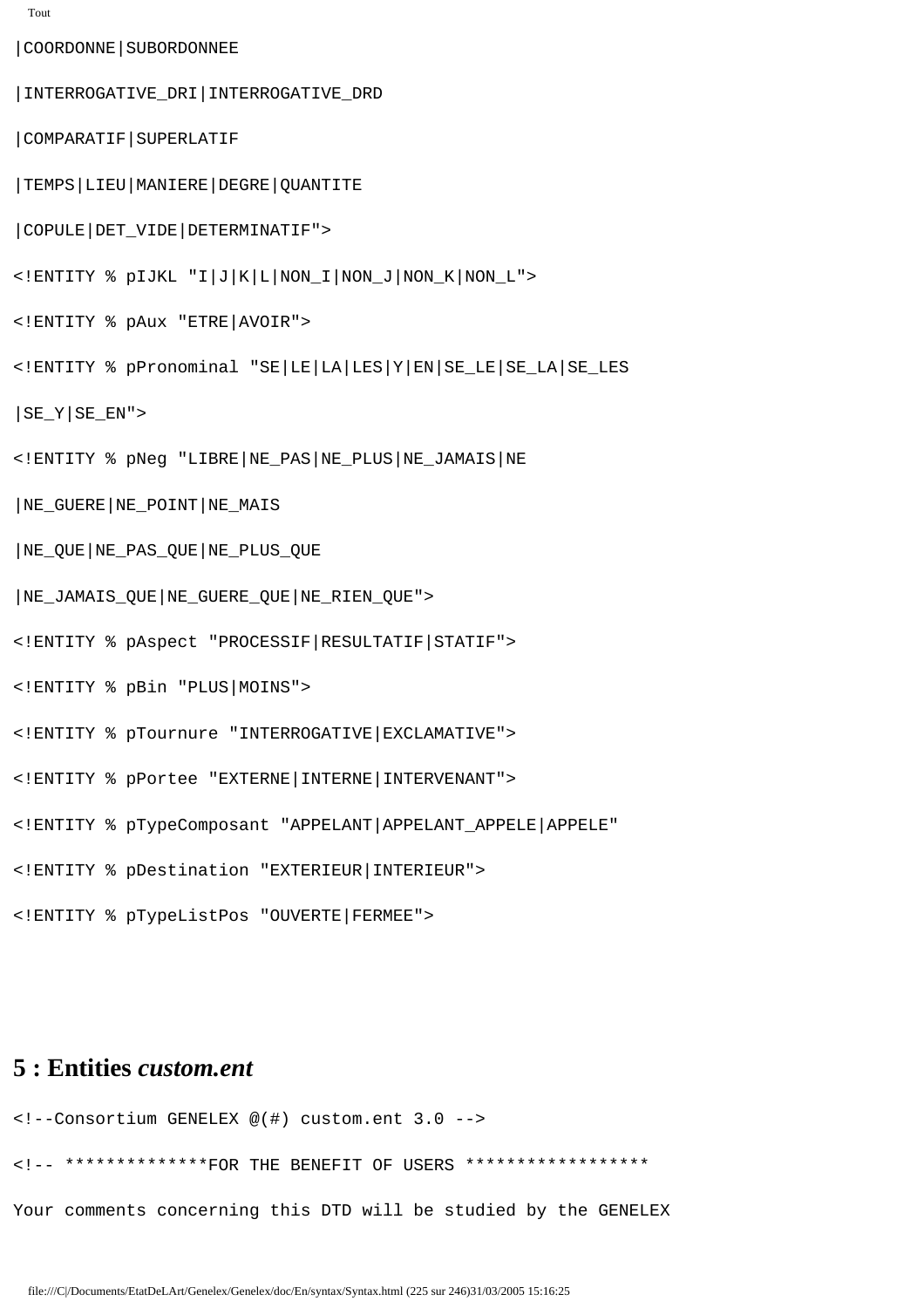```
consortium. It will ensure the circulation of the new version that 
may result from it.
****************************************************************-->
<!-- The user may access this file to define additional values of 
attribute in replacing the text "_VALEURS_A_DEFINIR_" from the 
entity by the list of values he wants to have at hand: 
"VALEUR1|VALEUR2|...|VALEURn" -->
<!-- For the moment, this feature is only possible for the syntagmatic 
label, the function, the thematic role and the syntactic 
sub-categories.
For the syntagmatic label and the sub-category, a minimal list of
values is defined in the file "syntaxe.ent".
This possibility might be extended to other features. -->
<!ENTITY % pEtiquetteSynt_cust "_VALEURS_A_DEFINIR_" >
<!ENTITY % pSsCatSynt_cust "_VALEURS_SC_A_DEFINIR_" >
<!ENTITY % pFonction_cust
"TETE|SUJET|OBJET_DIRECT|OBJET_INDIRECT|ATTRIBUT_SUJET
|ATTRIBUT_OBJET|EPITHETE_GAUCHE|EPITHETE_DROIT
|SPECIFIEUR|MODIFIEUR|GENITIF" >
```

```
<!ENTITY % pRoleTh_cust
```

```
"AGENT|PATIENT|DESTINATAIRE|SOURCE|BUT|CAUSE|MANIERE
```
|LOCATIF|TEMPS|INSTRUMENT|THEME" >

### **6 : Constraints** *syntaxe.ctr*

<!--Consortium GENELEX @(#) syntaxe.ctr 4.0 -->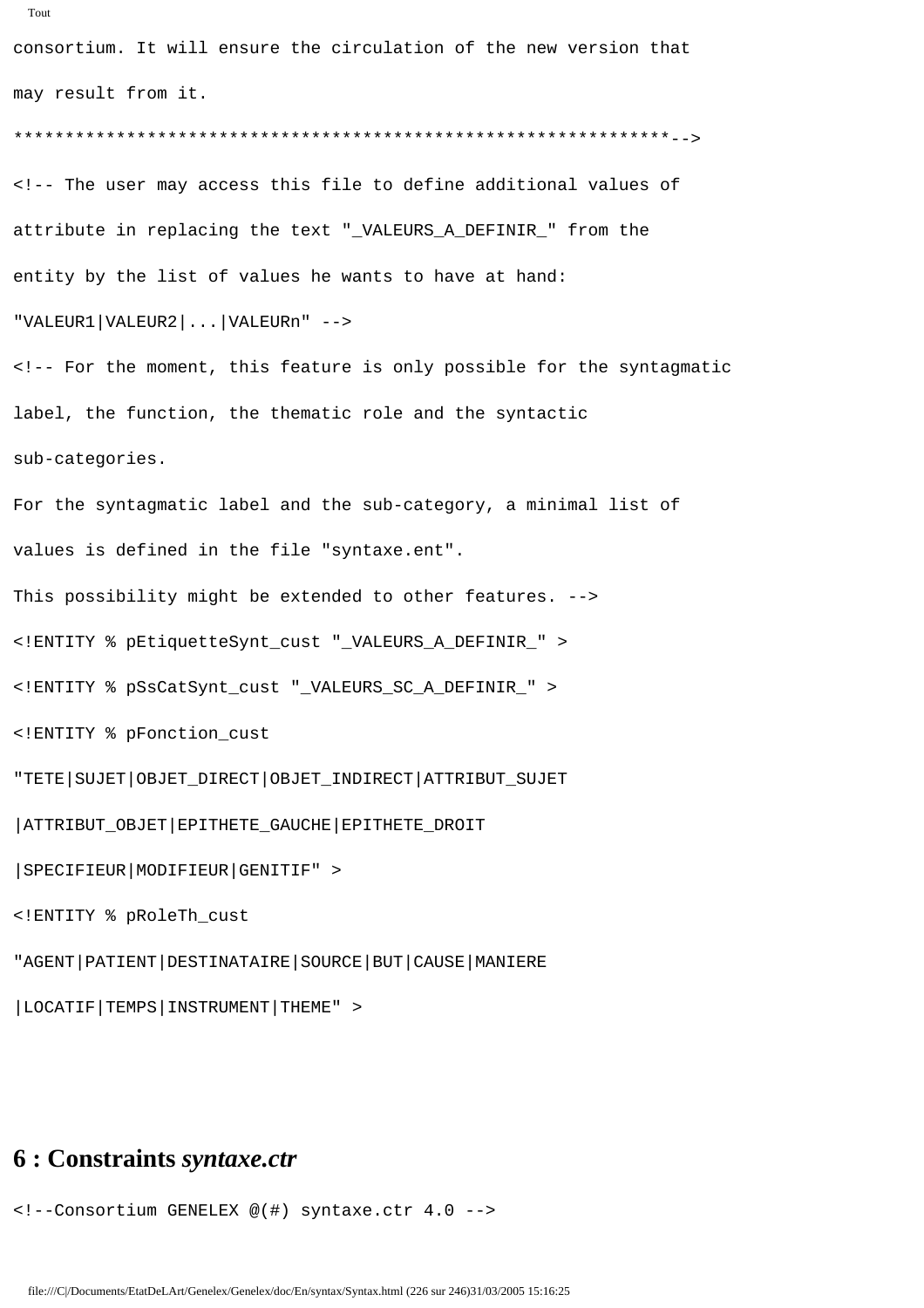```
Tout
```
<!--CONTRAINTE Usyn combve TYPE CombVE (description |description\_l) TYPE Description transfdescription\_l TYPE TransfDescription --> <!--CONTRAINTE Description self TYPE Self construction TYPE Construction --> <!--CONTRAINTE Self (syntagme\_nt\_s |syntagme\_nt\_s\_l) TYPE Syntagme\_NT\_S transfsyntagme\_l TYPE TransfSyntagme intervconst TYPE IntervConst comportappele\_l TYPE ComportAppele --> <!--CONTRAINTE IntervConst fonction TYPE Fonction roleth\_l TYPE RoleTh syntagme\_t\_l TYPE Syntagme\_T --> <!--CONTRAINTE ComportAppele fonction TYPE Fonction roleth\_l TYPE RoleTh syntagme\_t TYPE Syntagme\_T --> <!--CONTRAINTE Construction optionnalite TYPE Optionnalite trait\_l TYPE (Trait\_Lex|Trait\_Introd |Trait\_Prep|Trait\_Conj |Trait\_ProRel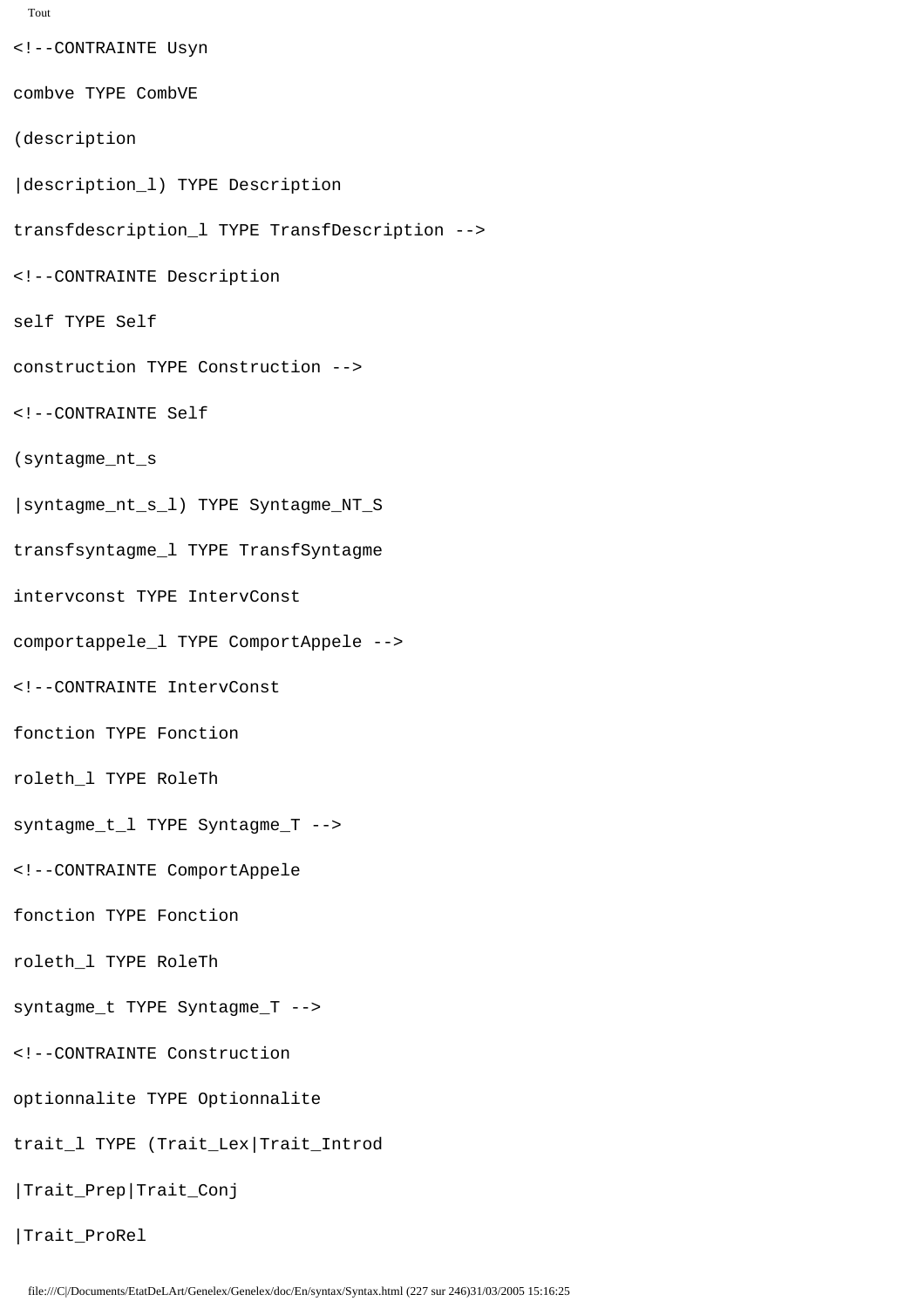- |Trait\_ProIntrog
- |Trait\_Mode|Trait\_Temps
- |Trait\_Personne|Trait\_Genre
- |Trait\_Nombre
- |Trait\_NombrePosseur
- |Trait\_SsCatMorph
- |Trait\_SsCatSynt
- |Trait\_Aux|Trait\_Pronominal
- |Trait\_Neg|Trait\_Accord
- |Trait\_Passif|Trait\_Tournure
- |Trait\_Coref|Trait\_Aspect
- |Trait\_Bin|Trait\_Libre)
- position\_c\_l TYPE Position\_C -->
- <!--CONTRAINTE Position\_C
- fonction TYPE Fonction
- roleth\_l TYPE RoleTh
- syntagme\_c\_l TYPE (Syntagme\_T|Syntagme\_NT\_C)
- transfsyntagme\_l TYPE TransfSyntagme -->
- <!--CONTRAINTE Position\_S
- fonction TYPE Fonction
- roleth\_l TYPE RoleTh
- syntagme\_s\_l TYPE (Syntagme\_T|Syntagme\_NT\_S)
- transfsyntagme\_l TYPE TransfSyntagme -->
- <!--CONTRAINTE Insertion
- retire\_syntagme\_c\_l TYPE (Syntagme\_T|Syntagme\_NT\_C)
- retire\_transfsyntagme\_l TYPE TransfSyntagme -->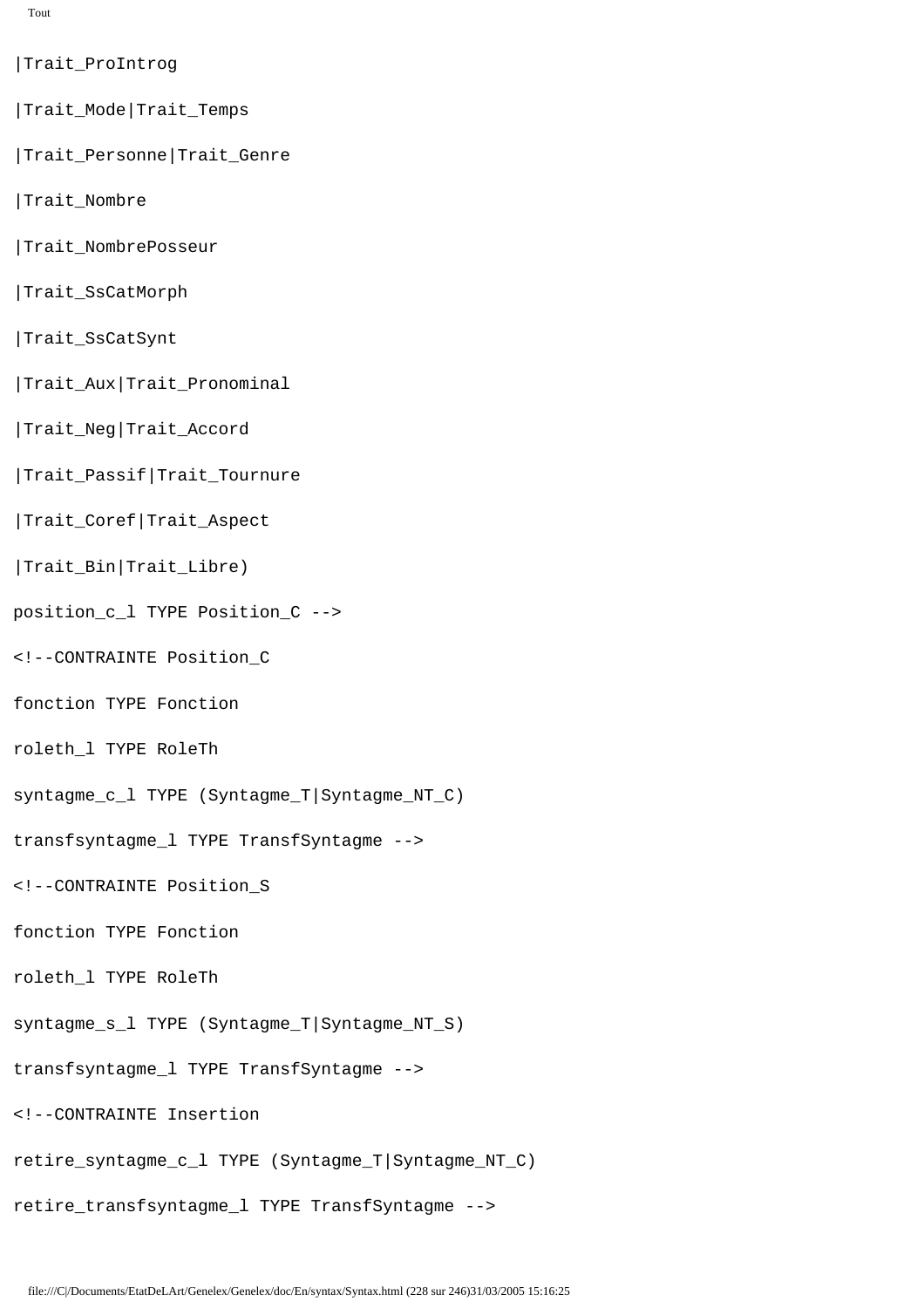```
Tout
```
- <!--CONTRAINTE CheminSyntagme
- syntagme TYPE (Syntagme\_T|Syntagme\_NT\_C
- |Syntagme\_NT\_S) -->
- <!--CONTRAINTE SelectIntervConst
- syntagme\_t TYPE Syntagme\_T -->
- <!--CONTRAINTE Syntagme\_T
- trait\_l TYPE (Trait\_Lex|Trait\_RefLex
- |Trait\_Mode|Trait\_Temps
- |Trait\_Personne|Trait\_Genre
- |Trait\_Nombre
- |Trait\_NombrePosseur
- |Trait\_SsCatMorph
- |Trait\_SsCatSynt
- |Trait\_Aux|Trait\_Pronominal
- |Trait\_Neg|Trait\_Accord
- |Trait\_Passif|Trait\_Tournure
- |Trait\_Coref|Trait\_Aspect
- |Trait\_Bin|Trait\_Libre) -->
- <!--CONTRAINTE Syntagme\_NT\_C
- optionnalite TYPE Optionnalite
- trait 1 TYPE (Trait Lex|Trait Introd
- |Trait\_Prep|Trait\_Conj
- |Trait\_ProRel
- |Trait\_ProIntrog
- |Trait\_Mode|Trait\_Temps
- |Trait\_Personne|Trait\_Genre

|Trait\_Nombre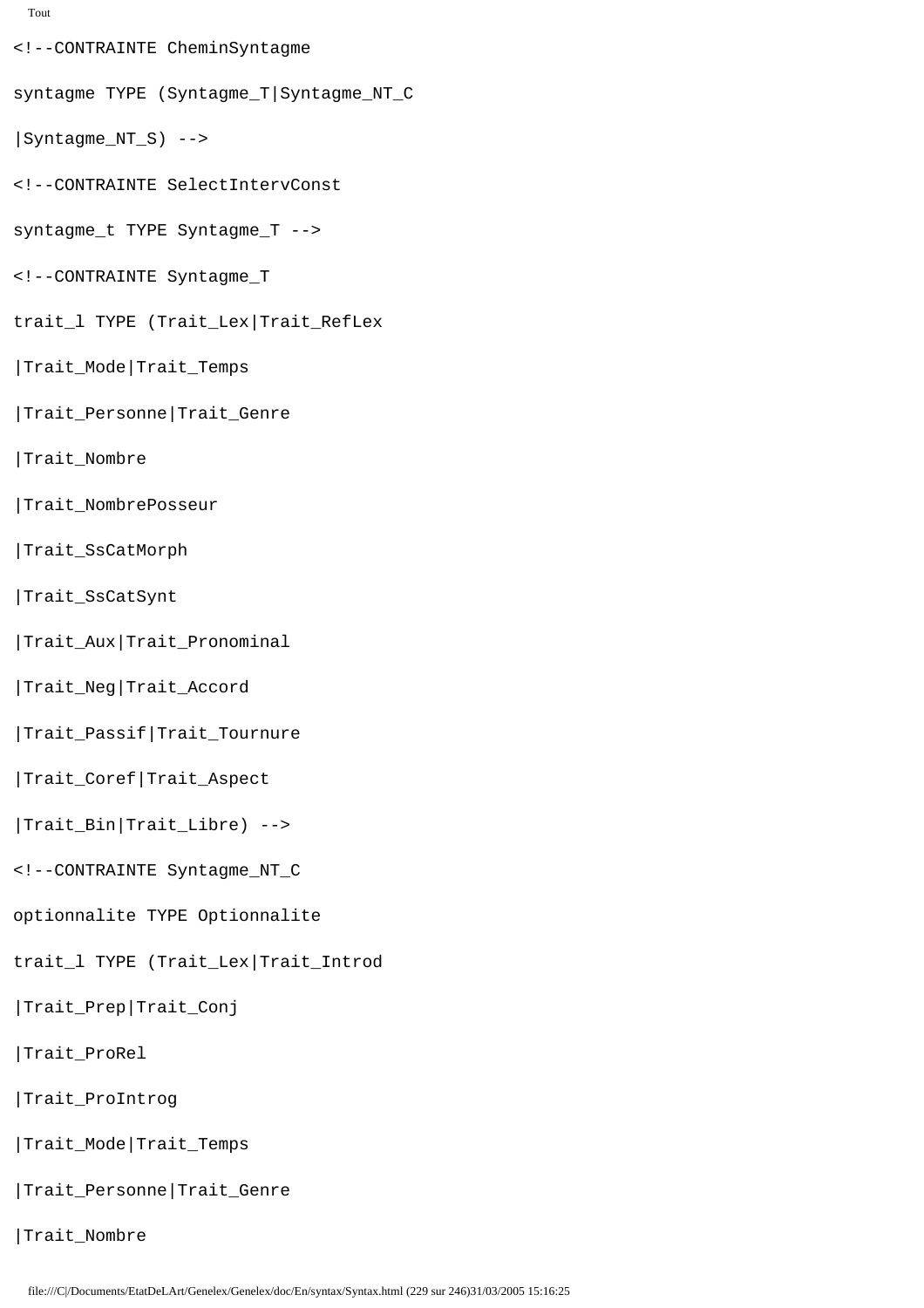Tout

- |Trait\_NombrePosseur
- |Trait\_SsCatMorph
- |Trait\_SsCatSynt
- |Trait\_Aux|Trait\_Pronominal
- |Trait\_Neg|Trait\_Accord
- |Trait\_Passif|Trait\_Tournure
- |Trait\_Coref|Trait\_Aspect
- |Trait\_Bin|Trait\_Libre)
- position\_c\_l TYPE Position\_C -->
- <!--CONTRAINTE Syntagme\_NT\_S
- optionnalite TYPE Optionnalite
- trait\_l TYPE (Trait\_Lex|Trait\_Introd
- |Trait\_Prep|Trait\_Conj
- |Trait\_ProRel
- |Trait\_ProIntrog
- |Trait\_RefLex
- |Trait\_RefIntrod
- |Trait\_RefPrep|Trait\_RefConj
- |Trait\_RefProRel
- |Trait\_RefProIntrog
- |Trait\_Mode|Trait\_Temps
- |Trait\_Personne|Trait\_Genre
- |Trait\_Nombre
- |Trait\_NombrePosseur
- |Trait\_SsCatMorph
- |Trait\_SsCatSynt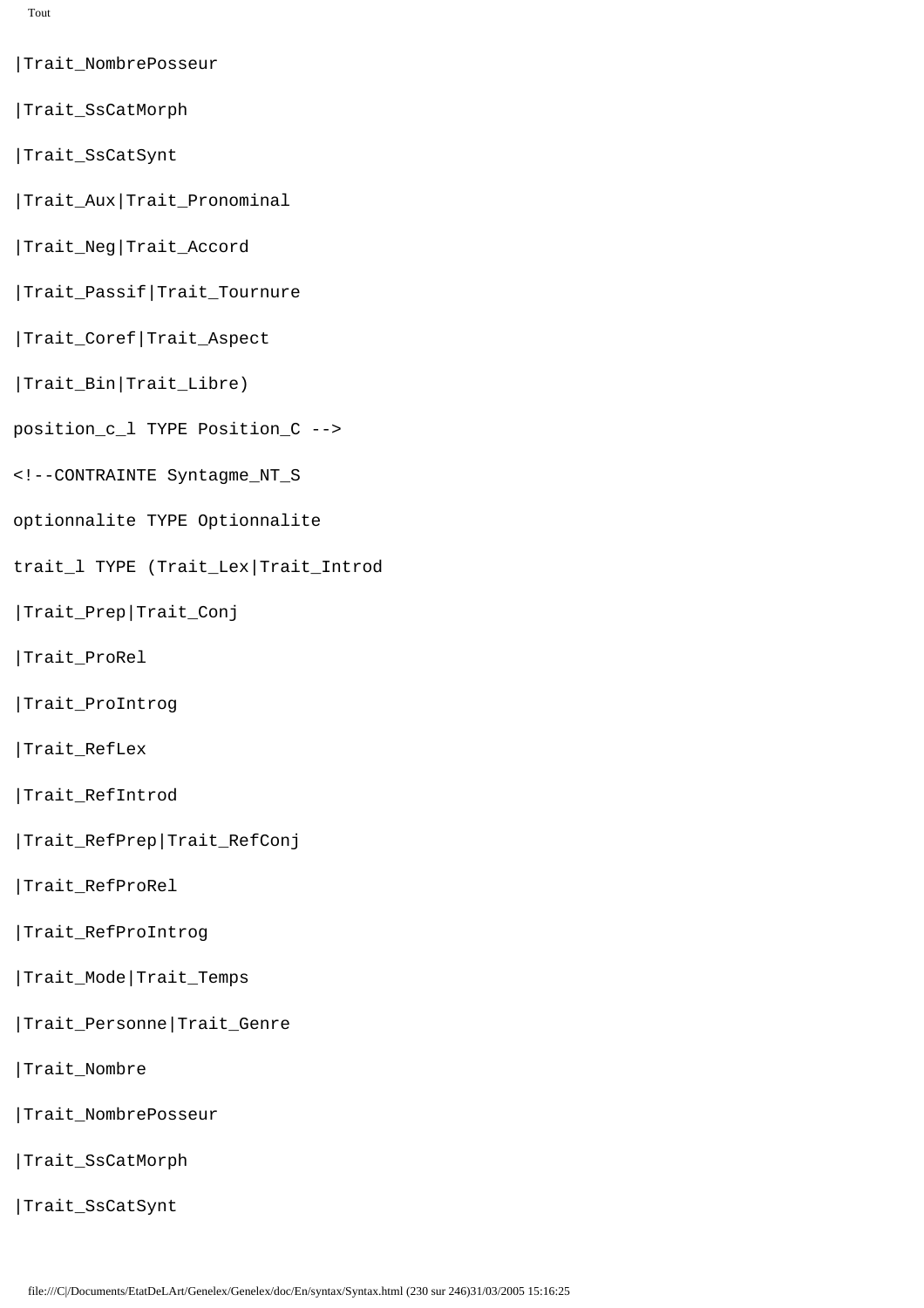```
Tout
```
|Trait\_Aux|Trait\_Pronominal

- |Trait\_Neg|Trait\_Accord
- |Trait\_Passif|Trait\_Tournure
- |Trait\_Coref|Trait\_Aspect
- |Trait\_Bin|Trait\_Libre)
- position\_s\_l TYPE Position\_S
- insertion\_l TYPE Insertion -->
- <!--CONTRAINTE R\_ComposeUm
- um TYPE  $Um_S|Um_Agg|Um_C$ ) -->
- <!--CONTRAINTE R\_ComposeUsyn
- usyn TYPE Usyn
- mdc TYPE MdC -->
- <!--CONTRAINTE HeritePosition
- modifposition TYPE ModifPosition -->
- <!--CONTRAINTE FiltreSelf
- modifintervconst TYPE ModifIntervConst
- modifsyntagme\_nt TYPE ModifSyntagme\_NT -->
- <!--CONTRAINTE TransfUsyn
- usyn\_resultat TYPE Usyn -->
- <!--CONTRAINTE TransfDescription
- (description\_origine
- |description\_resultat) TYPE Description -->
- <!--CONTRAINTE ModifDescription
- modifconstruction TYPE ModifConstruction
- modifintervconst TYPE ModifIntervConst
- modifsyntagme\_nt TYPE ModifSyntagme\_NT -->
- <!--CONTRAINTE ModifConstruction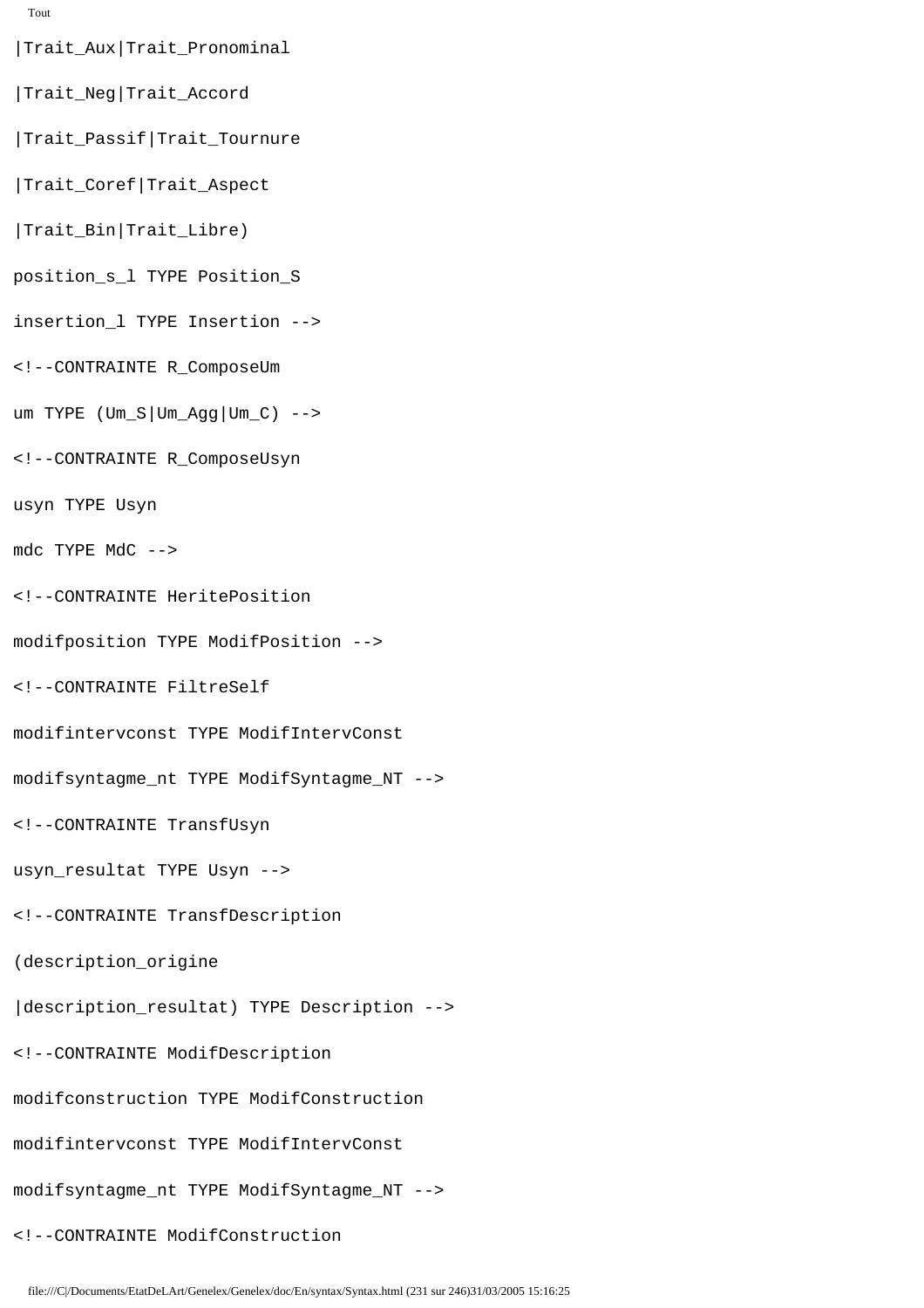```
Tout
```
optionnalite TYPE Optionnalite

```
(retire_trait_l
```
- |ajoute\_trait\_l) TYPE (Trait\_Lex|Trait\_Introd
- |Trait\_Prep|Trait\_Conj
- |Trait\_ProRel
- |Trait\_ProIntrog
- |Trait\_Mode|Trait\_Temps
- |Trait\_Personne|Trait\_Genre
- |Trait\_Nombre
- |Trait\_NombrePosseur
- |Trait\_SsCatMorph
- |Trait\_SsCatSynt
- |Trait\_Aux|Trait\_Pronominal
- |Trait\_Neg|Trait\_Accord
- |Trait\_Passif|Trait\_Tournure
- |Trait\_Coref|Trait\_Aspect
- |Trait\_Bin|Trait\_Libre) -->
- <!--CONTRAINTE TransfPosition
- modifposition TYPE ModifPosition -->
- <!--CONTRAINTE ModifPosition
- fonction TYPE Fonction
- roleth\_l TYPE RoleTh
- (retire\_syntagme\_l
- |ajoute\_syntagme\_l) TYPE (Syntagme\_T|Syntagme\_NT\_C
- |Syntagme\_NT\_S)
- (retire\_transfsyntagme\_l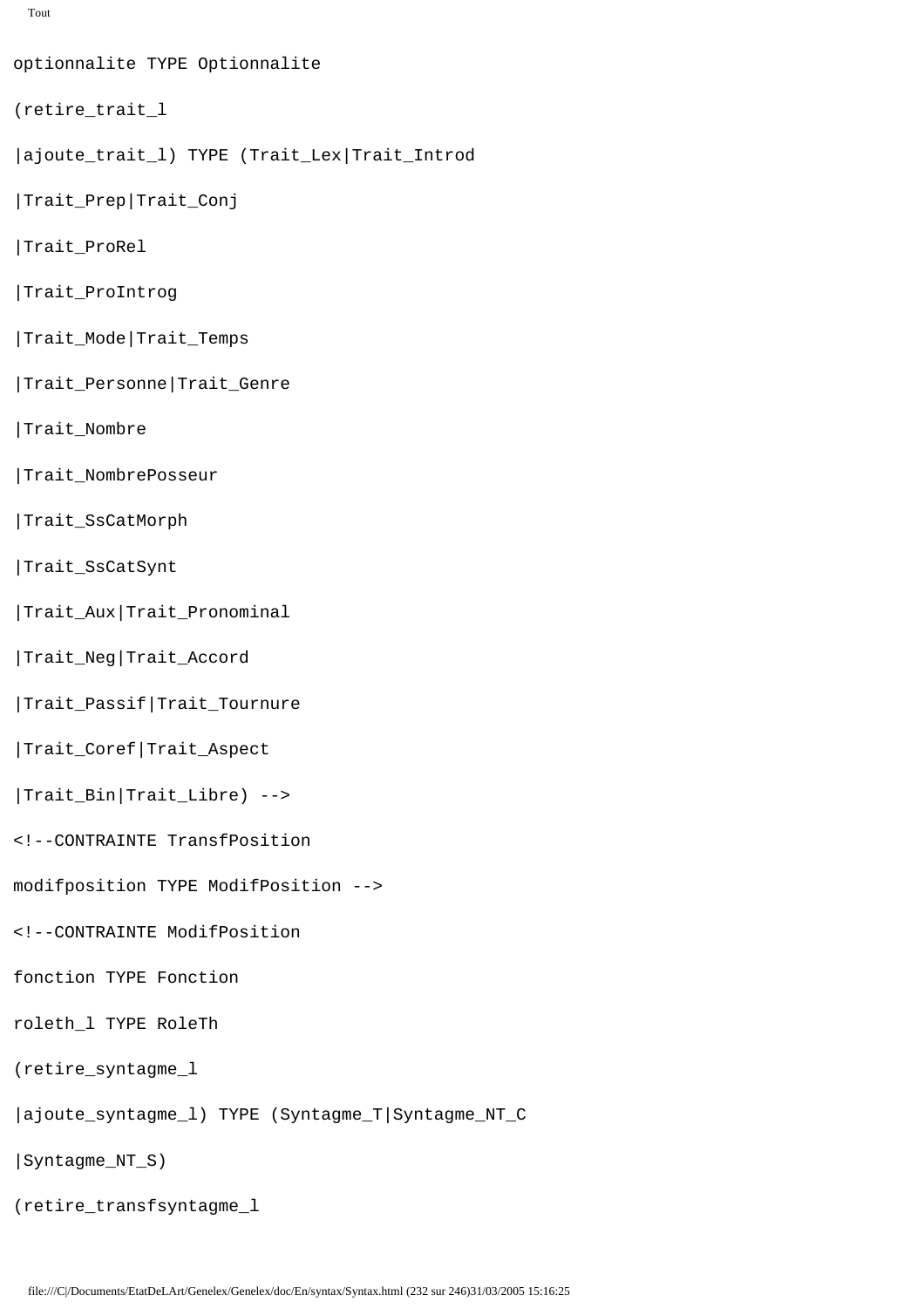```
Tout
```
|ajoute\_transfsyntagme\_l |transfsyntagme\_l) TYPE TransfSyntagme --> <!--CONTRAINTE TransfSyntagme (syntagme\_origine |syntagme\_resultat) TYPE (Syntagme\_T|Syntagme\_NT\_C |Syntagme\_NT\_S) modifsyntagme TYPE (ModifSyntagme\_T |ModifSyntagme\_NT) --> <!--CONTRAINTE ModifSyntagme\_T (retire\_trait\_l |ajoute\_trait\_l TYPE (Trait\_Lex|Trait\_RefLex |Trait\_Personne|Trait\_Genre |Trait\_Nombre |Trait\_NombrePosseur |Trait\_SsCatMorph |Trait\_SsCatSynt |Trait\_Aux|Trait\_Pronominal |Trait\_Neg|Trait\_Accord |Trait\_Passif|Trait\_Tournure |Trait\_Coref|Trait\_Aspect |Trait\_Bin|Trait\_Libre) --> <!--CONTRAINTE ModifSyntagme\_NT (retire\_trait\_l |ajoute\_trait\_l) TYPE (Trait\_Lex|Trait\_Introd |Trait\_Prep|Trait\_Conj |Trait\_ProRel |Trait\_ProIntrog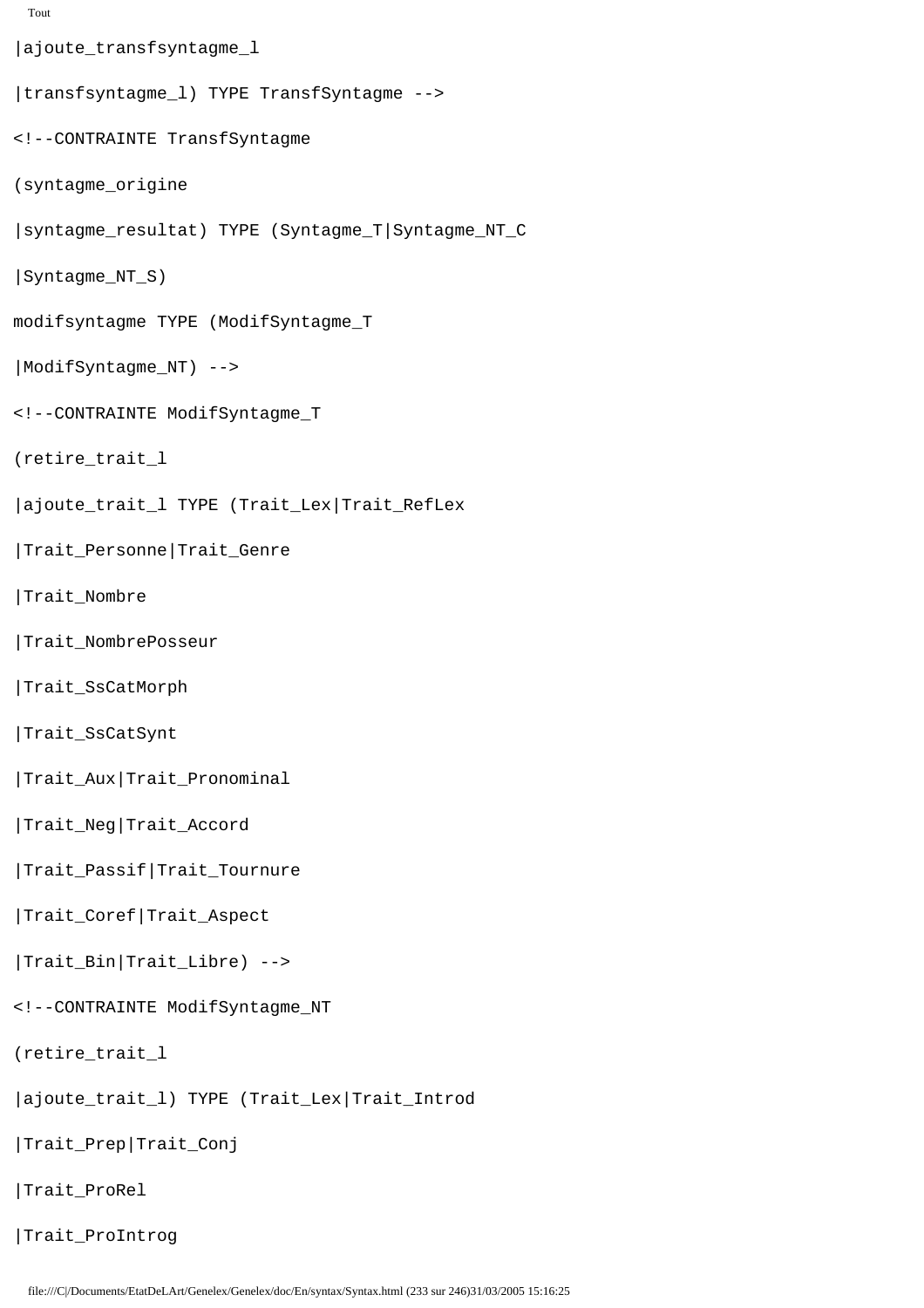Tout

- |Trait\_RefLex
- |Trait\_RefIntrod
- |Trait\_RefPrep|Trait\_RefConj
- |Trait\_RefProRel
- |Trait\_RefProIntrog
- |Trait\_Mode|Trait\_Temps
- |Trait\_Personne|Trait\_Genre
- |Trait\_Nombre
- |Trait\_NombrePosseur
- |Trait\_SsCatMorph
- |Trait\_SsCatSynt
- |Trait\_Aux|Trait\_Pronominal
- |Trait\_Neg|Trait\_Accord
- |Trait\_Passif|Trait\_Tournure
- |Trait\_Coref|Trait\_Aspect
- |Trait\_Bin|Trait\_Libre)
- optionnalite TYPE Optionnalite -->
- <!--CONTRAINTE ModifIntervConst
- fonction TYPE Fonction
- roleth\_l TYPE RoleTh
- (retire\_syntagme\_t\_l
- |ajoute\_syntagme\_t\_l) TYPE Syntagme\_T
- transfsyntagme\_l TYPE TransfSyntagme -->
- <!--CONTRAINTE (Trait\_Lex|Trait\_Introd|Trait\_Prep|Trait\_Conj
- |Trait\_ProRel|Trait\_ProIntrog)
- um TYPE (Um\_S|Um\_Agg|Um\_C) -->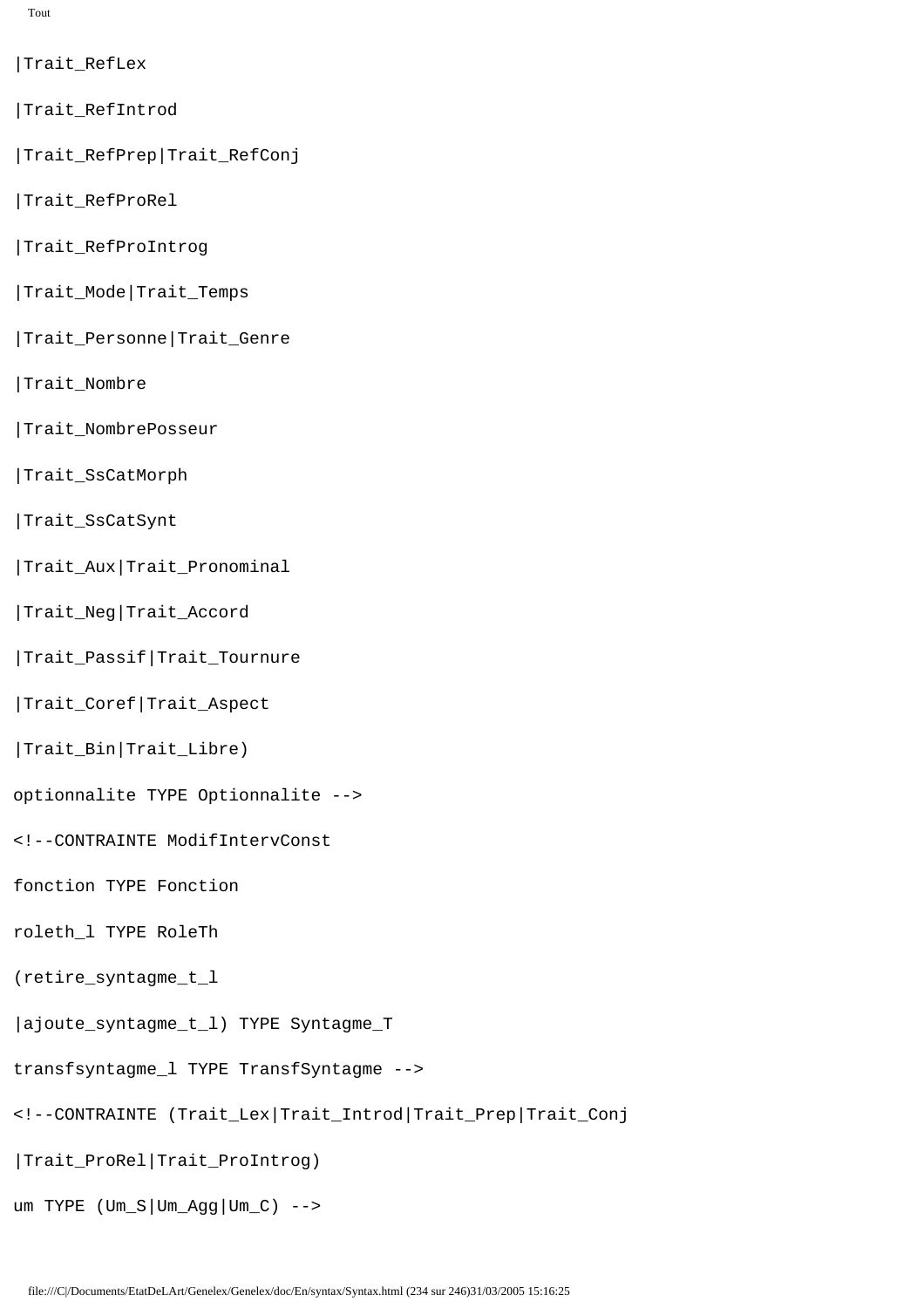# **III : Examples of tagged data**

The example of SGML tagging shown here gives a more detailed representation of the two ways for coding the compound Usyn "abattre carte ma"tresse", as given in the example (13), part D of this document (Annexes to Compound Syntactic Units).

```
<GENELEX nom="ABATTRE CARTE MAITRESSE" langue="FRANCAIS">
<GENELEXMORPHO>
<!-- Les Unites Morphologiques -->
<UM_S id="UM2556" catgram="VERBE" usyn_l="USYN2556">
<UMG>abattre</>
\lt/<UM_S id="UM4570" catgram="NOM" sscatgram="COMMUN" usyn_l="USYN4570">
<UMG>carte</>
\lt/<UM_S id="UM6734" catgram="ADJECTIF" sscatgram="QUALIFICATIF"
usyn_l = "USYN6734"<UMG>ma&icirc;tre</>
\lt/</GENELEXMORPHO>
<GENELEXSYNTAXE>
<!-- Fonctions -->
<FONCTION id="FT1" valeur="TETE">
```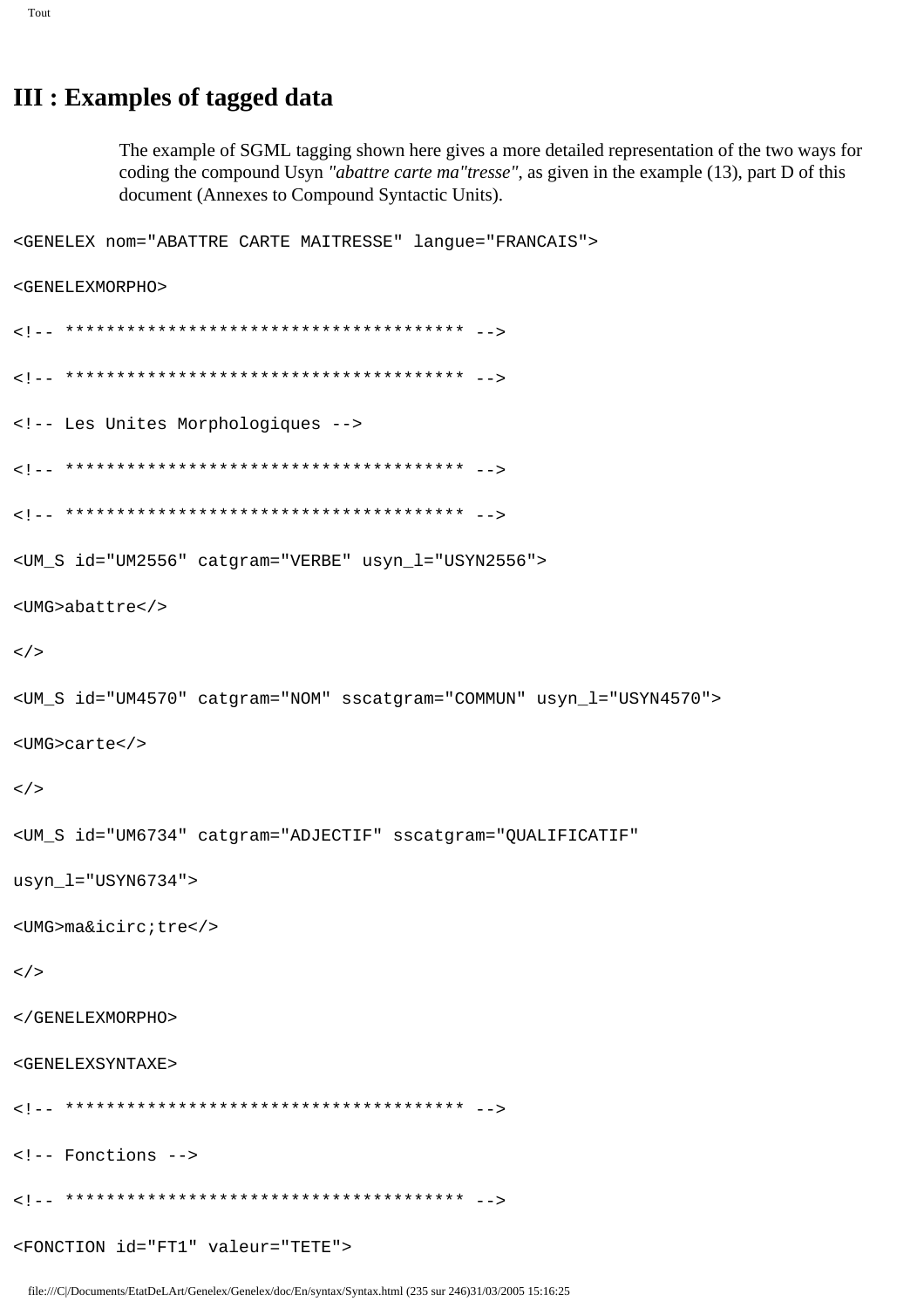<FONCTION id="FT2" valeur="SUJET"> <FONCTION id="FT3" valeur="OBJET\_DIRECT"> <FONCTION id="FT7" valeur="EPITHETE\_GAUCHE"> <FONCTION id="FT9" valeur="SPECIFIEUR"> <!-- \*\*\*\*\*\*\*\*\*\*\*\*\*\*\*\*\*\*\*\*\*\*\*\*\*\*\*\*\*\*\*\*\*\*\*\*\*\*\* --> <!-- Traits Restrictifs --> <!-- \*\*\*\*\*\*\*\*\*\*\*\*\*\*\*\*\*\*\*\*\*\*\*\*\*\*\*\*\*\*\*\*\*\*\*\*\*\*\* --> <TRAIT\_REFLEX id="TR111" nieme\_cposition="1" nieme\_cposant="1" saturesynt="OUI"> <TRAIT\_REFLEX id="TR112" nieme\_cposition="1" nieme\_cposant="2" saturesynt="OUI"> <TRAIT\_REFLEX id="TR113" nieme\_cposition="1" nieme\_cposant="3" saturesynt="OUI"> <TRAIT\_REFLEX id="TR114" nieme\_cposition="1" nieme\_cposant="2" saturesynt="NON"> <TRAIT\_NOMBRE id="TR202" valeur="SINGULIER"> <TRAIT\_LEX id="TR320" valeur="il"> <TRAIT\_LEX id="TR321" valeur="le"> <TRAIT\_AUX id="TR500" valeur="AVOIR"> <TRAIT\_SSCATSYNT id="TR634" valeur="RELATIVE"> <!-- \*\*\*\*\*\*\*\*\*\*\*\*\*\*\*\*\*\*\*\*\*\*\*\*\*\*\*\*\*\*\*\*\*\*\*\*\*\*\* --> <!-- Syntagmes Terminaux --> <!-- \*\*\*\*\*\*\*\*\*\*\*\*\*\*\*\*\*\*\*\*\*\*\*\*\*\*\*\*\*\*\*\*\*\*\*\*\*\*\* --> <SYNTAGME\_T id="ST1" etiquettesynt="DETERMINANT"> <SYNTAGME\_T id="ST3" etiquettesynt="VERBE"> <SYNTAGME\_T id="ST8" etiquettesynt="ADJECTIF"> <SYNTAGME\_T id="ST9" etiquettesynt="NOM"> <SYNTAGME\_T id="ST10" etiquettesynt="PRONOM" trait\_l="TR320"> <SYNTAGME\_T id="ST11" etiquettesynt="PRONOM" trait\_l="TR321"> <SYNTAGME\_T id="ST20" etiquettesynt="VERBE" trait\_l="TR500">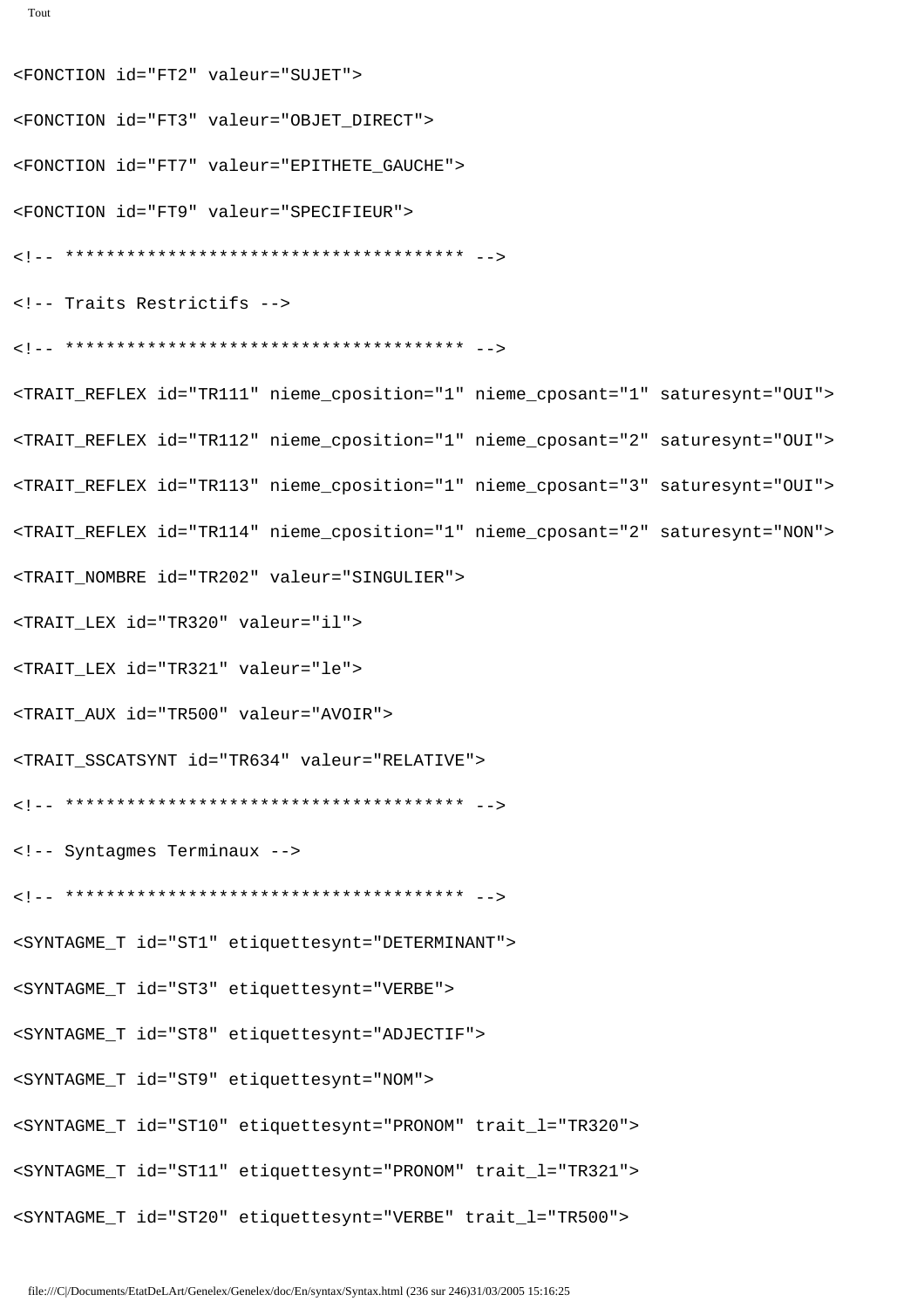<SYNTAGME\_T id="ST56" etiquettesynt="ADJECTIF" trait\_l="TR112"> <SYNTAGME\_T id="ST59" etiquettesynt="NOM" trait\_l="TR111"> <SYNTAGME\_T id="ST60" etiquettesynt="VERBE" trait\_l="TR111"> <SYNTAGME\_T id="ST68" etiquettesynt="NOM" trait\_l="TR112 TR202"> <SYNTAGME\_T id="ST69" etiquettesynt="ADJECTIF" trait\_l="TR113"> <!-- \*\*\*\*\*\*\*\*\*\*\*\*\*\*\*\*\*\*\*\*\*\*\*\*\*\*\*\*\*\*\*\*\*\*\*\*\*\*\* --> <!-- IntervConst --> <!-- \*\*\*\*\*\*\*\*\*\*\*\*\*\*\*\*\*\*\*\*\*\*\*\*\*\*\*\*\*\*\*\*\*\*\*\*\*\*\* --> <INTERVCONST id="INTC10" syntagme\_t\_l="ST9"> <INTERVCONST id="INTC24" syntagme\_t\_l="ST3"> <INTERVCONST id="INTC28" syntagme\_t\_l="ST20"> <INTERVCONST id="INTC45" syntagme\_t\_l="ST8"> <!-- \*\*\*\*\*\*\*\*\*\*\*\*\*\*\*\*\*\*\*\*\*\*\*\*\*\*\*\*\*\*\*\*\*\*\*\*\*\*\* --> <!-- Syntagmes non Terminaux de Construction --> <!-- \*\*\*\*\*\*\*\*\*\*\*\*\*\*\*\*\*\*\*\*\*\*\*\*\*\*\*\*\*\*\*\*\*\*\*\*\*\*\* --> <SYNTAGME\_NT\_C id="SNTC1" etiquettesynt="SN"> <SYNTAGME\_NT\_C id="SNTC6" etiquettesynt="P" trait\_l="TR634"> <SYNTAGME\_NT\_C id="SNTC18" etiquettesynt="SADJ"> <SYNTAGME\_NT\_C id="SNTC25" etiquettesynt="SP"> <SYNTAGME\_NT\_C id="SNTC74" etiquettesynt="SADV"> <!-- \*\*\*\*\*\*\*\*\*\*\*\*\*\*\*\*\*\*\*\*\*\*\*\*\*\*\*\*\*\*\*\*\*\*\*\*\*\*\* --> <!-- Syntagmes non Terminaux de Structure --> <!-- \*\*\*\*\*\*\*\*\*\*\*\*\*\*\*\*\*\*\*\*\*\*\*\*\*\*\*\*\*\*\*\*\*\*\*\*\*\*\* --> <SYNTAGME\_NT\_S id="SNTS562" etiquettesynt="Nbarre" trait\_l="TR202" position\_s\_l="POSS524 POSS525" optionnalite="OPT2"> <SYNTAGME\_NT\_S id="SNTS108" etiquettesynt="SV"

<SYNTAGME\_T id="ST26" etiquettesynt="NOM" trait\_l="TR202">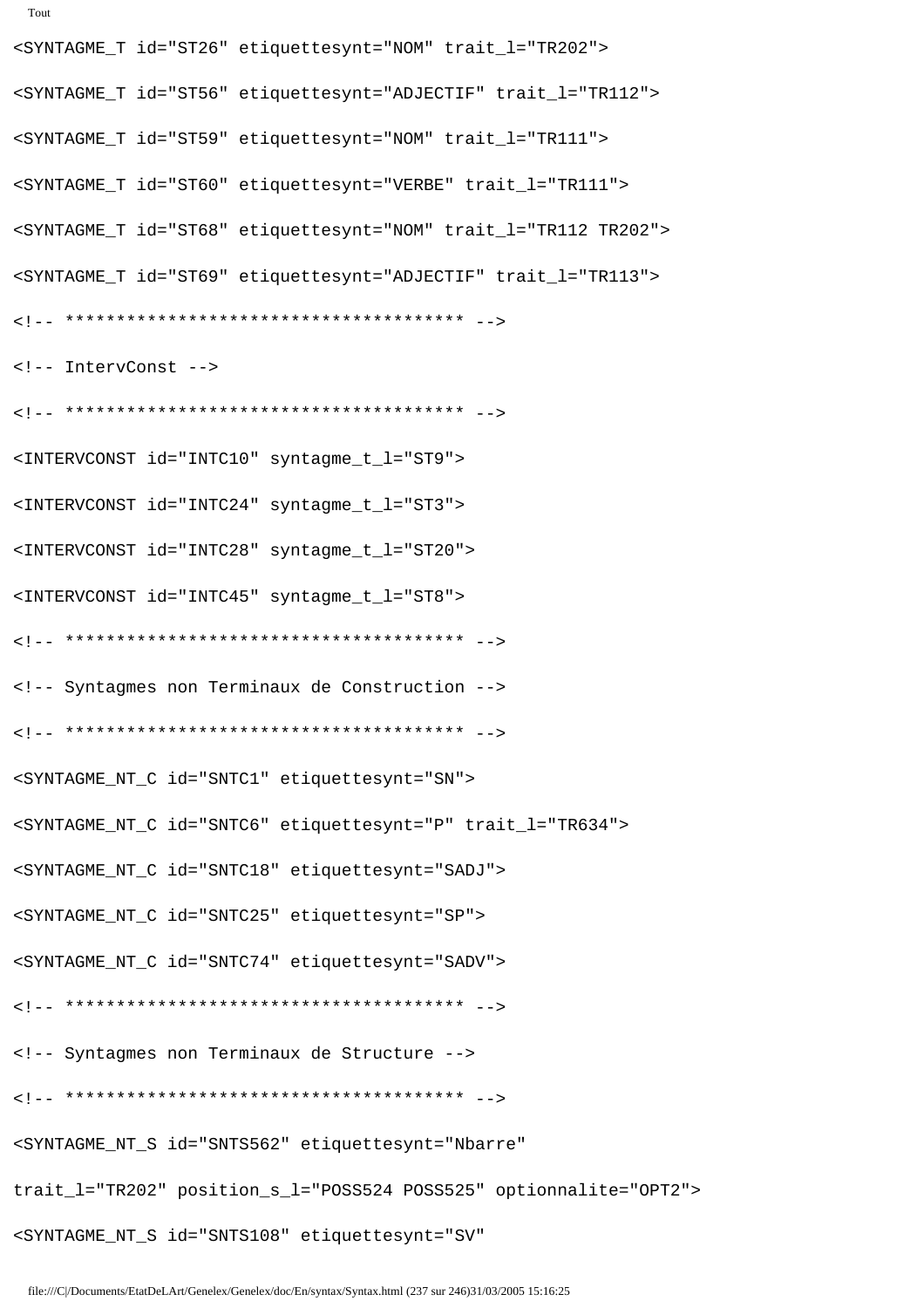```
Tout
```

```
position_s_l="POSS250 POSS611" optionnalite="OPT2">
<SYNTAGME_NT_S id="SNTS889" etiquettesynt="SN"
position_s_l="POSS45 POSS46 POSS47 POSS48" optionnalite="OPT33">
<SYNTAGME_NT_S id="SNTS11" etiquettesynt="SADJ">
<SYNTAGME_NT_S id="SNTS109" etiquettesynt="SV"
position_s_l="POSS250 POSS612" optionnalite="OPT2">
<SYNTAGME_NT_S id="SNTS890" etiquettesynt="SN"
position_s_l="POSS45 POSS46 POSS47" optionnalite="OPT27">
<!-- ***************************************** -->
<!-- ModifSyntagmes Terminaux et non Terminaux -->
<!-- ***************************************** -->
<MODIFSYNTAGME_T id="MODST12" ajoute_trait_l="TR202">
<MODIFSYNTAGME_NT id="MODSNT49" ajoute_trait_l="TR112">
<MODIFSYNTAGME_NT id="MODSNT57" ajoute_trait_l="TR113">
<MODIFSYNTAGME_NT id="MODSNT79" ajoute_trait_l="TR114 TR202">
<MODIFSYNTAGME_NT id="MODSNT80" ajoute_trait_l="TR114">
<!-- *************************************** -->
<!-- Optionnalites -->
<!-- *************************************** -->
<OPTIONNALITE id="OPT1" libelle= "P0"></>
<OPTIONNALITE id="OPT2" libelle= "P0 P1"></>
<OPTIONNALITE id="OPT3" libelle= "P0 (P1)"></>
<OPTIONNALITE id="OPT15" libelle="(P0)"></>
<OPTIONNALITE id="OPT25" libelle= "P0 (P1) (P2)"></>
<OPTIONNALITE id="OPT27" libelle= "P0 (P1) P2"></>
<OPTIONNALITE id="OPT33" libelle= "P0 (P1) P2 P3"></>
```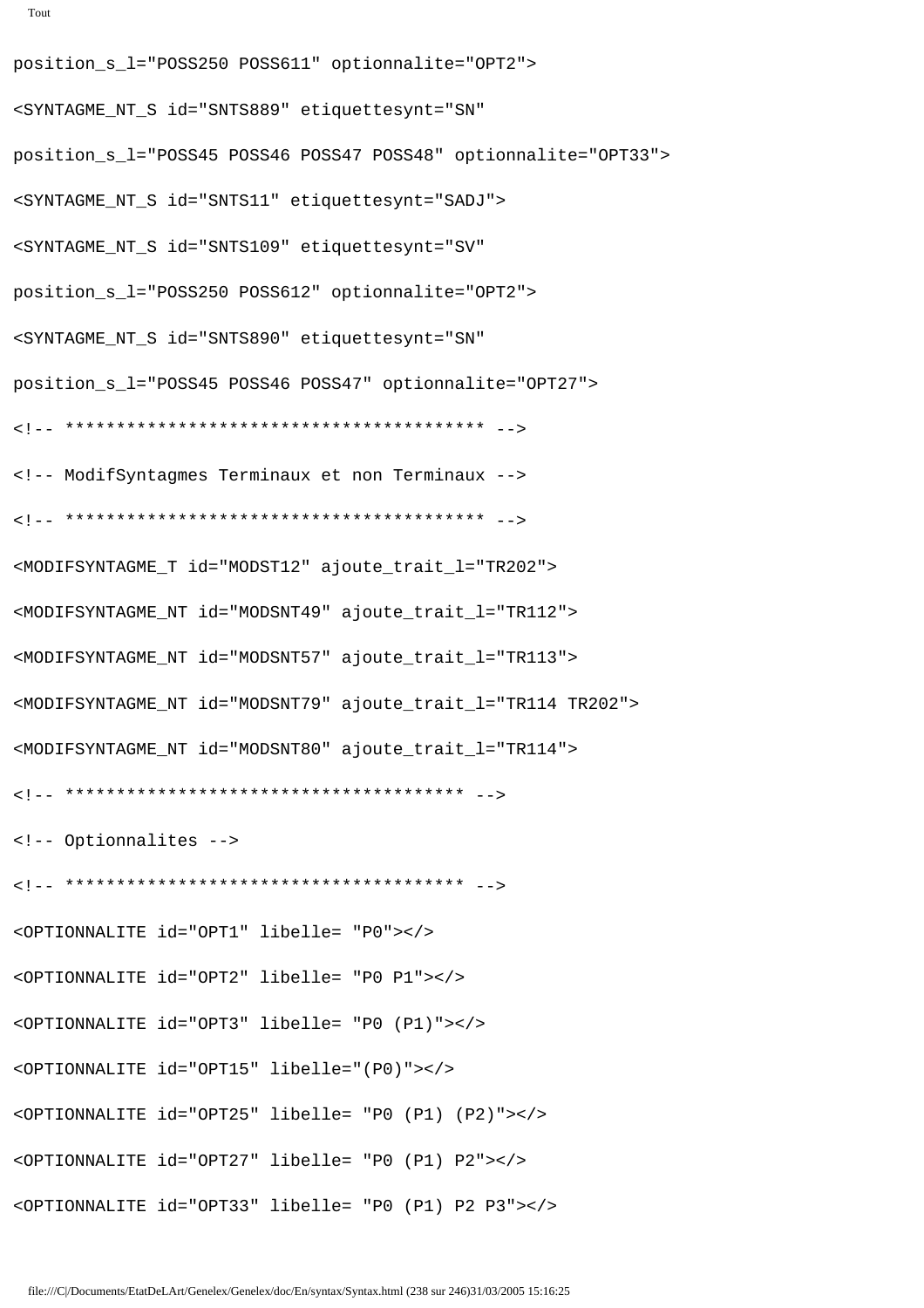<!-- \*\*\*\*\*\*\*\*\*\*\*\*\*\*\*\*\*\*\*\*\*\*\*\*\*\*\*\*\*\*\*\*\*\*\*\*\*\*\* --> <!-- TransfSyntagmes --> <!-- \*\*\*\*\*\*\*\*\*\*\*\*\*\*\*\*\*\*\*\*\*\*\*\*\*\*\*\*\*\*\*\*\*\*\*\*\*\*\* --> <TRANSFSYNTAGME id="TRSYNT22" commentaire="pronominalisation SN sujet en il" syntagme\_origine="SNTC1" syntagme\_resultat="ST10"> <TRANSFSYNTAGME id="TRSYNT23" commentaire="pronominalisation SN objet en le" syntagme\_origine="SNTC1" syntagme\_resultat="ST11"> <TRANSFSYNTAGME id="TRSYNT213" commentaire="lexicalisation partielle SN par 2eme composant + sing" syntagme\_origine="SNTC1" modifsyntagme="MODSNT79"> <TRANSFSYNTAGME id="TRSYNT214" commentaire="lexicalisation partielle SN par 2eme composant" syntagme\_origine="SNTC1" modifsyntagme="MODSNT80"> <TRANSFSYNTAGME id="TRSYNT332" commentaire="restriction d'un NOM au singulier" syntagme\_origine="ST9" modifsyntagme="MODST12"> <TRANSFSYNTAGME id="TRSYNT664" commentaire="saturation SADJ par 2eme composant" syntagme\_origine="SNTC18" modifsyntagme="MODSNT49"> <TRANSFSYNTAGME id="TRSYNT678" commentaire="saturation SADJ par 3eme composant" syntagme\_origine="SNTC18" modifsyntagme="MODSNT57"> <!-- \*\*\*\*\*\*\*\*\*\*\*\*\*\*\*\*\*\*\*\*\*\*\*\*\*\*\*\*\*\*\*\*\*\*\*\*\*\*\* --> <!-- ModifIntervConst -->

Tout

<!-- \*\*\*\*\*\*\*\*\*\*\*\*\*\*\*\*\*\*\*\*\*\*\*\*\*\*\*\*\*\*\*\*\*\*\*\*\*\*\* -->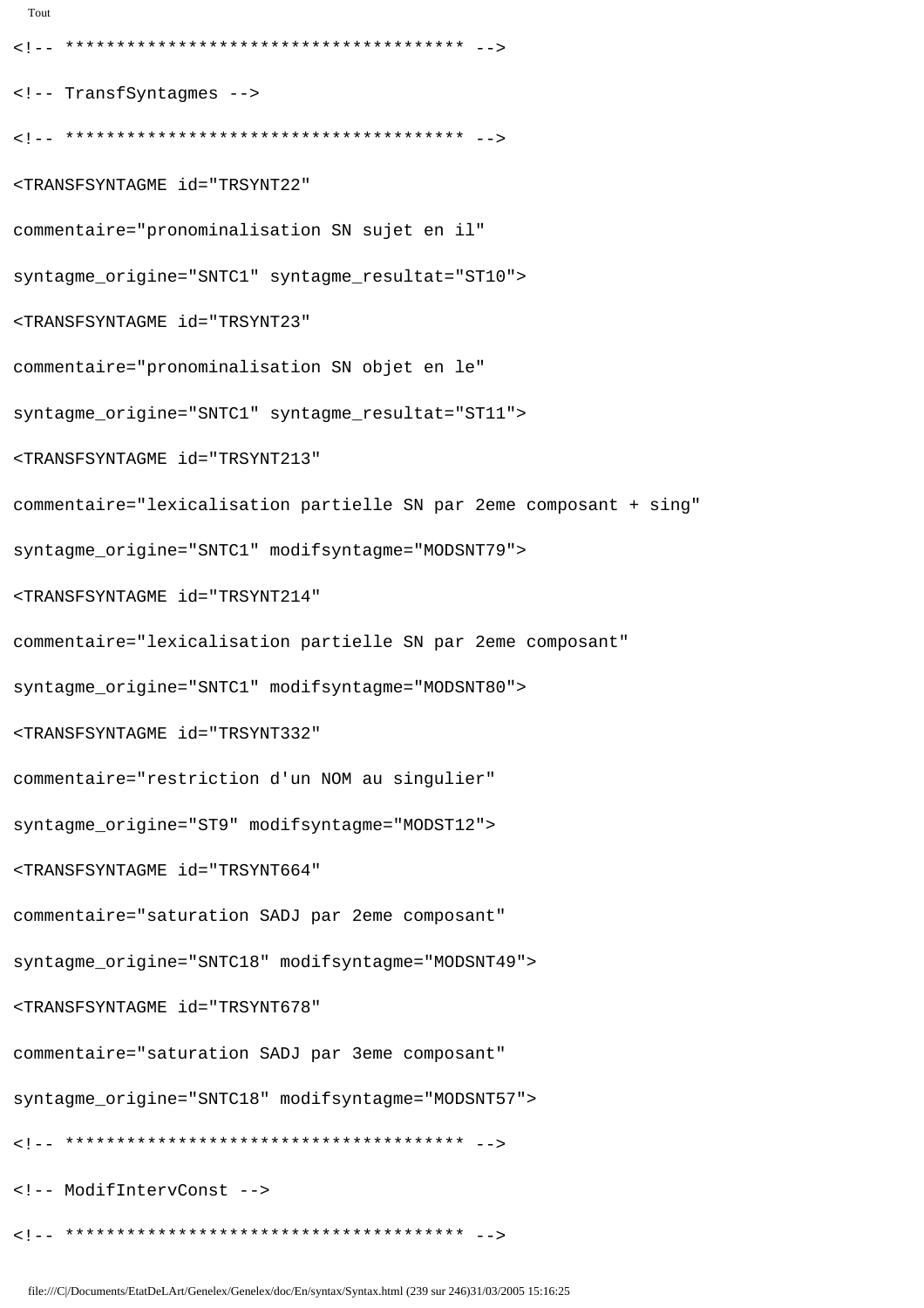```
file:///C|/Documents/EtatDeLArt/Genelex/Genelex/doc/En/syntax/Syntax.html (240 sur 246)31/03/2005 15:16:25
```

```
<MODIFINTERVCONST id="MODIC122" transfsyntagme_l="TRSYNT332">
<!-- *************************************** -->
<!-- Positions de Construction -->
<!-- *************************************** -->
<POSITION_C id="POSC52" fonction="FT2"
syntagme_c_l="SNTC1 ST10" transfsyntagme_l="TRSYNT22">
<POSITION_C id="POSC48" fonction="FT3"
syntagme_c_l="SNTC1 ST11" transfsyntagme_l="TRSYNT23">
<POSITION_C id="POSC56" syntagme_c_l="ST1">
<POSITION_C id="POSC87" repetable="OUI" fonction="FT7"
syntagme_c_l="SNTC18">
<POSITION_C id="POSC35" repetable="OUI"
syntagme_c_l="SNTC18 SNTC25 SNTC6">
<POSITION_C id="POSC98" repetable="OUI" fonction="FT9"
syntagme_c_l="SNTC74">
<!-- *************************************** -->
<!-- Positions de Structure -->
<!-- *************************************** -->
<POSITION_S id="POSS524" repetable="NON" syntagme_s_l="ST59">
<POSITION_S id="POSS525" repetable="NON" syntagme_s_l="ST56">
<POSITION_S id="POSS250" repetable="NON" fonction="FT1"
syntagme_s_l="ST60">
<POSITION_S id="POSS611" repetable="NON" fonction="FT3"
syntagme_s_l="SNTS889">
<POSITION_S id="POSS45" repetable="NON" syntagme_s_l="ST1">
<POSITION_S id="POSS46" repetable="OUI" syntagme_s_l="SNTS11">
```

```
Tout
```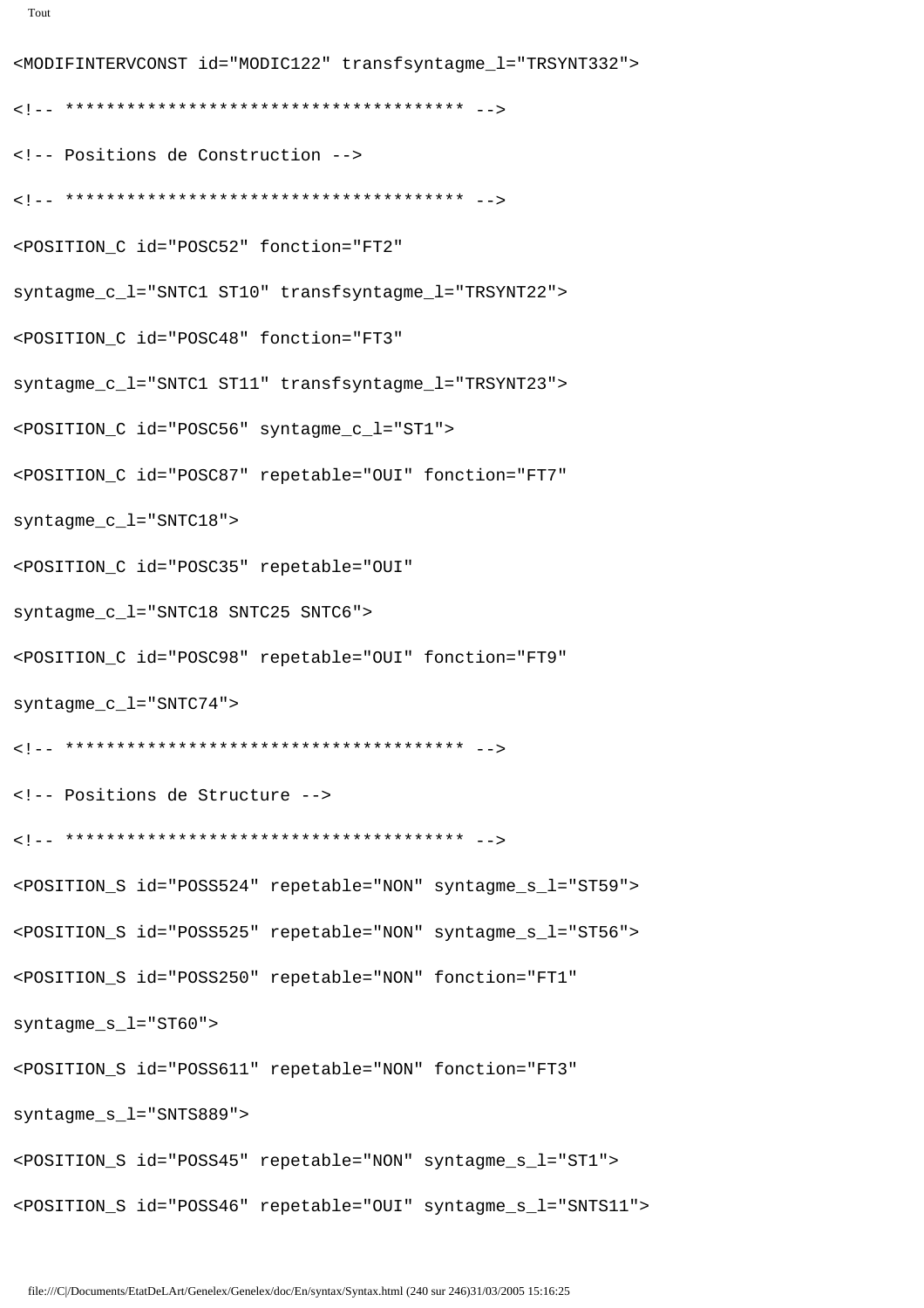```
Tout
<POSITION_S id="POSS47" repetable="NON" fonction="FT1"
syntagme_s_l="ST68">
<POSITION_S id="POSS48" repetable="NON" syntagme_s_l="ST69">
<POSITION_S id="POSS612" repetable="NON" fonction="FT3"
syntagme_s_l="SNTS890">
<!-- *************************************** -->
<!-- ModifPositions -->
<!-- *************************************** -->
<MODIFPOSITION id="MODPOS151" repetable="NON"
retire_syntagme_l="SNTC6 SNTC25" transfsyntagme_l="TRSYNT664">
<MODIFPOSITION id="MODPOS152" repetable="NON"
retire_syntagme_l="SNTC6 SNTC25" transfsyntagme_l="TRSYNT678">
<MODIFPOSITION id="MODPOS299" retire_syntagme_l="ST11"
retire_transfsyntagme_l="TRSYNT23" transfsyntagme_l="TRSYNT213">
<MODIFPOSITION id="MODPOS300" retire_syntagme_l="ST11"
retire_transfsyntagme_l="TRSYNT23" transfsyntagme_l="TRSYNT214">
<!-- *************************************** -->
\leftarrow!-- Self -->
<!-- *************************************** -->
<SELF id="SELF128" intervconst="INTC28">
<SELF id="SELF250" intervconst="INTC10">
<SELF id="SELF774" intervconst="INTC45">
<SELF id="SELF752" intervconst="INTC10" syntagme_nt_s="SNTS562">
<SELF id="SELF989" intervconst="INTC24" syntagme_nt_s="SNTS108">
<SELF id="SELF990" intervconst="INTC24" syntagme_nt_s="SNTS109">
<!-- *************************************** -->
```
<!-- Constructions -->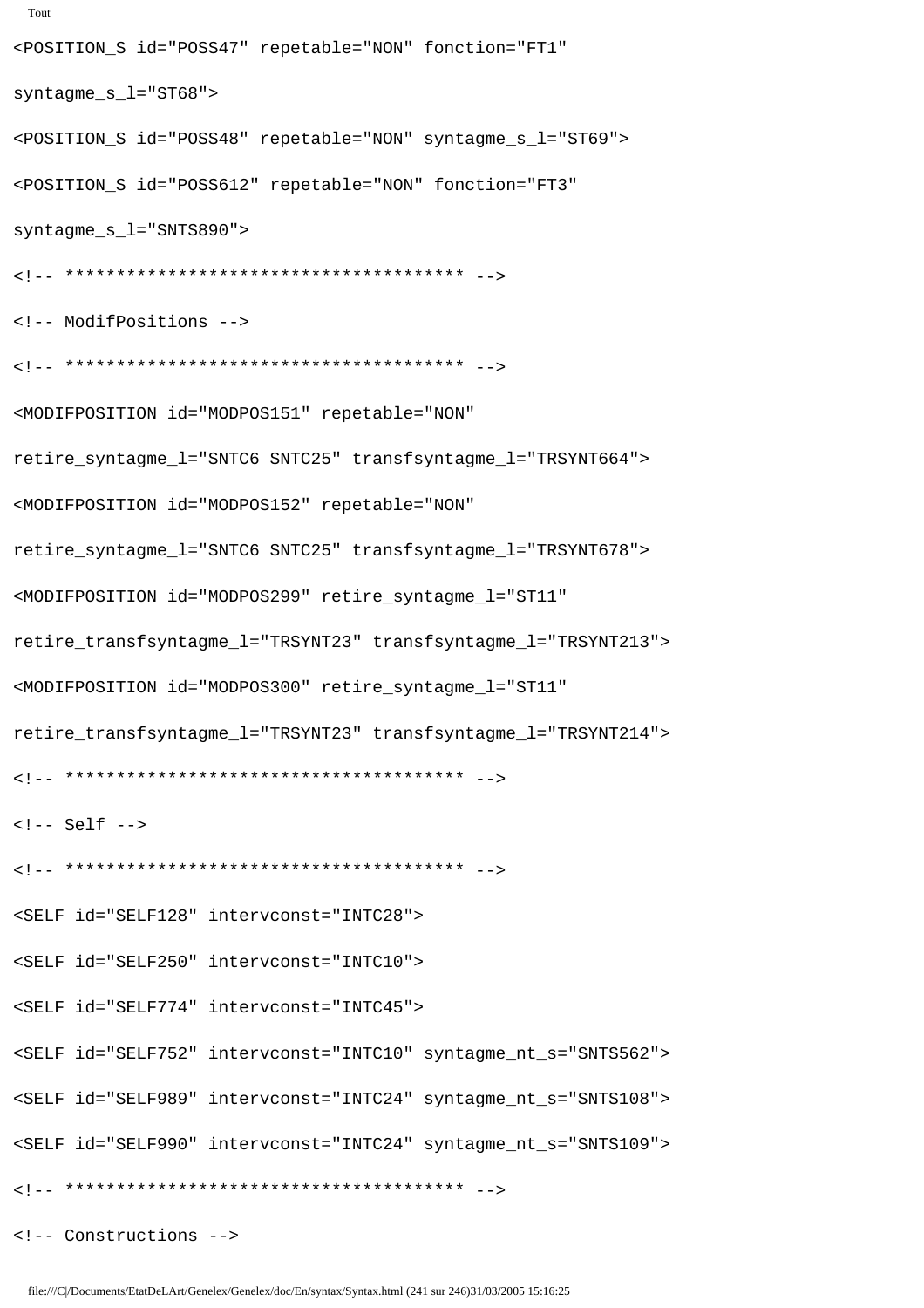```
<!-- *************************************** -->
<CONSTRUCTION id="CONST8585" etiquettesynt="P" insereself="1"
position_c_l="POSC52 POSC48" optionnalite="OPT2">
<CONSTRUCTION id="CONST55" etiquettesynt="SN" insereself="2"
position_c_l="POSC56 POSC87 POSC35" optionnalite="OPT25">
<CONSTRUCTION id="CONST122" etiquettesynt="SADJ" insereself="1"
position_c_l="POSC98" optionnalite="OPT15">
<CONSTRUCTION id="CONST5811" etiquettesynt="SN" insereself="2"
position_c_l="POSC56 POSC87" optionnalite="OPT3">
<CONSTRUCTION id="CONST7627" etiquettesynt="P" insereself="1"
position_c_l="POSC52" optionnalite="OPT1">
<!-- *************************************** -->
<!-- Descriptions -->
<!-- *************************************** -->
<DESCRIPTION id="DESC3547" self="SELF128" construction="CONST8585"></>
<DESCRIPTION id="DESC1552" self="SELF250" construction="CONST55"></>
<DESCRIPTION id="DESC9240" self="SELF774" construction="CONST122"></>
<DESCRIPTION id="DESC6992" self="SELF752" construction="CONST5811"></>
<DESCRIPTION id="DESC4142" self="SELF989" construction="CONST7627"></>
<DESCRIPTION id="DESC4143" self="SELF990" construction="CONST7627"></>
<!-- *************************************** -->
<!-- Mode de Composition -->
<!-- *************************************** -->
<MDC id="MDC258" exemple="carte sur carte_maitresse">
<HERITEPOSITION destination="EXTERIEUR">
<CHEMINPOSITION><POSITIONBUT nieme_position="0"></>
```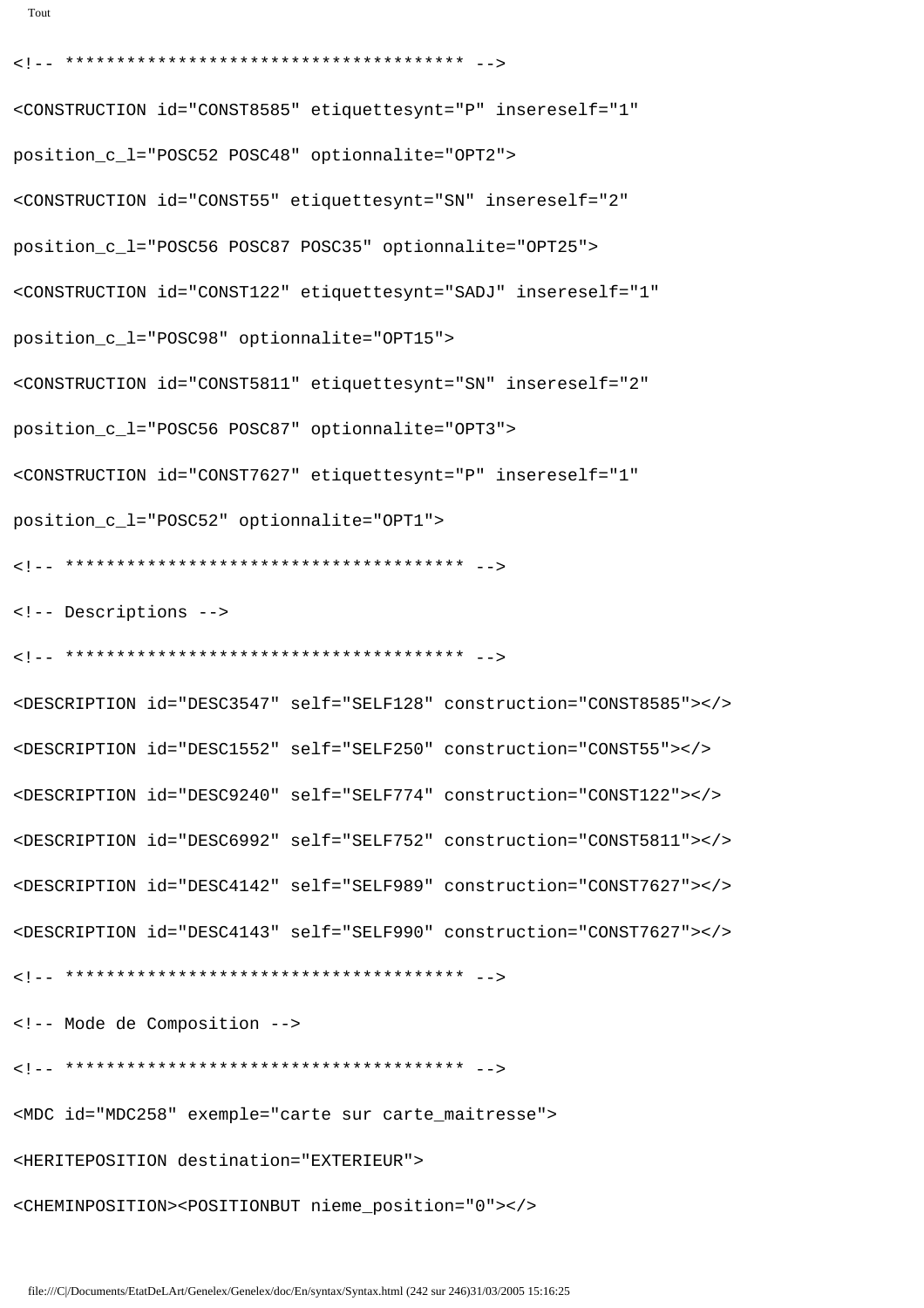```
Tout
```

```
\lt/
```

```
<HERITEPOSITION destination="EXTERIEUR">
<CHEMINPOSITION><POSITIONBUT nieme_position="1"></>
\lt / ><HERITEPOSITION destination="INTERIEUR" optionnel="NON"
modifposition="MODPOS151">
<CHEMINPOSITION><POSITIONBUT nieme_position="2"></>
\lt/\lt / ><MDC id="MDC117" exemple="abattre sur abattre carte maitresse">
<HERITEPOSITION destination="EXTERIEUR">
<CHEMINPOSITION><POSITIONBUT nieme_position="0"></>
\lt / ><HERITEPOSITION destination="INTERIEUR" modifposition="MODPOS299">
<CHEMINPOSITION><POSITIONBUT nieme_position="1"></>
\lt / >\lt / ><MDC id="MDC600" exemple="carte sur abattre carte maitresse">
<FILTRESELF modifintervconst="MODIC122">
<HERITEPOSITION destination="INTERIEUR">
<CHEMINPOSITION><POSITIONBUT nieme_position="0"></>
\lt / ><HERITEPOSITION destination="INTERIEUR">
<CHEMINPOSITION><POSITIONBUT nieme_position="1"></>
\lt / ><HERITEPOSITION destination="INTERIEUR" optionnel="NON"
modifposition="MODPOS152">
```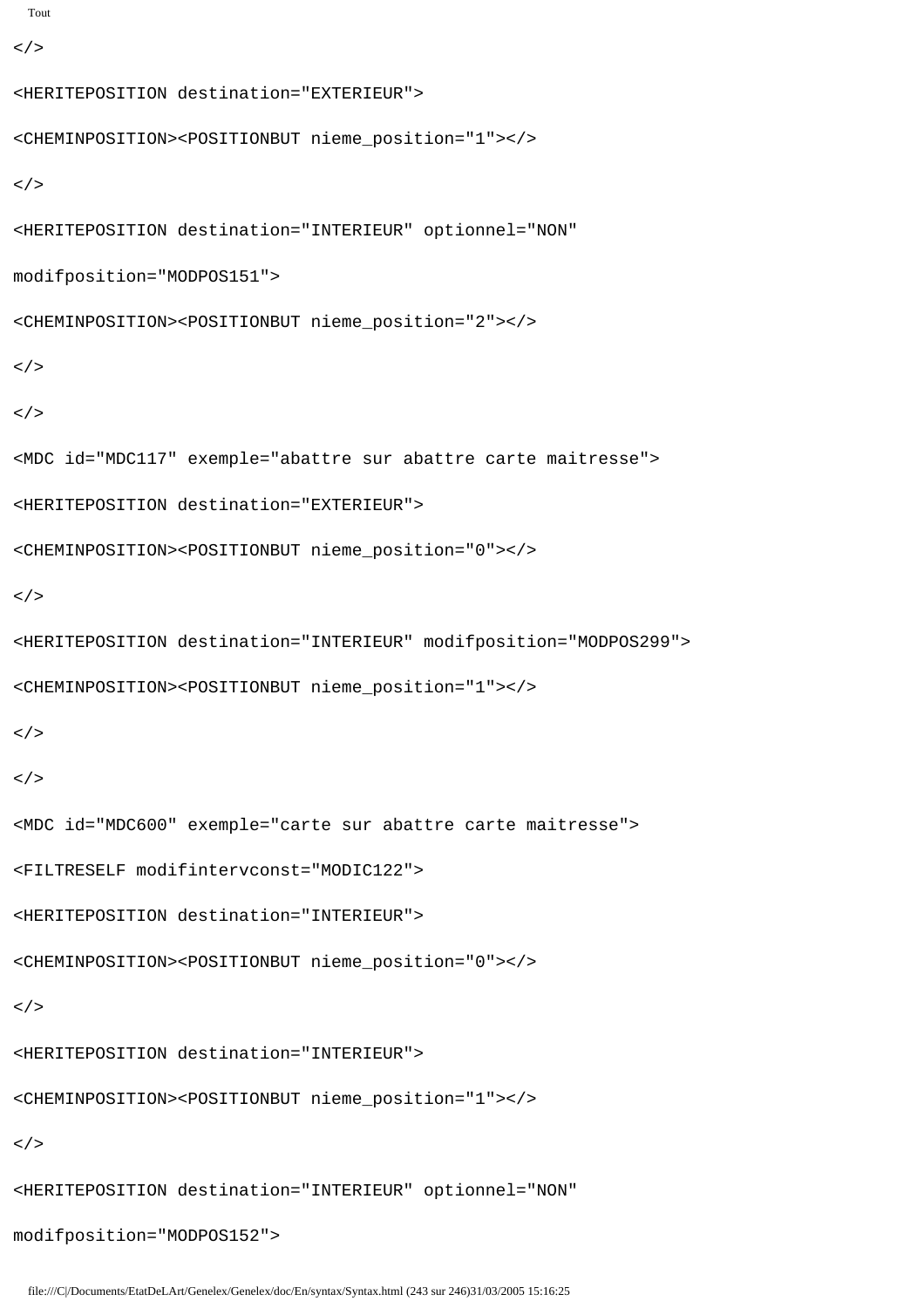```
Tout
```

```
<CHEMINPOSITION><POSITIONBUT nieme_position="2"></>
\lt/\lt/<MDC id="MDC642" exemple="carte_maitresse sur abattre carte_maitresse">
<FILTRESELF modifintervconst="MODIC122">
<HERITEPOSITION destination="INTERIEUR">
<CHEMINPOSITION><POSITIONBUT nieme_position="0"></>
\lt/<HERITEPOSITION destination="INTERIEUR">
<CHEMINPOSITION><POSITIONBUT nieme_position="1"></>
\lt/\lt / >
<!-- Unites Syntactiques -->
<!-- USyn simple abattre -->
<USYN id="USYN2556" description="DESC3547"
commentaire="abattre transitif"></>
<!-- USyn simple carte -->
<USYN id="USYN4570" description="DESC1552" commentaire="carte"></>>></>
```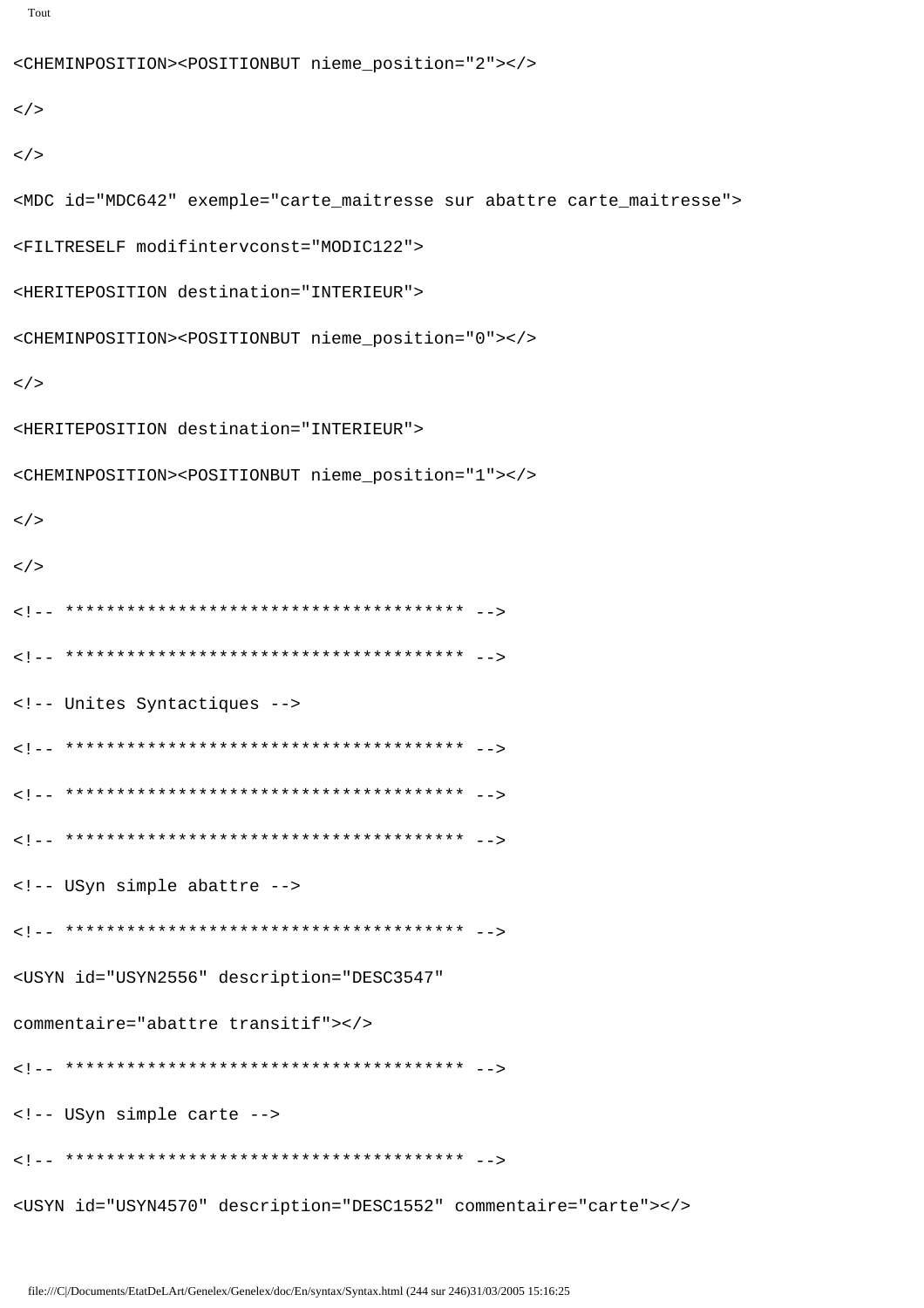```
<!-- USyn associee a Um_S maitre -->
<USYN id="USYN6734" description="DESC9240"></>
<!-- USyn composee carte_maitresse (USyn carte + Um maitre) -->
<USYN id="USYN6789" description="DESC6992"
commentaire="carte maîtresse">
<COMPOSITION>
<R_COMPOSEUSYN type="APPELANT" usyn="USYN4570" mdc="MDC258">
<R_COMPOSEUM type="APPELE" um="UM6734">
\lt/\lt/<!-- USyn composŽe abattre_carte_maitresse -->
\langle!-- -->
\leftarrow !-- Solution 1 -->
\langle!-- -->
<!-- (USyn abattre + Usyn carte + Um maitre) -->
<USYN id="USYN4851" description="DESC4142"
commentaire="abattre carte maitresse">
<COMPOSITION>
<R_COMPOSEUSYN type="APPELANT" usyn="USYN2556" mdc="MDC117">
<R_COMPOSEUSYN type="APPELANT_APPELE" usyn="USYN4570" mdc="MDC600">
```
Tout

file:///C|/Documents/EtatDeLArt/Genelex/Genelex/doc/En/syntax.Syntax.html (245 sur 246)31/03/2005 15:16:25

<R\_COMPOSEUM type="APPELE" um="UM6734">